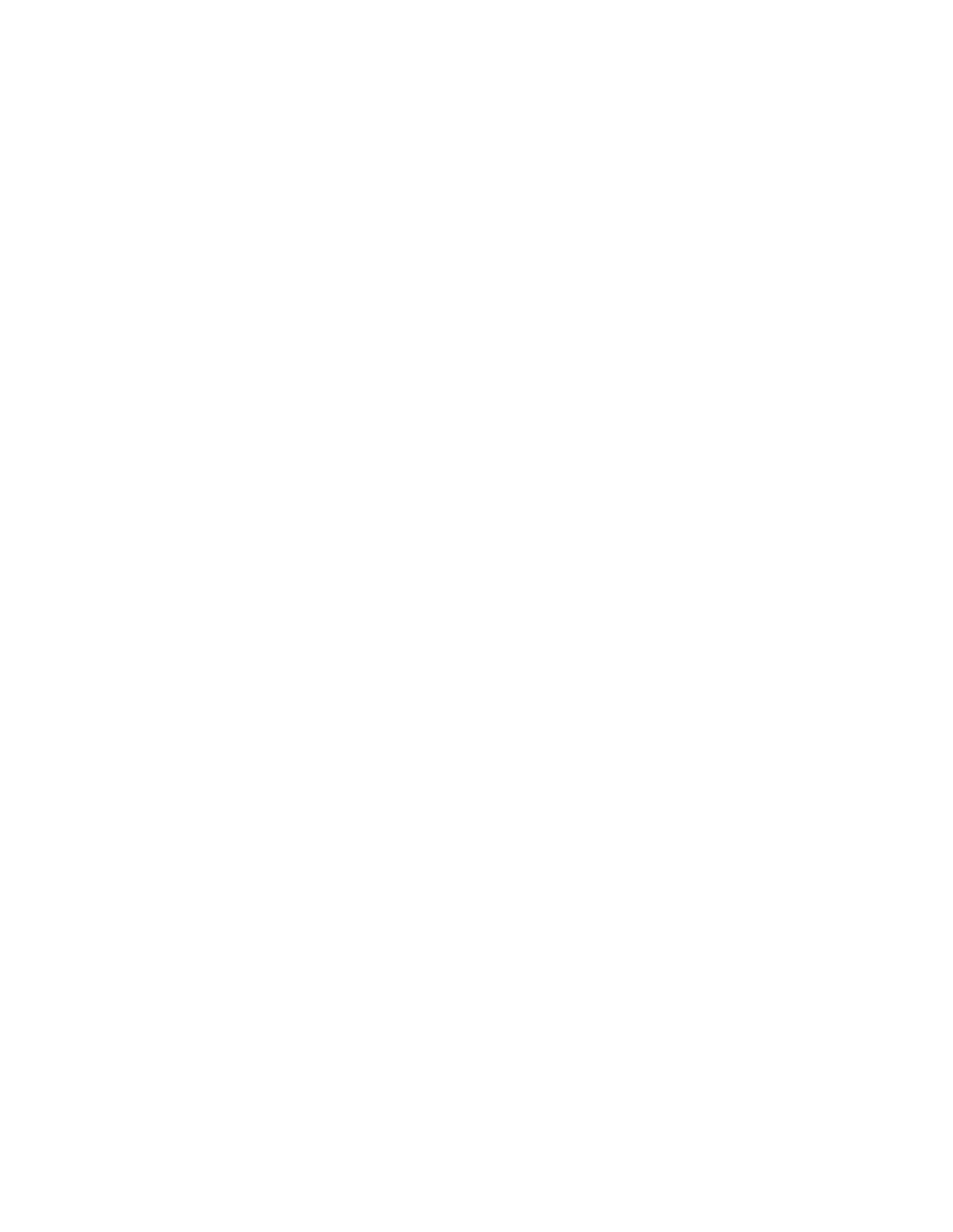# **TABLE OF CONTENTS**

| $\mathbf{1}$   |      |  |
|----------------|------|--|
|                | 1.1  |  |
|                | 1.2  |  |
|                | 1.3  |  |
|                | 1.4  |  |
| $\overline{2}$ |      |  |
|                |      |  |
|                | 2.1  |  |
|                | 2.2  |  |
|                | 2.3  |  |
|                | 2.4  |  |
|                | 2.5  |  |
|                | 2.6  |  |
|                | 2.7  |  |
|                | 2.8  |  |
|                | 2.9  |  |
|                | 2.10 |  |
|                | 2.11 |  |
|                | 2.12 |  |
|                | 2.13 |  |
|                | 2.14 |  |
|                | 2.15 |  |
|                | 2.16 |  |
|                | 2.17 |  |
|                | 2.18 |  |
|                | 2.19 |  |
|                | 2.20 |  |
|                | 2.21 |  |
|                | 2.22 |  |
| 3              |      |  |
|                | 3.1  |  |
|                | 3.2  |  |
|                | 3.3  |  |
|                | 3.4  |  |
|                | 3.5  |  |
|                | 3.6  |  |
|                | 3.7  |  |
|                | 3.8  |  |
|                | 3.9  |  |
|                | 3.10 |  |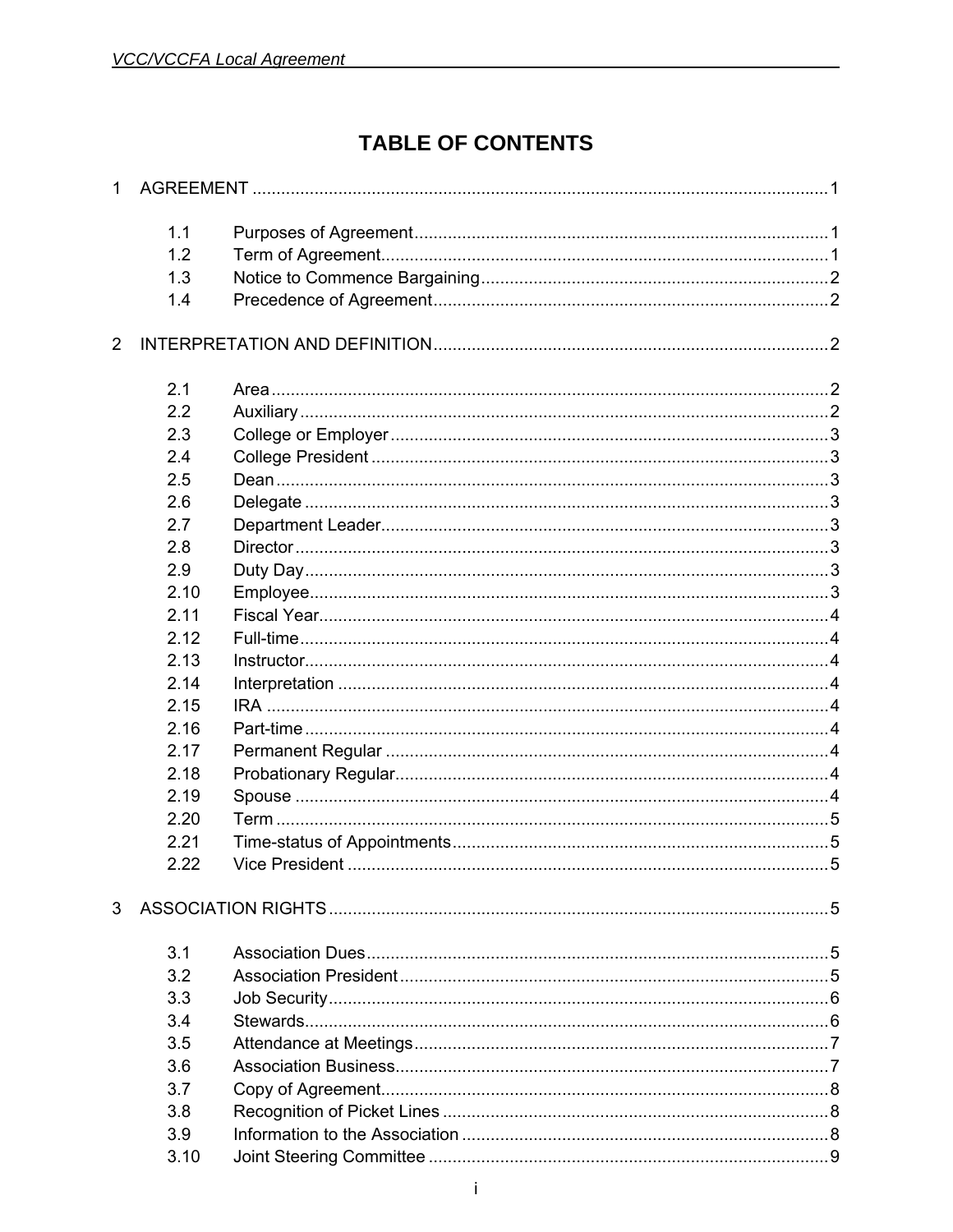|   | 3.11 |                                                                             |  |
|---|------|-----------------------------------------------------------------------------|--|
| 4 |      | QUALIFICATIONS, HIRING, APPOINTMENTS AND CHANGE IN TYPE OF                  |  |
|   |      |                                                                             |  |
|   | 4.1  |                                                                             |  |
|   | 4.2  | Applications for Available Regular or Term Appointments or Auxiliary Work11 |  |
|   | 4.3  | Area Hiring Recommendation Committees' Hiring Process 12                    |  |
|   | 4.4  |                                                                             |  |
|   | 4.5  |                                                                             |  |
|   | 4.6  |                                                                             |  |
|   | 4.7  |                                                                             |  |
|   | 4.8  |                                                                             |  |
|   | 4.9  |                                                                             |  |
| 5 |      |                                                                             |  |
|   |      |                                                                             |  |
|   | 5.1  |                                                                             |  |
|   | 5.2  |                                                                             |  |
|   | 5.3  |                                                                             |  |
|   | 5.4  |                                                                             |  |
|   | 5.5  |                                                                             |  |
|   | 5.6  |                                                                             |  |
|   | 5.7  |                                                                             |  |
|   | 5.8  |                                                                             |  |
|   | 5.9  |                                                                             |  |
|   | 5.10 |                                                                             |  |
| 6 |      | ASSIGNED DUTY, WORKING CONDITIONS AND PROFESSIONAL DEVELOPMENT22            |  |
|   | 6.1  |                                                                             |  |
|   | 6.2  |                                                                             |  |
|   | 6.3  |                                                                             |  |
|   | 6.4  |                                                                             |  |
|   | 6.5  |                                                                             |  |
|   | 6.6  |                                                                             |  |
| 7 |      |                                                                             |  |
|   | 7.1  |                                                                             |  |
|   | 7.2  |                                                                             |  |
|   | 7.3  |                                                                             |  |
|   | 7.4  |                                                                             |  |
|   | 7.5  |                                                                             |  |
|   | 7.6  |                                                                             |  |
|   | 7.7  |                                                                             |  |
|   | 7.8  |                                                                             |  |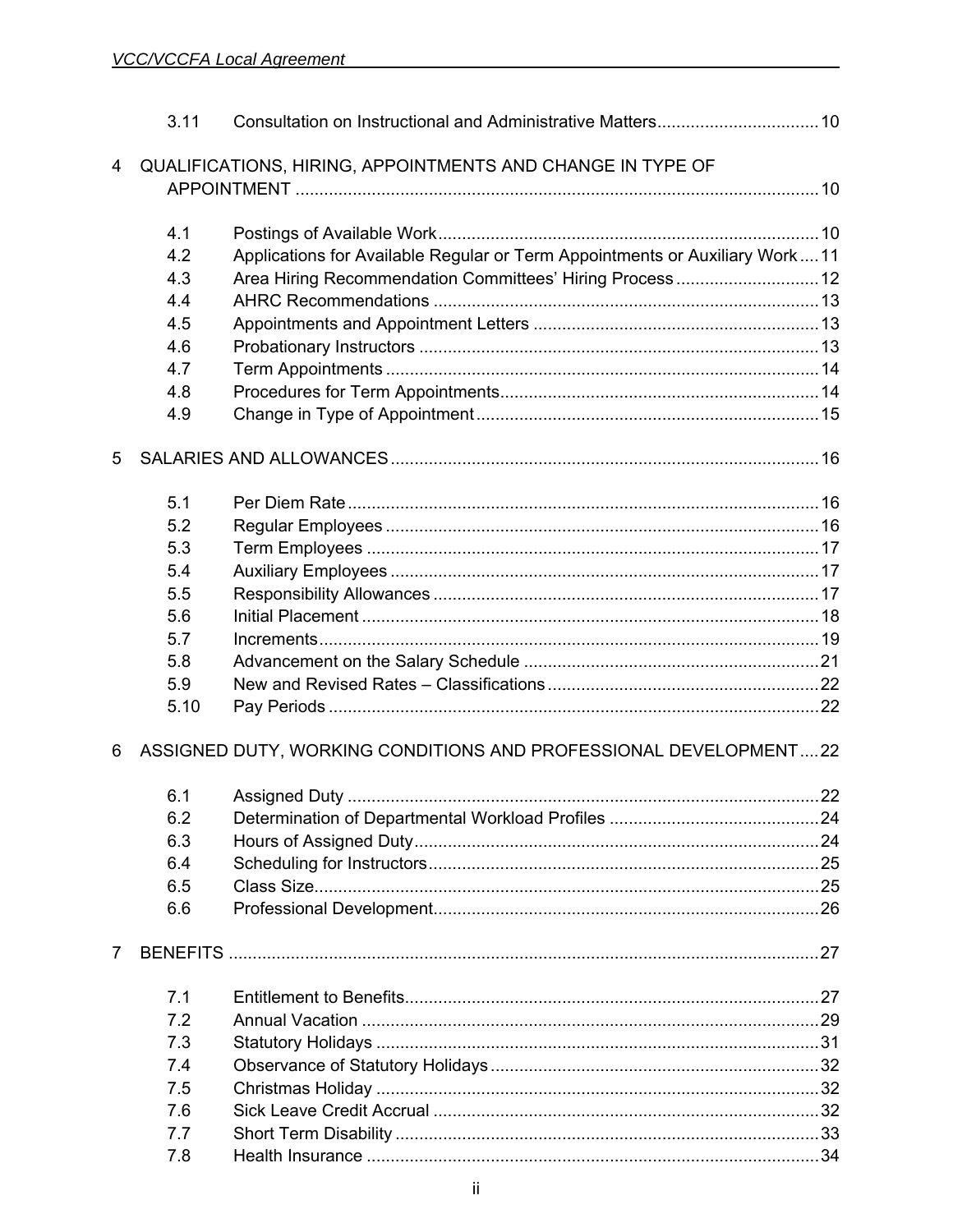|    | 7.9  |                                                                        |    |
|----|------|------------------------------------------------------------------------|----|
|    | 7.10 | Compulsory Group Life and Accidental Death & Dismemberment Insurance35 |    |
|    | 7.11 |                                                                        |    |
|    | 7.12 | Registered Retirement Savings Plan Payroll Deductions36                |    |
|    | 7.13 |                                                                        |    |
|    | 7.14 |                                                                        |    |
|    | 7.15 |                                                                        |    |
|    | 7.16 |                                                                        |    |
|    | 7.17 |                                                                        |    |
| 8  |      |                                                                        |    |
|    | 8.1  |                                                                        |    |
|    | 8.2  |                                                                        |    |
|    | 8.3  |                                                                        |    |
|    | 8.4  | Illness or Injury Covered by Workers' Compensation (Regular or Term    |    |
|    | 8.5  | Illness or Injury Not Covered by Workers' Compensation  41             |    |
|    | 8.6  |                                                                        |    |
|    | 8.7  |                                                                        |    |
|    | 8.8  |                                                                        |    |
|    | 8.9  |                                                                        |    |
|    | 8.10 |                                                                        |    |
|    | 8.11 |                                                                        |    |
|    | 8.12 |                                                                        |    |
|    | 8.13 |                                                                        |    |
|    | 8.14 |                                                                        |    |
| 9  |      |                                                                        |    |
| 10 |      |                                                                        |    |
|    | 10.1 |                                                                        |    |
|    | 10.2 |                                                                        |    |
|    | 10.3 |                                                                        |    |
| 11 |      |                                                                        |    |
|    | 11.1 |                                                                        |    |
|    | 11.2 |                                                                        |    |
|    | 11.3 |                                                                        |    |
|    | 11.4 |                                                                        |    |
|    | 11.5 |                                                                        |    |
|    | 11.6 |                                                                        |    |
|    | 11.7 |                                                                        | 55 |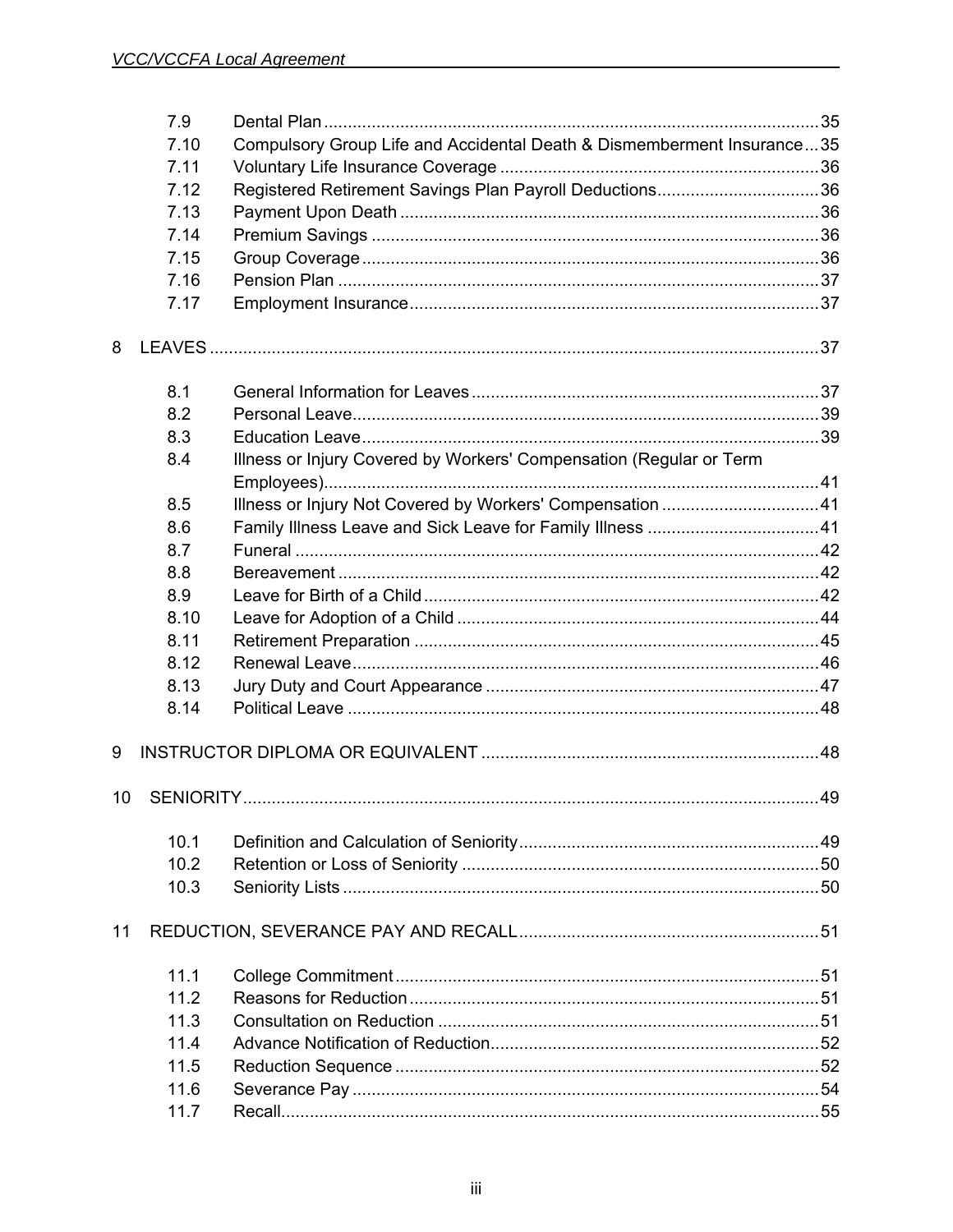| 12 <sup>2</sup> |       |                                                                              |  |
|-----------------|-------|------------------------------------------------------------------------------|--|
|                 | 12.2  |                                                                              |  |
|                 | 12.3  |                                                                              |  |
|                 | 12.4  |                                                                              |  |
|                 | 12.5  |                                                                              |  |
|                 | 12.6  |                                                                              |  |
|                 | 12.7  |                                                                              |  |
|                 | 12.8  |                                                                              |  |
|                 | 12.9  |                                                                              |  |
| 13              |       | SELECTION AND APPOINTMENT OF INSTRUCTIONAL ASSOCIATES, DEPARTMENT            |  |
|                 |       | HEADS, ASSISTANT DEPARTMENT HEADS AND COORDINATORS59                         |  |
|                 | 13.2  |                                                                              |  |
|                 | 13.3  |                                                                              |  |
|                 | 13.4  | Choice of Selection Method for Department Heads, Assistant Department        |  |
|                 |       |                                                                              |  |
|                 | 13.5  | Election Procedures and Procedural Guidelines for the Election of Department |  |
|                 |       |                                                                              |  |
|                 | 13.6  |                                                                              |  |
|                 | 13.7  |                                                                              |  |
|                 | 13.8  |                                                                              |  |
|                 | 13.9  |                                                                              |  |
|                 | 13.10 |                                                                              |  |
|                 | 13.11 |                                                                              |  |
|                 | 13.12 |                                                                              |  |
| 14              |       |                                                                              |  |
|                 | 14.1  |                                                                              |  |
|                 | 14.2  |                                                                              |  |
|                 | 14.3  |                                                                              |  |
|                 | 14.4  |                                                                              |  |
|                 | 14.5  |                                                                              |  |
|                 | 14.6  |                                                                              |  |
|                 | 14.7  |                                                                              |  |
| 15              |       | PERFORMANCE APPRAISAL OF PERMANENT REGULAR EMPLOYEES                         |  |
| 16              |       | EVALUATION OF PROBATIONARY REGULAR AND TERM EMPLOYEES 77                     |  |
| 17              |       |                                                                              |  |
| 18              |       |                                                                              |  |
|                 | 18.2  |                                                                              |  |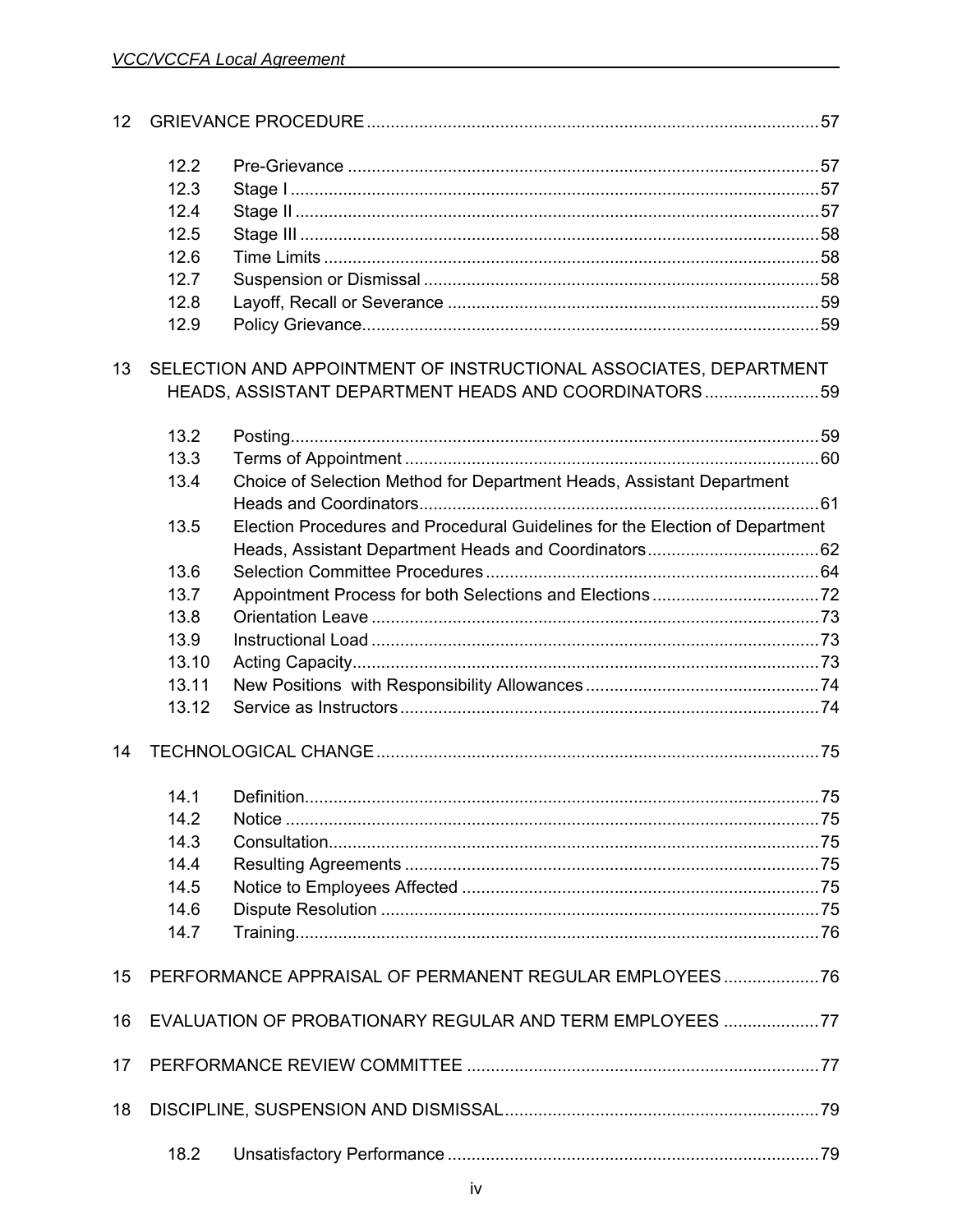|    | 18.3 |  |
|----|------|--|
|    | 18.4 |  |
|    | 18.5 |  |
| 19 |      |  |
| 20 |      |  |
|    | 20.1 |  |
|    | 20.2 |  |
| 21 |      |  |
| 22 |      |  |
|    | 22.1 |  |
|    | 22.2 |  |
|    | 22.3 |  |
|    | 22.4 |  |
|    | 22.5 |  |
|    | 22.6 |  |
|    | 22.7 |  |
| 23 |      |  |
| 24 |      |  |
| 25 |      |  |
|    | 25.3 |  |
|    | 25.4 |  |
|    | 25.5 |  |
|    | 25.6 |  |
| 26 |      |  |
| 27 |      |  |
| 28 |      |  |
| 29 |      |  |
| 30 |      |  |
| 31 |      |  |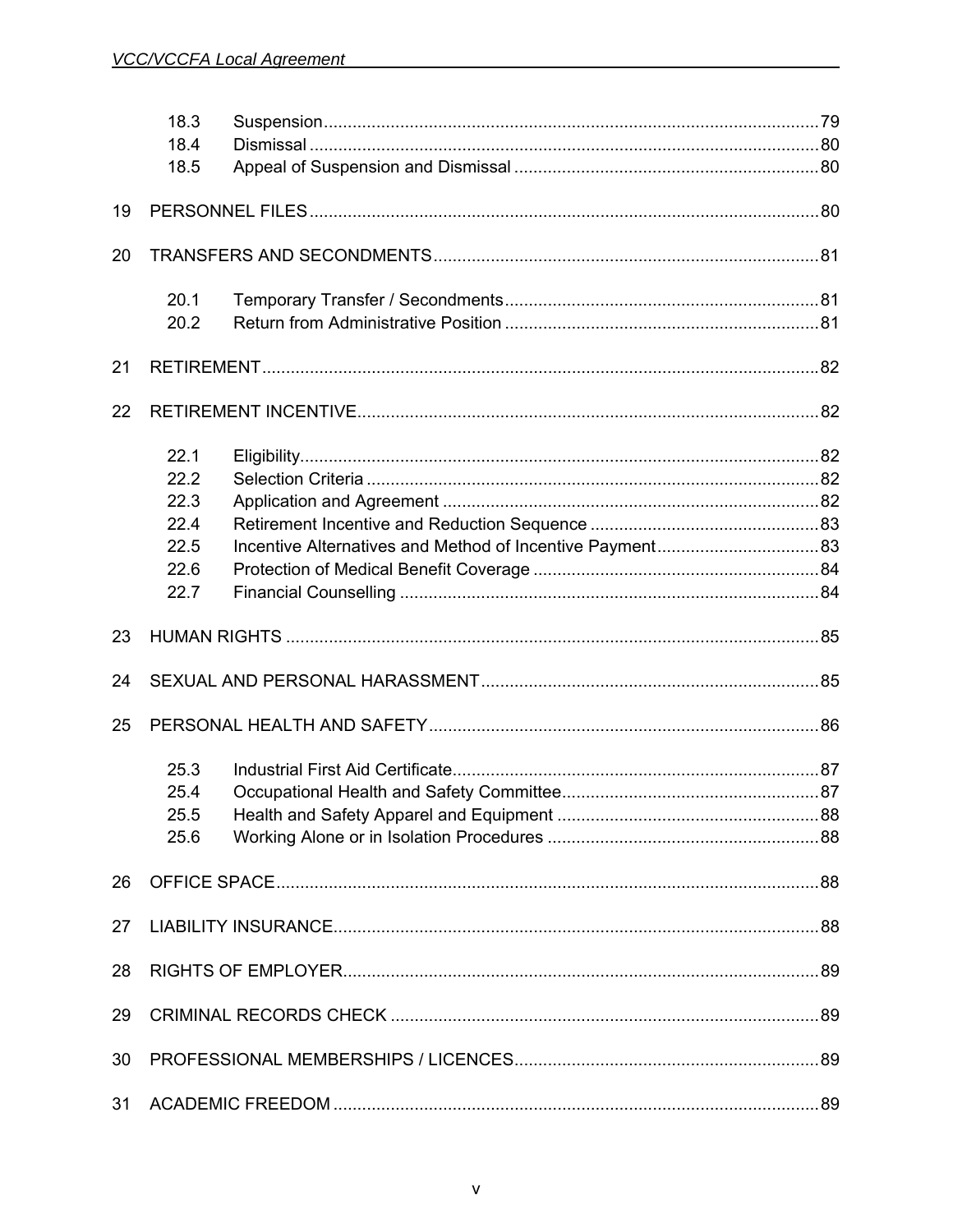# **APPENDICES**

| V PROFESSIONAL DEVELOPMENT PAY CALCULATION For Employee "X" 110                                                                                                                                                                     |  |
|-------------------------------------------------------------------------------------------------------------------------------------------------------------------------------------------------------------------------------------|--|
| VI GUIDELINES FOR THE PERFORMANCE APPRAISAL OF PERMANENT REGULAR                                                                                                                                                                    |  |
| VII GUIDELINES FOR THE EVALUATION OF TERM AND PROBATIONARY REGULAR                                                                                                                                                                  |  |
| VIII GUIDELINES FOR THE EVALUATION AND APPRAISAL OF INSTRUCTORS WITH                                                                                                                                                                |  |
| GUIDELINES FOR EVALUATION OF INSTRUCTIONAL ASSOCIATES  121<br>GUIDELINES FOR EVALUATION OF DEPARTMENT HEADS,  125<br>GUIDELINES FOR PERFORMANCE APPRAISAL OF DEPARTMENT HEADS,<br>ASSISTANT DEPARTMENT HEADS OR COORDINATORS II 129 |  |
| GUIDELINES FOR PERFORMANCE APPRAISAL OF COORDINATORS 1134                                                                                                                                                                           |  |
|                                                                                                                                                                                                                                     |  |
| X GUIDELINES FOR THE ALLOCATION OF PROFESSIONAL DEVELOPMENT FUNDS FOR                                                                                                                                                               |  |
|                                                                                                                                                                                                                                     |  |
| XII COMMON FACULTY PROFESSIONAL DEVELOPMENT COMMITTEE 143                                                                                                                                                                           |  |
|                                                                                                                                                                                                                                     |  |
|                                                                                                                                                                                                                                     |  |
|                                                                                                                                                                                                                                     |  |
|                                                                                                                                                                                                                                     |  |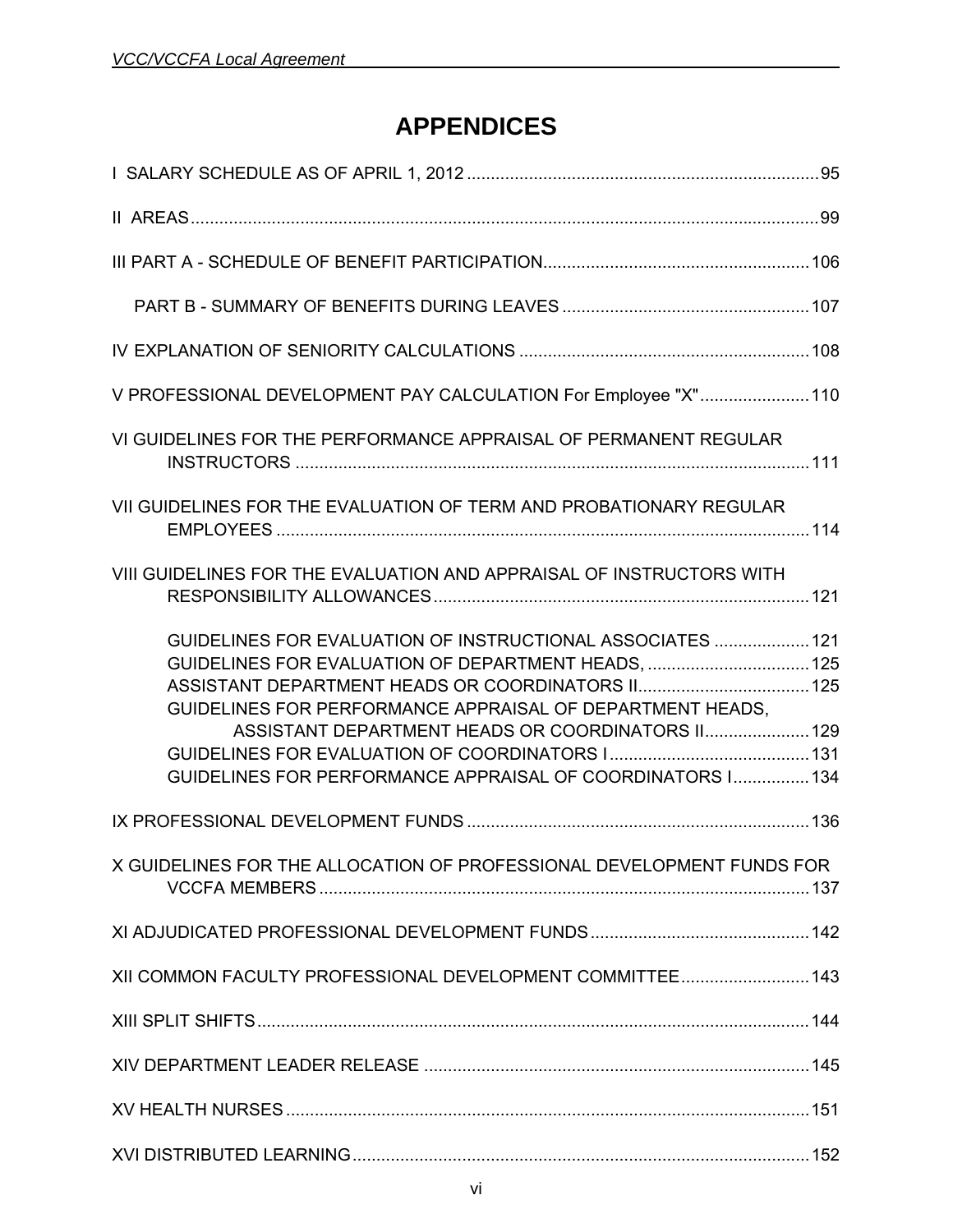| XVII ASSISTANCE FOR INSTRUCTORS TEACHING STUDENTS WITH DISABILITIES153  |
|-------------------------------------------------------------------------|
|                                                                         |
|                                                                         |
|                                                                         |
|                                                                         |
|                                                                         |
|                                                                         |
|                                                                         |
|                                                                         |
| XXV REVIEW OF INSTRUCTIONAL PERFORMANCE REVIEW PROCESS165               |
|                                                                         |
| XXVII MOVEMENT FROM SEMI-MONTHLY TO BI-WEEKLY PAY PERIODS167            |
| XXVIII MATERNITY AND ADOPTION LEAVE FOR TERM INSTRUCTORS  168           |
| XXIX ENTITLEMENT OF TERM INSTRUCTORS TO MATERNITY AND/OR ADOPTION       |
|                                                                         |
|                                                                         |
| XXXII SELECTION OF THE COORDINATOR, LEARNING CENTRE  176                |
| XXXIII APPOINTMENT OF INSTRUCTIONAL FACULTY IN THE SCHOOL OF INSTRUCTOR |
|                                                                         |
| XXXV SELECTION OF THE COORDINATOR II, SYSTEMS AND TECHNICAL SERVICES180 |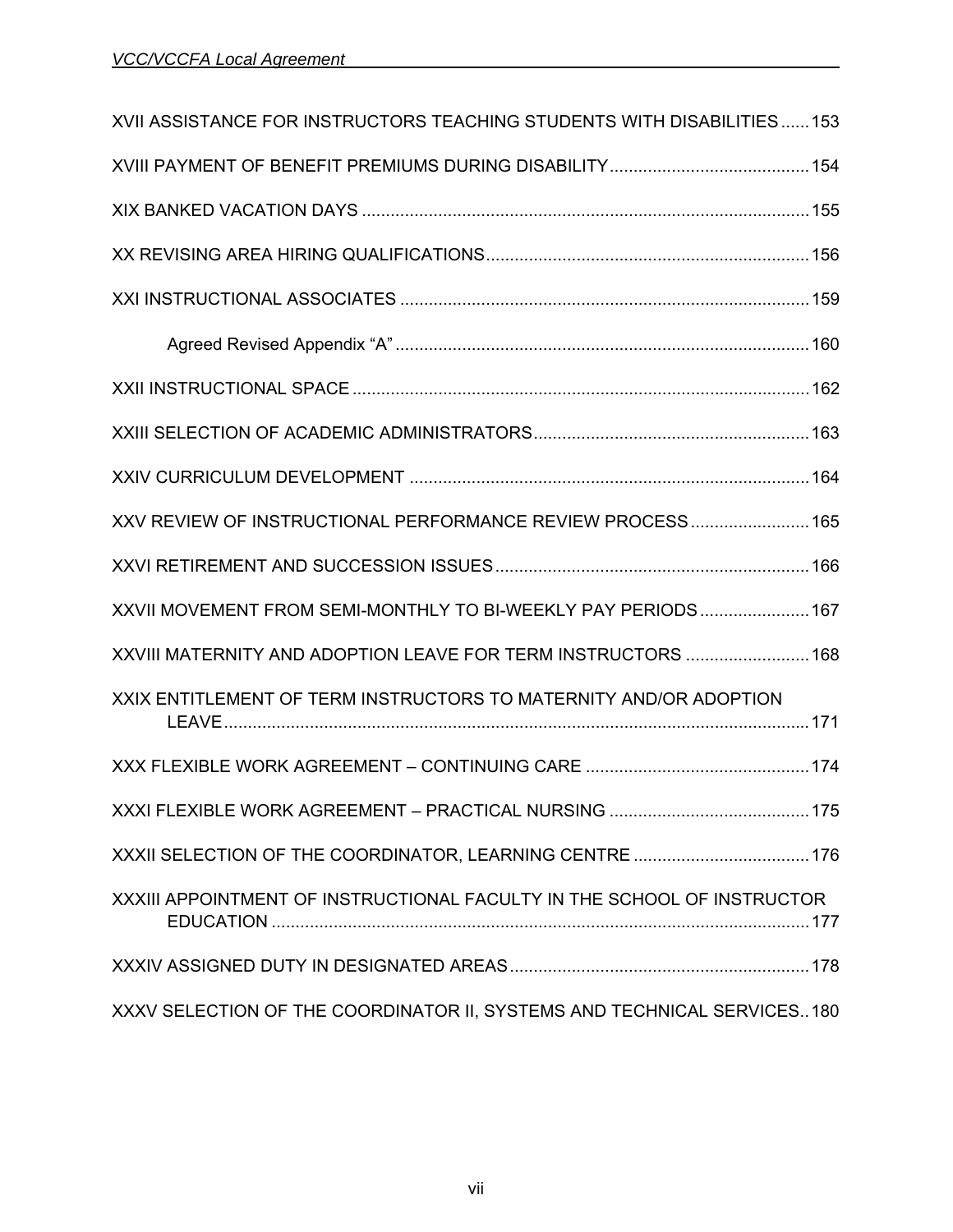This page intentionally left blank.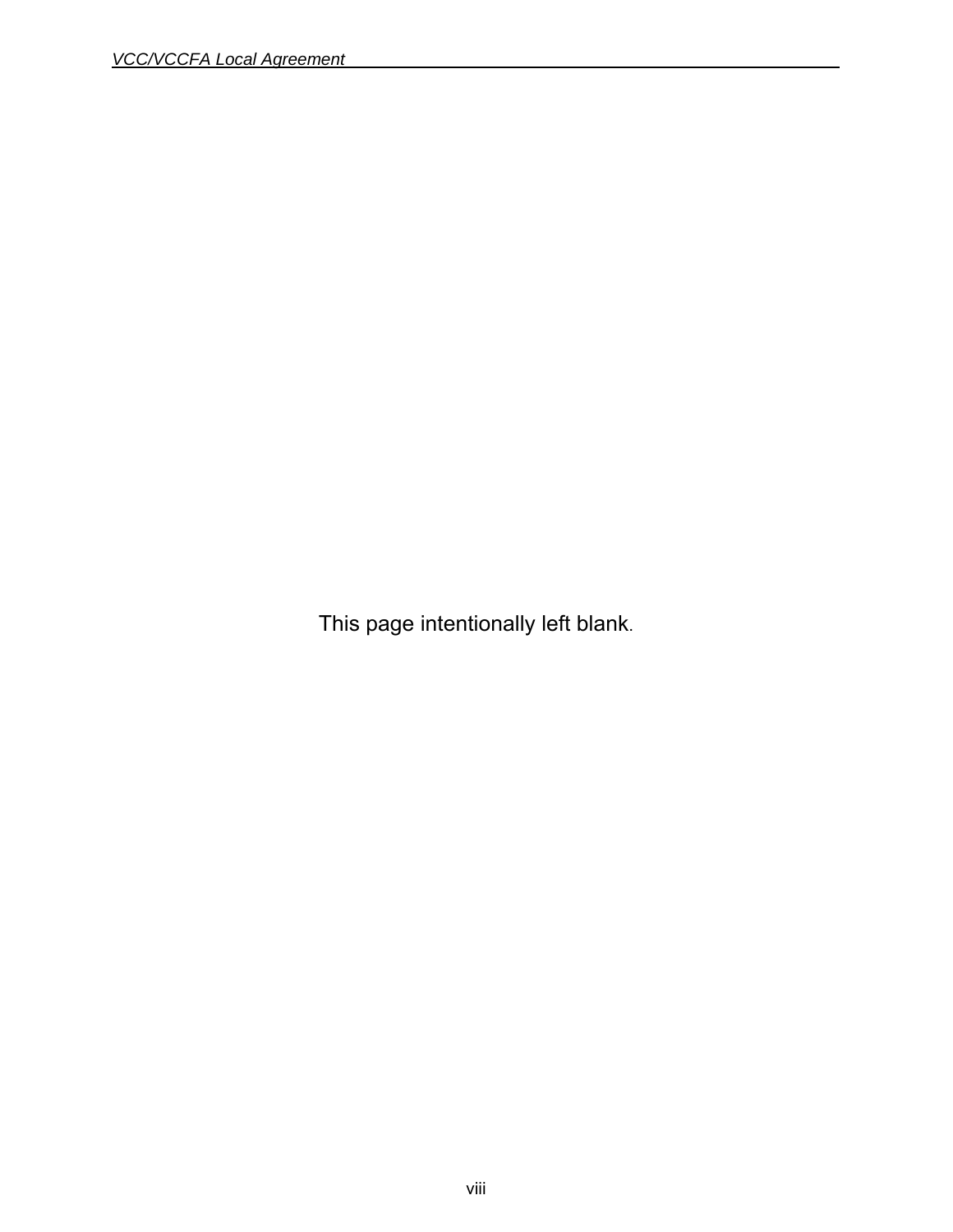# **STATEMENT OF AGREEMENT**

THIS AGREEMENT is effective as of **April 1, 2012**

BETWEEN:

**Vancouver Community College**, of the City of Vancouver, in the Province of British Columbia,

(hereinafter called "the College")

OF THE FIRST PART;

AND:

The **Vancouver Community College Faculty Association** (Broadway and Downtown campuses and any other designated satellite locations thereof), Vancouver Community College, of the City of Vancouver, in the Province of British Columbia,

(hereinafter called "the Association")

OF THE SECOND PART.

WHEREAS the College is an employer within the meaning of the *Labour Relations Code;*

AND WHEREAS the Association is a trade union within the meaning of the said Code and is the bargaining agent for the employees in a unit composed of instructors, counsellors, health nurses and librarians in programs conducted by and at Vancouver Community College Downtown and the Broadway Campus of the College and any other designated satellite locations thereof;

NOW THIS AGREEMENT WITNESSETH that the parties hereto agree each with the other as follows:

### **1 AGREEMENT**

#### **1.1 Purposes of Agreement**

- 1.1.1 This Agreement has been developed through the cooperative efforts of the College and the Association.
- 1.1.2 The purposes of this Agreement are to:
	- a) foster cooperative and harmonious relations between the College, the Association and the Employees;
	- b) establish the working conditions and remuneration for the Employees; and
	- c) facilitate the just resolution of any differences which may arise between the parties.

#### **1.2 Term of Agreement**

1.2.1 This Agreement shall be for a term of 24 months from **April 1, 2012** to **March 31, 2014**, both dates inclusive.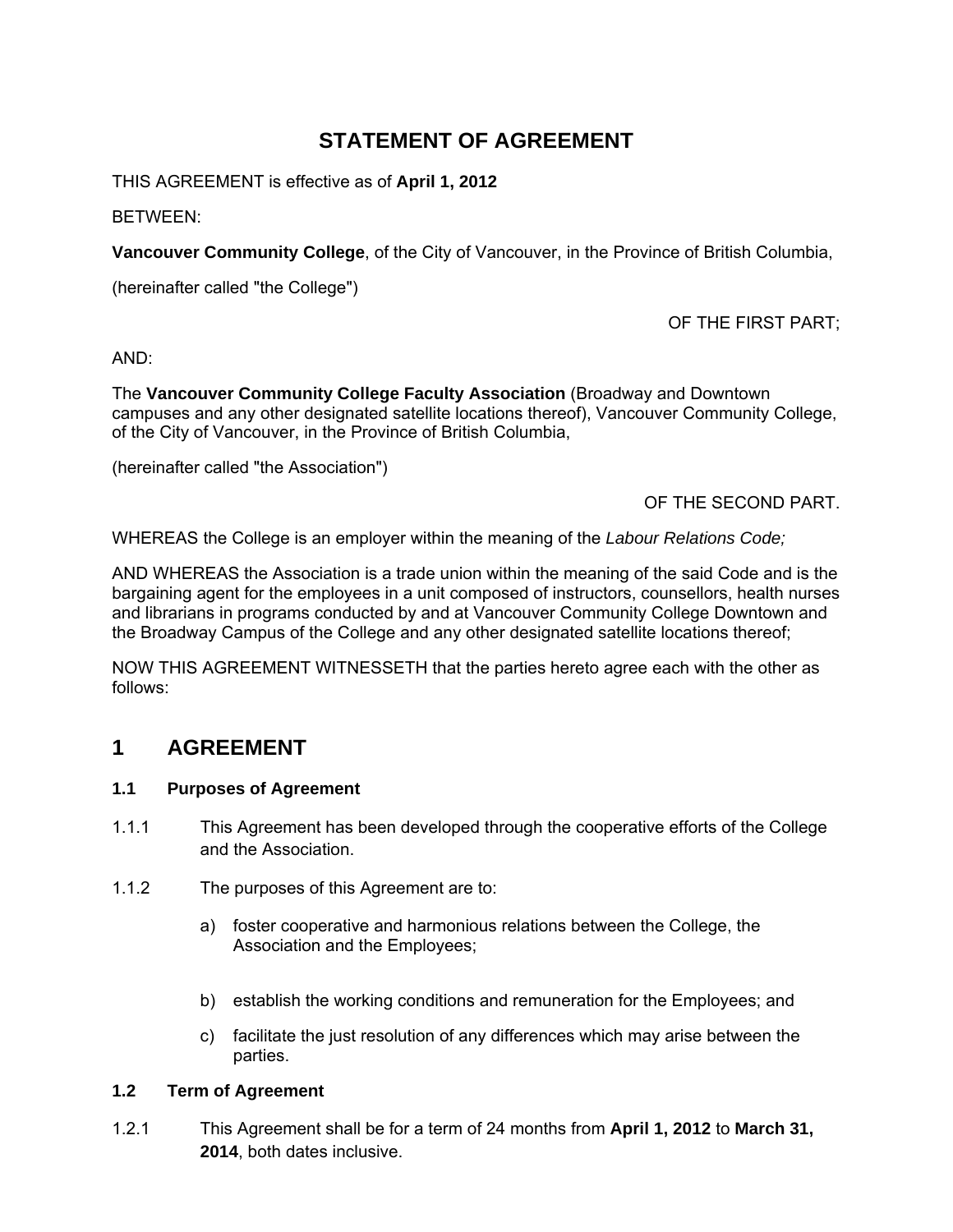1.2.2 If no Agreement is reached at the expiration of this Agreement, this Agreement shall remain in force up to the time a strike or lockout commences, or until a new or renewed Agreement is entered into.

#### **1.3 Notice to Commence Bargaining**

Either party to this Agreement may at any time within 4 months immediately preceding the expiry of this Agreement by written notice require the other party to commence collective bargaining.

Where notice to commence collective bargaining has been given in writing to the other party, the parties shall, within 10 working days after receipt of said notice, commence to bargain collectively in good faith, and make every reasonable effort to conclude a collective agreement or renewal or revision of it.

#### **1.4 Precedence of Agreement**

In the event that there is a conflict between the contents of this Agreement and any regulations or policies made by the College, this Agreement shall take precedence over the said regulations or policies.

## **2 INTERPRETATION AND DEFINITION**

#### **2.1 Area**

For the purposes of Article 4, (Qualifications, Hiring, Appointments and Change in Type of Appointment) and Article 11, (Reduction, Severance Pay and Recall), the term "area" shall be the instructional unit(s) listed in Appendix II (Areas).

#### **2.2 Auxiliary**

"Auxiliary" are those employed for unspecified periods on a day-to-day basis whether for full days or partial days. Auxiliary employment shall not normally exceed 19 consecutive duty days. For those instances where the length of assignment was not accurately predicted, the College will count retroactively the 19 duty days toward regularization. Auxiliary employees are covered by the following provisions: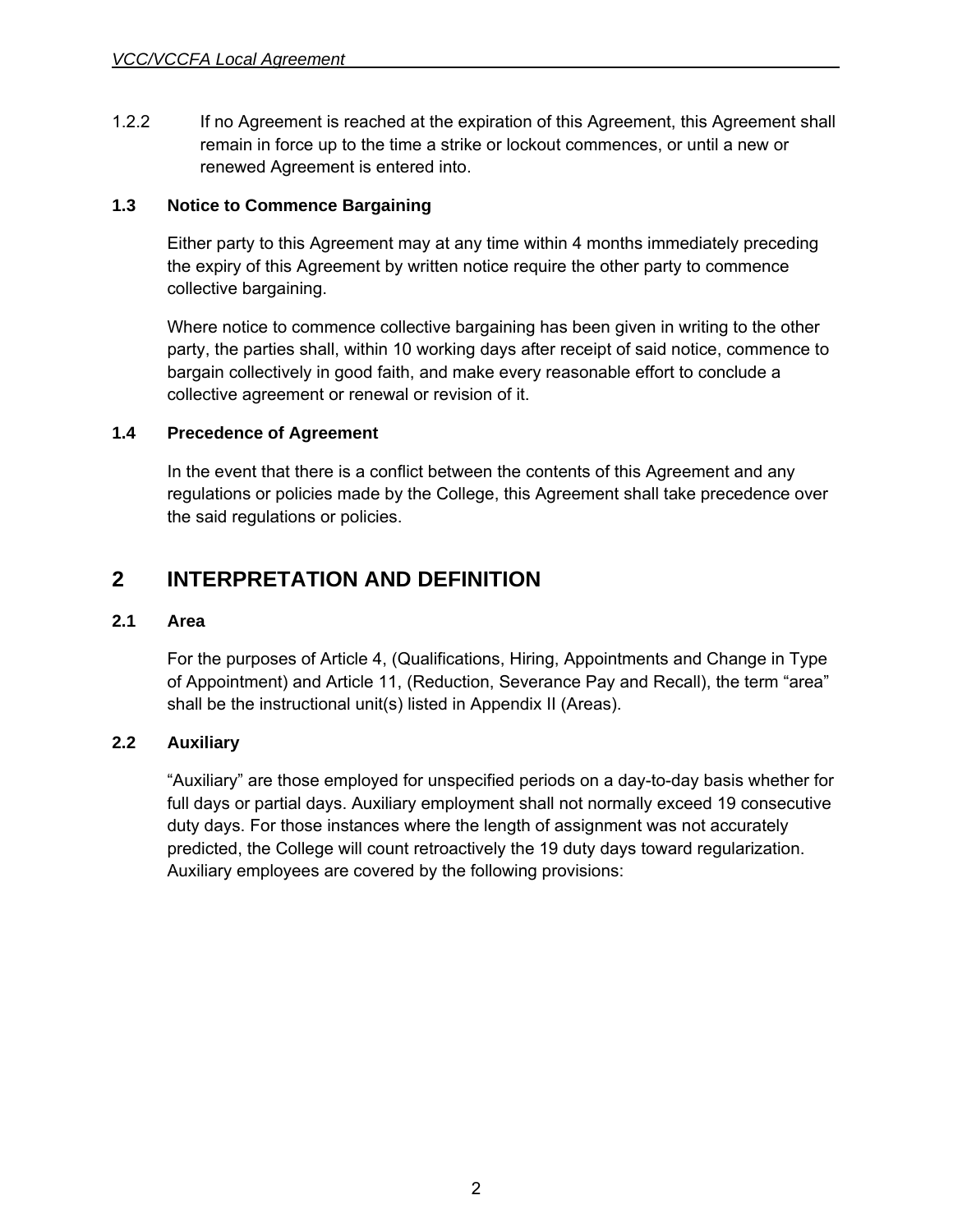| Article 1   | Agreement                                                                 | Article 7.5  | Christmas Holiday                 |
|-------------|---------------------------------------------------------------------------|--------------|-----------------------------------|
| Article 2   | Interpretation and Definitions                                            | Article 7.17 | <b>Employment Insurance</b>       |
| Article 3   | <b>Association Rights</b>                                                 | Article 12   | Grievance Procedure               |
| Article 4   | Qualifications, Hiring, Appointments<br>and Change in Type of Appointment | Article 19   | <b>Personnel Files</b>            |
| Article 5   | Salaries and Allowances                                                   | Article 23   | Human Rights                      |
| Article 6   | Assigned Duty, Working Conditions<br>and Professional Development         | Article 24   | Sexual and Personal<br>Harassment |
| Article 7.2 | <b>Annual Vacation</b>                                                    | Article 25   | Personal Health and<br>Safety     |
| Article 7.3 | <b>Statutory Holidays</b>                                                 | Article 27   | Liability Insurance               |
| Article 7.4 | Observance of Statutory Holidays                                          | Article 29   | <b>Criminal Records Check</b>     |

#### **2.3 College or Employer**

The "College" or "Employer" is the Board of Vancouver Community College.

#### **2.4 College President**

The "College President" is the Chief Executive Officer of the College.

#### **2.5 Dean**

A "Dean" is a Dean of the College. This person shall not be a member of the Association.

#### **2.6 Delegate**

A "delegate" refers to a person who has been explicitly designated to the position of Vice President, Dean or Director by a Vice President, Dean or Director as appropriate. This person shall not be a member of the Association.

#### **2.7 Department Leader**

"Department Leader" means a faculty member who is a Department Head, Assistant Department Head, Coordinator I, or Coordinator II.

#### **2.8 Director**

A "Director" is the Director, Library and Learning Resources of the College. This person shall not be a member of the Association.

#### **2.9 Duty Day**

"Duty day" means every day an employee is on assigned duty either full-time or parttime, pursuant to Article 6, (Assigned Duty, Working Conditions and Professional Development).

#### **2.10 Employee**

"Employee" is any person covered by this Agreement.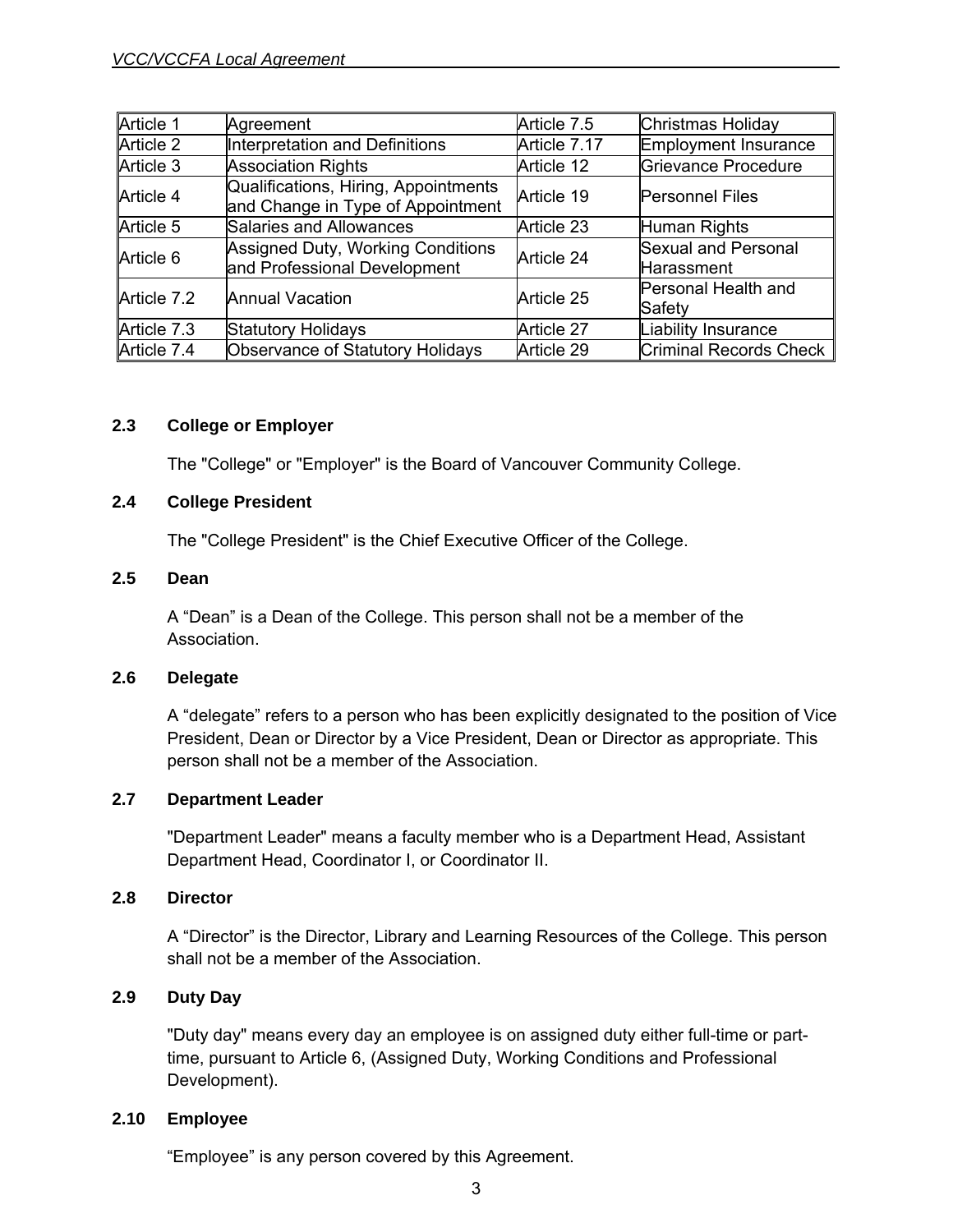#### **2.11 Fiscal Year**

A fiscal year begins April 1 of each year and ends on March 31 of the following calendar year. These dates are subject to change through provincial legislation.

#### **2.12 Full-time**

"Full-time" are appointments on a full-time basis as per Article 6, (Assigned Duty, Working Conditions and Professional Development).

#### **2.13 Instructor**

The term "instructor" includes instructors, counsellors and librarians, where the context so requires, and shall include instructional associates, department heads, assistant department heads and coordinators, and is further understood to include program development faculty.

#### **2.14 Interpretation**

In this Agreement, unless the context otherwise requires, words importing the singular number shall include the plural number and vice versa.

#### **2.15 IRA**

"IRA" means a faculty member who is a Department Leader or an Instructional Associate.

#### **2.16 Part-time**

"Part-time" are appointments on a less than full-time basis as per Article 6, (Assigned Duty, Working Conditions and Professional Development).

#### **2.17 Permanent Regular**

"Permanent regular" are those holding half-time or more appointments that are expected to be continuous from year to year.

#### **2.18 Probationary Regular**

"Probationary regular" are those holding half-time or more appointments, who are serving a probationary period of one year, prior to being confirmed in their appointments as permanent regular instructors.

#### **2.19 Spouse**

The term "spouse" shall include a legal or common-law spouse including a spouse of the same gender defined as follows:

- a) the employee's spouse by virtue of a legal marriage; or
- b) the employee's partner who is eligible to be qualified as a spouse under the following terms: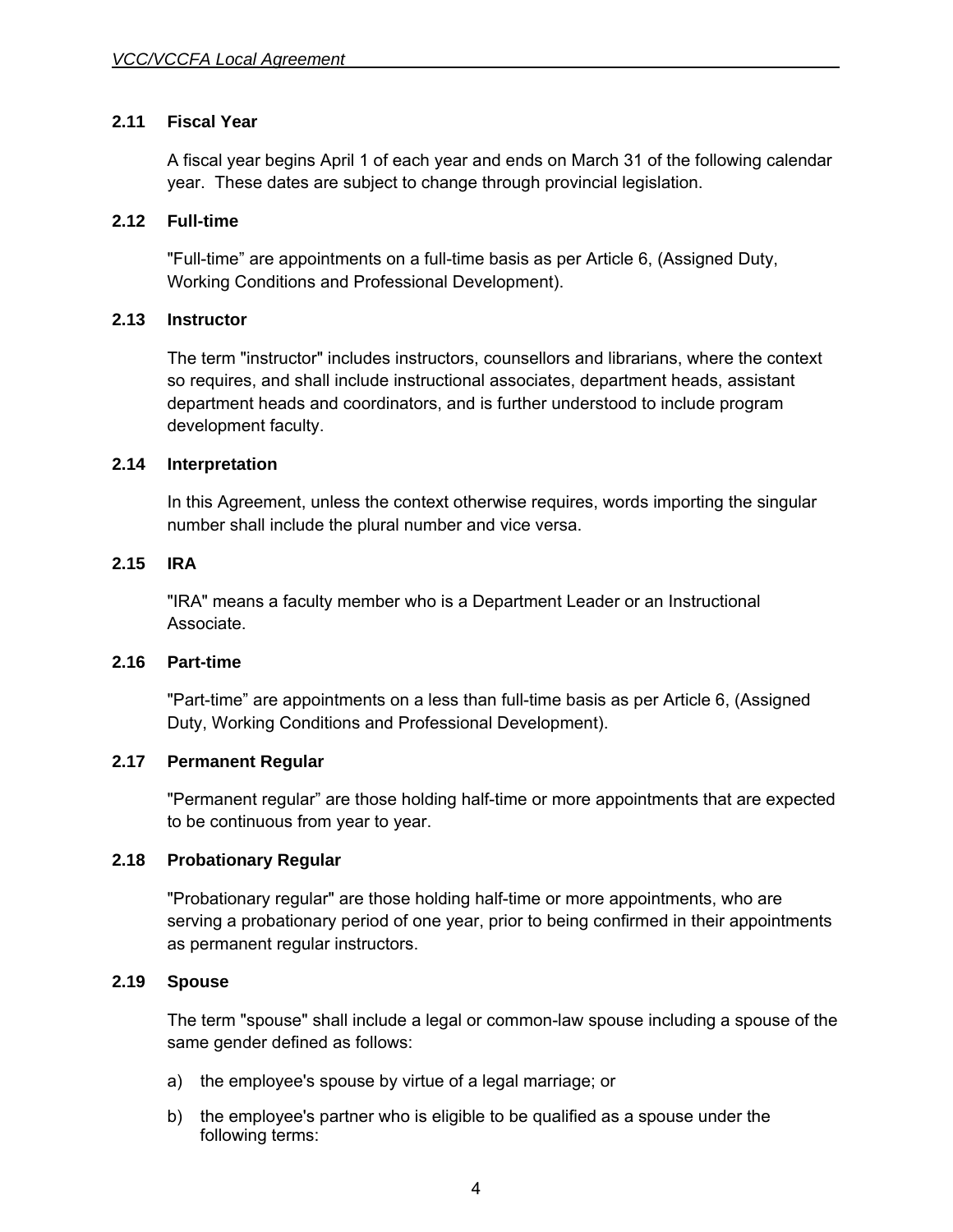- a partner who, at the time of the qualification, is publicly maintained and represented as the employee's spouse and has continuously been so maintained and represented for at least the previous 12 months; and
- provided that there is no regulatory or statutory impediment external to the College's control.

#### **2.20 Term**

- 2.20.1 "Term" are those appointed under written appointments of employment which stipulate starting and ending dates.
- 2.20.2 A term appointment does not obligate the College to offer nor the employee to accept subsequent reappointment except as provided in Article 4.8.4 (3) (Appointment Sequence) and Article 4.8, (Procedures for Term Appointments).

This provision will not affect the appointment of an instructor eligible for regular appointment in keeping with the provisions of Article 4.9, (Change in Type of Appointment).

#### **2.21 Time-status of Appointments**

"Time-status" refers to full-time work or portions thereof specified in an instructor's appointment(s) e.g. full-time, half-time, three-quarters time, two-thirds time, etc.

#### **2.22 Vice President**

A "Vice President" is a Vice President of the College. Where there is no administrative officer with the title "Vice President", the highest ranking administrative officer(s) shall be deemed to be a Vice President.

## **3 ASSOCIATION RIGHTS**

#### **3.1 Association Dues**

All employees covered by the Association's certificate of bargaining authority shall, as a condition of employment, pay a monthly fee to the Association equal to the monthly dues as determined from time to time in accordance with the by-laws of the Association. Such payment will be made by means of payroll deduction in accordance with the provisions of the *Labour Relations Code* as amended. This deduction shall become effective on the first day of the month coincident with or next following the date of appointment.

#### **3.2 Association President**

The Association President is the duly elected chief executive officer of the Vancouver Community College Faculty Association. The Association President shall be considered an employee at all College locations.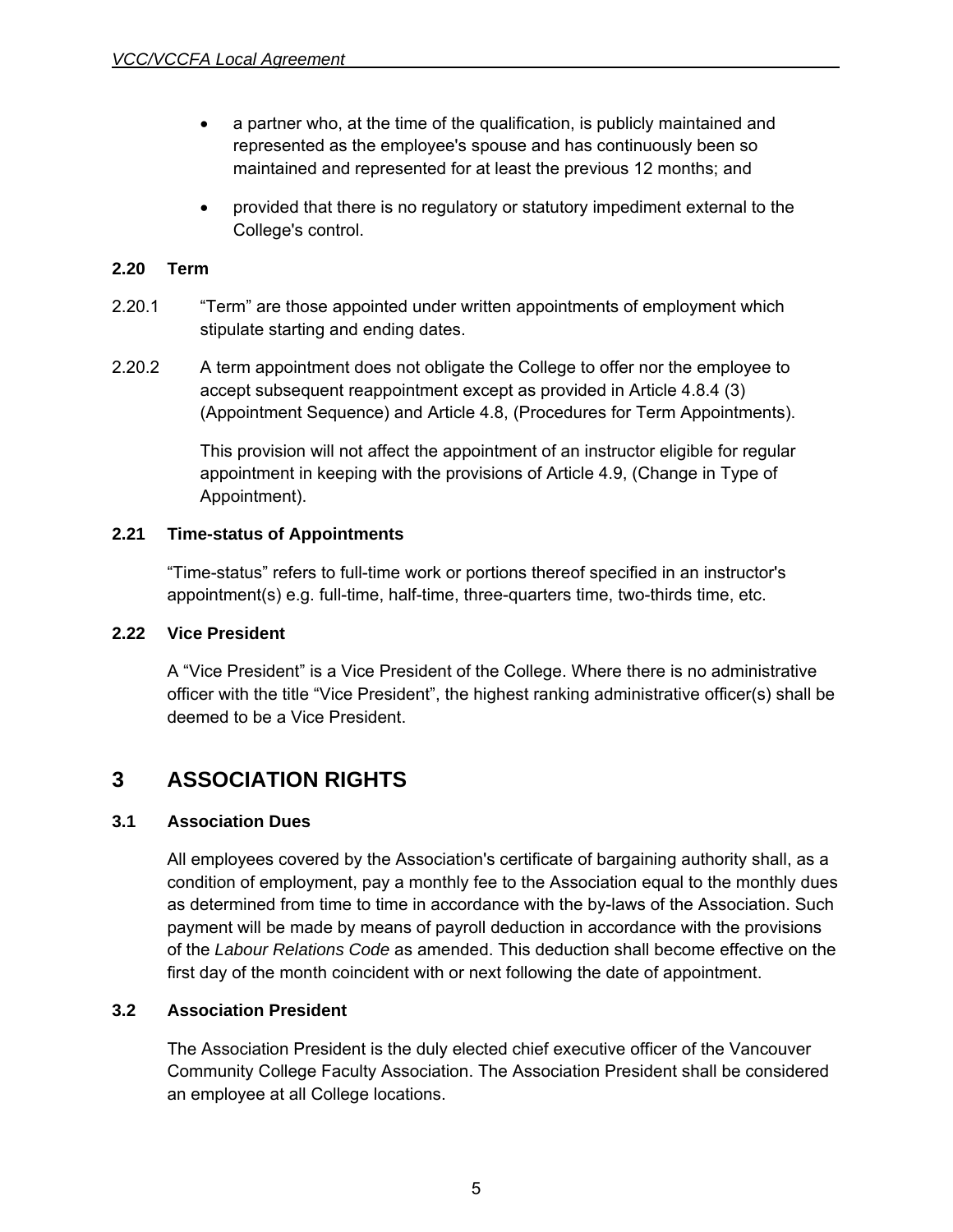#### **3.3 Job Security**

- 3.3.1 The College continues to recognize the Vancouver Community College Faculty Association as the bargaining agent for all instructors, counsellors and librarians in programs and services conducted by the Employer at all College locations.
- 3.3.2 The Association recognizes the ongoing need of the College for flexibility in offering courses and programs through the Centre for Continuing Studies.
- 3.3.3 Article 3.3.1 does not apply to courses or programs conducted by the College through the Centre for Continuing Studies prior to August 31, 1990.
- 3.3.4 After August 31, 1990, for courses or programs which are substantially similar to those taught by instructors currently within the jurisdiction of the Vancouver Community College Faculty Association bargaining unit, appropriately qualified persons shall be employed to provide the instruction under the terms and conditions of the current Collective Agreement.
- 3.3.5 After a new full-time program substantially similar to one taught by members of the bargaining unit has been successfully established within the Centre for Continuing Studies it will normally be moved into the appropriate instructional School or Centre\* of the College.

\*Schools and Centres are noted in Appendix II (Areas)

3.3.6 Should it become appropriate to transfer a program to the Centre for Continuing Studies from another instructional School or Centre, Article 3.3.4 above, will apply.

#### **3.4 Stewards**

- 3.4.1 The College shall recognize 12 Association Stewards as representatives of the Association to deal with matters arising from the administration of the Collective Agreement. The College shall also recognize in addition to the aforementioned stewards, the Association Chief Steward as the chief representative of the Association to deal with matters arising from the administration of the Collective Agreement. In the absence of a Steward or the Chief Steward, the College shall recognize an Association-appointed alternate as the representative of the Association.
- 3.4.2 The Chief Steward and Stewards shall be granted a reasonable period of leave from normal duties with full pay and benefits to perform their duties as stewards. They shall make scheduling arrangements with their respective Department Heads to ensure that the needs of the department are met.
- 3.4.3 Notwithstanding the provisions of Article 3.4.2, absences of the Chief Steward for meetings with representatives\* of the College pertaining to grievance and/or contract administration shall be with full pay and benefits. However, for other absences of the Chief Steward, the Association shall reimburse the College as per Article 3.6, (Association Business).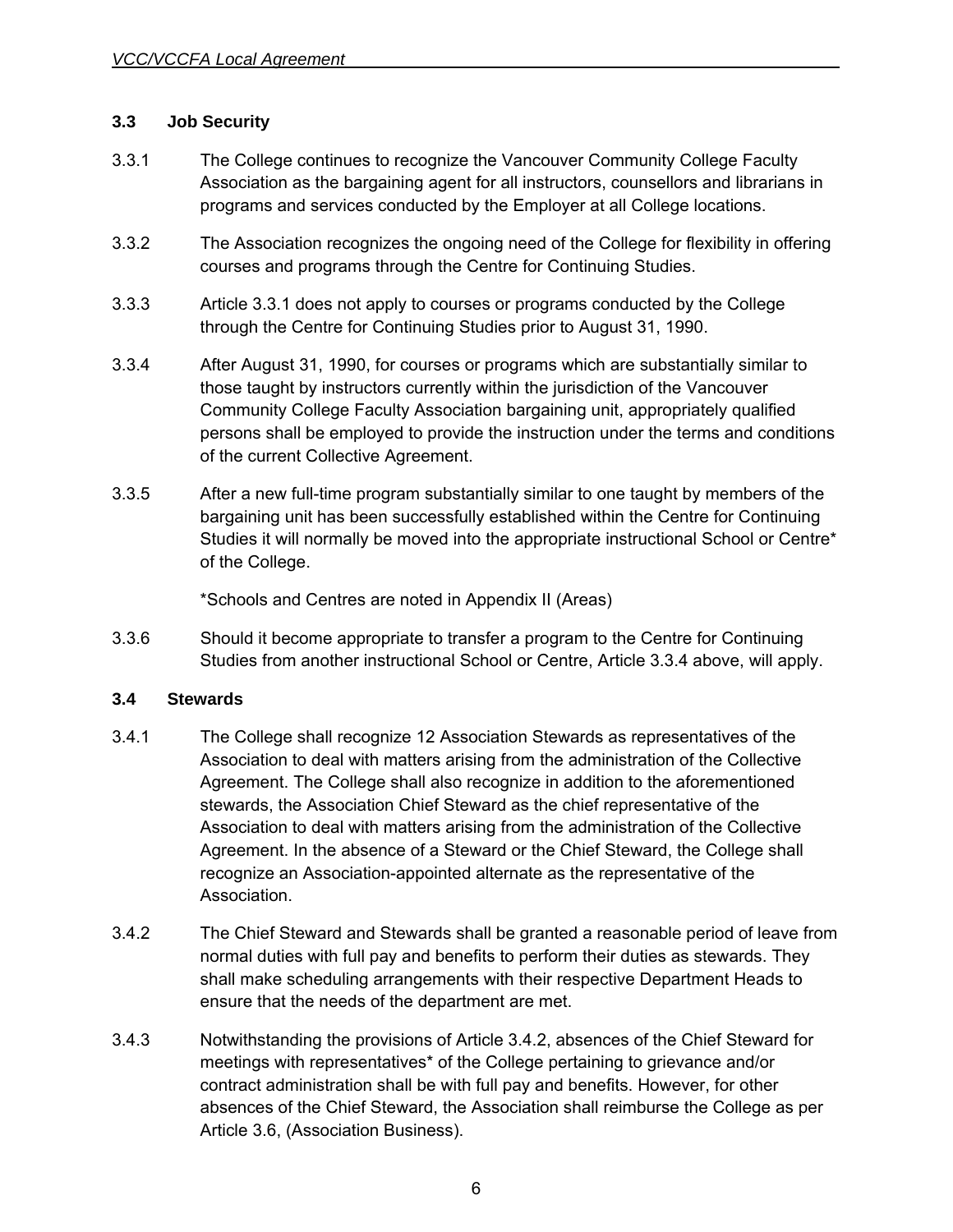For the purposes of this Article, the representative of the College shall be the appropriate Vice President or delegate.

3.4.4 Representing Members

Stewards shall have the right to be present and represent members at meetings with management that deal with potential disciplinary action or other issues arising from the interpretation or application of this Agreement.

#### **3.5 Attendance at Meetings**

(See Common Agreement, Article 3.4)

- 3.5.1 The College shall grant paid leave to representatives of the Association for the purpose of carrying on negotiations with the College or attending any meeting connected with management-employee relations. The representatives of the Association shall make scheduling arrangements with their Department Heads in order to ensure that the needs of the department are met.
- 3.5.2 Meetings between the Association and the College as well as Association meetings conducted during duty hours shall be held at times mutually agreed upon.

#### **3.6 Association Business**

- 3.6.1 With the approval of the appropriate Vice President, employees delegated by the Association to attend to Association affairs may be granted necessary leave of absence without pay to accommodate such involvement; it being understood that such leave of absence shall be mutually agreed between the Vice President and the Association and that such approval shall not be unreasonably withheld.
- 3.6.2 The College shall, upon request from the Association, grant a full or part-time leave of absence to a member of the Association for the purpose of performing duties with the Association or the Federation of Post Secondary Educators provided that:
	- a) requests for such leave are made, in writing, by the Association President to the **Executive Director, Human Resources,** whenever possible at least 2 months prior to the commencement of such leave;
	- b) such leaves shall not exceed 2 years in length;
	- c) the needs of the Department can be met; and
	- d) the Association shall notify the College 4 months in advance of the return to the College of an employee on leave where such leave is in excess of 4 months.
- 3.6.3 The College shall continue to pay an employee granted leave under Articles 3.6.1 and 3.6.2 full pay and benefits, for which the Association shall reimburse the College as follows:
	- a) leaves of up to and including 10 consecutive days at salary cost;
	- b) leaves of over 10 consecutive days and up to, but not including one year daily rate based on 202 days plus 16%; and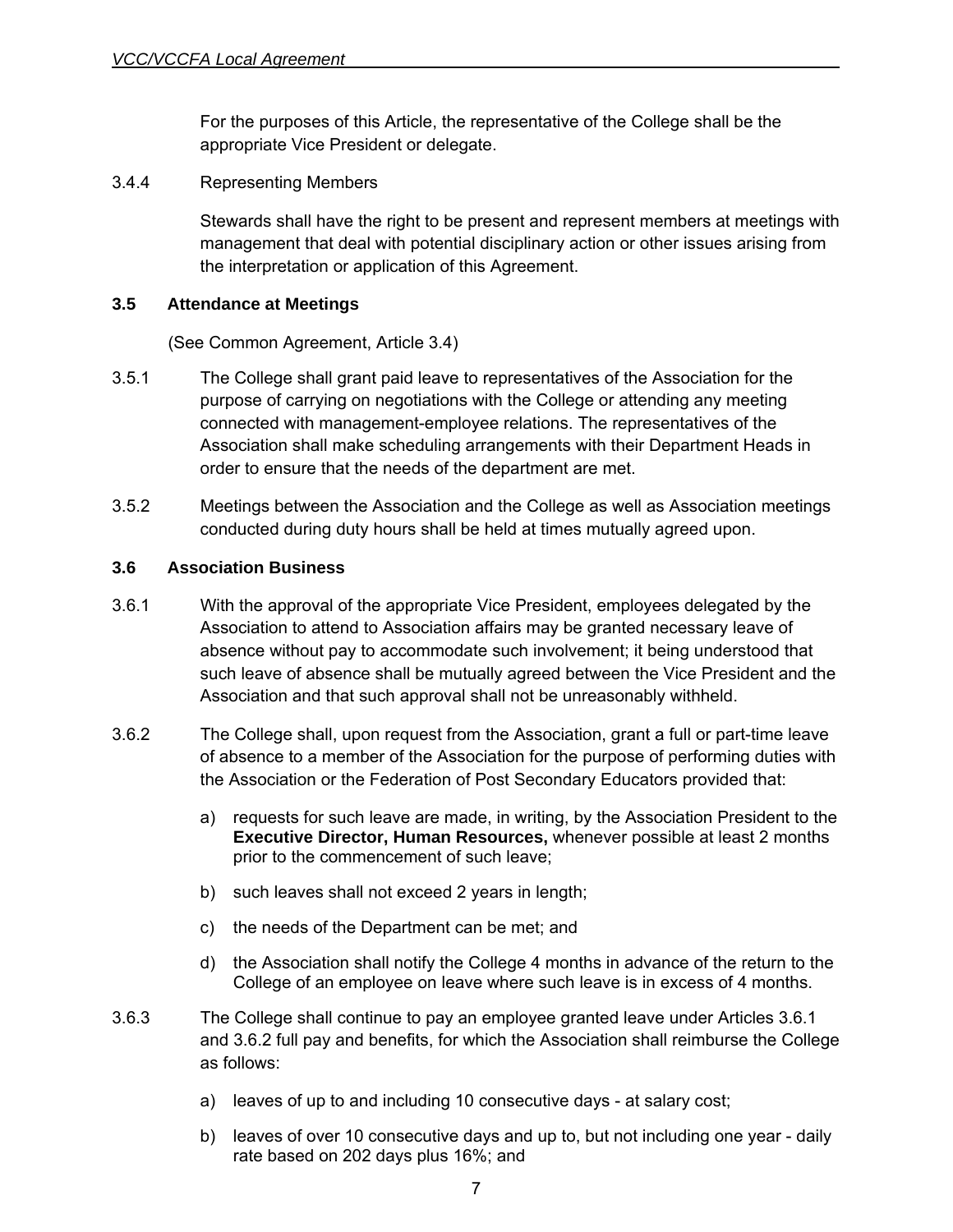- c) leaves of one year or longer actual salary and benefits costs for full years and fraction of years on a pro rata basis.
- 3.6.3.1 Should the College incur additional fringe benefit costs as a result of such leaves such costs shall be identified within a reasonable period of time to the Association for their approval and subsequent reimbursement. Such approval shall not be unreasonably withheld.

#### **3.7 Copy of Agreement**

The College shall provide to the Association sufficient copies of this Agreement so that every employee can receive a copy. The College shall provide newly appointed employees with a copy of this Agreement when they are sent their initial appointment or letter of appointment.

The cost of printing of the Agreement shall be equally shared by the College and the Association.

#### **3.8 Recognition of Picket Lines**

Employees shall not be disciplined, suspended or dismissed by the College for refusing to cross a legal picket line. Where employees refuse to cross a legal picket line at their normal place of duty, they shall be considered absent without pay in accordance with the *Labour Relations Code* as amended.

#### **3.9 Information to the Association**

- 3.9.1 The College shall notify the Association of the terms of employment and salaries of all employees who are offered a regular appointment within 5 days of receipt of signed confirmation of their appointment to the position.
- 3.9.2 The College shall notify the Association of the terms of employment and salaries of all employees who are offered term appointments within 5 days of receipt of signed confirmation of their initial appointment to the position. Copies of all subsequent offers of term appointment letters indicating the terms of employment and salaries of employees shall be **provided** to the Association within 5 days of issuance of the letter of a term appointment.
- 3.9.3 The College shall provide the Union with the following reports at the beginning of each month, in electronic format:
	- a) a report listing the following information for each employee for the previous month: name, Banner identification, employee status, Association dues deducted, and gross pay; and
	- b) a separate report listing the following information for each auxiliary employee for the previous month: name, Banner identification, employee status, Association dues deducted, and gross pay.
- 3.9.4 Upon receipt of a written request from the Association, the College shall, within 60 days, and in any event, once a year in the month of September provide the Association with the following employee and financial information: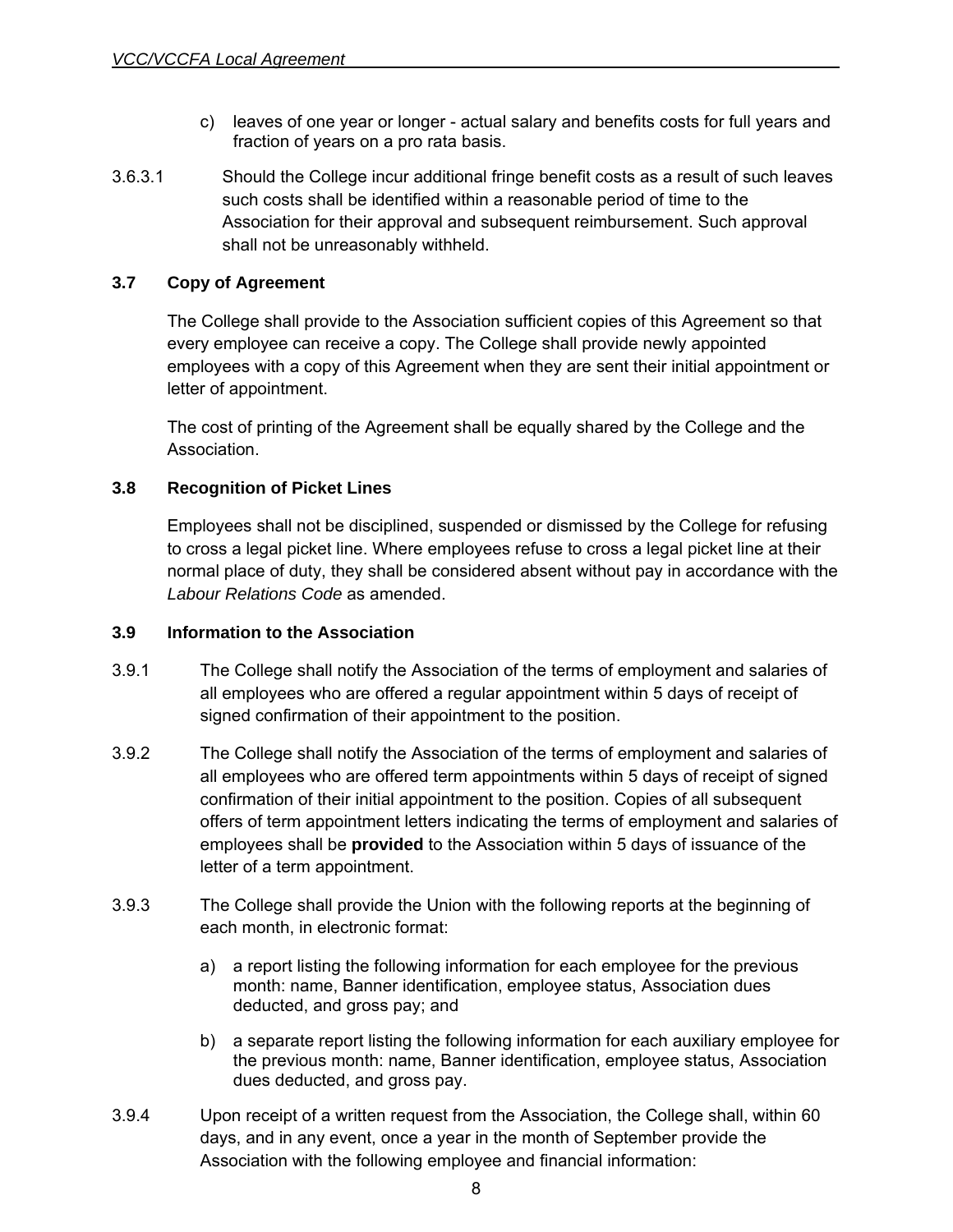- a) listings of current employees to include the name, address, department and area, step on scale, type of appointment(s), time status and rate of pay;
- b) a list of employees who have retired or who have died in the past fiscal year;
- c) a list of employees on leaves of absence indicating type of leave;
- d) a copy of all prepared information of a public nature, including annual financial reports, audits and budgets;
- e) phone numbers (when permission is not withheld by employees); and
- f) number of term appointments issued annually.\*

**\*** College will provide once computerized system is available.

- 3.9.5 Notwithstanding the provisions of this Agreement, the College will continue to **provide** the personal information referenced in Article 3.9.3 to the Association, provided that in doing so the College is not in contravention of the *Freedom of Information and Protection of Privacy Act*.
- 3.9.6 The College shall provide the Association with the following:
	- a) College Board public meeting agendas and attachments, when issued;
	- b) Minutes of public College and representational committee meetings, when issued; and
	- c) any other information which the College Board, at its discretion, agrees to provide.
- 3.9.7 The College shall copy the Association on any correspondence to employees related to the interpretation and/or application of this Agreement unless confidentiality has been requested by the employees concerned.

#### **3.10 Joint Steering Committee**

- 3.10.1 The Joint Steering Committee shall consist of 2 members appointed by the College and 2 members appointed by the Association. These 4 members shall be the quorum for a Joint Steering Committee meeting. With the written agreement of the parties, subcommittees which may include non-Joint Steering Committee members may be established to deal with specific matters.
- 3.10.2 The Joint Steering Committee shall be a standing union management committee with a mandate for the following:
	- a) Performance Appraisal to oversee the performance appraisal process for all employees as detailed in the attached Appendix VI, (Guidelines for the Performance Appraisal of Permanent Regular Instructors and as per Article 15, (Performance Appraisal of Permanent Regular Employees).
	- b) Evaluation to oversee the evaluation process for all employees as detailed in the attached Appendix VII, (Guidelines for the Evaluation of Term and Probationary Regular Instructors) and as per Article 16, (Evaluation of Probationary Regular and Term Employees).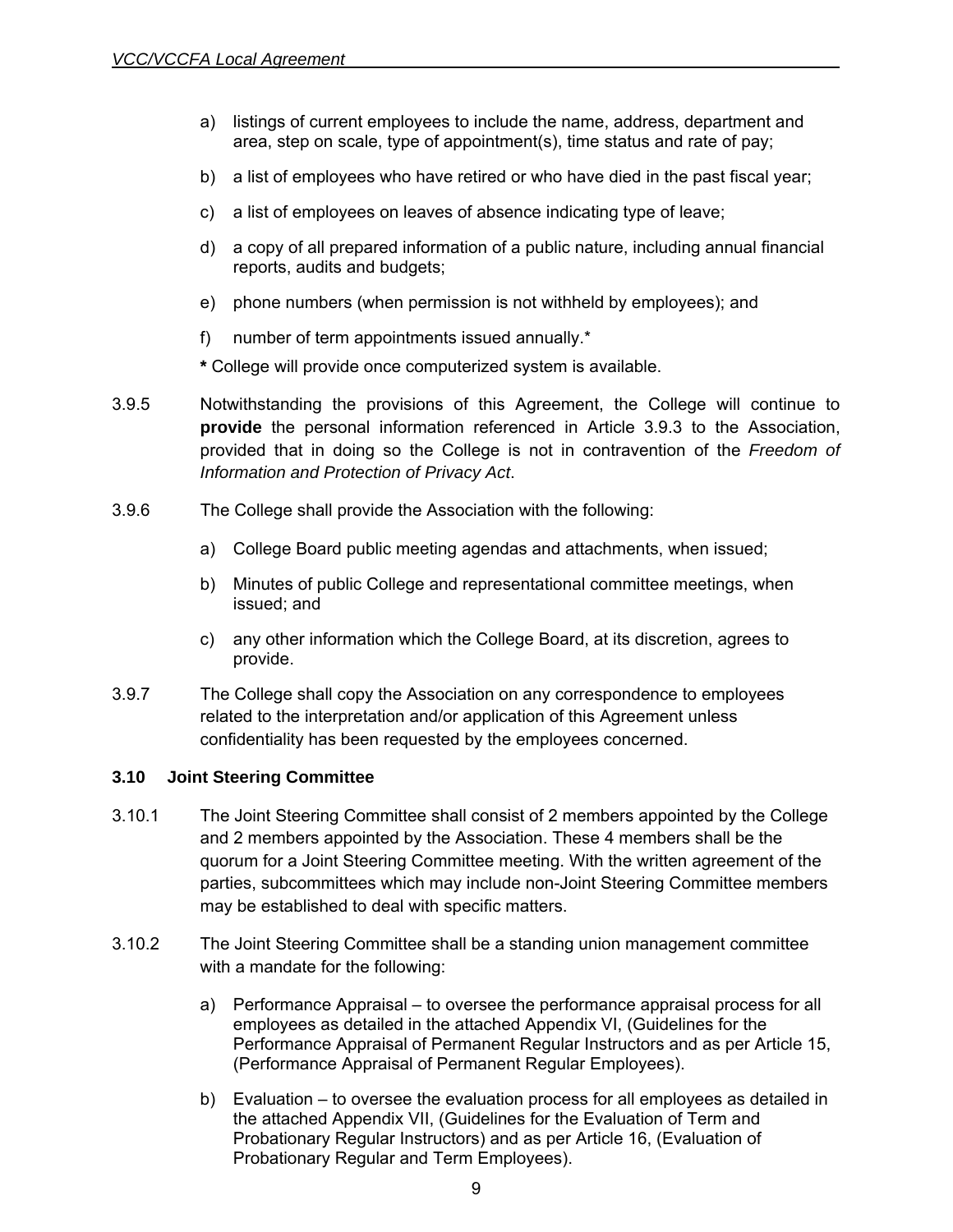- c) Evaluation and Appraisal of Instructors with Responsibility Allowances to oversee the evaluation and appraisal of Instructors with Responsibility Allowances as detailed in the attached Appendix VIII (Guidelines for the Evaluation and Appraisal of Instructors with Responsibility Allowances) and as per Articles 15 and 16.
- d) Any other matters that the College and the Association agree in writing to refer to the Article 3.10, (Joint Steering Committee).
- 3.10.3 Human Resources, **Institutional Research,** and the Association shall provide assistance to the departments in the administration of forms and procedures for evaluation and performance appraisal. In the event that these bodies are unable to resolve issues arising from the administration of forms and procedures, such issues shall be referred to the Joint Steering Committee for resolution.
- 3.10.4 The Joint Steering Committee may make recommendations to the parties on matters arising from its mandate outlined above, and shall make recommendations to the parties on issues and procedures referred to it by the bodies pursuant to Article 3.10.3.
- 3.10.5 The Association appointed members of the Joint Steering Committee shall be granted a reasonable period of paid leave in order to carry out their responsibilities.
- 3.10.6 Should the members of the Joint Steering Committee be unable to reach agreement on any of the matters within its purview, the matter shall, upon request of one of the parties, be referred for resolution under the terms of Article 12.9, (Policy Grievance).

#### **3.11 Consultation on Instructional and Administrative Matters**

- 3.11.1 The effective conduct of the College's operation requires the active and continuing participation of the Association.
- 3.11.2 Where not specified in this Agreement, the management of significant matters affecting the development and implementation of the College's operation shall be carried on through consultative processes. "Significant" shall mean matters in any area identified by either party as being significant to it. "Consultative" shall mean processes that involve the serious exchange of information and ideas before action is taken.
- 3.11.3 The Association shall have representation, with vote, on the Operations Council and any similar council established by the College concerning significant instructional or administrative policy matters.

# **4 QUALIFICATIONS, HIRING, APPOINTMENTS AND CHANGE IN TYPE OF APPOINTMENT**

#### **4.1 Postings of Available Work**

4.1.1 The College will post, in prominent locations, notices of available work in the following circumstances: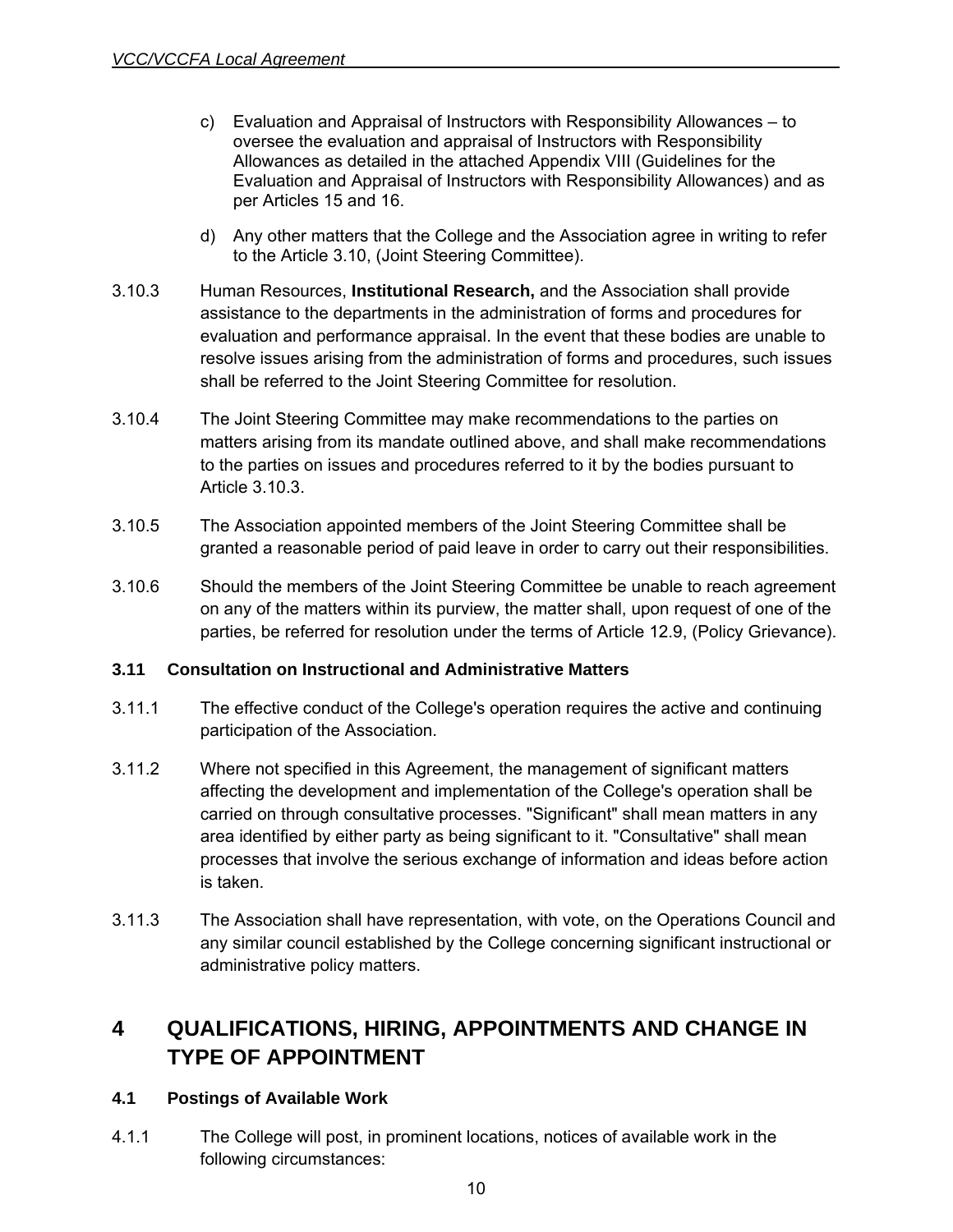- a) upon establishing the need for a new regular or term appointment, subject to assigning available term work according to Article 4.8.4, (Appointment Sequence); and
- b) upon establishing the need to augment an area's list of potential auxiliary instructors.
- 4.1.2 The postings will include:
	- a) the department, title and area;
	- b) a short description of the duties;
	- c) a statement of the qualifications required;
	- d) for term appointments, the length of the appointment;
	- e) the time status of the appointment; and
	- f) the start date, deadline for application and other relevant information.
- 4.1.3 Human Resources will forward the draft posting to the Dean to review and return to Human Resources. The Association will be provided with a copy of the posting at the time it is posted. The Area Hiring Recommendations Committee will be allowed a reasonable length of time to review the posting in order to prepare for the selection process.
- 4.1.4 Except for those permanent regular appointments made pursuant to Article 4.9, (Change in Type of Appointment), notice of all available regular appointments shall be posted and the Association shall be provided with a copy of the notice at the time of posting.

#### **4.2 Applications for Available Regular or Term Appointments or Auxiliary Work**

- 4.2.1 Regular Appointments
- 4.2.1.1 Upon approval of the Dean/Director, the Department Head will request that Human Resources post the notice of a new regular appointment pursuant to Article 4.1, (Postings of Available Work).
- 4.2.1.2 Except for those permanent regular appointments made pursuant to Article 4.9, (Change in Type of Appointment), all individuals, including current term and auxiliary employees, must apply for regular appointments, complete the hiring recommendation process and shall require a recommendation from an Area Hiring Recommendation Committee (AHRC) as outlined in Article 4.3.3.
- 4.2.2 Term Appointments or Auxiliary Work

Prior to being offered a term appointment or auxiliary work, all individuals must complete the hiring recommendation process and be recommended by an AHRC. The individual need only be recommended by an AHRC once for each area, whether first hired as a term appointment or as an auxiliary. However, an individual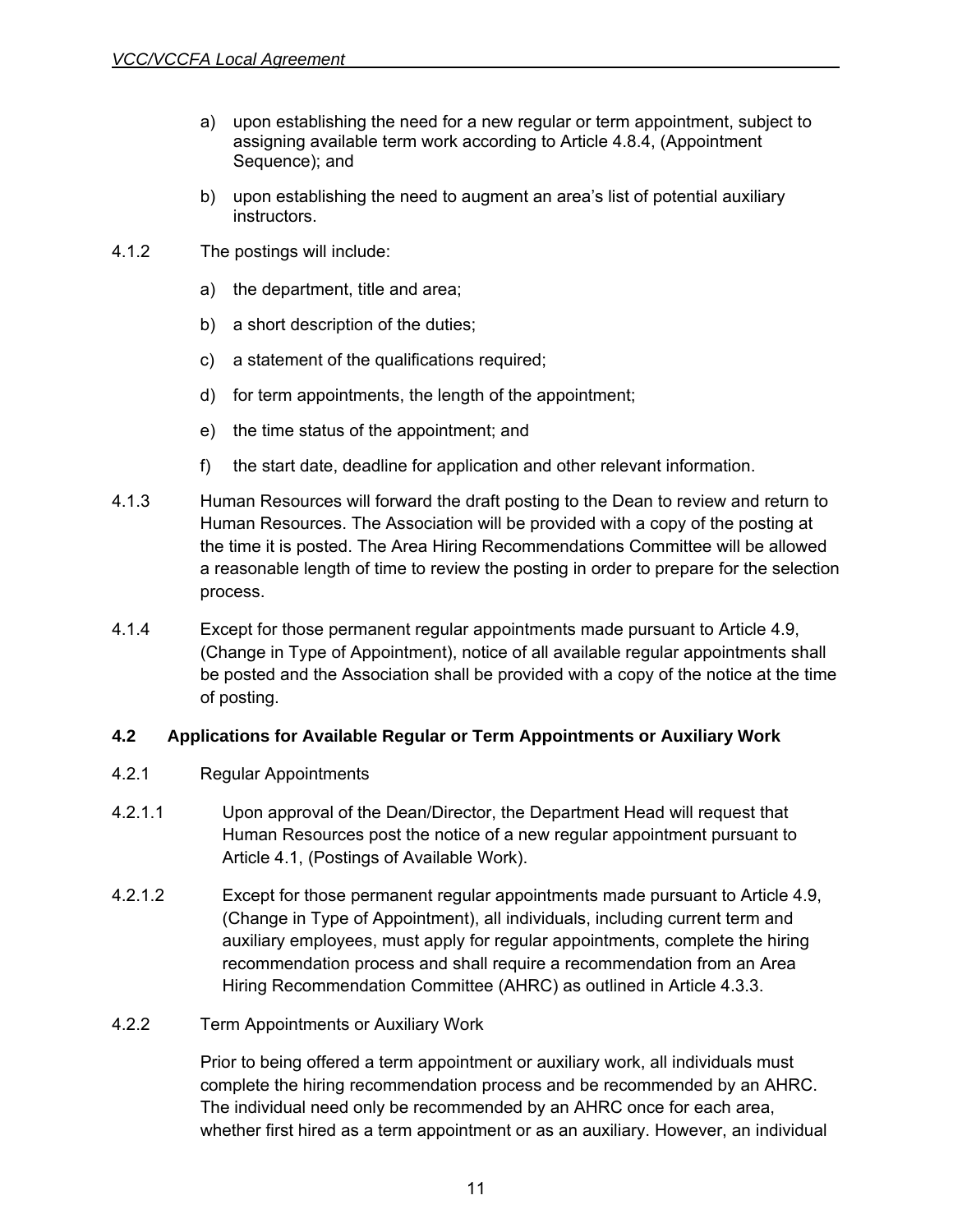who has not worked in the area during the previous twenty-four (24 months must be recommended by the AHRC again prior to rehire in that area.

4.2.3 Current employees must apply for additional regular or term appointments or for auxiliary work outside their current area(s), to ensure that each area's AHRC process is followed and that they meet the hiring criteria for any additional area.

#### **4.3 Area Hiring Recommendation Committees' Hiring Process**

4.3.1 An Area Hiring Recommendation Committee (AHRC) will be formed to make recommendations for hiring when there is a need for a new term or regular appointment or when there is a need to augment an area's pool of auxiliary instructors.

#### 4.3.2 **Hiring Recommendation Process and Qualifications**

- 4.3.2.1 Each area will develop a hiring recommendation process to be used by the AHRC and submit it to the appropriate Dean or Director for approval. In cases where there are multiple areas within a department, the Department Head will coordinate this work.
- 4.3.2.2 Where the Dean/Director or the department, or both, are considering revisions to the hiring qualifications in any area, the Dean or Director shall so advise the Association prior to any revisions being recommended to the appropriate Vice President for approval. **The process for such revisions is found in Appendix XX, (Revising Area Hiring Qualifications).** All recommendations for revisions to the hiring qualifications for each area shall be submitted by September 30 of each year to the appropriate Vice President for approval.
- 4.3.2.3 The revised hiring qualifications in any area shall not apply to:
	- a) any existing permanent or probationary regular employee in that area; or
	- b) any term instructors who have held appointments in that area at one-half time or more for at least 190 duty days within a continuous 24 month period (or the equivalent amount of duty days for instructors covered under Article 4.9.2).
- 4.3.3 For regular appointments, the AHRC will consist of an Instructional Associate, an appropriate Department Head, Coordinator II or delegate and at least one regular instructor from the area. Alternative arrangements may be made with the agreement of the Association and the College.
- 4.3.4 For auxiliary or term instructors, the AHRC will consist of an appropriate Department Head, Coordinator II or delegate, at least one regular instructor for the area and may include an Instructional Associate. Alternative arrangements may be made with the Agreement of the Association and the College.
- 4.3.5 Members of the AHRC will receive orientation and training regarding the hiring recommendation process.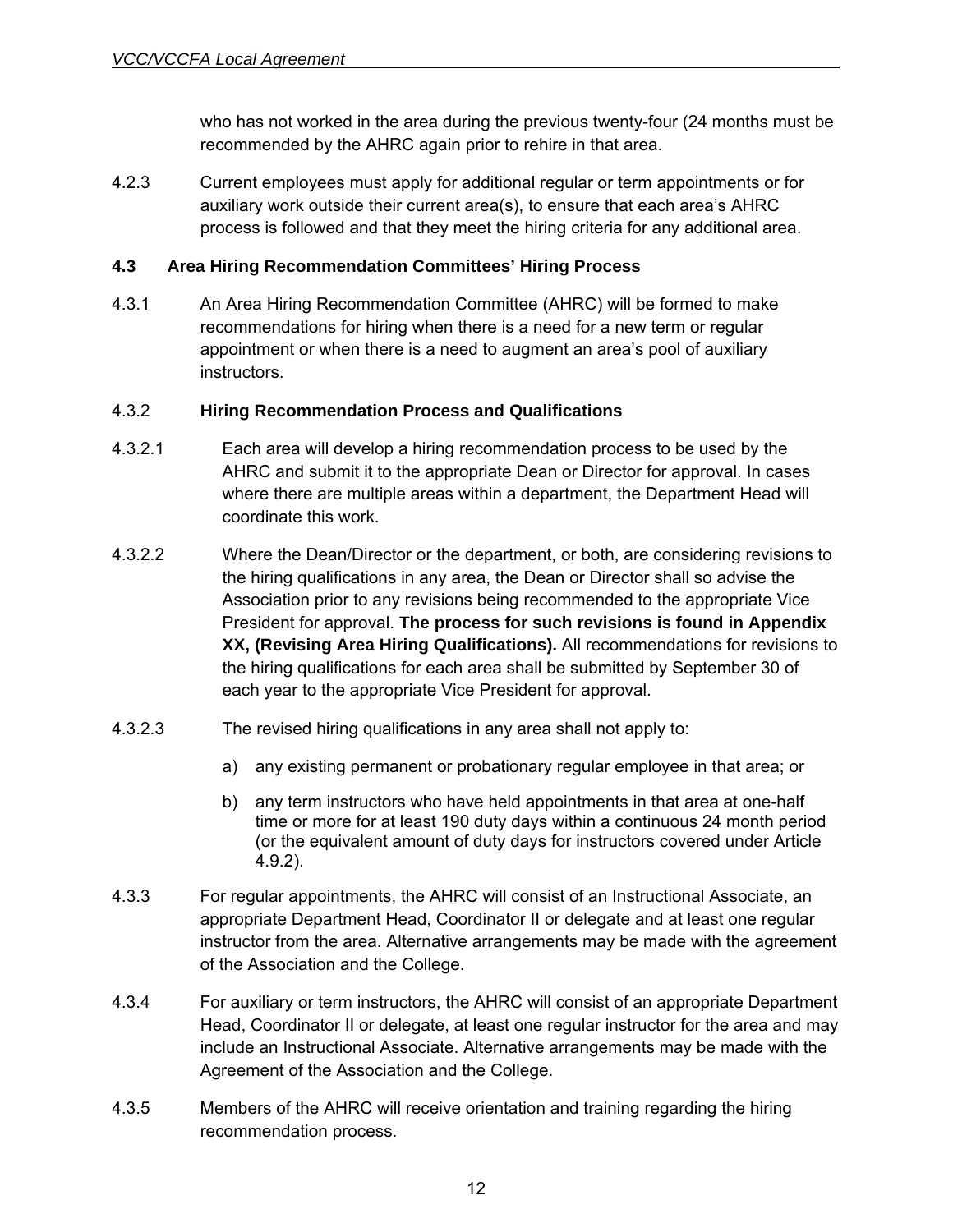- 4.3.6 The AHRC will follow the approved hiring recommendation process for all candidates, as per Article 4.3.2, (Hiring Recommendation Process and Qualifications). Applicants will be advised by the College that it is their responsibility to present all information regarding their qualifications and suitability for the position.
- 4.3.7 When a new regular appointment is posted, all short-listed applicants, internal and external, will be interviewed by the AHRC.

#### **4.4 AHRC Recommendations**

- 4.4.1 When making recommendations to the College, the AHRC will recommend the most suitable candidate(s). The Chair of the AHRC will submit the name(s) of the recommended candidate(s) to the appropriate Dean or Director for approval.
- 4.4.2 From time to time, in situations where it is unavoidable, work for unspecified periods may be offered on an auxiliary basis to individuals who have not gone through the AHRC process. For continued or subsequent employment, the instructor must meet the hiring criteria for that area and be recommended by an AHRC within two months of first being employed. The Department Head of the area will be responsible to convene an AHRC for this purpose.
- 4.4.3 From time to time, in situations where it is unavoidable, work may be offered to individuals who do not meet the qualifications for the area. In their initial letter of appointment, the College will inform them that they do not meet the qualifications for the area and therefore do not have the right to have additional work under Article 4.8.4(3), or change in type of appointment pursuant to Article 4.9, (Change in Type of Appointment).

#### **4.5 Appointments and Appointment Letters**

- 4.5.1 The College's right to appoint term and part-time regular employees or to employ auxiliary employees is to be exercised only when the nature and requirements of the program or service make it impractical to appoint full-time regular employees.
- 4.5.2 All employees shall be appointed with a written letter of employment.
- 4.5.3 Employees who are offered regular appointments shall confirm acceptance by signing and returning one copy of their offer of appointment letter to the College.
- 4.5.4 Employees who are offered term appointments shall confirm acceptance by signing and returning one copy of their initial offer of appointment letter to the College. Subsequent offers of term appointments will be deemed to have been accepted unless the employee concerned duly notifies the College in writing to the contrary within 10 working days of receipt of the offer letter.

#### **4.6 Probationary Instructors**

4.6.1 Probationary instructors' appointments to regular instructor status outside of the process outlined in Article 4.9, (Change in Type of Appointment), shall have a one year probationary period as per Article 2.18, (Probationary Regular).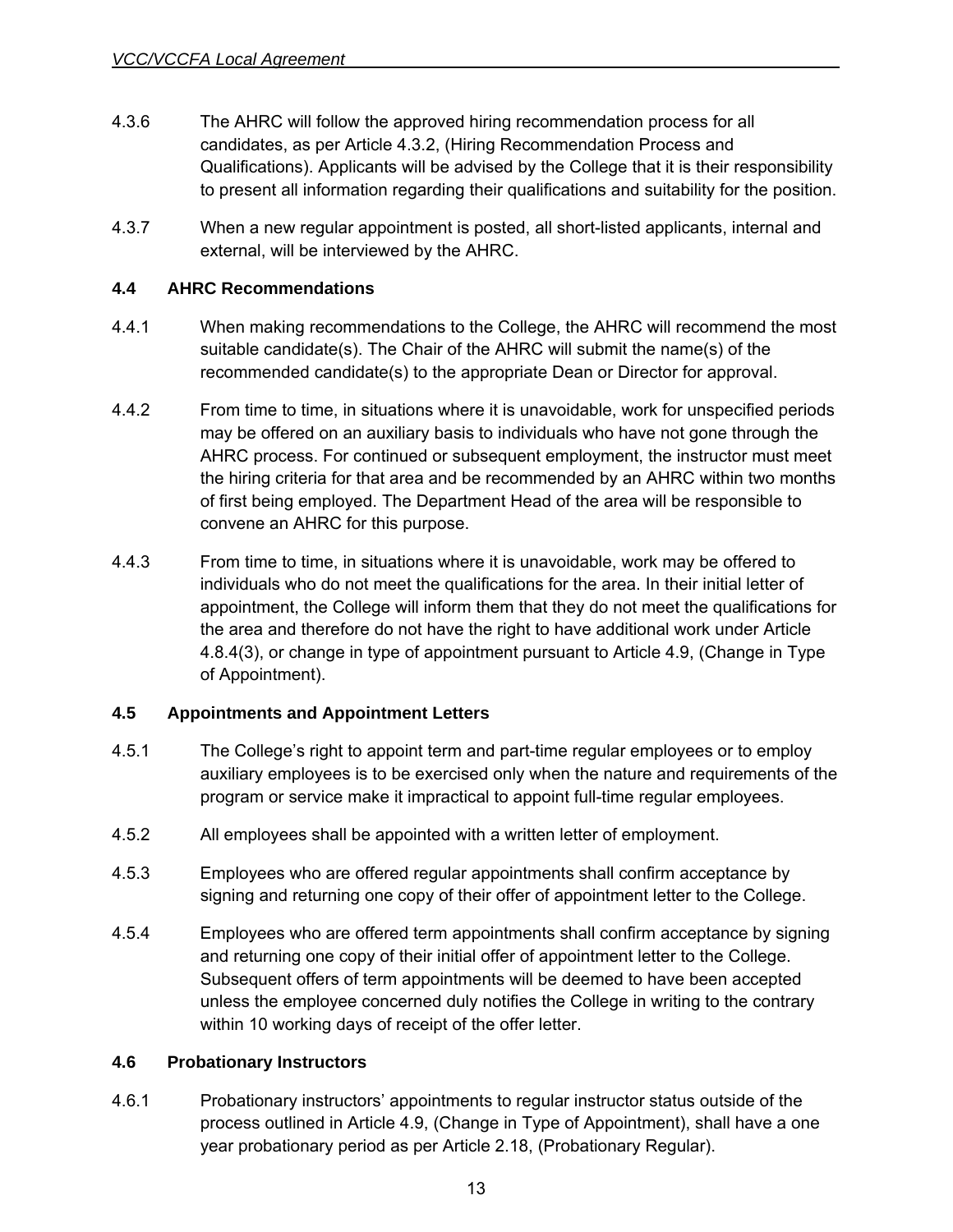- 4.6.2 Probationary regular instructors shall be evaluated as per Article 16, (Evaluation of Probationary Regular and Term Employees), in order to determine their suitability to perform their duties. In extenuating circumstances and with the mutual agreement of both parties, the probationary period may be extended for a period of up to one additional year.
- 4.6.3 The College reserves the right to waive the probationary period requirement of such appointments.

#### 4.6.4 **Trial Period**

Except as provided in Article 11, (Reduction, Severance Pay and Recall), permanent regular instructors who accept an appointment to a different area under this Article shall maintain their permanent regular status but shall be subject to the provisions of Article 16, (Evaluation of Probationary Regular and Term Employees), as they apply to these positions. At the end of a 12 month trial period, permanent regular instructors who have not received successful evaluations or who do not wish to continue in their new positions shall return to their previous positions with one month's notice.

#### **4.7 Term Appointments**

- 4.7.1 In order to be considered for term appointments an employee must meet the hiring criteria applicable to the available position and not have received an unsuccessful evaluation as per Article 16, (Evaluation of Probationary Regular and Term Employees).
- 4.7.2 Before any term appointment is made in a department or area, all regular employees who are eligible for recall as per Article 11.7, (Recall) shall be recalled.
- 4.7.3 Term appointments to a maximum of full-time status shall then be offered to interested part-time regular employees within the area concerned on the basis of seniority as defined in Article 10.1, (Definition and Calculation of Seniority).
- 4.7.4 Part-time regular employees may indicate their interest in term appointments by writing to the appropriate Dean or Director at least one month prior to the commencement of any appointment to which they are entitled. There shall be no entitlement to work in progress.

#### **4.8 Procedures for Term Appointments**

- 4.8.1 Interested part-time regular instructors, as per Article 4.7.3, and all term instructors, as per Article 4.8.4, (Appointment Sequence), shall make up the pool of instructors entitled to the right of first refusal for term appointments for a given area. The names shall be listed in order of seniority. Upon request, the Association shall receive a copy of this list for any area.
- 4.8.2 Term appointments shall be offered to a maximum of full-time to instructors as per Article 4.8.4, (Appointment Sequence).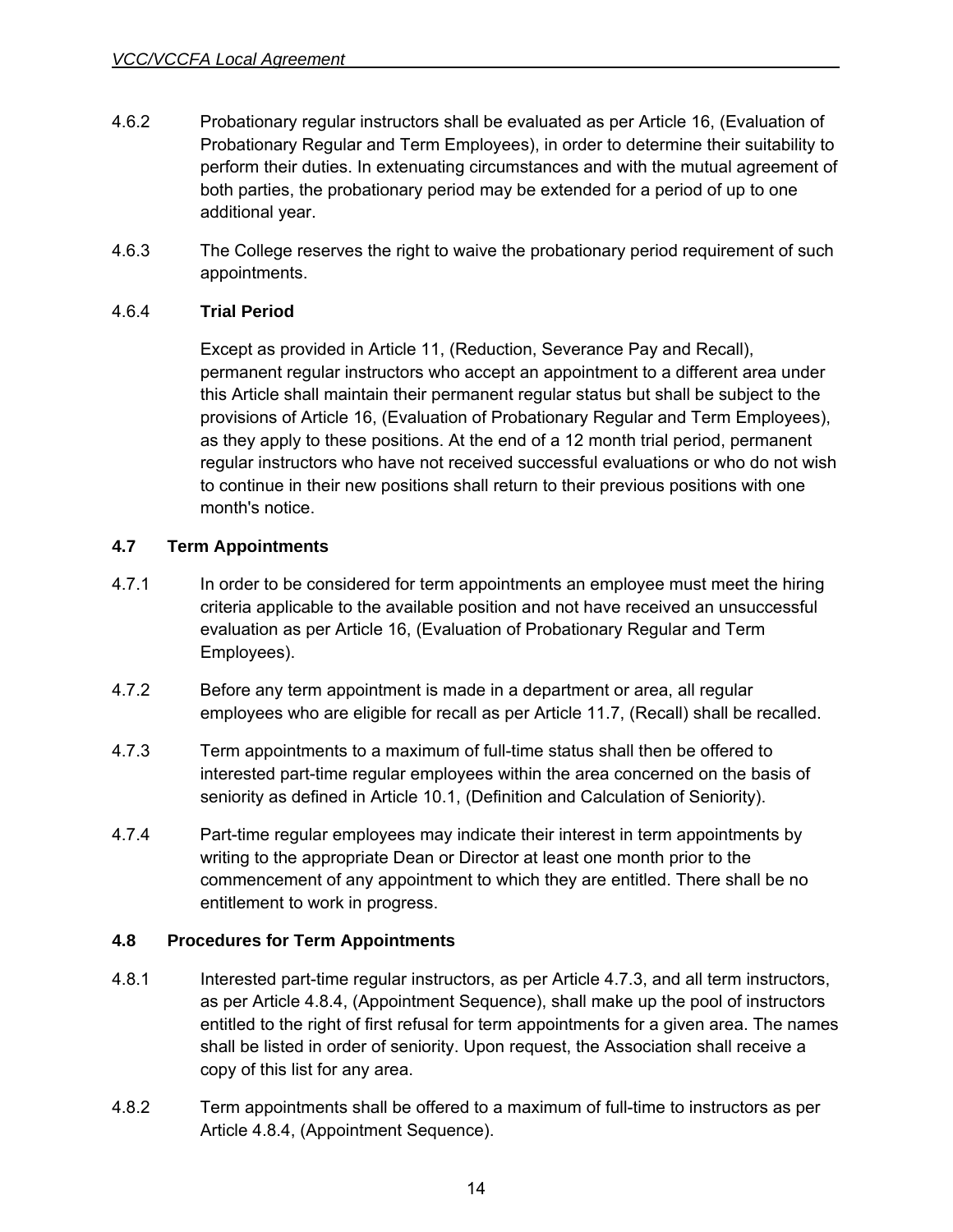4.8.3 Term instructors who refuse offers of work shall remain eligible with undiminished rights for subsequent appointments subject to Article 4.8.4, (Appointment Sequence).

#### 4.8.4 **Appointment Sequence**

Available term work within an area will be offered in the following sequence:

- a) to employees on recall as per Article 11.7, (Recall);
- b) to part-time regular employees as per Article 4.7.3;
- c) to term employees who have held term appointments for a minimum of 6 months in the area, on the basis of seniority; then
- d) to individuals who have been recommended by an AHRC.
- 4.8.5 Term instructors entitled to right of first refusal for term appointments shall indicate in writing their desire for term appointments in a given area. A generic form for doing so will be developed in consultation with the College and Association. Areas may also develop customized forms in consultation with the College and Association. Completed forms must be submitted to the appropriate Dean or Director and Department Head(s) by May 1 of each year.
- 4.8.6 Instructors have the right to change their appointment requests in writing one month before the assignment begins.
- 4.8.7 When offering term appointments, the College will contact instructors in person, by phone and/or e-mail. Instructors have 24 hours to reply to a direct offer of work made in person or on the phone. Instructors have 48 hours to respond to a phone message or e-mail. If the instructor does not respond within 48 hours, the appointment shall be offered to the next person on the list. These time lines may be shortened if the offering is within one week of the appointment starting. The College will make all reasonable attempts to provide instructors with the maximum response time and to alert instructors to the possibility that an offer exists.
- 4.8.8 In the event of an emergency which occurs within 72 hours of the beginning of an instructor's term appointment and which would prevent the instructor from completing the appointment, the College may offer the replacement appointment in accordance with departmental procedures.
- 4.8.9 Both the College and the instructor shall fulfil their obligation to any current classes. Appointments that would necessitate a change in instructors for a current class shall not be available to currently employed instructors.
- 4.8.10 After any appointment is complete, instructors retain their right to further appointment subject to Article 4.8.4, (Appointment Sequence).

#### **4.9 Change in Type of Appointment**

4.9.1 Subject to Article 4.3.4, term instructors who have held appointments at one-half time or more for at least 380 days within a continuous 24 month period shall be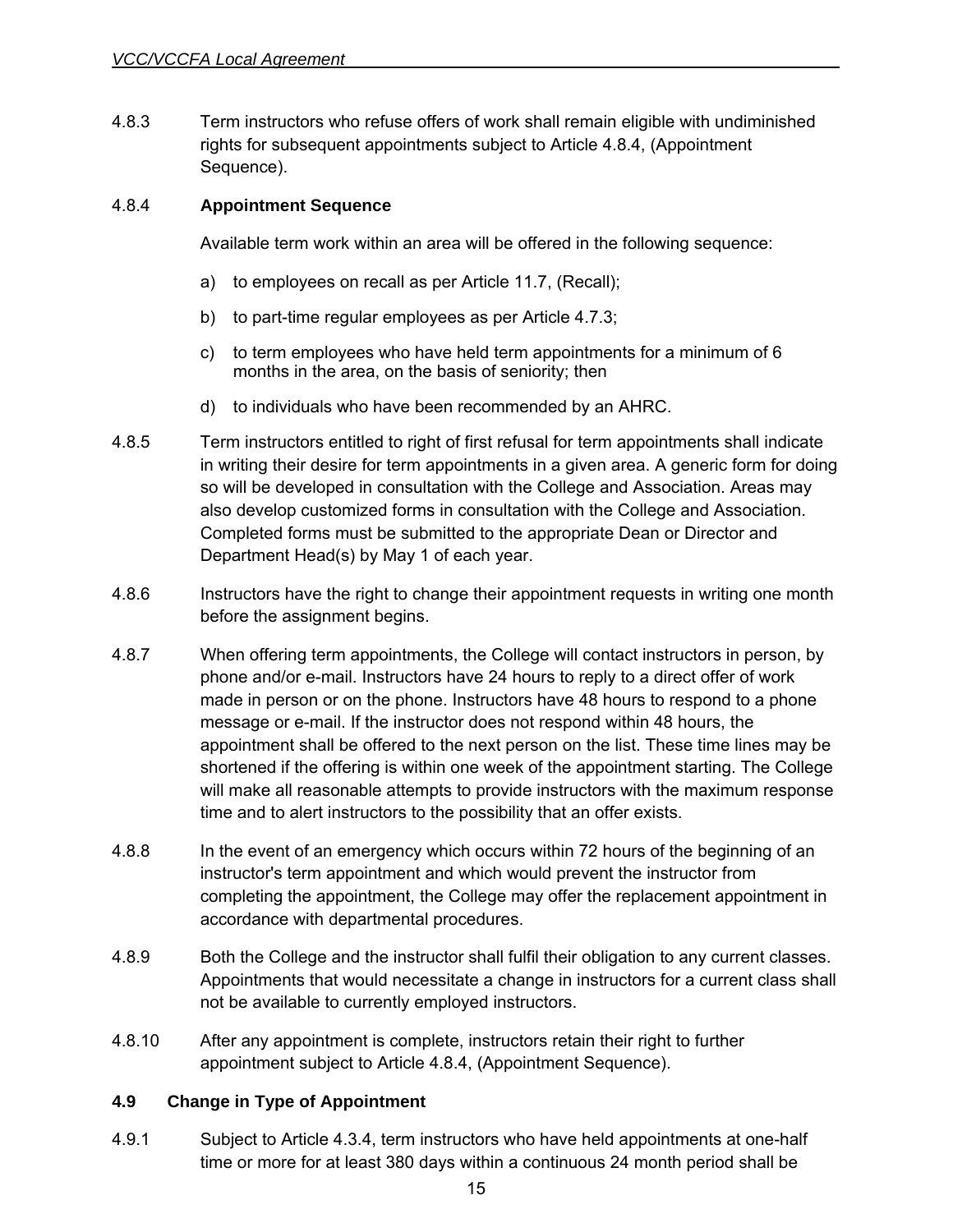granted a permanent regular appointment without probation on the first of the month following completion of the said 380 duty days, provided such instructors have received a successful evaluation in keeping with Article 16, (Evaluation of Probationary Regular and Term Instructors).

- 4.9.2 In departments or areas where instructors are unable to accumulate 380 duty days within a continuous 24 month period, these instructors shall receive a permanent regular appointment pursuant to Article 4.9.1 where the instructors have undertaken an instructional assignment equal to that of the regular instructional assignment of regular instructor(s) in the department or area.
- 4.9.3 For the purposes of regularization, no instructor may accrue more than 202 duty days in a fiscal year.
- 4.9.4 In the event there is no instructional position available, instructors shall be subject to Article 11, (Reduction, Severance Pay and Recall).
- 4.9.5 The time-status of regular appointments granted as per Article 4.9.1 shall be equal to the time-status of appointments maintained by the term instructor for at least 380 days within a continuous 24 month period. Any concurrent term appointments shall be combined for the purpose of calculating time-status.
- 4.9.6 Part-time regular instructors who have held additional term appointments for at least 380 days within a continuous 24 month period shall have the time-status of their regular appointment increased. The increased amount shall be equal to the timestatus of the additional term appointment(s) maintained by the instructor for at least 380 days within a continuous 24 month period. The increase in time-status shall come into effect on the first of the month following the completion for the said 380 days.

# **5 SALARIES AND ALLOWANCES**

(See Schedules in Appendix I, (Salary Schedule). See Common Agreement, Article 12)

#### **5.1 Per Diem Rate**

The per diem rate for instructors is calculated by dividing the annual rate by 202. Annual vacation pay, statutory holiday pay and Christmas holiday pay are included in each per diem amount thus calculated.

#### **5.2 Regular Employees**

- 5.2.1 Full-time regular employees shall be paid an annual salary determined in accordance with the per annum rates in Appendix I, (Salary Schedule). The salary shall be payable as per Article 5.10, (Pay Periods).
- 5.2.2 Part-time regular employees shall be paid an annual salary determined in accordance with the per annum rates in Appendix I, (Salary Schedules) on a prorated basis. The salary shall be payable as per Article 5.10, (Pay Periods).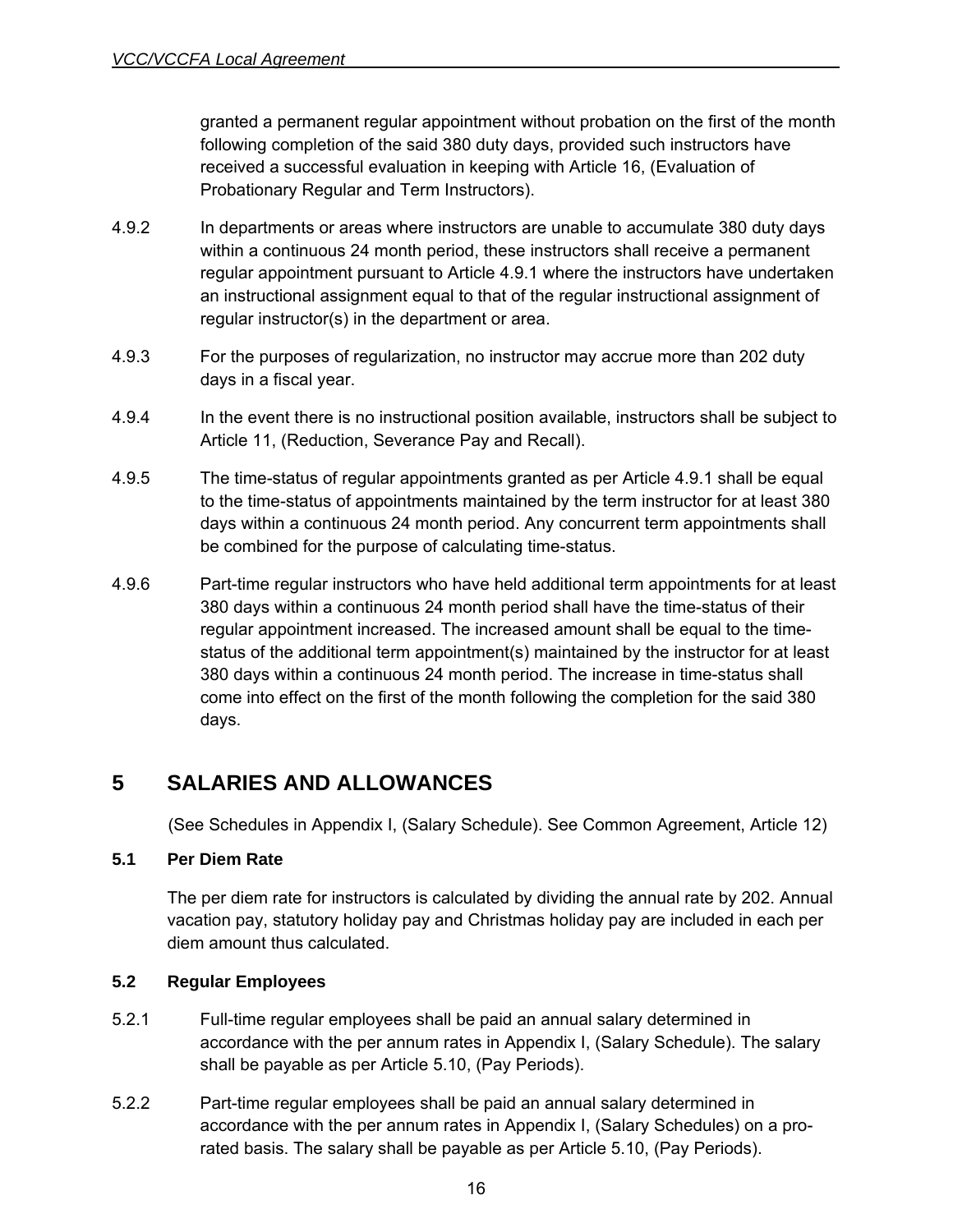5.2.3 Regular employees employed for additional duty concurrent with their regular appointment shall be paid at the same step as their current step on Appendix I, (Salary Schedule).

#### **5.3 Term Employees**

- 5.3.1 Term employees whose appointments are for a full year shall be paid on the same basis as regular employees.
- 5.3.2 Term instructors whose appointments are for less than a year and who are employed on a full-time basis, shall be paid on a per diem rate according to Appendix I, (Salary Schedule) for each assigned duty day worked.
- 5.3.3 Term instructors whose appointments are for less than a year and who are employed on a part-time basis shall be paid at an appropriate portion of the per diem rate payable for the appointment period.
- 5.3.4 When a term employee's appointment is cancelled for any reason within the first 2 weeks after the initial start date of the appointment, the term instructor will be compensated by being paid out at their step on the salary schedule in Appendix I, (Salary Schedule) for those days they were scheduled to work within that first 2 week period.

(See also Article 11.5.1, (Reduction Sequence for Term Employees))

- 5.3.5 A term instructor who obtains auxiliary work shall be paid at his/her term step rate for such work provided that:
	- a) the instructor currently holds a term appointment in the same area; or
	- b) the instructor previously held a term appointment in the same area, and the instructor meets the current area hiring qualifications.

#### **5.4 Auxiliary Employees**

- 5.4.1 Auxiliary instructors who are employed on a full-time basis shall be paid a per diem rate according to Appendix I, (Salary Schedule) for each duty day worked.
- 5.4.2 Auxiliary instructors employed on a part-time basis shall be paid an appropriate portion of the per diem rate payable for the appointment period.
- 5.4.3 Auxiliary instructors shall be employed for a minimum of 3 hours per duty day.

#### **5.5 Responsibility Allowances**

Annual responsibility allowances are payable to instructors in the following positions in accordance with the rates established in Appendix I, (Salary Schedule):

- Instructional Associates:
- Department Heads;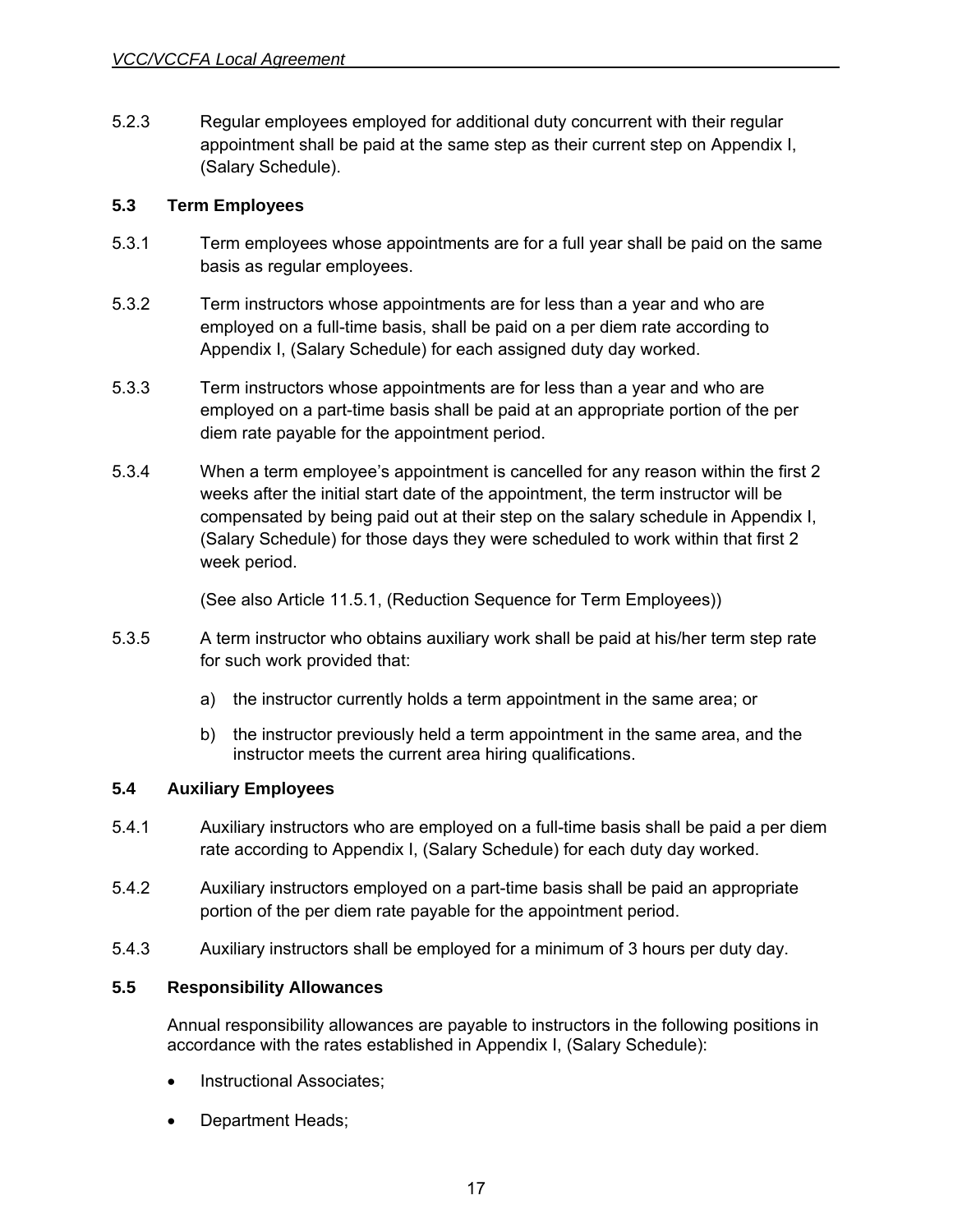- Assistant Department Heads and Coordinators II; and
- Coordinators I.
- 5.5.1 Instructors appointed or requested to assume fully the duties of Instructional Associates, Department Heads, Assistant Department Heads or Coordinators on a temporary basis for a period of one month or longer, shall receive the applicable allowance as prescribed in Appendix I, (Salary Schedule) for the entire period of temporary assumption of these responsibilities. This clause is not applicable to replacement during the vacation periods of the incumbent being replaced.

#### **5.6 Initial Placement**

- 5.6.1 Nothing in this Agreement shall prevent employees from being hired on a salary step above the minimum step or above the step placement granted in Article 5.6.5.
- 5.6.2 Auxiliary employee rates shall normally be based on the minimum step of the salary schedule in Appendix I, (Salary Schedule) for the first 19 consecutive assigned duty days and thereafter based on the step which reflects appropriate placement for the 20th and each subsequent day in the same discipline. This does not preclude the initial hiring of auxiliary employees at rates higher than the minimum step of the salary schedule.
- 5.6.3 All employees shall have the right to discuss their initial step placements with the appropriate Vice President or delegate. All employees have the right to have an Association representative present at any discussion.
- 5.6.4 It is the responsibility of newly hired employees to provide evidence of their credentials and experience in support of initial placement to Human Resources at the time of hire. The Dean, Director or Department Head shall advise each newly hired employee to provide their credentials and experience to Human Resources. In the event that a new employee does not provide evidence of their credentials in support of initial placement within one month of the date of receiving their first appointment letter, then Human Resources will determine the employee's initial step placement on the basis of the evidence provided.

#### 5.6.5 **Initial Placement Formula**

Provided an employee meets the hiring criteria of their area(s), the following criteria determines the number of steps beyond the minimum step at which employees will be initially placed.

- 5.6.5.1 Based on relevant academic, professional, trades or technical credentials from a recognized institution, step credits will be granted as follows:
	- a) one step for the equivalent of one year or more of full time equivalent study resulting in a Diploma or Certificate(s); or
	- b) 2 steps for a Bachelors level degree, Journeyman Certificate or the equivalent of 3 to 4 years of full time equivalent study resulting in a Diploma; or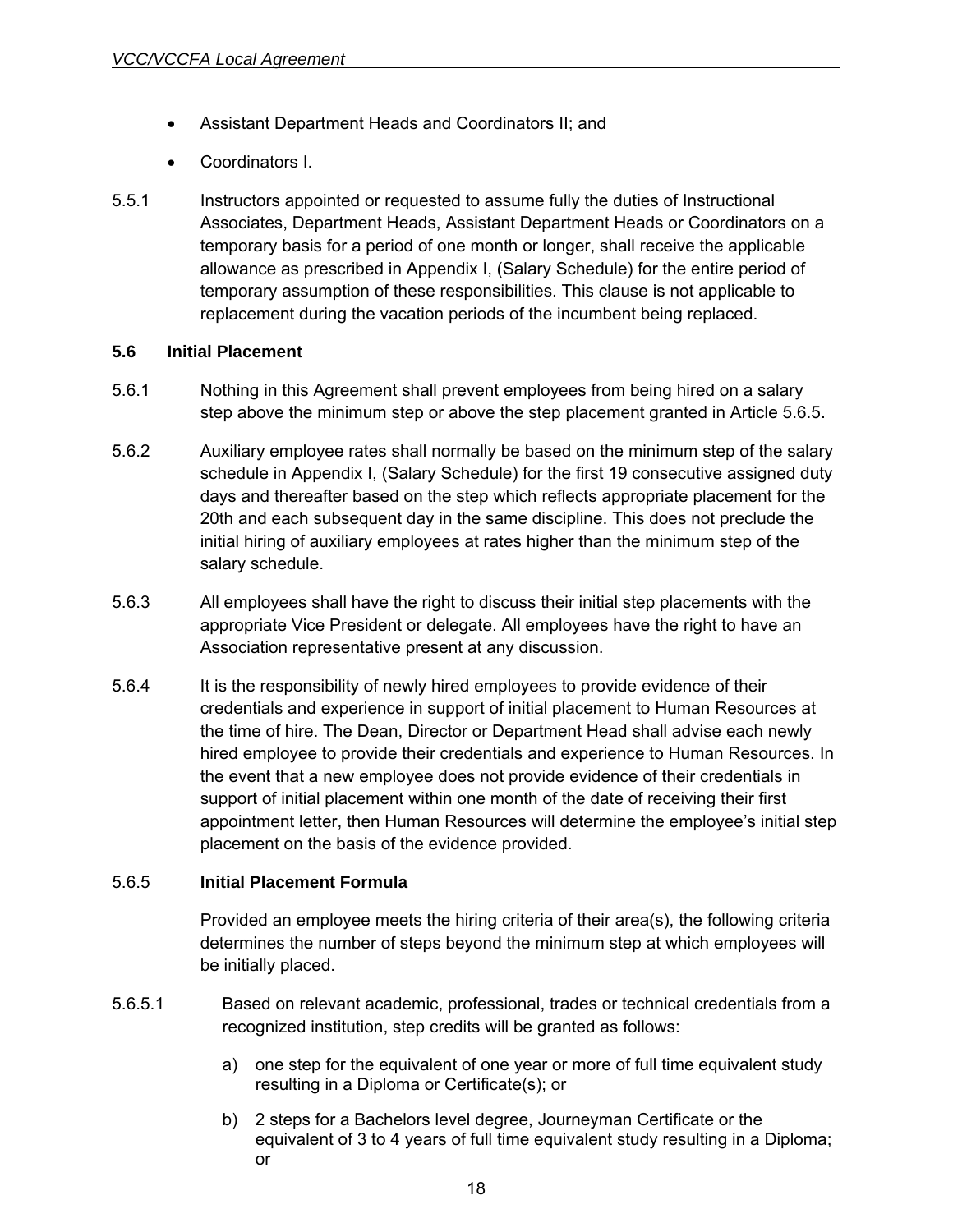- c) 3 steps for a Masters degree or equivalent; or
- d) 4 steps for a Doctorate degree.
- e) The appropriate Dean or Director will determine the relevancy and equivalency of educational credentials referred to in Article 5.6.5.1.
- 5.6.5.2 One additional step will be granted for the Instructor Diploma, or its equivalent as specified in Article 5.7.7, (Increments and Instructor Diploma) and Article 9.5.
- 5.6.5.3 Based on relevant teaching or work experience, additional step credits will be granted as follows:
	- a) One step for each year of teaching or directly related work experience to a maximum of 5 steps.
	- b) For Article 5.6.5.3(a), only a full one-year equivalency (FTE) will be credited.
	- c) The appropriate Dean or Director will determine the relevancy and equivalency of teaching and work experience referred to in Article 5.6.5.3.
- 5.6.5.4 Pursuant to Article 5.7.7, (Increments and Instructor's Diploma), and Article 9.5, employees must have the Instructor's Diploma or equivalent in order to be granted placement at the top step of the salary scale in Appendix I, (Salary Schedules).
- 5.6.5.5 Notwithstanding Article 5.6.5.4, the appropriate Dean or Director may grant initial step placement, on an individual basis, upon consideration of special situations not covered by any of the above.
- 5.6.6 Not more than one step can be credited to an employee for any given calendar year of educational, instructional or industrial experience.
- 5.6.7 New employees shall receive a written rationale concerning their initial step placement accompanying their letter of initial appointment and the Association shall be copied.

#### 5.6.8 **Initial Placement Review**

Should, within 6 months of initial placement, new employees disagree with their initial step placement, they may review such placement with the appropriate Vice President or delegate, who shall not be the same individual who carried out the initial placement review. At this time employees may submit any additional information that could affect their initial placement.

5.6.9 New employees whose initial step placement is reviewed within the referenced 6 months and adjusted will have any such salary adjustments made effective to the date of commencement of their initial appointment.

#### **5.7 Increments**

5.7.1 Employees shall advance one step on the salary schedule in Appendix I, (Salary Schedule), on their increment dates subject to other provisions contained in this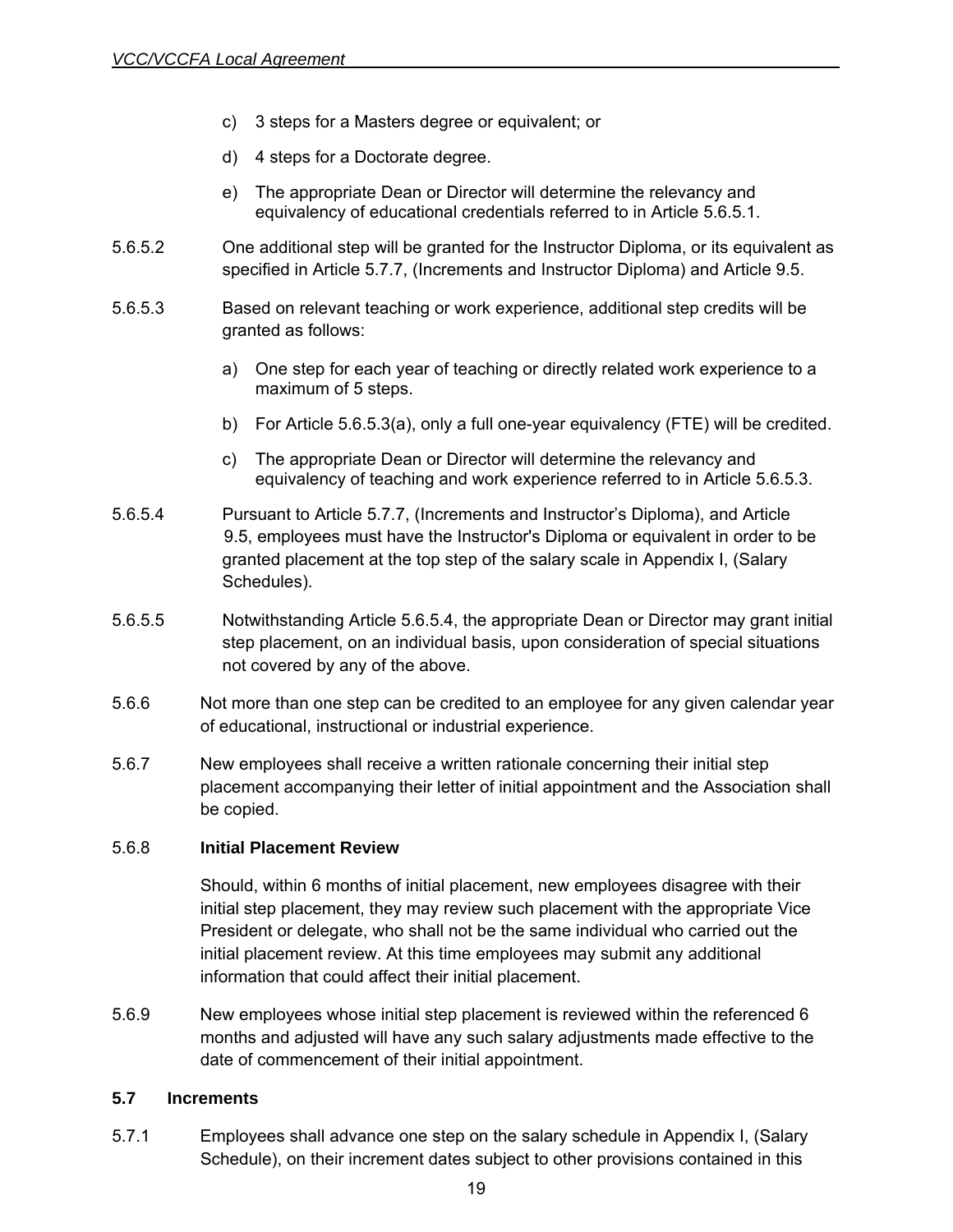Agreement. The increment dates are the anniversaries of their appointments provided that:

- increment dates for employees who commenced employment on or before the 15th day of any month shall be the first day of that month;
- increment dates of employees who commenced employment after the 15th day of any month shall be the first day of the month following.
- 5.7.2 Part-time service will result in a delay and alteration of the increment dates so that instructors receive their increments at the beginning of the month following the month in which the equivalent of 202 full-time assigned duty days have been accumulated.
- 5.7.3 In the case of absence because of illness, no change in the increment date shall be made for absences totalling 60 or fewer assigned duty days in any fiscal year after the expiration of usable sick leave.
- 5.7.4 The increment date cannot be advanced.
- 5.7.5 Service as auxiliary instructors cannot be used for increment purposes and auxiliary instructors are not eligible for increments.

#### 5.7.6 **Increments During Leaves**

- 5.7.6.1 Increment entitlement shall be delayed one month for each month of absence or any portion thereof exceeding 10 duty days unless employees are absent without pay as per Article 3.2, (Association President), Article 5.7.6.2 below, Article 8.9.1, (Maternity Leave and Parental Leave), Article 8.9.2, (Parental Leave), and Article 8.10.1, (Adoption Leave).
- 5.7.6.2 Pursuant to Article 5.7.6.1, increment dates shall not be delayed for such periods, during leaves of absence without pay, when the purpose of the leave is related to the employee's normal duties and responsibilities. Employees intending to take such leaves shall, at the time of leave application, request that their increment dates not be delayed for the duration of the leave. The appropriate Vice President's approval of such requests shall not be unreasonably withheld.
- 5.7.6.3 Absence from duty with pay will not result in delay in increments.

#### 5.7.7 **Increments and Instructor Diploma**

Pursuant to Article 9.5 Instructor Diploma or Equivalent, instructors must complete the "Instructor Diploma" or equivalent in order to obtain their 4th salary increment from the time they joined the instructional staff or in order to obtain the top step of the salary scale in Appendix I, (Salary Schedule).

The College considers the following to be the equivalent of the Provincial Instructor Diploma:

valid B.C. Professional Teaching Certificate;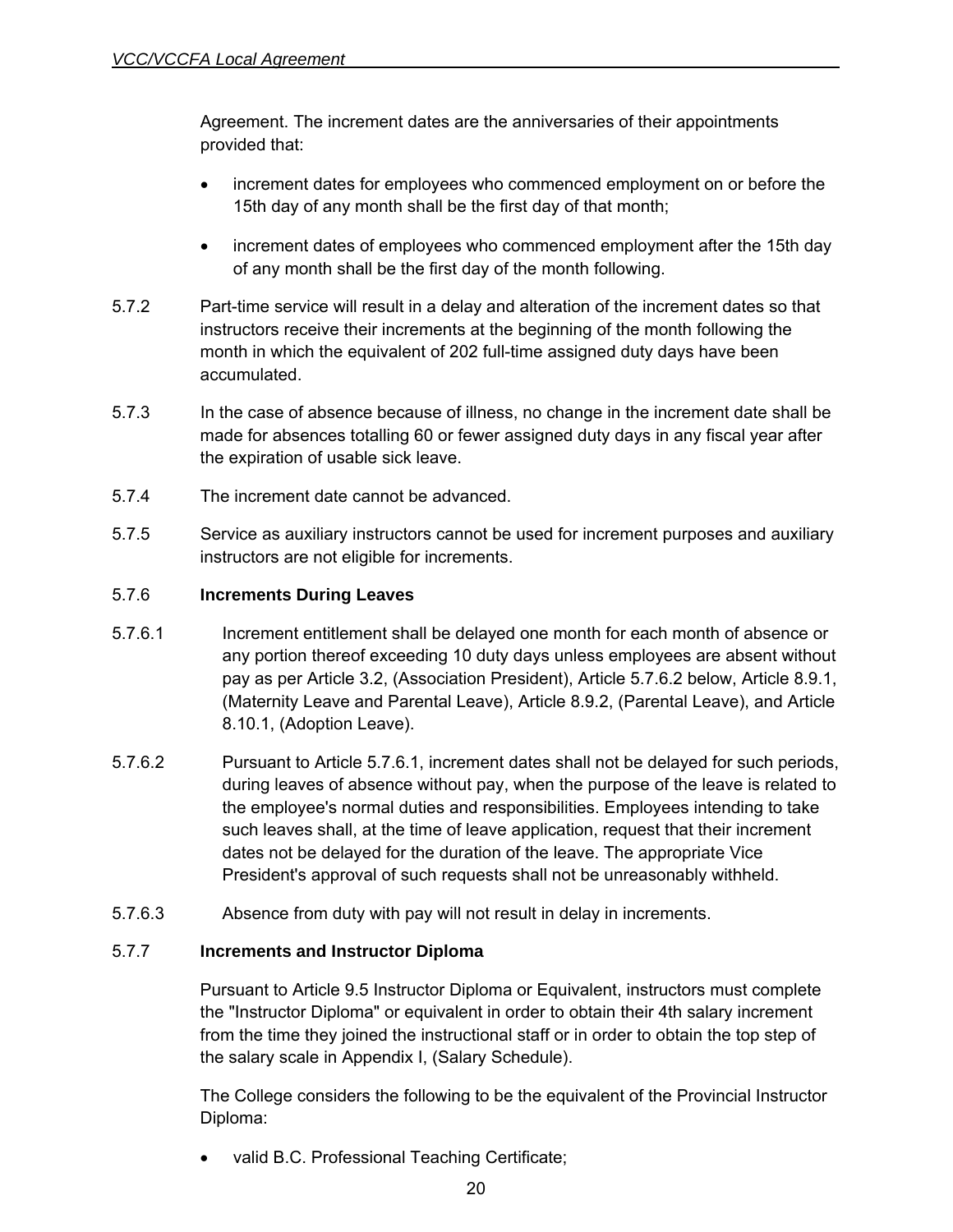- VCC's Teaching English to Speakers of Other Languages (TESOL) Diploma (formerly known as Teaching English as a Second Language (TESL) Certificate); and
- others as determined by the Vice President or delegate.
- 5.7.7.1 For the purpose of obtaining the 4th increment, some assignments where instruction is not the major activity will be granted exemptions from meeting the Instructor Diploma requirement by the appropriate Vice President or delegate. Such exemptions will be granted only where the individual meets the hiring criteria. For example, in the case of Librarians and Counsellors, a Masters in Library Science and a Masters in Counselling Psychology will respectively be deemed equivalent to qualify an instructor for an exemption.
- 5.7.7.2 Instructors who are granted exemptions and who subsequently transfer to an assignment where instruction is the major activity will be required to obtain the Instructor Diploma or equivalent in order to obtain their 4th salary increment calculated from the date of transfer to the teaching assignment.

#### **5.8 Advancement on the Salary Schedule**

- 5.8.1 When a regular or term employee obtains an academic, professional, trades or technical credential, or equivalent, appropriate to their subject area, and the degree, credential or equivalent has not been credited for initial step placement pursuant to Article 5.6, (Initial Placement), the employee may apply to Human Resources to have their step placement reviewed.
- 5.8.2 An employee will advance 1 step on the salary schedule, in addition to their annual increment provided pursuant to Article 5.7, (Increments), provided the employee meets the hiring criteria of their area(s) and subject to the following:
- 5.8.2.1 It is recommended that employees obtain approval from Human Resources prior to commencing work on a degree or credential to ensure the credential is appropriate to their subject area and will be considered for advancement on the salary scale.
- 5.8.2.2 Based on relevant academic, professional, trades or technical credentials from a recognized institution, credential equivalency will be based on at least one year or more of full time equivalent study resulting in a Diploma or Certificate(s), a Journeyman Certificate, or a Bachelors, Masters or Doctorate degree.
- 5.8.2.3 Employees who obtain the Instructor's Diploma or equivalent will be eligible for either:
	- a) advancement of one step pursuant to this Article, provided the employee obtains their Instructor Diploma or equivalent prior to having their increment level frozen pursuant to Article 9.5, or
	- b) their next increment level pursuant to Article 5.7.7, (Increments and Instructor Diploma) and Article 9.5,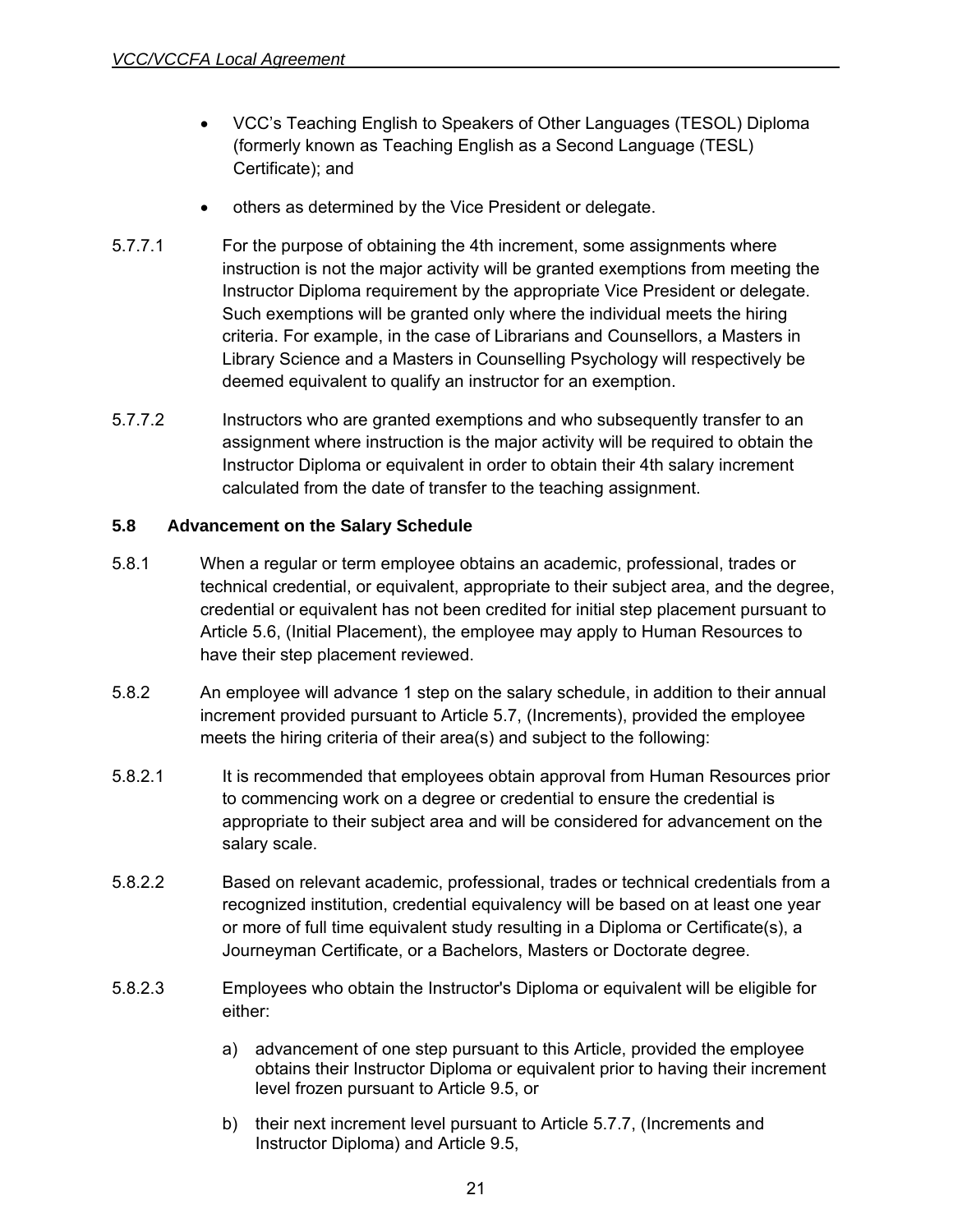but not both (a) and (b).

- 5.8.2.4 The appropriate Vice President will determine equivalencies and approve advancement on the salary schedule upon receiving proof of completion of an additional degree or advanced credential by the employee. Documentation of an additional degree or advanced credential must be provided to Human Resources.
- 5.8.3 Salary step advancement shall be effective on the first day of the month following the appropriate Vice President's approval of an employee's advanced step placement.
- 5.8.4 The appropriate Vice President may grant advancement on the salary schedule, on an individual basis, upon consideration of special situations not covered by any of the above.

#### **5.9 New and Revised Rates – Classifications**

- 5.9.1 A rate change in the salary schedule in Appendix I, (Salary Schedule) or allowance applicable to a classification in which the duties have been altered substantially shall not be put into effect until both parties to this Agreement have approved the change. In the event that agreement cannot be reached within 7 working days, the matter shall be referred to an arbitration board established as provided in the final stage of the grievance procedure Article 12.5, (Stage III).
- 5.9.2 Before a rate for a new classification is put into effect, it shall be subject to the agreement of both parties to this Agreement. In the event agreement cannot be reached within 7 working days, the matter of the new rate shall be referred to an arbitration board established as provided in the final stage of the grievance procedure Article 12.5, (Stage III).

#### **5.10 Pay Periods**

**The College agrees to pay all employees bi-weekly. All employees shall be paid by direct deposit.** 

# **6 ASSIGNED DUTY, WORKING CONDITIONS AND PROFESSIONAL DEVELOPMENT**

#### **6.1 Assigned Duty**

- 6.1.1 The term "assigned duty" refers to the forms of work which are listed below in Articles 6.1.2 and 6.1.3 and which are determined for each instructor under the terms of Articles 6.2.1 and 6.3.1. It is acknowledged that an instructor's professional responsibilities include more than assigned duty.
- 6.1.2 Assigned duty shall consist of one or more of the following forms of work. These forms of work shall be assigned to each instructor under the terms of Articles 6.2.1 and 6.3.1. In the assignment of duties priority shall be given to the instruction of students.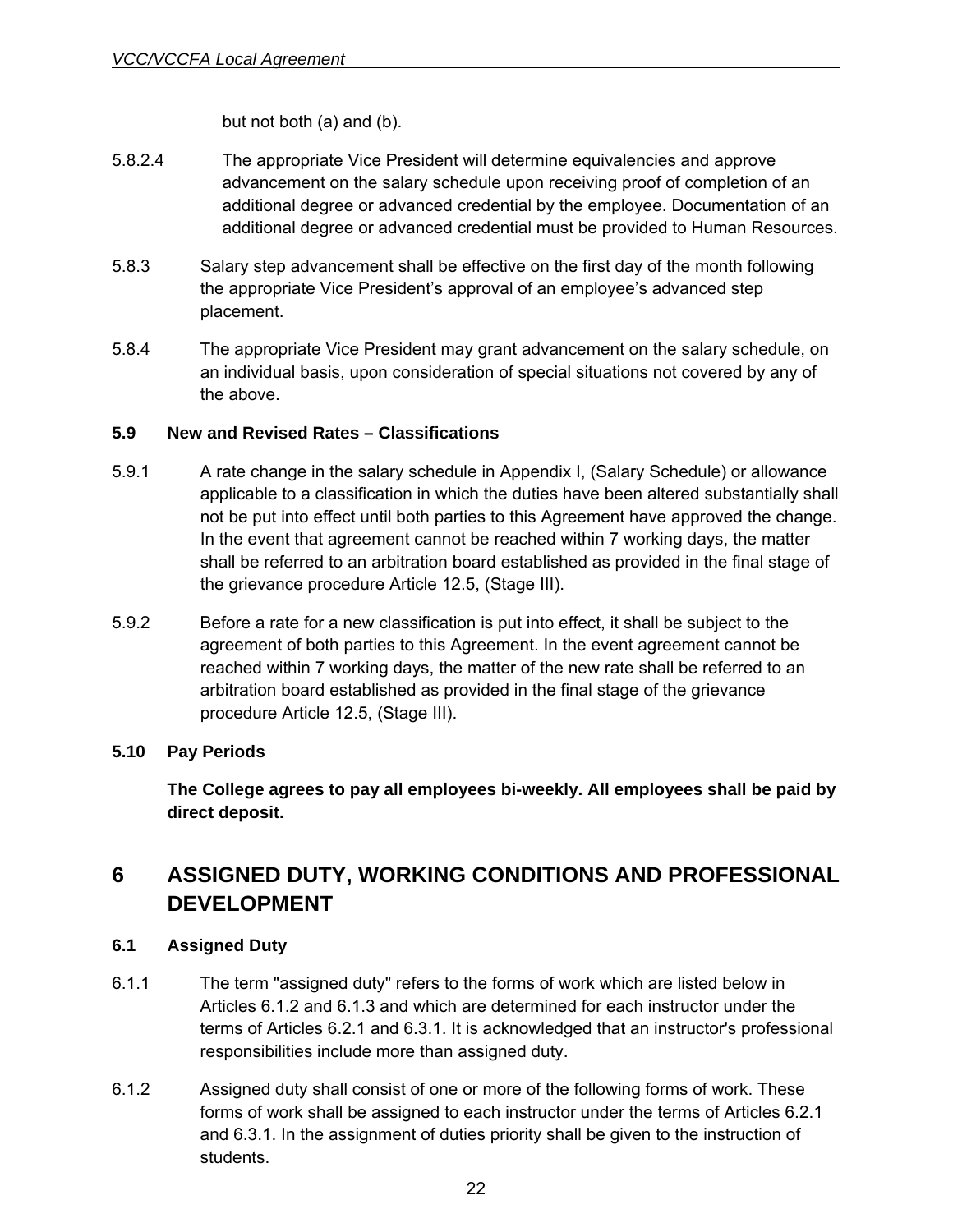- class instruction
- shop instruction
- lab instruction
- practicum supervision
- clinical placement, supervision and instruction
- library professional services
- seminars as formal group activity
- field studies/trips
- administrative responsibilities for those receiving responsibility allowances
- counselling professional services
- tutorials
- distributed learning activities
- any other form of duty agreed to by the department and appropriate Vice President (or delegate).
- 6.1.3 Assigned duty may also consist of one or more of the following forms of work. These forms of work shall be assigned to each instructor under the terms of Articles 6.2.1 and 6.3.1.
	- student evaluation and/or placement
	- marking
	- office hours
	- provision of information and/or resources to students
	- administrative, School or Centre\*, departmental and/or committee meetings
	- directing or supervising paraprofessionals and/or support staff
	- liaison with industry, community or other agencies
	- course, lesson or program preparation and related routine curriculum development work
	- development of teaching aids and materials
	- previewing and assessing new instructional materials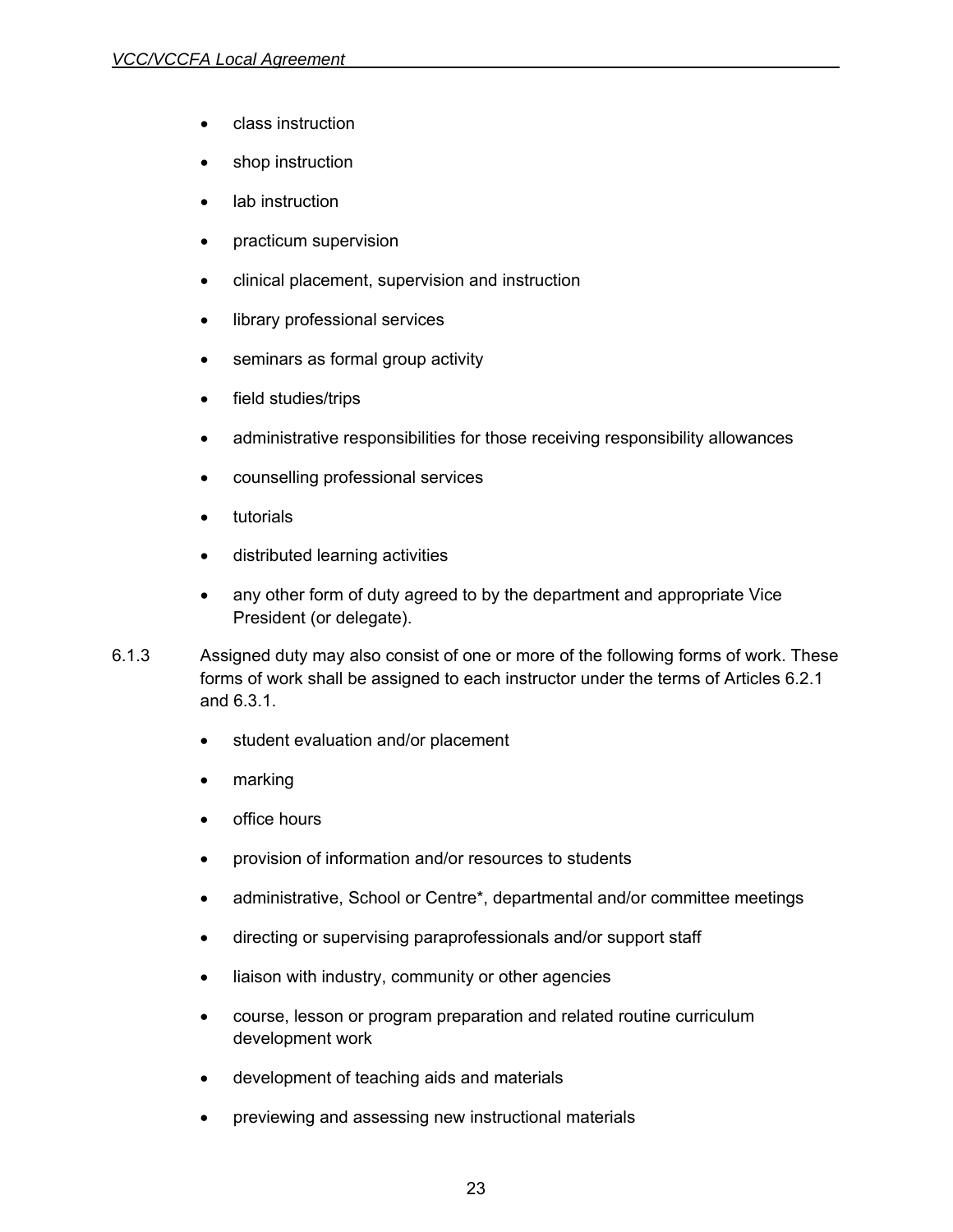- other duties agreed to by the department and appropriate Vice President or delegate.
- \* Schools and Centres are noted in Appendix II, (Areas)
- 6.1.4 The College will ensure that assigned duty time is scheduled in each department in each Fiscal Year, for the faculty members in the department to meet as a whole or in subgroups to discuss departmental work or issues. These meetings shall be scheduled in a manner that does not result in additional cost to the College or a reduction in instructional services.

#### **6.2 Determination of Departmental Workload Profiles**

- 6.2.1 In each department, the Department Head shall consult with the instructors in the department in order to determine which of the forms of work listed in Articles 6.1.2 and 6.1.3 shall constitute their assigned duties as well as the number of hours for each form of work. The decision of the Department Head shall be subject to the approval of the majority of the instructors in the department. The decision of the department shall then be subject to the approval of the appropriate **Dean or Director**. The approval of the appropriate **Dean or Director** shall not be unreasonably withheld.
- 6.2.2 In determining the forms of work that constitute instructors' assigned duties, departments are free to choose any of the forms of work listed in Articles 6.1.2 and 6.1.3 in a manner that meets the objectives of the course or program.
- 6.2.3 Where an instructor's assigned duty includes the forms of work listed in Article 6.1.3, the instructor shall ensure that the students have been given learning assignments normal to the course or program objectives.
- 6.2.4 In order to accommodate the duties listed in Article 6.1.3, instructors may combine classes at parallel or compatible levels of progress for such activities as lectures, labs, audio-visual presentations, presentation to students by guest speakers, field trips or supervision and monitoring of assigned classroom study.
- 6.2.5 The assigned duties of instructors in each department or area in effect as of October 1, 1992 shall be maintained unless changed through the process described in Article 6.2.1 and in accordance with the provisions of Article 6, (Assigned Duty, Working Conditions and Professional Development).

#### **6.3 Hours of Assigned Duty**

- 6.3.1 There shall be a maximum of 25 hours of assigned duty per week for full-time instructors.
- 6.3.2 The maximum number of hours of assigned duty per week for part-time instructors shall be prorated.
- 6.3.3 Under no circumstances shall the number of hours in which an instructor is assigned to duties listed in Article 6.1.2 exceed the level(s) existing in the instructor's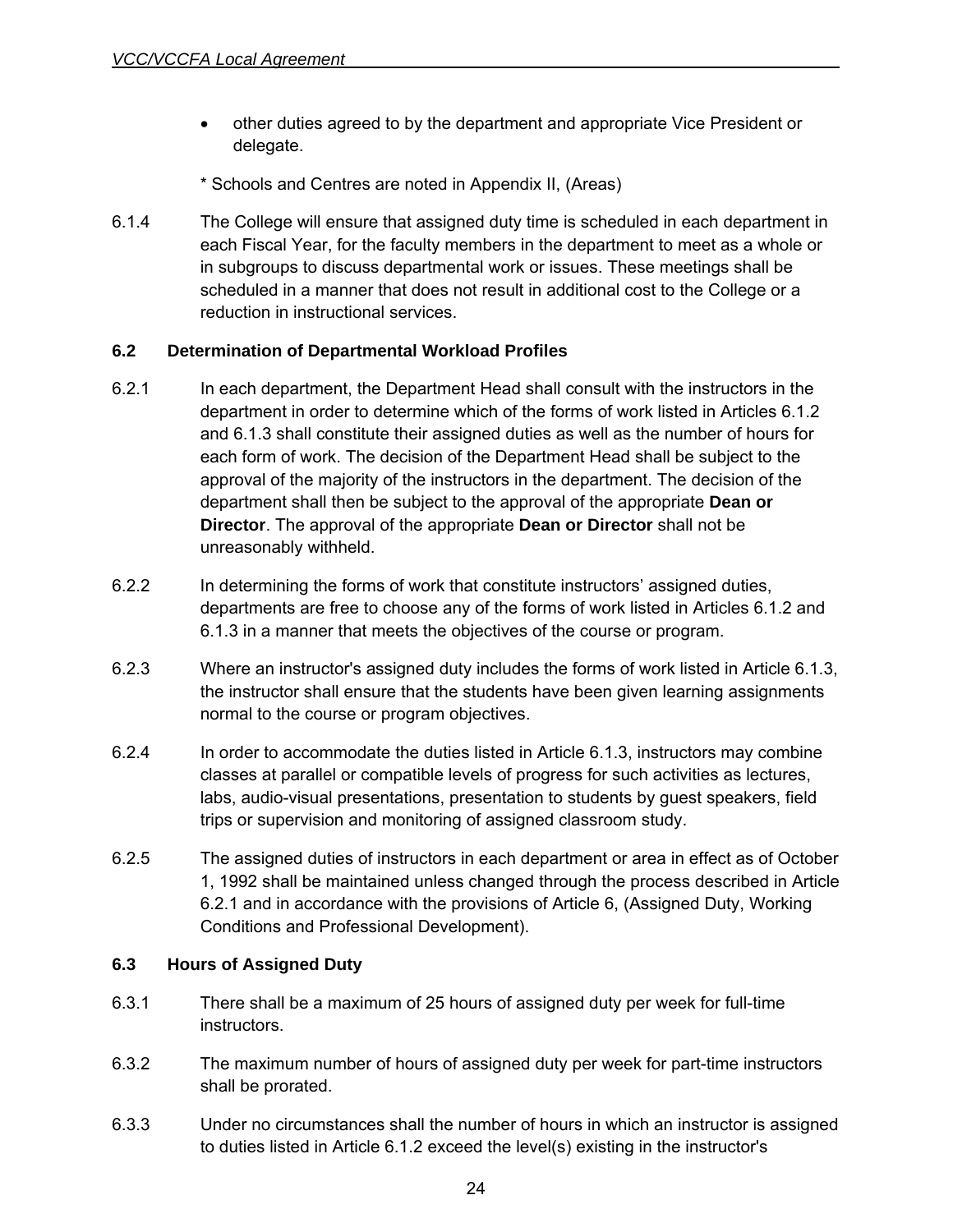department in the 1989-90 fiscal year, nor shall the total number of assigned duty hours per instructor exceed the level(s) existing in the instructor's department in the 1989-90 fiscal year.

- 6.3.4 No instructor shall have more than 5 hours of assigned duty per day or more than 5 consecutive days of assigned duty per week.
- 6.3.5 Arrangements shall be made for a meal break of one hour duration and for two 15 minute breaks each day. The breaks shall not be included as part of an instructor's assigned duty.
- 6.3.6 The foregoing Articles 6.3.4 and 6.3.5 shall be completed within six and one-half consecutive hours.
- 6.3.7 The provisions of Articles 6.3.4, 6.3.5, and 6.3.6 may be waived with the agreement of the Association and the appropriate Dean or Director.

#### **6.4 Scheduling for Instructors**

- 6.4.1 The Department Head, with the involvement of the instructors of the department, shall determine each instructor's schedule of assigned duty (subject to the terms of Articles 6.2.1 and 6.3.1), professional development, vacation and other leave periods.
- 6.4.1.1 Approval of all such schedules is the responsibility of the appropriate Dean or Director. Consideration shall be given to the commitment of the College, the needs of the department, the desires of the individual and seniority (not listed in order of priority) in determining an instructor's schedule of assigned duty, professional development, vacation and other leave periods.
- 6.4.1.2 A regular instructor assigned to a specific schedule of duty shall have priority for assignment to a different established schedule of duty within the appropriate department, if vacant, on the basis of seniority as defined in Article 10, (Seniority), provided that the qualifications for that discipline and the criteria set out in Article 6.4.1.2 are met.
- 6.4.1.3 Notwithstanding the provisions of Articles 6.3.1, 6.3.4 and 6.3.6 the Department Head, with the approval of the appropriate Vice President or delegate and the majority of the members of the department, may schedule the equivalent of 10 days of assigned duty over 9 days or the equivalent of 5 days of assigned duty over 4 days.

#### **6.5 Class Size**

- 6.5.1 The College agrees to make a reasonable effort to maintain class sizes at existing and historical levels and as fixed from time to time by funding formula guidelines.
- 6.5.2 Class sizes determined by the College may be exceeded for the purposes of Article 6.2.4.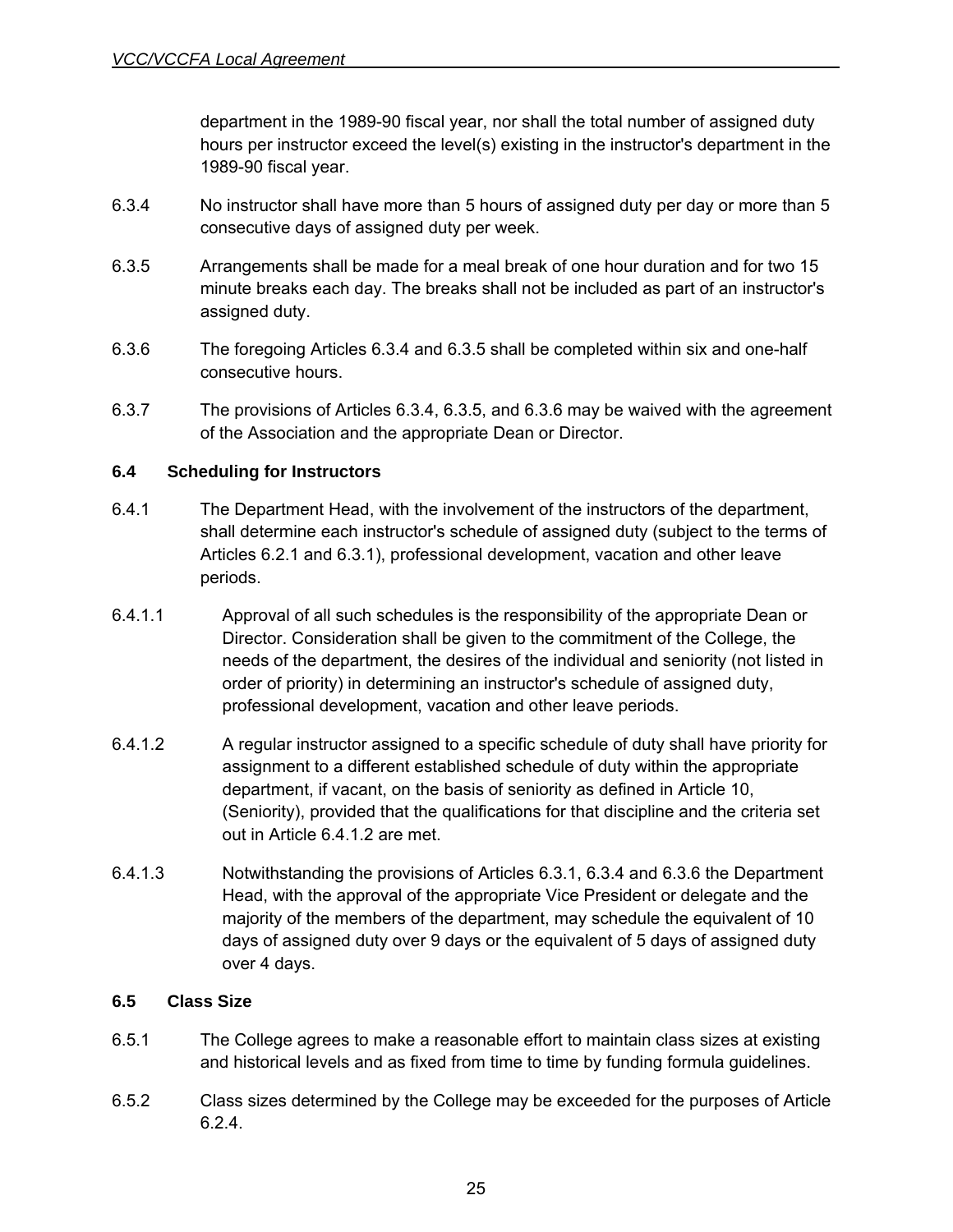#### **6.6 Professional Development**

- 6.6.1 Professional development is an employee-initiated activity intended to develop or improve instructional skills or methods; to develop, improve or review program, course or curriculum materials; to maintain currency in the employee's subject area; or to gain additional knowledge and professional competence in the employee's subject area. The term "Professional Development" allows for different activities among employees, departments and areas as well as for activities not directly or immediately related to the employee's position at the College.
- 6.6.2 Regular and term employees, employed half-time or more, who complete 8 months of any combination of assigned duty, College-paid sick leave and/or short term disability benefits within the fiscal year and providing the employee is fit to return to duty, shall be entitled to professional development, as provided herein. To accommodate the foregoing, the College shall provide to each employee a minimum of 20 working days with pay each fiscal year for professional development purposes.
- 6.6.2.1 The College will provide 15 days of professional development to those employees who have worked half time or more for 7 months but less than 8 months within one fiscal year.
- 6.6.3 The College recognizes that some employees may, pursuant to Articles 6.6.2 and 6.6.2.1 above, complete their  $7<sup>th</sup>$  or  $8<sup>th</sup>$  months of any combination of assigned duty in March. In these cases, to accommodate the scheduling, the College shall allow carryover of this Professional Development to the next fiscal year.

This carried over entitlement will not be considered assigned duty for the determination of subsequent Professional Development entitlement for the next fiscal year.

- 6.6.4 For those employees working less than 100% workload, payment for the above entitlement is prorated based on the percentage of scheduled workload maintained during the best accrual months. In unusual situations, in order to accommodate scheduling concerns of the department and with the approval of the Dean, employees may, subject to the provisions of Article 6.4, be scheduled to a prorated number of days of professional development, at full salary, based on the percentage of scheduled workload maintained during the best accrual months.
- 6.6.5 The College may provide employees with additional working days with pay for professional development purposes beyond the prescribed minimum. Any such days shall be granted on the basis of individual application, need and merit.
- 6.6.6 Employees must complete and submit professional development proposals setting out how the time will be used to their advantage and to that of the College. All professional development proposals must be approved by the appropriate Dean or Director. The College reserves the right to suggest alternate activities for the employee's consideration. Upon completion, employees shall account for their activities during their professional development.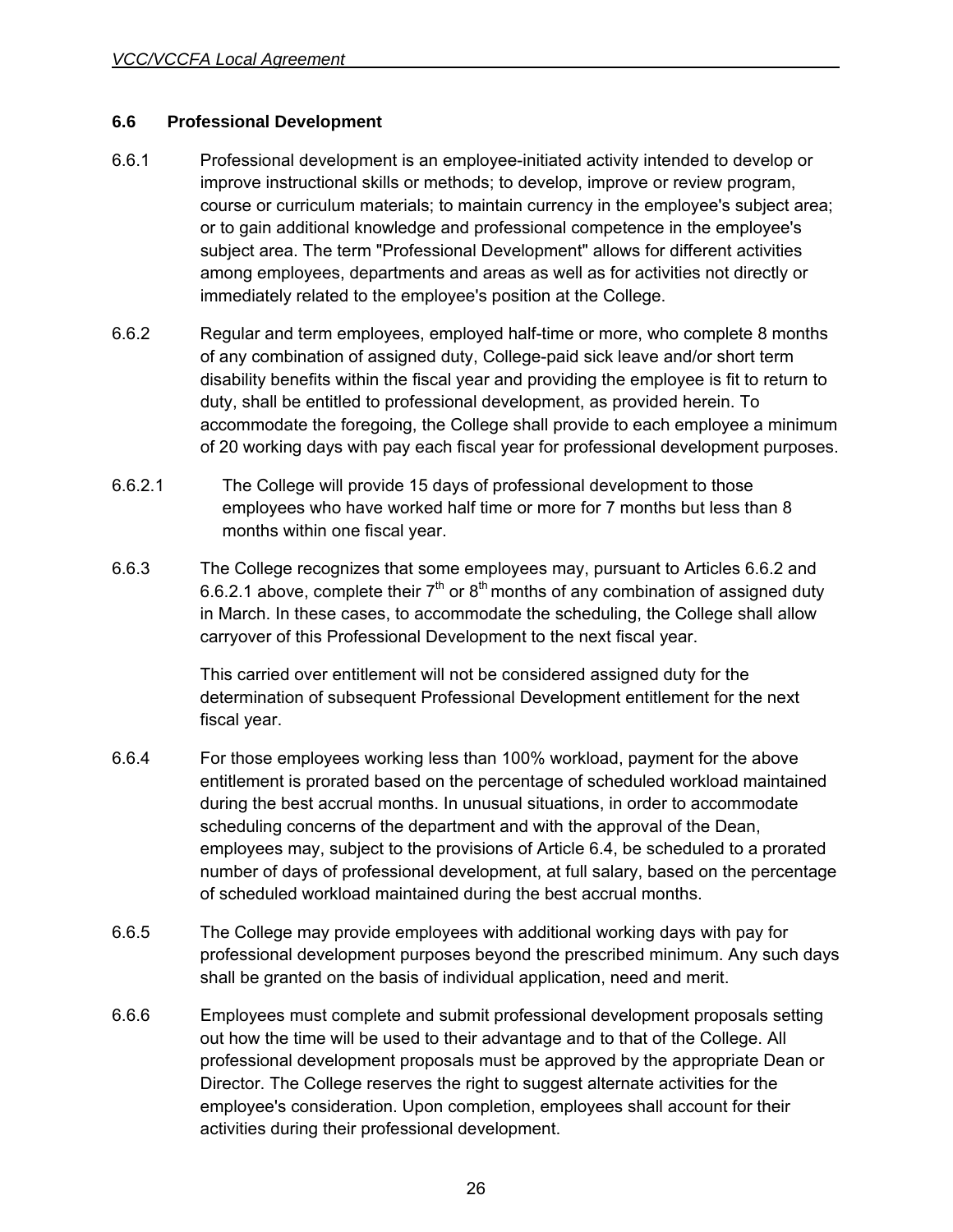- 6.6.7 With the prior written approval of the appropriate Dean or Director, any professional development during an employee's vacation period will result in the equivalent number of vacation days being scheduled in accordance with Article 6.4, (Scheduling).
- 6.6.8 In order to accommodate professional development, the College shall provide funding in accordance with the attached Letters of Agreement: Appendix IX, (Professional Development Funds), Appendix XI, (Adjudicated Professional Development Funds) and Appendix XII, (Common Faculty Professional Development Committee). **Guidelines for the allocation of the Appendix IX professional development funds are found in Appendix X, (Guidelines for the Allocation of Professional Development Funds for VCCFA Members).**

# **7 BENEFITS**

The College shall provide all employees with relevant documentation regarding the Basic Medical, Extended Health, Dental, Life Insurance and College Pension plans at the commencement of their employment.

The above documentation shall also be available to employees upon request through Human Resources.

In addition to the details on employee benefits provided below, see Appendix III, (Schedule of Benefit Participation and Summary of Benefits During Leaves).

# **7.1 Entitlement to Benefits**

- 7.1.1 Regular Employees
- 7.1.1.1 Permanent regular employees and probationary regular employees are entitled to annual vacation, general holidays, Christmas holidays, sick leave and all health and welfare insurance benefits in accordance with the terms of this Agreement. Eligibility periods for health, disability and life insurance benefits are as follows:
	- Basic Medical and Extended Health Insurance:
		- effective the first complete calendar month of employment
	- Dental, Short Term Disability and Accidental Death and Dismemberment, Long Term Disability and Group Life Insurance:
		- $\epsilon$  effective the first of the month following completion of one month of service. Participation in these plans is mandatory upon eligibility. However, employees may waive participation in the Dental plan provided they have alternate coverage. Should their other dental coverage cease, employees must immediately apply for coverage under the College's Dental plan.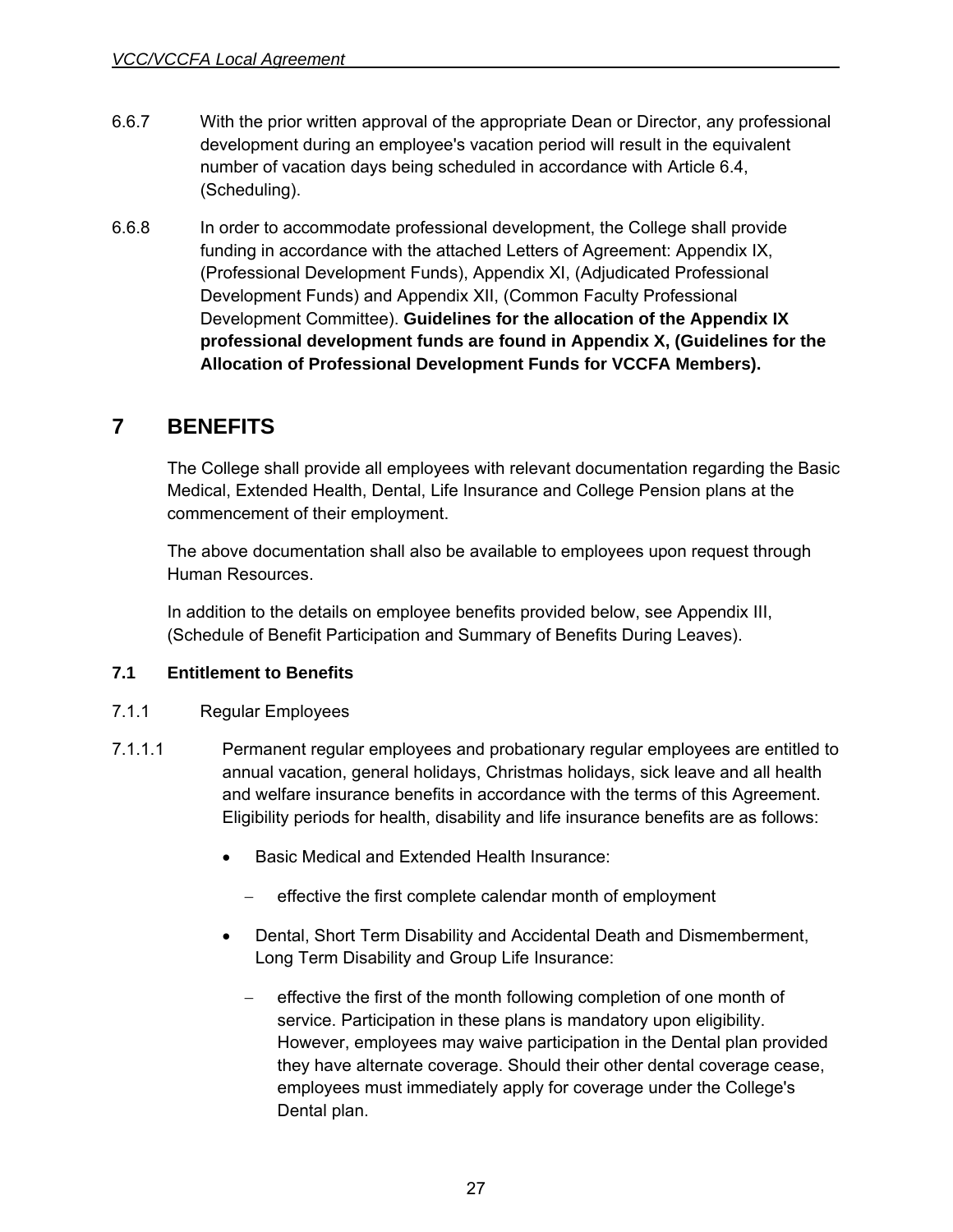- 7.1.1.2 Regular employees on layoff having recall rights may have access to the following benefits in accordance with the terms of the policies during the period of recall up to a maximum of 24 months:
	- Medical Services Plan of BC (Basic Medical), provided they maintain eligibility under the terms of the plan
		- Note: The plan will only cover out-of-country expenses for up to 12 months.
	- Extended Health Benefits provided Medical Services Plan of BC coverage is maintained
	- Dental

Such benefits will be maintained for employees provided they pay the full cost of the premiums in advance by monthly post-dated cheques or credit/debit card payment according to the terms of the policies. Failure to do so will result in the cessation of benefit coverage.

# 7.1.2 **Term Employees**

- 7.1.2.1 Term employees holding a one-year appointment at half time or more are entitled to annual vacation, general holidays, Christmas holiday, sick leave and all health and welfare insurance benefits in accordance with the terms of this Agreement (except Article 7.13, (Payment on Death)). Eligibility periods for health, disability and life insurance benefits are as follows:
	- Basic Medical and Extended Health Insurance:
		- effective the first complete calendar month of employment
	- Dental, Short Term Disability, Long Term Disability and Group Life Insurance:
		- $-$  effective the first of the month following the day on which they complete 10 months of duty within a consecutive 12 month period at half-time or more. Participation in these plans is mandatory upon eligibility. However, employees may waive participation in the Dental plan provided they have alternate coverage. Should their other dental coverage cease, employees must immediately apply for coverage under the College's Dental plan.
- 7.1.2.2 Term employees appointed on the basis of half-time or more and whose appointments span more than a calendar month each but less than one year in length have annual vacation pay, general holiday pay and Christmas holiday pay included within the per diem rate of pay (see Article 5.1, (Per Diem Rate)), sick leave and all health and welfare insurance benefits in accordance with the terms of this Agreement (excepting Article 7.13, (Payment on Death)). Eligibility periods for health, disability and life insurance benefits are as follows: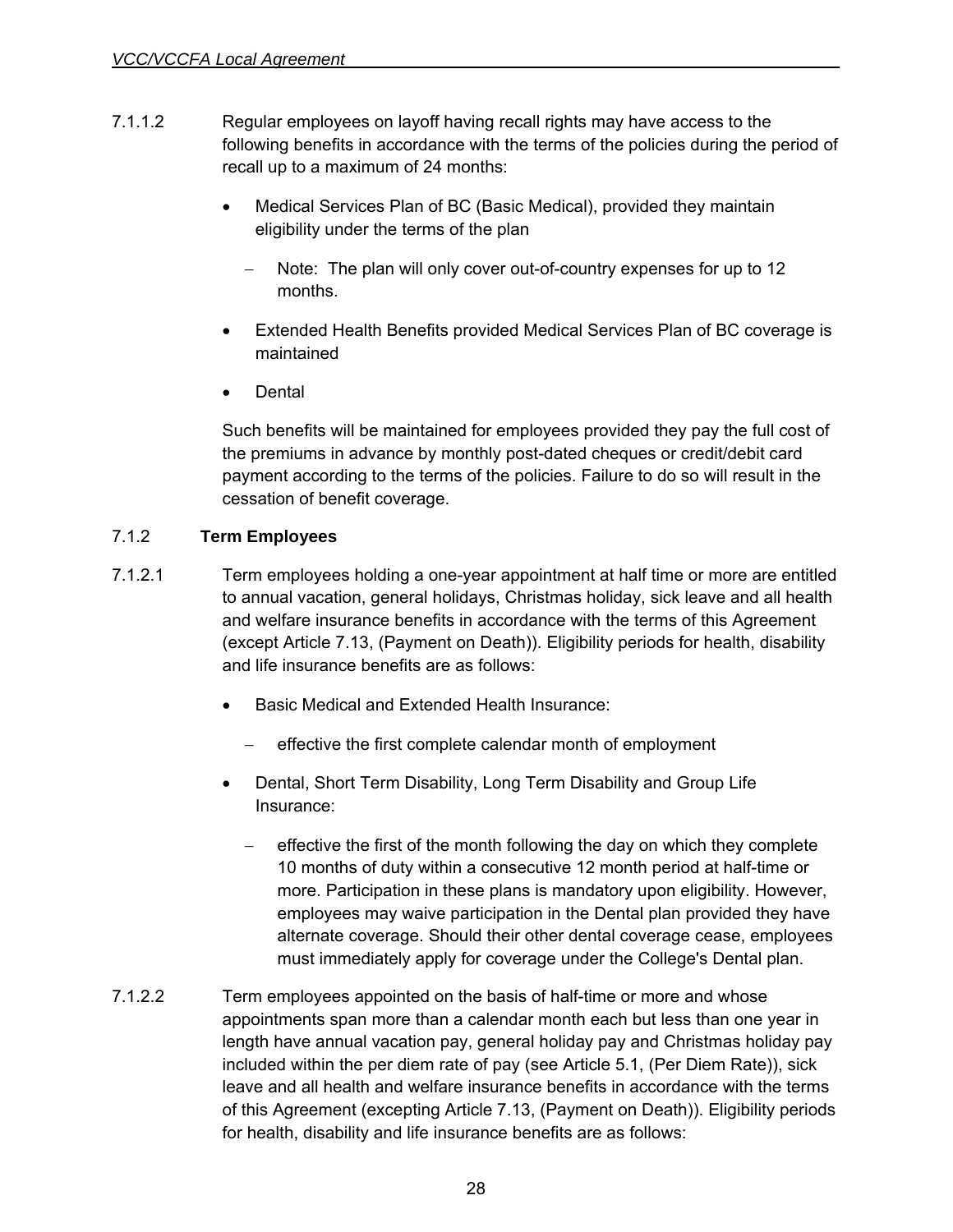- Basic Medical and Extended Health Insurance:
	- effective the first complete calendar month of employment
- Dental, Short Term Disability, Long Term Disability, Accidental Death and Dismemberment and Group Life Insurance:
	- effective the first of the month following the day on which they complete 10 months of duty within a consecutive 12-month period at half-time or more. Participation in these plans is mandatory upon eligibility. However, employees may waive participation in the Dental plan provided they have alternate coverage. Should their other dental coverage cease, employees must immediately apply for coverage under the College's Dental plan.
- 7.1.2.3 Other term instructors are entitled only to annual vacation pay and general holiday pay which is included within the per diem rate of pay (see Article 5.1, (Per Diem Rate)).

# **7.2 Annual Vacation**

7.2.1 Number of Vacation Days

The annual vacation in a complete fiscal year for all regular instructors is 44 duty days (equivalent to 220 hours) and pro-rata.

- 7.2.2 Scheduling of Vacation
- 7.2.2.1 The annual vacation will normally be taken on the basis of one of the following options and, whenever possible, within the fiscal year in which it is earned:
	- One period of 44 consecutive working days (equivalent to 220 hours); or
	- 2 periods of approximately 22 consecutive working days (equivalent to 110 hours).

Employees are expected to take their annual vacation entitlement each fiscal year.

- 7.2.2.2 Pursuant to Article 6.4, (Scheduling for Instructors), before the start of each fiscal year Department Heads should establish a departmental schedule of each instructors' annual vacation period, with the involvement of the instructors. For this purpose, Department Heads will first identify which of the options referred to in Article 7.2.2.1 is being requested by each instructor; second, schedule the vacation accordingly; and then schedule residual days, if any.
- 7.2.2.3 Provided the commitment of the College to instruction is met, vacation periods other than as provided in Article 7.2.2.1 above, may be accommodated on the recommendation of the Department Head and with the approval of the appropriate Dean or Director.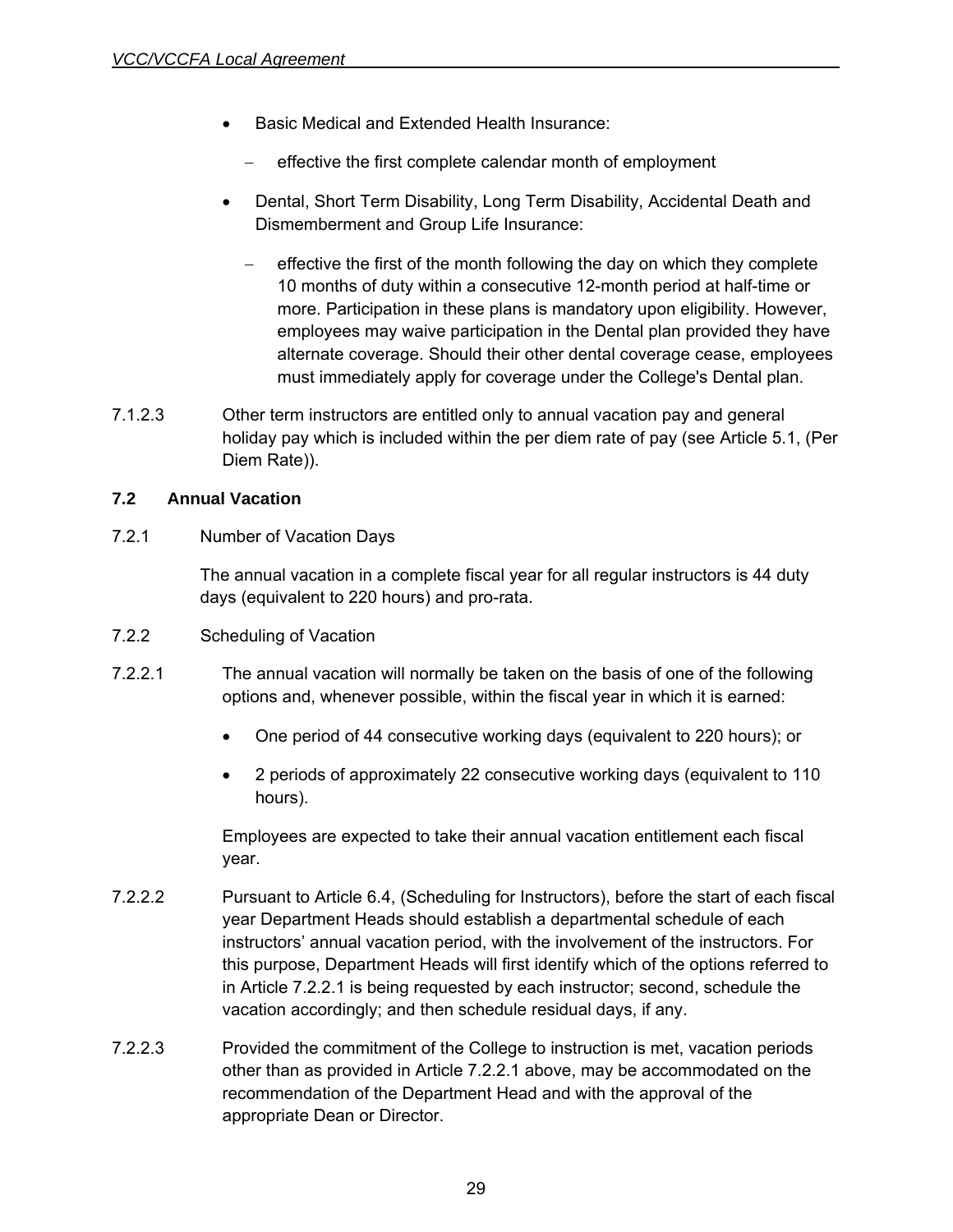- 7.2.2.4 Should scheduling of vacation result in there being a residue of vacation time, this will normally be scheduled and taken in one single period, as best meets the needs of the department.
- 7.2.2.5 A request to carry over residual vacation days to the following fiscal year should be submitted on or before December  $1<sup>st</sup>$ . Carry over requests will be considered on the basis of the recommendation of the Department Head and with the approval of the appropriate Dean or Director.
- 7.2.2.6 A statutory holiday which occurs during a vacation block is not considered to be part of the annual vacation entitlement.
- 7.2.3 Vacation Credit Accrual
- 7.2.3.1 Full-time Regular Instructors

Full-time regular instructors shall accrue vacation credit within a fiscal year at the rate of 3 and 2/3\* days (44\* vacation days divided by 12) per month of assigned duty, including professional development, vacation and paid leaves. Payment for vacation days accrued shall be adjusted to reflect the time status at which the days were accrued throughout the fiscal year.

\*Note:  $3$  and  $2/3$  days = 18.33 hours

44 days = 220 hours

7.2.3.2 Part-time Regular Instructors

Part-time regular instructors shall accrue vacation credit within a fiscal year at the same rate as full-time regular instructors specified in Article 7.2.3.1, but shall have payment for vacation days accrued adjusted to reflect the time status at which the days were accrued throughout the fiscal year.

- 7.2.3.3 Term Instructors
	- a) Term instructors on annual appointments shall accrue vacation credit at the same rate as regular instructors. Payment for vacation days accrued shall be adjusted to reflect the time status at which the days were accrued throughout the fiscal year.
	- b) Other term instructors shall not accrue vacation credit. Their per diem salary rate for their period of appointment is calculated to reflect an annual salary paid out over a 10-month assigned duty year.

## 7.2.3.4 Vacation Credit for Partial Months

An instructor who commences employment during a period from the  $1<sup>st</sup>$  to the  $15<sup>th</sup>$ of the month, shall be credited with a full credit for that month.

An instructor who commences employment from the  $16<sup>th</sup>$  to the end of the month, shall not be given credit for that month.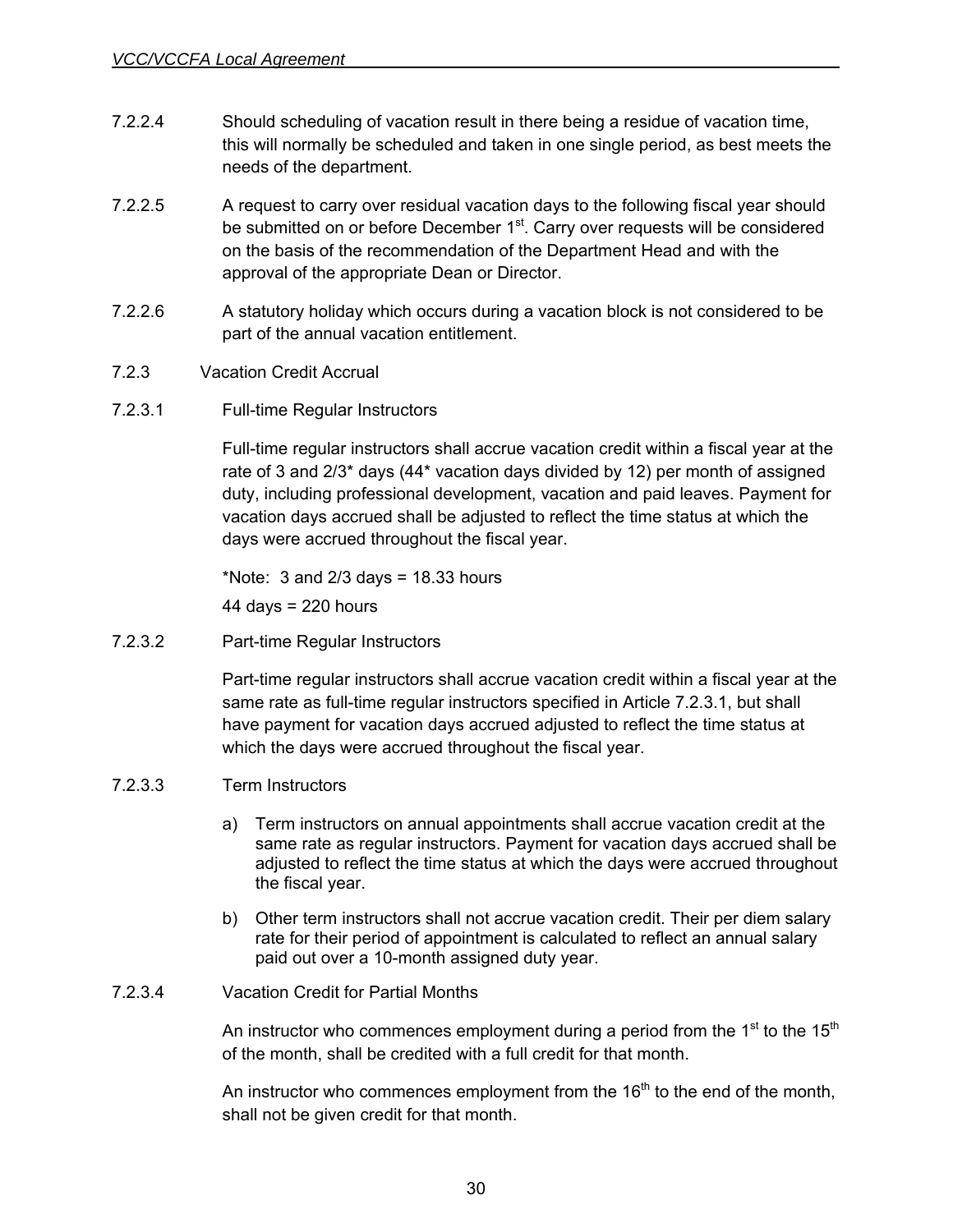An instructor who terminates employment during a period from the  $1<sup>st</sup>$  to the  $15<sup>th</sup>$ of the month, shall not be given credit for that month. If an instructor terminates employment from the  $16<sup>th</sup>$  to the end of the month, s/he shall be credited with full credit for that month.

# 7.2.3.5 Conversion of Vacation Credits

Employees who change from full-time to part-time status or from part-time to fulltime status will have their accrued vacation hours taken on the basis of a vacation day earned equals a vacation day taken, regardless of the employee's time status. Payment for vacation days taken will reflect the time status at which the days were accrued throughout the fiscal year.

## 7.2.4 Vacation Credit While on Leave

Except for periods of Maternity, Parental or Adoption Leave, provided for in Article 8.9.1, (Maternity Leave and Parental Leave), Article 8.9.2, (Parental Leave), and Article 8.10.1, (Adoption Leave), employees who are on leave of absence without pay in one calendar month shall be subject to the following provisions with respect to annual vacation credits:

Period of leave of absence:

- up to and including 15 calendar days full credit; and
- 16 calendar days and more no credit.

# **7.3 Statutory Holidays**

7.3.1 Approved statutory holidays are as follows:

New Year's Day, **Family Day,** Good Friday, Easter Monday, Victoria Day, Canada Day, B.C. Day, Labour Day, Thanksgiving Day, Remembrance Day, Christmas Day, Boxing Day and any day so proclaimed by federal or provincial legislation.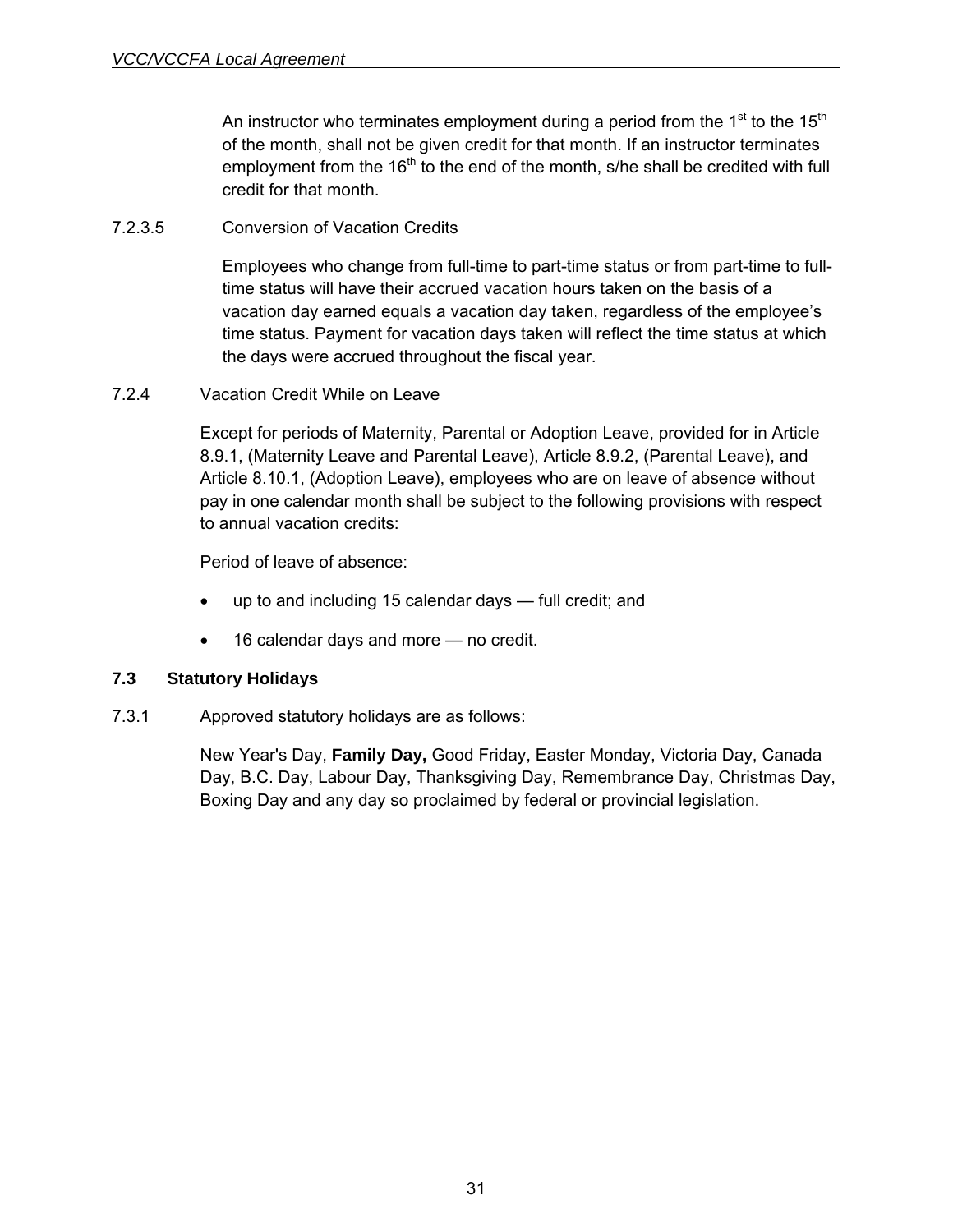| <b>Statutory Holiday</b> | 2012-2013                  | 2013-2014                  |
|--------------------------|----------------------------|----------------------------|
| Good Friday              | Friday, April 6            | Friday, March 29           |
| Easter Monday            | Monday, April 5            | Monday, April 25           |
| Victoria Day             | Monday, May 21             | Monday, May 20             |
| Canada Day               | Monday, July 2             | Monday, July 1             |
| B.C. Day                 | Monday, August 6           | Monday, August 5           |
| Labour Day               | Monday, September 3        | Monday, September 2        |
| Thanksgiving Day         | Monday, October 8          | Monday, October 14         |
| Remembrance Day          | Monday, November 12        | Monday, November 11        |
| Christmas Day            | Tuesday, December 25       | Wednesday, December 25     |
| <b>Boxing Day</b>        | Wednesday, December 26     | Thursday, December 26      |
| New Years Day            | Tuesday, January 1         | Wednesday, January 1       |
| <b>Family Day</b>        | <b>Monday, February 11</b> | <b>Monday, February 10</b> |

7.3.2 The following statutory holidays will be observed as follows (listed by fiscal year):

# **7.4 Observance of Statutory Holidays**

When a statutory holiday occurs on a Saturday or Sunday, the following Monday shall be deemed to be a holiday(s) in lieu thereof.

# **7.5 Christmas Holiday**

- 7.5.1 A Christmas holiday shall be granted from December 24 to New Year's Day inclusive as a minimum, and exclusive of the statutory holidays, which fall on a weekday within this period.
- 7.5.2 When Christmas Day and/or Boxing Day fall on a Saturday and/or Sunday, the duty day(s) prior to December 24 shall be deemed to be a holiday(s) in lieu thereof.

## **7.6 Sick Leave Credit Accrual**

(See also Article 8.4, (Illness or Injury Covered by Workers' Compensation (Regular and Term Employees) and Article 8.5, (Illness or Injury Not Covered by Workers' Compensation))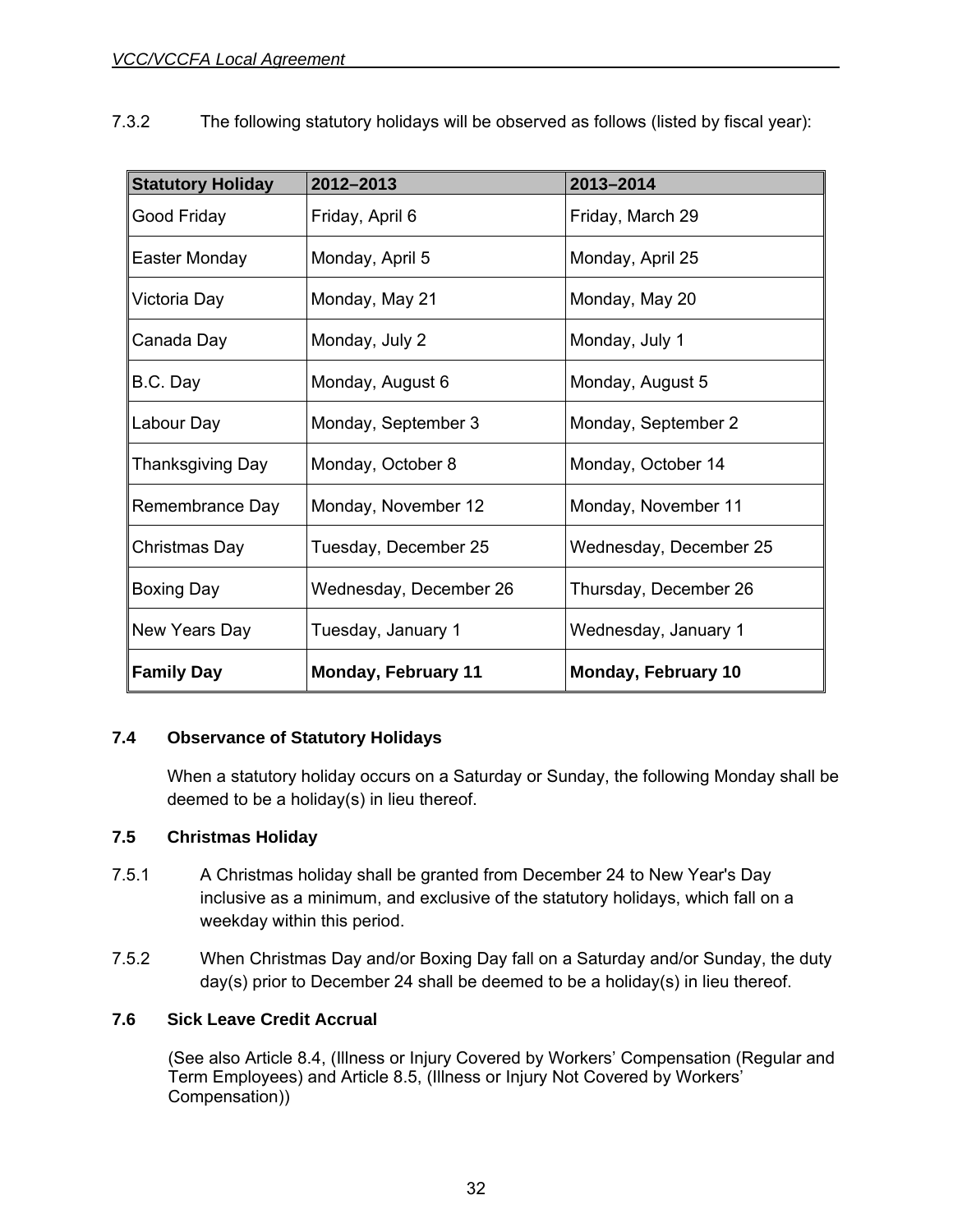- 7.6.1 Full-time regular and term employees shall accrue sick leave credits at the rate of 1½ days for each month in which they are on duty for 50% or more of the designated duty days for that month.
- 7.6.2 Employees employed half-time or more shall accrue sick leave credits on a prorated basis.
- 7.6.3 An employee who commences employment during a period from the 1<sup>st</sup> to the 15<sup>th</sup> of the month shall accrue full credit for that month.

An employee who commences employment from the  $16<sup>th</sup>$  to the end of the month shall not accrue credit for that month.

- 7.6.4 An employee who terminates employment during a period from the 1<sup>st</sup> to the 15<sup>th</sup> of the month shall not accrue credit for that month. An employee who terminates employment from the  $16<sup>th</sup>$  to the end of the month shall accrue full credit for that month.
- 7.6.5 When employees are not on duty, the accrual of sick leave credits will continue only if the absence is with pay.
- 7.6.6 Except for periods of Maternity, Parental or Adoption leave provided for in Article 8.9.1, (Maternity Leave and Parental Leave), Article 8.9.2, (Parental Leave) and Article 8.10.1, (Adoption Leave), employees who are on leave of absence without pay in any one calendar month, shall be subject to the following provisions with respect to sick leave credits:

Period of leave of absence:

- up to and including 15 calendar days full credit; and
- 16 calendar days or more no credit.
- 7.6.7 Sick leave credits may be accrued to a maximum of 261 working days.
- 7.6.8 Accrued sick leave credit is lost on termination of employment.

## **7.7 Short Term Disability**

## 7.7.1 **Sick Leave Advance / Short Term Disability Transition**

- 7.7.1.1 Upon becoming ill, permanent employees who have insufficient sick leave credits to accommodate the 10 working day waiting period to be eligible for short term disability benefits will be given an advance up to the required 10 days.
- 7.7.1.2 Term employees will be advanced the number of sick leave credits they would earn to the end of their appointment to a maximum of 10 days.

# 7.7.2 **Short-Term Disability Benefit**

(See Appendix XVIII, (Payment of Benefit Premiums During Disability))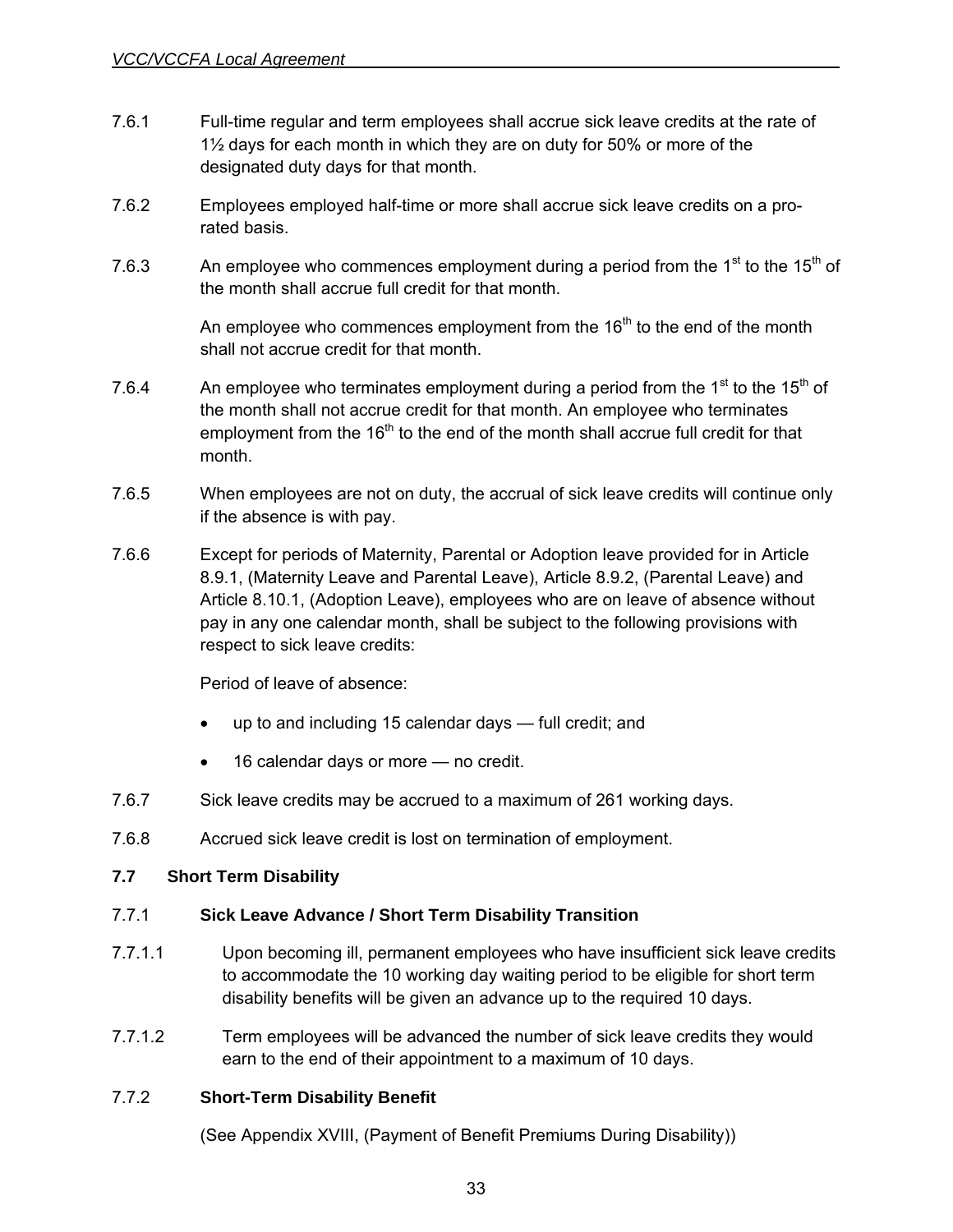- 7.7.2.1 Short-term Disability coverage is provided in accordance with the terms of the contract with the insuring company on the following general basis:
	- a) amount of benefit 70% of salary to a maximum of \$800 per week;
	- b) duration of benefit 52 weeks; and
	- c) benefit effective upon expiration of sick leave credit or after 10 working days, whichever last occurs.
- 7.7.2.2 The premium cost of Short-term Disability coverage shall be borne entirely by employees and shall be paid by means of payroll deduction.

## 7.7.3 **Long-Term Disability**

(See Appendix XVIII, (Payment of Benefit Premiums During Disability))

- 7.7.3.1 Long-term Disability coverage is provided in accordance with the terms of the contract with the insurance company on the following general basis:
	- amount of benefit 70% of salary to a maximum of \$4,300 per month;
	- duration of benefit until retirement or as otherwise provided; and
	- benefit effective upon expiration of Short-term Disability coverage.
- 7.7.3.2 The College shall pay the entire premium cost of Long-term Disability.
- 7.7.4 The College will not reduce the benefit entitlements of the insured Short-term or Long-term Disability benefit plans without the approval of the Association.

#### **7.8 Health Insurance**

7.8.1 Basic Health Benefits

The College shall pay 100% of the cost of monthly premiums for employees employed half-time or more. Coverage shall commence at the beginning of the first complete calendar month.

7.8.2 Extended Health Benefits (See Common Agreement, Article 9.2.1(b))

> The College will pay 100% of the cost of monthly premiums for employees employed half time or more. Extended Health coverage shall be in accordance with the terms of the contract between the College and the insurance carrier and shall include:

- a) 95% reimbursement on the first \$1,000 in-province eligible expenses in excess of the \$25 per family deductible and 100% thereafter in the same year.
- b) The lifetime maximum amount of benefits payable for any one member or dependent shall be unlimited.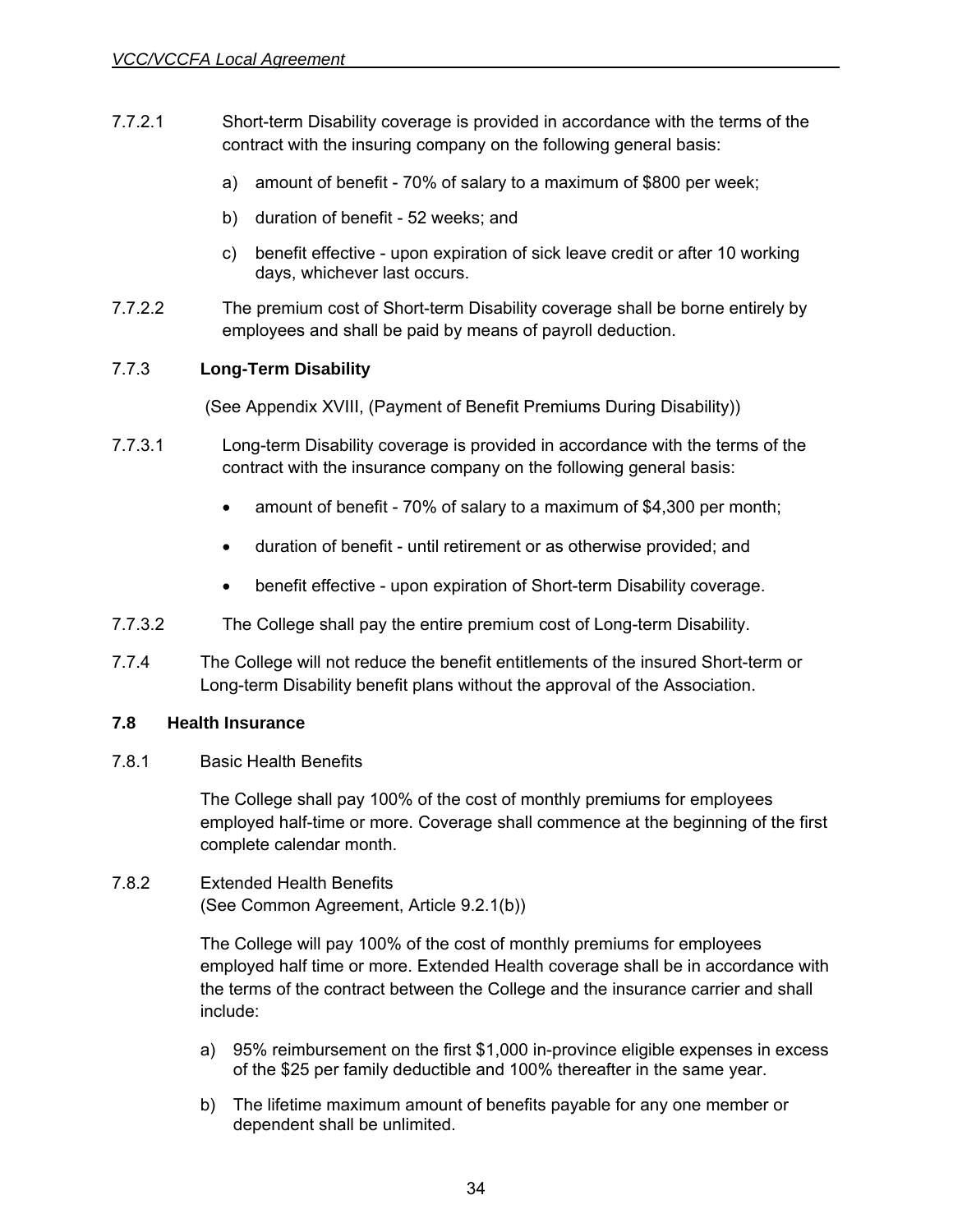- c) Vision care charges for the purchase of corrective lenses and frames or contact lenses. The maximum benefit payable shall be \$500 per person in 2 calendar years.
- d) One eye examination every 2 years to a maximum of \$75.
- e) Hearing aids in the amount of \$600 every 4 years for any one member or dependent.
- 7.8.3 The College will not reduce the benefit entitlements of the insured Extended Health benefit plan without the approval of the Association.

## **7.9 Dental Plan**

(See Common Agreement, Article 9.2.1(d))

- 7.9.1 The College shall pay 100% of the cost of the monthly premiums for the Dental plan.
- 7.9.2 A Dental plan shall be provided in accordance with the terms of the contract with the insuring company on the following general basis:
	- a) basic dental services (Plan A) paying for 100% of the eligible expenses;
	- b) prosthetics, crowns and bridges (Plan B) paying for 50% of the eligible expenses; and
	- c) orthodontics (Plan C) paying for 50% of the eligible expenses to a maximum of \$2,500 per person.
- 7.9.3 The College will not reduce the benefit entitlements of the insured Dental benefit plan without the approval of the Association.

## **7.10 Compulsory Group Life and Accidental Death and Dismemberment Insurance**

- 7.10.1 The following employees shall participate in the Group Life plan:
	- All regular employees shall be covered from the beginning of the first complete calendar month of employment.
	- All term employees who are employed half-time or more shall be covered from the beginning of the first complete calendar month following completion of 10 months of service within a consecutive 12 month period.
- 7.10.2 The College will pay 100% of the cost of monthly premiums for both Group Life Insurance and Accidental Death and Dismemberment Insurance. The Group Life Insurance plan provides a benefit level of 3 times the annual maximum salary of the employee. The Accidental Death and Dismemberment Insurance plan provides a benefit of up to 3 times the annual maximum salary of the employee.
- 7.10.3 An employee who retires at or beyond the age of 55 years and who is in receipt of a pension under the provisions of the *Public Sector Pension Plans Act* shall continue to receive Group Life Insurance coverage in the amount of \$10,000 for a period of 5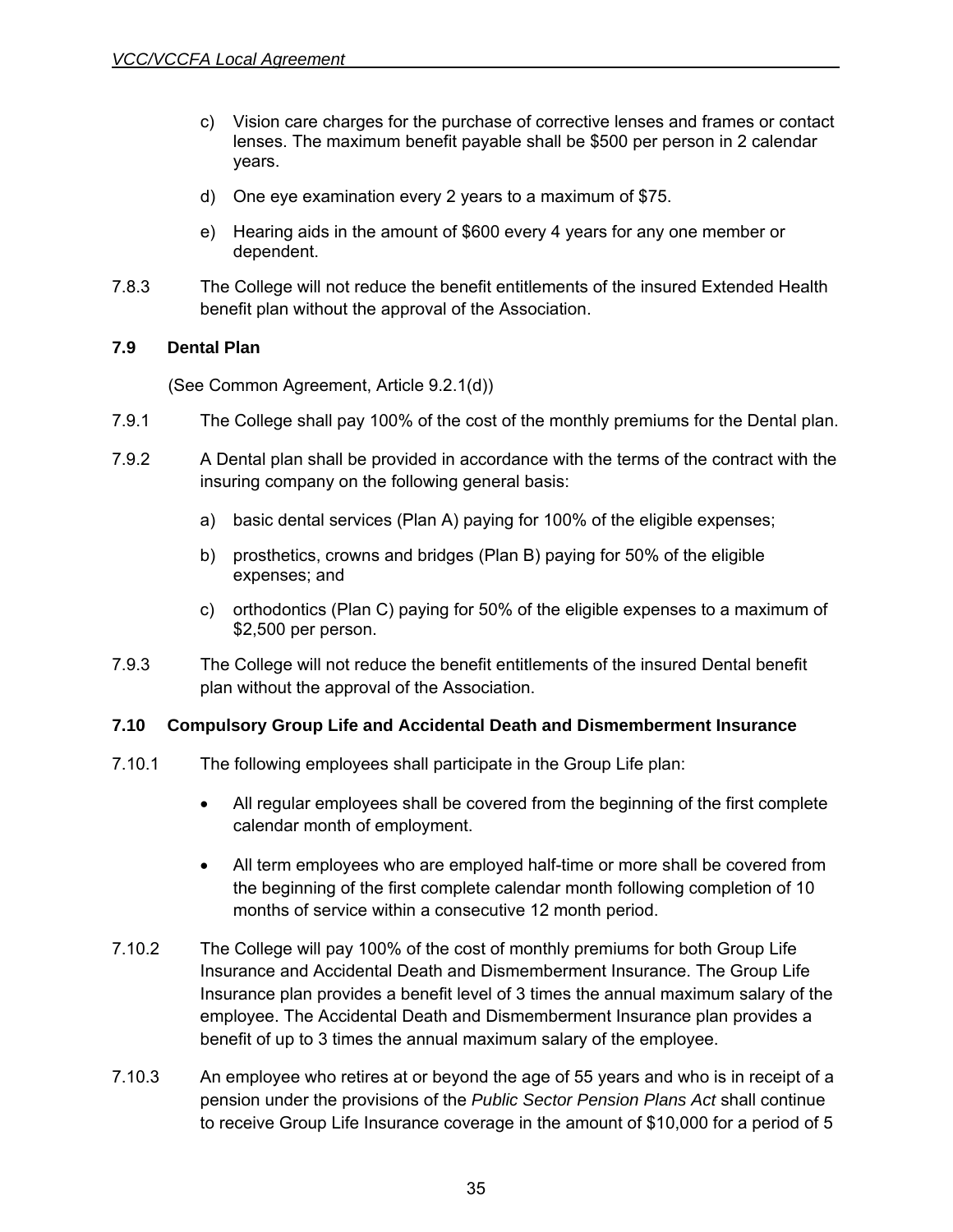years from the date of retirement. The premium cost of the continuing insurance shall be borne by the College.

- 7.10.4 Term employees who are participating in the Group Life Insurance plan, and whose appointment drops to less than one-half time, may continue on the plan, on a costshared (50-50) basis, as long as they remain employed by the College.
- 7.10.5 Employees covered by Group Life Insurance as provided in this Article, may, at the time of termination of coverage, continue to receive coverage without medical proof of insurability, to the maximum benefit in effect at the time of termination of coverage. Arrangements must be made with the insurance company and employees are responsible for the payment of the entire premium cost, based on their age at the time of application.

## **7.11 Voluntary Life Insurance Coverage**

By payment of the necessary premiums through payroll deductions, employees who are participating in the group life insurance plan may elect additional Group Life Insurance coverage for themselves and/or their spouses, in increments of \$10,000 to a maximum of \$300,000 in accordance with the terms of the contract with the insuring company.

## **7.12 Registered Retirement Savings Plan Payroll Deductions**

Employees may authorize the College to deduct specified amounts from their wages each month for a Registered Retirement Savings Plan. Tax deductions at source will be adjusted to accommodate the deductions. In authorizing such deductions, employees shall absolve the College of any responsibility for such funds following their remittance to the trust company. The College will, on behalf of the employees, remit to a single designated trust company, by the  $10<sup>th</sup>$  of the month following, the funds which have been deducted. It shall be the responsibility of employees to direct the trust company concerning the investment of such funds.

## **7.13 Payment Upon Death**

In the event of death of regular employees, the College will pay to their spouse, or if there is no spouse, to the estate of those deceased, one month's salary exclusive of any amount already earned by those deceased up to the date of which they last served.

## **7.14 Premium Savings**

It is hereby understood and agreed that premium savings accrued by virtue of Human Resources Development Canada assessment shall be used to offset partially the costs of disability and future benefit improvements.

# **7.15 Group Coverage**

For the purpose of these benefit plans, the total group covered by the plans will, where advantageous, be a coalition of members of the Vancouver Community College Faculty Association, College staff, administrators and other College-related groups, which may include employees of Langara College. Under such a coalition, determination of a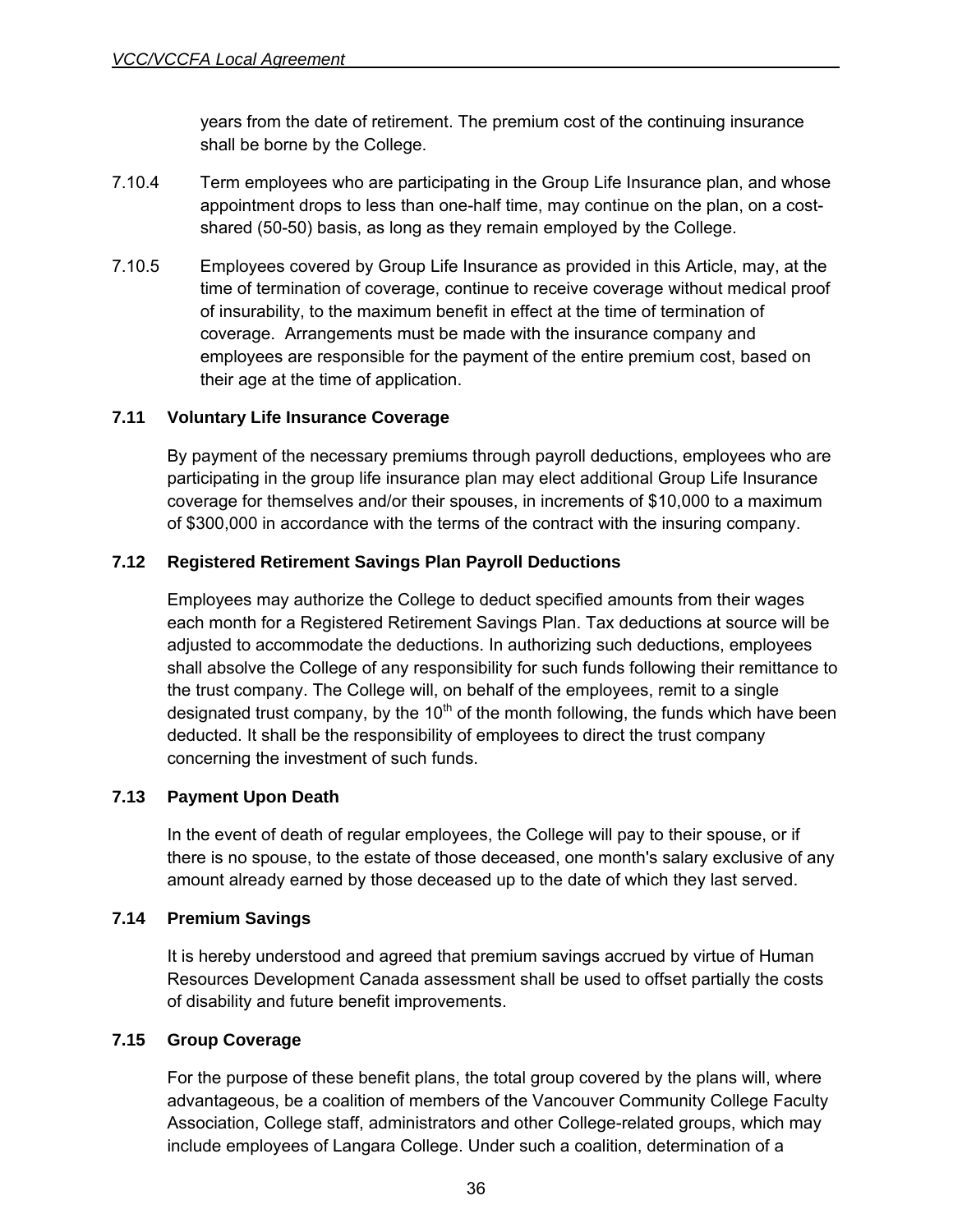percentage of group participation shall be a deployment or interpretation of the group or subgroup composition for the best advantage to the greatest numbers.

## **7.16 Pension Plan**

(See Common Agreement, Article 10)

Employees are eligible for coverage in accordance with the *Public Sector Pension Plans Act.* (See summary documents provided by the College).

## **7.17 Employment Insurance**

Employees shall be covered for employment insurance insofar as the statutes permit.

# **8 LEAVES**

## **8.1 General Information for Leaves**

(See Common Agreement, Articles 7 and 8)

- 8.1.1 Application and Scheduling for Leaves
- 8.1.1.1 Written application for leaves, as provided hereunder, must be submitted in writing prior to the start of the requested leave indicating the purpose for the leave and detailing supporting reasons.
- 8.1.1.2 Application for leave may include application for a change from full-time to parttime status for a given period of time (part-time leave). Approval of part-time leaves shall be on the same basis as approval of full-time leaves except for:
	- Article 8.9.1, (Maternity Leave and Parental Leave);
	- Article 8.9.2, (Parental Leave);
	- Article 8.10.1, (Adoption Leave); and
	- Article 8.12, (Renewal Leave).

These leaves may only be taken as full-time leaves.

- 8.1.1.3 Scheduling of all leaves shall be done by Department Heads and approved by the Dean or Director as provided in Article 6.4, (Scheduling for Instructors).
- 8.1.2 Return from Leaves

Upon return from an approved leave, an employee shall be entitled to assume the same or equivalent position they held at the time of leave.

8.1.3 Benefits and Entitlements while on Leave

(See Appendix III–B, (Summary of Benefits During Leaves))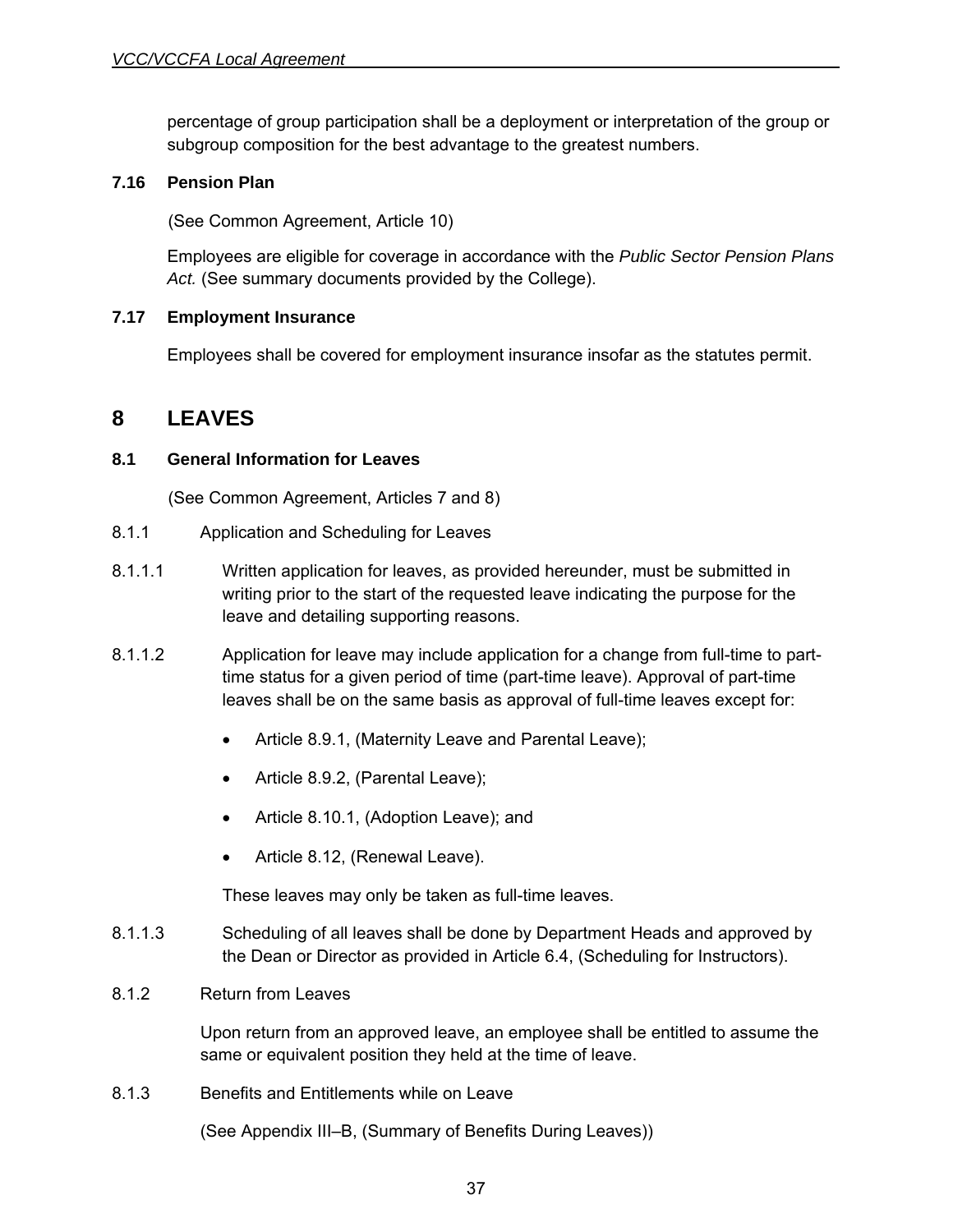## 8.1.3.1 Seniority

An employee's seniority shall continue to accrue during any period of approved leave.

#### 8.1.3.2 Increments and Benefits During Paid Leave

Employees on paid leave shall continue to receive all employee benefits as provided for in Article 7, (Benefits), and the leave shall count as service for increment purposes.

#### 8.1.3.3 Increments and Benefits During Unpaid Leave

a) Increments

Employees on unpaid leave shall not receive increment entitlement except as provided in Article 5.7.6, (Increments During Leaves), Article 8.9.1, (Maternity Leave and Parental Leave), Article 8.9.2, (Parental Leave) and Article 8.10.1, (Adoption Leave).

b) Continuance of Benefits

Employees on unpaid leave in any one calendar month shall be subject to the following provisions with respect to benefits depending upon the period of leave of absence:

- Up to and including 15 calendar days all employee benefits continue;
- 16 calendar days or more no benefits except as provided in Article 8.9.1, (Maternity Leave and Parental Leave), Article 8.9.2, (Parental Leave), Article 8.10.1, (Adoption Leave), Article 8.11, (Retirement Preparation Leave) and Article 8.12, (Renewal Leave). However, employees on unpaid leave of 16 calendar days or more may, upon approval of the leave and subject to the provisions of Article 7, (Benefits), opt for the continuance of the following benefits by payment of the necessary premiums and contributions, both employee and employer shares:
- Article 7.8, (Health Insurance)
	- for Basic and Extended Health Benefits;
- Article 7.9, (Dental Plan);
- Article 7.10, (Compulsory Group Life and Accidental Death and Dismemberment Insurance);
- Article 7.7.2, (Short-Term Disability Benefit)
	- for up to 2 months;
- Article 7.7.3, (Long-Term Disability); and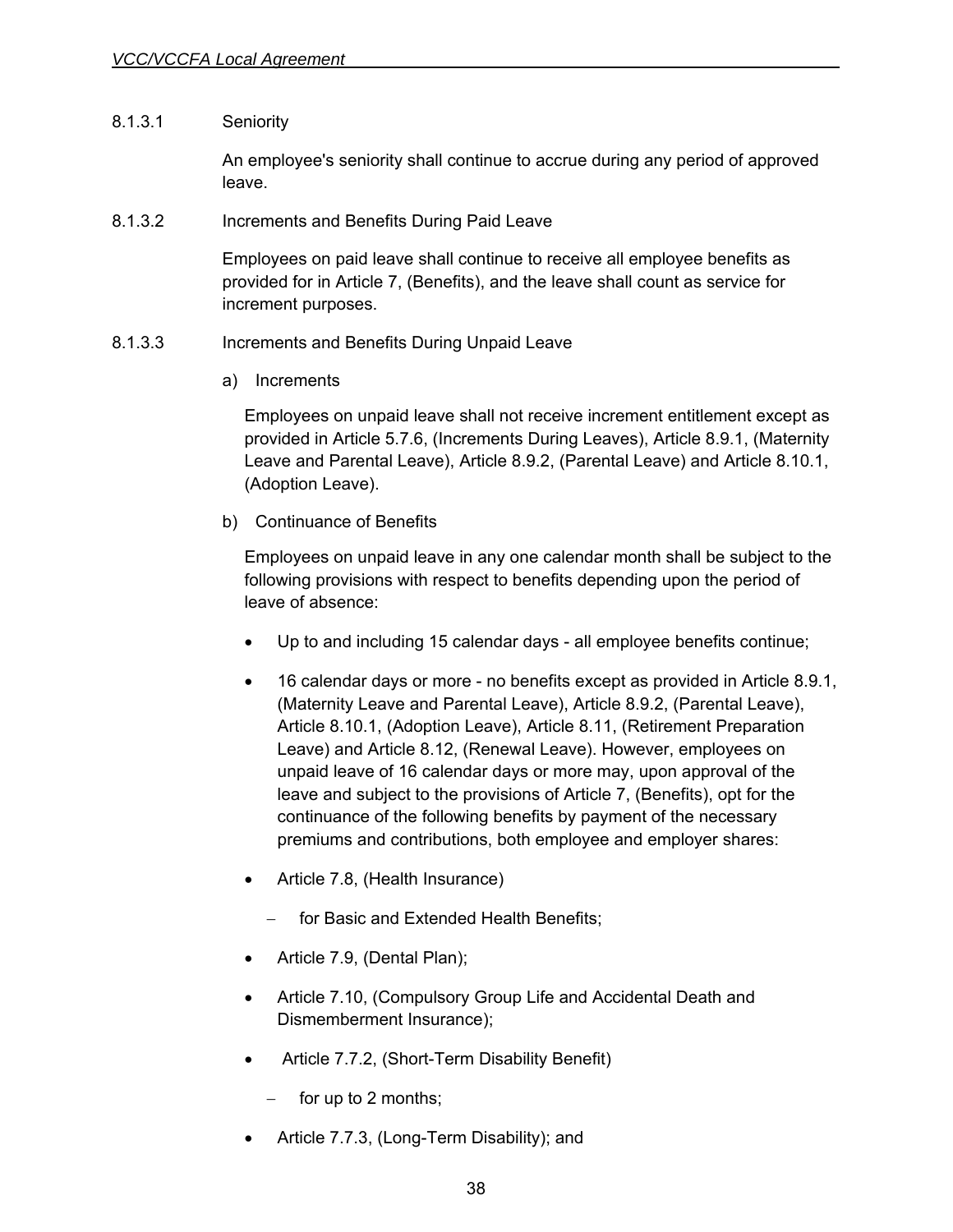- for up to 2 months
- Article 7.16, (Pension Plan).
- 8.1.4 When employees request, or are requested to take, leave for curriculum development, articulation meetings, seminars, conferences or workshops as part of their assigned duty, such leave may be taken either at or away from the College, but, in either case, such time will not be considered leave of absence from duty.
- 8.1.4.1 When employees are taking such leave, all approved expenses will be assumed by the College. Curriculum development includes new course preparation and revision of a program or course, whether undertaken by an individual or by a group.

## **8.2 Personal Leave**

- 8.2.1 With the approval of the appropriate Vice President or delegate, an employee may be granted leave for reasons other than those specified in this Agreement (e.g. study, compassionate, travel, religious) or additional leave beyond the limits specified for adoption, parental or other specific leaves.
- 8.2.2 This leave shall be without pay unless otherwise authorized.

## **8.3 Education Leave**

8.3.1 The College shall grant upon application 2.75 full-time equivalent (FTE) Education Leaves per fiscal year. One full-time equivalent is deemed to represent 12 months of time within a fiscal year.

> The joint College and faculty Education Leave Committee shall review and amend, as necessary, the mutually agreed upon process and procedure for making application, including time-lines for both long-term and short-term education leaves which may modify the terms of Articles 8.3.6.5 and 8.3.7.4 herein.

- 8.3.2 Education leave is granted through the authority of the College Board. The welfare of the College and the professional competence of employees are among the prime considerations in approving leaves for approved study or research.
- 8.3.3 Requests for education leaves must be made to the appropriate Vice President concerned and must be accompanied by an outline of the purpose of the leaves. The Education Leave Committee shall review and recommend education leave applications, at least once a year, to the appropriate Vice President.
- 8.3.4 Approved education leave shall be at the rate of 70% of salary and allowances; contributions for employee benefits will be continued during education leave by the College and the employee, and the leave period will count in full for increment purposes.
- 8.3.5 Employees, within one month of their return to duty from education leave, must submit to the appropriate Vice President satisfactory evidence of having carried out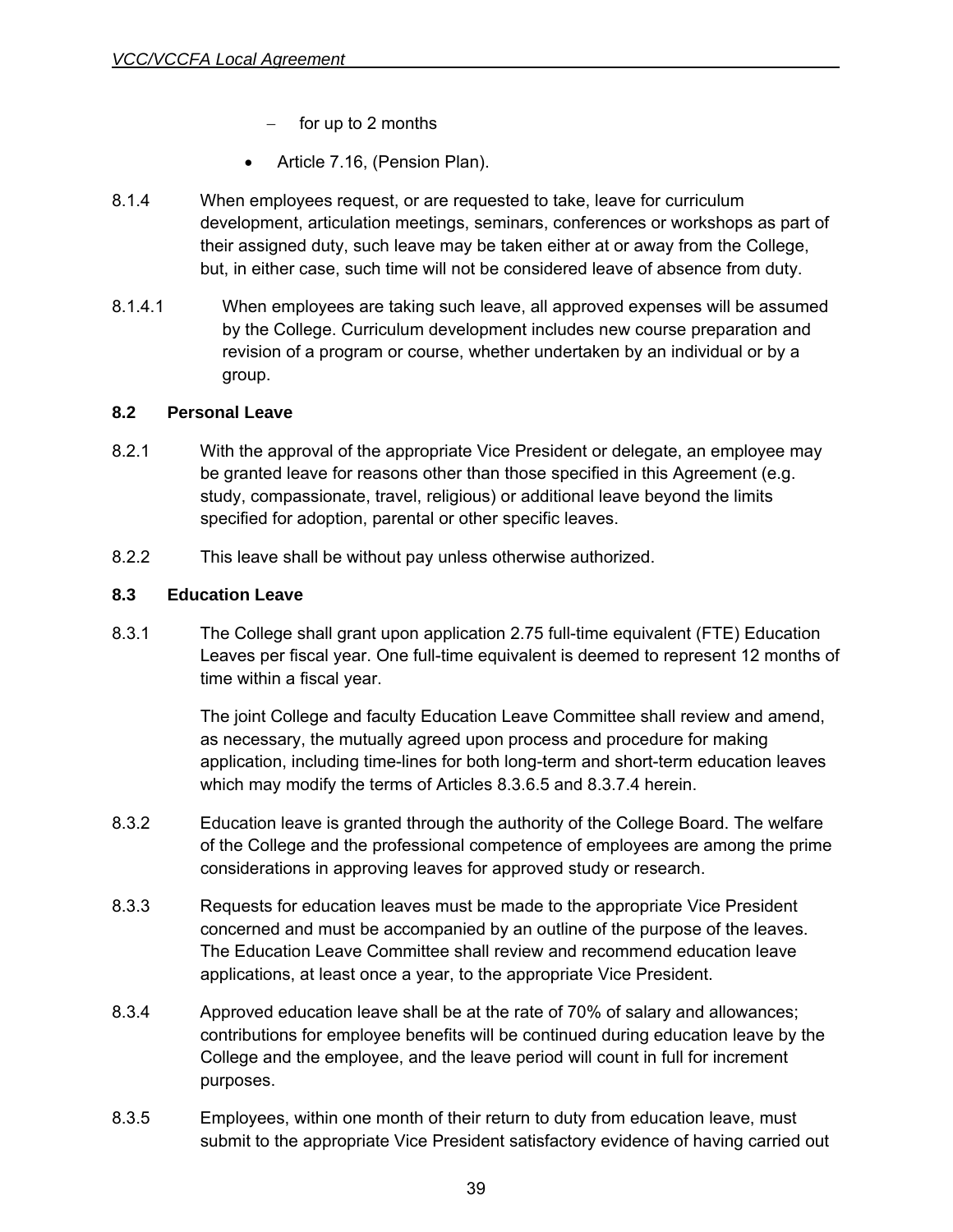the purposes for which the leaves were granted. In the event of failing to do so, employees shall refund the amount paid to them by the College during such leaves.

- 8.3.6 Long-Term Education Leave
- 8.3.6.1 Leaves of more than 4 months to one calendar year shall be considered long term leaves.
- 8.3.6.2 In order to be granted long-term education leave, employees must have been permanent regular employees for at least 3 years.
- 8.3.6.3 Employees undertake to remain in the service of the College for a minimum of 3 years immediately following their return from long-term education leave.
- 8.3.6.3.1 In the event that employees fail to remain in the service of the College as required in Article 8.3.6.3, then employees shall refund to the College the amount paid to them by the College during such leave on the following basis:
	- a) failing to remain one complete year, they shall refund the full amount paid;
	- b) failing to remain 2 complete years, they shall refund ⅔ of the amount paid; and
	- c) failing to remain 3 complete years, they shall refund ⅓ of the amount paid.
- 8.3.6.4 Normally, employees shall not be eligible for subsequent long-term education leaves until a period of 2 years has elapsed since the completion of the previous leave.
- 8.3.6.5 A request for long-term education leave must be made at least 6 months prior to the proposed commencement date of the leave. The applicant will receive a preliminary reply at least 4 months prior to the requested commencement date and a final reply at least 3 months prior to it.
- 8.3.7 Short-Term Education Leave
- 8.3.7.1 Leaves of up to 4 months shall be considered short-term leaves.
- 8.3.7.2 In order to be granted short-term education leaves, employees must have been permanent regular employees for at least 2 years.
- 8.3.7.3 Employees undertake to remain in the service of the College for a minimum of one year immediately following return from such leaves and, in the event of failing to do so, shall refund the amount paid to them by the College during the leaves.
- 8.3.7.4 A request for short-term education leave must be made at least 2 months prior to the proposed commencement date of the leave. The applicant will receive a reply at least one month prior to the requested commencement date.
- 8.3.7.5 Normally, employees shall not be eligible for subsequent short-term education leaves until a period of 1 year has elapsed since the completion of the previous leave.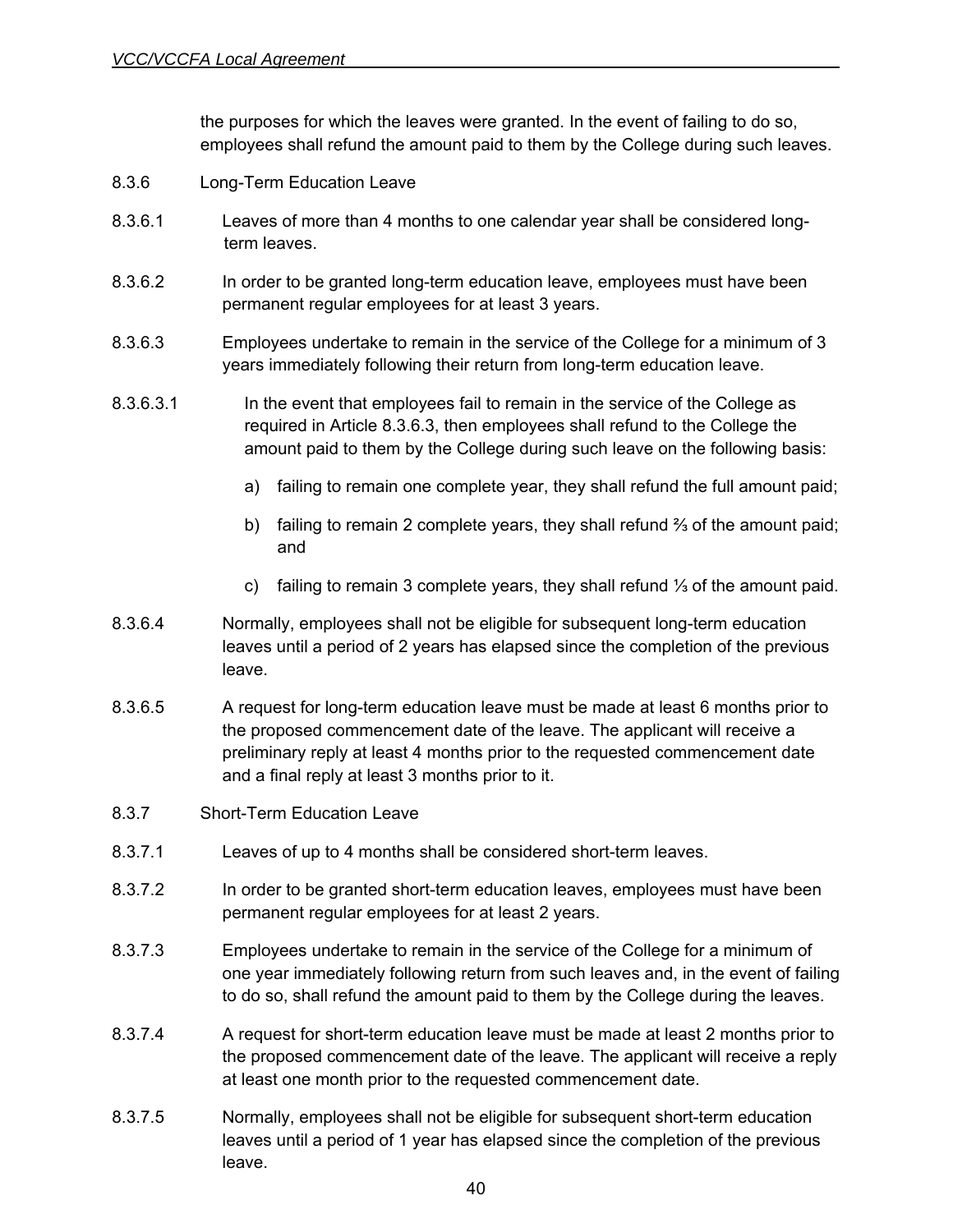# **8.4 Illness or Injury Covered by Workers' Compensation (Regular or Term Employees)**

- 8.4.1 If an employee is entitled to Workers' Compensation benefits, such benefits are to be paid directly to the College. In turn the College shall make corresponding payment to the employee thus ensuring all employee benefits and pension benefit coverage and, in addition, pay to the employee the difference between the benefit and salary.
- 8.4.2 Any employee absent because of illness or injury covered by Workers' Compensation may be required, upon being given advance notice, to produce a certificate from a duly qualified medical practitioner licensed to practice certifying that such employee is unable to carry out their duties due to illness or to confirm their fitness to return to work.

## **8.5 Illness or Injury Not Covered by Workers' Compensation**

- 8.5.1 Absence resulting from illness or injury not covered by Workers' Compensation shall be with pay for a period not exceeding the employee's accrued sick leave credit. See also Article 8.9.1, (Maternity Leave and Parental Leave); Article 8.9.2, (Parental Leave); Article 8.10.1, (Adoption Leave) and Article 7.6, (Sick Leave Credit Accrual).
- 8.5.2 In keeping with the provisions of the salary indemnity insurance contract with the insuring company, any amount of sick leave benefits paid under this Article that is ultimately recovered under a contract of motor vehicle insurance shall be repaid to the College by either the motor vehicle insurance company or by the employee concerned and the corresponding number of sick leave credits shall be restored to that employee.
- 8.5.3 Any employee absent because of illness may be required, upon being given advance notice, to produce a certificate from a duly qualified medical practitioner licensed to practice certifying that such employee is unable to carry out their duties due to illness or to confirm their fitness to return to work.
- 8.5.4 Medical certificates will normally be requested only where an absence exceeds 5 days or where it appears that a pattern of constant or frequent absences from work is developing.

# **8.6 Family Illness Leave and Sick Leave for Family Illness**

(See Common Agreement, Articles 7.7, (Family Illness Leave) and 7.8, (Compassionate Care Leave))

8.6.1 Entitlement for up to 5 days per year of family illness leave is established in Article 7.7 of the Common Agreement. The College may require submission of a certificate from a duly qualified medical practitioner, or recognized equivalent, certifying the illness of the immediate family member. For the purposes of this Article, "immediate family member" shall be defined as per Article 7.1 in the Common Agreement.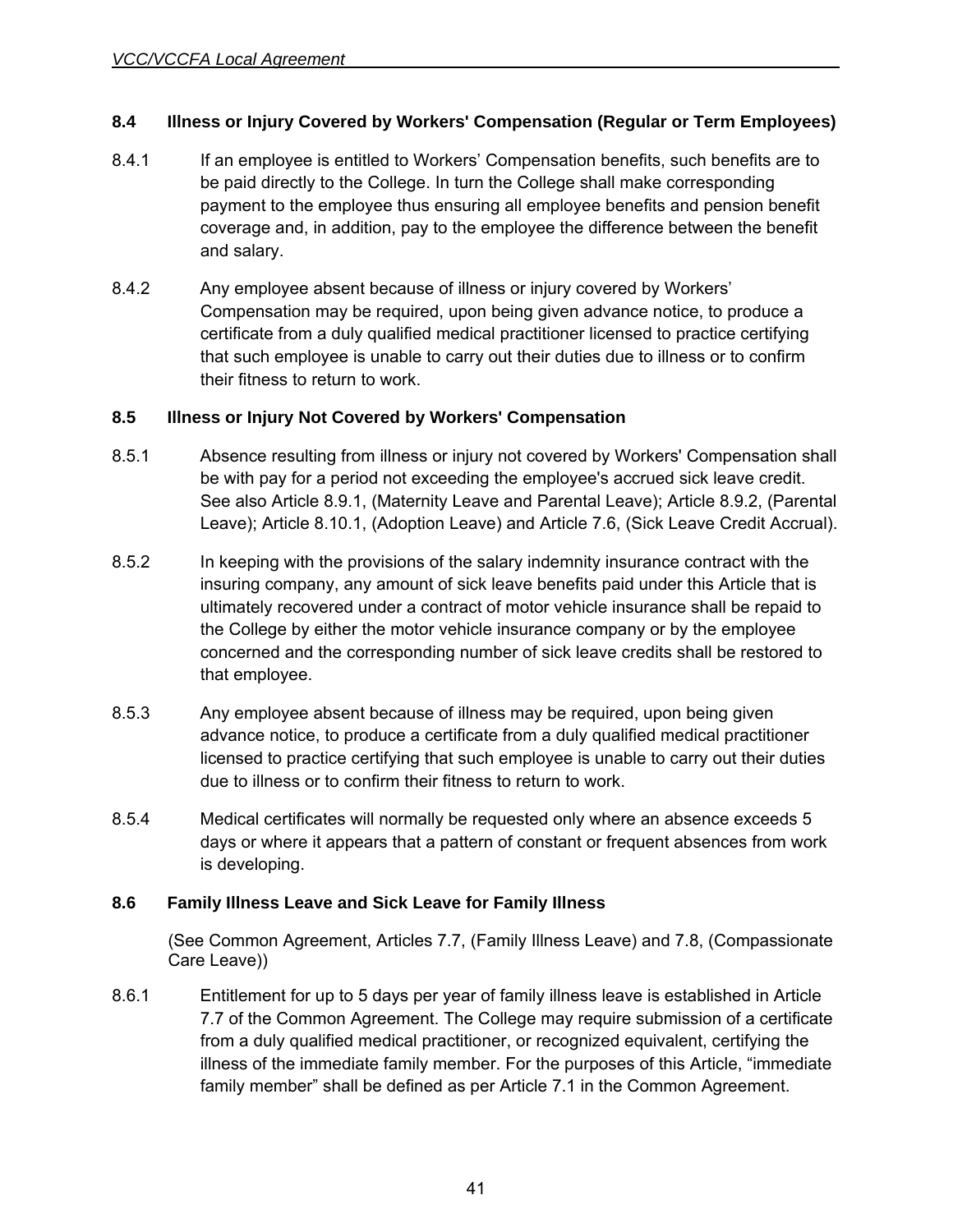8.6.2 The appropriate Dean or Director may approve the use of up to 3 days per year of sick leave to attend to the illness of any other relative if living in the same household. Such approval shall not be unreasonably withheld.

## **8.7 Funeral**

With the approval of the appropriate Dean or Director, funeral leave of  $\frac{1}{2}$  day will be granted, with pay, but not in addition to bereavement leave.

### **8.8 Bereavement**

(See Common Agreement, Article 7.6)

- 8.8.1 In the case of death in the immediate family, bereavement leave shall be granted with pay for a period not to exceed 5 working days, provided the bereaved employee has notified the immediate supervisor. For the purposes of this Article, "immediate family" shall be defined as per Article 7.1 in the Common Agreement.
- 8.8.2 The appropriate Vice President may grant bereavement leave in the case of death of any other person.

## **8.9 Leave for Birth of a Child**

(See Common Agreement, Article 8)

- 8.9.1 Maternity Leave and Parental Leave
- 8.9.1.1 For the benefits of the *Employment Standards Act* to apply during the statutory periods set out by the *Act*, employees must ensure that the appropriate certificate indicated in that Act is signed by a duly qualified medical practitioner and submitted to the appropriate Dean or Director.
- 8.9.1.2 The College shall grant maternity leave without pay in accordance with the provisions of the *Employment Standards Act* for a period up to a maximum of 52 consecutive weeks without termination of appointment. Upon return from maternity leave, the employee is entitled to assume the instructional position she would have held had the leave not occurred.
- 8.9.1.3 Within the 52-week leave period granted under Article 8.9.1.2, weeks 18 through 52 inclusive shall be considered statutory parental leave.
- 8.9.1.4 The College shall make its premium contributions for Pension, Medical, Extended Health, Group Life and Dental plan insurance in accordance with the provisions of the *Employment Standards Act* for the entire duration of the maternity leave. Vacation and sick leave benefits and increment entitlement will accrue only for the duration of the maternity and parental leaves falling within the time limits prescribed in the *Employment Standards Act* and provided the employee returns to duty at the completion of the maternity leave.

A term instructor is entitled to and the College shall make premium contributions for only MSP benefits for a maximum of 52 consecutive weeks and Extended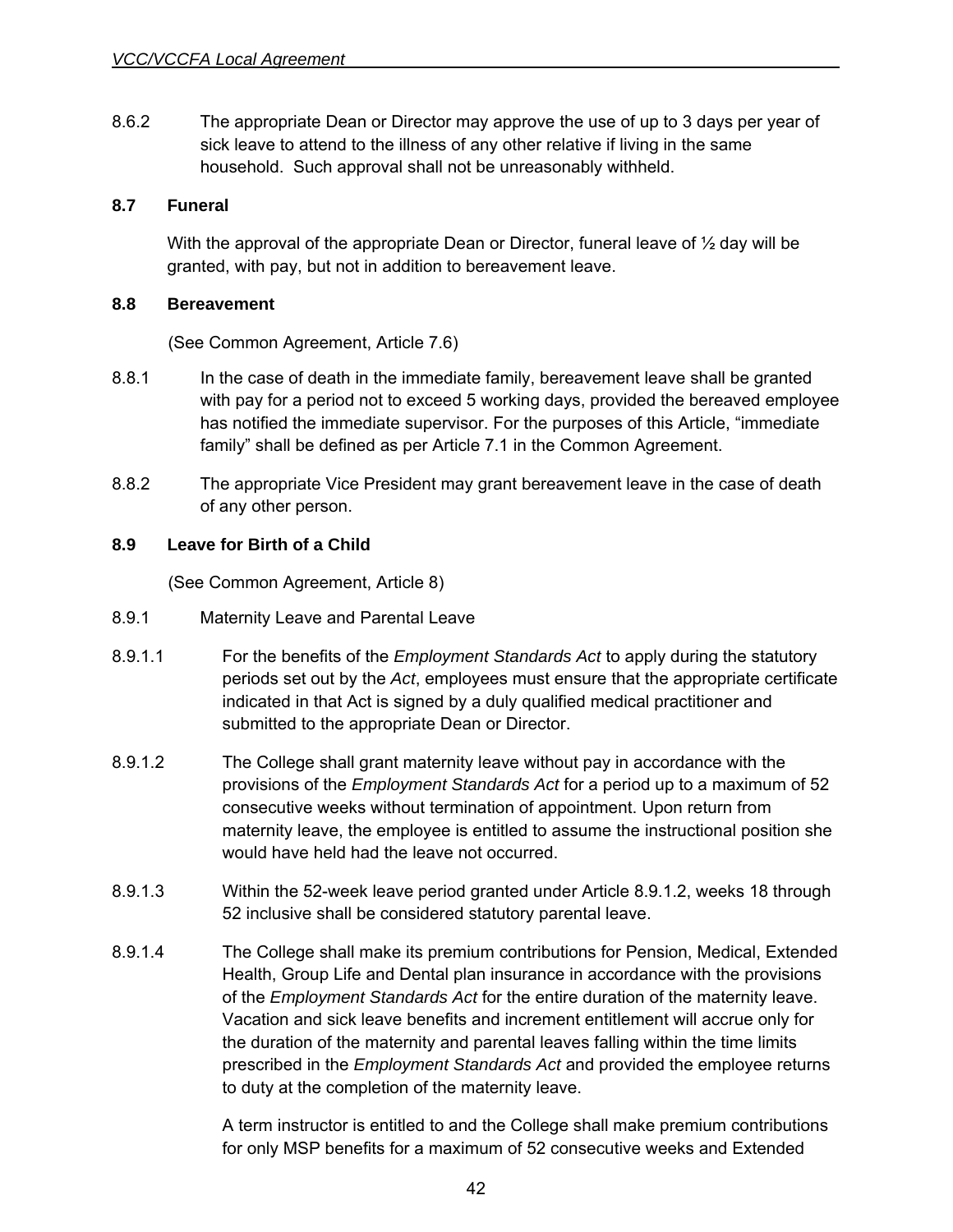Health Benefits for a maximum of 26 consecutive weeks, from the commencement of her maternity leave; provided that during such periods the term instructor has been granted and is taking leave from appointments of 50% or more time status. The term instructor shall not accrue vacation and sick leave credits or increment entitlement during the period of the maternity leave.

- 8.9.1.5 Employees on maternity leave may opt for the continuance of Short-term Disability by payment of the necessary premiums. Long-term Disability premiums are paid by the College during the *Employment Standards Act* statutory period only. Employees wishing to continue Long-term Disability coverage beyond this period must make arrangements to remit the appropriate amount of premium to the College to continue coverage.
- 8.9.1.6 Employees wishing to return to duty prior to the expiration of 6 weeks following the actual date of birth of the child shall give the College one week's notice, in writing, of such intention.
- 8.9.2 Parental Leave
- 8.9.2.1 For the benefits of the *Employment Standards Act* to apply, employees must ensure that the appropriate certificate indicated in that Act is signed by a duly qualified medical practitioner and submitted to the appropriate Dean or Director.
- 8.9.2.2 The College shall grant parental leave without pay, in accordance with the provisions of the *Employment Standards Act,* for a period of 37 weeks. This leave must be taken within 52 weeks of the birth of his child. A written request must be submitted no later than 4 weeks prior to the commencement of the leave.
- 8.9.2.3 The College shall make its premium contributions for Pension, Medical, Extended Health, Group Life and Dental plan insurance in accordance with the provisions of the *Employment Standards Act* for the entire duration of the parental leave. Vacation and sick leave benefits and increment entitlement will accrue only for the duration of the parental leave falling within the time limits prescribed in the *Employment Standards Act* and provided the employee returns to duty at the completion of the parental leave.
- 8.9.2.4 Employees on parental leave may opt for the continuance of Short-term Disability by payment of the necessary premiums. Long-term Disability premiums are paid by the College during the Statutory Period only.
- 8.9.3 Paid Parental Leave (Spousal)

Upon the birth of his/her spouse's child, an employee shall, upon application to the appropriate Dean or Director, be entitled to 3 days paid parental leave. Such leave shall be charged against the employee's sick leave credits to the extent said credits will accommodate.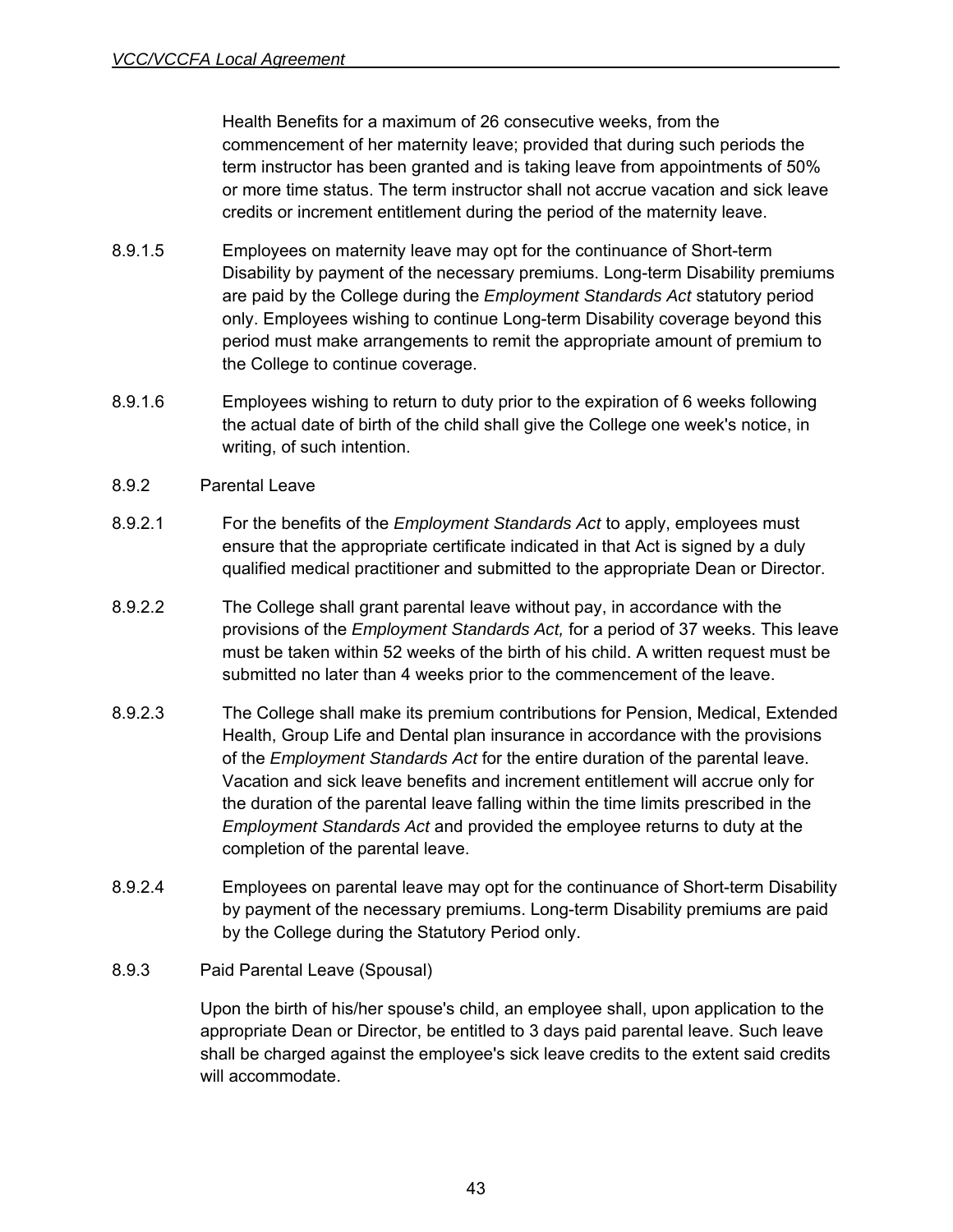## **8.10 Leave for Adoption of a Child**

(See Common Agreement, Article 8)

- 8.10.1 Adoption Leave
- 8.10.1.1 An employee applying for adoption leave must **provide** proof of legal adoption of a child. Where both parents are employees, only one employee shall be entitled to leave under the provisions of this Article.
- 8.10.1.2 The College shall grant an unpaid leave for adoption of a child in accordance with the provisions of the *Employment Standards Act* for a period of up to a maximum of 52 weeks without termination of appointment. Upon return from such leave the employee is entitled to assume the instructional position the employee held at the time of leave.
- 8.10.1.3 Within the 52 week period granted under Article 8.10.1.2, weeks one through 37 shall be considered statutory parental leave.
- 8.10.1.4 The College shall make its premium contributions for Pension, Medical, Extended Health, Group Life and Dental plan insurance in accordance with the provisions of the *Employment Standards Act* for the entire duration of the leave for adoption. Vacation and sick leave credits and increment entitlement will accrue for the duration of the leave for adoption falling within the time limits prescribed in the *Employment Standards Act* and provided the employee returns to duty at the completion of the adoption leave. A term instructor is entitled to and the College shall make premium contributions for only MSP benefits for a maximum of 52 consecutive weeks and Extended Health Benefits for a maximum of 26 consecutive weeks, from the commencement of her adoption leave; provided that during such periods the term instructor has been granted and is taking leave from appointments of 50% or more time status. The term instructor shall not accrue vacation and sick leave credits or increment entitlement during the period of the adoption leave.
- 8.10.1.5 Employees taking adoption leave may opt for the continuance of Short-term and Long-term Disability by the payment of the necessary premiums. Long-term Disability premiums are paid by the College during the *Employment Standards Act* statutory period only. Employees wishing to continue Long-term Disability coverage beyond this period must make arrangements to remit the appropriate amount of premium to the College to continue coverage.
- 8.10.2 Paid Parental Leave (Adoption)

Upon the adoption of a child, an employee shall, upon application to the appropriate Dean or Director, be entitled to 3 days paid parental leave. Such leave shall be charged against the employee's sick leave credits to the extent said credits will accommodate.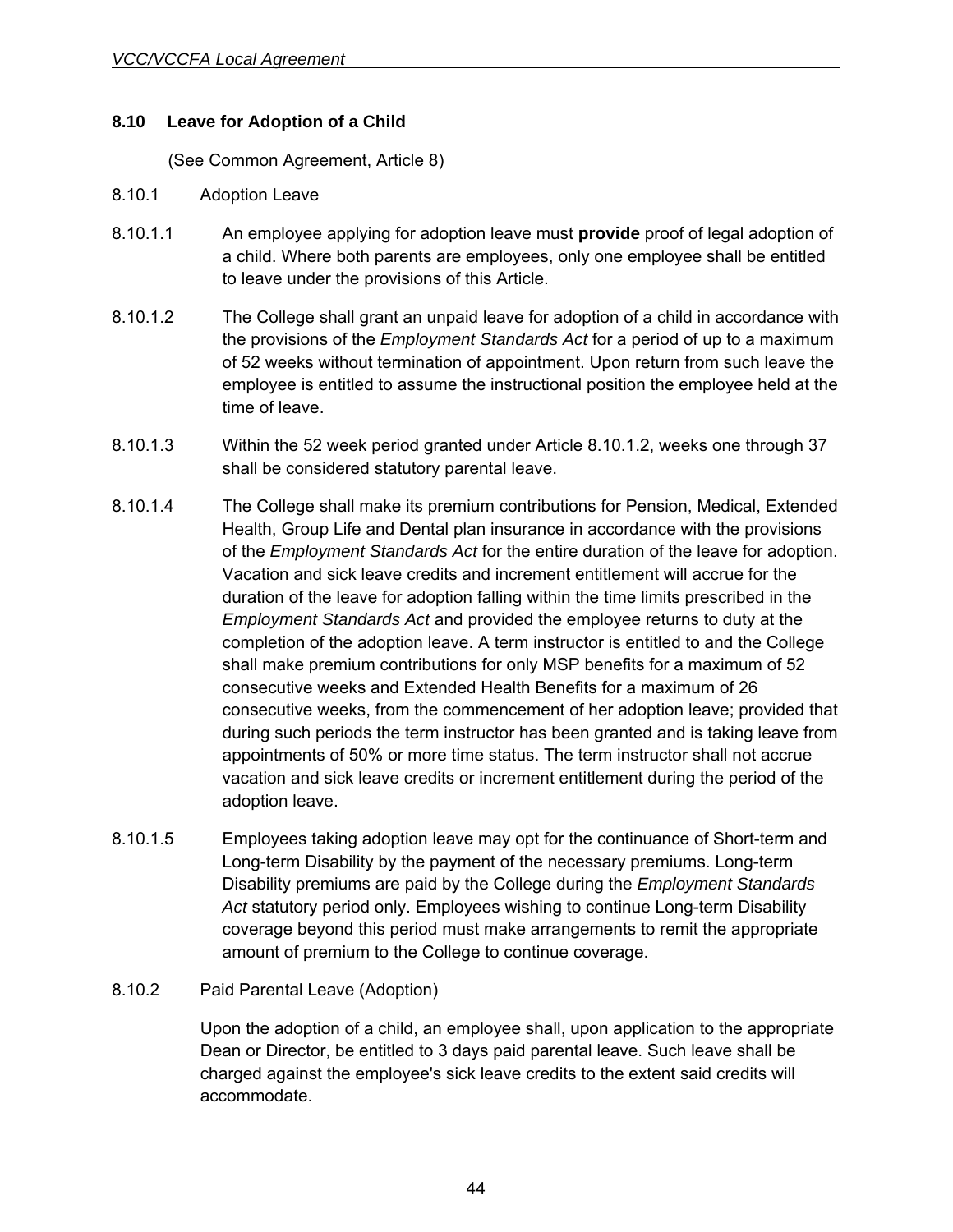An employee applying for adoption leave must **provide** proof of legal adoption of a child. Where both parents are employees, only one employee shall be entitled to leave under the provisions of this Article.

## **8.11 Retirement Preparation**

- 8.11.1 In order to allow an employee nearing retirement age to prepare for retirement, and with the approval of the appropriate Vice President, an employee shall be granted a leave or leaves of absence of between 3 and 12 consecutive months providing the following qualifications are met:
	- a) The employee has been a regular employee for a minimum of 5 years;
	- b) The employee is at least 50 years old;
	- c) The employee should be on the maximum salary step, or have 10 years of service; and
	- d) An appropriately qualified replacement employee, if required, is available. The ultimate replacement employee shall be identified and, wherever possible, be at the minimum step of the salary schedule.
- 8.11.2 A maximum of 20 employees shall be granted retirement preparation leave per fiscal year. The procedure for application and allocation shall be as follows:
- 8.11.2.1 Employees shall submit written applications for retirement preparation leave not later than December 31 for the following fiscal year.
- 8.11.2.2 Should the total number of leaves applied for under Article 8.11.1 exceed the maximum specified in Article 8.11.2, allocation of the 20 retirement preparation leaves shall be on the basis of seniority.
- 8.11.2.3 Should the maximum allowable number of leaves (20) not be reached through the process outlined above, further retirement preparation leaves shall be granted during the fiscal year in which the leave(s) is to commence, provided the employee submits a written application for the leave a minimum of 3 months prior to the commencement of the leave. Such leaves shall be granted on a first-come, first-served basis.
- 8.11.2.4 Eligible employees may take this leave at either 50% or 100% of full-time to a maximum of one year. Alternate time status leaves over 50% may be available subject to the scheduling requirements of the department or area.
- 8.11.3 Retirement preparation leave shall be unpaid, but shall carry with it the following benefits:
	- Medical, Extended Health, Dental and Group Life benefits;
	- Provided the employee elects to purchase the period of leave for pension purposes and is given permission to do so by the Pension Corporation, the College shall pay its share of pension contributions for the period of leave being purchased;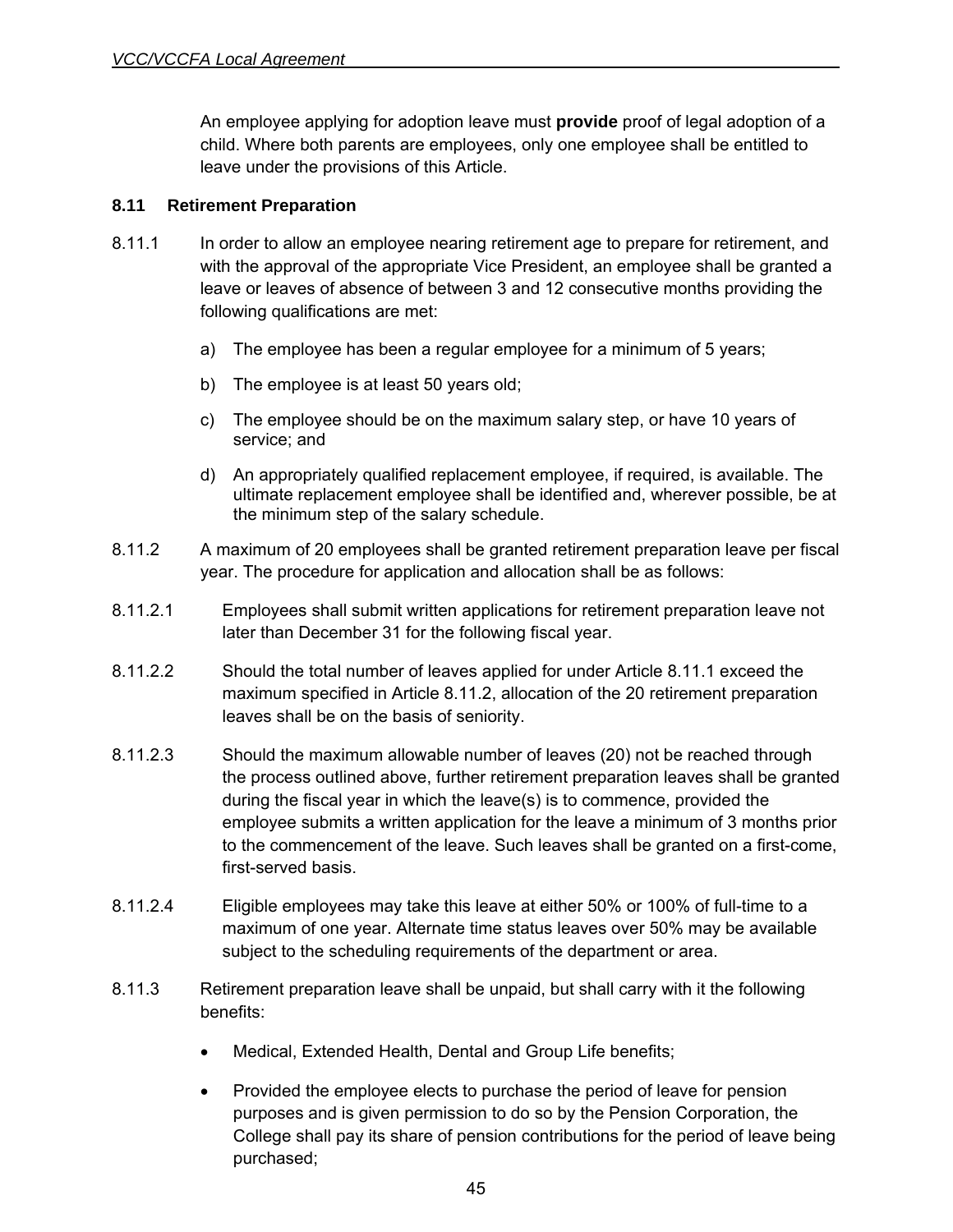- A stipend of \$1,000 per month for full-time employees and pro-rata for part-time employees and employees on part-time leave; and
- Employees taking retirement preparation leave may opt for the continuance of Short-term and Long-term Disability by payment of the necessary premiums.

# 8.11.4 Stipulations

- 8.11.4.1 An employee on unpaid retirement preparation leave who becomes disabled and who has accumulated sick leave credit, shall, concurrent with the commencement of said disability, be placed on sick leave as per Article 7.6, (Sick Leave Credit Accrual), and Article 8.5, (Illness or Injury Not Covered by Workers' Compensation), and the retirement preparation leave shall immediately cease.
- 8.11.4.2 An employee who works elsewhere while on retirement preparation leave and has any of the insurance benefits listed in Article 8.11.3 provided at a rate of contributions equal to or superior to the College's contributions shall notify the College and take the benefits available elsewhere.

# **8.12 Renewal Leave**

- 8.12.1 In order to provide employees with an opportunity for renewal, the College shall, with the approval of the appropriate Vice President, grant renewal leaves of between 6 and 12 months, provided the following conditions are met:
	- a) the employee is a permanent regular employee at commencement of leave granted hereunder;
	- b) the employee should be on the maximum of the salary step, or have 10 years of service;
	- c) an appropriately qualified replacement is available to assume the employee's responsibilities; and
	- d) the ultimate replacement employee is identified and, wherever possible, shall be at the minimum step of the salary range.
- 8.12.1.1 Employees may apply for renewal leave of less than 6 months. For renewal leaves of less than 4 months, the Dean/Director may require that such leave be taken in combination with professional development, vacation or other leaves so that their combined total meets the scheduling requirements of the department or area. Approval of such applications will not be unreasonably denied.
- 8.12.2 A maximum of 30 employees shall be granted renewal leave per fiscal year. The procedure for application and allocation shall be as follows:
- 8.12.2.1 Employees shall submit written applications for renewal leave no later than December 31 for the following fiscal year.
- 8.12.2.2 Should the total number of leaves applied for under 8.12.1 exceed 30, the allocation of 30 renewal leaves shall be on the basis of seniority.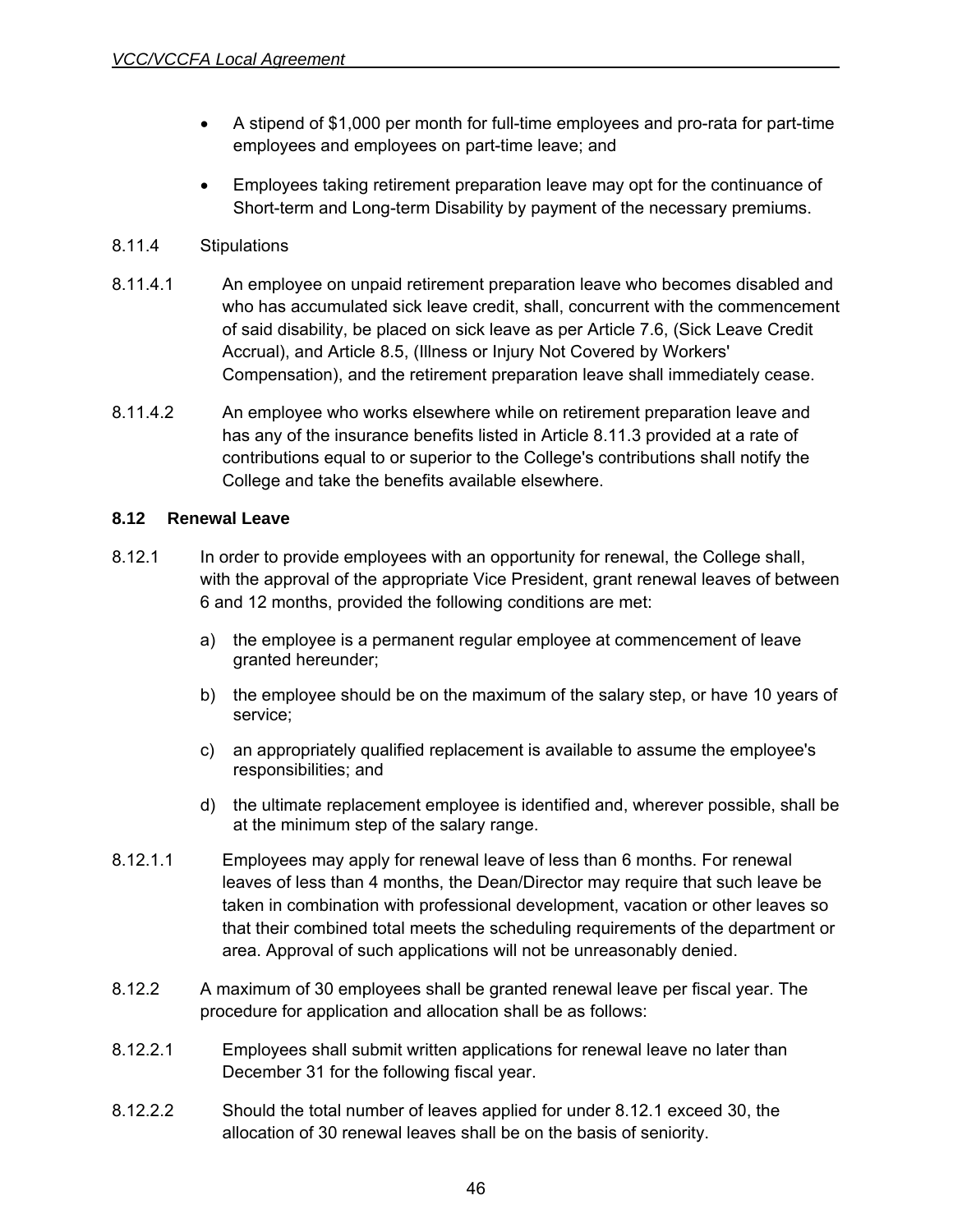- 8.12.2.3 Should the maximum allowable quota of leaves not be reached through the process outlined above, further renewal leaves shall be granted during the fiscal year in which the leave(s) is to commence, provided the employee submits a written application for the leave a minimum of 3 months prior to the commencement of the leave. Such leaves shall be granted on a first-come, firstserved basis.
- 8.12.3 Renewal leave shall be unpaid, but shall carry with it the following benefits:
	- A stipend of \$1,200 per month for full-time employees and pro-rata for part-time employees and employees on part-time leave.
	- Medical, Extended Health, Dental and Group Life benefits.
	- Employees taking renewal leave may opt for the continuance of Short-term and Long-term Disability by payment of the necessary premiums.

## 8.12.4 Stipulations

- 8.12.4.1 An employee on unpaid renewal leave must advise the College, in writing, no later than 2 months prior to expiration of the leave confirming intention to return to duty.
- 8.12.4.2 An employee who works elsewhere while on leave and has any of the insurance benefits listed in Article 8.12.3 provided at a rate of contributions equal to or superior to the College's contribution is required to notify the College and take the benefits available elsewhere.
- 8.12.4.3 An employee on unpaid renewal leave who becomes disabled and who has accumulated sick leave credit, shall, concurrent with the commencement of said disability, be placed on internal sick leave and the renewal leave shall immediately cease.

# **8.13 Jury Duty and Court Appearance**

(See Common Agreement, Article 7.10)

- 8.13.1 When summoned to serve on a jury; when subpoenaed as a witness in criminal proceedings, or as a witness in a civil action if not a party thereto; when appearing as a defendant in a criminal or traffic case if acquitted therefrom; the employee, to qualify for permission from the appropriate Dean or Director to be absent with pay, shall produce the summons or subpoena or submit such other evidence showing the necessity for the court appearance.
- 8.13.2 Employees shall also provide statements from officials of the Court of the time taken and the fees (if any) paid to them and shall pay all such fees to the College.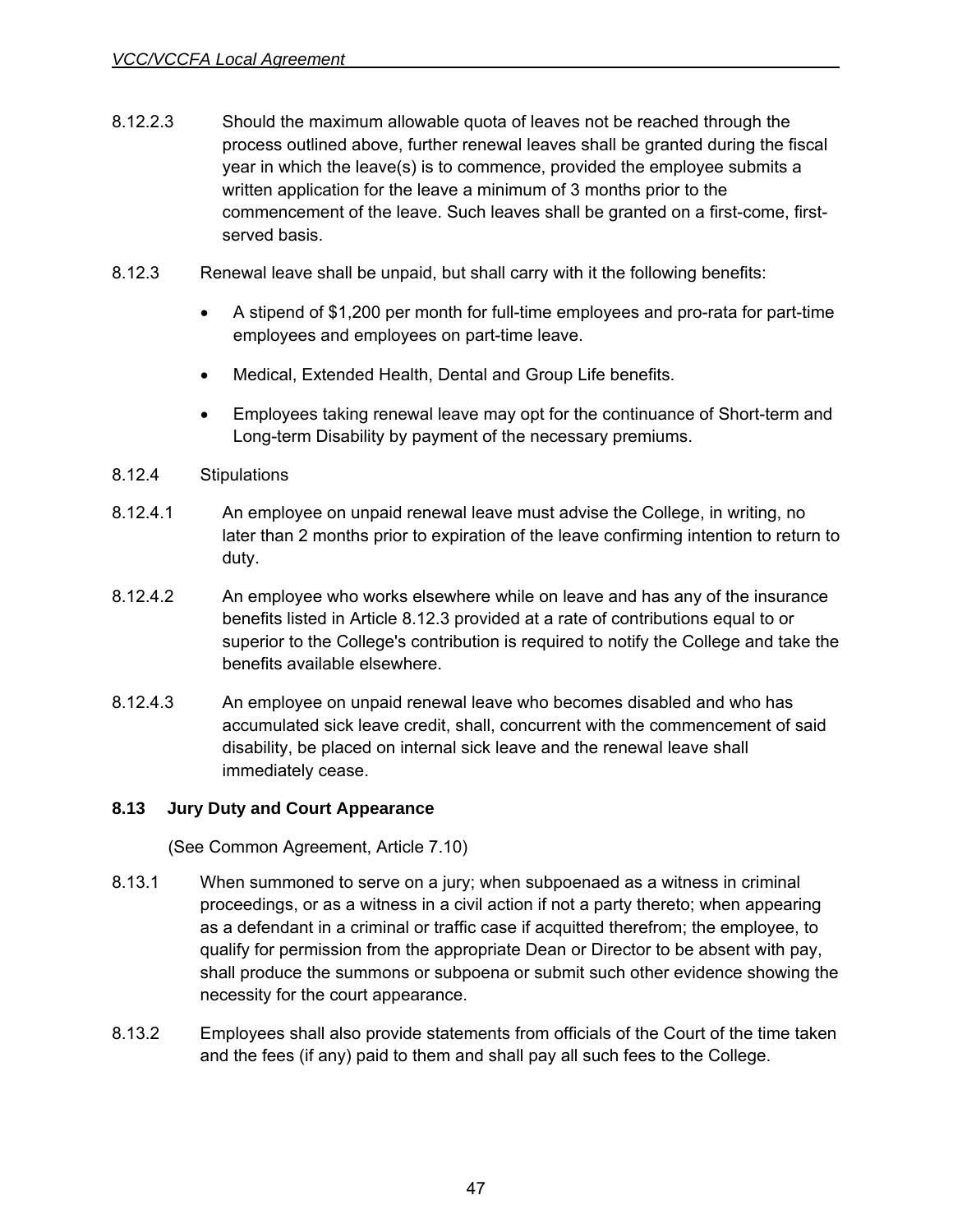## **8.14 Political Leave**

(See Common Agreement, Article 7.11)

- 8.14.1 In order to enable an employee to contest a federal, provincial or municipal election, the College shall grant the employee an unpaid leave of absence for a period of up to 2 months.
- 8.14.2 In the event that an employee is elected to a federal, provincial or municipal office, the employee, upon application, shall be granted an unpaid leave of absence for the term of the political office. The maximum leave the College is prepared to grant shall be 2 consecutive terms of political office.

# **9 INSTRUCTOR DIPLOMA OR EQUIVALENT**

- **9.1** The Provincial Instructor Diploma Program consists of the following component parts:
	- Instructional and Curriculum Design;
	- Elements of Instruction;
	- Use and Design of Instructional Media; and
	- Evaluation of Learning and Instruction.
- 9.1.1 The College and the Association recognize that the components of the Instructor Diploma Program may be changed by the appropriate Ministry from time to time.
- 9.1.2 The College considers the following to be the equivalent of the Provincial Instructor's Diploma:
	- valid B.C. Professional Teaching Certificate;
	- VCC's Teaching English to Speakers of Other Languages (TESOL) Diploma (formerly known as Teaching English as a Second Language (TESL) Certificate); and
	- others as determined by the Dean or Director.
- **9.2** At the time of their initial appointment, new instructors shall receive written notification regarding their status with respect to the Instructor's Diploma or equivalent. The notification shall include the following information:
	- a) the components of the Instructor's Diploma or their equivalents, if any, that the instructor is determined to have completed;
	- b) the rationale used in the determination; and
	- c) the components of the Instructor's Diploma or their equivalents, if any, that the instructor must complete in order to acquire the total credential.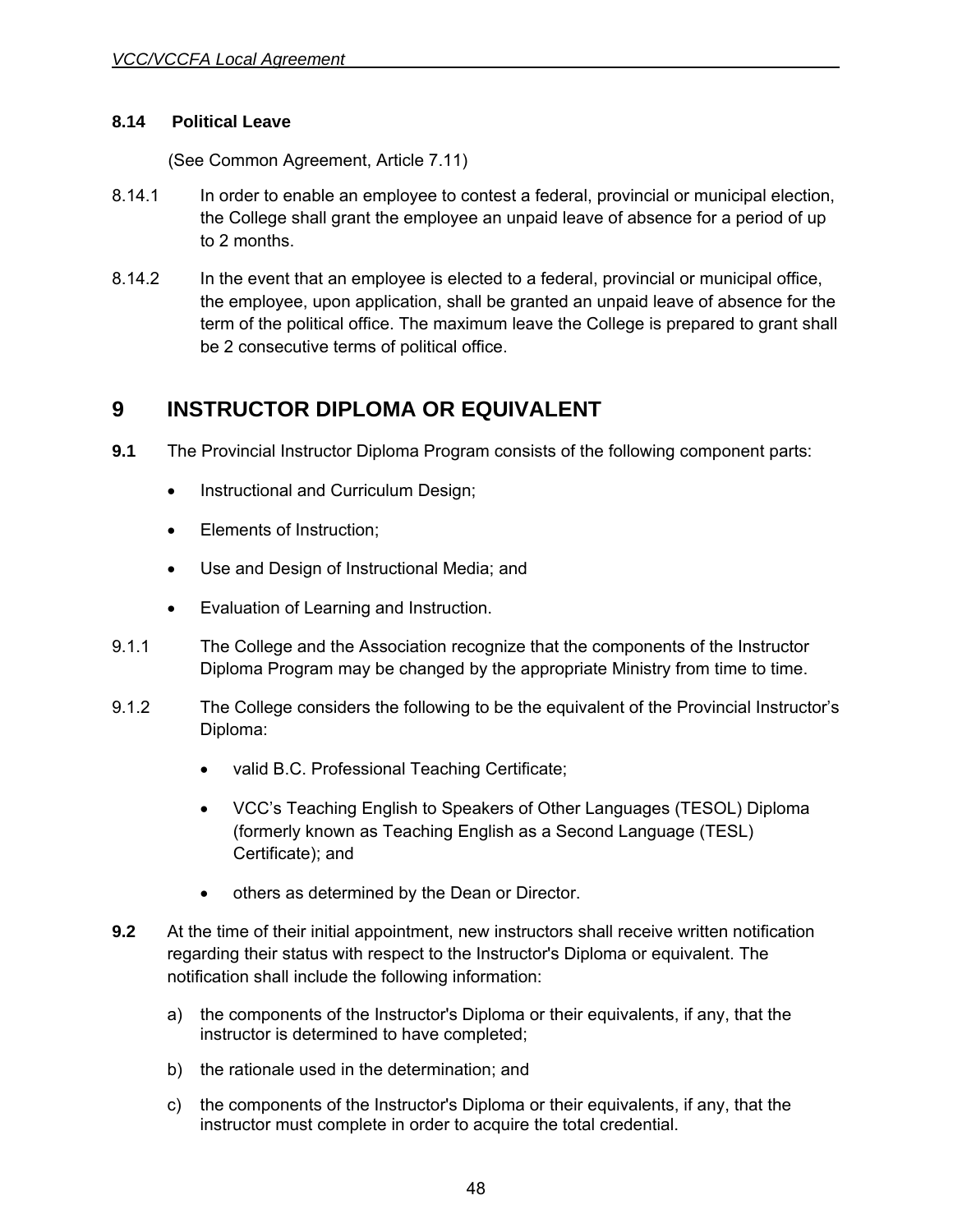- **9.3** Upon completion of one year's service, instructor's progress toward acquisition of total credentials or their equivalent shall be monitored and the instructor shall be advised.
- **9.4** In the event instructors are dissatisfied with the evaluation under the provisions of this Article, they may re-submit their credentials to the appropriate Vice President for reevaluation.
- **9.5** Instructors on staff who have been denied their 4<sup>th</sup> increment because they have not obtained the Instructor's Diploma or its equivalent (see Article 5.7.7 (Increments and Instructor's Diploma)), will be considered "frozen". In any event, instructors will be denied their increment to the top step of the salary scale without the Instructor's Diploma certificate or equivalent and will be considered "frozen" until they complete the Instructor's Diploma or its equivalent. Instructors will be granted the next increment level, effective the first of the month immediately following receipt by Human Resources of reasonable proof of completion of the Instructor's Diploma or the certification of its equivalent.
- **9.6** Notwithstanding the above, the date for other increments shall remain as outlined in Article 5.7, (Increments).

# **10 SENIORITY**

See Appendix IV, (Explanation of Seniority Calculations) for examples of seniority calculations. See also Common Agreement.

# **10.1 Definition and Calculation of Seniority**

- 10.1.1 Seniority is established on that date at which time a regular or term instructor became subject to the Vocational Instructors' Association or Vancouver Community College Faculty Association Collective Agreement.
- 10.1.2 Seniority is defined as an instructor's accrued service under the terms of this Agreement and shall be calculated as provided in Article 10.1.3, (Regular Instructors), and Article 10.1.4, (Term Instructors).
- 10.1.3 Regular Instructors

Effective April 1, 1992, all regular instructors, both full-time and part-time, shall accrue 261 full days of service per fiscal year.

Notwithstanding the above provision, in the case of instructors whose employment as regular instructors commences during a fiscal year, service as a regular instructor in that fiscal year shall be pro-rated for seniority purposes.

Laid off instructors who are on recall shall accrue seniority on the same basis as other regular instructors.

In any event, regular instructors shall not accrue more than 261 days of service per fiscal year.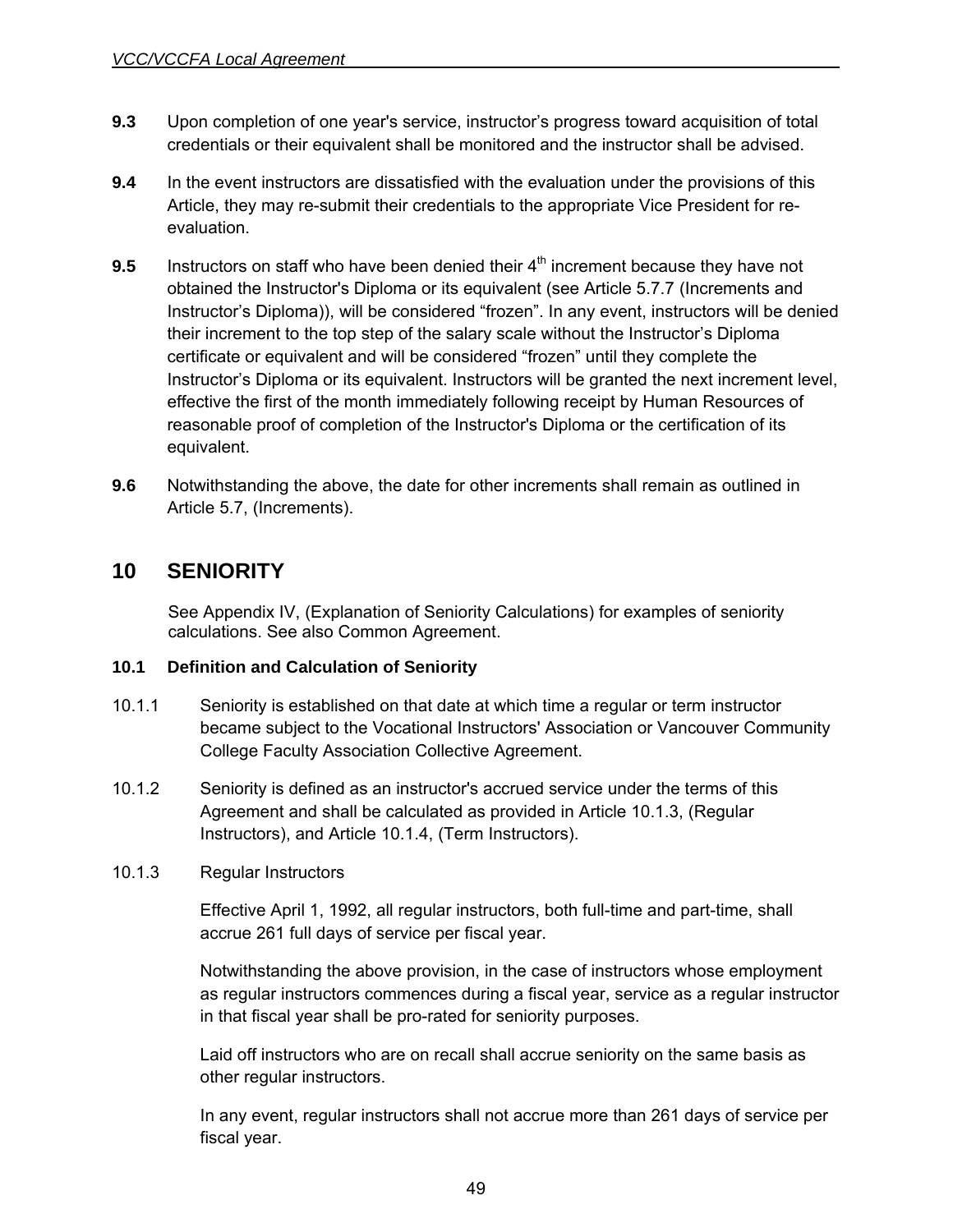## 10.1.4 Term Instructors

- 10.1.4.1 Term instructors shall accrue up to a maximum of 261 full-time equivalent (FTE) days of service per fiscal year. Part-time service by such instructors shall be prorated.
- 10.1.4.2 Seniority for term instructors shall be calculated by multiplying the number of fulltime equivalent duty days of service by such instructors by the following ratio:

261 202

10.1.4.3 All auxiliary work done concurrent with and after an instructor's initial term appointment shall be counted as service for the purpose of seniority, subject to retention of seniority as per Article 10.2, (Retention or Loss of Seniority). Such auxiliary service shall be pro-rated.

## **10.2 Retention or Loss of Seniority**

- 10.2.1 Regular and term employees shall retain and accrue seniority while in the employ of the College.
- 10.2.2 Laid off employees who are on recall shall retain and accrue seniority while on the recall list.
- 10.2.3 Term employees shall retain seniority for 24 months from the last day of their employment.
- 10.2.4 Employees who sever employment of their own volition shall forfeit accrued seniority.

## **10.3 Seniority Lists**

- 10.3.1 On the basis of Article 10.1, (Definition and Calculation of Seniority), and Article 10.2, (Retention or Loss of Seniority), a seniority list shall be produced by the College each year. The list shall be updated on April 1 each year and posted within one month. The College shall provide the Association and each department with a copy of the list.
- 10.3.2 The seniority list shall include all regular employees in the employ of the College, including those on the recall list as per Article 11.7, (Recall). The list shall also include term employees whose seniority is retained as per Article 10.2.3.
- 10.3.3 The list shall show, in order of seniority, the type of appointment(s) held by each employee, the time-status of the appointment(s), the department or area to which the employee has been assigned, the commencement date of service and the aggregate length of accumulated service in FTE days.
- 10.3.4 Notwithstanding employees' aggregate length of service on the seniority list, Article 11, (Reduction, Severance Pay and Recall), shall take precedence in the reduction of employees.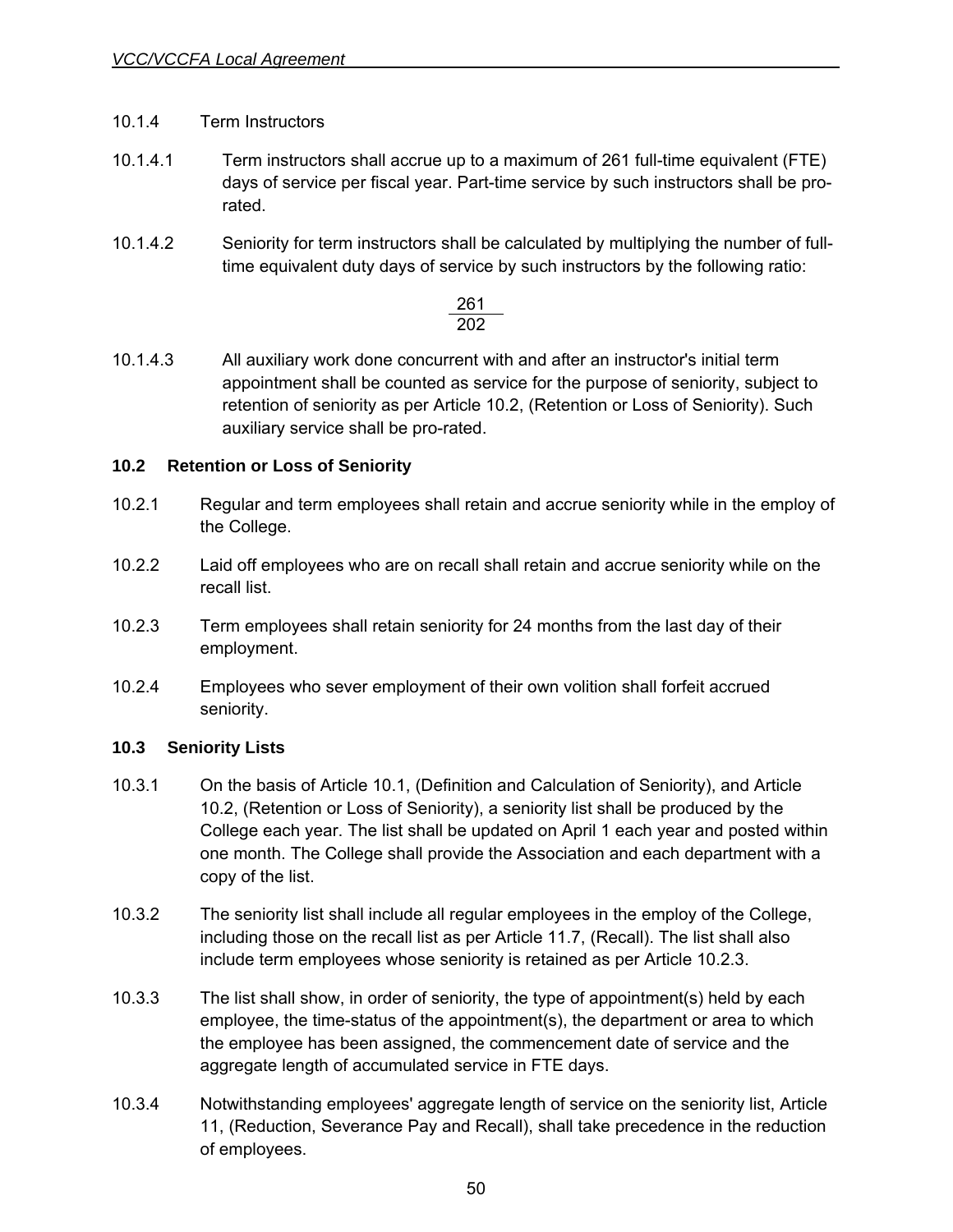# **11 REDUCTION, SEVERANCE PAY AND RECALL**

## **11.1 College Commitment**

The College and the Association agree that the primary goal of the institution is education. The College will make every reasonable attempt to minimize the impact of funding shortfalls and reductions on the workforce.

## **11.2 Reasons for Reduction**

From time to time, the College may determine that a reduction in the number of employees is necessary. Reasons for such employee reduction include:

- a) decreased enrolment;
- b) elimination or reduction of a program or activity;
- c) shortage of funds; and
- d) organizational change.

## **11.3 Consultation on Reduction**

(See Common Agreement, Article 6.4.2, (Menu of Labour Adjustment Strategies))

- 11.3.1 After identifying the specific area or areas of potential reduction and prior to giving advance notification of layoff, the College shall:
	- a) provide the Association with written notice describing the potential reduction, the reason for the reduction, and the faculty members who may be affected;
	- b) within five (5) business days of the issuance of such notice, meet with the Association to engage in discussion and consultation on the intended reduction in an effort to minimize the impact on the employees so affected.
- 11.3.2 If the potential reduction identified by the College involves the closure of a department or program, the parties' consultation discussions shall include consideration of viable alternatives, if any, that may be available to avoid such closure.
- 11.3.3 The College shall provide the Association, upon request, with documentation the Association reasonably requires to engage in the consultation discussions described above.
- 11.3.4 These discussions shall include the possibilities of early retirement incentive offers as per Article 22.4, (Retirement Incentive and Reduction Sequence), and transfers as per Articles 11.5.2.4 and 11.5.3.4.
- 11.3.5 The College agrees to take into account Association concerns regarding the scope, content and timing of calls for interest in the items listed in Article 11.3.2, and the process for responses.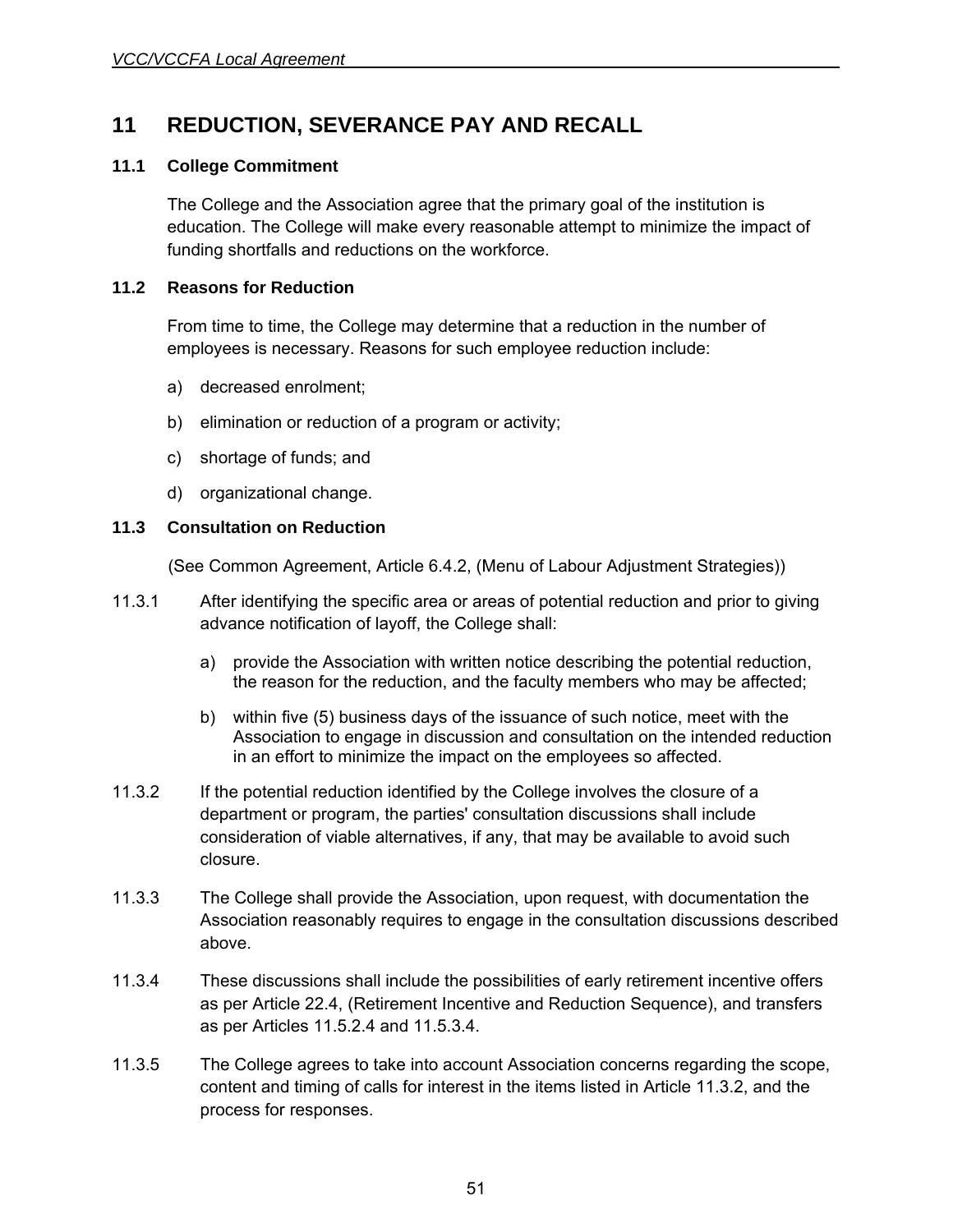11.3.6 If the parties have not concluded their consultation discussions under Article 11.3 by the date that is ten (10) business days following the issuance of the pre-consultation notice under Article 11.3.1 (a), the College may proceed to issue advance layoff notice under Article 11.4. The issuance of advance layoff notice shall not prevent the parties' consultation discussions from continuing.

# **11.4 Advance Notification of Reduction**

- 11.4.1 The College shall, as soon as possible in advance, and no later than one month prior to the date of transfer or notice of layoff determined by Article 11.5, (Reduction Sequence), notify the Association and any regular employees whose employment may be affected. The notification shall be in writing and shall specify the reasons for the intended change and shall refer the affected regular employees to the Association regarding their rights under Article 10, (Seniority).
- 11.4.2 As per Article 22.4, (Retirement Incentive and Reduction Sequence), retirement incentive offers that may offset the impact of the Article 11.5, (Reduction Sequence), shall be made simultaneously with advance notification.
- 11.4.3 Within one week of their request, employees under advance notice of layoff shall have access to the hiring criteria of departments or areas to which they may wish to be considered for transfer.
- 11.4.4 Consultation between the College and the Association as per Article 11.3, (Consultation on Reduction), shall continue subsequent to any advance notification. Within 5 duty days of the date of the advance notification, the Association shall have the right to present written submissions to the College on the proposed changes and their effects.

# **11.5 Reduction Sequence**

Any reductions in the number of employees, reductions in workload or transfers within or between affected areas shall be accomplished to the extent required only as part of the following sequence:

11.5.1 For Term Employees

(See also Article 5.3.4 (Term Employees))

Terminating those on term appointments according to length of service with the College under this Agreement with one month's notice unless they are in the first 10 duty days of the appointment.

- 11.5.2 For Probationary Regular Employees
- 11.5.2.1 Within one week of having received notice of layoff, employees shall identify area(s) to which they wish to be considered for transfer.
- 11.5.2.2 The College shall reply within one week as to whether or not the employee meets the hiring criteria of the area(s) being considered for transfer.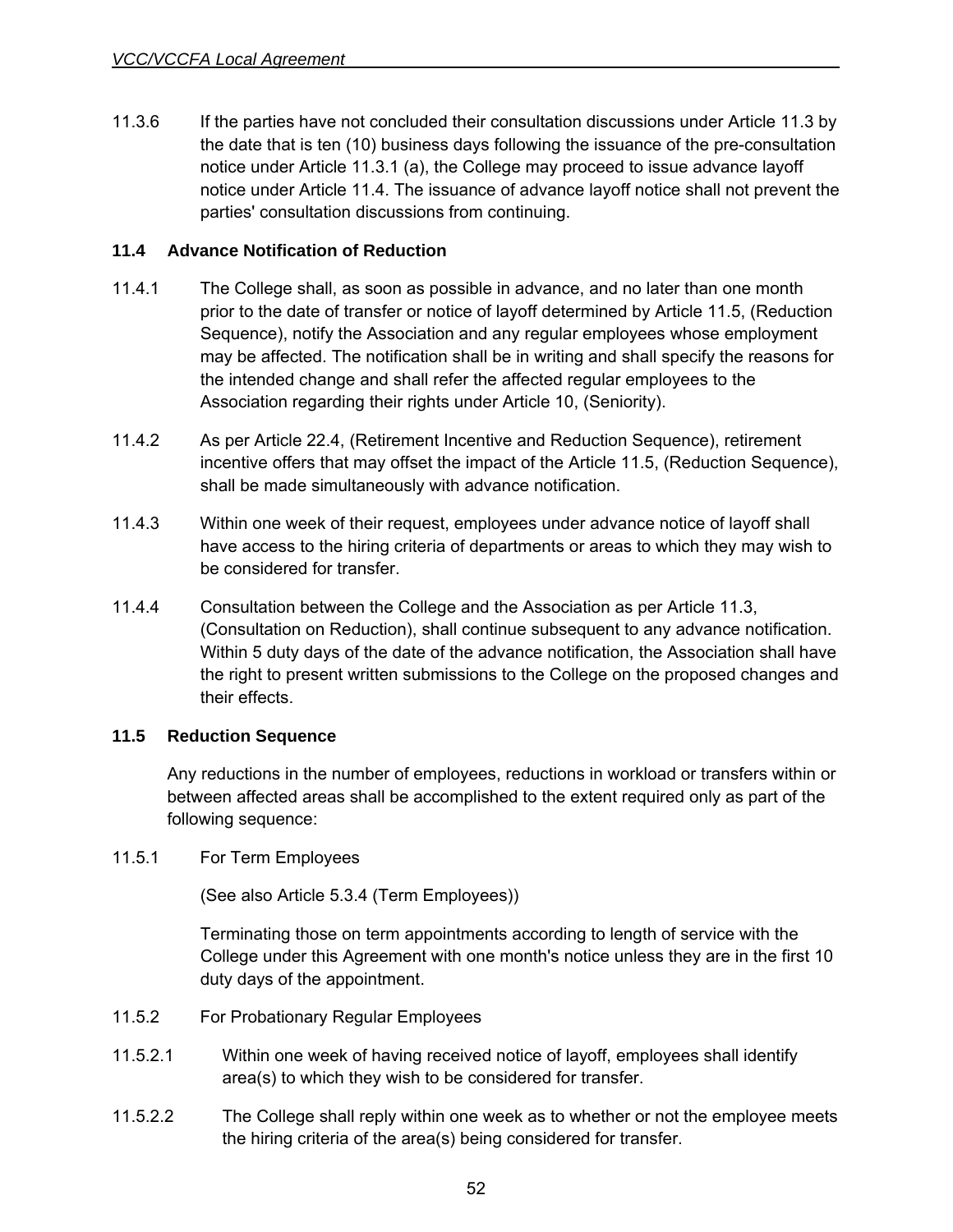- 11.5.2.3 By the end of the third week following notice of layoff, employees shall confirm their choice of area to which they may be transferred and the transfer shall be affected by the College.
- 11.5.2.4 Transferring probationary regular employees from the specific area to other areas where the duties are within the employees' abilities and provided the employee involved meets the hiring criteria applicable to the department to which the employee is being transferred. Transfer shall take place according to length of service with the College under this Agreement.
- 11.5.2.5 Terminating those on probationary regular appointments with one month's notice according to length of service with the College under this Agreement
- 11.5.3 For Regular Employees
- 11.5.3.1 Within one month of having received notice of layoff, employees shall identify area(s) to which they wish to be considered for transfer.
- 11.5.3.2 The College shall reply within 2 weeks as to whether or not the employee meets the hiring criteria of the area(s) being considered for transfer.
- 11.5.3.3 By the end of the second month following notice of layoff, employees shall confirm their choice of area to which they may be transferred and the transfer shall be affected by the College.
- 11.5.3.4 Transferring permanent regular employees from the specific area to other areas where the duties are within the employees' abilities and provided the employee involved meets the hiring criteria applicable to the department to which the employee is being transferred. Transfer shall take place according to length of service with the College under this Agreement.
- 11.5.3.5 Terminating other permanent regular employees with 3 months' notice according to length of service with the College under this Agreement.
- 11.5.3.6 When the College does not issue notice of layoff to a permanent regular employee within 3 months of the date of the advance notice issued to that employee pursuant to Article 11.4.1, then the College will withdraw the advance notice issued to that employee.
- 11.5.4 For Employees Affected by Transfers
- 11.5.4.1 Probationary and permanent regular instructors displaced by a transferring employee shall be also subject to the provisions of Article 11.3, (Consultation on Reduction), Article 11.4 (Advance Notification of Reduction), and Article 11.5, (Reduction Sequence).
- 11.5.4.2 It is expected that transferring employees will use their annual professional development time to orient and prepare themselves for their new assignments. If the annual professional development entitlement has already been used or if additional time over and above the professional development time is required, the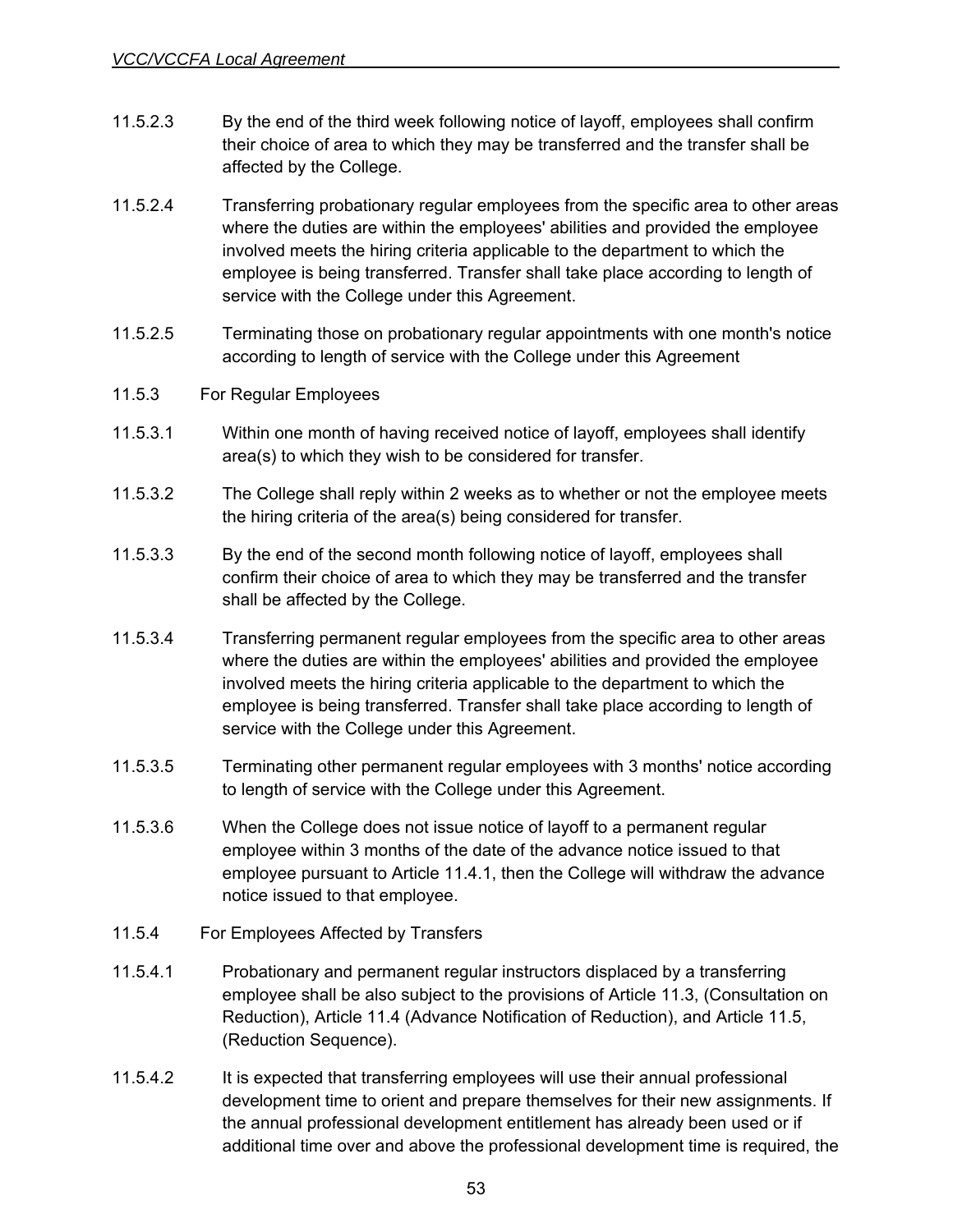College will consider requests for additional professional development time on a case-by-case basis. Such requests will not be unreasonably denied.

## **11.6 Severance Pay**

- 11.6.1 Severance Pay Entitlement
- 11.6.1.1 All permanent regular employees shall be entitled to severance pay should their employment be terminated by the employer in accordance with Article 11, (Reduction, Severance Pay and Recall).
- 11.6.1.2 Instructors who receive permanent regular appointments as per Article 4.9, (Change in Type of Appointment), shall be entitled to severance pay 3 years after appointment to permanent regular status.
- 11.6.1.3 Probationary regular instructors shall be entitled to severance pay immediately upon appointment to permanent regular status.
- 11.6.1.4 Employees eligible for severance pay shall have the option to take severance pay: at the time of layoff; at the expiration of their recall period or during their recall period.

Employees who take severance pay shall forfeit all rights to recall.

- 11.6.1.5 Severance pay shall not be granted to permanent regular employees whose employment as employees is discontinued and who, of their own volition, transfer to other continuous employment with the College.
- 11.6.2 Calculation of Severance Pay
- 11.6.2.1 Immediately upon appointment, permanent regular employees are entitled to be paid one month's severance pay should their employment, as a result of the discontinuance of the course for which they are employed or the reduction of the number of employees required for the course, be terminated by the employer within one year of their appointment as permanent regular employees. Should such severance occur after one year, the employees' entitlement to severance pay shall be increased by one month's salary every additional year of employment with the College and pro-rated monthly, up to a maximum of 5 months for the first 5 years and further pro-rated monthly by one month for each 3 years of employment thereafter to a combined total of 10 months. Such severance pay shall be based on the rate of pay of which the terminated employees are in receipt at the date notices are received.
- 11.6.2.2 Those who were hired as term employees and who have subsequently become permanent regular employees, will have their rights to severance pay dated back to the date on which their continuous employment commenced.
- 11.6.2.3 Severance pay, as outlined above, is in addition to notice as required by Article 11, (Reduction, Severance Pay and Recall), or pay in lieu thereof.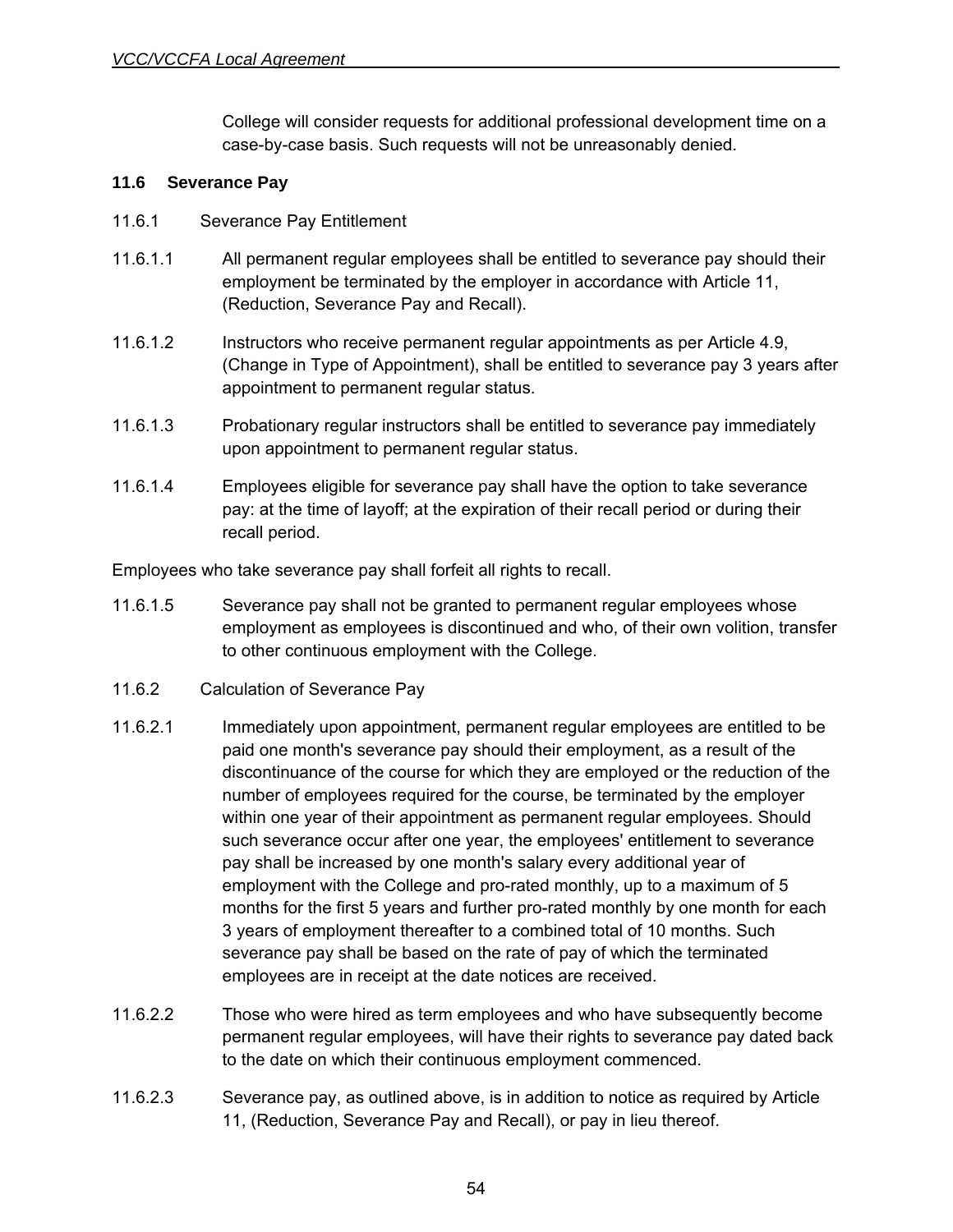# **11.7 Recall**

- 11.7.1 When the College determines that the number of employees in any specific areas of reduction can be increased, reappointment shall be made from a recall list of regular employees who meet the applicable hiring criteria. Such reappointment shall be based on length of service as per the seniority list in effect at the time of reappointment. Laid off employees who are not eligible to exercise transfer rights, but who meet the hiring criteria for more than one area, may be eligible for recall to any of those areas.
- 11.7.2 Names of eligible employees shall remain on the recall list for a maximum of 2 years from the effective date of layoff. A copy of this list will be provided to employees whose names appear thereon and to the Association. All job postings will be mailed to employees on the recall list.
- 11.7.3 To remain eligible for recall/reappointment under this Article, laid-off employees must keep Human Resources informed of their mailing addresses and telephone numbers, promptly report any changes and accept or reject notices of reappointment from the College within 15 days of receipt of such notices. In the event an employee rejects an offer of reappointment to an area pursuant to Article 11.7.1, all further rights to recall for that area are lost and the employee will be removed from the recall list for that area.
- 11.7.4 Upon temporary recall or recall/reappointment of an employee by the College, the College shall reinstate accrued sick leave credits and salary step placement as at the time of layoff. Seniority provisions shall be as per Article 10.2.2.
- 11.7.5 Temporary Recall

Temporary recall rights may be exercised by employees to accept offers of appointments as defined herein. Such appointments do not affect the status of employees as regular instructors except for seniority calculations as per Article 10.1.3, (Regular Instructors).

## 11.7.5.1 Definition

Temporary recall is the acceptance by employees on the recall lists as per Article 11.7.1 of offers of appointment with:

- a) less time status than the time status of the appointments they formerly held; or
- b) the same time status but of less than 4 months duration; or
- c) either the same or less time status but of indeterminate length as a result of replacing employees on leave pursuant to Article 8.4, Illness or Injury Covered by Workers' Compensation, Article 8.5, Illness or Injury Not Covered by Workers' Compensation, or Article 8.13, Jury Duty and Court Appearance.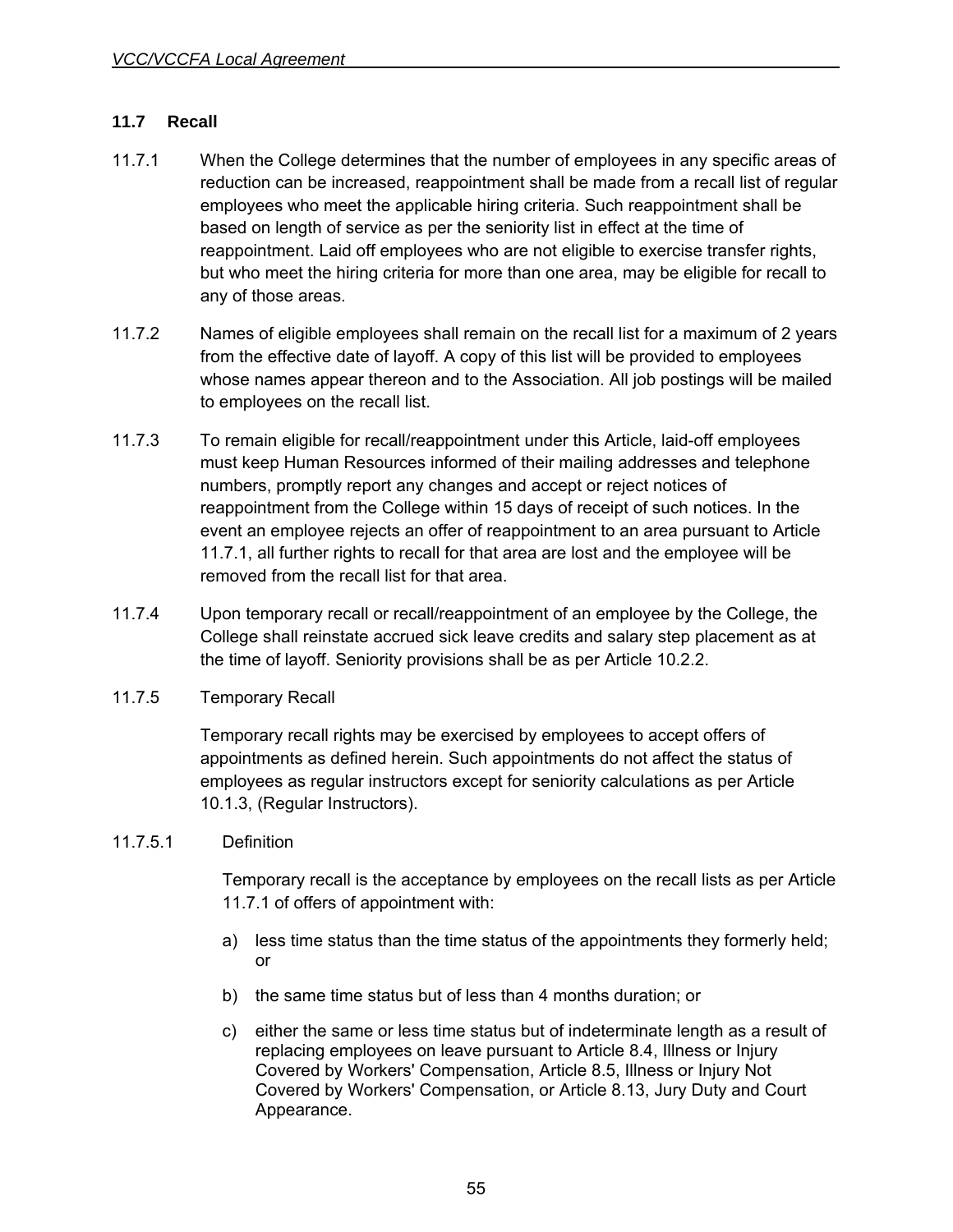- 11.7.5.2 Employees who accept offers as per Article 11.7.5.1(a) shall:
	- a) complete the class to which they have been temporarily recalled before exercising their recall rights to equivalent time-status appointments;
	- b) accrue all benefit entitlements and if the temporary recall is for less than 4 months have their period of recall entitlement extended by an amount equal to the period of the temporary recall appointment; and
	- c) be entitled to a new 2-year recall period when they are temporarily recalled for periods of 4 months or longer and are subsequently laid off.
- 11.7.5.3 Employees who accept offers as per Article 11.7.5.1(b) shall:
	- a) complete the class to which they have been temporarily recalled before exercising their recall rights to appointments;
	- b) accrue all benefit entitlements and have their period of recall entitlement extended by an amount equal to the period of the temporary recall appointment; and
	- c) be entitled to a new 2-year recall period if they are temporarily recalled for periods of 4 months or longer and are subsequently laid-off.
- 11.7.5.4 Employees who accept offers as per Article 11.7.5.1(c):
	- a) may, if their temporary recall appointments are or become periods of 4 months or greater, exercise their recall rights to equivalent time status appointments before completing the classes to which they have been temporarily recalled;
	- b) shall be considered to be on temporary recall without rights to further notice of layoff and a new 2-year recall period until the employees being replaced return to duty or until recall or reappointments become available, whichever occurs first; and
	- c) shall accrue all benefit entitlements and have their period of recall entitlement extended by an amount equal to the period of the temporary recall appointment.
- 11.7.5.5 Employees who have accepted temporary recall appointments of less than 4 months shall not be entitled to notice of layoff from such appointments. Employees will not receive notice if the combination of individual temporary recall appointments exceed 4 months. This is without prejudice to the Association's right to challenge the appropriateness of the term of the individual assignments.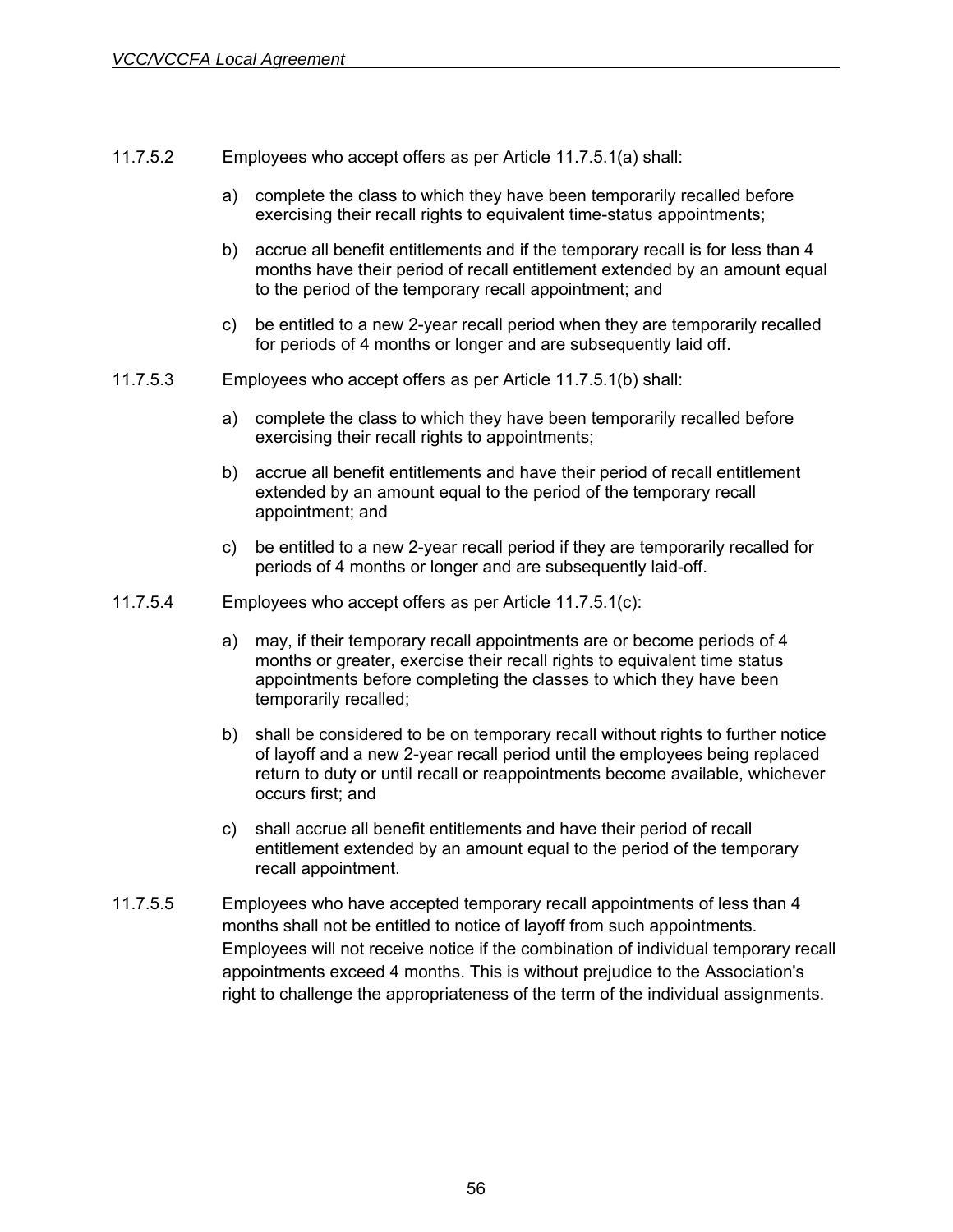# **12 GRIEVANCE PROCEDURE**

**12.1** The aggrieved party and/or the Association shall first exhaust all remedies available under this Article before pursuing other remedies available.

Any difference arising between the parties bound by this Agreement concerning its interpretation, application, operation or any alleged violation thereof, including any question as to whether any matter is arbitrable, shall be resolved without work stoppage and the following stages shall be undertaken without delay:

## **12.2 Pre-Grievance**

- 12.2.1 The aggrieved employee, alone or with a steward of the Association, may first, take up the matter with the appropriate Dean involved, alone or with any other member of the College staff, within 30 working days of the date on which the incident giving rise to the grievance occurred or of the time when the grievor could have reasonably been expected to become aware of the incident, whichever is later. This stage shall not exceed 7 working days.
- 12.2.2 Any informal resolution of a grievance shall be consistent with this Agreement but shall not be binding on the College, the Association or any other employee.
- 12.2.3 The Association may initiate a grievance concerning any informal resolution.

### **12.3 Stage I**

- 12.3.1 A formal written grievance may be advanced to the College through the appropriate Dean or delegate by the aggrieved employee with a steward of the Association. The Association will forward a copy of any formal written grievance to Human Resources.
- 12.3.2 This shall be done within 30 working days of the date on which the incident giving rise to the grievance occurred or of the time the grievor could have reasonably been expected to become aware of the incident or within 7 days of receiving a response under Article 12.2.1 above, whichever is later.
- 12.3.3 The written grievance shall state the alleged violation(s) and remedy(ies) sought.
- 12.3.4 This stage shall be considered as the official commencement of the grievance procedure. If the matter is not resolved within 7 working days it may be advanced to Stage II.

## **12.4 Stage II**

The grievance shall be advanced by the Chief Steward of the Association or delegate to the appropriate Vice President or delegate. If the matter is not resolved within 7 working days it may be advanced to Stage III.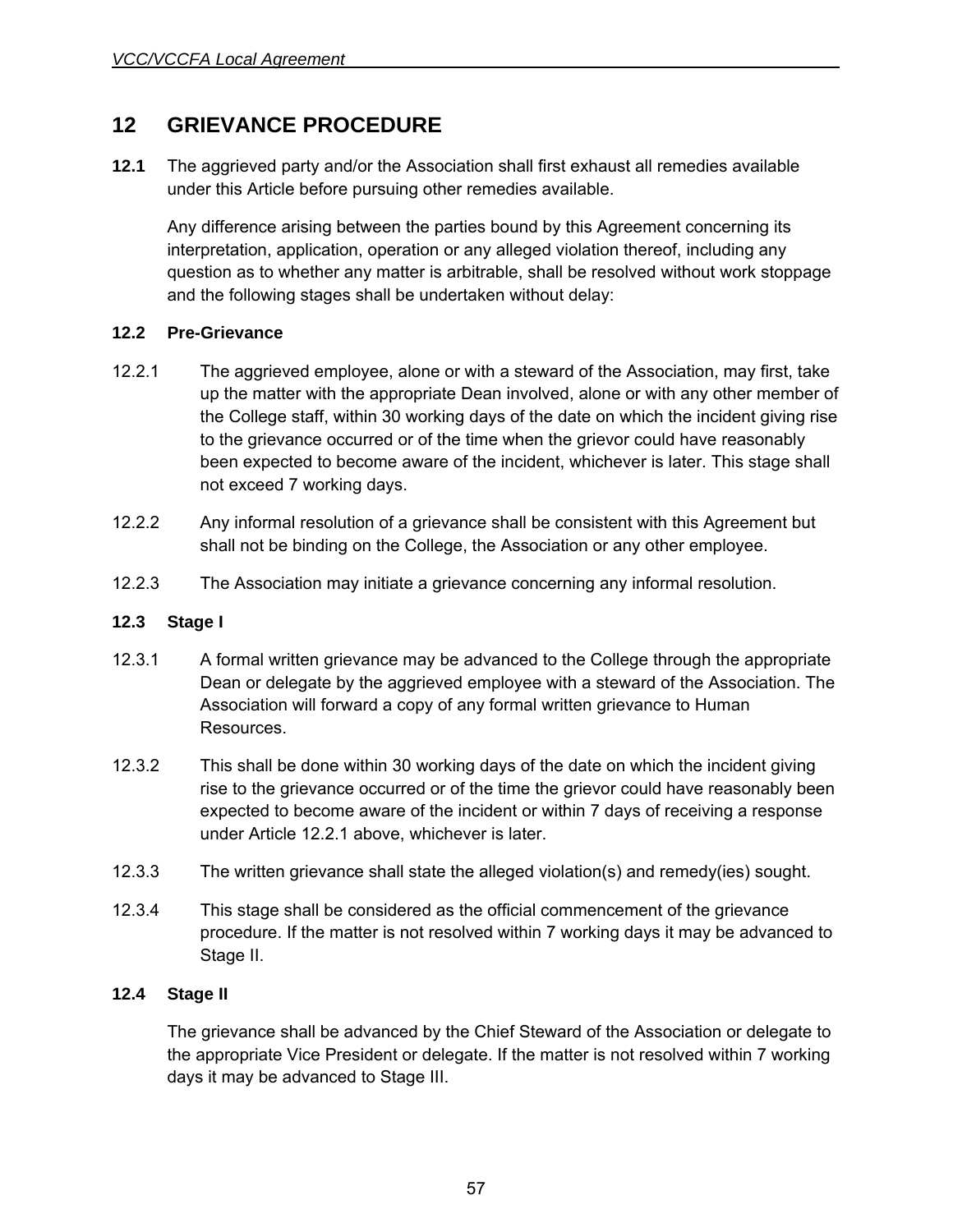# **12.5 Stage III**

- 12.5.1 Should no settlement be made, the difference may be referred by the grieving party (either the Association or the College) to a single arbitrator whose decision shall be final and binding and enforceable on all parties. Each party shall pay its own expenses and costs of arbitration and one-half of the compensation and expenses of the arbitrator.
- 12.5.2 Notwithstanding the foregoing, the College and the Association may, by mutual consent, waive the provision to refer the grievance to a single arbitrator and elect to take the grievance to an Arbitration Board for final and conclusive settlement. The Arbitration Board shall consist of 3 members. One member is to be appointed by the Association and one member by the College. The third member, who will be the Chair, will be appointed by the other 2. Failing agreement by them within 7 working days, either party may apply to the Minister of Labour to make such appointment. The decision of the arbitrators, or any 2 of them, made in writing, shall be final and binding on both parties. Each party shall pay: its own expenses and costs of arbitration; the remuneration and disbursements of its appointee to the Arbitration Board and one-half of the compensation and expenses of the Chair and of stenographic and other expenses of the Arbitration Board.
- 12.5.3 The arbitration decision shall be made and transmitted to both parties within 15 working days from the date of the appointment of the arbitrator/Arbitration Board Chair.

## **12.6 Time Limits**

- 12.6.1 The party responsible for advancing the grievance to each succeeding step shall do so by notifying the other party in writing, not later than 7 working days from the expiration of the previous stage. The succeeding stage shall commence the day following receipt of such notice. If such notice is not given, the grievance shall be deemed to be abandoned and all recourse to the grievance procedure shall be at an end.
- 12.6.2 Extensions of the time periods in the steps shall be made only by agreement of the parties concerned.

## **12.7 Suspension or Dismissal**

Any employee bound by this Agreement who alleges suspension or dismissal for other than proper cause, shall be entitled to have such grievance settled in accordance with the grievance procedure set forth above, commencing at Stage II.

If the grievance is not resolved at Stage II, it may be referred by either party to an arbitrator mutually agreed to by the parties, for a final and binding determination. If such employee is found by the arbitrator to have been suspended or dismissed for other than proper cause, the arbitrator shall make an order in accordance with the Labour Relations Code.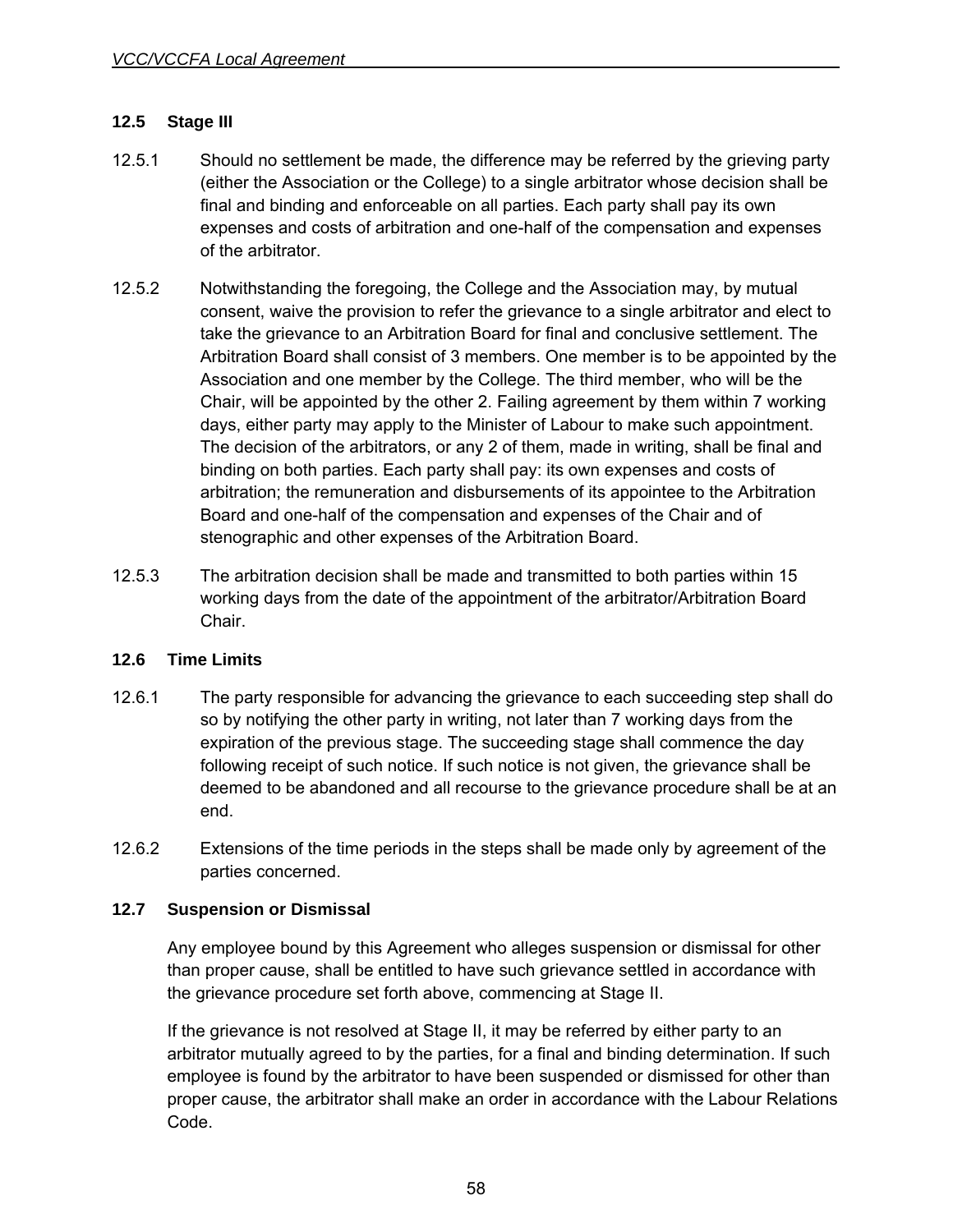# **12.8 Layoff, Recall or Severance**

Any difference arising between the parties concerning the application, operation or any alleged violations of Article 11.5, (Reduction Sequence), Article 11.6, (Severance Pay)**,** and Article 11.7, (Recall)**,** shall be settled in accordance with the grievance procedure set forth above, commencing at Stage II. If the grievance is not resolved at Stage II, it may be referred by either party to an arbitrator mutually agreed to by the parties for final and binding determination.

## **12.9 Policy Grievance**

Where either party disputes the general application, interpretation or alleged violation of an Article of this Agreement, the dispute shall be discussed initially with the appropriate Vice President or delegate or the President of the Association or delegate, as the case may be, within 30 working days of the date on which the incident giving rise to the grievance occurred or of the time when the party could have reasonably been expected to become aware of the incident, whichever is later. Where no satisfactory agreement is reached, either party may refer the dispute to the grievance procedure commencing at Stage III.

# **13 SELECTION AND APPOINTMENT OF INSTRUCTIONAL ASSOCIATES, DEPARTMENT HEADS, ASSISTANT DEPARTMENT HEADS AND COORDINATORS**

- **13.1** An Instructional Associate, Department Head, Assistant Department Head or Coordinator must simultaneously be a full-time regular instructor.
- 13.1.1 For Department Heads, Assistant Department Heads and Coordinators I and II, the selection/appointment process shall include either a selection committee or an election procedure.
- 13.1.2 For Instructional Associates, the selection/appointment process shall be by selection committee.
- 13.1.3 An applicant does not have to be a full-time regular instructor at the time of the interview. The applicant, if appointed to the posted position, shall automatically become a full-time regular instructor at the time of appointment.

## **13.2 Posting**

- 13.2.1 The appropriate Dean or Director shall initiate the selection/appointment process no less than 8 weeks before the date of vacancy as per Article 13.3, (Terms of Appointment).
- 13.2.1.1 The selection/appointment process will commence with a posting for the vacant position. The posting period will be for 6 weeks and will close at midnight on the closing date. A waiver in full, or in part, of the 6 week posting period requires the agreement of the College and the Association.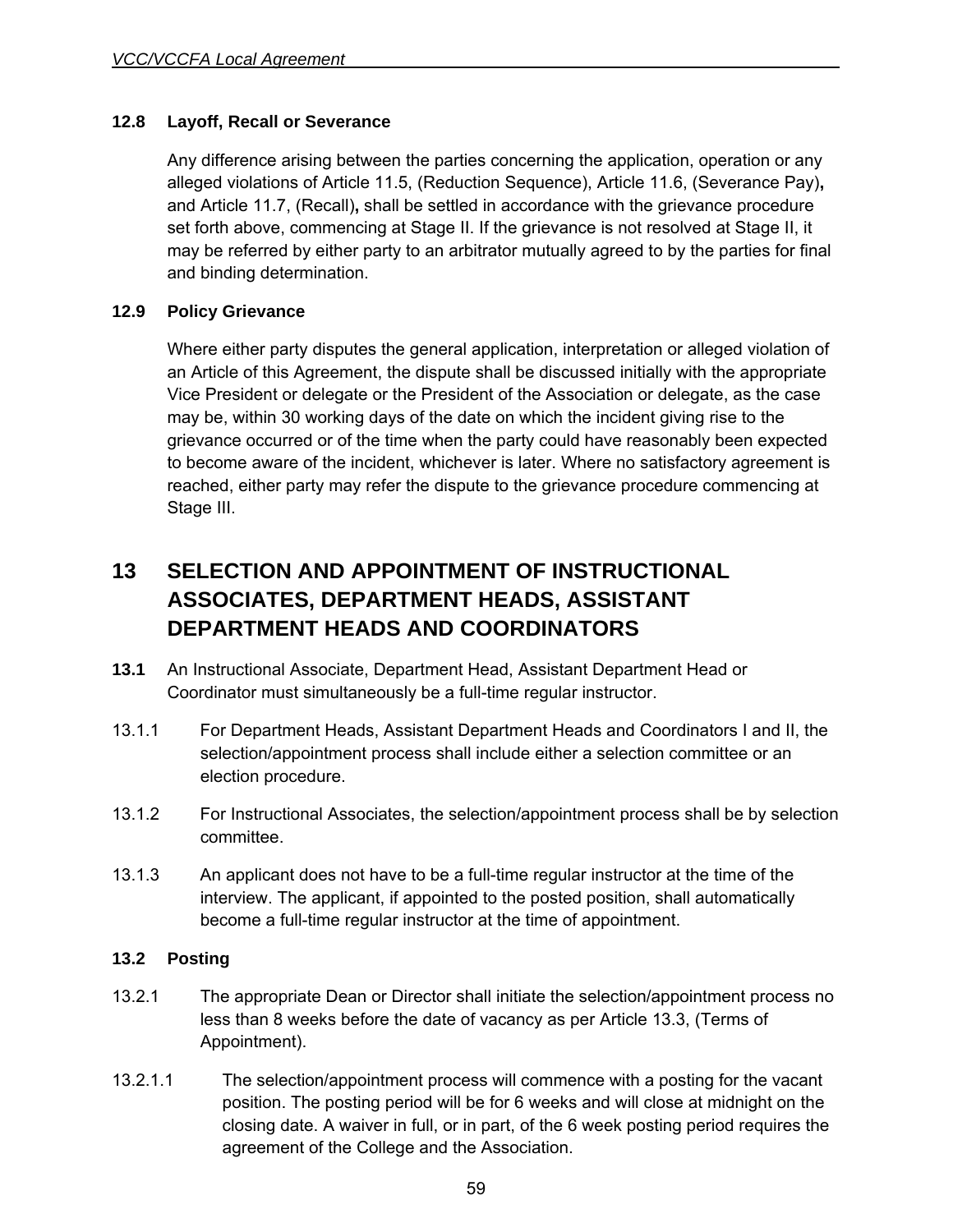- 13.2.2 The posting shall indicate the procedure being used to fill it and the internal or external status of the competition. The posting shall be available in the public area within the department, School or Centre\* and area concerned throughout the process.
	- \* Schools and Centres are noted in Appendix II, (Areas)
- 13.2.2.1 Prior to the distribution of a job posting, Human Resources shall forward a copy of the posting, including an indication as to whether the posting is to be internal or external, to the Association President for cross referencing against the previous posting for that position. The Association President must respond to Human Resources within 5 working days, if there are any concerns about the posting.
- 13.2.2.2 Copies of all postings with the attached job descriptions shall be maintained on file in Human Resources for future reference.
- 13.2.3 Extension of the application deadline shall be at the discretion of the appropriate Vice President for all postings. Where the deadline for application has been extended, all applicants shall be notified in writing of the circumstances.
- 13.2.4 Applicants should respond to a posting with a complete vitae. The College shall not be asked to take information from applicants' Personnel Files.

## **13.3 Terms of Appointment**

13.3.1 The terms of appointment as Instructional Associates, Department Heads, Assistant Department Heads or Coordinators, shall conform to 3-year cycles that end on December 31 for Department Heads and Coordinators II and on June 30 for Assistant Department Heads, Coordinators I and Instructional Associates. Appointments that commence at unusual times will be extended so as to conform to the term cycle as referenced above.

## 13.3.1.1 Choice of Term Cycle

At least 4 months prior to the end of the current term cycle, departments may choose to change the end date of their term cycle from June 30 to December 31, or vice-versa. Any change in the end date, and the commencement of such a change, shall be determined using the process outlined in Articles 13.4.2, 13.4.3, 13.4.4 and 13.4.5.

- 13.3.2 The terms of appointment as Instructional Associates, Department Heads, Assistant Department Heads or Coordinators, shall be initially for a one-year probationary period. Instructors with these appointments shall be evaluated during the probationary period.
- 13.3.2.1 The criteria, methods and procedure to be used for the evaluation shall be established through the Joint Steering Committee as per Article 3.10.2(c), (Evaluation and Appraisal of Instructors with Responsibility Allowances), and Appendix VIII, (Guidelines for the Evaluation and Appraisal of Instructors with Responsibility Allowances).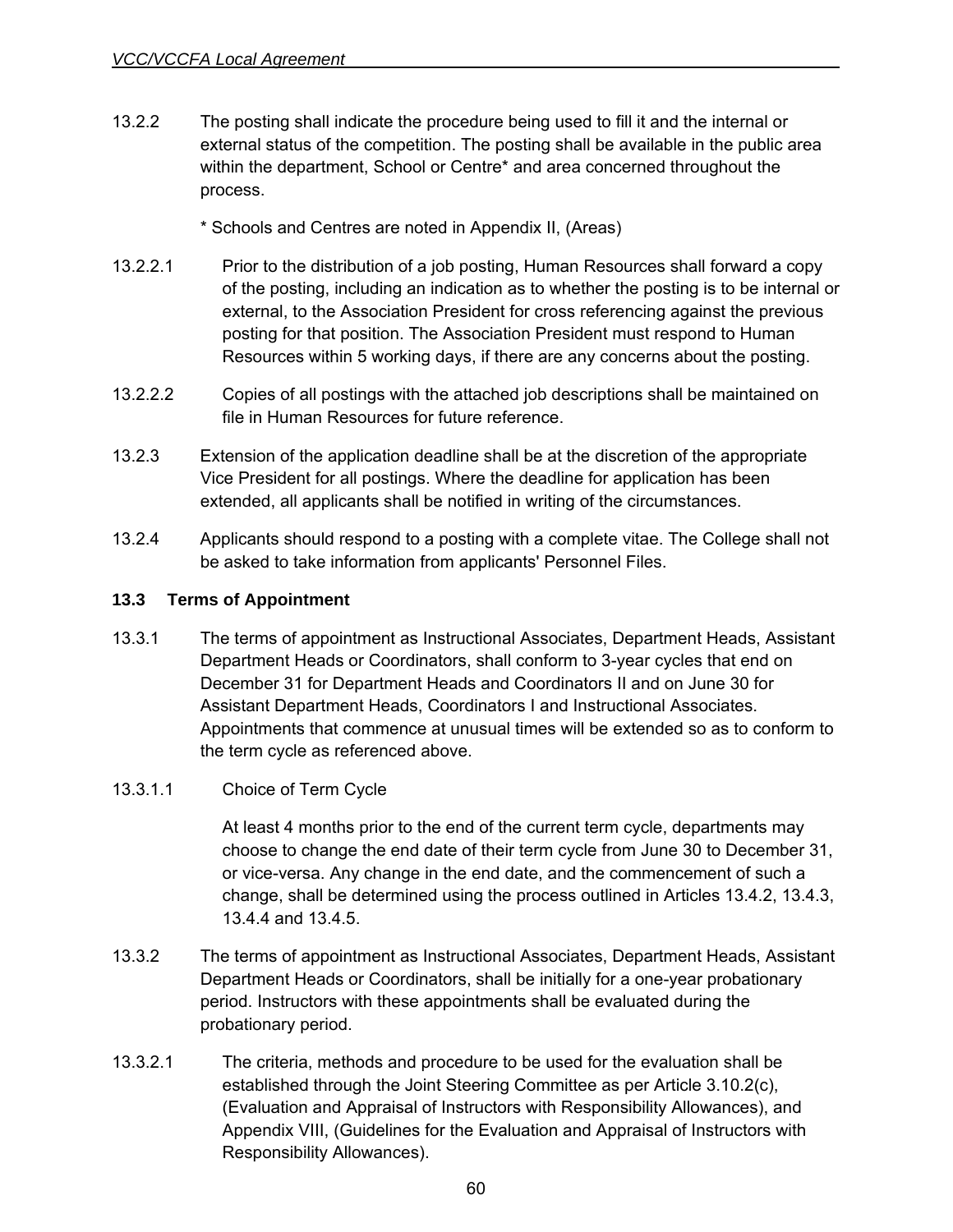13.3.3 In the case of Instructional Associates, upon satisfactory completion of the probationary period and on the recommendation of the appropriate Vice President, the appointee shall be confirmed for the remainder of the term of appointment. Appointments for Instructional Associates will be at least **12** months apart. At the end of the 3 year term, Instructional Associates shall return to their previous positions as instructors, or may be eligible to reapply for a second term of 3 years.

> **The parties agree that in order to achieve the 12-month staggering referred to above, the appointment of the Instructional Associate whose term is currently scheduled to expire on December 31, 2014 shall be extended until June 30, 2015.**

- 13.3.4 In the case of Department Heads, Assistant Department Heads and Coordinators, upon satisfactory completion of the probationary period the appointee shall be confirmed for the remainder of the term of appointment. The instructor may be appointed to one further 3-year term, without evaluation, provided the selection/appointment process chosen under the terms of Article 13.4, (Choice of Selection Method for Department Heads, Assistant Department Heads and Coordinators), is followed.
- 13.3.4.1 After completing 6 consecutive years as Department Head, Assistant Department Head or Coordinator, instructors shall not be eligible to be appointed to the position they have held for a period of at least 3 years. This provision **shall** be waived for a Department Head, Assistant Department Head or Coordinator
	- a) in departments or areas of 3 or fewer full-time equivalent instructors; or
	- **b) in departments where each area has 3 or fewer full-time equivalent instructors.**

# **13.4 Choice of Selection Method for Department Heads, Assistant Department Heads and Coordinators**

- 13.4.1 Initially, and thereafter as needed, each department or area with more than 3 fulltime equivalent instructors shall meet to decide which of 2 methods:
	- a) election, or
	- b) selection committee

will be used to select an instructor to fulfil the responsibilities of Department Head, Assistant Department Head, Coordinator I or Coordinator II.

- 13.4.2 The choice made under the terms of this Article shall remain in force unless changed by secret ballot of the instructors concerned at a meeting called under the terms of Article 13.4, (Choice of Selection Method for Department Heads, Assistant Department Heads and Coordinators). Such a change requires a two-thirds majority of those voting to be effected.
- 13.4.3 Such meetings shall be initiated and chaired by Association designated Stewards or delegates, who shall be responsible for administrating the voting process. When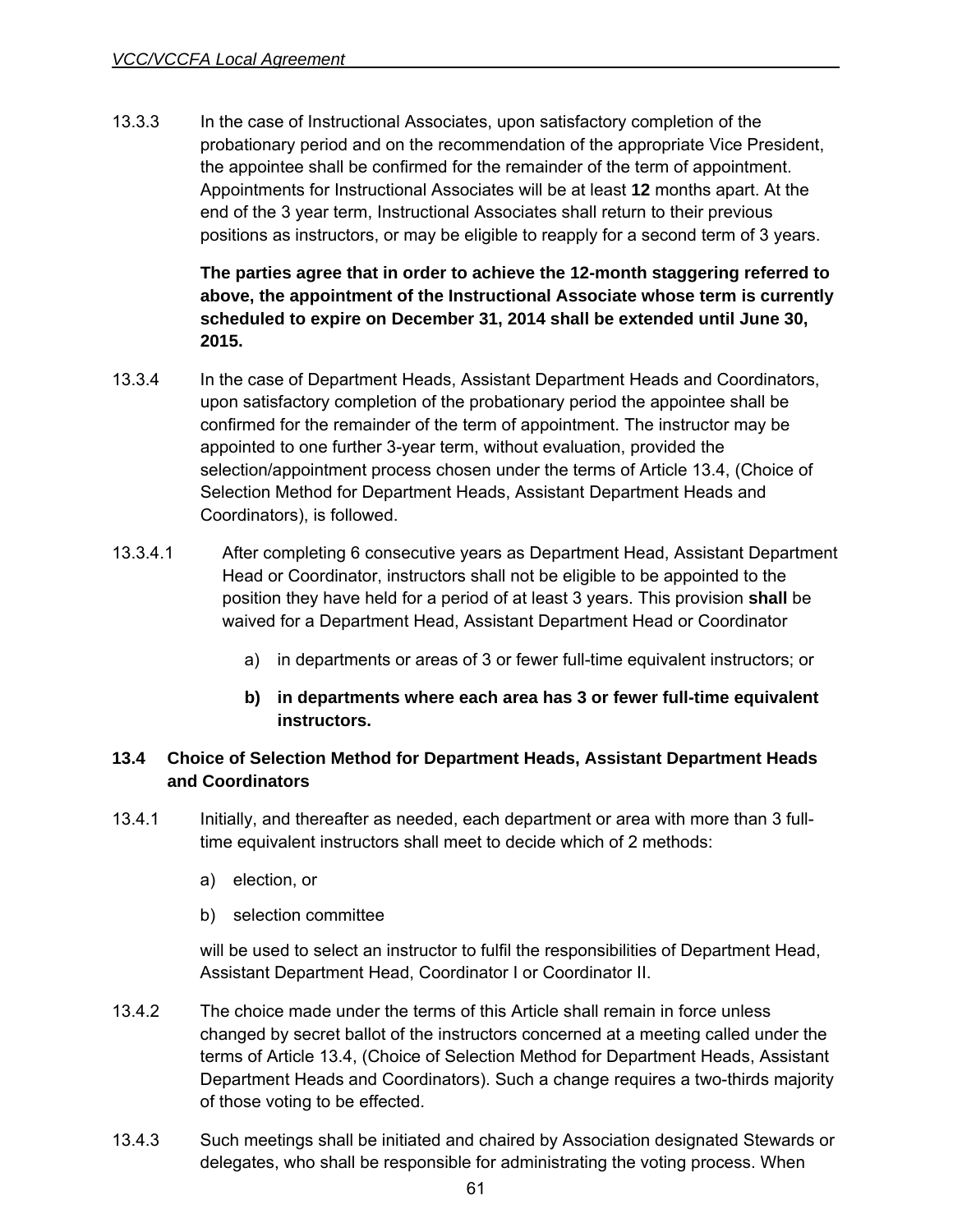necessary to cover extended shifts, more than one meeting may be called within one department or area.

- 13.4.4 All instructors in an area or department who in the month of the meeting hold or held term or regular appointments; who are on vacation accrued while they were members of the department or who are on approved leaves of absence shall be eligible to attend and vote.
- 13.4.5 Voting shall be by secret ballot of those at the meeting(s). The method receiving the higher number of votes shall be used. In case of ties, the vote shall be repeated.
- 13.4.6 There shall be a ballot on the choice of selection committee or election for each position in a department or area. The designated Steward or delegate shall inform the Association and the College of the results.
- 13.4.7 Departments or areas of 3 or fewer full-time equivalent instructors shall only use selection committees.

# **13.5 Election Procedures and Procedural Guidelines for the Election of Department Heads, Assistant Department Heads and Coordinators**

The election of instructors to fulfil the responsibilities of Department Head, Assistant Department Head, Coordinator I or Coordinator II shall be conducted as per the procedural guidelines in this Article.

- 13.5.1 Prior to the distribution of a job posting, the College shall forward a copy of the posting to the Association for review. The Association shall respond within 5 working days.
- 13.5.2 The posting takes place as per Article 13.2, (Posting). All timelines may only be waived with the mutual approval of the Association and the College.
- 13.5.3 Within the posting period, the Association shall notify the appropriate Dean or Director of the Steward or delegate who will chair the election.
- 13.5.4 The Chair of the election shall, within the posting period, consult with the department or area members, to set the election, to be held no later than 3 weeks prior to the commencement of an appointment. Two week's notice of the meeting shall be given.
- 13.5.4.1 The College shall provide clerical support to the election process.
- 13.5.5 All instructors in an area or department who in the month of the meeting hold or held term or regular appointments; who are on vacation accrued while they were members of the department or who are on approved leaves of absence shall be eligible to attend and vote.
- 13.5.6 The Chair shall meet with an Instructional Associate to review the applications in order to ensure that the minimum qualifications for the position have been met.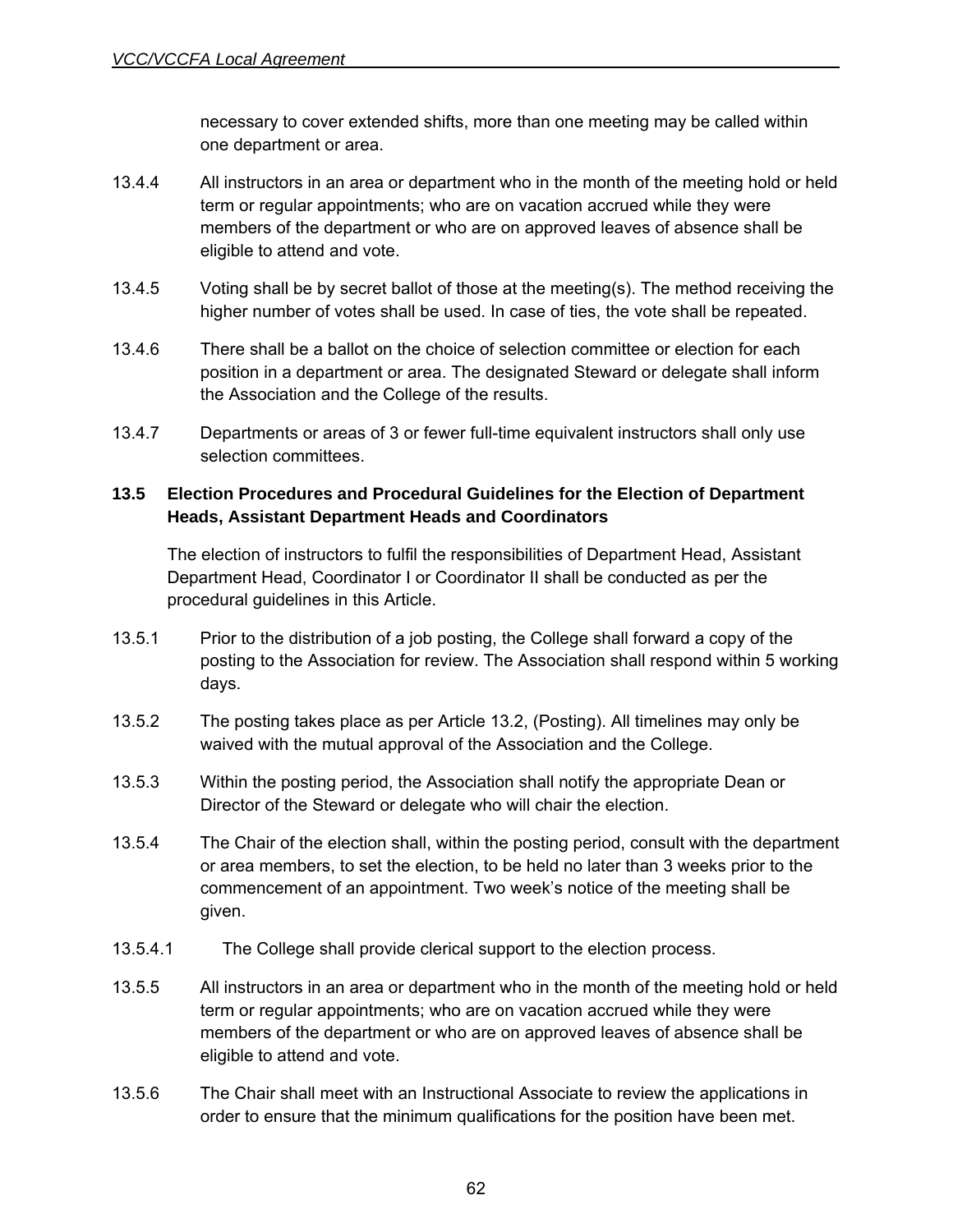- 13.5.7 The Chair shall, in writing, advise all instructors concerned of the candidates' names in alphabetical order and that arrangements can be made through the appropriate Dean's or Director's office to make the resumes available for review.
- 13.5.7.1 All candidates will be notified of the meeting time and that they will have an opportunity to speak for up to 5 minutes.
- 13.5.8 Election Meeting
- 13.5.8.1 Candidate resumes will be available at the meeting place for a half-hour prior to the meeting.
- 13.5.8.2 After the opening statements of each candidate, the Chair shall then conduct a question and answer period. All candidates shall have the opportunity to respond to each question.
- 13.5.8.3 Once the question period has concluded the candidates may offer closing statements of up to 2 minutes.
- 13.5.9 Voting Process
- 13.5.9.1 Voting commences immediately following closing statements and is conducted by secret ballot. When necessary to accommodate extended shifts, the period of balloting may be extended by the meeting.
- 13.5.9.2 Valid ballots shall be marked with the name of the candidate chosen or the word "no" if no candidates are deemed satisfactory; when there is only one candidate, ballots shall be marked either "yes" or "no".
- 13.5.9.3 Any spoiled or blank ballots shall not be considered valid.
- 13.5.9.4 Only those eligible as per 13.5.5 above may vote. There is no proxy voting.
- 13.5.9.5 A candidate named on more than 50% of the valid votes cast on a ballot; or, in the case of a single candidate, with more than 50% of the valid ballots marked "yes" shall be considered elected and the meeting is adjourned. (See Article 13.5.10)
- 13.5.9.6 When there are more than 2 candidates and no candidate receives more than 50% of the valid votes cast then the candidate with the least votes is eliminated and another ballot is held.
- 13.5.9.7 When there are 4 or more candidates and no candidate receives more than 50% of the valid votes cast and a tie occurs between those with the least votes then the tied candidates are eliminated and another ballot is held.
- 13.5.9.8 When there are 3 candidates and no candidate receives more than 50% of the valid votes cast and a tie occurs between those with the least votes then another ballot is held with all 3 candidates remaining on the ballot.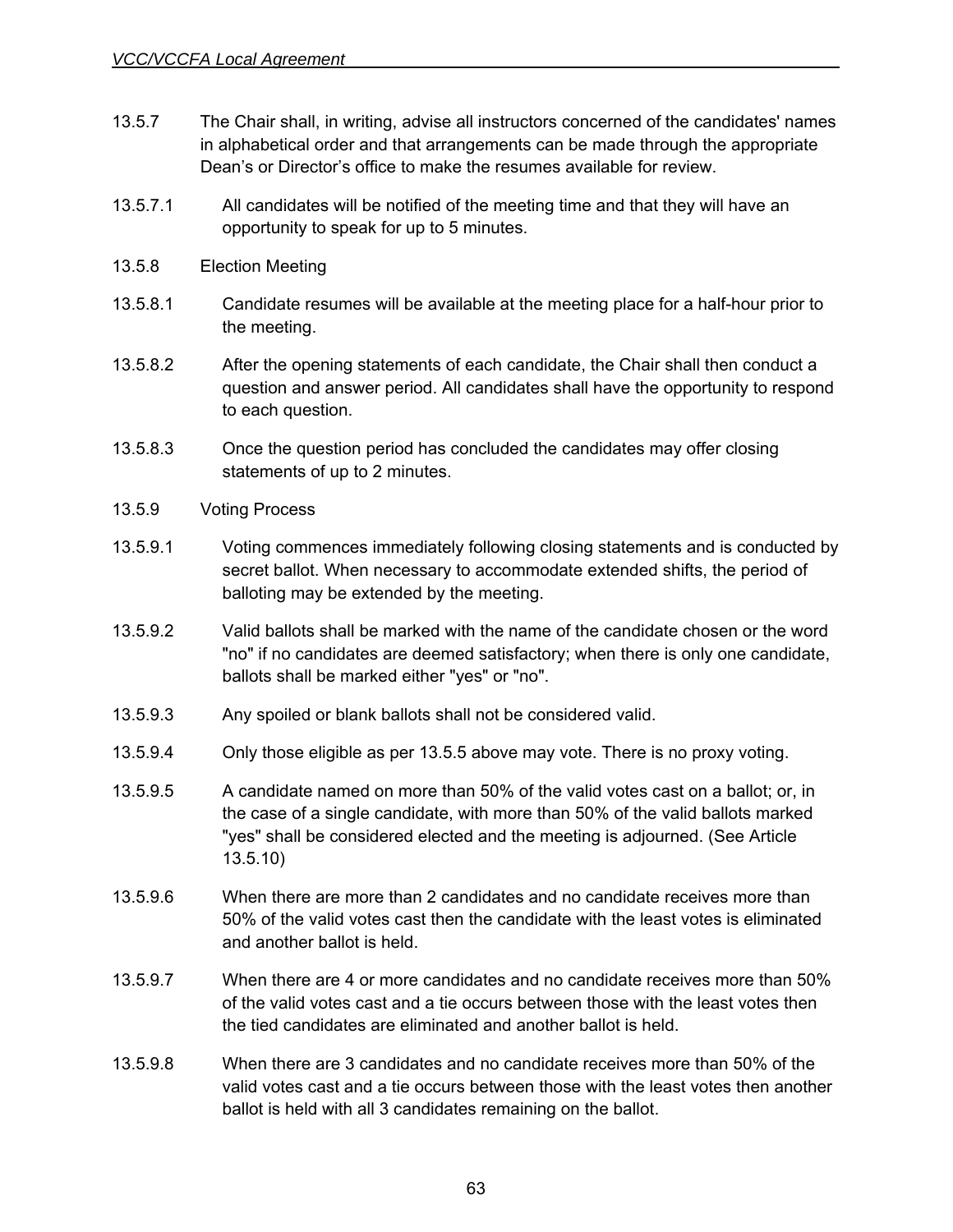- 13.5.9.9 When there are 2 candidates and both candidates receive the same number of valid votes then another ballot is held; if they remain tied, the meeting shall be adjourned and reconvened at a convenient time as per Article 13.5.8 , (Election Meeting), and then Article 13.5.9, (Voting Process). The Chair shall so advise the Association and the appropriate Dean or Director.
- 13.5.9.10 When a single candidate does not receive more than 50% of the valid votes cast, the voting process shall be considered complete and the meeting is adjourned. (See Article 13.5.10)
- 13.5.10 The Chair shall only advise the department or area whether the voting process is complete or not.
- 13.5.11 Immediately following the meeting, the Chair shall validate the ballot count with a Steward before destroying the ballots.
- 13.5.12 The Chair shall only advise the appropriate Dean or Director of the name of the successful candidate or if no candidate was successful.

#### **13.6 Selection Committee Procedures**

- 13.6.1 When a position has been posted for Instructional Associate and for other positions of Department Head, Assistant Department Head or Coordinator where this method has been chosen, a selection committee shall be formed. All applications will be referred to it. A full job description of the position for which the selection is to be made shall be posted and given to the committee members at the time the committee is struck.
- 13.6.2 Committee members shall be informed at least 10 duty days in advance of the date, time and place of the interviews.
- 13.6.3 Applications and supporting documents will be available, in confidence, to committee members at least 10 days prior to the interviews and will be given to committee members at least one day prior to interviews.
- 13.6.4 The committee shall meet prior to the interviews allowing sufficient time to ensure an understanding of the applicable provisions of this Agreement and to determine the application of the procedural guidelines.
- 13.6.5 Overview of the Selection Committee's Work

Selections shall be conducted as per the following procedures:

The committee's work consists of 3 phases:

1) Pre-interview Meeting

All applications are reviewed at the pre-interview meeting; a short list is made if necessary; interview questions are decided upon; the order of members' questions and candidate appearance is decided and the procedural guidelines are reviewed.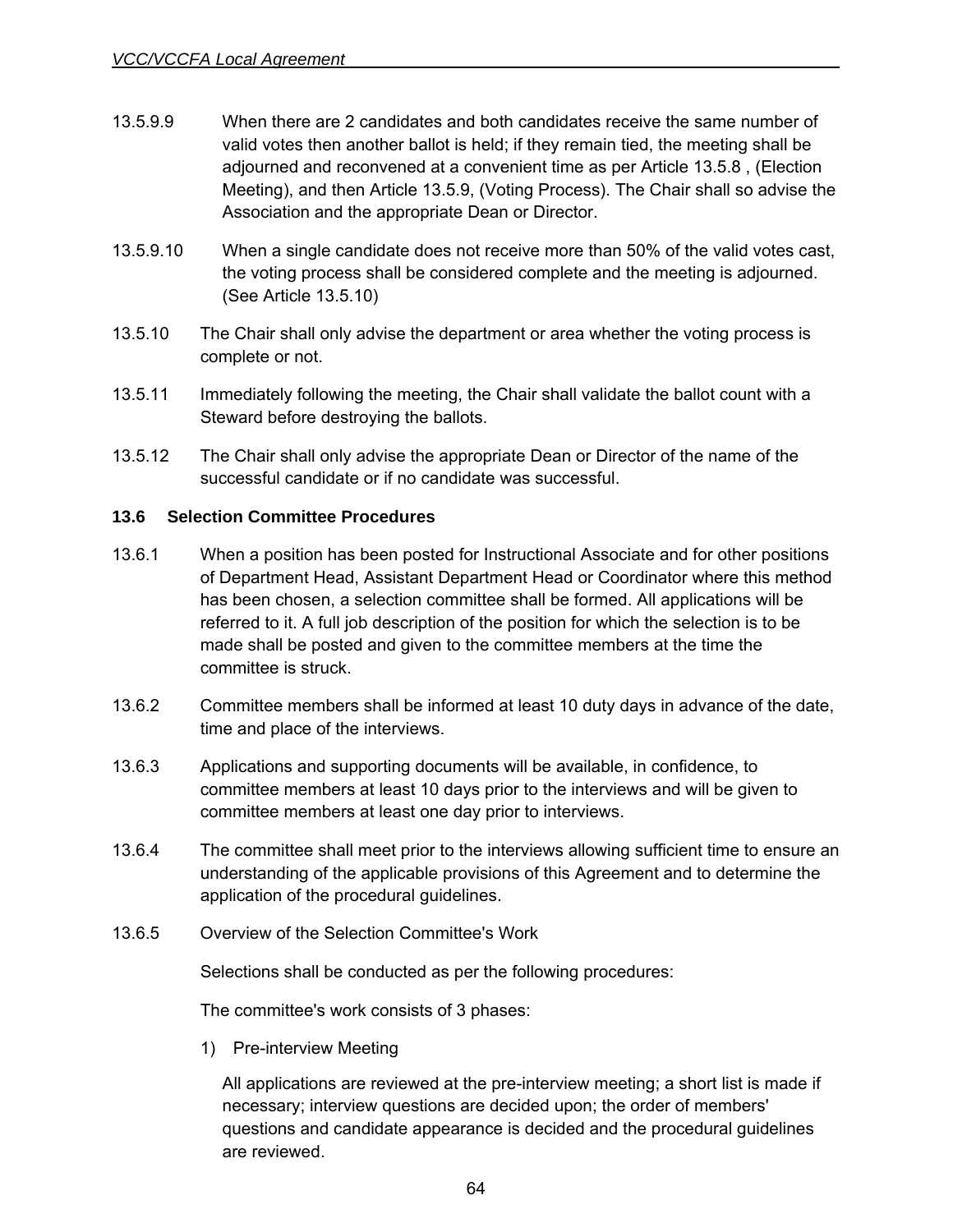After the pre-interview meeting, but before the interview meeting, the faculty selection committee delegates shall seek input about candidates, relative to the job description and posting from appropriate departments' or areas' faculty.

2) Interview Meeting

At the interview meeting, the various short-listed candidates are interviewed by the committee.

3) Decision Process

The process of deciding who is to be selected is undertaken after all of the appropriate candidates have been interviewed.

- 13.6.6 Selection Committee Composition
- 13.6.6.1 Instructional Associate

The nominee of the College President as Chair; the appropriate Vice President or delegate; \*a regular instructor selected by the Association and 2 regular instructors selected by the instructors.

\* The instructor selected by the Association will have voice but no vote in the selection process.

13.6.6.2 Department Head and Coordinator II

An administrator named by the appropriate Vice President; an Instructional Associate in the capacity of Chair; \*a regular instructor selected by the Association who is not an instructor in the School or Centre concerned and an instructor from outside the department involved chosen by the instructors in the department concerned. Where the number of instructors in the department concerned exceeds 4 in number, an instructor from within the department who is not a candidate for the position shall be added to the committee and shall be selected by the instructors in the department concerned.

\* The instructor selected by the Association will have voice but no vote in the selection process.

13.6.6.3 Assistant Department Head and Coordinator I

An Instructional Associate in the capacity of Chair; the Department Head; \*a regular instructor selected by the Association who is not an instructor in the department concerned and an instructor from outside the department involved chosen by the instructors in the department concerned. Where the number of instructors in the department concerned exceeds 4 in number, an instructor from within the department who is not a candidate for the position shall be added to the committee and shall be selected by the instructors in the department concerned.

\* The instructor selected by the Association will have voice but no vote in the selection process.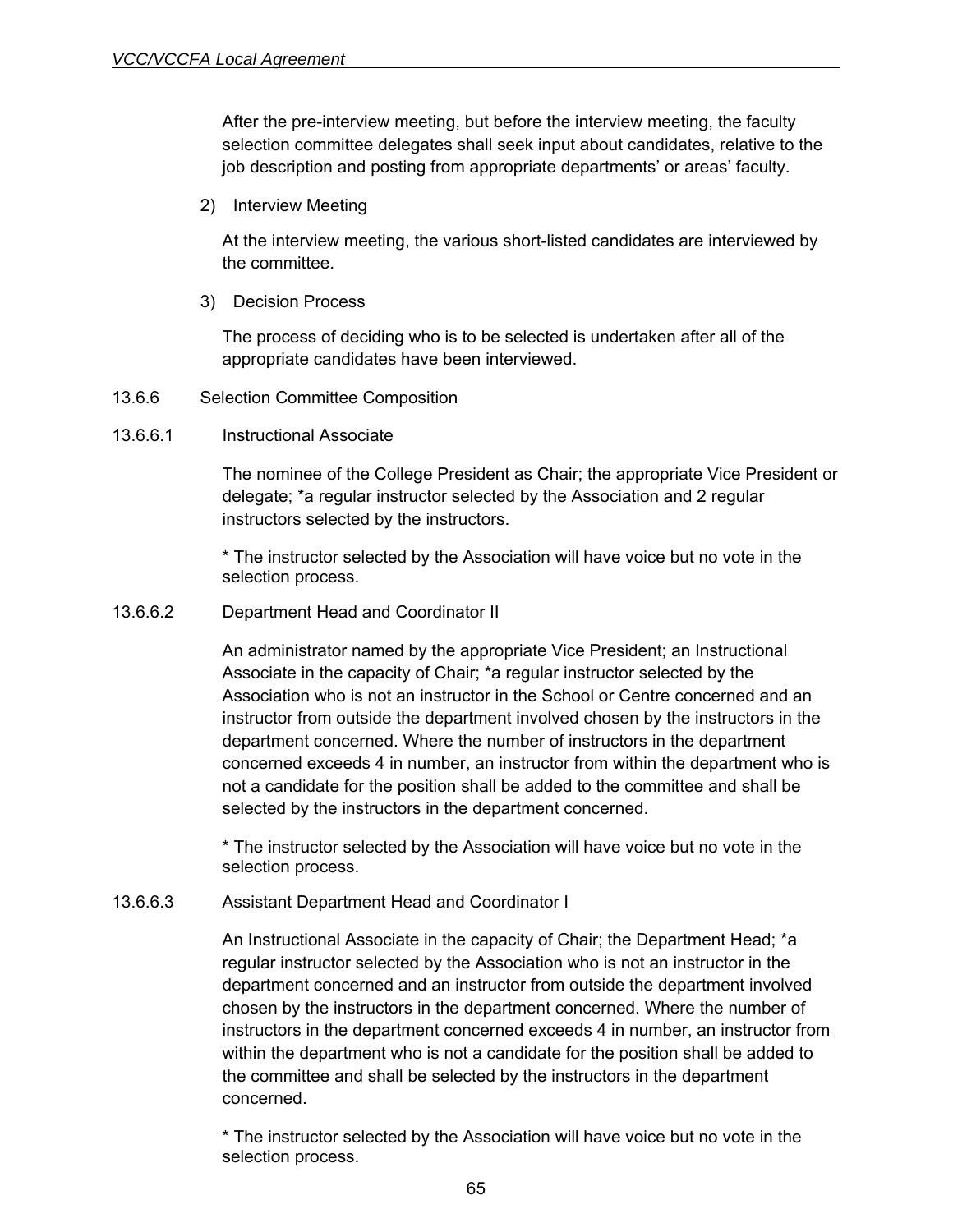13.6.6.4 Selection of Selection Committee Members

#### Association Delegate

- a) Depending on the position under consideration either the College President or the Dean or Director shall request in writing from the Association President that an Association delegate to the selection committee be appointed. This delegate shall assume the responsibility for conducting a department or area meeting for the selection of an instructor(s) to sit on the selection committee, as per Articles 13.6.6 through 13.6.6.3.
- b) Confirmation of the Association delegate must be forwarded by the Association President to the College President or appropriate Dean or Director in a timely manner. The confirmation letter shall be copied to all constituent groups.
- c) It is the responsibility of the Association President to ensure that the Association delegate understands the meeting rules of order and any other items related to the delegate's duties as outlined in these guidelines.
- 13.6.6.5 Department or Area Meeting
	- a) A meeting shall be convened by the Association delegate after the closing date for applications. The purpose of the meeting is to provide a forum for discussion and to select members from the department or area for service on the selection committee in accordance with this Agreement. As well, alternates for each delegate must be selected. To ensure maximum attendance, the Association delegate shall give 5 working days notice of the meeting in writing to each constituent by delivering this notice through the College mail.
	- b) The Association delegate shall chair the meeting. Instructors in a department or area who currently hold term or regular appointments shall be eligible to attend and vote.
	- c) Applicants may attend and vote.
	- d) Voting is by secret ballot. The person(s) with the greatest number of votes is the selection committee delegate(s); the person(s) with the next greatest number of votes is the alternate(s). The Association delegate must reinforce the principle of confidentiality and state very clearly that all selection committee members must adhere to this principle. The Association delegate shall inform the selection committee chair in writing of the name(s) of the delegate(s) and alternate(s).
	- e) If a selected delegate to the selection committee cannot attend the preinterview meeting or the interview meeting, then the alternate must carry through to the conclusion of the selection committee proceedings. Adequate notice of the selection committee meeting schedules shall be provided to the alternate delegates by the selection committee chair.
- 13.6.6.6 Chair of Selection Committee

For positions of Coordinators, Assistant Department Heads and Department Heads, the Instructional Associate is selection committee chair.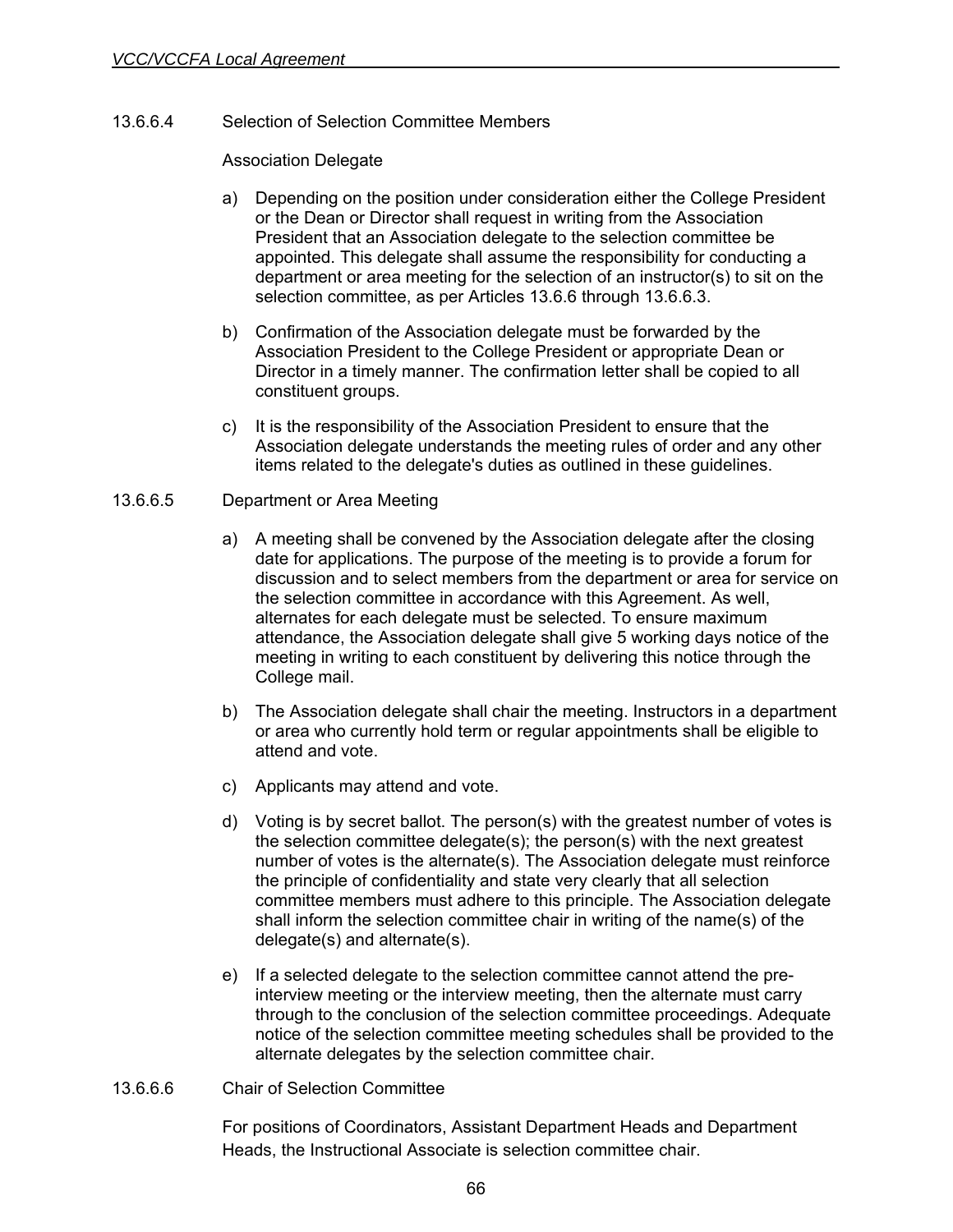#### 13.6.6.7 Pre-Interview Meeting

It is the responsibility of the selection committee chair to set up the pre-interview meeting by alerting all members of the selection committee of the time and place and also to follow up with a confirming memo.

At the pre-interview meeting the following shall be accomplished:

- Review of the position posting including the duties, responsibilities and qualifications;
- Determine criteria and process for the short-listing of candidates;
- Review of all applications, both internal and external, in order to determine which applicants meet the criteria;
- Prepare a short-list(s) of the candidates that meet the prescribed criteria;
- Determine the questions to be asked of the applicants that shall be interviewed; and
- Determine the order in which the questions shall be asked.

At the end of the pre-interview meeting, the chair shall collect all the documentation pertaining to the applicants and the process and remind the delegates that the information is confidential.

#### 13.6.6.8 Short-listing of Candidates

The selection committee delegates at the pre-interview meeting shall determine the process and establish the criteria which determine who will be short-listed.

All candidates who, in the selection committee's judgement, meet the criteria shall be short-listed. Three short-lists shall be made: one for candidates from within the bargaining unit; one for other employees of the College and one for external candidates.

Short-listed candidates shall be interviewed in the following order:

- 1) those from within the bargaining unit; if no candidate is found suitable for the position, then
- 2) those who are not within the bargaining unit but who are employees of the College; if no candidate is found suitable for the position, then
- 3) external candidates.

If the Selection Committee selects a candidate as per 13.6.6.8 (1) then interviewing of candidates on the next short-list shall not proceed.

A secret ballot shall, upon request of any member of the selection committee, be used to determine the short-lists if this appears helpful.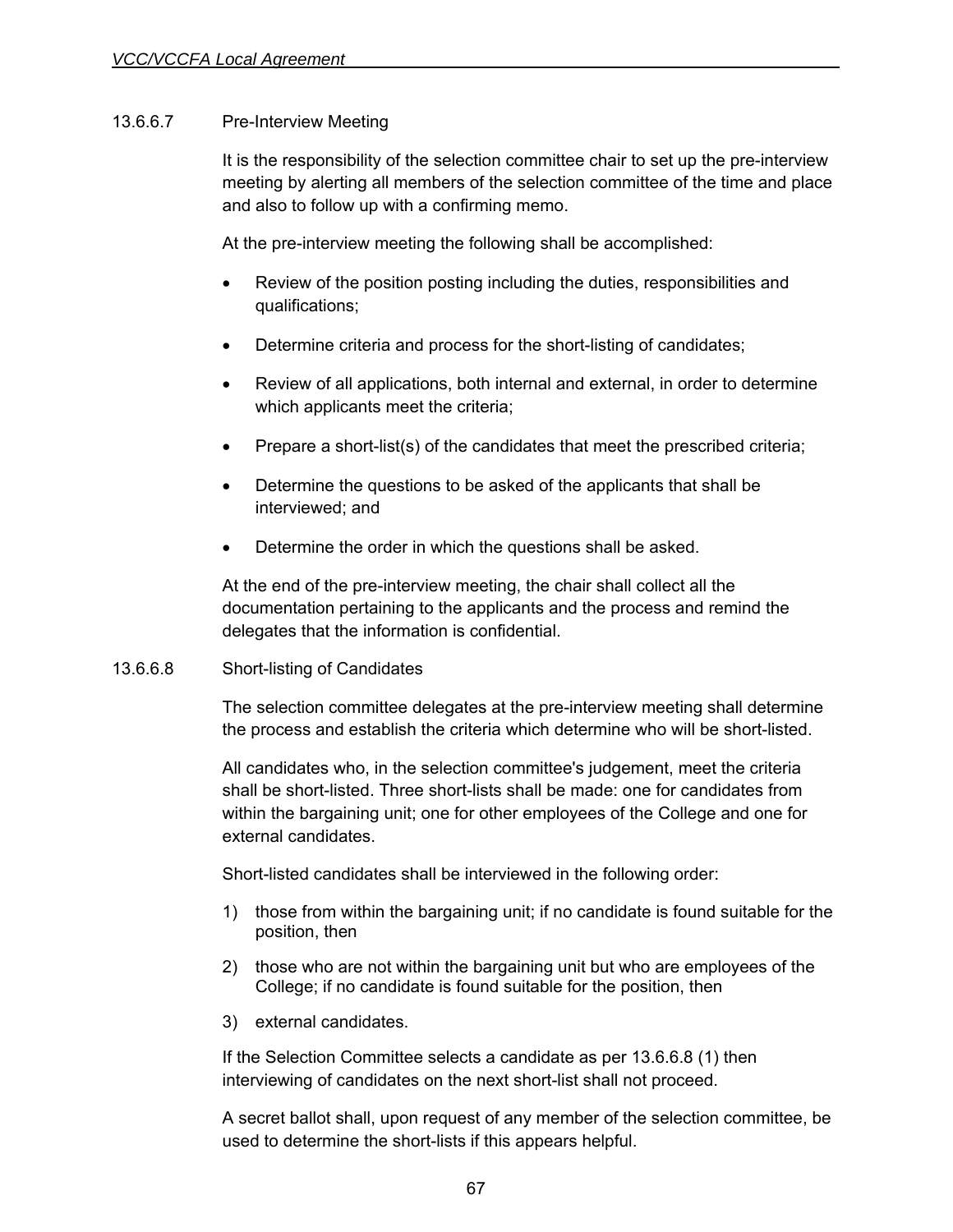The short-listing of at least one candidate is sufficient for the process to continue.

If at the conclusion of the pre-interview meeting, the delegates determine that there are no applicants who meet the criteria, the chair shall retain all documentation and forward said documentation along with a memo to the College President or appropriate Vice President, indicating that no suitable candidates were found. The memo shall be signed by all selection committee delegates. Minority opinions on the matter, can if so requested by a delegate(s), be forwarded as well.

The College President or appropriate Vice President shall reconvene the selection committee to discuss the non-suitability of applicants.

#### 13.6.6.9 Release of Names

All short-listed candidates (internal and external) shall be contacted by the chair and be asked for permission to release their names to the public.

If permission is denied by any short-listed candidate, the candidate's application must be considered as confidential.

Candidate's permission to release their names shall be announced to the selection committee delegates by the chair.

13.6.6.10 Preparation for Interviewing

All questions to be asked by each delegate are determined. These questions shall be typed and distributed to each delegate at the interview meeting.

13.6.6.11 After the Pre-Interview Meeting

Within 3 days after the pre-interview meeting, the selection committee chair shall inform all candidates of their status in the competition.

The selection committee chair, pursuant to Articles 13.6.2 and 13.6.3, shall confirm with the candidates and the committee members a convenient and reasonable date and time for the interview(s), following up with a memo of confirmation to candidates and committee members.

The selection committee chair shall make applications and supporting documents available in confidence to committee members at least 10 days prior to the interview and shall give each member a copy of them at least one day prior to the interview.

- 13.6.6.12 Proceedings at the Interview Meeting
	- a) The chair shall welcome the interviewee to the proceedings and introduce each committee member by name and area of representation.
	- b) It shall be explained to the interviewee by the chair, that this is a selection committee; but that the candidate, if successful, will be appointed by the appropriate Vice President, Dean or Director.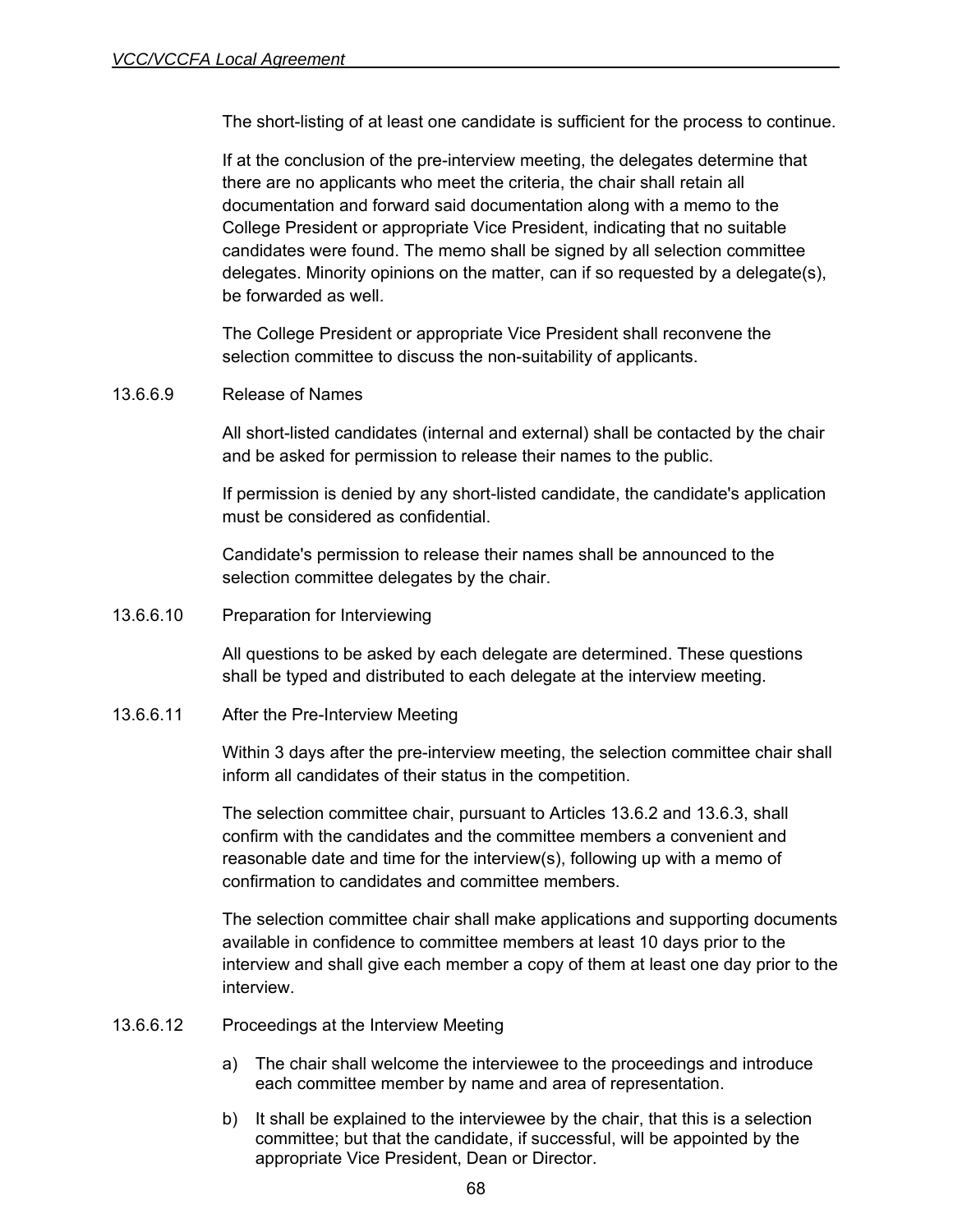- c) The selection committee's decision making process shall be explained to the interviewee by the chair.
- d) The interviewee shall be informed that the selection committee process is confidential and under the control of the chair.
- e) The interviewee shall be given an explanation of how the "round-robin" interview process is to take place. That is, each delegate shall be given the opportunity to ask questions as agreed upon at the pre-interview meeting and that there may be a possibility of the committee asking the interviewee to leave the room while the selection committee discusses procedural matters.
- f) Each delegate shall ask their particular set of pre-agreed upon questions, in the same manner, to each interviewee. Some variation in the questioning may be required depending on the background of the interviewee.
- g) Adjunct (connected or follow-up) questions may be asked, but delegates must first seek permission of the chair.
- h) The chair shall ask the interviewee if there are any points that need clarification.
- i) The interviewee shall be given the opportunity, with the chair's permission, to ask questions of clarification throughout the interview process. At the end of the interview, the interviewee shall, with the chair's permission, have the opportunity to ask delegates follow-up questions or make a final statement.
- j) It is appropriate to discuss procedural questions after each interview if clarification is needed, but discussion of applicants shall not occur between interview sessions.
- k) The above processes are repeated until all the short-listed candidates have been interviewed.
- 13.6.6.13 Decision Process
- 13.6.6.13.1 Decision by Majority Vote and Appointment of the Selected Candidate
	- a) Normally, there shall be 2 ballots to confirm a committee's selection. After all candidates have been interviewed and prior to any discussion, a secret ballot shall be conducted by the chair. Delegates shall be asked to indicate their choice. The chair shall then count the ballots and indicate the results after every ballot. The ballots are then destroyed. Members may return a blank ballot.
	- b) A discussion shall then ensue under the chair's direction during which each delegate (in order of interview) shall explain their decision relative to the criteria agreed upon.
	- c) After all delegates are satisfied that full discussion has taken place, a second secret ballot shall be called by the chair. If there is a majority for a candidate on this second ballot, then that candidate shall be the selection of the committee and the process proceeds as follows in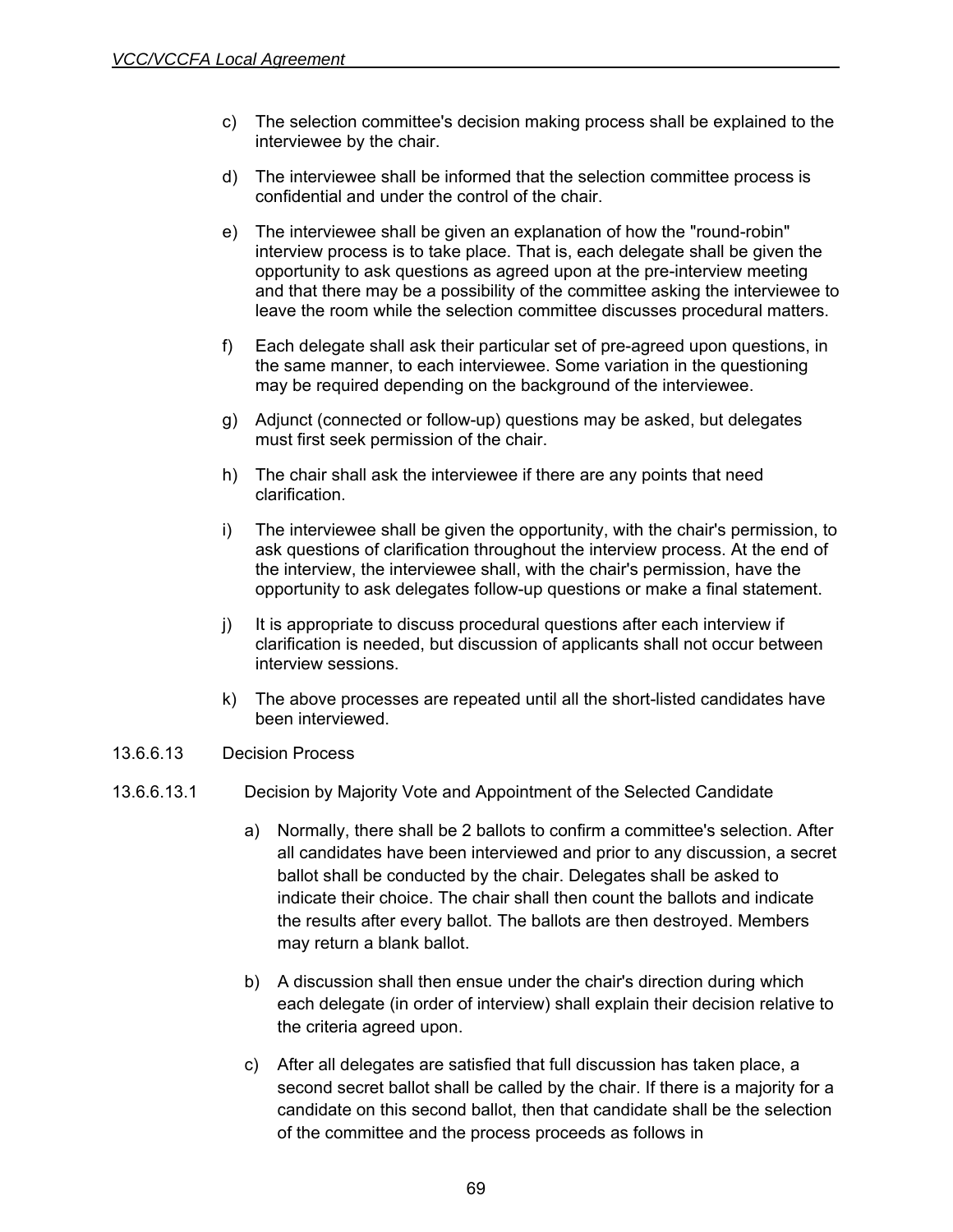Article13.6.6.13.1(e). If there was not a majority vote, then the process proceeds as in the next Article below.

- d) If there was a unanimous first ballot; and after the discussion described in Article 13.6.6.13.1(b), and all delegates agree the second ballot shall be waived; then the choice for the first ballot shall be selection of the committee.
- e) The chair then terminates this part of the interview process, thanks the delegates and collects all confidential documents. The delegates may keep their summary notes. These are considered confidential and shall be destroyed after the actual appointment is made or the selection committee stands down.
- f) The chair then drafts a memo addressed to the individual who shall make the appointment. This memo states the position name, the date of the interview process, the names of the delegates and, as per Article 13.7, (Appointment Process for both Selections and Elections), the decision of selection committee.
- g) If the selected person is not appointed, the person responsible for the appointment shall meet with the selection committee to attempt to reach accord as per Articles 13.7.1 and 13.7.2.2.
- h) In instances where the selection committee has selected an applicant who is not currently a member of the Association, the College President or appropriate Dean or Director shall request Human Resources to conduct a thorough reference check (at least 2 references should be contacted). Any concerns shall be brought back to the selection committee.
- i) Upon official announcement of the appointment (by the appropriate Dean/ Director, appropriate Vice President or College President or delegate, as appropriate) and the standing down of the selection committee, the actual number of applications for the position shall be released by the chair.
- 13.6.6.13.2 No Majority Decision Reached or No Candidate Recommended
	- a) Split Decision

If after a second vote, the selection committee does not have a majority decision, a second round of discussion and voting is in order. If the third ballot does not result in a majority decision, the chair shall draft a memo to the College President or appropriate Vice President, outlining the split decision and recommending a course of action. All selection committee delegates sign this memo, and the resumes and applications of all shortlisted applicants are attached to it.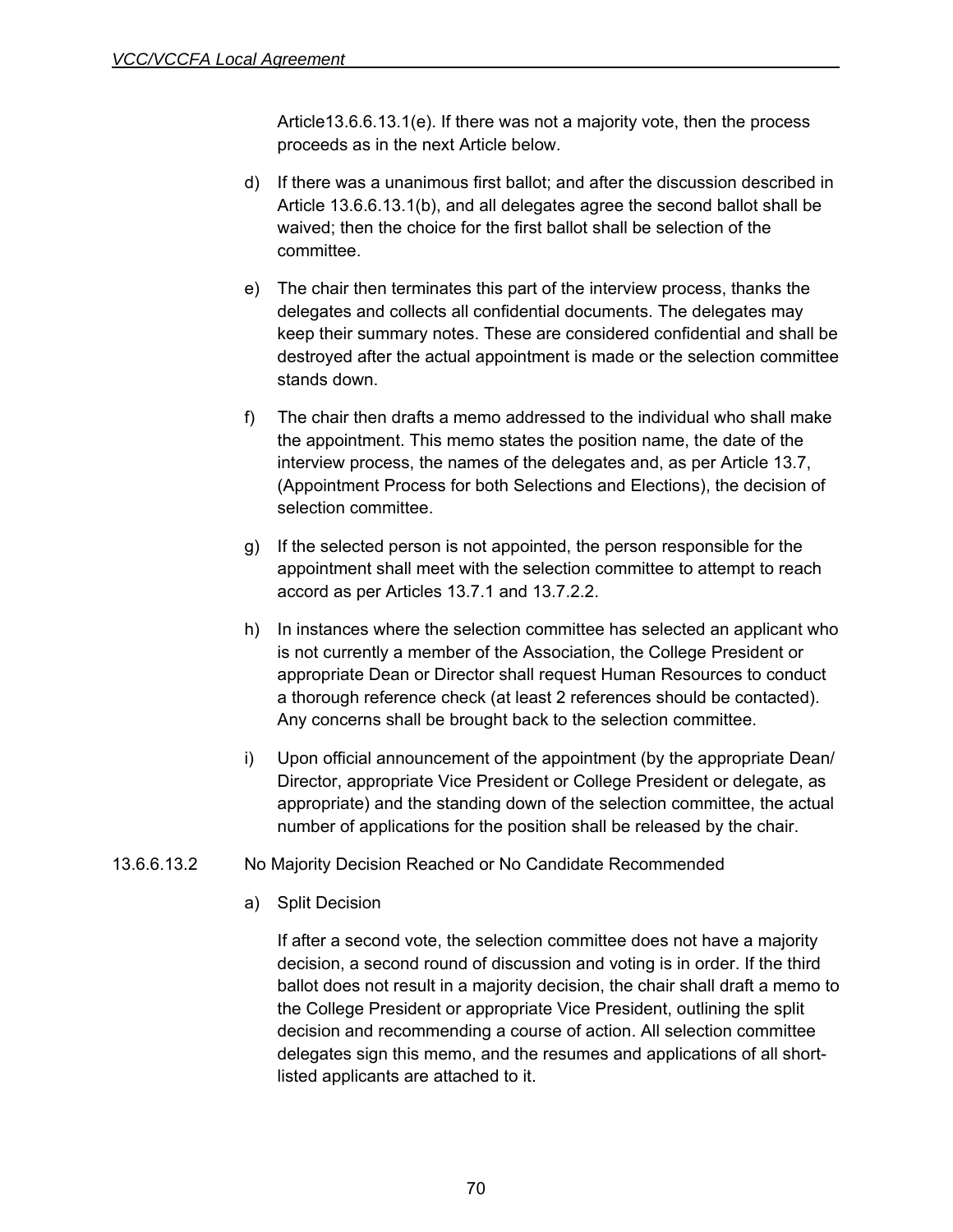b) No Candidate Recommended

Procedure is the same as in Article 13.6.6.13.2(a) above, but a recommendation from the selection committee for another posting (internal, external or both) or another course of action may be included in the memo. The memo is to be signed by all selection committee delegates, with the resumes and applications of all short-listed applicants attached.

c) Adjournment

In some instances, especially after a lengthy discussion process, the selection committee may suggest an adjournment. If the selection committee determines that it is necessary, the chair shall adjourn the proceedings for not longer than 24 hours. If a weekend is involved, then it would be the next working day in the following week.

d) Re-interview One or More Candidates

As an alternative to rendering a "split decision" in Article 13.6.6.13.2(a) above or "no candidate selected" decision in Article 13.6.6.13.2(b) above, the committee may determine that one or more of the candidates should be re-interviewed. If the selection committee so determines, the chair shall arrange a re-interview. At the re-interview, the chair shall explain the reason(s) for the re-interview to the candidate(s) and the interview process shall continue as in Article 13.6.6.12, (Proceedings at the Interview Meeting), above. The outcome of the re-interview shall follow the guidelines described in Article 13.6.6.13, (Decision Process), above.

e) Position Re-posted

In cases where the selection committee cannot select any applicant and the appropriate Vice President, Dean or Director re-posts the position, it is suggested that the same selection committee continue its function for the second round of applicants as this committee has already gained experience relative to the posting. There are 3 conditions for the continuance of the same selection committee:

- 1) the individual responsible for the appointment wishes to continue with the same selection committee;
- 2) the lapse between the selection committee's recommendation and the posting does not exceed 3 months; and
- 3) the selection committee members or their alternates wish to continue for the second round of interviews.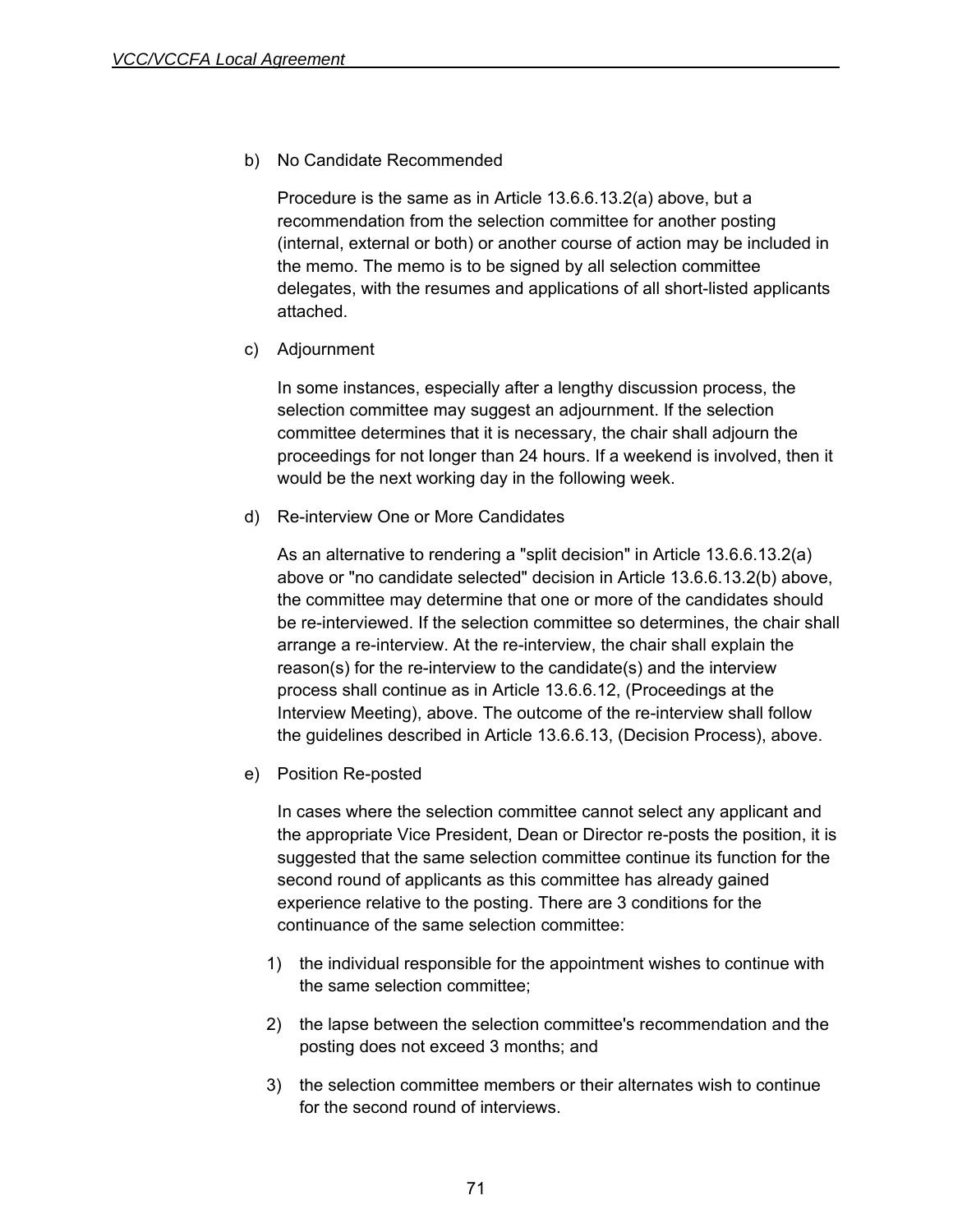- 13.6.6.13.3 Informing Candidates of the Decision
	- a) Informing the candidates of the decision to appoint is strictly the obligation of the individual receiving the recommendation (College President, appropriate Vice President or appropriate Dean/Director). All selection committee members must maintain strict confidentiality.
	- b) A verbal offer of appointment must be made to the selected candidate followed as soon as possible by an official offer in writing, before the other candidates are contacted.
	- c) The appointee shall, at the time of being informed by the College President, appropriate Vice President or appropriate Dean/Director, be instructed to maintain confidentiality of the offer until his/her acceptance has been received by the College and all non-selected candidates have been advised or the appointment is announced by the College.
	- d) As soon as the selected candidate has accepted the written offer, the unsuccessful candidates shall be informed, preferably verbally, followed by a note of thanks for their interest in applying by the Dean or Director.

### **13.7 Appointment Process for both Selections and Elections**

- 13.7.1 In the case of Instructional Associates, the selection committee will make its selection known to the appropriate Vice President who will make the appointment and advise the College President. In the event that the Vice President is a member of the selection committee, the recommendation for selection will be forwarded to the College President. The committee selection shall be in writing and signed by all committee members who shall each receive a copy thereof. If the Vice President is not willing to appoint the person selected, the Vice President shall meet with the selection committee and an attempt shall be made to come to an agreement. Should agreement not be reached, the position shall be immediately re-posted as per Article 13.2, (Posting).
- 13.7.2 In the case of Department Heads, Assistant Department Heads or Coordinators, the selection committee chair or the chair of the election process will inform the appropriate Vice President of the selected instructor. The appropriate Vice President will appoint this instructor to the position.
- 13.7.2.1 The selection shall be in writing and signed by all selection committee members or by the chair of the election process. All signatories shall receive a copy.
- 13.7.2.2 If the appropriate Vice President is not willing to make the appointment, the appropriate Vice President shall meet with the selection committee or with the instructors eligible to vote in the election process. An attempt shall be made to come to accord. Should accord not be reached the position shall immediately be re-posted as per Article 13.2, (Posting).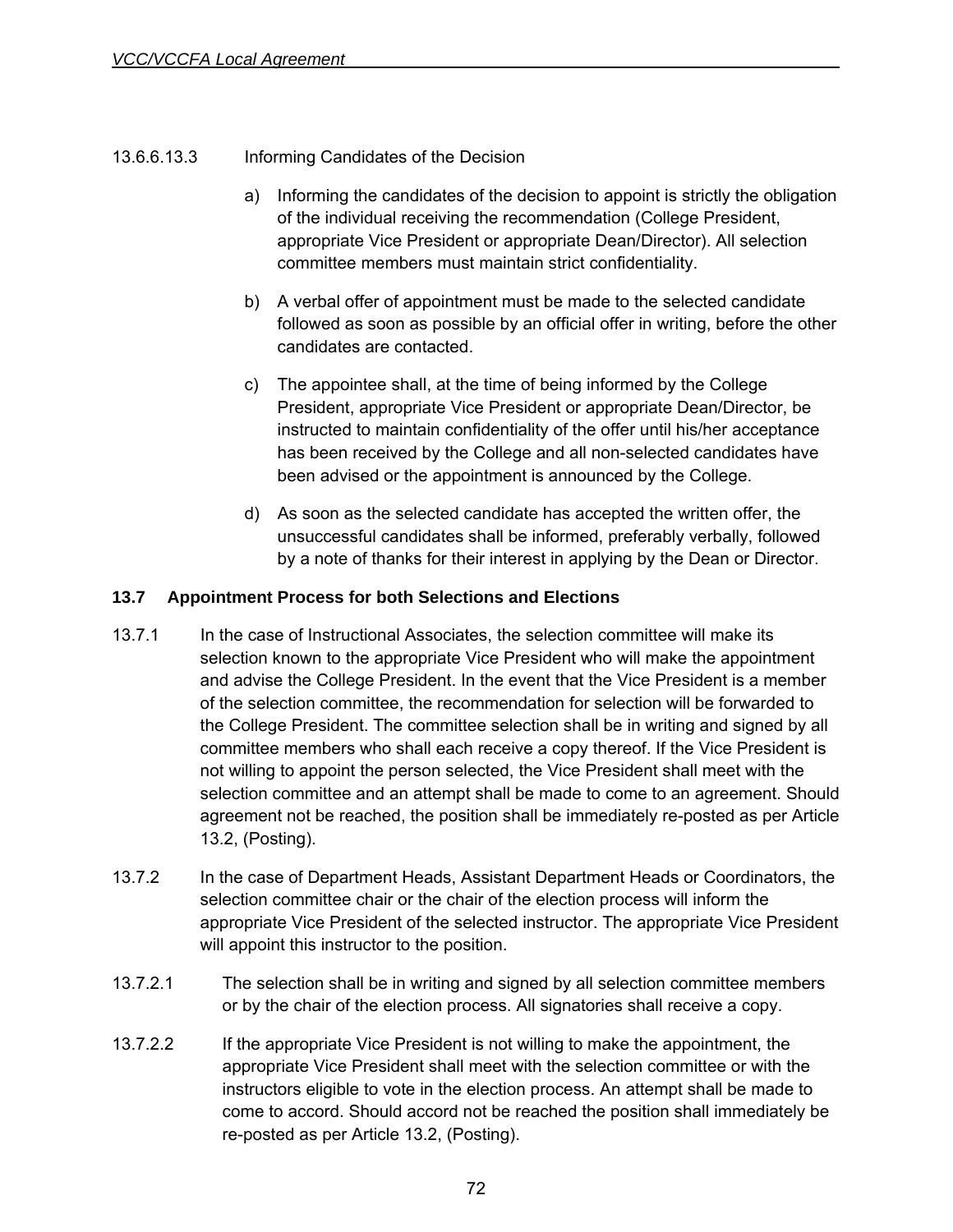#### **13.8 Orientation Leave**

- 13.8.1 Instructors when first appointed to positions under the terms of this Article shall receive a minimum of 2 full duty days of paid orientation leave to be taken as close to the commencement of their appointments as possible. Additional leave may be approved upon application.
- 13.8.2 The College and the Association shall co-ordinate the orientation and make every effort to ensure that instructors are oriented to the full range of the required duties and responsibilities of their new positions.

#### **13.9 Instructional Load**

- 13.9.1 A Department Head normally shall instruct one-half of full-time.
- 13.9.2 An Instructional Associate, Assistant Department Head or Coordinator shall not normally instruct full-time.
- 13.9.3 The determination of actual instructional time for each instructor with responsibility appointments outlined in Article 13, (Selection and Appointment of Instructional Associates, Department Heads, Assistant Department Heads and Coordinators), will be made by the appropriate Dean or Director in consultation with the individual involved in order to meet the needs of the School or Centre or department in question.

## **13.10 Acting Capacity**

- 13.10.1 When it becomes necessary for the appropriate Dean or Director or their delegate to replace instructors appointed as Department Heads, Assistant Department Heads and Coordinators for periods of up to 3 months, a replacement instructor shall be chosen by secret ballot by those in the area or department holding current term or regular appointments.
- 13.10.1.1 A Steward or alternate shall chair a meeting for the purposes of voting and shall inform the Association and the College of the result.
- 13.10.2 Article 13.10.1 does not apply to replacement during the vacation, any leave of less than one month or professional development periods of the incumbent.
- 13.10.3 With the mutual agreement of the Association and the College, a replacement instructor who has been elected under the terms of Article 13.10.1 may continue in the position for periods of longer than 3 months but only if the position has been posted.
- 13.10.4 As soon as it is known that the incumbent will have to be replaced for a period of longer than 3 months the position shall be posted as per Article 13.2, (Posting).
- 13.10.4.1 Any such posting shall indicate that the appointment will terminate, given the provisions of the probationary period are satisfied, 3 years after the June 30 or December 31, as appropriate, that follow the appointment.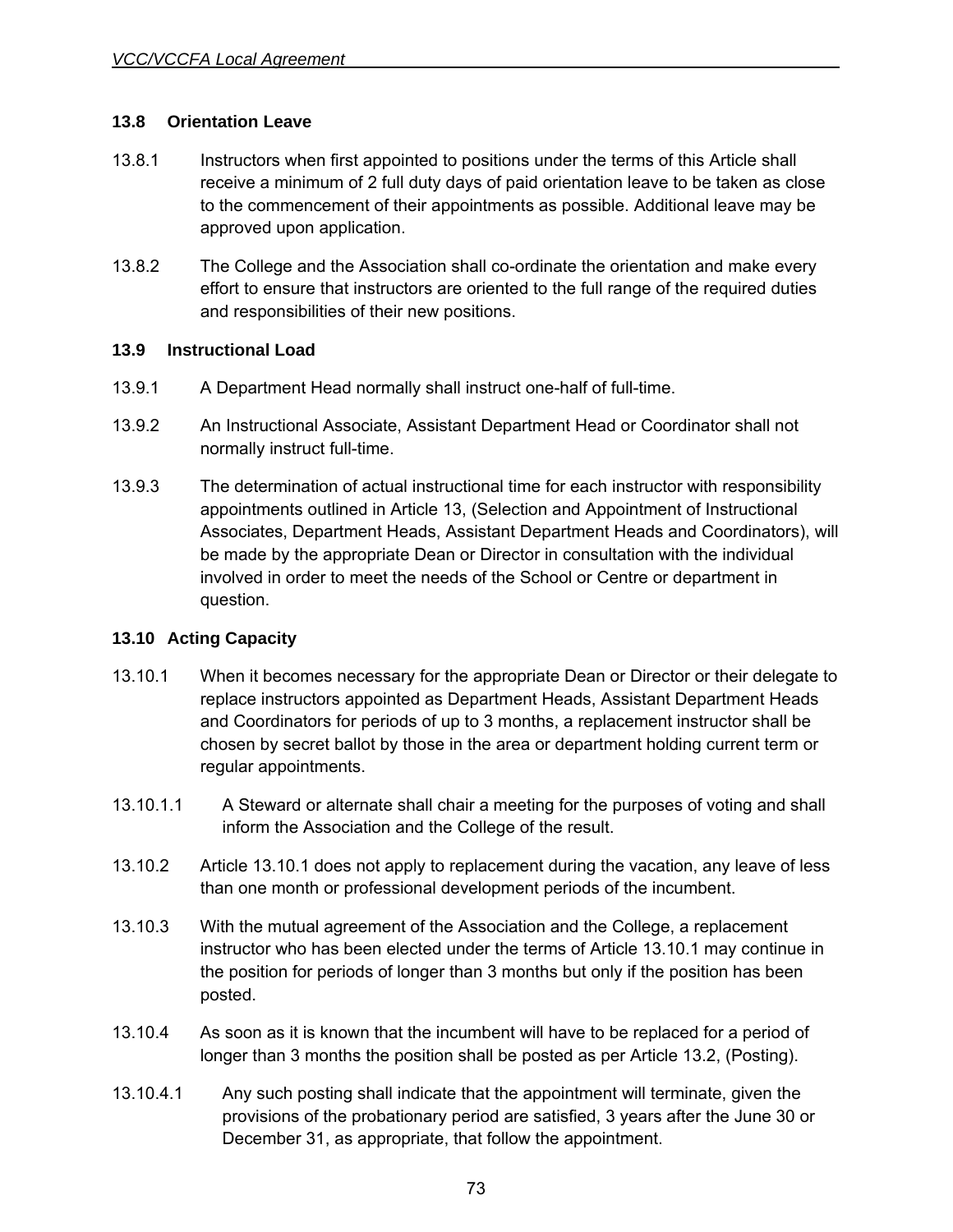Any such additional time shall not be included in the determinations required by Article 13.3.4.1.

- 13.10.4.2 Notwithstanding Articles 13.10.3, 13.10.4 and 13.10.4.1, when an incumbent has to be replaced for a period longer than 3 months because of illness or other extenuating circumstances, and with the mutual agreement of the Association and the College, a replacement instructor who has been elected under the terms of Article 13.10.1 may continue in the position for additional periods of 3 months without the position being posted. Such agreements shall be reviewed one month prior to the expiry of each 3 month appointment.
- 13.10.5 All service that results from the application of Article 13.10, (Acting Capacity), shall be with release time and allowances as stipulated in this Agreement.
- 13.10.5.1 Furthermore, such service shall not be included in the determinations required by Article 13.3.4.1.

## **13.11 New Positions with Responsibility Allowances**

- 13.11.1 When it becomes necessary for the appropriate Vice President or delegate to create new Instructional Associate, Department Head, Assistant Department Head or Coordinator positions, the position shall be posted as per Article 13.2, (Posting).
- 13.11.2 If a choice of selection method is necessary and as soon as it is known that such a posting will occur, a Steward or delegate shall initiate the process as per Article 13.4, (Choice of Selection Method for Department Heads, Assistant Department Heads and Coordinators).
- 13.11.2.1 The choice of selection method shall be made before the posting of such positions.
- 13.11.3 Any such posting shall indicate that the appointment will terminate, given the provisions of the probationary period are satisfied, 3 years after the June 30 or December 31, as appropriate, that follows the appointment.
- 13.11.3.1 Any such additional time shall not be included in the determinations required by Article 13.3.4.1.

## **13.12 Service as Instructors**

Service as an Instructional Associate, Department Head, Assistant Department Head, or Coordinator shall be considered as service as an instructor. The appointment as an Instructional Associate, Department Head, Assistant Department Head or Coordinator ceases when the appointee is no longer a full-time regular instructor.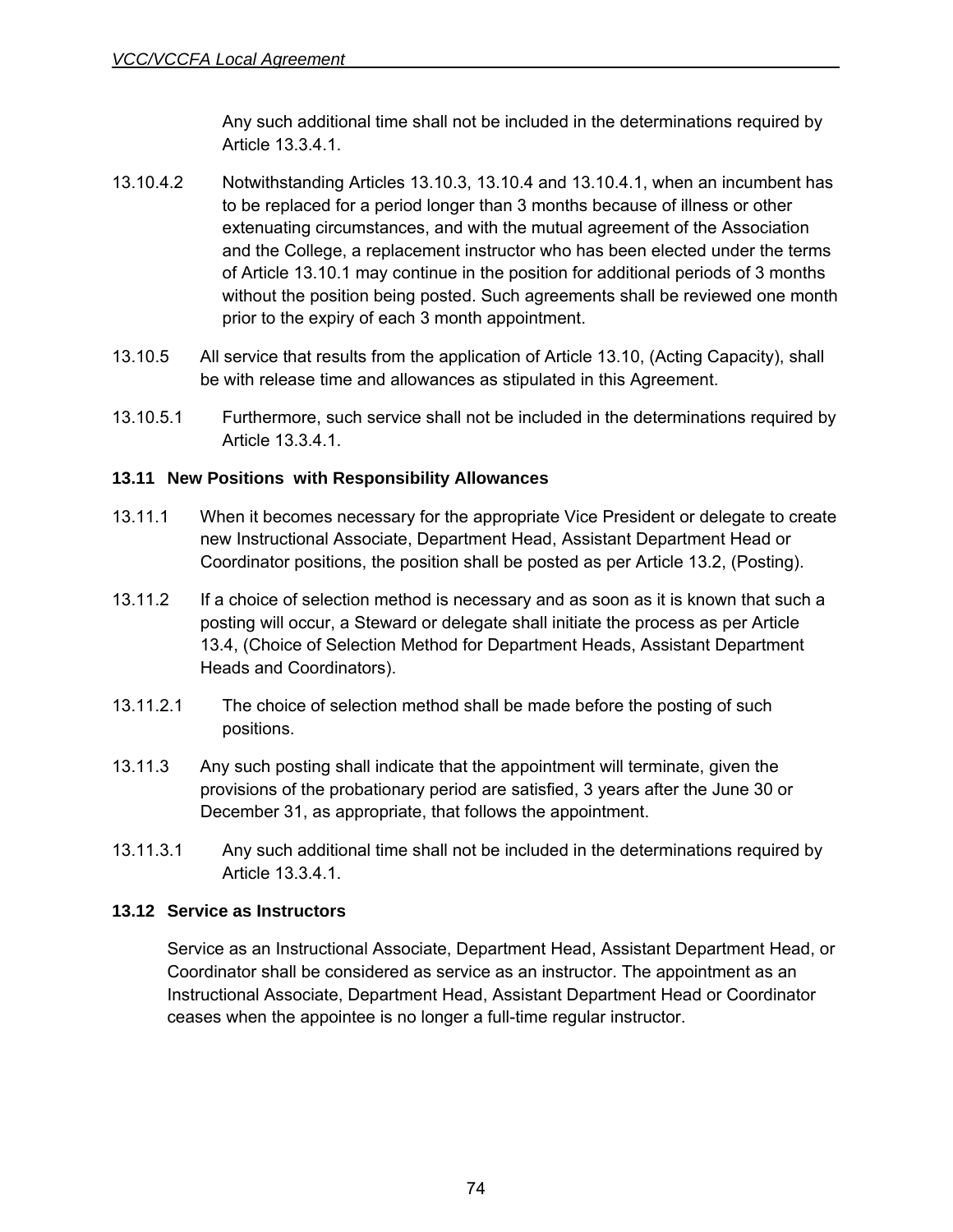# **14 TECHNOLOGICAL CHANGE**

## **14.1 Definition**

"Technological change" is a change in the use of equipment or material which significantly affects the terms and conditions of employment of members of the bargaining unit or alters the basis on which this Agreement was negotiated. Layoffs caused by budget limitations, decreases in enrollment or elimination of programs shall not be interpreted as being the result of technological change.

## **14.2 Notice**

The College shall notify the Association as far in advance as possible, in writing, of an intended technological change and its potential effect on members of the bargaining unit. Such notice shall be given at least 120 days before introducing the intended technological change and shall consist of a detailed description of the change; a proposed implementation date; the approximate number, type and location of employees likely to be affected by the change and the possible effect of working conditions and terms of employment.

## **14.3 Consultation**

When the Association has received notice of the intended technological change, the parties to this Agreement undertake to meet within the next 30 days to discuss potential problems and attempt to reach agreement on solutions which will minimize the impact of the technological change on employees affected thereby.

## **14.4 Resulting Agreements**

Agreements reached during discussions between the parties shall be set out in a Memorandum of Agreement which shall have the same force and effect as the provisions of this Agreement.

## **14.5 Notice to Employees Affected**

At least 90 days before introducing a technological change, employees potentially affected by the intended change shall be notified of the impending change by the College and advised of any agreements reached under Article 14.4, (Resulting Agreements) hereof.

## **14.6 Dispute Resolution**

- 14.6.1 In the event the foregoing procedure does not produce agreement or should there be a dispute as to whether or not the change is, in fact, a technological change, either party may refer the matter directly to arbitration, pursuant to Article 12, (Grievance Procedure), bypassing all other steps of the Grievance Procedure.
- 14.6.2 The Arbitration Board shall decide whether or not the College has introduced or intends to introduce, a technological change and, upon deciding that the College has introduced, or intends to introduce, a technological change, the Arbitration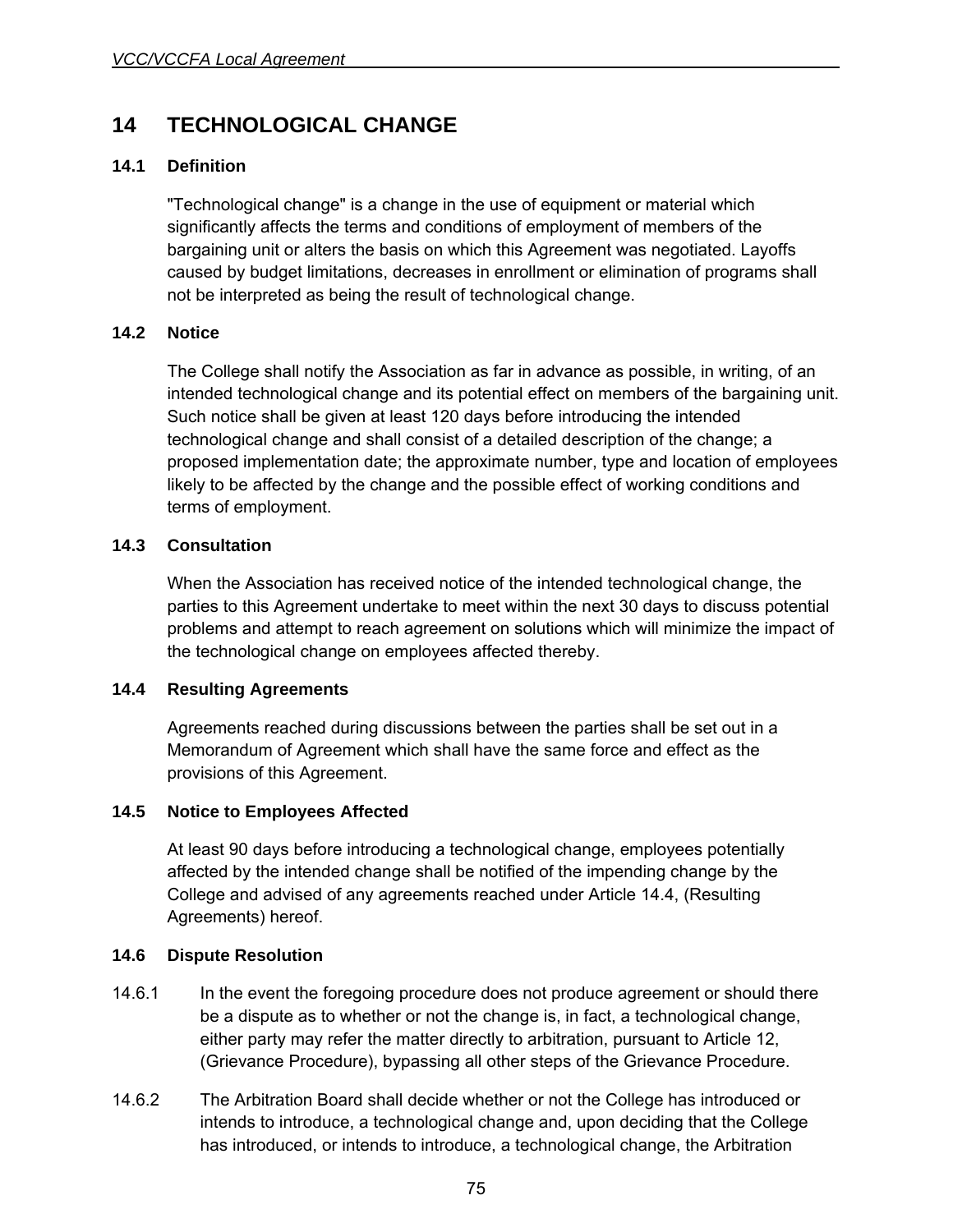Board shall inform the Minister of Labour of its finding and may then, or later, make any one or more of the following orders:

- that the change be made in accordance with the terms of this Agreement unless the change alters significantly the basis upon which this Agreement was negotiated;
- that the College will not proceed with the technological change, for such period, not exceeding 90 days, as the Arbitration Board considers appropriate;
- that the College re-instate any employees displaced by reason of the technological change;
- that the College pay to any re-instated employee such compensation in respect of his/her displacement as the Arbitration Board considers reasonable; and
- that the matter be referred to the Labour Relations Board per the *Labour Relations Code*.

## **14.7 Training**

Where technological change may require additional knowledge and skill on the part of a regular employee, such regular employee shall be given the opportunity to study, practice and train to acquire the knowledge and skill necessary to retain employment, provided the regular employee can qualify for the new work within a reasonable training period. The College agrees to pay regular employees at their prevailing rate of pay with benefits during such training period.

# **15 PERFORMANCE APPRAISAL OF PERMANENT REGULAR EMPLOYEES**

- **15.1** At the request of the appropriate Dean or Director or upon their own request, the performance of permanent regular instructors may be appraised. The performance appraisal is intended to identify the strengths and development needs of employees, improve the professional competence of employees and maintain a high degree of excellence within the College.
- **15.2** Performance appraisals of permanent regular instructors shall be carried out according to Appendix VI, (Guidelines for the Performance Appraisal of Permanent Regular Instructors).
- **15.3** Performance appraisals of instructors in their roles as Instructional Associates, Department Heads, Assistant Department Heads or Coordinators shall be carried out according to the guidelines in Appendix VIII, (Guidelines for the Evaluation and Appraisal of Instructors with Responsibility Allowances), established by the Joint Steering Committee.
- **15.4** In the case of the above employees (Articles 15.2 and 15.3), their performance appraisal reports and development plan shall be included in the Performance Appraisal File of the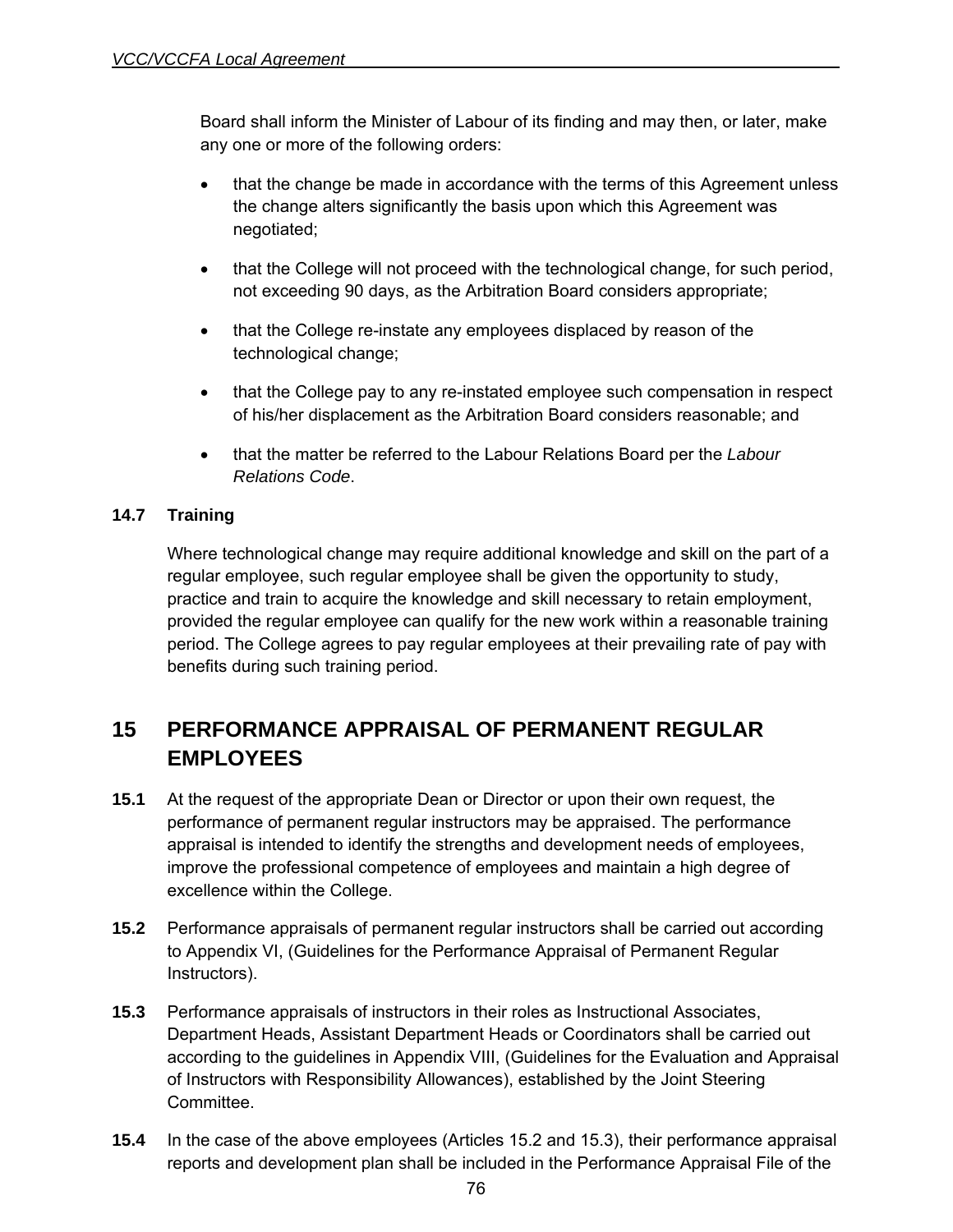employee concerned. The sole purpose of these documents is to provide for appraisal and development. Neither party to this Agreement shall use or rely upon these documents as evidence in any proceedings contemplated by this Agreement.

15.4.1 Performance Appraisal Files shall be kept confidential and access shall be limited to the employee concerned, Vice Presidents or their designates, who are not members of the Association. The College shall not release information contained in an employee's Performance Appraisal File to unauthorized individuals without the written consent of the employee concerned.

# **16 EVALUATION OF PROBATIONARY REGULAR AND TERM EMPLOYEES**

- **16.1** The performance of probationary regular and term employees shall be evaluated in order to determine their suitability for continued/subsequent employment.
- **16.2** Evaluations of probationary regular and term employees shall be carried out according to the attached Appendix VII, (Guidelines for the Evaluation of Term and Probationary Regular Instructors).
- **16.3** Evaluation of instructors during the probationary period of appointments as Instructional Associates, Department Heads, Assistant Department Heads or Coordinators shall be carried out according to the guidelines in Appendix VIII Guidelines for the Evaluation and Appraisal of Instructors with Responsibility Allowances established by the Joint Steering Committee.
- **16.4** The evaluation reports, in writing, and duly signed by the employee and the evaluator, shall be included in the official Personnel File of the employee concerned and shall be considered by the College President, appropriate Vice President or delegate in determining whether or not subsequent offers of appointment will be made.

# **17 PERFORMANCE REVIEW COMMITTEE**

## **17.1**

- a) Where there are concerns regarding the performance of a regular instructor, the Vice President, the instructor and a representative of the Association shall meet to discuss the concerns.
- b) Any one of the Vice President, the instructor or the Association representative may request an appraisal using the process established in Appendix VI, (Guidelines for the Performance Appraisal of Permanent Regular Instructors) except as amended by Article 17.1(c) and (d) below.
- c) The administration of any questionnaires under this Article will be invigilated by a person mutually agreed to between the Vice President and the Association. **Institutional Research** will tabulate the data and return copies of the questionnaires and the data summary to the Vice President, the instructor and the Association representative.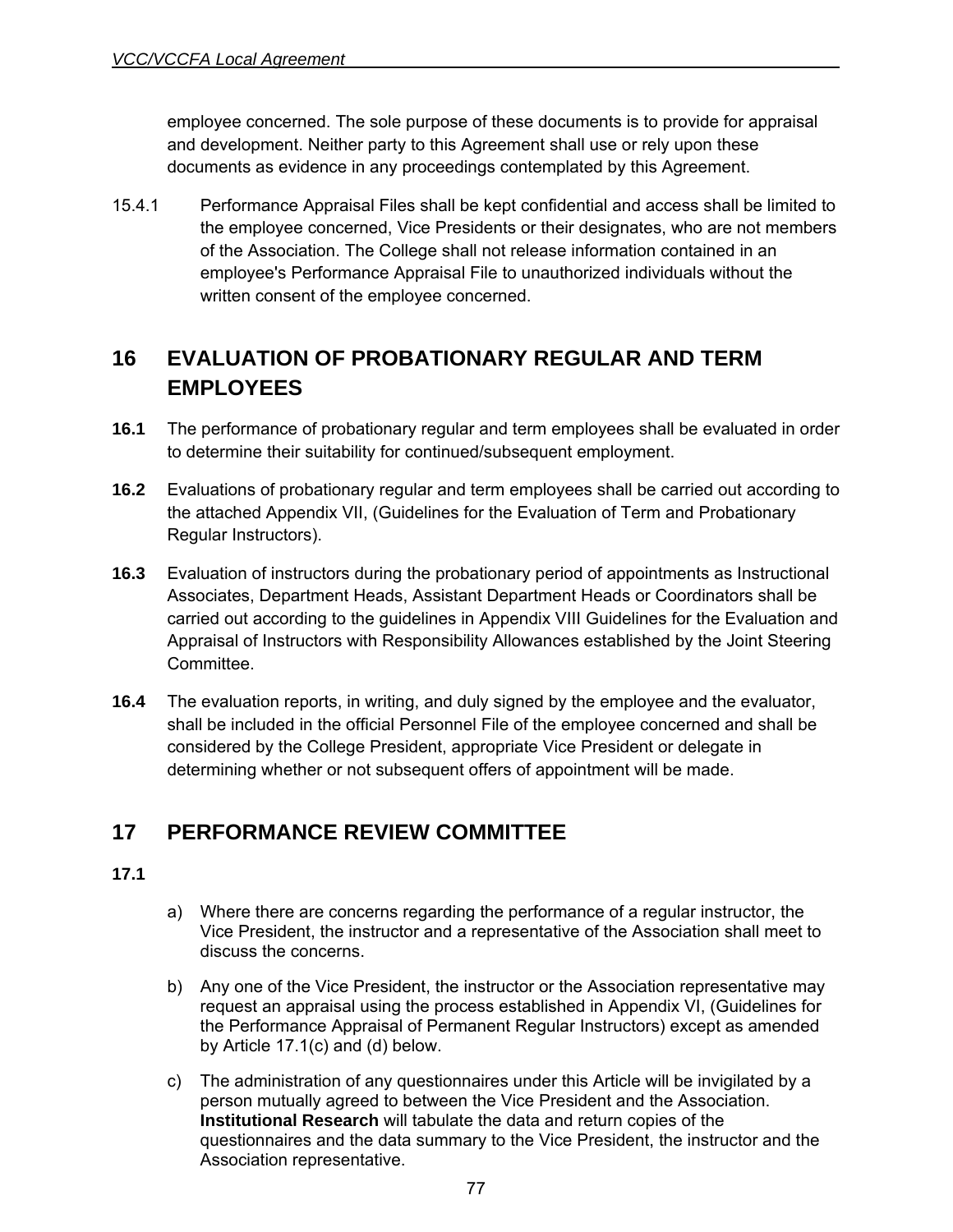- d) The results of such an appraisal will be used by the 3 parties in any problem solving discussions under Article 17.2, and shall not be used for any other purpose.
- **17.2** Prior to referral to a performance review committee, the appropriate Vice President, the instructor and the Association President or delegate, shall meet and endeavour to agree upon a plan of action to remedy the concerns. This stage shall not last more than 5 duty days but may be extended with the mutual agreement of the parties. If agreement is reached, it shall be in writing and signed by all 3 parties. Referral to a performance review committee shall, in such instances, be deferred pending the outcome of the action plan. If agreement cannot be reached, the matter shall be referred to a performance review committee.
- **17.3** The performance review committee shall consist of the nominee of the appropriate Vice President, as chair, an instructor from the same or related area chosen by the instructor being reviewed, an instructor from outside the department or area named by the Association and an instructor at large named by the members of the department or area by secret ballot. The performance review committee shall not include a person who intends to make a submission to the committee.
- **17.4** To ensure impartiality, consistency and confidentiality, all submissions, classroom observations, reports and minutes of committee meeting, etc. shall be placed in an Evaluation File. The Evaluation File shall not contain any written submission or report predating the formation of the performance review committee. Only the instructor concerned and members of the performance review committee shall have access to the Evaluation File during the proceedings of the performance review committee. The instructor shall be given the opportunity to respond to any submissions contained in the Evaluation File and any such responses shall be included therein.
- **17.5** The committee shall solicit and receive written and signed submissions from the instructor concerned and from others who have observed the instructor's performance. Where instructional competence is the concern, each member of the committee shall make at least one independent observation of the performance of the instructor concerned. Two of the independent observations shall be unannounced and the remainder with 3 duty days notice.
- **17.6** All discussions and information pertaining to the proceedings of the performance review committee shall be held in the strictest confidence.
- **17.7** The performance review committee shall submit a report of its findings, without recommendation, to the appropriate Vice President within 2 months of being officially constituted. This time period may be extended with the mutual agreement of the appropriate Vice President and the instructor concerned.
- **17.8** The report of the performance review committee shall be based upon only the materials in the Evaluation File and upon the following criteria:
	- Instructional Competence;
	- Contribution to Students;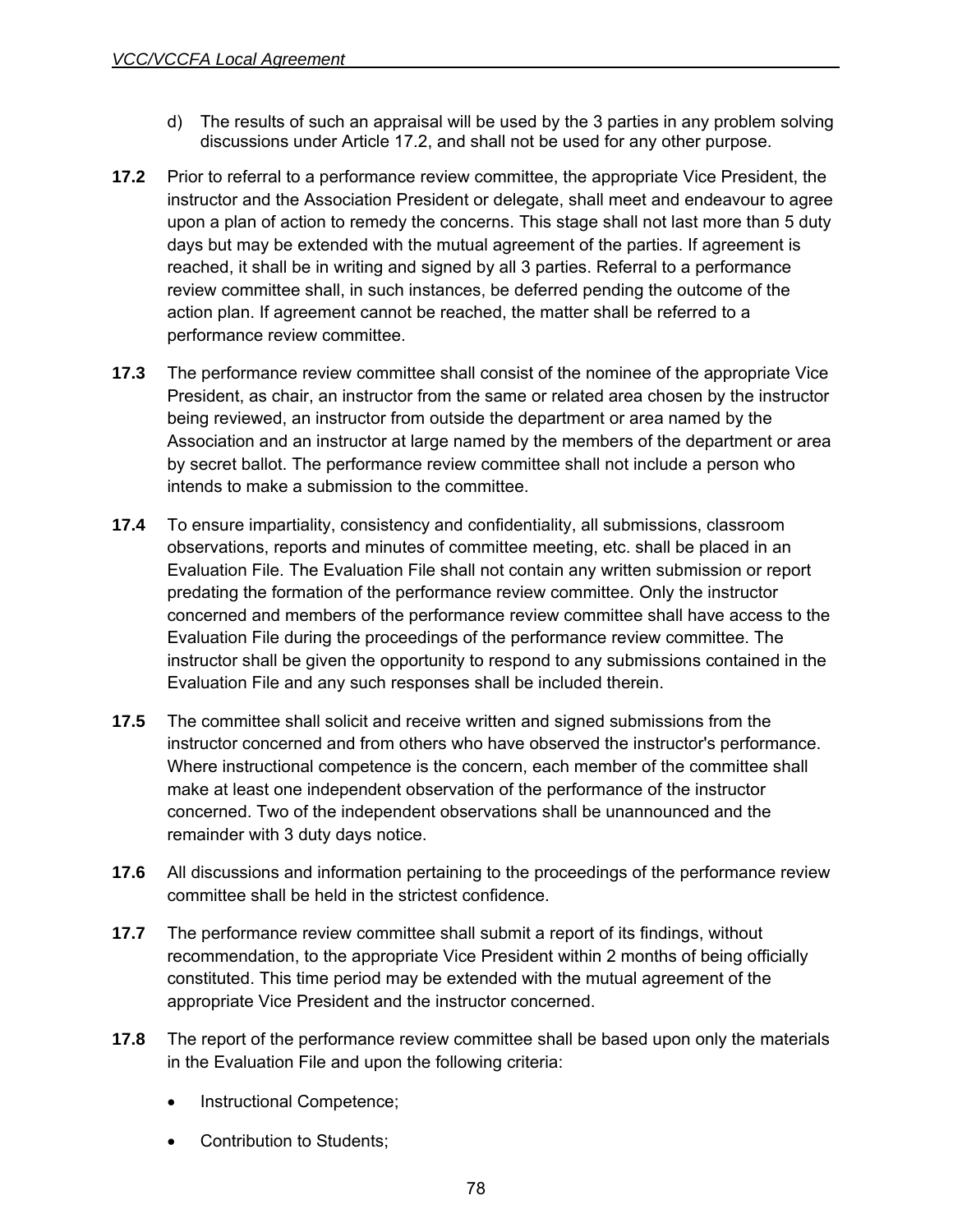- Professional Competence; and
- Participation in the department, School or Centre and the College.
- **17.9** The committee shall also consider any extenuating circumstances relating to the concerns which may have affected the performance of the instructor.
- **17.10** The instructor concerned shall receive a copy of the report of the committee duly signed by all members at least 10 working days in advance of its formal submission to the appropriate Vice President to allow the instructor concerned the opportunity to make a written response to the committee.
- **17.11** The report(s) of the performance review committee shall be included in the Evaluation File of the instructor concerned. The contents of the Evaluation File shall be included in the official Personnel File of the instructor and shall be considered by the College President in determining an appropriate course of action.

# **18 DISCIPLINE, SUSPENSION AND DISMISSAL**

(See Common Agreement, Article 3.2.6)

- **18.1** The Association acknowledges the right of the College to discipline, suspend or dismiss employees for just cause.
- 18.1.1 The College shall advise the employee and the Association in advance that a meeting is intended to be disciplinary or has the potential for discipline and will advise the employee of their right to have a witness or a Steward present. Where a meeting, without notice, becomes a disciplinary meeting, the College will inform the employee of their right to temporarily adjourn the meeting and to arrange for a witness or a Steward of the Association to be present.

## **18.2 Unsatisfactory Performance**

- 18.2.1 Suspension or dismissal of a regular employee for unsatisfactory performance can be justified only when adequate alerting and guidance to the necessary improvement have failed to result in a satisfactory level of service.
- 18.2.2 Suspension or dismissal shall only occur after the appropriate Vice President has obtained a report from a performance review committee pursuant to Article 17, (Performance Review Committee).

## **18.3 Suspension**

- 18.3.1 In accordance with the *College and Institute Act*, the President may suspend an employee for just cause.
- 18.3.2 Prior to exercising the power of suspension, the President shall inform both the employee concerned and the Association, in writing, giving the reasons for the suspensions and shall immediately report the action to the College Board.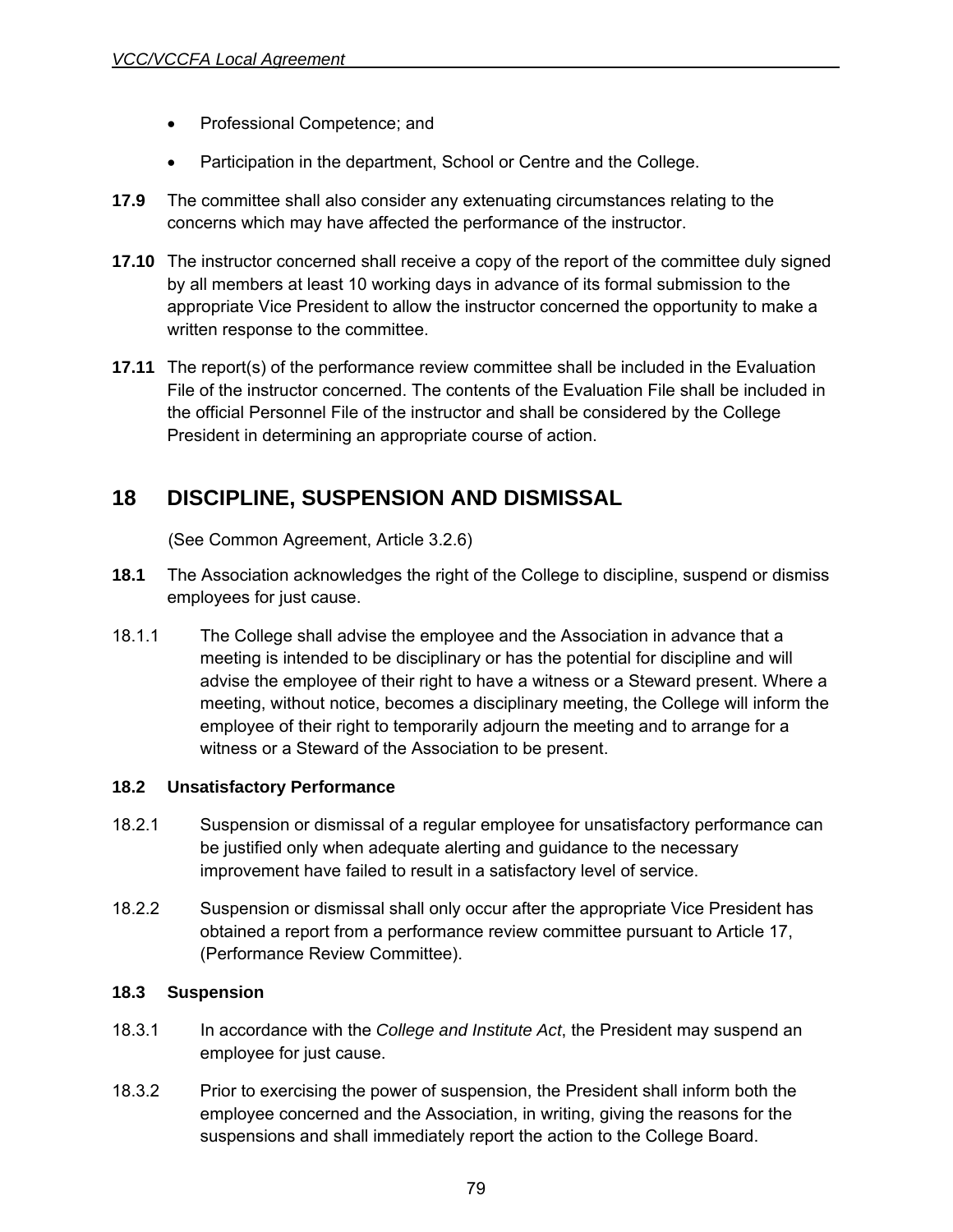#### **18.4 Dismissal**

- 18.4.1 The College may dismiss an employee for just cause.
- 18.4.2 At the time of a dismissal, the President shall inform both the employee concerned and the Association in writing, giving the reasons for the dismissal.

#### **18.5 Appeal of Suspension and Dismissal**

- 18.5.1 The employee, in accordance with the *College and Institute Act*, may appeal the suspension or dismissal to the College Board.
- 18.5.2 The College may pay salary to an employee and continue benefit coverage during a period of suspension. Upon being suspended without pay, the employee may immediately exercise the option of continuing medical and insurance benefits by payment of the necessary premiums, both employee and employer shares.
- 18.5.3 An employee who alleges wrongful suspension or dismissal shall be entitled to have such grievance settled in accordance with Article 12.7, (Suspension or Dismissal).

## **19 PERSONNEL FILES**

- **19.1** There shall be one official Personnel File maintained in Human Resources for every regular, term and auxiliary employee.
- **19.2** Personnel Files will be kept confidential and access will be limited to the College President or delegate, the **Executive Director, Human Resources**, Human Resources employees, appropriate Vice Presidents or their respective designates who are not members of the Association acting on their behalf. The College shall not release information contained in an employee's Personnel File to unauthorized individuals without the written consent of the employee concerned.
- **19.3** During normal working hours and in the presence of an excluded employee of Human Resources, every employee has the right of access to their Personnel File alone or accompanied by the President of the Association or their delegate. Upon request, the employee is entitled to a copy of any material in the Personnel File.
- **19.4** The employee shall be provided, at the time of filing, with a copy of each document that is to be placed in the employee's Personnel File. Each document shall be filed within a reasonable period of time after the occurrence of the incident giving rise to the document.
- 19.4.1 Each such document directed to the official Personnel File which constitutes disciplinary action or might be the basis of disciplinary action shall be signed by the employee as evidence that a copy has been received. The employee's signature does not indicate agreement with the contents of the document.
- 19.4.2 Refusal on the part of the employee to sign such documents shall not preclude their placement in the Personnel File. In the event of such refusal, the College shall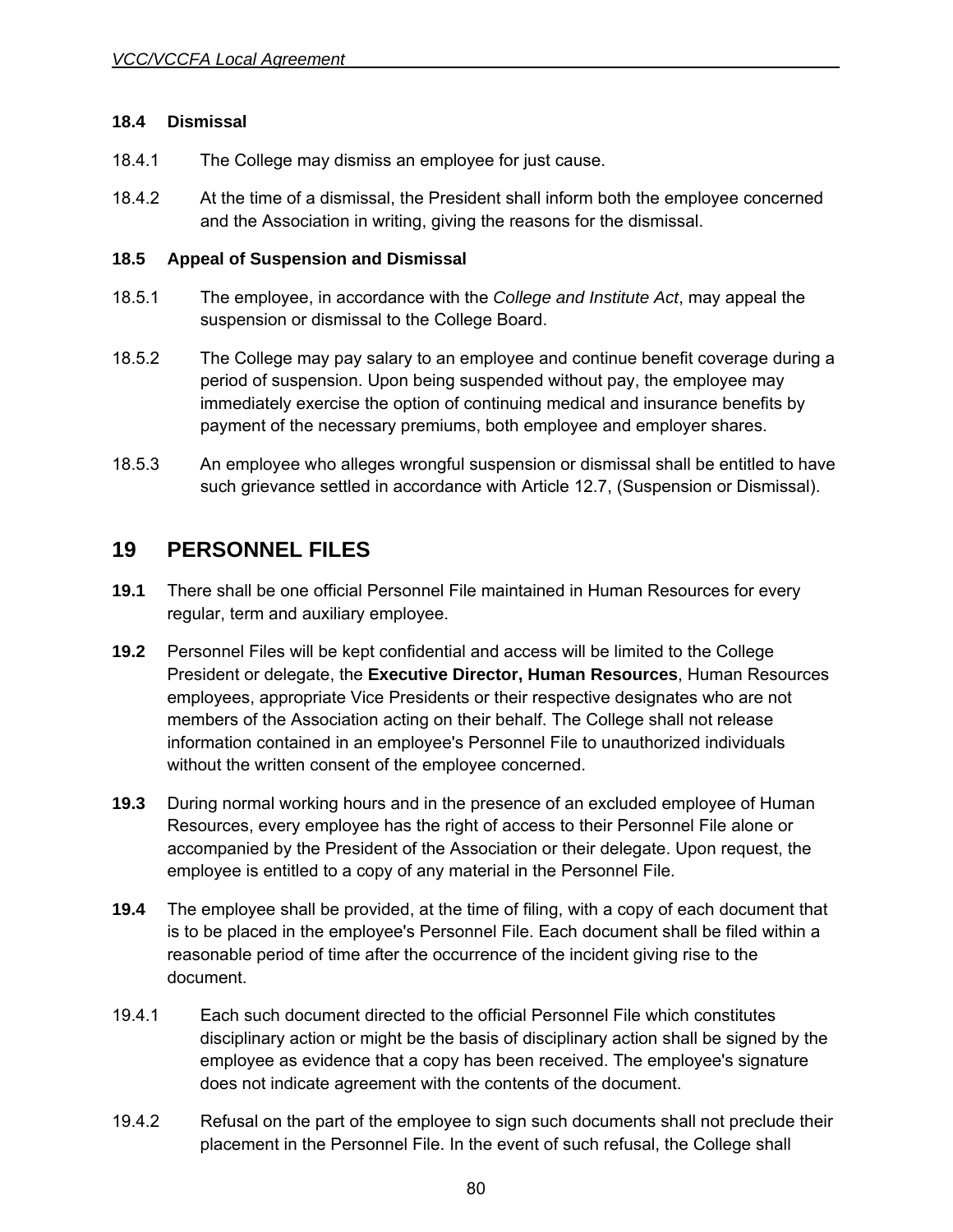provide the Association with a copy of the document and the Association shall acknowledge receipt.

- 19.4.3 The appropriate Vice President or delegate shall inform the employee that such material is to be placed in the Personnel File and the employee is entitled to respond, in writing, to documents placed in the Personnel File at the time of filing.
- 19.4.4 The employee's written response shall be made within a reasonable period after the document has been filed and shall also be placed in the employee's Personnel File.
- **19.5** An employee who disputes any entry on their Personnel File shall be entitled to recourse through the grievance procedure and the eventual resolution shall become part of their Personnel File. Any such disputed document shall be removed from their Personnel File after the expiration of 24 months from the date it was issued provided there has not been a further infraction of a similar nature.

## **20 TRANSFERS AND SECONDMENTS**

## **20.1 Temporary Transfer / Secondments**

- 20.1.1 Employees who have received an offer of temporary transfer/secondment outside of the bargaining unit shall be, for the period of transfer/secondment, as a minimum, under the terms and conditions of this Agreement except as specified herein.
- 20.1.2 The hours of work may vary from those specified in this Agreement.
- 20.1.3 Employees on transfer/secondment shall, upon their return, be entitled to return to the same position within the bargaining unit that they would have held had the transfer/secondment not occurred.
- 20.1.4 In the event of necessary employee reduction, pursuant to Article 11, (Reduction, Severance Pay and Recall), the transferred/seconded employee shall be covered by the provisions of Article 11, (Reduction, Severance Pay and Recall).

#### **20.2 Return from Administrative Position**

Regular employees who have filled administrative positions in the College outside the scope of this Agreement shall, at their discretion or the discretion of the College, upon completion of a maximum of 2 years in the administrative position, have the option of returning to their former instructional assignment if that assignment is still available, or to another instructional assignment. Such return shall be subject to 4 months notice by either party. Upon their return to such instructional assignments, duty time worked in the administrative position(s) shall be considered as if they had been regular employees.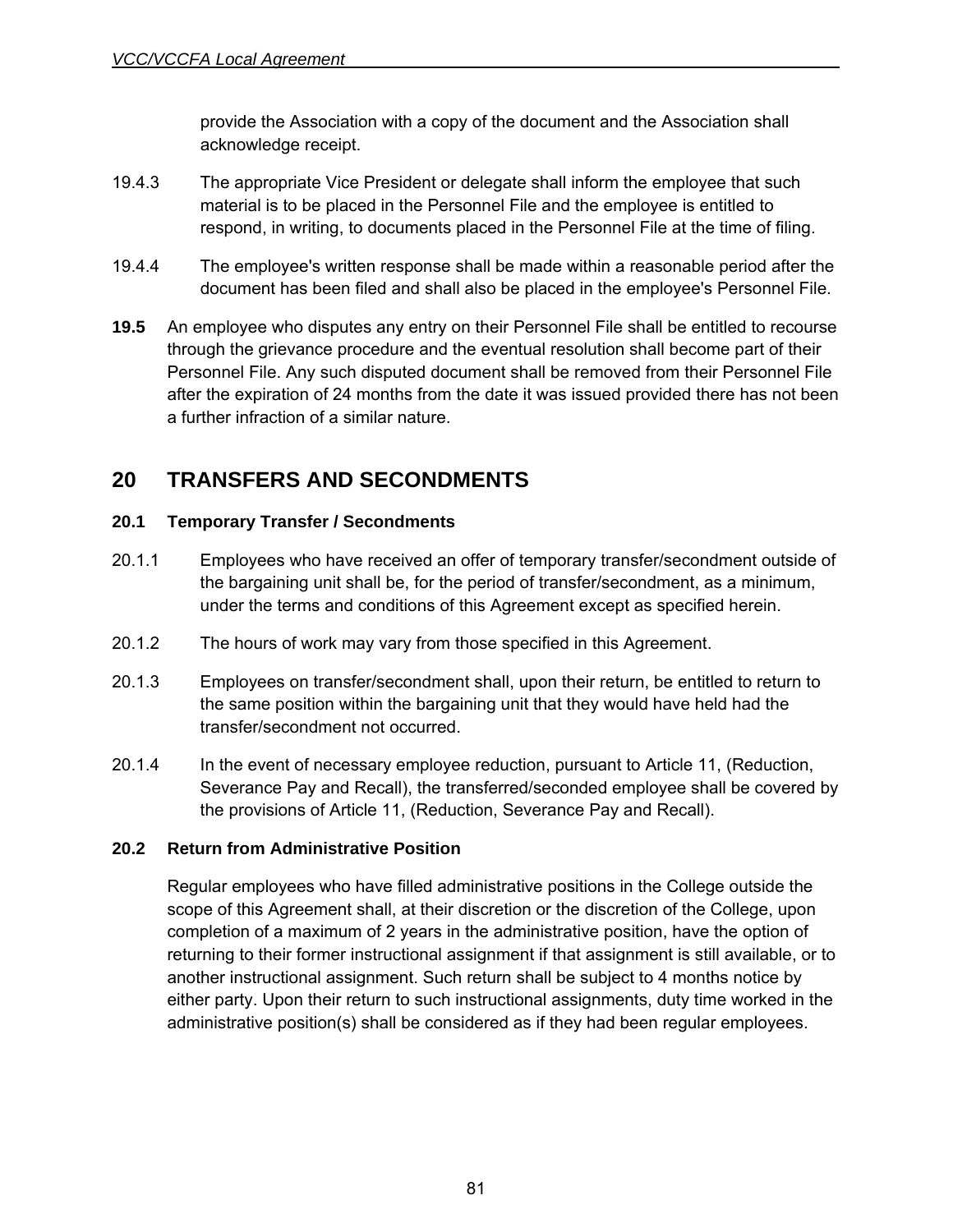## **21 RETIREMENT**

Employees shall retire in accordance with the provisions of the *Public Sector Pension Plans Act*. Instructors' dates of retirement shall coincide with the end of the College year, the College term or the working assignment. Arrangements for retirement must be concluded by the instructors with the appropriate Vice President at least 6 months in advance of the applicable retirement date.

## **22 RETIREMENT INCENTIVE**

(See Common Agreement, Article 11)

The College may offer to an employee or an employee may request a choice of one of the retirement incentive alternatives described herein, provided the employee meets the following criteria. The Association shall be advised in writing of any offer of retirement made to an employee.

### **22.1 Eligibility**

An employee who possesses the following qualifications shall be eligible for a retirement incentive:

- a) is a permanent regular employee at the time of retirement;
- b) is age 55 or over;
- c) has a minimum of 10 years contributory service under the Public Sector Pension Plans Act or as a permanent regular employee with the College;
- d) is on the maximum step of the salary scale; and
- e) resigns for the purpose of retirement.

#### **22.2 Selection Criteria**

 In considering applications for a retirement incentive from eligible faculty, should the College determine it will be unable to offer an incentive to all who have applied, it will use the following criteria in ascertaining the faculty members to whom such offers should be given:

- a) employees with the greater combination of age and seniority; and
- b) in the event that 2 or more employees have the same amount of time remaining prior to retirement, then employees with greater seniority shall be given preference.

#### **22.3 Application and Agreement**

a) Application is voluntary. An employee who wishes to be considered for a retirement incentive shall do so in keeping with the procedures and dates described in the College's annual "letter of interest" sent to eligible employees. Such application would then be considered a standing application for the following 12 month period. Applications must be submitted annually in response to the College's "letter of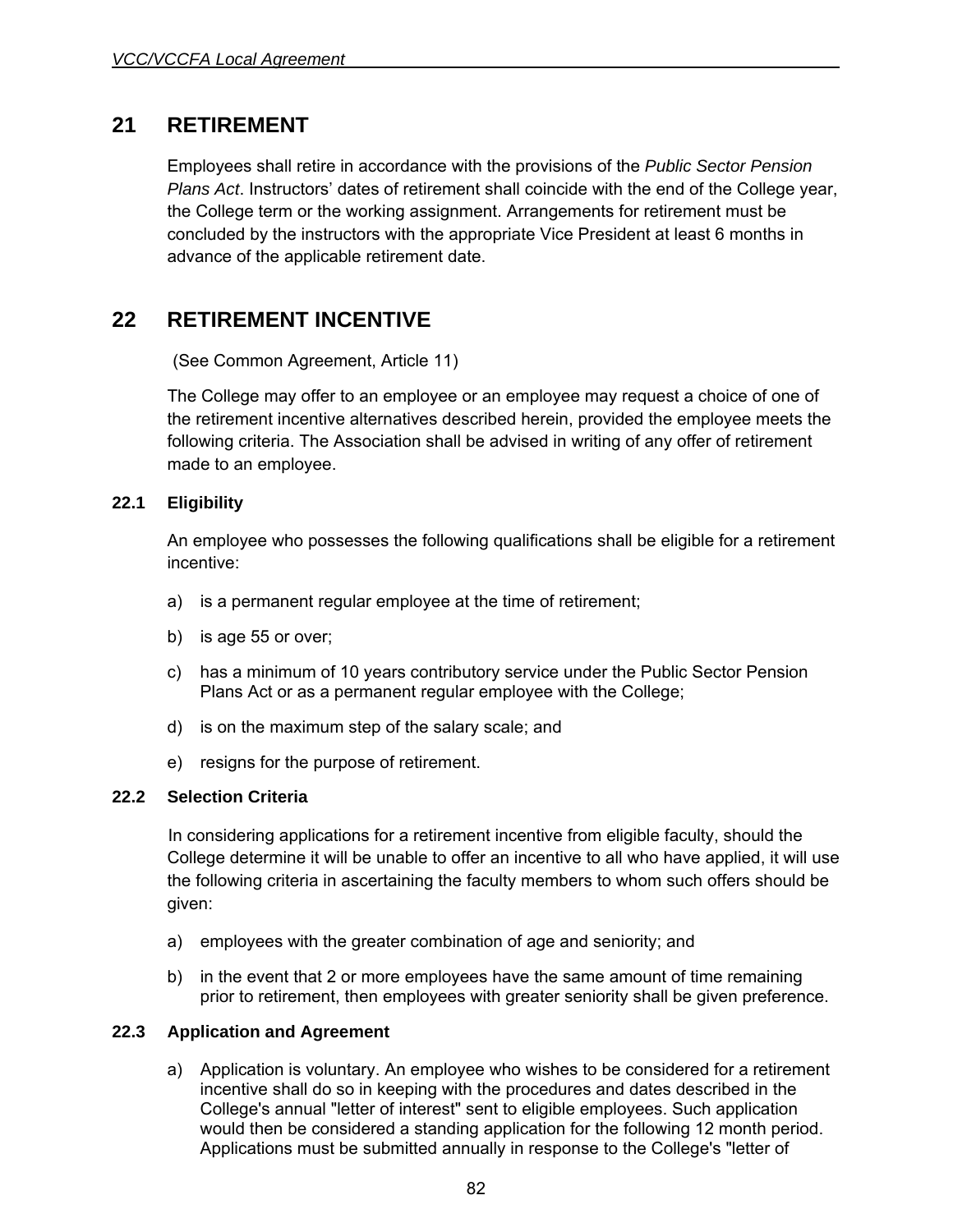interest." The Association shall be advised in writing of all applications made by employees.

- b) An employee has the right to accept or decline a retirement incentive offer made by the College within 30 days of the offer being proposed unless that period is extended by mutual agreement.
- c) In the event of acceptance of an offer of a retirement incentive, an employee's date of retirement shall be effective on a date mutually agreed upon between the employee and the appropriate Vice President, in keeping with legislation and the maintenance of full years to age 65 upon which the incentive was calculated. All earned vacation entitlements (other than the "banked" 11 day credit preserved by some employees) shall be utilized prior to the date of retirement.
- d) The individual retirement incentive agreement shall be in writing and shall specify the retirement date, the agreed-upon incentive option, payment dates and specific dollar amount of the incentive. The Association shall be copied on all agreements.

#### **22.4 Retirement Incentive and Reduction Sequence**

- a) Where it is deemed possible to offset the impact of Article 11.5, (Reduction Sequence), through the offering of a retirement incentive to an employee (who qualifies as per Article 22.1, (Eligibility), an incentive shall be offered if the cost of such incentive is the same as or no more than the cost that would be incurred through layoff or transfer of another regular employee.
- b) Such offers may be made at any time during the year and need not be part of the exercise described in Article 22.3, (Application and Agreement).
- c) Notwithstanding the possibility of effecting a retirement, advance notification of layoff or transfer pursuant to Article 11, (Reduction, Severance Pay and Recall) may be given to the affected regular employee while the employee to whom a retirement incentive has been offered is considering that offer.

#### **22.5 Incentive Alternatives and Method of Incentive Payment**

a) Lump Sum Payments

The retiring allowance shall be paid in annual instalments, to a maximum of 3 instalments of one-third of annual salary, to be paid on agreed-upon dates acceptable to the employee and shall be based on scale salary\* without allowances at the date of retirement (i.e. last day worked) in the following amounts:

| <b>Full Years to Age 65</b> | <b>Payout</b>          |
|-----------------------------|------------------------|
|                             | 20% or annual salary   |
| 2                           | 40% or annual salary   |
| 3                           | 60% or annual salary   |
| 4                           | 80% or annual salary   |
| 5 or more                   | 100% or annual salary* |

\* This amount could be subject to change by virtue of a new or renewed Collective Agreement that provided a salary increase applicable on the last day worked.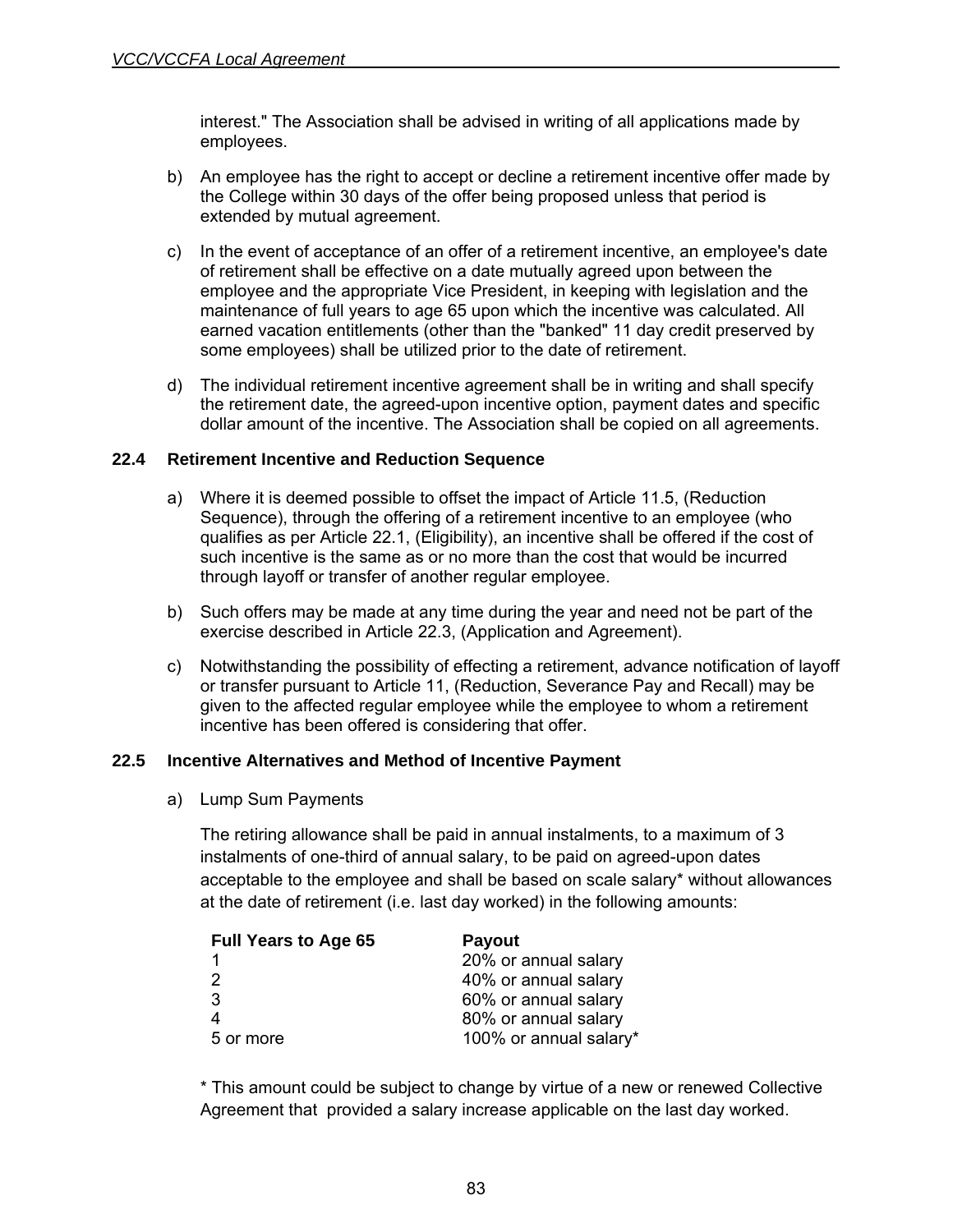b) Monthly Payments

The retirement allowance determined in keeping with the above shall be paid into a pre-designated Registered Retirement Savings Plan (within legislated allowable levels) or Trust Fund in the name of the retired employee, to provide, at the discretion of the retired employee, a bridging pension income on or after age 55.

Payments in the Plan or Trust Fund shall be made monthly and shall be in the amount of 20% of the retiring employee's pre-retirement monthly salary without allowance, and shall continue until the full retirement allowance is paid or, in the case of a Registered Retirement Savings Plan, until the legislated allowable limit for deposit has been reached or until the full retirement allowance is paid, whichever comes first. In the event the legislated allowable limit for deposit is reached and payments remain outstanding, the remaining funds will be payable as a lump sum to the retired employee in accordance with Article 22.5(a) above.

Payments into the Plan or Trust Fund shall commence on the first day of the month coincident with, or next following, the date of early retirement. In the event the retired employee dies prior to the full retirement allowance being paid into the Plan or Trust Fund, any payments outstanding shall be payable by the College in a lump sum amount to the estate of the deceased.

#### **22.6 Protection of Medical Benefit Coverage**

a) Retiring employees in receipt of a pension may obtain Basic Medical, Dental and Extended Health benefit coverage through the Pension Corporation when filing a claim for pension.

Retired employees in receipt of a pension are not allowed to choose to join these plans at a later date.

- b) Retiring employees not immediately commencing receipt of a College pension may elect to continue their Basic Medical, Extended Health and Dental benefit coverage\* through the College during the period preceding receipt of pension, but in any event, not longer than 5 years following retirement, provided that:
	- i) written notification of the intent to continue these benefits is provided to Human Resources 6 weeks prior to date of early retirement;
	- ii) the individual maintains B.C. residency; and
	- iii) the participant prepays all premium costs.

\* Coverage for retirees will be under a separate group at a reduced level and may be subject to a higher premium.

### **22.7 Financial Counselling**

Each employee who is offered a retirement incentive is entitled to receive personal financial counselling conducted by a firm of qualified financial consultants selected by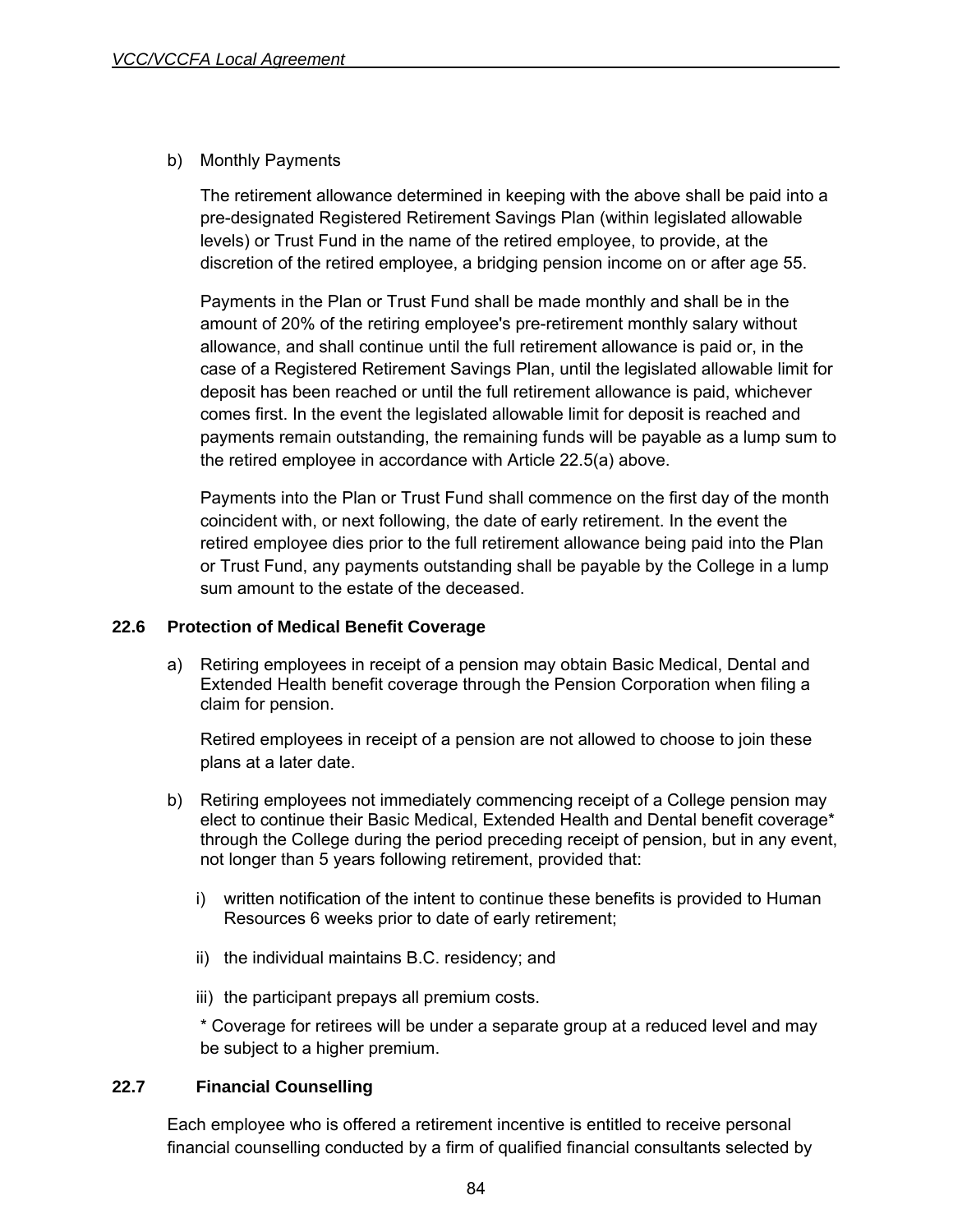the College. A lifetime total of 3 hours of consultation is available and the fees for such consultation(s) will be paid by the College. After obtaining the necessary Certificate of Entitlement from Human Resources, each employee will be free to schedule these consultations in whatever manner is most beneficial or convenient to that employee.

In addition, each employee who is offered a retirement incentive is eligible to attend one of several College-sponsored pre-retirement planning workshops held annually.

# **23 HUMAN RIGHTS**

The College and the Association agree that the provisions of section 13 of the *Human Rights Code* apply as though in, and forming part of, this Agreement. Further, the parties agree that there shall be no discrimination without reasonable cause. Without limiting the generality of the foregoing, the following factors shall not constitute reasonable cause: personal lifestyle, sexual orientation, psychological problems unrelated to job performance, number of dependents, participation in the Association, participation in community or political affairs, creed and parental status.

# **24 SEXUAL AND PERSONAL HARASSMENT**

(See Common Agreement, Article 2)

- **24.1** The parties agree that the College will follow the procedures in Articles 2.3 to 2.6 inclusive of the Common Agreement for all harassment complaints defined under Article 23, (Human Rights), in respect of personal harassment. Employees are encouraged to make use of the services and processes available within the College to informally resolve complaints. It is acknowledged that the use of informal services and processes within the College is voluntary.
- **24.2** The procedures in Article 2, (Harassment of the Common Agreement), do not restrict:
	- a) the Employer's right to take disciplinary action; and
	- b) the Association's right to grieve such disciplinary action or to grieve an alleged violation of this Article.
- **24.3** The College shall provide all employees a work environment free from sexual and personal harassment. Employees have the right to be free from sexual and personal harassment.
- 24.3.1 As part of its commitment to providing an environment free of sexual and personal harassment, the College will provide the opportunity for all new and existing term and regular employees to attend a workshop on the College Human Rights Policy as part of their assigned duty. All employees are expected to attend this workshop. Failure to attend this workshop will not be advanced as a defence to a complaint of harassment filed against the employee.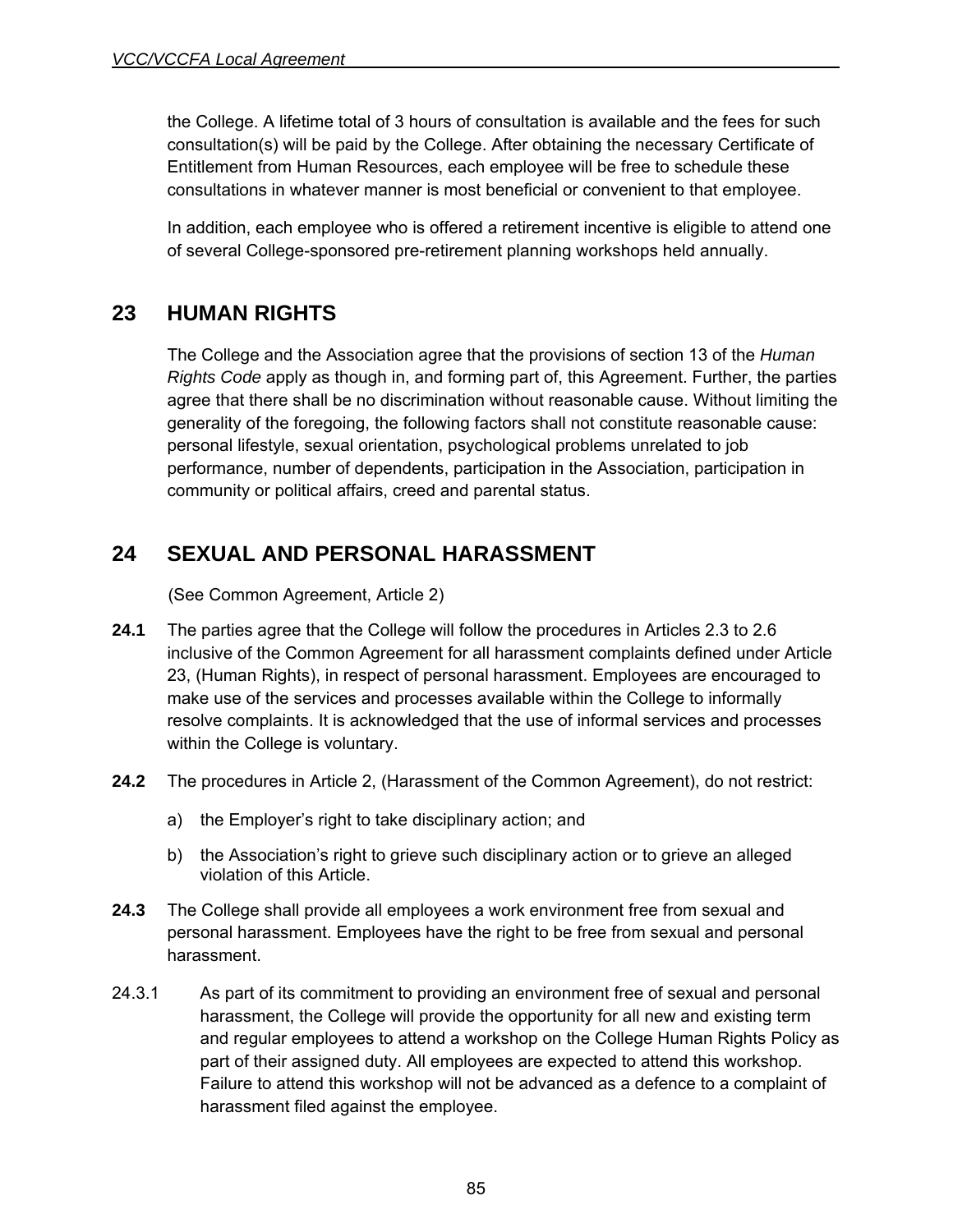- **24.4** Notwithstanding the definition(s) of harassment that may from time to time appear in the College Human Rights Policy, for the purposes of this Article, sexual harassment is defined as follows:
	- unwanted sexual attention made by a person who knows or ought reasonably to know that such attention is unwanted;
	- unwanted physical contact such as touching, patting, pinching or punching;
	- implied or expressed promise of reward for complying with a sexually oriented request;
	- implied or expressed threat of reprisal, in the form either of actual reprisal or the denial of opportunity, for refusal to comply with a sexually oriented request;
	- the display of pornographic material; or
	- remarks or behaviour which may reasonably be perceived to create a negative psychological and emotional environment for work and study.
- **24.5** Notwithstanding the definition(s) of harassment that may from time to time appear in the College Human Rights Policy, for the purposes of this Article, personal harassment is defined as follows:
	- physical threat, intimidation or assault or unwelcome physical contact such as touching, patting, pinching and punching;
	- unwelcome behaviour or comment that is directed at, or offensive to any employee that demeans, belittles, causes personal humiliation or embarrassment to that employee or any employees;
	- implied or expressed promise of reward or threat of reprisal or the denial of opportunity for refusal to comply with a request which is unrelated to an employee's assigned duties; or
	- the improper use of power and authority inherent in the position held, to endanger an employee's position, threaten the economic livelihood of the employee or in any way interfere with or influence the career of such an employee.

# **25 PERSONAL HEALTH AND SAFETY**

- **25.1** No employee shall be disciplined or suffer a loss in pay for refusing to perform an assigned duty where the refusal is based on a reasonable apprehension of danger for the employee's personal health and safety.
- 25.1.1 Where the employee has refused to perform an assigned duty because of a reasonable concern for their health and safety, the concern or situation shall be investigated and resolved by: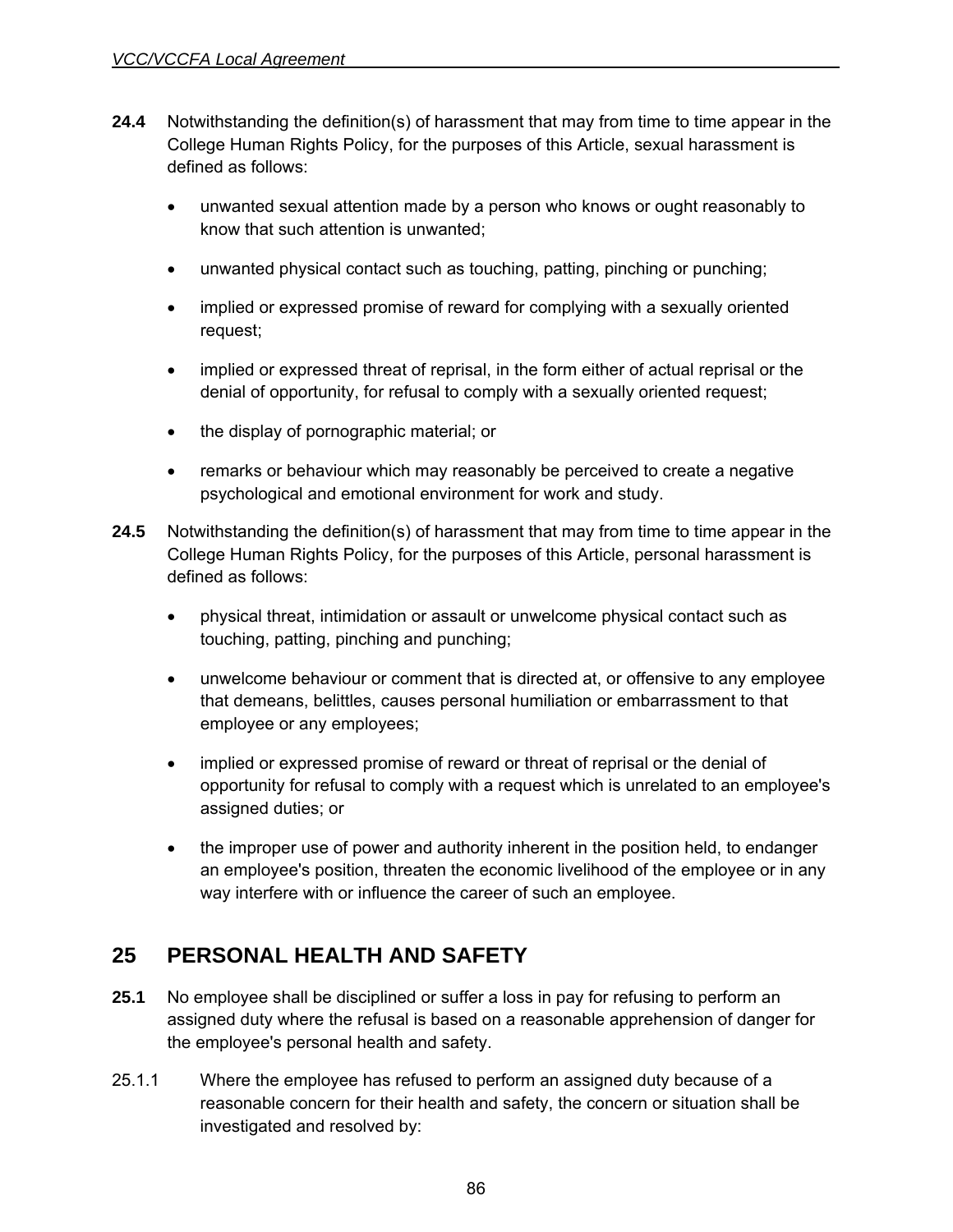- a) the employee and the employee's Dean or Director, or if the matter cannot be resolved to the satisfaction of the employee,
- b) the employee's representative on the appropriate Occupational Health and Safety Committee and the Coordinator of Occupational Health and Safety, or
- c) the Coordinator of Occupational Health and Safety and such regulatory inspectors as is deemed necessary.
- **25.2** The College shall make all reasonable provision for the occupational health and safety of employees.

Employees have the right to be informed of any known risk to their health and safety.

Employees have the right to know when they are exposed to a risk of violence in the work place. The employer shall inform employees of risk from persons known to have a history of violent behaviour and whom employees are likely to encounter in the course of their work.

Employees have the right to remove themselves from any situation, if they have reasonable grounds to believe there is an immediate threat of violence to themselves until a risk assessment is completed in accordance with the WCB regulations.

An employee who takes action as outlined above, must report the fact to the appropriate supervisor as soon as possible, along with relevant details. The College shall investigate without delay and take remedial action or conduct a risk assessment in accordance with WCB regulations or inform the employee that the work is not unsafe within the guidelines set out in the *Workers' Compensation Act*.

Note: On the matters outlined above, the *Workers' Compensation Act* contains a right to appeal a decision of the employer to the WCB.

## **25.3 Industrial First Aid Certificate**

- 25.3.1 Where the College requires employees to obtain, renew or upgrade Industrial First Aid Certificates, any fees, tuition or costs of course material shall be borne by the College and the employees shall be granted paid leave to take such training.
- 25.3.2 Where the College requires employees to be designated Industrial First Aid Attendants, the employee shall be paid a stipend in recognition of being a designated Attendant.

#### **25.4 Occupational Health and Safety Committee**

25.4.1 The College undertakes to establish and maintain an Occupational Health and Safety Committee at each campus in keeping with the *Industrial Health and Safety Regulations* of the Workers' Compensation Board and to ensure that such Committee carries out all duties and responsibilities in accordance with said Regulations. The College will post the names, home campuses and telephone locals of the Committee members in a conspicuous place or places where they are likely to come to the attention of faculty members.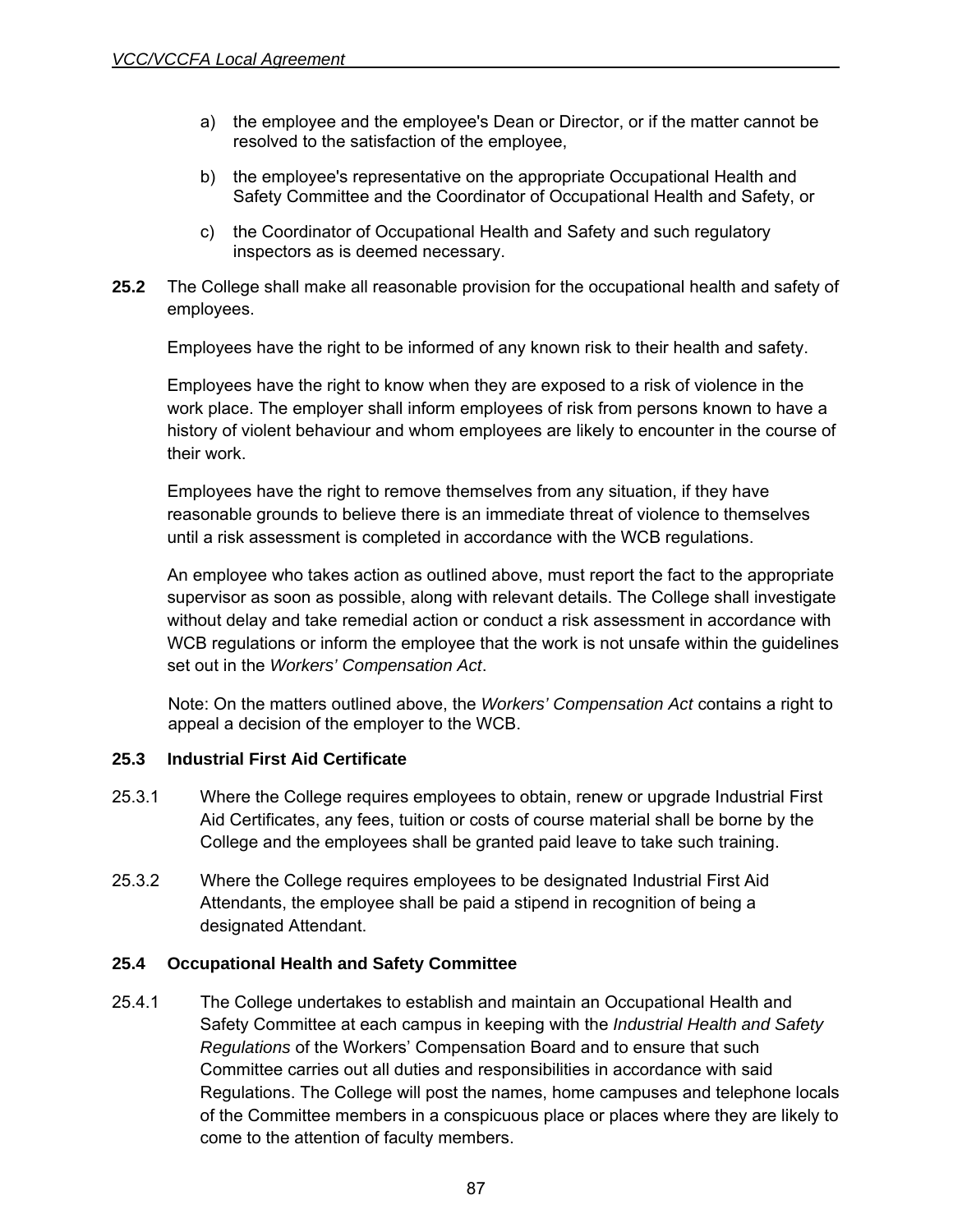- 25.4.2 There shall be no less than 2 representatives of the Association at each campus on said Committee.
- 25.4.3 Any employee who serves as an Association representative on the Occupational Health and Safety Committee shall be granted paid leave for attending such meetings or matters arising from such meeting.
- 25.4.4 The College shall arrange appropriate training for members of the Occupational Health and Safety Committees. Where possible, such training shall be provided during normal working hours, with no loss of pay.
- 25.4.5 The Occupational Health and Safety Committee has the right to inspect health and safety conditions in accordance with the *Workers' Compensation Act* and to consult as may be necessary with persons who are professionally or technically qualified to advise the Committee on such matters. The Committee has the right to review employer records considered relevant to the health and safety concerns, exclusive of medical or Personnel Files.
- 25.4.5.1 The Committee shall be notified of each incident, complaint or concern regarding health and safety and shall investigate and report in writing on the nature and cause of each.
- 25.4.5.2 Both the Association and the College shall receive copies of any minutes, reports or correspondence pertaining to the Committee or its operation.
- 25.4.6 The Occupational Health and Safety Committee will post in each classroom notices regarding emergency procedures and phone numbers.

#### **25.5 Health and Safety Apparel and Equipment**

The College agrees to supply at no cost to the faculty all pieces of health and safety apparel and equipment required by Workers' Compensation.

#### **25.6 Working Alone or in Isolation Procedures**

The College will ensure that a current copy of its Working Alone or in Isolation Procedures is provided to each current and new employee. The College will make training available regarding such Procedures.

## **26 OFFICE SPACE**

The College acknowledges that there is a need for additional office space for employees and will make a reasonable effort to provide such space in any future expansion of the College facilities or their annexes.

## **27 LIABILITY INSURANCE**

The College shall maintain, for its own benefit and, to the extent it does so, for the benefit of the Association and its members: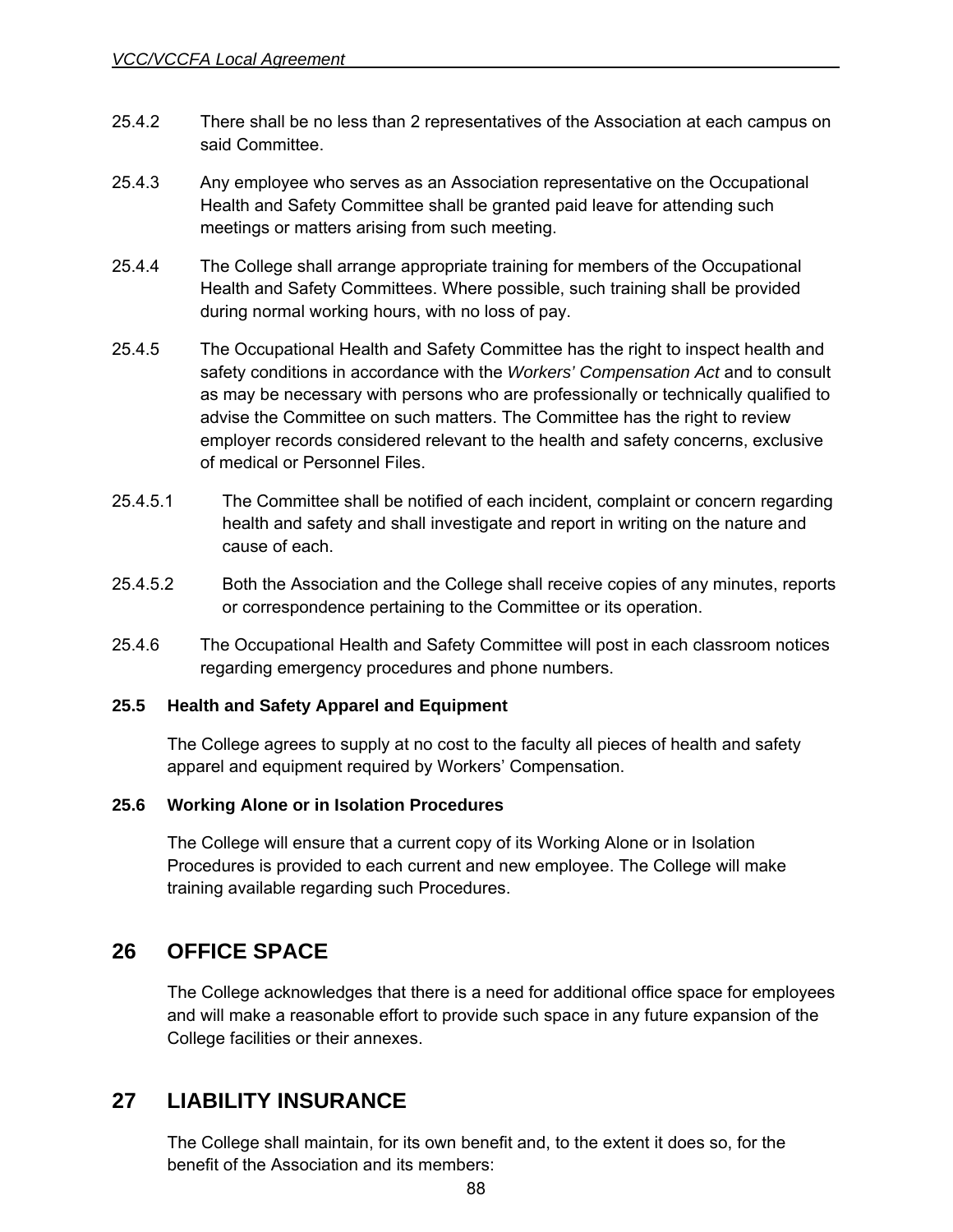- a) the College's Self-Insured Comprehensive General Liability Coverage under the University, College and Institute Protection Program, including the extension of general liability coverage thereunder to administrators, faculty or other employees to the extent liability arises from activities in connection with the College; or
- b) such similar general liability insurance as it may obtain from time to time.

To the extent that such coverage is available, the College shall:

- a) exempt and save harmless each current and former employee from any liability action arising from the proper performance of duties for the College; and
- b) assume all costs, legal fees and other expenses arising from any such action.

## **28 RIGHTS OF EMPLOYER**

Any rights of the Employer which are not specifically mentioned in this Agreement and which are not contrary to its terms shall continue in full force and effect for the duration of this Agreement, always provided that such rights shall be exercised fairly, reasonably and in good faith.

## **29 CRIMINAL RECORDS CHECK**

- **29.1** The College will, only with the written authorization of the employee, notify the Association when the College has received notice that a criminal records check reveals that an employee has been charged with or convicted of a "relevant offence" under the *Criminal Records Review Act.*
- **29.2** When a criminal records check has the potential to negatively impact an employee's employment status, the College will advise the employee of their right to Association representation, and further advise that the employee's written authorization is required to enable Association representation to deal with the potential negative impact on the employee's employment status.

## **30 PROFESSIONAL MEMBERSHIPS / LICENCES**

**30.1** Where the College requires, as a condition of employment, that a regular employee maintain a specified professional association membership or licence, the College will pay the annual dues or annual licencing fees required to maintain such membership or licence.

## **31 ACADEMIC FREEDOM**

**Society benefits from the search for knowledge and its free exposition. Academic freedom is essential to both these purposes in the teaching function of the College as well as in its scholarship and research. Every faculty employee is entitled to exercise academic freedom in the performance of their duties.**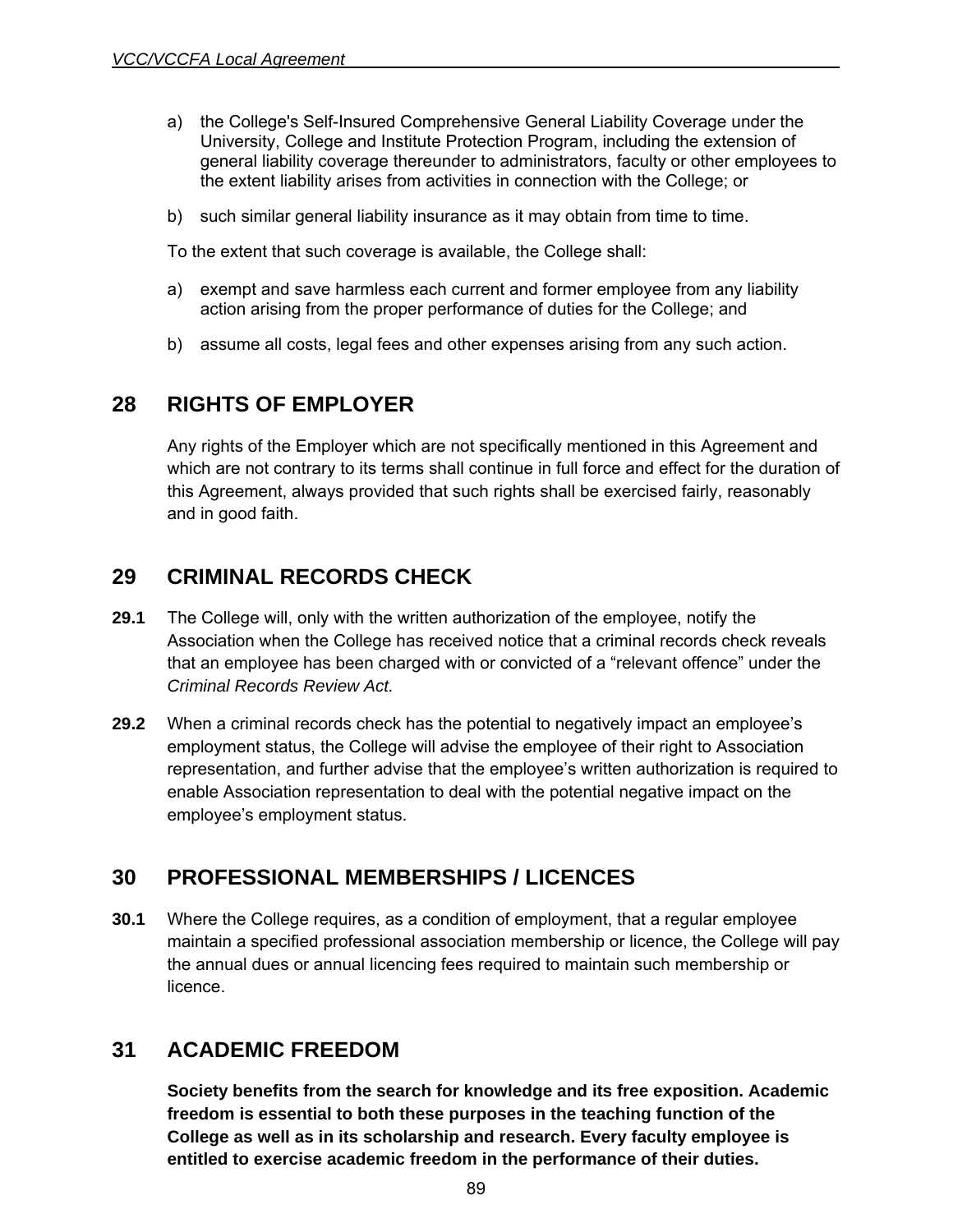**Academic freedom is the freedom to examine, question, teach and learn and it involves the right to investigate, speculate, and comment without regard to prescribed doctrine. Academic freedom ensures the following:** 

- **c) Freedom in the conduct of teaching;**
- **c) Freedom in undertaking research and making public the results thereof;**
- **d) Freedom from institutional censorship.**

**Academic freedom carries with it the duty to use that freedom in a responsible way, respecting the rights and dignity of others, and in a manner consistent with the scholarly obligation to base teaching and research in an honest search for knowledge and the obligation to follow the curriculum requirements of the instructional assignment.**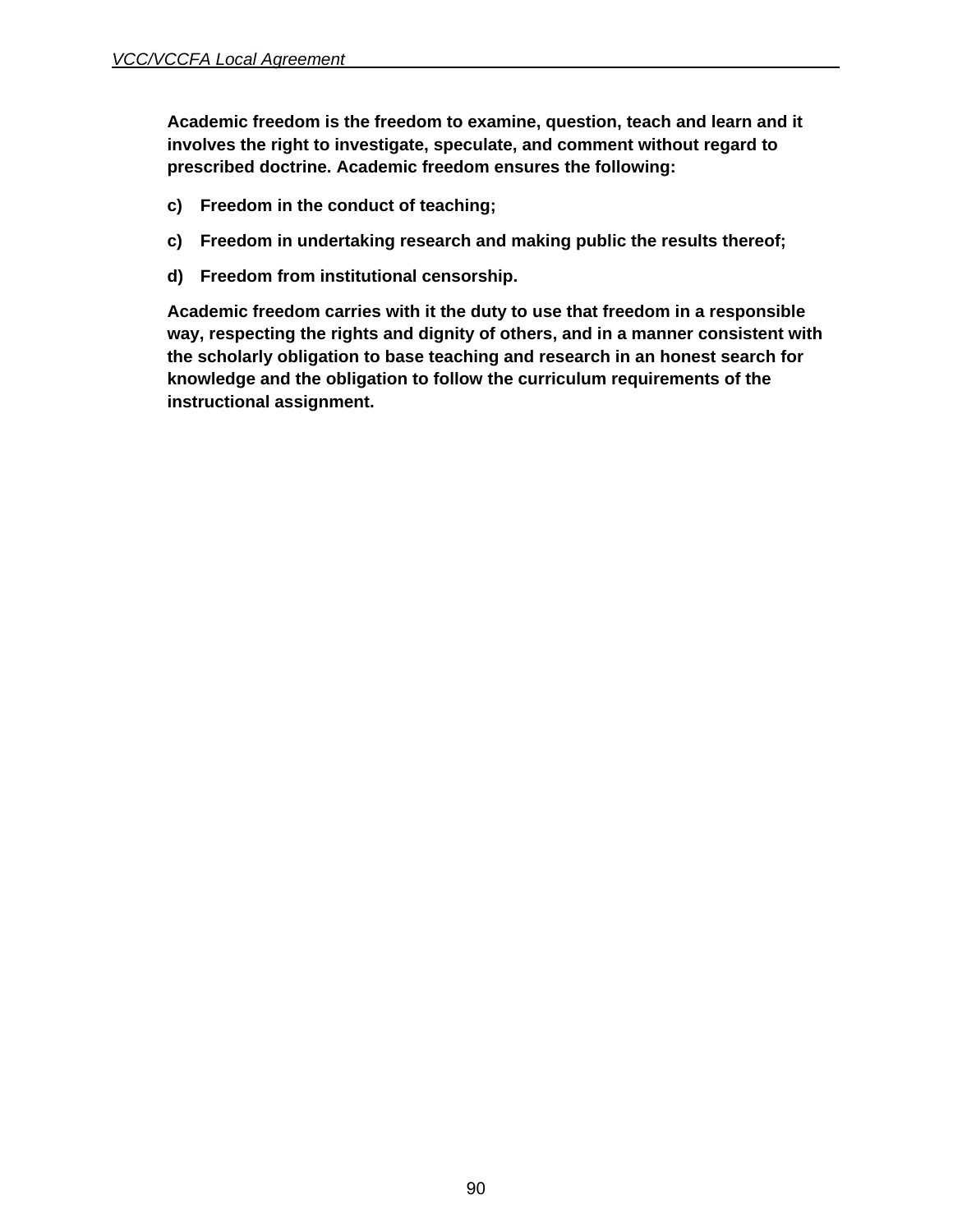This page intentionally left blank.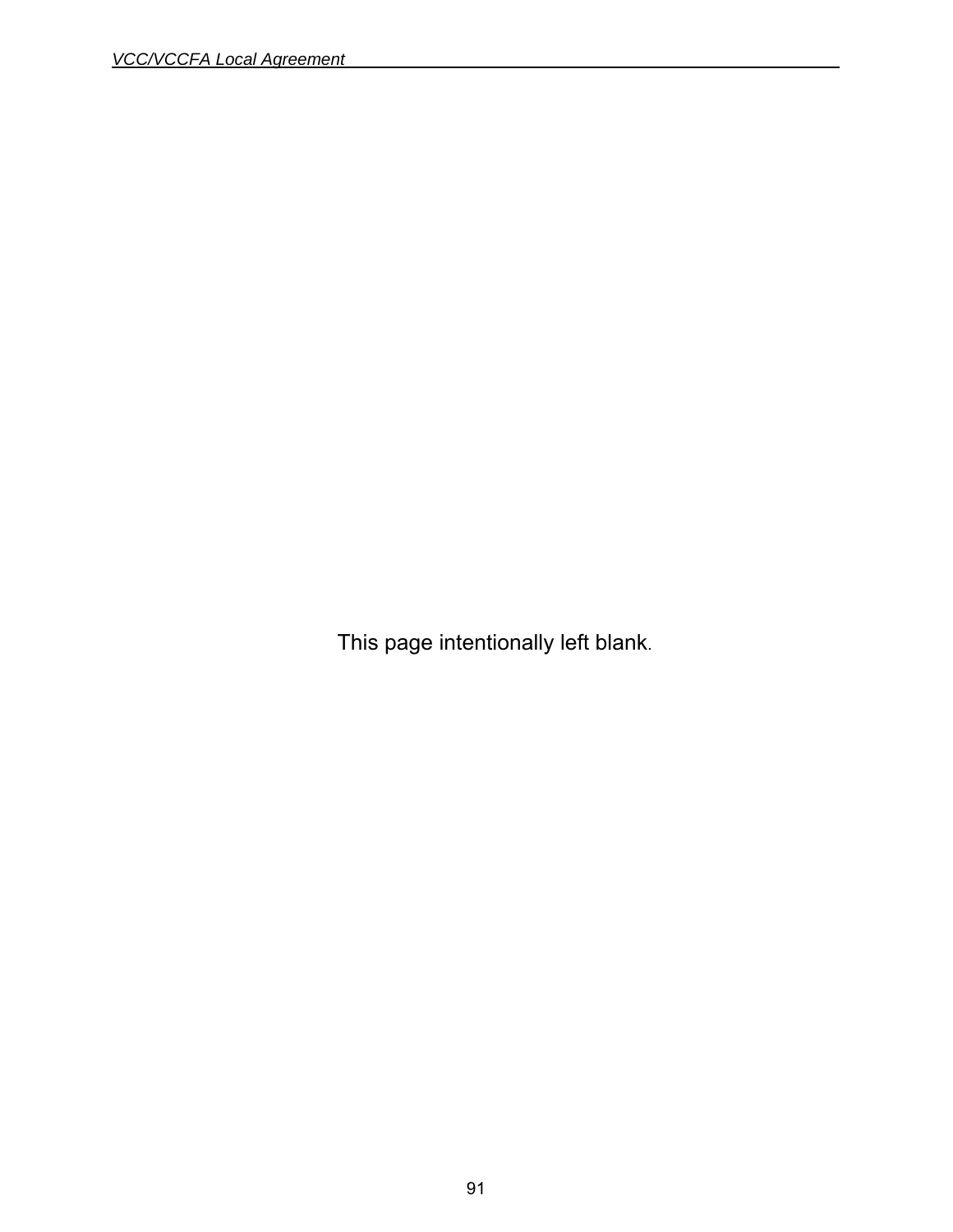This page intentionally left blank.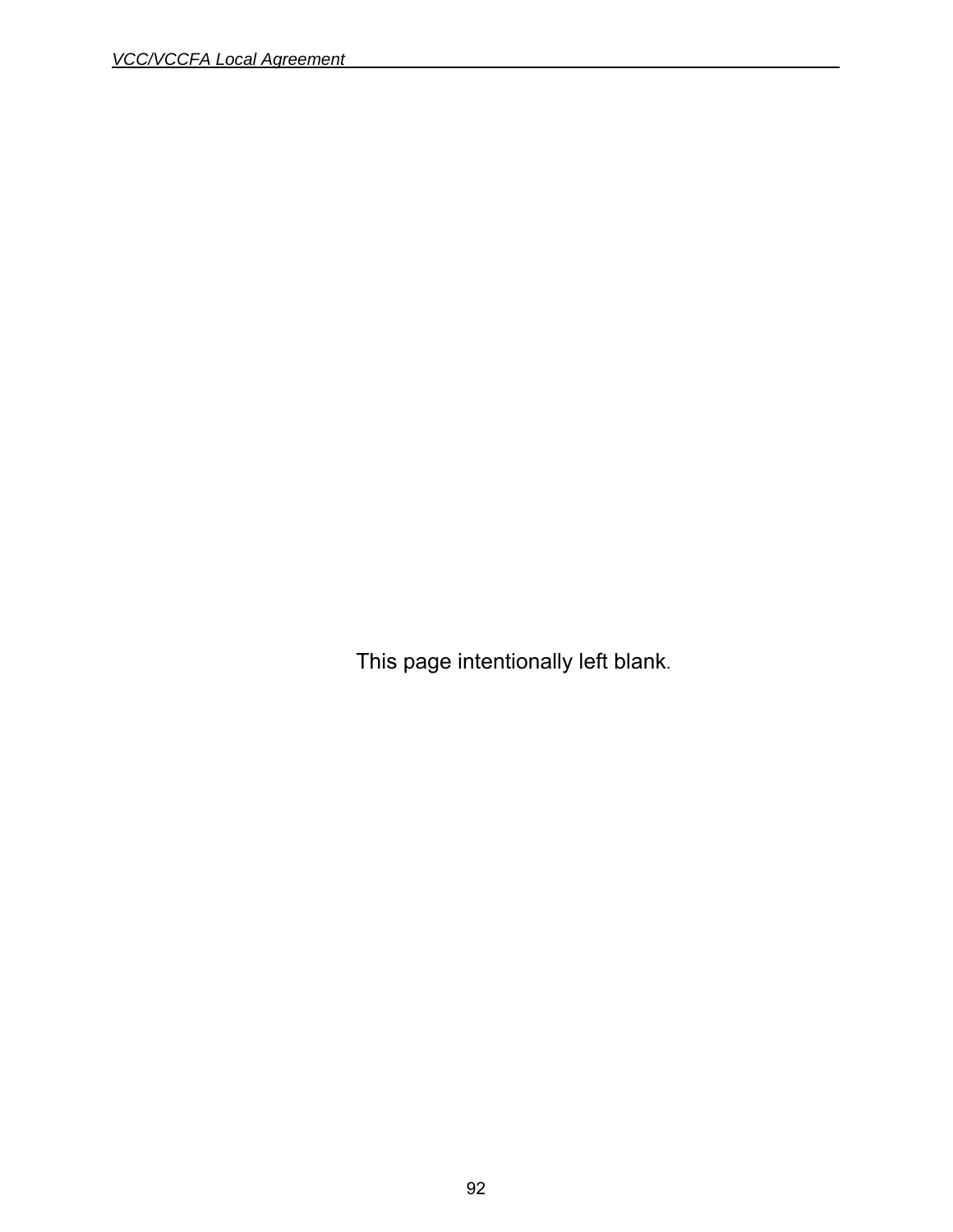IN WITNESS WHEREOF the Board of Vancouver Community College has caused the name and seal of Vancouver Community College to be affixed hereto in the presence of the Chair of the Vancouver Community College Board and the College President and the Association has caused these presents to be executed under the hands of its proper officers duly authorized in that behalf the day and year first written below.

| SIGNED, SEALED AND DELIVERED<br>BY THE ASSOCIATION, in the<br>presence of: | THE NAME AND SEAL OF VANCOVUER<br><b>COMMUNITY COLLEGE WAS</b><br>HEREUNTO AFFIXED in the presence of: |
|----------------------------------------------------------------------------|--------------------------------------------------------------------------------------------------------|
| President - Karen Shortt                                                   | Board Chair - Cathy Young                                                                              |
| Co-Chair - Maggi Trebble                                                   | College President - Kathy Kinloch                                                                      |
|                                                                            |                                                                                                        |

This page intentionally left blank.

| Co-Chair - Leona Friesen         | Chief Negotiator - Colin Gibson |  |  |
|----------------------------------|---------------------------------|--|--|
| Negotiator - Frank Cosco         | Negotiator - Paula Boddie       |  |  |
| Negotiator - Wayne McNiven       | Negotiator - Sharon Carefoot    |  |  |
| Negotiator - John Demeulemeester | Negotiator - Tim Atkinson       |  |  |
|                                  | Negotiator - Sandra Bailey      |  |  |
|                                  |                                 |  |  |

This 8th day of February, 2013 in the City of Vancouver in the Province of British Columbia.

Bowman

PSEA Chair Board of Directors – John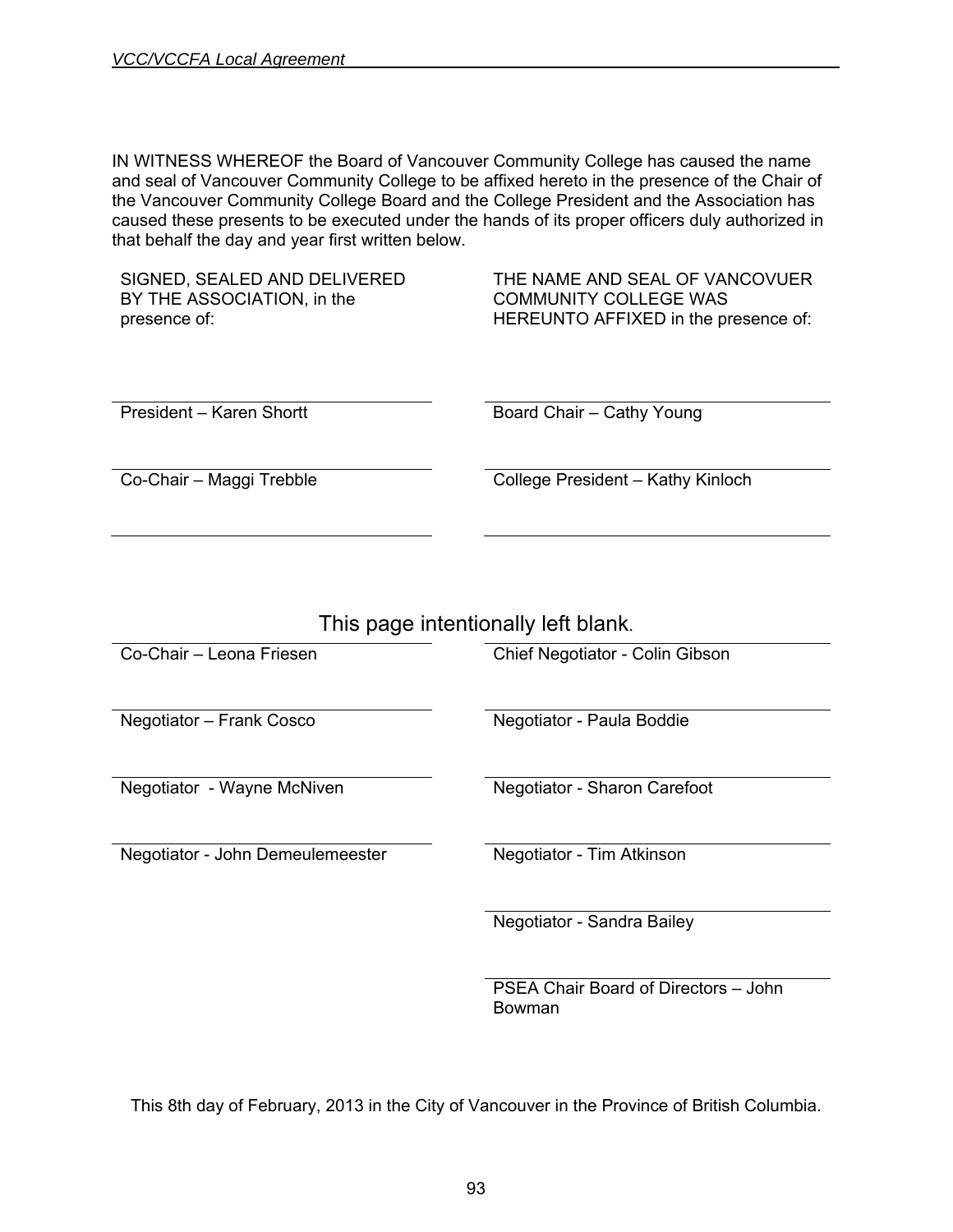This page intentionally left blank.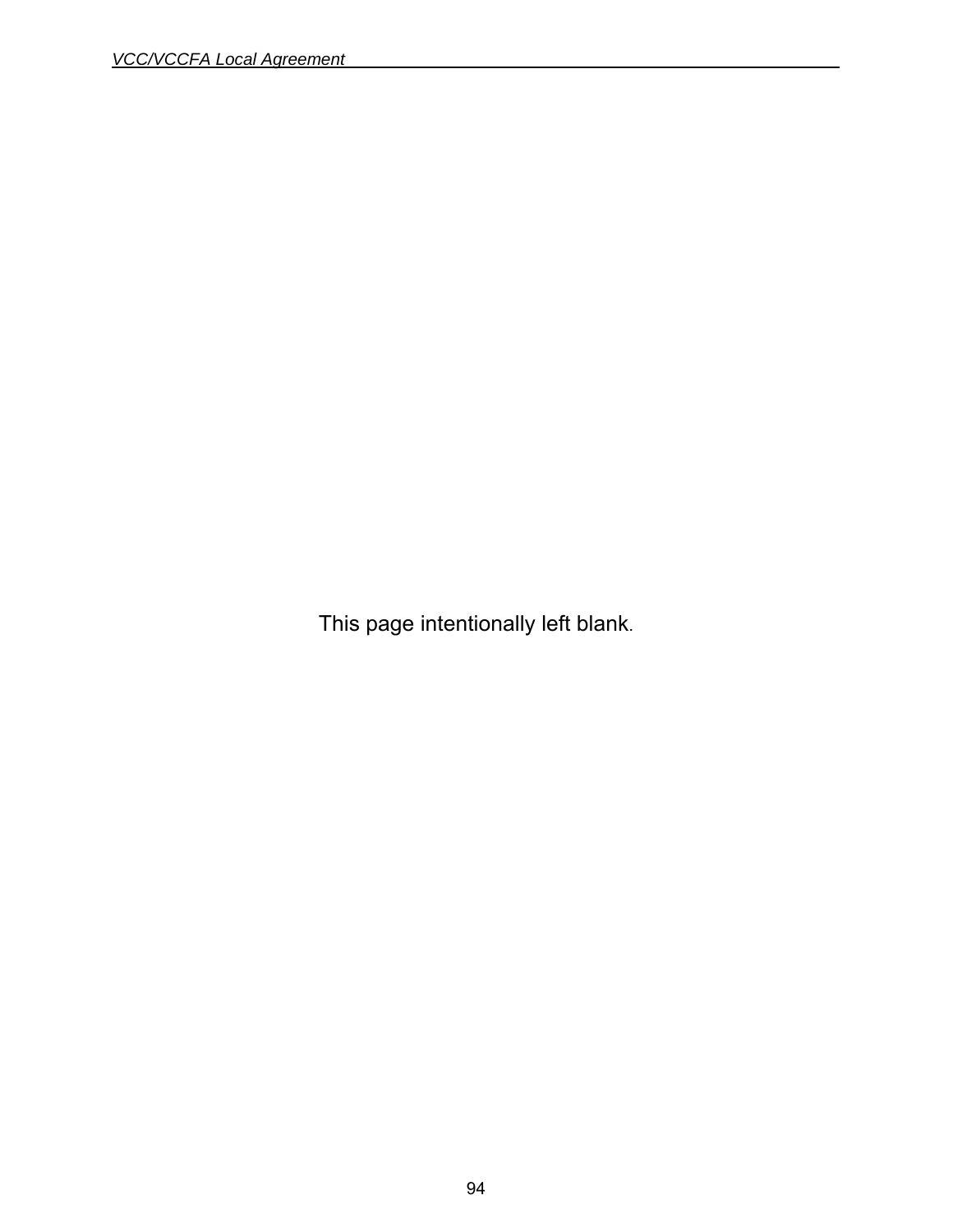## **APPENDIX I SALARY SCHEDULE AS OF APRIL 1, 2012**

| <b>Step</b>             | <b>Annual Salary</b> | <b>Per Diem (Annual</b><br>/202 days) | <b>Semi-Monthly</b><br>(Annual/ 24 Pay<br>Periods) | <b>Bi-Weekly</b><br><b>(Annual /26.1</b><br><b>Pay Periods)</b> |
|-------------------------|----------------------|---------------------------------------|----------------------------------------------------|-----------------------------------------------------------------|
|                         |                      | April 1, 2012 to December 31, 2012    |                                                    |                                                                 |
| 1                       | \$83,231             | \$412.03                              | \$3,467.96                                         | \$3,188.93                                                      |
| $\overline{2}$          | \$77,970             | \$385.99                              | \$3,248.75                                         | \$2,987.36                                                      |
| 3                       | \$72,628             | \$359.54                              | \$3,026.17                                         | \$2,782.68                                                      |
| 4                       | \$69,655             | \$344.83                              | \$2,902.29                                         | \$2,668.77                                                      |
| 5                       | \$67,104             | \$332.20                              | \$2,796.00                                         | \$2,571.03                                                      |
| 6                       | \$64,553             | \$319.57                              | \$2,689.71                                         | \$2,473.30                                                      |
| $\overline{\mathbf{7}}$ | \$62,002             | \$306.94                              | \$2,583.42                                         | \$2,375.56                                                      |
| 8                       | \$59,450             | \$294.31                              | \$2,477.08                                         | \$2,277.78                                                      |
| 9                       | \$56,899             | \$281.68                              | \$2,370.79                                         | \$2,180.04                                                      |
| 10                      | \$54,348             | \$269.05                              | \$2,264.50                                         | \$2,082.30                                                      |
| 11                      | \$51,797             | \$256.42                              | \$2,158.21                                         | \$1,984.56                                                      |
|                         |                      | January 1, 2013 to March 31, 2013     |                                                    |                                                                 |
| 1                       | \$84,063             | \$416.15                              | \$3,502.63                                         | \$3,220.80                                                      |
| $\overline{2}$          | \$78,750             | \$389.85                              | \$3,281.25                                         | \$3,017.24                                                      |
| 3                       | \$73,354             | \$363.14                              | \$3,056.42                                         | \$2,810.50                                                      |
| 4                       | \$70,352             | \$348.28                              | \$2,931.33                                         | \$2,695.48                                                      |
| 5                       | \$67,775             | \$335.52                              | \$2,823.96                                         | \$2,596.74                                                      |
| 6                       | \$65,199             | \$322.77                              | \$2,716.63                                         | \$2,498.05                                                      |
| $\overline{7}$          | \$62,622             | \$310.01                              | \$2,609.25                                         | \$2,399.31                                                      |
| 8                       | \$60,045             | \$297.25                              | \$2,501.88                                         | \$2,300.57                                                      |
| 9                       | \$57,468             | \$284.50                              | \$2,394.50                                         | \$2,201.84                                                      |
| 10                      | \$54,891             | \$271.74                              | \$2,287.13                                         | \$2,103.10                                                      |
| 11                      | \$52,315             | \$258.99                              | \$2,179.79                                         | \$2,004.41                                                      |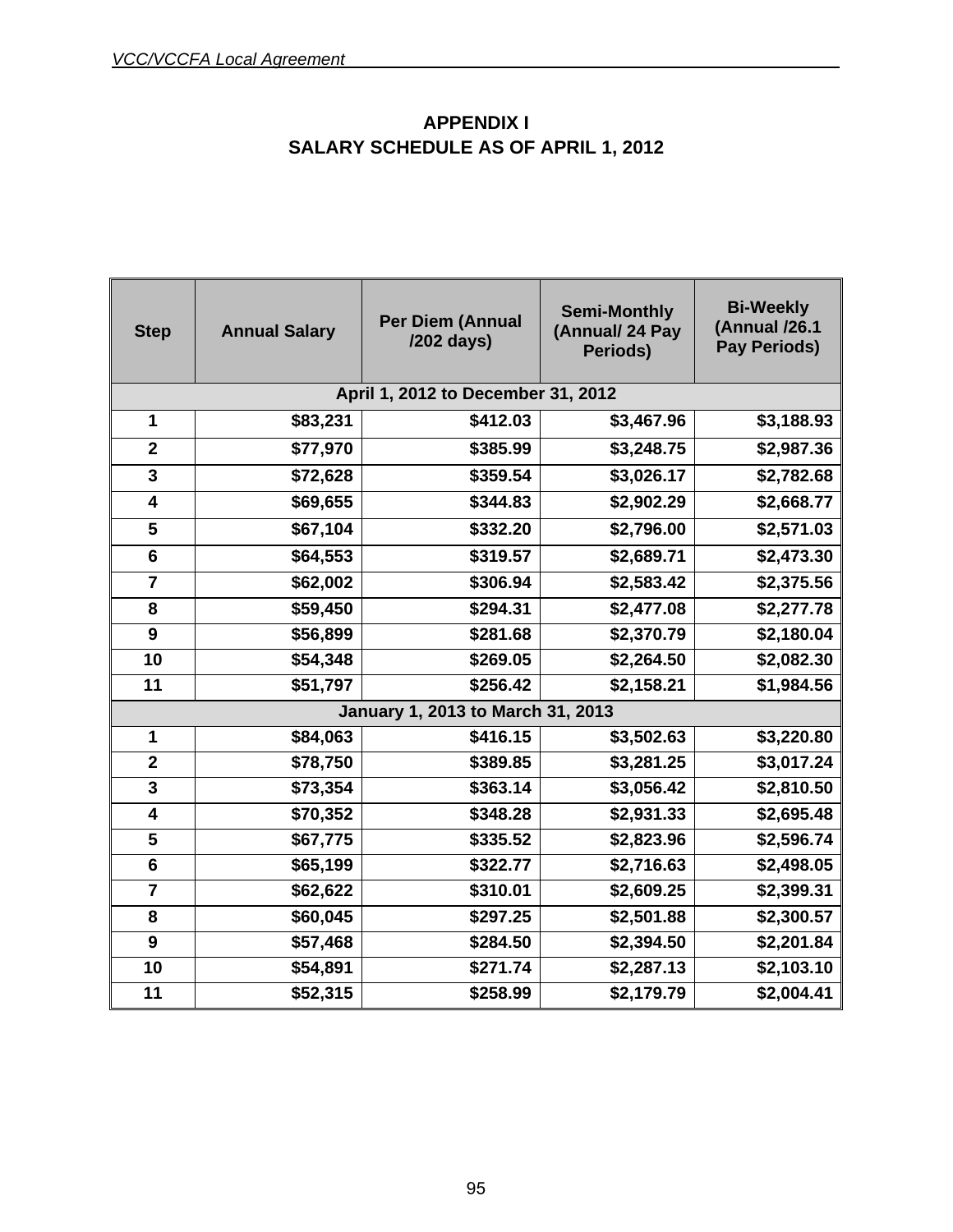| <b>Step</b>             | <b>Annual Salary</b> | Per Diem (Annual<br>/202 days)         | <b>Semi-Monthly</b><br>(Annual/ 24 Pay<br>Periods) | <b>Bi-Weekly</b><br><b>(Annual /26.1</b><br><b>Pay Periods)</b> |  |
|-------------------------|----------------------|----------------------------------------|----------------------------------------------------|-----------------------------------------------------------------|--|
|                         |                      | April 1, 2013 to August 31, 2013       |                                                    |                                                                 |  |
| 1                       | \$84,904             | \$420.32                               | \$3,537.67                                         | \$3,253.03                                                      |  |
| $\overline{\mathbf{2}}$ | \$79,538             | \$393.75                               | \$3,314.08                                         | \$3,047.43                                                      |  |
| 3                       | \$74,088             | \$366.77                               | \$3,087.00                                         | \$2,838.62                                                      |  |
| 4                       | \$71,056             | \$351.76                               | \$2,960.67                                         | \$2,722.45                                                      |  |
| 5                       | \$68,453             | \$338.88                               | \$2,852.21                                         | \$2,622.72                                                      |  |
| 6                       | \$65,851             | \$326.00                               | \$2,743.79                                         | \$2,523.03                                                      |  |
| $\overline{7}$          | \$63,248             | \$313.11                               | \$2,635.33                                         | \$2,423.30                                                      |  |
| 8                       | \$60,645             | \$300.22                               | \$2,526.88                                         | \$2,323.56                                                      |  |
| 9                       | \$58,043             | \$287.34                               | \$2,418.46                                         | \$2,223.87                                                      |  |
| 10                      | \$55,440             | \$274.46                               | \$2,310.00                                         | \$2,124.14                                                      |  |
| 11                      | \$52,838             | \$261.57                               | \$2,201.58                                         | \$2,024.44                                                      |  |
|                         |                      | September 1, 2013 to December 31, 2013 |                                                    |                                                                 |  |
| 1                       | \$85,753             | \$424.52                               | \$3,573.04                                         | \$3,285.56                                                      |  |
| $\overline{\mathbf{2}}$ | \$80,333             | \$397.69                               | \$3,347.21                                         | \$3,077.89                                                      |  |
| 3                       | \$74,829             | \$370.44                               | \$3,117.88                                         | \$2,867.01                                                      |  |
| 4                       | \$71,767             | \$355.28                               | \$2,990.29                                         | \$2,749.69                                                      |  |
| 5                       | \$69,138             | \$342.27                               | \$2,880.75                                         | \$2,648.97                                                      |  |
| $6\phantom{1}$          | \$66,510             | \$329.26                               | \$2,771.25                                         | \$2,548.28                                                      |  |
| $\overline{7}$          | \$63,880             | \$316.24                               | \$2,661.67                                         | \$2,447.51                                                      |  |
| 8                       | \$61,251             | \$303.22                               | \$2,552.13                                         | \$2,346.78                                                      |  |
| 9                       | \$58,623             | \$290.21                               | \$2,442.63                                         | \$2,246.09                                                      |  |
| 10                      | \$55,994             | \$277.20                               | \$2,333.08                                         | \$2,145.36                                                      |  |
| 11                      | \$53,366             | \$264.19                               | \$2,223.58                                         | \$2,044.67                                                      |  |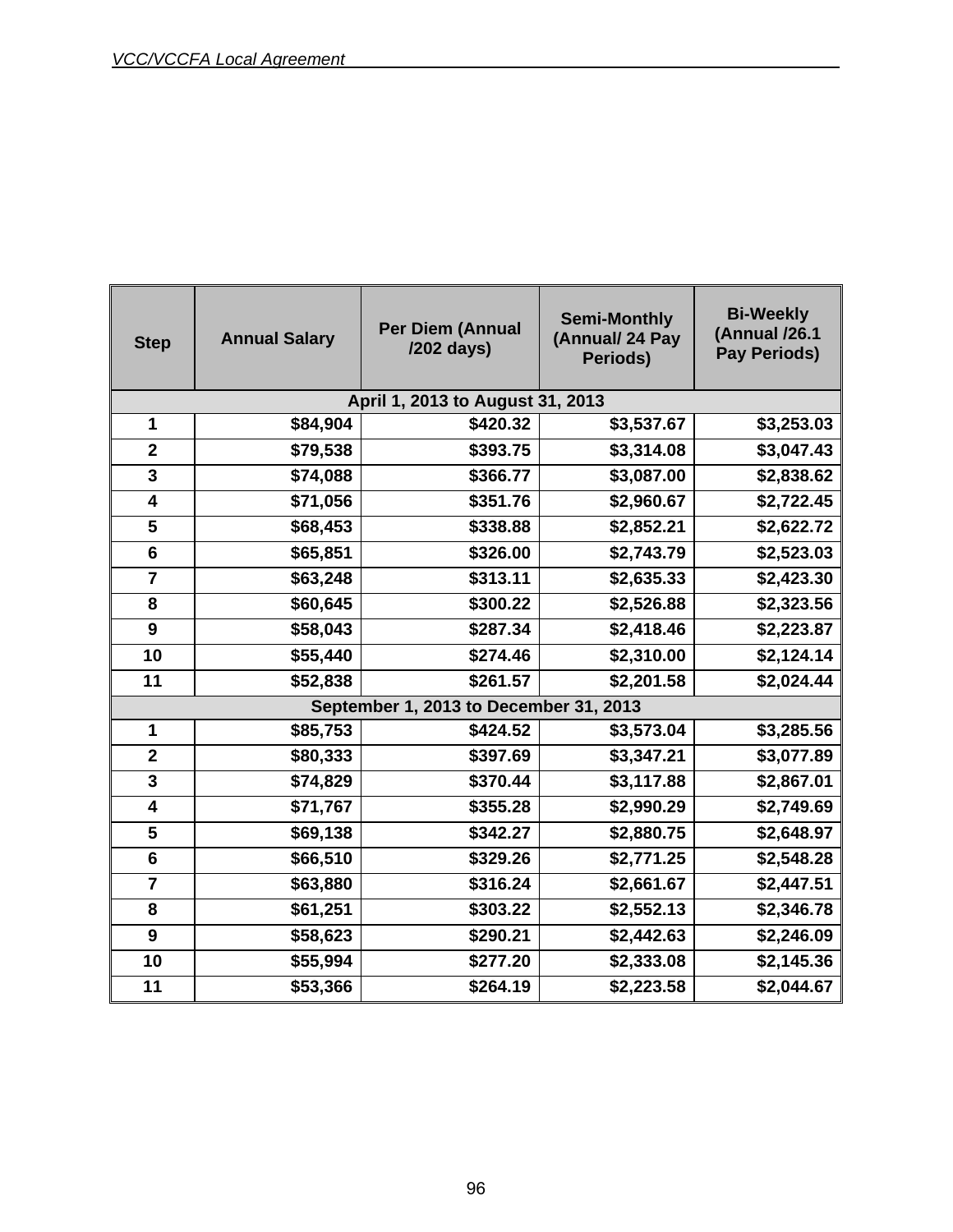| <b>Step</b>    | <b>Annual Salary</b> | <b>Per Diem (Annual</b><br>/202 days)    | <b>Semi-Monthly</b><br>(Annual/ 24 Pay<br>Periods) | <b>Bi-Weekly</b><br><b>(Annual /26.1)</b><br><b>Pay Periods)</b> |
|----------------|----------------------|------------------------------------------|----------------------------------------------------|------------------------------------------------------------------|
|                |                      | <b>January 1, 2014 to March 31, 2014</b> |                                                    |                                                                  |
| 1              | \$86,611             | \$428.77                                 | \$3,608.79                                         | \$3,318.43                                                       |
| $\mathbf{2}$   | \$81,136             | \$401.66                                 | \$3,380.67                                         | \$3,108.66                                                       |
| 3              | \$75,577             | \$374.14                                 | \$3,149.04                                         | \$2,895.67                                                       |
| 4              | \$72,485             | \$358.84                                 | \$3,020.21                                         | \$2,777.20                                                       |
| 5              | \$69,829             | \$345.69                                 | \$2,909.54                                         | \$2,675.44                                                       |
| $6\phantom{1}$ | \$67,175             | \$332.55                                 | \$2,798.96                                         | \$2,573.75                                                       |
| $\overline{7}$ | \$64,519             | \$319.40                                 | \$2,688.29                                         | \$2,471.99                                                       |
| 8              | \$61,864             | \$306.26                                 | \$2,577.67                                         | \$2,370.27                                                       |
| 9              | \$59,209             | \$293.11                                 | \$2,467.04                                         | \$2,268.54                                                       |
| 10             | \$56,554             | \$279.97                                 | \$2,356.42                                         | \$2,166.82                                                       |
| 11             | \$53,900             | \$266.83                                 | \$2,245.83                                         | \$2,065.13                                                       |

## **Notes:**

Biweekly Rate = Annual Salary  $\div 26.1$ 

Per Diem Rate = Annual Salary  $\div$  202 days and Per Diem Hourly Rate further  $\div$  5 hours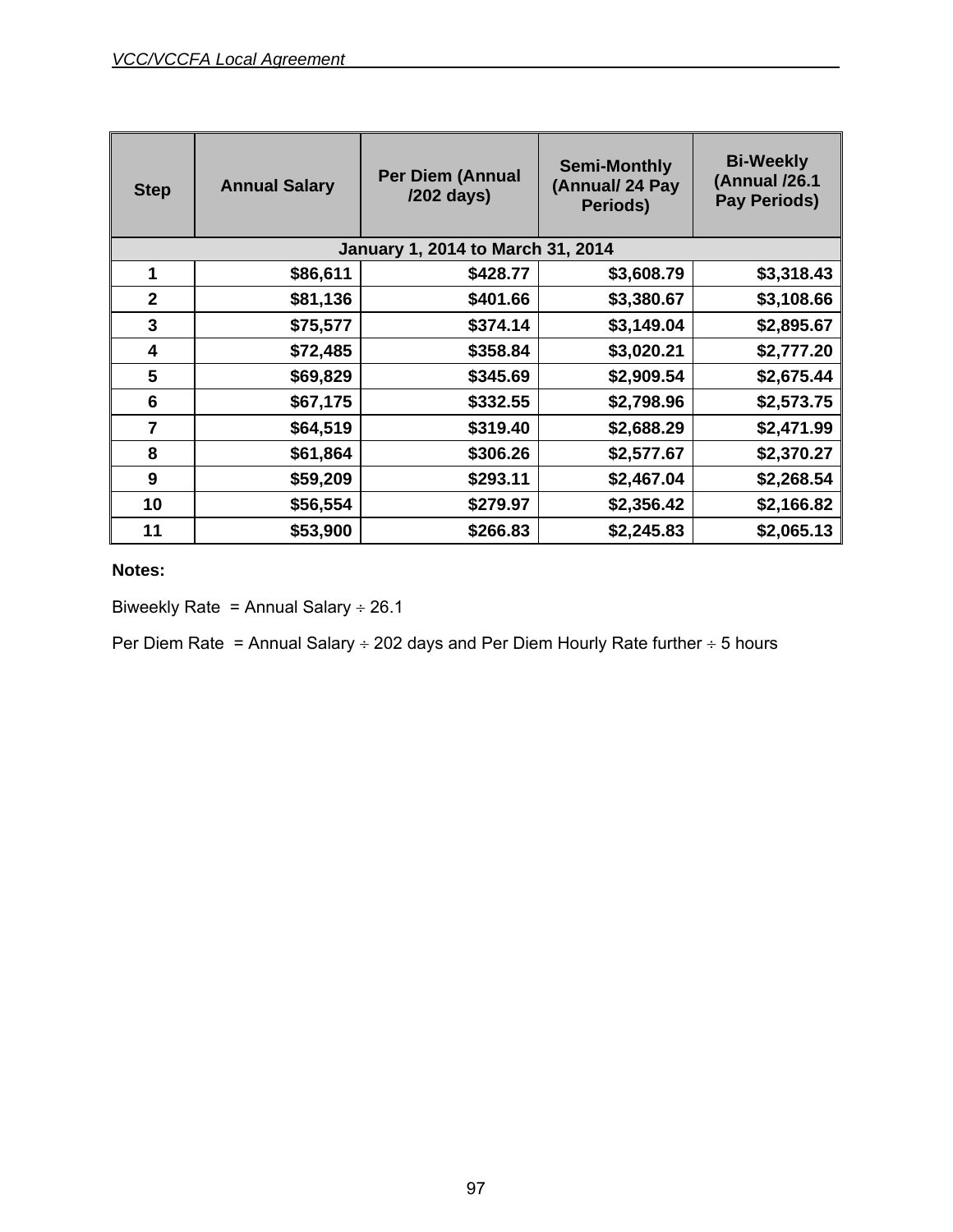| <b>Department Leader Allowance</b>           | <b>Annual</b> | <b>Semi</b><br><b>Monthly</b> | <b>Biweekly</b> |
|----------------------------------------------|---------------|-------------------------------|-----------------|
| April 1, 2012 to December 31, 2012           |               |                               |                 |
| <b>Instructional Associate</b>               | \$6,456       | \$269.00                      | \$247.36        |
| <b>Department Head</b>                       | \$2,957       | \$123.21                      | \$113.30        |
| Assistant Department Head and Coordinator II | \$1,901       | \$79.21                       | \$72.84         |
| Coordinator I                                | \$946         | \$39.42                       | \$36.25         |
| January 1, 2013 to March 31, 2013            |               |                               |                 |
| <b>Instructional Associate</b>               | \$6,521       | \$271.71                      | \$249.85        |
| <b>Department Head</b>                       | \$2,987       | \$124.46                      | \$114.44        |
| Assistant Department Head and Coordinator II | \$1,920       | \$80.00                       | \$73.56         |
| Coordinator I                                | \$955         | \$39.79                       | \$36.59         |
| April 1, 2013 to August 31, 2013             |               |                               |                 |
| <b>Instructional Associate</b>               | \$6,586       | \$274.42                      | \$252.34        |
| <b>Department Head</b>                       | \$3,017       | \$125.71                      | \$115.59        |
| Assistant Department Head and Coordinator II | \$1,939       | \$80.79                       | \$74.29         |
| Coordinator I                                | \$965         | \$40.21                       | \$36.97         |
| September 1, 2013 to December 31, 2013       |               |                               |                 |
| <b>Instructional Associate</b>               | \$6,652       | \$277.17                      | \$254.87        |
| <b>Department Head</b>                       | \$3,047       | \$126.96                      | \$116.74        |
| Assistant Department Head and Coordinator II | \$1,958       | \$81.58                       | \$75.02         |
| Coordinator I                                | \$975         | \$40.63                       | \$37.36         |
| January 1, 2014 to March 31, 2014            |               |                               |                 |
| <b>Instructional Associate</b>               | \$6,719       | \$279.96                      | \$257.43        |
| <b>Department Head</b>                       | \$3,077       | \$128.21                      | \$117.89        |
| Assistant Department Head and Coordinator II | \$1,978       | \$82.42                       | \$75.79         |
| Coordinator I                                | \$985         | \$41.04                       | \$37.74         |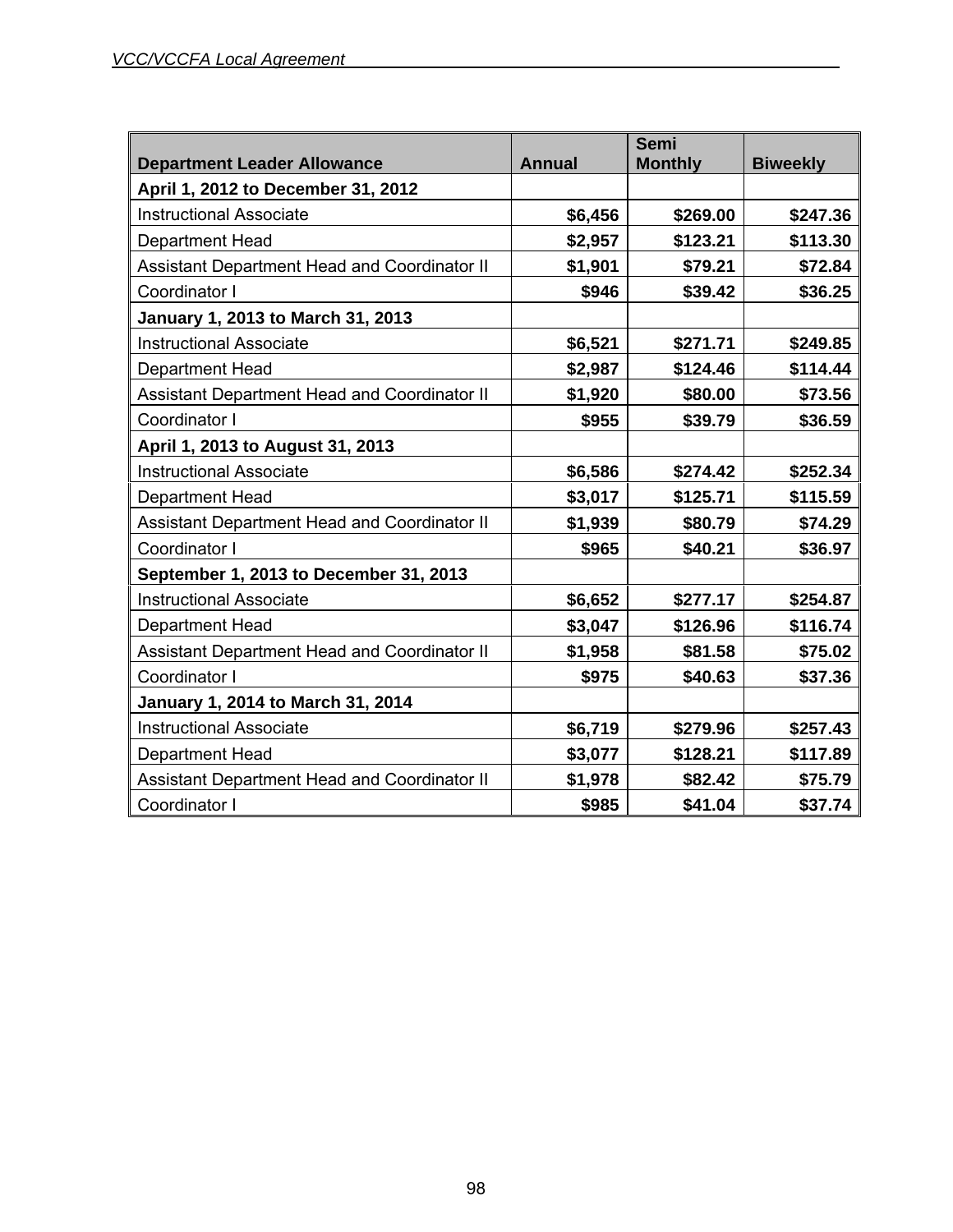# **APPENDIX II AREAS**

## **Process for Establishing and Revising Areas**

A mutually agreed process developed by the parties for establishing or revising the areas in a School, Centre or Instructional Service Department is available through the VCCFA, the area's Dean or Director or Human Resources.

| School of Transportation Trades   |              |                                                                     |  |
|-----------------------------------|--------------|---------------------------------------------------------------------|--|
| Departments                       | <b>Areas</b> |                                                                     |  |
| Automotive Collision Repair       |              | <b>Automotive Collision</b><br>Automotive Refinishing / Preparation |  |
| Automotive Service Technician     |              | Automotive Service Technician                                       |  |
| Heavy Duty / Commercial Transport |              | <b>Heavy Duty</b><br><b>Commercial Transport</b>                    |  |

| <b>Instructional Service Departments</b> |                                                                |  |  |  |
|------------------------------------------|----------------------------------------------------------------|--|--|--|
| <b>Departments</b>                       | <b>Areas</b>                                                   |  |  |  |
| Counselling                              | Counselling<br>$\bullet$<br><b>Disability Counselling</b><br>٠ |  |  |  |
| <b>Library Public Services</b>           | <b>Library Public Services</b><br>$\bullet$                    |  |  |  |
| <b>Library Technical Services</b>        | <b>Library Technical Services</b><br>$\bullet$                 |  |  |  |
| <b>Library Systems</b>                   | <b>Library Systems</b><br>$\bullet$                            |  |  |  |
| Learning Centre                          | Learning Centre<br>٠                                           |  |  |  |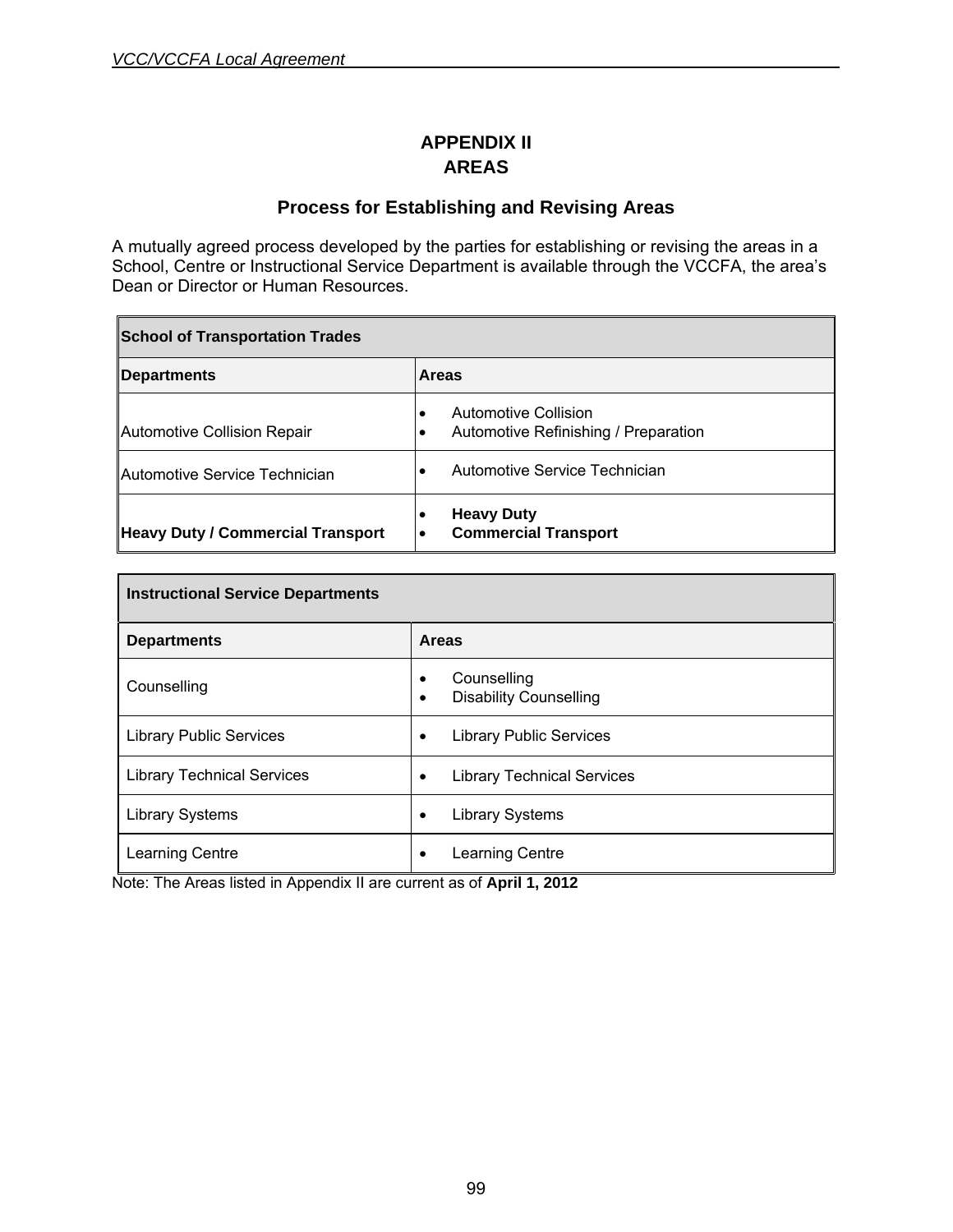| <b>School of Art &amp; Sciences</b> |                                                                                                                                                                                                                                                                                         |  |  |  |
|-------------------------------------|-----------------------------------------------------------------------------------------------------------------------------------------------------------------------------------------------------------------------------------------------------------------------------------------|--|--|--|
| <b>Departments</b>                  | <b>Areas</b>                                                                                                                                                                                                                                                                            |  |  |  |
| <b>Basic Education</b>              | <b>Basic Education</b><br>$\bullet$                                                                                                                                                                                                                                                     |  |  |  |
| College & Career Access             | <b>ABE Youth</b><br>ACE Program & EEAW<br>$\bullet$<br>English & Social Sciences<br>$\bullet$<br>Math & Science<br>$\bullet$<br>ABE Computer Lab<br>$\bullet$                                                                                                                           |  |  |  |
| Community & Career Education        | <b>Food Service Careers</b><br>$\bullet$<br><b>General Skills CACE</b><br>$\bullet$                                                                                                                                                                                                     |  |  |  |
| Humanities                          | Economics<br>$\bullet$<br>Economics - UT<br>$\bullet$<br>English Literature / Reading & Study Skills / Writing<br>$\bullet$<br><b>Skills</b><br>English - UT<br>$\bullet$<br>Law<br>$\bullet$<br>Psychology<br>$\bullet$<br>Psychology - UT<br>$\bullet$<br>Sociology - UT<br>$\bullet$ |  |  |  |
| <b>Mathematics</b>                  | <b>Mathematics</b><br>$\bullet$<br>Mathematics - UT<br>$\bullet$                                                                                                                                                                                                                        |  |  |  |
| Science                             | Anatomy & Physiology - UT<br>$\bullet$<br>Biology<br>$\bullet$<br>Biology - UT<br>Chemistry<br>Chemistry - UT<br>$\bullet$<br>Physics<br>$\bullet$<br>Physics - UT<br>$\bullet$                                                                                                         |  |  |  |
| Visually Impaired                   | Visually Impaired ABE & PS<br>$\bullet$                                                                                                                                                                                                                                                 |  |  |  |
| <b>College Preparatory English</b>  | <b>ESL</b><br>٠<br>UT<br>$\bullet$                                                                                                                                                                                                                                                      |  |  |  |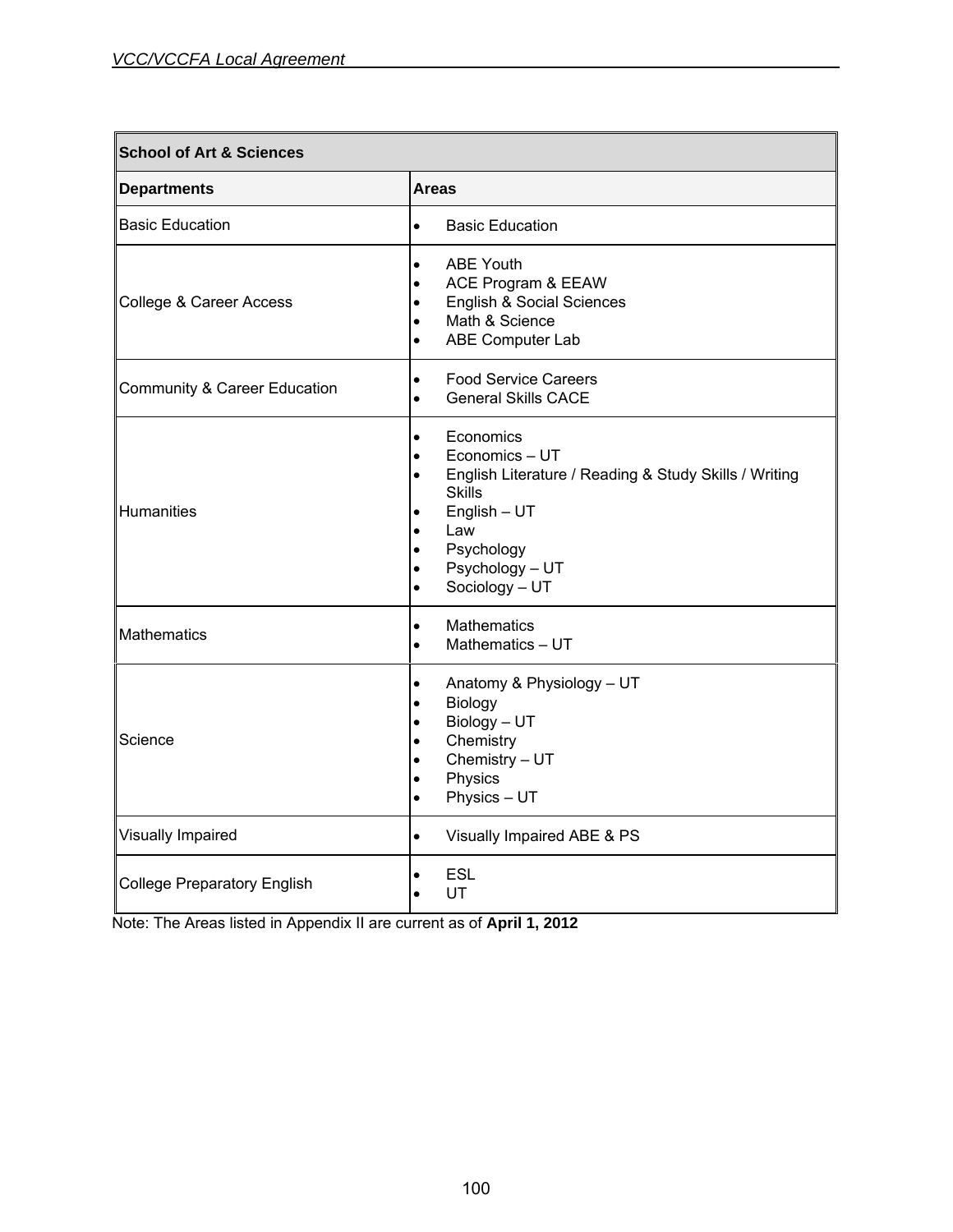| <b>School of Language Studies</b>  |                                                                                                                         |  |  |  |
|------------------------------------|-------------------------------------------------------------------------------------------------------------------------|--|--|--|
| <b>Departments</b>                 | <b>Areas</b>                                                                                                            |  |  |  |
| <b>ASL &amp; Deaf Studies</b>      | <b>ASL &amp; Deaf Studies</b><br><b>Public Speaking</b>                                                                 |  |  |  |
| Deaf & Hard of Hearing             | ASL for Deaf & Hard of Hearing<br>English / Numeracy Upgrading<br><b>Job Readiness</b><br>Speechreading / Oral Language |  |  |  |
| English Language Skills            |                                                                                                                         |  |  |  |
| <b>ELSA</b>                        | <b>ESL</b>                                                                                                              |  |  |  |
| Outreach                           | <b>ESL &amp; Combined Skills</b>                                                                                        |  |  |  |
| Professional & Career English      |                                                                                                                         |  |  |  |
| <b>College Preparatory English</b> | <b>ESL</b><br>$ESL - UT$                                                                                                |  |  |  |
| <b>TESOL</b>                       | <b>TESOL</b>                                                                                                            |  |  |  |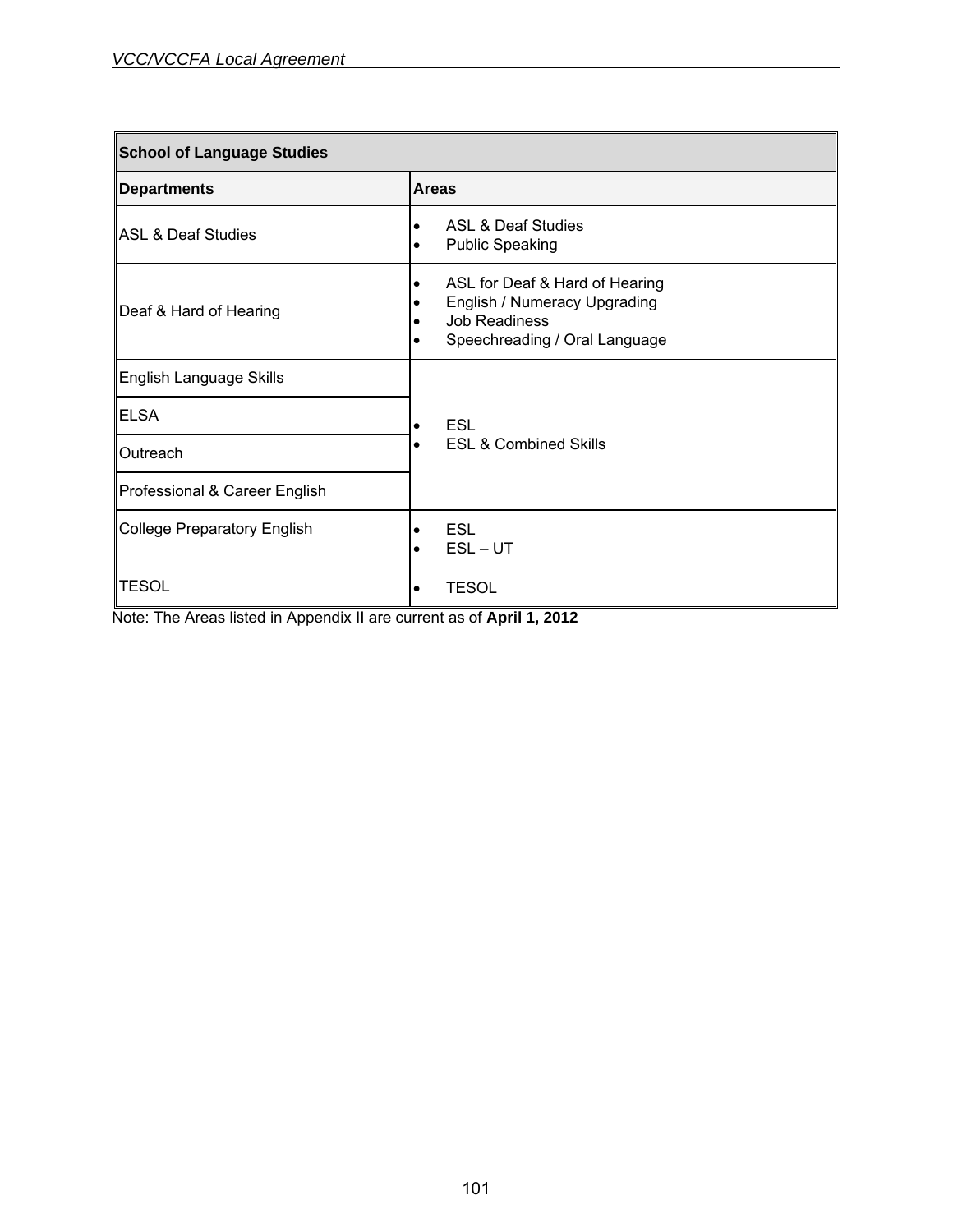| <b>School of Hospitality &amp; Business</b> |                                                                                                                                                                                                                                                                                                                                                                                                                                                                                                                                                                                |  |  |
|---------------------------------------------|--------------------------------------------------------------------------------------------------------------------------------------------------------------------------------------------------------------------------------------------------------------------------------------------------------------------------------------------------------------------------------------------------------------------------------------------------------------------------------------------------------------------------------------------------------------------------------|--|--|
| <b>Departments</b>                          | Areas                                                                                                                                                                                                                                                                                                                                                                                                                                                                                                                                                                          |  |  |
| <b>Asian Culinary Arts</b>                  | <b>Asian Culinary Arts</b>                                                                                                                                                                                                                                                                                                                                                                                                                                                                                                                                                     |  |  |
| Baking & Pastry Arts                        | Baking & Pastry Arts                                                                                                                                                                                                                                                                                                                                                                                                                                                                                                                                                           |  |  |
| <b>Culinary Arts</b>                        | Chefs<br><b>Restaurant Management</b>                                                                                                                                                                                                                                                                                                                                                                                                                                                                                                                                          |  |  |
| <b>Hospitality Management</b>               | Food Service / Restaurant Management - Chefs<br>Food Service / Restaurant Management - Restaurant<br>Management<br>Hospitality Management - Accounting<br>Hospitality Management - Business Communication<br>/Public Speaking<br>Hospitality Management - Computer Application<br>$\bullet$<br>Software<br>Hospitality Management - Hotel Management<br>Hospitality Management - Human Resources<br>Organizational Behaviour<br>Hospitality Management - Marketing / Law<br>Hospitality Management - Micro-Economics / Statistics<br><b>Bachelor of Hospitality Management</b> |  |  |
| Office & Legal Administration               | Administrative Assistant<br>Legal Administrative Assistant                                                                                                                                                                                                                                                                                                                                                                                                                                                                                                                     |  |  |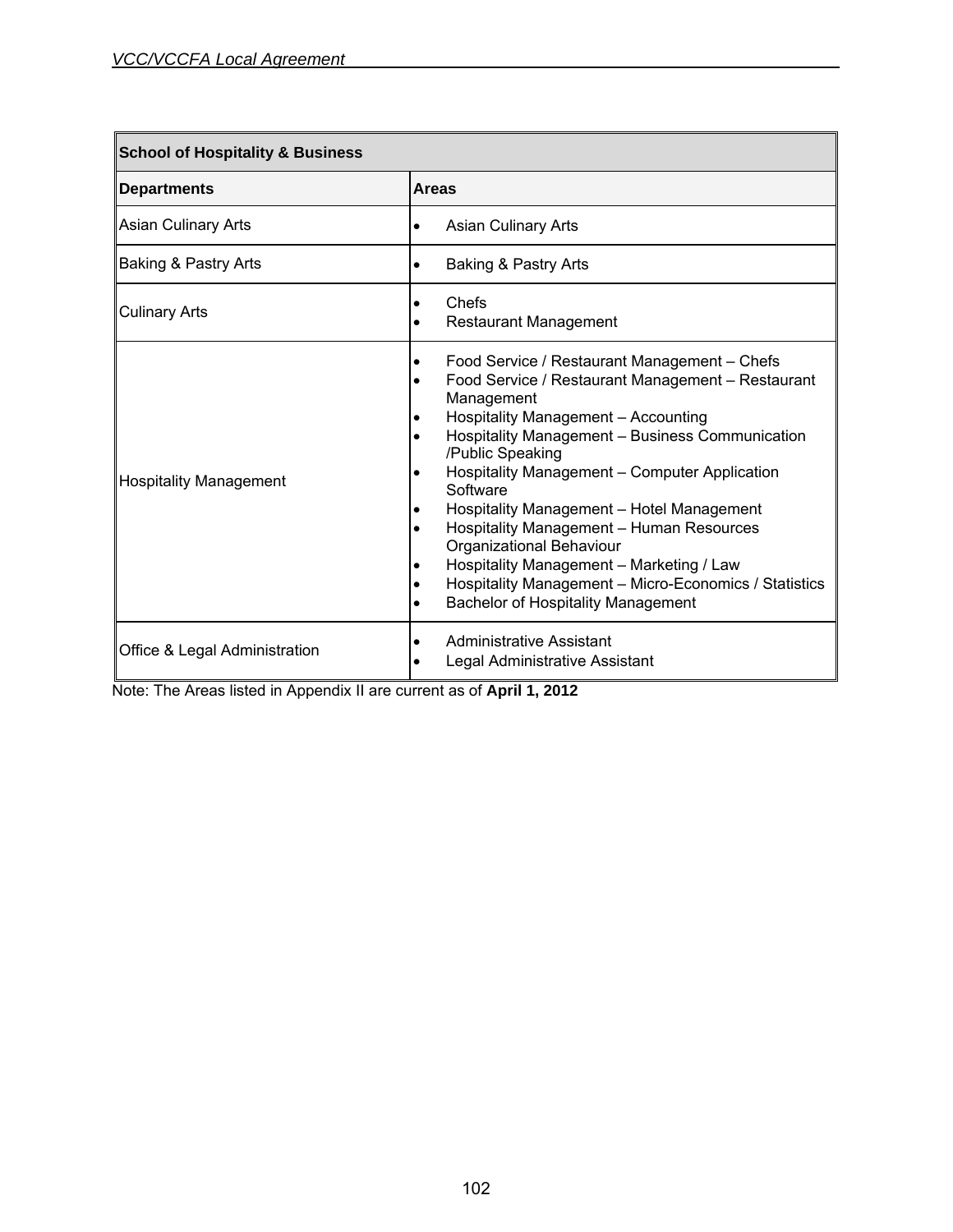| <b>School of Music, Dance &amp; Design</b> |                                                                                                                                                                                                                                                                                                                                                                                                                                                                                                                                                                                              |  |  |  |
|--------------------------------------------|----------------------------------------------------------------------------------------------------------------------------------------------------------------------------------------------------------------------------------------------------------------------------------------------------------------------------------------------------------------------------------------------------------------------------------------------------------------------------------------------------------------------------------------------------------------------------------------------|--|--|--|
| Departments                                | <b>Areas</b>                                                                                                                                                                                                                                                                                                                                                                                                                                                                                                                                                                                 |  |  |  |
| Music                                      | Academic – Bachelor of Applied Music<br>$\bullet$<br>Academic - Music Diploma<br>$\bullet$<br>Academic - Dance Diploma<br>$\bullet$<br>Skills - Dance Diploma<br>$\bullet$<br>Ensembles - Bachelor of Applied Music<br>$\bullet$<br>Ensembles - Music Diploma<br><b>Entrepreneurial Skills for Dance</b><br>Individual Instruction (Instrument / Vocal) - Bachelor of<br><b>Applied Music</b><br>Individual Instruction (Instrument / Vocal) - Music<br>$\bullet$<br>Diploma<br>Orff Teacher Training<br>$\bullet$<br>Skills - Bachelor of Applied Music Skills - Music Diploma<br>$\bullet$ |  |  |  |
| Digital Graphic Design                     | Digital Graphic Design<br>$\bullet$                                                                                                                                                                                                                                                                                                                                                                                                                                                                                                                                                          |  |  |  |
| Hair Design/Esthetics                      | <b>Esthetics</b><br>$\bullet$<br>Hair Design                                                                                                                                                                                                                                                                                                                                                                                                                                                                                                                                                 |  |  |  |
| Jewelry Art & Design                       | Jewelry Art & Design<br>$\bullet$                                                                                                                                                                                                                                                                                                                                                                                                                                                                                                                                                            |  |  |  |
| Drafting                                   | Civil/Structural<br>٠<br>Industrial<br>٠<br><b>Steel Detailing</b><br>$\bullet$                                                                                                                                                                                                                                                                                                                                                                                                                                                                                                              |  |  |  |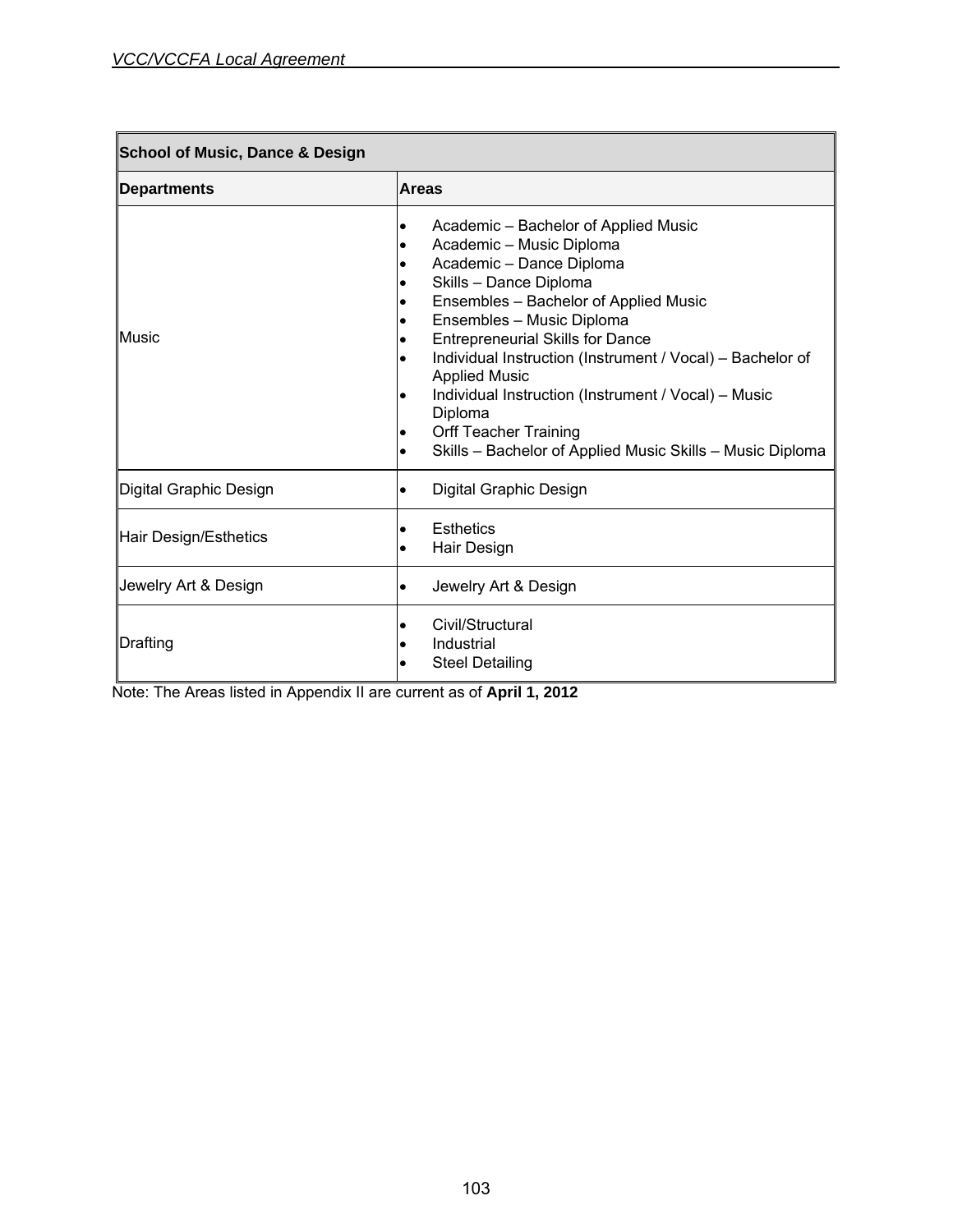| <b>School of Health</b>                                             |                                                                                                                                                                                                                                                                                                                                |  |  |  |
|---------------------------------------------------------------------|--------------------------------------------------------------------------------------------------------------------------------------------------------------------------------------------------------------------------------------------------------------------------------------------------------------------------------|--|--|--|
| <b>Departments</b>                                                  | <b>Areas</b>                                                                                                                                                                                                                                                                                                                   |  |  |  |
| <b>Allied Health</b>                                                | Aboriginal Health Science<br>$\bullet$<br>Autopsy Technician<br>$\bullet$<br>Hospital Pharmacy Technician<br>$\bullet$<br>Medical Laboratory Assistant Electrocardiography<br>$\bullet$<br>Medical Laboratory Assistant Venipuncture<br>$\bullet$<br>Occupational Therapy<br>$\bullet$<br><b>Physical Therapy</b><br>$\bullet$ |  |  |  |
| Bachelor of Science in Nursing                                      | <b>Baccalaureate Nursing</b><br>$\bullet$<br><b>Baccalaureate Nursing Clinical</b><br>$\bullet$<br>Baccalaureate Nursing Health Law<br>$\bullet$                                                                                                                                                                               |  |  |  |
| <b>Continuing Care</b>                                              | <b>Acute Care Skills</b><br>$\bullet$<br>Autopsy Technician<br>$\bullet$<br><b>Healthcare Assistant</b><br>$\bullet$<br>Home Support / Resident Care Attendant<br>$\bullet$<br>Human Relations (Communications)<br>$\bullet$                                                                                                   |  |  |  |
| Certified Dental Assisting / Dental<br><b>Reception Coordinator</b> | <b>Certified Dental Assisting</b><br>$\bullet$<br>Certified Dental Assisting (Distance Delivery)<br>$\bullet$<br><b>Dental Reception Coordinator</b><br>$\bullet$                                                                                                                                                              |  |  |  |
| Dental Hygiene                                                      | <b>Behavioural and Biomedical Sciences</b><br><b>Clinical Dentistry</b><br>$\bullet$<br>Dental Hygiene<br>$\bullet$<br>Dental Hygiene Distributed Learning<br>$\bullet$                                                                                                                                                        |  |  |  |
| Denturist & Dental Technology                                       | <b>Biological Sciences</b><br>$\bullet$<br><b>Business Management for Dental Programs</b><br>$\bullet$<br><b>Clinical Dentistry</b><br>$\bullet$<br>Dental Technician<br>$\bullet$<br>Denturist                                                                                                                                |  |  |  |
| <b>Health Care Communication</b><br>Management                      | Medical Billing for Medical Office Assistant<br>$\bullet$<br><b>Medical Office Assistant</b><br>$\bullet$<br><b>Medical Office Procedures</b><br>$\bullet$<br><b>Medical Secretary</b><br>$\bullet$<br><b>Medical Transcriptionist</b><br>$\bullet$<br><b>Nursing Unit Clerk Clinical</b><br>$\bullet$                         |  |  |  |
| <b>Practical Nursing</b>                                            | <b>Practical Nursing</b><br>$\bullet$<br><b>Advanced Practice Licenses Practical Nursing</b><br>$\bullet$<br>Arone lieted in Annondiv II are ourrent as of April 1, 2013                                                                                                                                                       |  |  |  |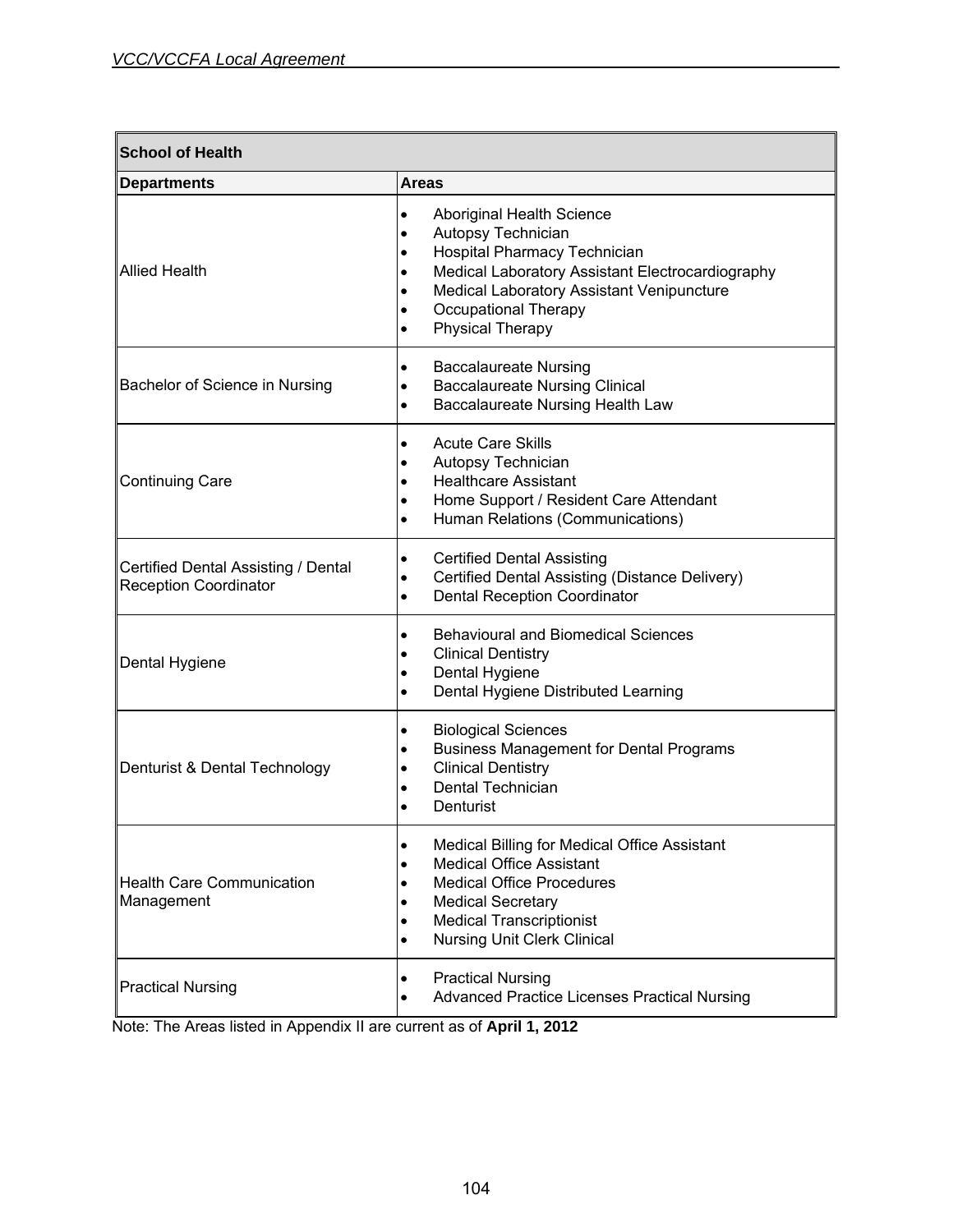| <b>School of Instructor Education</b> |                             |  |  |
|---------------------------------------|-----------------------------|--|--|
| Departments                           | <b>Areas</b>                |  |  |
| Instructor Education                  | <b>Instructor Education</b> |  |  |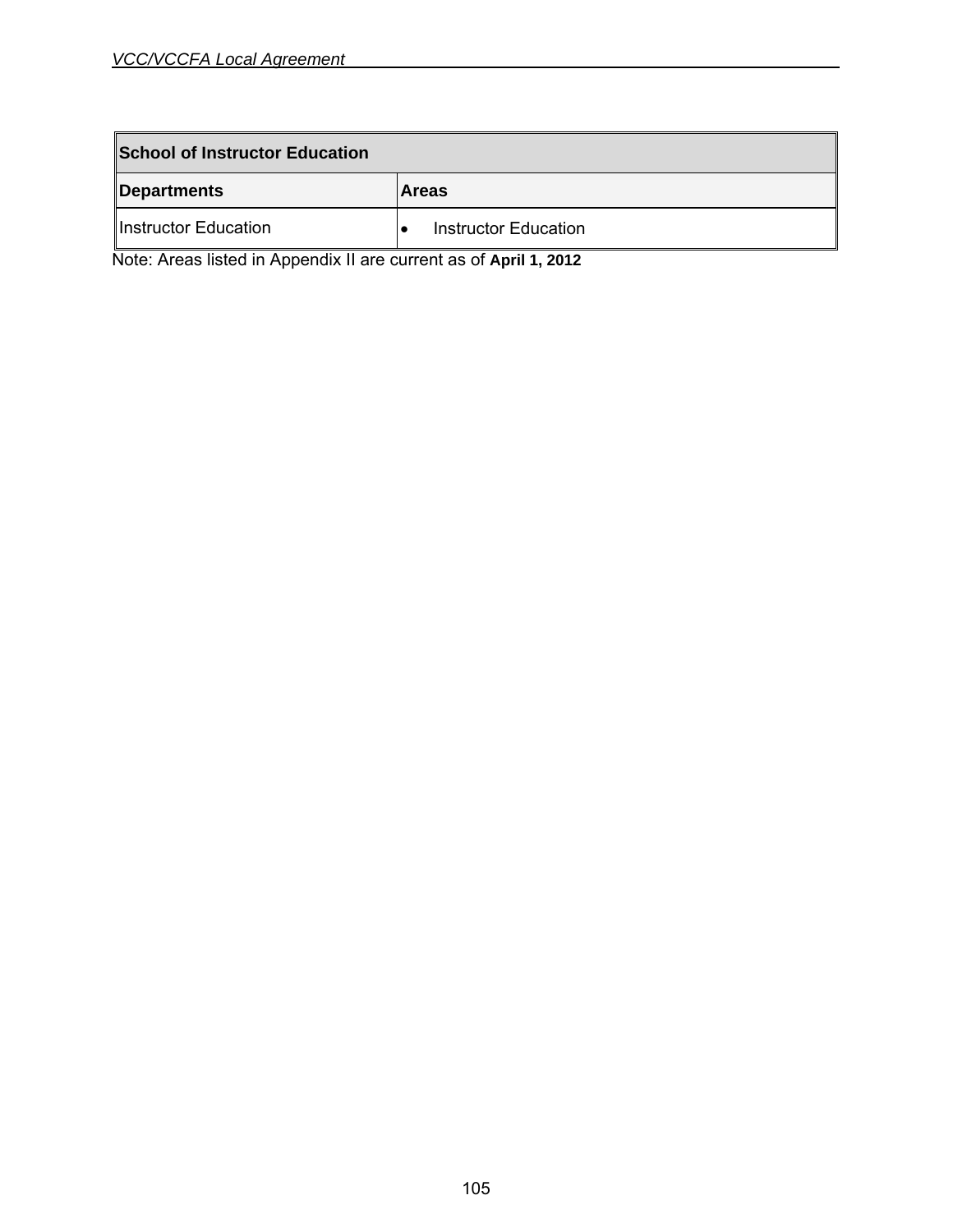|                                                                          | General<br>(Statutory)<br><b>Holidays</b> | Annual<br>Vacation | <b>Sick</b><br>Leave | M.S.P. and<br><b>Extended</b><br><b>Health</b> | Short<br>Term<br><b>Disability</b><br>(STD) | Long<br>Term<br><b>Disability</b><br>(LTD) | Group Life /<br><b>Accidental Death</b><br>and<br><b>Dismemberment</b> | Voluntary<br>Life | <b>Dental</b>  |
|--------------------------------------------------------------------------|-------------------------------------------|--------------------|----------------------|------------------------------------------------|---------------------------------------------|--------------------------------------------|------------------------------------------------------------------------|-------------------|----------------|
| Auxiliary                                                                | $\checkmark$ 1                            | $\checkmark$ 1     | X                    | $\times$                                       | X                                           | X                                          | X                                                                      | X                 | X              |
| Term - Less<br>than half-<br>time                                        | $\checkmark$ 1                            | $\checkmark$ 1     | X                    | $\mathsf{x}$                                   | X                                           | X                                          | $\times$                                                               | X                 | $\pmb{\times}$ |
| Term - Half-<br>time or more<br>and one<br>month or<br>more in<br>length | $\checkmark$ 1                            | $\checkmark$ 1     | $\checkmark$         | $\checkmark$                                   | $\sqrt{4}$                                  | $\sqrt{4}$                                 | $\sqrt{4}$                                                             | $\checkmark 5$    | $\sqrt{4}$     |
| $Term - Half-$<br>time or more<br>and one year<br>in length              | $\checkmark$                              | $\checkmark$       | $\checkmark$         | $\checkmark2$                                  | $\sqrt{4}$                                  | $\sqrt{4}$                                 | $\sqrt{4}$                                                             | $\sqrt{5}$        | $\sqrt{4}$     |
| Regular-<br>Probationary<br>or<br>Permanent                              | $\checkmark$                              | $\checkmark$       | $\checkmark$         | $\sqrt{2}$                                     | $\sqrt{3}$                                  | $\checkmark$ 3                             | $\sqrt{3}$                                                             | $\sqrt{5}$        | $\checkmark$ 3 |

# **APPENDIX III PART A - SCHEDULE OF BENEFIT PARTICIPATION**

#### **Legend: Eligible X Not Eligible**

#### **Footnotes:**

- 1 Included in Rate of Pay
- 2 Beginning of first complete calendar month of employment
- 3 Mandatory following completion of one month of service in a Regular position
- 4 Mandatory upon completion of 10 months of service in a consecutive 12 month period at half time or more
- 5 Optional benefit, available only if covered under Group Life Benefits

Canada Pension Plan, E.I. and W.C.B. are available to all employees in accordance with statutory requirements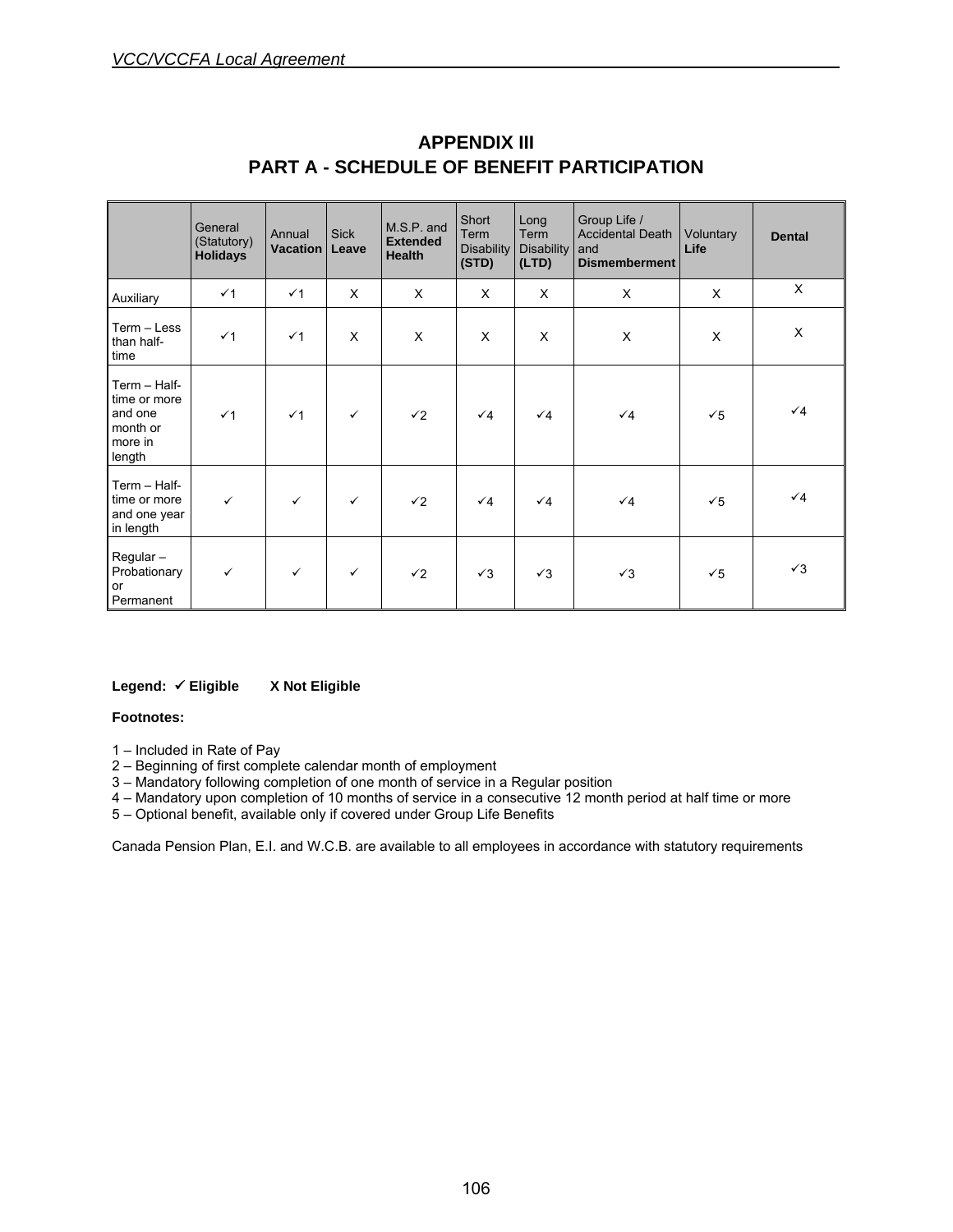|                                                          | Seniority<br><b>Accrual</b> | Increment<br><b>Accrual</b>             | Health, Dental & Life Vacation<br><b>Insurance</b>            | <b>Accrual</b>                          | Sick Leave<br><b>Accrual</b>            | <b>STD/LTD2</b>                        |  |
|----------------------------------------------------------|-----------------------------|-----------------------------------------|---------------------------------------------------------------|-----------------------------------------|-----------------------------------------|----------------------------------------|--|
| Paid Leaves 1                                            | $\checkmark$                | $\checkmark$                            | ✓                                                             | $\checkmark$                            | ✓                                       | ✓                                      |  |
| Maternity and Parental<br>Leave-Regular<br>Employees     | $\checkmark$                | Up to 104 weeks                         | $\checkmark$                                                  | ✓<br>Up to 104<br>weeks                 | ✓<br>Up to 104<br>weeks                 |                                        |  |
| Maternity and Parental                                   |                             |                                         | Health: $\sqrt{6}$                                            |                                         |                                         | $\checkmark$                           |  |
| Leave - Term Employees                                   | ✓                           | X                                       | Dental/Life: $\checkmark$ If<br>employee pays for<br>premiums | X                                       | X                                       | If employee<br>pays for<br>premiums    |  |
| Parental Leave/<br><b>Adoption Leave</b>                 | $\checkmark$                | $\checkmark$<br>Up to 89 weeks          |                                                               | $\checkmark$                            | $\checkmark$<br>Up to 89 weeks          | $\checkmark$                           |  |
| Renewal Leave/<br><b>Retirement Preparation</b><br>Leave | ✓                           | $\times$                                | ✓                                                             | X                                       | X                                       | ✓                                      |  |
| <b>Association Business</b><br>e.g. President Release    | $\checkmark$                | $\checkmark$                            | $\checkmark$                                                  | $\checkmark$                            | $\checkmark$                            | $\sqrt{3}$                             |  |
| Other Unpaid Leaves<br>e.g. Political, Personal          | $\checkmark$                | X<br>Unless leave is<br>10 days or less | $\checkmark$ 3                                                | X<br>Unless leave is<br>15 days or less | X<br>Unless leave is<br>15 days or less | $\checkmark$<br>Up to 2<br>months only |  |
| Short-Term Disability                                    | ✓                           | $\checkmark$<br>For first<br>60 days    | ✓                                                             | X                                       | X                                       | ✓                                      |  |
| Long-Term Disability                                     | $\checkmark$                | X                                       | $\checkmark$                                                  | X                                       | X                                       | $\checkmark$                           |  |
| Part-Time Leaves                                         | ✓                           | $\sqrt{4}$                              | $\checkmark$                                                  | $\sqrt{4}$                              | $\sqrt{4}$                              | $\checkmark$                           |  |

## **APPENDIX III PART B - SUMMARY OF BENEFITS DURING LEAVES**

#### **Legend: Eligible X Not Eligible**

This is intended as a quick reference. Further details may apply in certain situations. Ask the VCCFA Office or Human Resources for information or further details. Also see Articles 7 and 8 in the Agreement.

Employees on leave may make pension contributions subject to the provisions of the Employment Standards Act and the College Pension Plan. The College is also required to make pension contributions for employees on maternity, parental, adoption leave or retirement preparation leave who make their share of pension contributions for the period of the leave.

Check with the VCCFA Office or Human Resources

#### **Footnotes:**

1 –Examples: Education Leave, Sick Leave, Funeral, Bereavement, Jury Duty, Parental (as defined in Article 8.9.3 Paid Parental Leave (Spousal)) and Sick Leave for Family Illness.

2 –In order to be eligible for STD, an employee must be making premium contributions at the time of disability. Disability payments for both STD and LTD are based on the employee's salary at the time of disability.

3 –For such unpaid leaves which are longer than 15 days, the employee must make full contributions in order to maintain Health, Dental and Life Insurance benefits. For unpaid leaves 15 days or shorter, Employer continues to pay premiums for eligible employees.

4 –Benefit is prorated.

5 –If employee continues to work half-time or more during leave, Employer pays premiums. If employee is working less than half-time during leave, employee must pay full premiums in order to maintain benefit.

6 –Entitled to MSP benefits for a maximum of 52 consecutive weeks and Extended Health benefits for a maximum of 26 consecutive weeks, from the commencement of maternity or adoption leave; provided that during such periods the term instructor has been granted and is taking leave from appointments of 50% or more time status. See Articles 8.9.1.4 and 8.10.1.4. For Dental, Life, AD&D, STD and LTD benefits, term employees must satisfy 10 months within a 12 month period at 50% or more time status to qualify for these benefits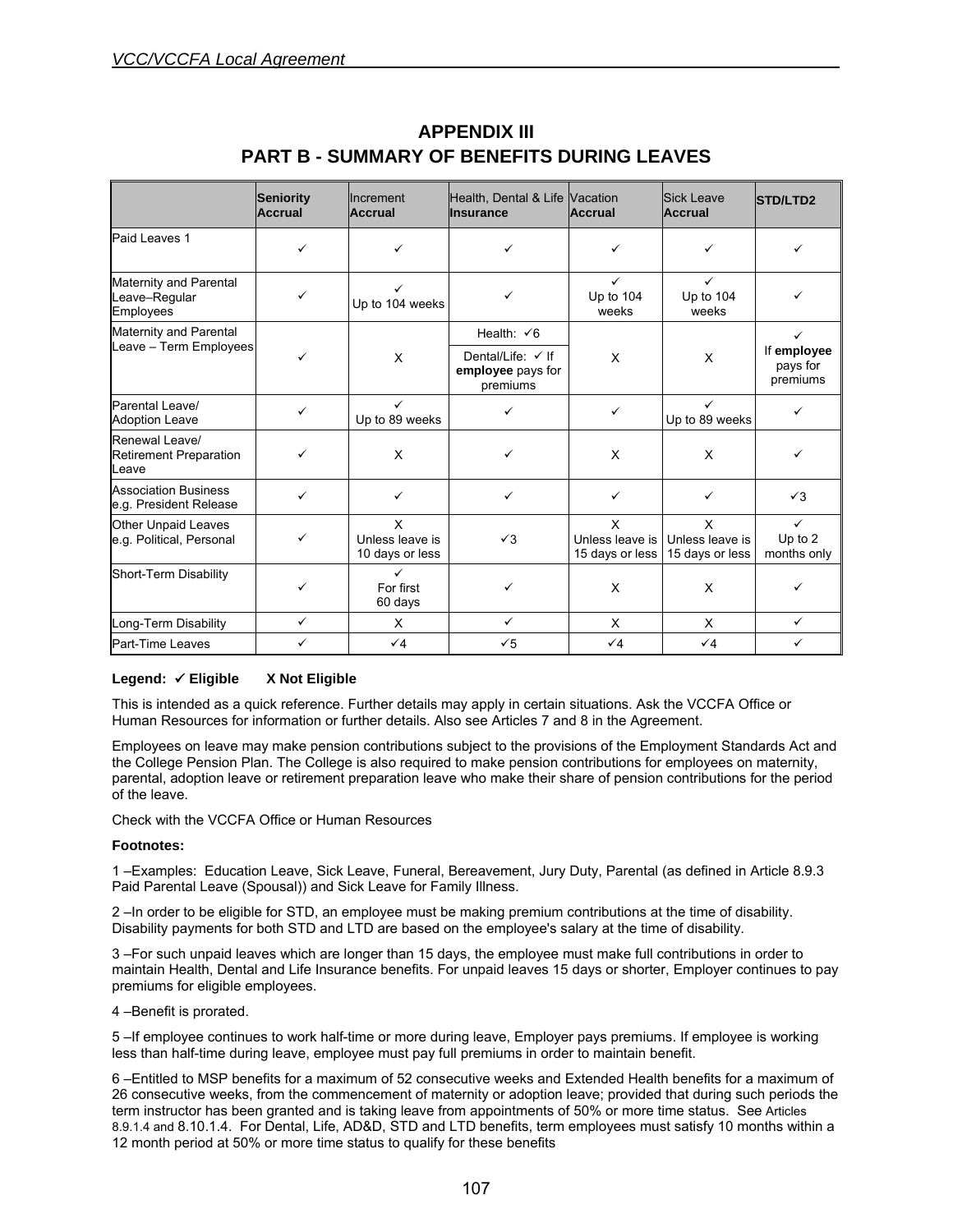## **APPENDIX IV EXPLANATION OF SENIORITY CALCULATIONS**

The Association and College have agreed that, pursuant to Article 10.1, (Definition and Calculation of Seniority), seniority will be calculated as follows:

### **1 FOR REGULAR INSTRUCTORS**

a) Both part-time and full-time regular instructors will receive the same number of full days of service that is 261, per fiscal year. (365 days per year – 104 weekend days per year  $= 261$ ).

#### Example 1

Mary is a part-time regular instructor at 60% workload. Mary shall receive a total of 261 days of service in a fiscal year.

#### Example 2

Peter is a full-time regular instructor at 100% workload. Peter shall receive a total of 261 days of service in a fiscal year.

b) Regular instructors who commence employment during a fiscal year shall have their service pro-rated.

#### Example 1

Jane is a full-time regular instructor who has been hired as of September 4, 2007. For the period from September 4, 2007 to March 31, 2008 Jane's seniority will be:

7 months x 261 full days of service  $\div$  12 months = 152.25 days Rounded off = 152 days

#### Example 2

Jean is a part-time (75%) regular instructor who has been hired as of October 18, 2007. For the period from October 18, 2007 to fiscal year end March 31, 2008 Jean's seniority will be:

5.459 months x 261 full days of service  $\div$  12 months = 118.62 days Rounded off = 119 days

c) Laid off instructors who are on recall shall retain and accrue seniority on the same basis as other regular instructors. See a) above.

#### **2 FOR TERM INSTRUCTORS**

 All term instructors can accumulate up to 261 days of service per fiscal year. For each instructor, days of service are determined in the following manner:

Term appointments, expressed in duty days, will be prorated to a full-time equivalent (FTE) amount of duty days. This amount will be multiplied by a ratio of 261 days of service per year divided by the maximum number of duty days per year (202) as follows: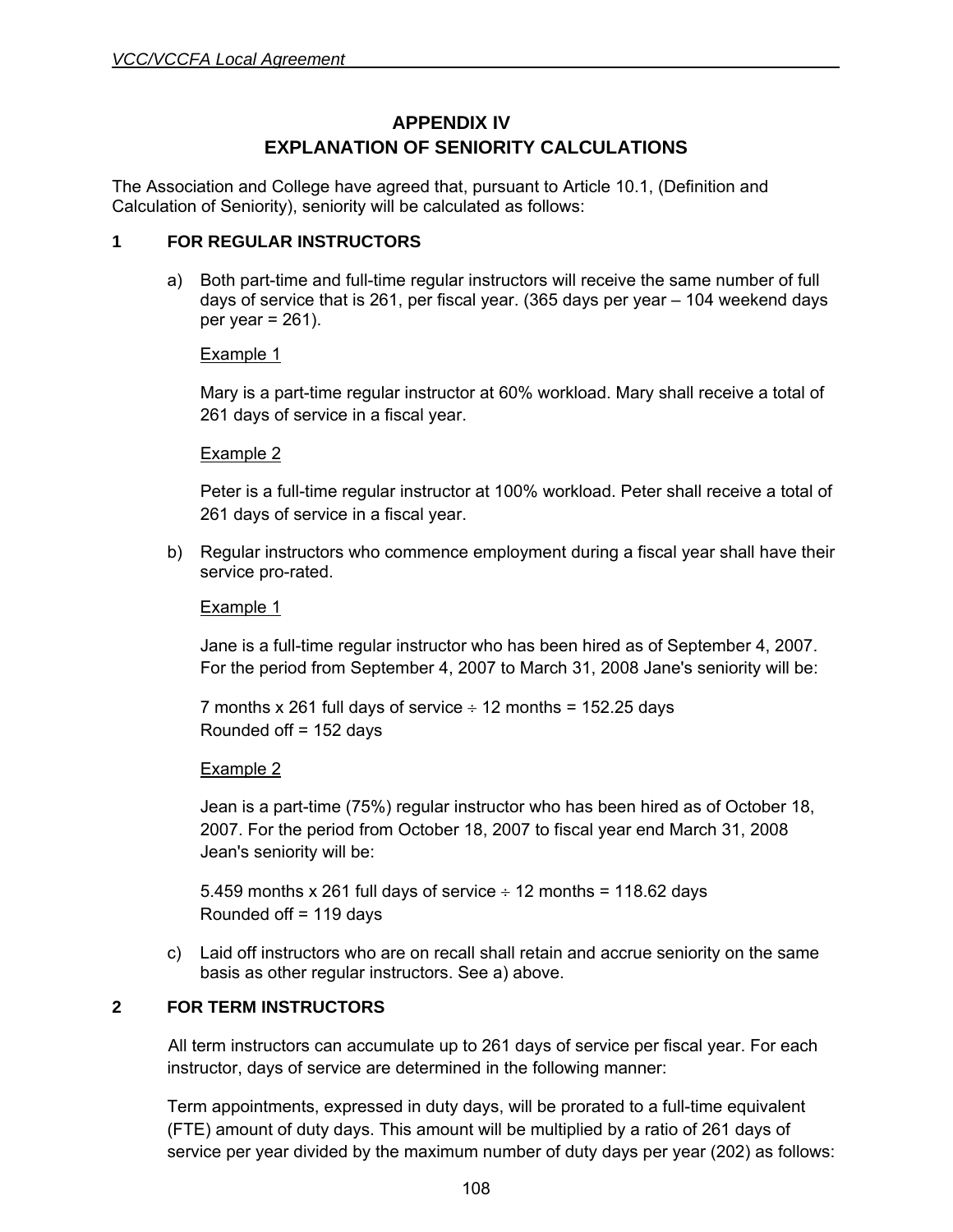#### FTE TOTAL  $x 261 \div 202 =$  DAYS OF SERVICE

#### Example 1

John works 180 days at half time. His FTE total is 90 (180 days  $\div$  2). John will be credited with:

90 FTE total x  $261 \div 202 = 116.28$  days of service Rounded off = 116 days

#### Example 2

Joan works 200 days at full-time. Her FTE total is 200. Joan will be credited with:

200 FTE total x  $261 \div 202 = 258.41$  days of service Rounded off = 258 days

#### Example 3

 Jack works 8 sessions of one hour each and 4 sessions of 3 hours each. His total number of hours is  $20 \div 5$  hours per duty day = 4 FTE days. Jack will be credited with:

4 FTE days x  $261 \div 202 = 5.16$  days of service Rounded off = 5 days

#### **3 FOR AUXILIARY WORK**

 All auxiliary work concurrent with and following an instructor's first appointment will be pro-rated and included in calculating an instructor's FTE total. This amount is multiplied by the same formula used above for Term instructors.

#### Example 1

Joan has a 180 day half-time term appointment (180 days  $\div$  2 = 90 FTE total). She is called for part-time subbing (at the minimum call out of 3 hours) 20 times (20  $\times$  3 = 60.0 hours  $\div$  5 hours per duty day = 12 FTE total). Joan will be credited with:

102 FTE total x  $261 \div 202 = 131.79$  days of service Rounded off = 132 days

#### Example 2

 John completes a 100 day full-time term appointment. Later, he is called in to sub for someone for 10 full days. His FTE total is 110 days. John will be credited with:

110 FTE total x  $261 \div 202 = 142.12$  days of service Rounded off = 142 days

This "Explanation" will be attached to each department's copy of the Seniority List.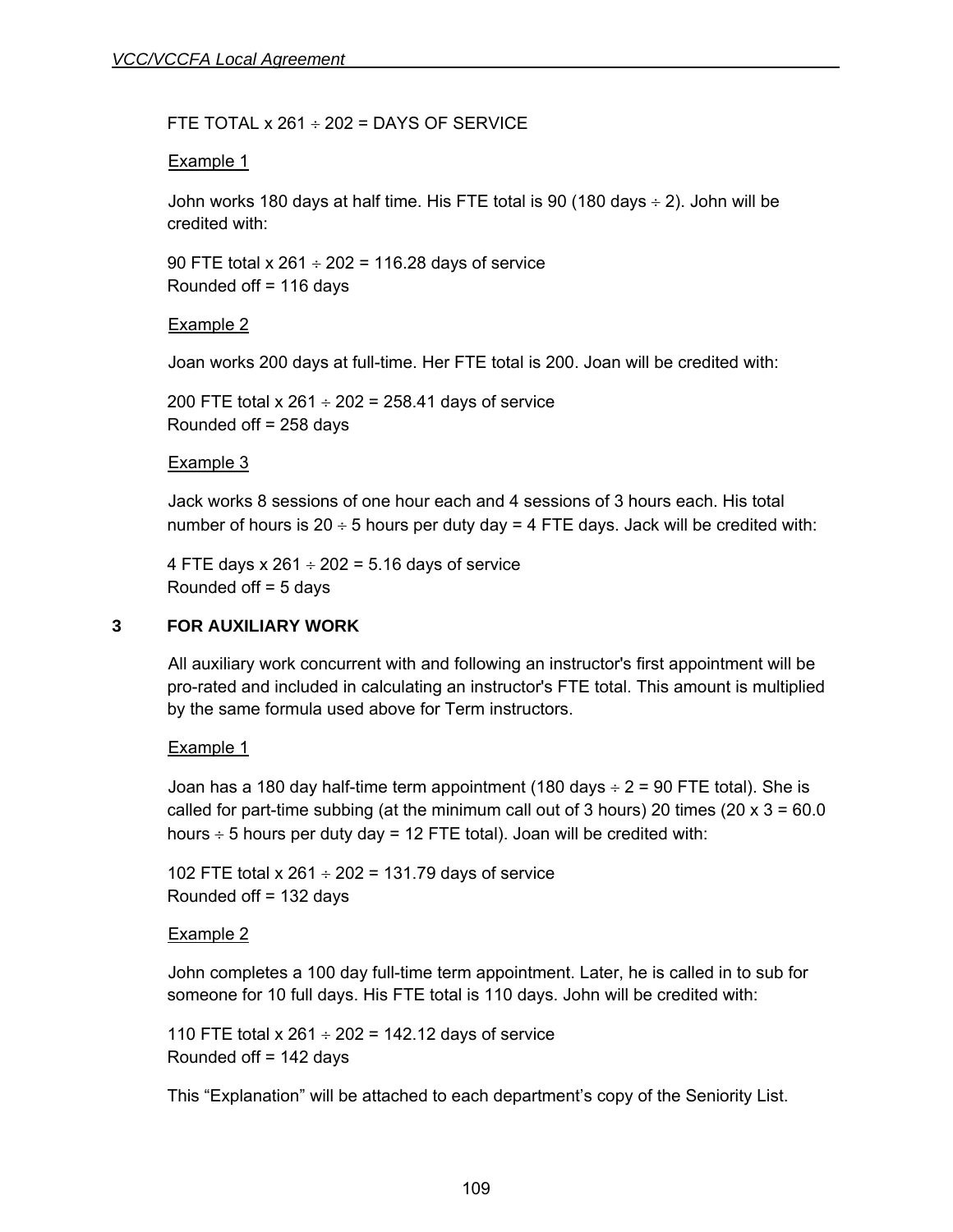# **APPENDIX V PROFESSIONAL DEVELOPMENT PAY CALCULATION For Employee "X"**

| <b>Month</b> | % Workload | <b>Salary Entitlement for PD Days</b> |
|--------------|------------|---------------------------------------|
| April        | 100%       | 100%                                  |
| May          | 50%        | 50%                                   |
| June         | 60%        | 60%                                   |
| July         | 75%        | 75%                                   |
| August       | 40%        | 0%                                    |
| September    | 60%        | 60%                                   |
| October      | 0%         | 0%                                    |
| November     | 100%       | 100%                                  |
| December     | 100%       | 100%                                  |
| January      | 100%       | 100%                                  |
| February     | 75%        | 75%                                   |
| March        | 0%         | $0\%$                                 |
| <b>TOTAL</b> |            | 83.75%                                |

#### **Footnotes:**

1 – This calculation is based on the 8 "best" accrual months, so May, October and March will be dropped.

Employee "X" may alternatively be scheduled to 83.75% x 20 days = 16.75 days at full salary.

The calculation is a SAMPLE ONLY based on 8 months. A similar calculation would be used for a 7 month eligibility period.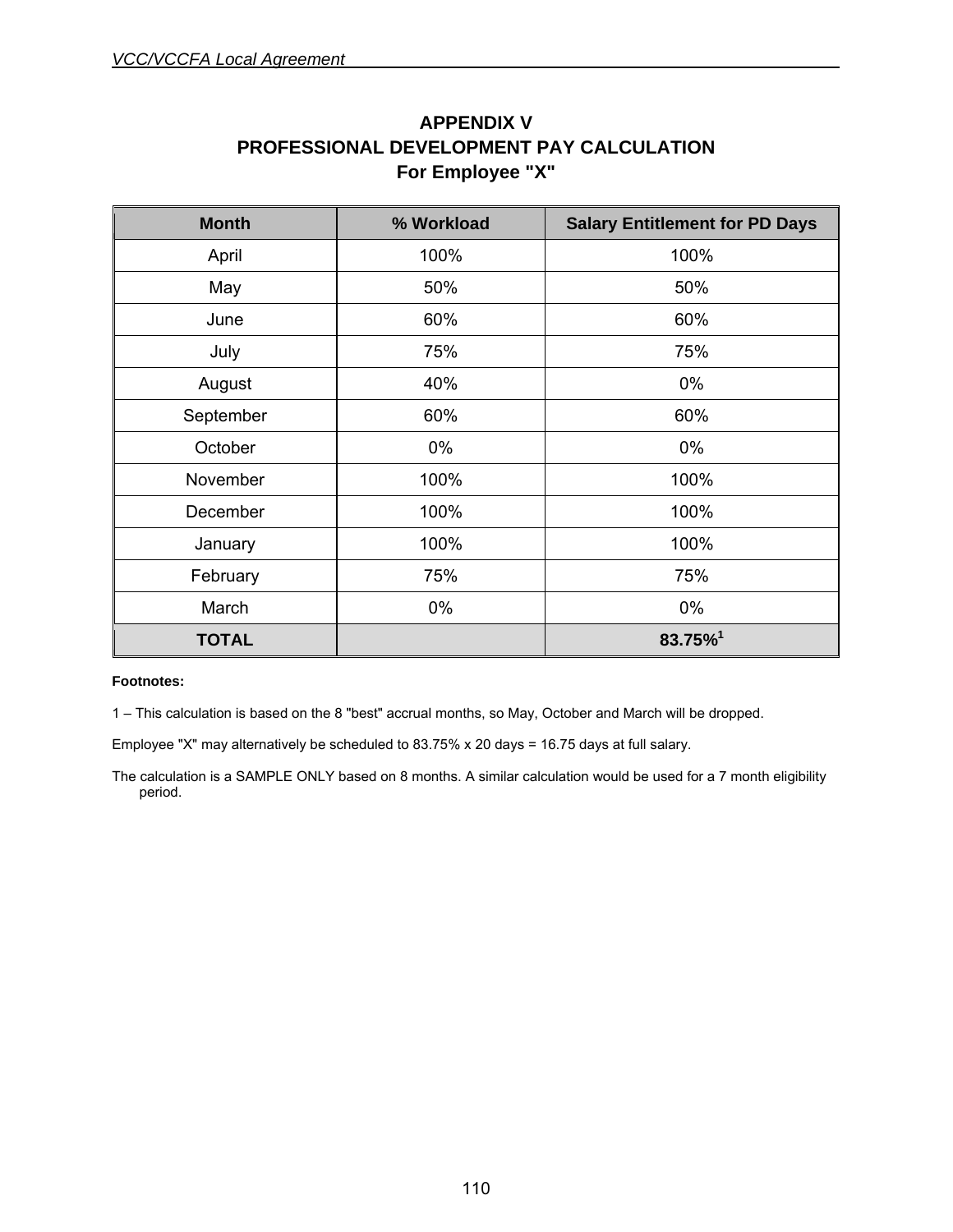# **APPENDIX VI GUIDELINES FOR THE PERFORMANCE APPRAISAL OF PERMANENT REGULAR INSTRUCTORS**

### **1 Performance Appraisal Criteria**

#### **1.1 Contribution to Students**

- 1.1.1 Each student is treated with demonstrated respect and genuine interest.
- 1.1.2 Instructors evidence an approach to learning designed to reach the diversity of students in the College. Adequate attention is given to the different learning needs of individual students.
- 1.1.3 Students are encouraged to develop an inquiring, critical and independent attitude, to help each other as appropriate and not to be unduly dependent on the instructor.
- 1.1.4 Instructors make use of student services and other resource departments as appropriate in order to ensure that adequate attention is paid to the needs of students who are experiencing difficulties in learning.
- 1.1.5 Within the first week of the start of a course or program, instructors provide students with written course or program objectives including a description of the course or program content and the method of evaluation to be used.
- 1.1.6 Classroom or other presentations are organized, well prepared, clear and effective.

#### **1.2 Professional Competence**

- 1.2.1 It is recognized that the College has an obligation, within the constraints of budget, to assist and support instructors regarding professional development in the area of professional competence. Instructors should understand and be knowledgeable in current developments in their field. Where appropriate, this should be demonstrated in their approach to teaching. It is recognized that in fields of rapidly changing technology where renewal time is not adequate, an instructor may not be able to achieve mastery of current developments; however, such instructors are expected to be aware of the general nature of these developments and to communicate this to students as appropriate. It is recognized that the College has an obligation to assist and support instructors regarding Professional Development in this area.
- 1.2.2 Instructors should design and deliver instructional materials and other resources in a way that takes into account current offerings of secondary institutions and be compatible with the requirements of post-secondary institutions and/or the Employer and community.

#### **1.3 Collegial Contribution**

1.3.1 Instructors should be willing to exchange ideas and to be supportive of each other professionally. Instructors are expected to work harmoniously with colleagues.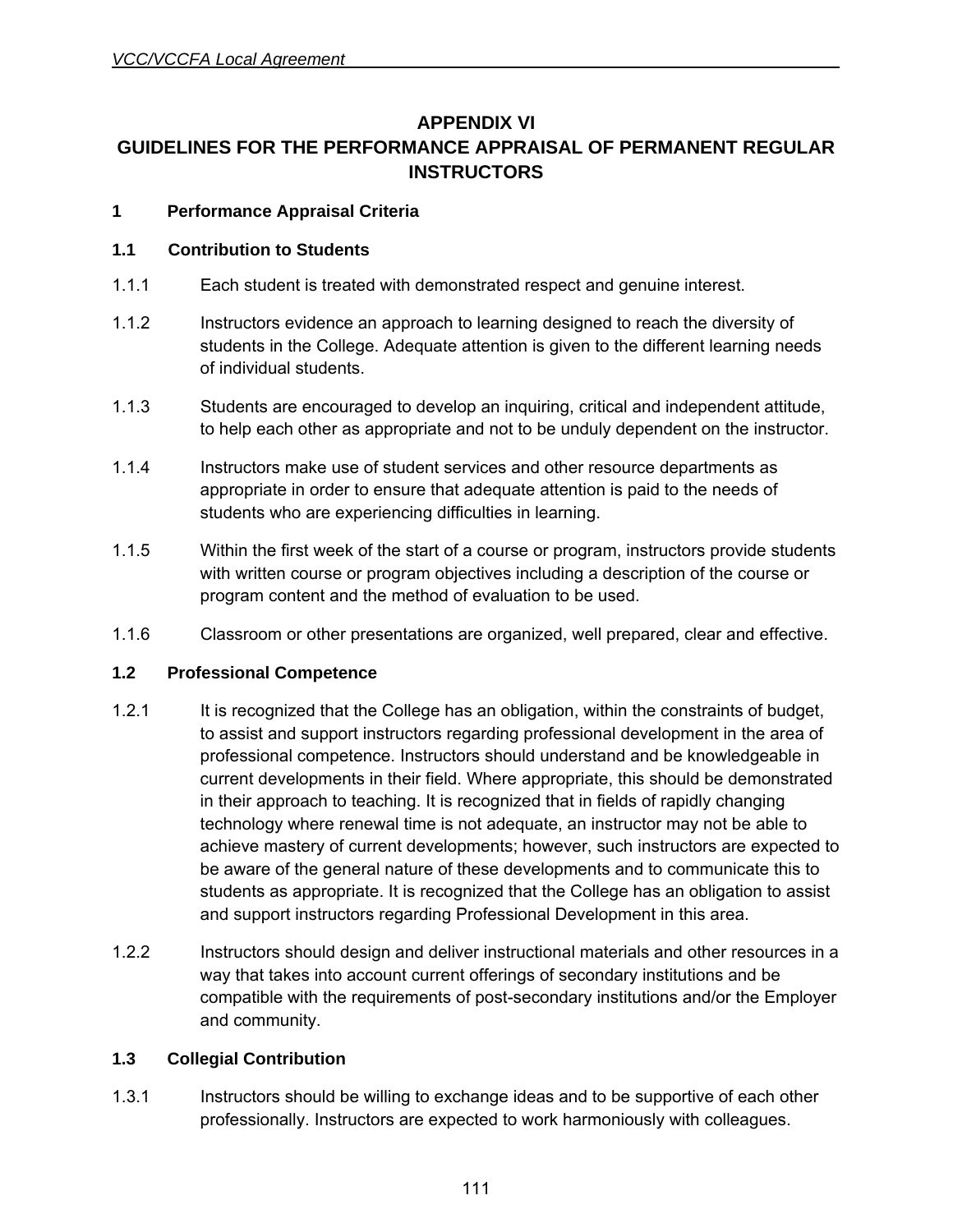### **1.4 Participation in the Department, School or Centre and College**

- 1.4.1 As part of their professional obligations, instructors are expected to participate in departmental meetings, student consultations and in such other activities from which students, the instructors and the College as a whole may reasonably be expected to benefit. "Such other activities" will be set according to departmental, School or Centre and College norms, goals and objectives.
- 1.4.2 In their relationship with students and in their assigned duties and College activities, instructors should make a continuing contribution to the objectives of the department, the School or Centre and the College.

### **2 Methods of Performance Appraisal**

- 2.1 Instructors may make a submission to the appropriate Dean or Director and the Association regarding alternate appraisal instruments and the application of these instruments in their departments or areas.
- 2.2 Based on criteria described in these Guidelines and subject to the approval of the appropriate Dean or Director and the Association, performance appraisal shall be based on information gathered through a combination of at least 2 of the following methods:
	- Questionnaires filled in by the students;
	- Observations of performance by Department Heads or designated alternates;
	- Self appraisal;
	- Observations of performance by colleague(s); or
	- Approved alternate appraisal instrument.
- 2.2.1 Departments or areas where instruction is the major activity must select "Questionnaires filled in by the students" as one appraisal method for its instructors who instruct for at least one-quarter of their load at the time of appraisal. When there are compelling reasons, departments may apply to the appropriate Dean or Director and the Association for exemptions from this provision.
- 2.3 New departments, or those who wish to change their method of appraisal will, by majority secret ballot of the permanent regular instructors within the department, select which of the appraisal methods described in Point 2.2 its members will use. Probationary regular, term and auxiliary instructors may attend and take part in any discussions at any department meetings on performance appraisal but may not vote.
- 2.4 In departments or areas with fewer than 5 permanent regular instructors, the instructors may not choose the appraisal method of "Observations of Performance by Colleagues".
- 2.5 All new procedures and instruments of performance appraisal shall be approved by the Joint Steering Committee before being implemented. Such approval shall not be unreasonably denied.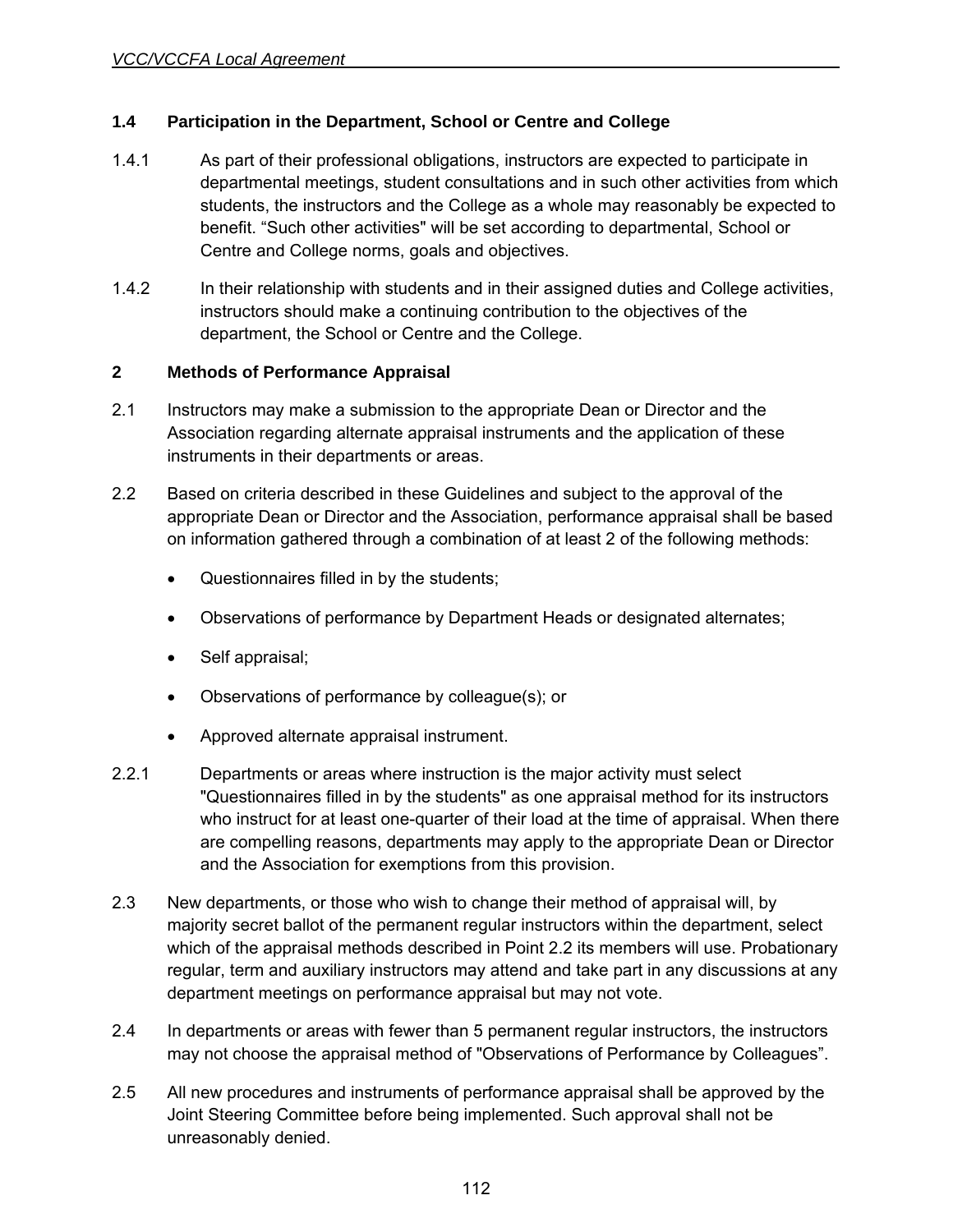### **3 Frequency of Appraisals**

- 3.1 All permanent instructors will be appraised only once every 4 years.
- 3.2 IRA's returning to instructional duties will not be appraised for at least 2 years following their return as a non-IRA.

#### **4 Facilitation of Performance Appraisal**

- 4.1 Each year departments or areas will select at least 25% of their instructors for performance appraisal and submit the instructors' names to Human Resources by January 31. Human Resources will provide an appraisal package to the selected instructors. Instructors will complete the appraisal in accordance with the following. In consultation with their Department Head, the instructor will prepare an individual development plan in consideration of the appraisal results.
- 4.2 When questionnaires are used, instructors will leave the classroom while their students complete the questionnaire. Completed student questionnaires will be forwarded by the instructor to **Institutional Research** for tabulation. Where the questionnaires and/or questionnaire data requires translation, **Institutional Research** will arrange for professional translation services for the facilitation of the performance appraisal. **Institutional Research** will tabulate the data and return the questionnaires and the data summary to the instructor.
- 4.3 If "Self Appraisal" is the method of appraisal selected, the instructor being appraised will complete a self appraisal instrument which is referenced to the relevant criteria of Point 1.0 and which will include comparison with an objective standard.
- 4.4 If "Observation of Performance by the Department Head or Alternate" is the method selected, they will complete an observational performance appraisal instrument which is referenced to the relevant criteria of Point 1.0.
- 4.5 If "Observation of Performance by Colleague(s)" is the method selected, the colleague(s) will complete an observational performance appraisal instrument which is referenced to the relevant criteria of Point 1.0
- 4.6 The instructor will then prepare a performance appraisal report which indicates the instructor's areas of strength, areas for development and will include an individual development plan. The instructor, together with the Department Head, will review the materials and discuss the report. All appraisals and data reports will be handled and stored in accordance with Articles 15.4 and 15.4.1.
- 4.7 All reports, data and documents arising from the appraisal process shall be kept confidential by those involved.

### **5 Monitoring**

 The Joint Steering Committee agrees to jointly monitor and review this Appendix as needed and agree that it may be updated from time to time by mutual agreement.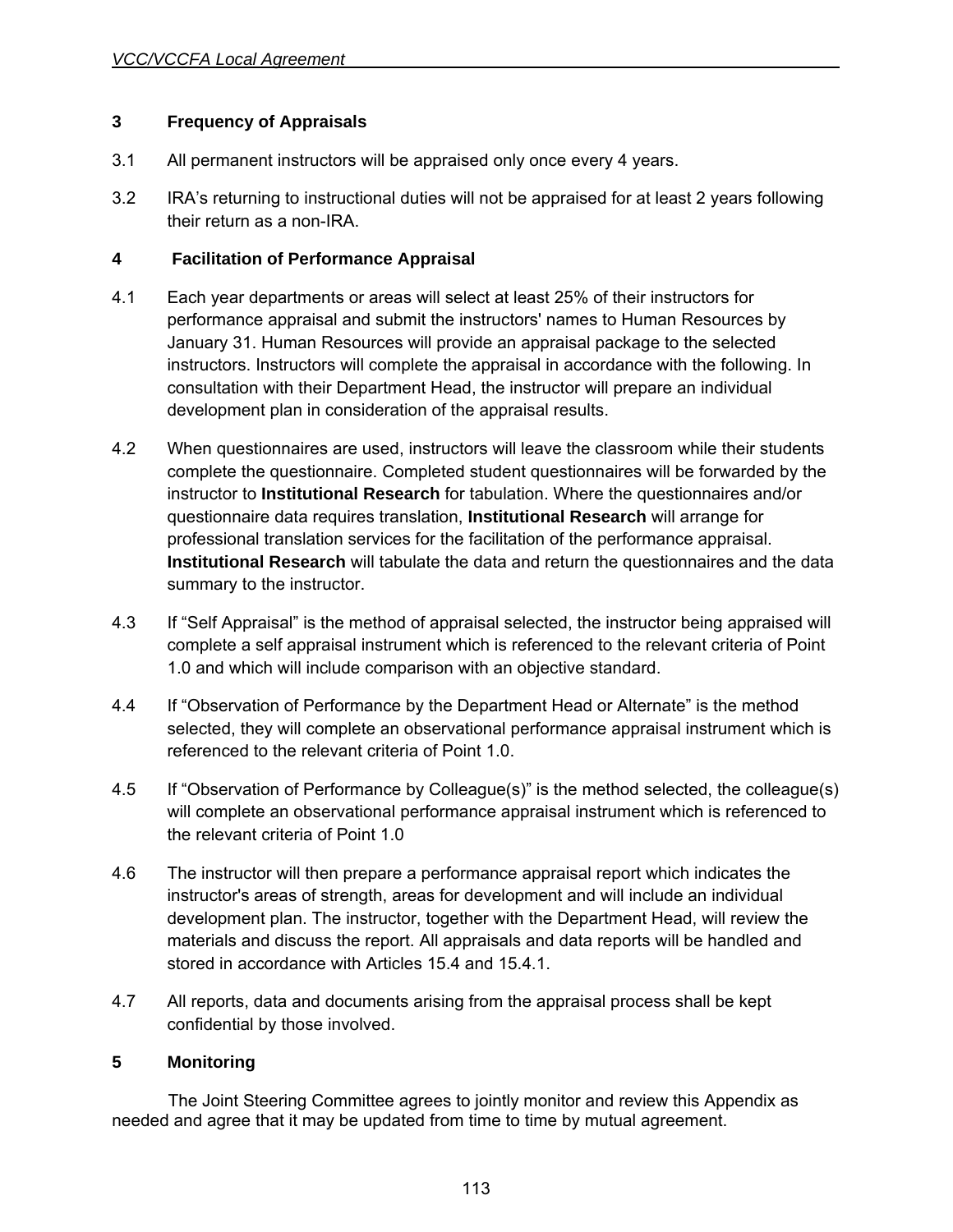# **APPENDIX VII GUIDELINES FOR THE EVALUATION OF TERM AND PROBATIONARY REGULAR EMPLOYEES**

# **(Pursuant to Article 16, (Evaluation of Probationary Regular and Term Employees))**

#### **1 Evaluation Process**

- 1.1 The evaluation process shall be conducted in a similar manner for all term and probationary regular instructors in a department or area.
- 1.2 The evaluation process shall be conducted primarily by the Department Head or Coordinator II. The responsibility may be delegated to an Assistant Department Head.
- 1.3 The evaluation process shall be based on the criteria listed in Point 2 of these Guidelines.

### **2 Criteria for Evaluation**

### **2.1 Contribution to Students**

- 2.1.1 Each student is treated with demonstrated respect and genuine interest.
- 2.1.2 Instructors evidence an approach to learning designed to reach the diversity of students in the College. Adequate attention is given to the different learning needs of individual students.
- 2.1.3 Students are encouraged to develop an inquiring, critical and independent attitude, to help each other as appropriate and not to be unduly dependent on the instructor.
- 2.1.4 Instructors make use of student services and other resource departments as appropriate in order to ensure that adequate attention is paid to the needs of students who are experiencing difficulties in learning.
- 2.1.5 Within the first week of the start of a course or program, instructors provide students with written course or program content and the method of evaluation to be used.
- 2.1.6 Classroom or other presentations are organized, well prepared, clear and effective.

#### **2.2 Professional Competence**

2.2.1 It is recognized that the College has an obligation, within the constraints of budget, to assist and support instructors regarding professional development in the area of professional competence. Instructors should understand and be knowledgeable in current developments in their field. Where appropriate, this should be demonstrated in their approach to teaching. It is recognized that in fields of rapidly changing technology where renewal time is not adequate, an instructor may not be able to achieve mastery of current developments; however, such instructors are expected to be aware of the general nature of these developments; and to communicate this to students as appropriate.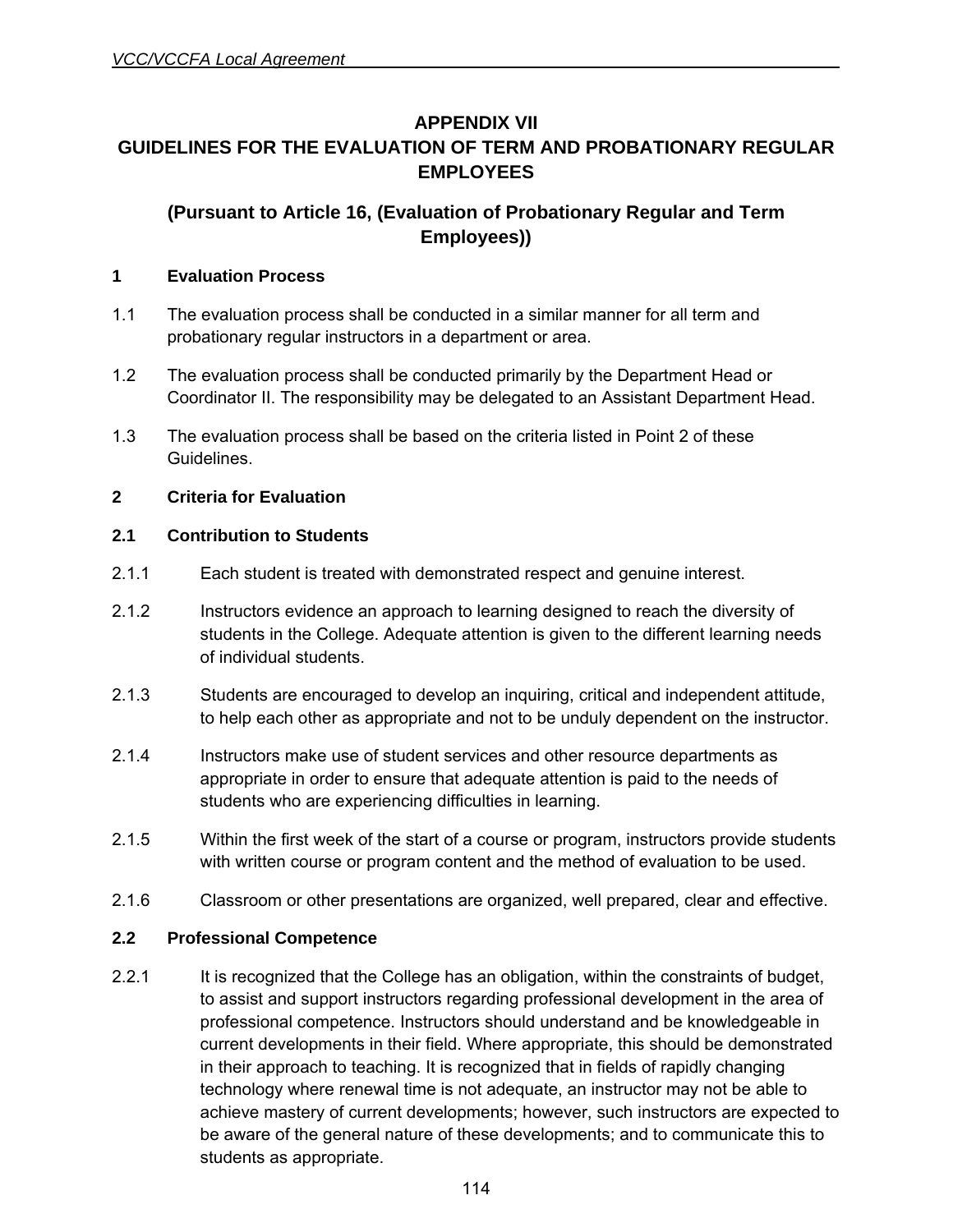2.2.2 Instructors should design and deliver instructional materials and other resources in a way that takes into account current offerings of secondary institutions and be compatible with the requirements of post-secondary institutions and/or the Employer and community.

### **2.3 Collegial Contribution**

2.3.1 Instructors should be willing to exchange ideas and to be supportive of each other professionally. Instructors are expected to work harmoniously with colleagues.

### **2.4 Participation in the Department, School or Centre and College**

- 2.4.1 As part of their professional obligations, instructors are expected to participate in departmental meetings, student consultations and in such other activities from which students, the instructors and the College as a whole may reasonably be expected to benefit. "Such other activities" shall be set according to departmental, School or Centre and College norms, goals and objectives.
- 2.4.2 In their relationship with students and in their assigned duties and College activities, instructors should make a continuing contribution to the objectives of the department, the School or Centre and the College.

### **3 Methods of Evaluation**

- 3.1 The evaluation process shall use 2 methods:
- 3.1.1 Questionnaires filled in by an instructors' students or an equivalent instrument for counsellors, librarians and, with the approval of the Joint Steering Committee, other instructors; and
- 3.1.2 Observations of performance by Department Heads, Coordinator II's or Assistant Department Heads.

#### **4 Joint Steering Committee**

- 4.1 The methods listed in Point 3 above shall be applied through procedures and instruments, which have been approved by the Joint Steering Committee. The College will provide professional translation services where necessary for the development and processing of student questionnaires.
- 4.2 The Joint Steering Committee shall be responsible for approving the procedures and instruments of evaluation. Master copies of each department or area's evaluation instruments shall be maintained in the offices of Human Resources.
- 4.3 The Joint Steering Committee shall follow fair and consistent principles for the evaluation of term and probationary instructors. The Joint Steering Committee shall be involved in the clarification of procedures but not in the monitoring of departmental and area processes.
- 4.4 Instructors may make submissions to the Joint Steering Committee regarding the evaluation instruments and their application in their department or area.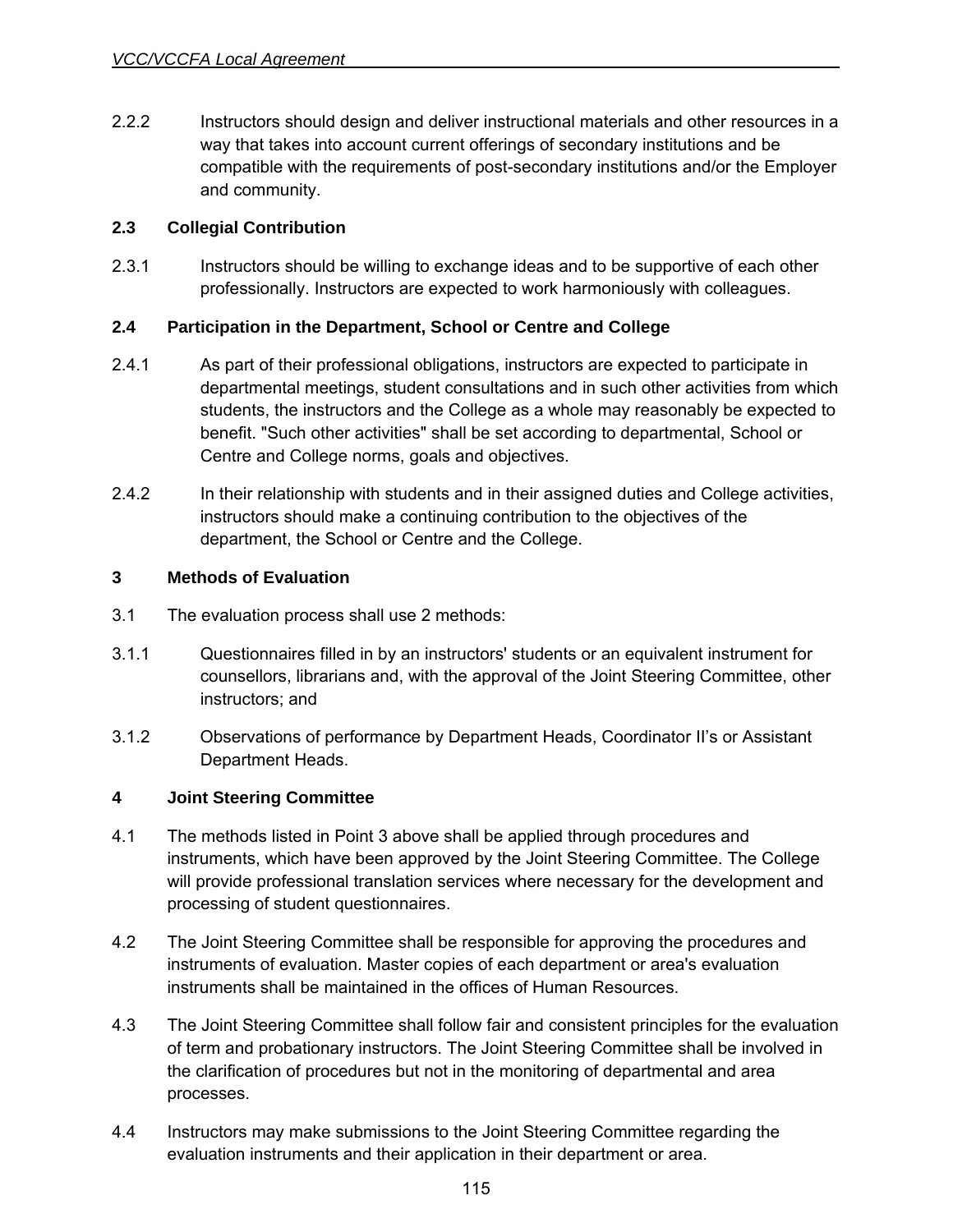4.5 The Joint Steering Committee may make revisions to these Guidelines. The Joint Steering Committee shall notify the College and the Association of any revisions it makes.

### **5 Orientation, Frequency and Timing of Evaluation**

- 5.1 Evaluations shall be initiated by the responsible Department Head, Assistant Department Head where so delegated or Coordinator II. This person is designated as the "evaluator". Every effort should be made to maintain the same evaluator throughout the entire process of each evaluation.
- 5.2 At the beginning of the probationary period or the term instructor's first term of appointment, the Department Head or Coordinator II shall orient the probationary regular or term instructor to the College, its resources, the department or area and program. The Department Head or Coordinator II shall provide the instructor with these Guidelines for evaluation and for the applicable evaluation process and shall explain these to the instructor to ensure that they are understood.
- 5.3 The frequency and timing of the evaluation shall be as follows:
- 5.3.1 For probationary regular and term instructors, half-time or more on term appointments exceeding 8 months, the evaluation process referred to in Point 3.1 shall be completed before the mid-point of the term appointment or of the probationary period. Should the first evaluation show the need for improvement, a follow-up observation (as referred to in Point 5.3.4) shall be initiated no later than the three-quarter point of the term appointment or probationary period.
- 5.3.2 For term instructors, half-time or more, on term appointments of less than 8 months, the evaluation process as referred to in Point 3.1 shall be completed no later than 6 months into a period of appointment or 6 months into a period of cumulative appointments. Should the first evaluation show need for improvement and should a subsequent offer be made, a follow-up observation (as referred to in Point 5.3.4) shall be initiated no later than the mid-point of the subsequent period of appointment.
- 5.3.3 For term instructors less than half-time, the evaluation process as referred to in Point 3.1 shall be completed within the first 60 accumulated duty days of employment with the College. Should the first evaluation show need for improvement and should a subsequent offer be made, a follow-up observation (as referred to in Point 5.3.4) shall be initiated no later than the mid-point of the subsequent period of appointment.
- 5.3.4 When necessary, the evaluator shall alert the term or probationary regular instructor to possible areas requiring improvement and through a mutually approved plan of action, shall assist the instructor on ways and means of improvement. A follow-up observation may be conducted by the evaluator who completed the first evaluations. An evaluation report shall be made for any such follow-up observations.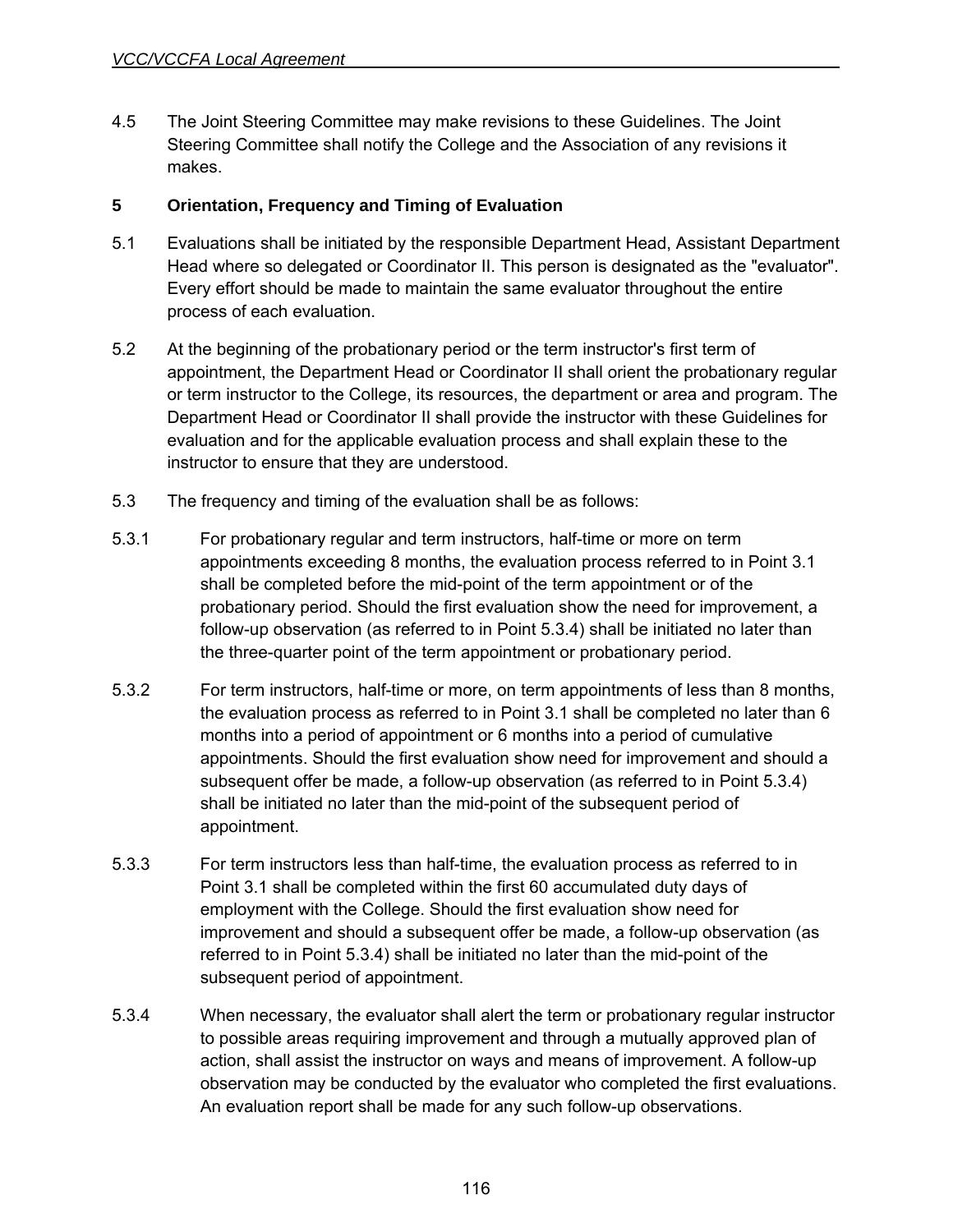- 5.3.5 For the purpose of evaluation, instructors appointed for curriculum development will have the time period in Points 5.3.1, 5.3.2, 5.3.3 commence upon the instructors undertaking non-curriculum development duties.
- 5.3.6 Within any 2 year period, term or probationary instructors who have achieved 2 successful evaluations within a department or area are deemed to have completed the evaluation process. If, because of transfers or discontinuous employment, further evaluations are required then following any 2 successful evaluations, term instructors shall be evaluated once every 3 years.
- 5.3.7 A term instructor will be deemed to have received a satisfactory evaluation if one has not been undertaken by the employer before regularization.

#### **6 Summary of Evaluator's Responsibilities**

- 6.1 Make sure that the department has selected invigilators. Orient your invigilators as to their role and provide a copy of "Directions to Invigilators".
- 6.2 Request an evaluation package from Human Resources for the instructor to be evaluated. Check for completeness. Package should contain: (i) Evaluation Report; (ii) Observation of Performance; (iii) student questionnaires. Make sure there are sufficient student questionnaires for all of the students the instructor currently teaches.
- 6.3 Schedule a department invigilator to administer the student questionnaires. In most cases, the invigilator will exchange classes with the instructor being evaluated for the time when the questionnaires are being completed.
- 6.4 After the invigilator has returned the sealed package of student questionnaires, keep the package secure. Arrange for the package to be delivered to **Institutional Research** for tabulation of data.
- 6.5 Provide approximately one week's notice to the instructor being evaluated before observing instruction.
- 6.6 Observe instruction and complete the observation report.
- 6.7 Meet with the instructor to review the observation report and tabulated student data.
- 6.8 Complete the evaluation report, sign and have the instructor sign.
- 6.9 Upon completion of the evaluation report, send the student questionnaires to Human Resources.
- 6.10 Forward the completed evaluation to the Dean or Director. (Include the evaluation report, the observation report and the tabulated student data).

#### **7 Invigilators**

7.1 The department or area concerned shall democratically decide upon the method, election or selection, of choosing those regular instructors who will be asked to administer questionnaires. This decision shall include the term, the number of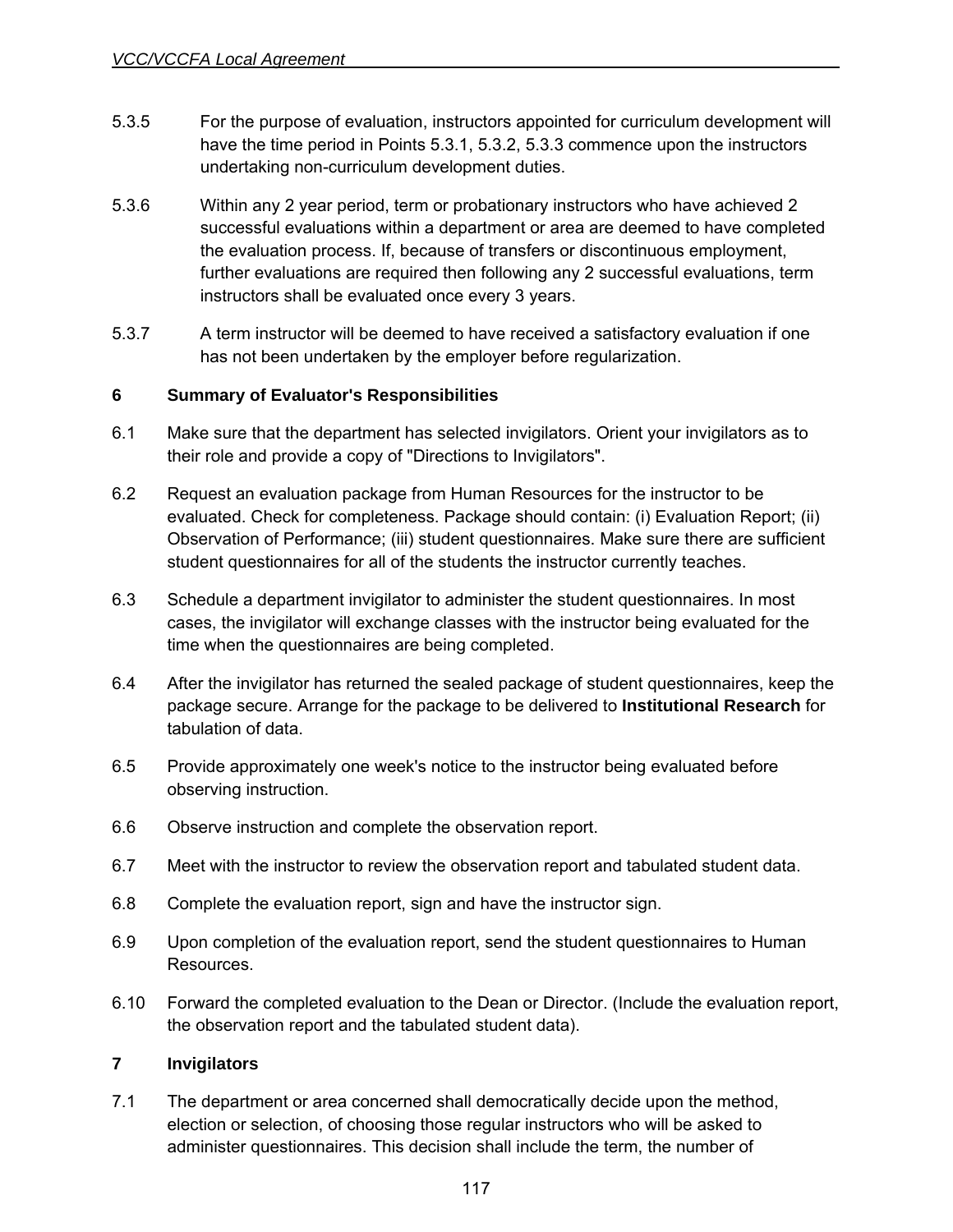invigilators, etc. The selected invigilators shall have no other role in the evaluation process and understand the limits of their task. Wherever possible they will be asked to "switch" their class with the instructor being evaluated for the time when the questionnaires are being completed. In unusual situations a request for release time may be made to the appropriate Dean or Director. Such requests will not be unreasonably made or denied.

- 7.2 The invigilators shall only be selected from those who have accepted such nomination.
- 7.3 The invigilators shall carry out their functions for a period determined by the instructors as per Point 7.1, which shall not exceed 3 years. One month prior to the expiry of their terms, or in the event of an invigilator withdrawing from these functions, the process of selection shall be re-initiated.
- 7.4 Upon selection of invigilators, the Department Heads shall inform the employees in their Department and Human Resources of the names of the selected invigilators. Department Heads shall ensure that the invigilators are advised of the limits of their responsibilities, the necessity for confidentiality and the procedures for handling student questionnaires.
- 7.5 If an invigilator is unable to fulfill their responsibilities, the Department Head will seek approval from their Dean or Director for an alternate invigilator. The Dean or Director will obtain agreement from the Association prior to approving the alternate.

#### **8 Handling of Student Questionnaires and Questionnaire Data**

8.1 Initiation and Confidentiality

 The evaluator shall request that Human Resources have packaged an adequate number of student questionnaires for a particular evaluation. Upon receiving a request as above, Human Resources shall ensure that the identity of the instructor being evaluated is protected. Only Human Resources, the evaluator and the invigilator are to be made aware of the identity of the instructor being evaluated.

#### **8.2 Questionnaire Completion**

- 8.2.1 The evaluator shall give the package to the invigilating instructor and make arrangements for its secure delivery to **Institutional Research** immediately upon completion or, if that is not possible because of scheduling difficulties, its secure storage until delivery at the first opportunity.
- 8.2.2 The instructor being evaluated shall not be in the room while questionnaires are being distributed, completed and collected.
- 8.2.3 Invigilating instructors shall explain the process and forms to the students. They shall explain that students are not to identify themselves. They may answer clarification questions but shall not influence the students in any way.
- 8.2.4 They shall ensure that students are filling out the questionnaires in a manner that will allow them to be read by the scanning device. They should make prior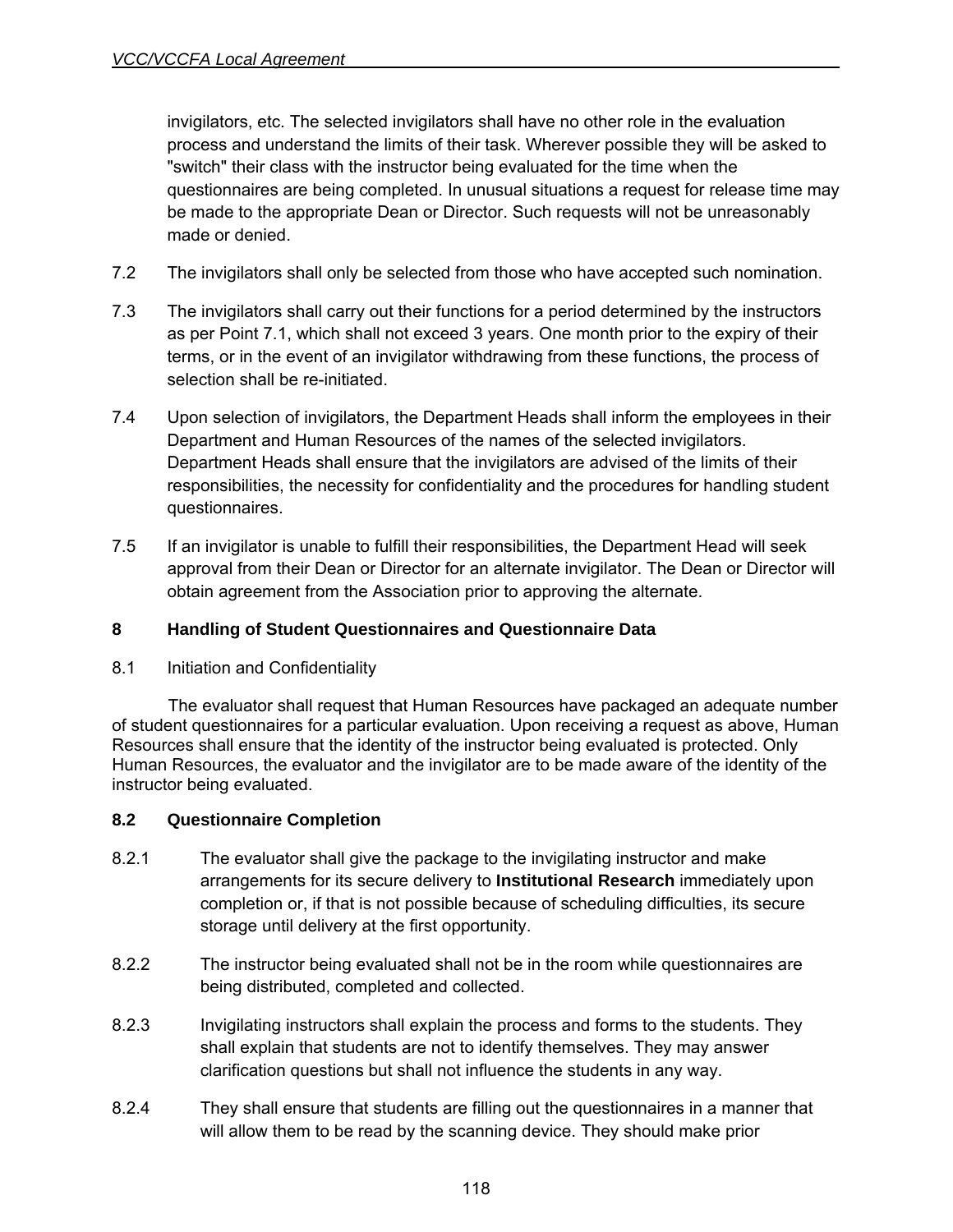arrangements to ensure that students will have adequate time and adequate materials (paper/pencils) to complete the forms.

- 8.2.5 When the questionnaires are completed the students will place them in the envelope provided. The invigilator shall seal the envelope and return it to the evaluator as soon as possible.
- 8.2.6 Invigilator instructors must keep all proceedings, both verbal and written, confidential.

### **8.3 Data Processing**

- 8.3.1 **Institutional Research** has been designated as the neutral processor of the questionnaires. **Institutional Research** is advised of their responsibilities, the necessity for confidentiality and the procedures for processing student questionnaires, as recommended by the Joint Steering Committee.
- 8.3.2 Upon receipt of completed packages, the processor's primary responsibility is to prepare a form that provides totals and averages of student responses and transcriptions of student comments. The averages requested will be determined by the Joint Steering Committee. The processor shall make only one copy of this form and sign both it and the original. The original and copy shall be delivered to the evaluator who will pass the copy on to the instructor concerned.
- 8.3.3 The processor shall re-seal the questionnaires and return them to the evaluator. The evaluator shall keep them sealed and upon completion of the final evaluation report send them to Human Resources for retention in accordance with the College's Freedom of Information and Protection of Privacy (FOIPOP) policy. If the instructor concerned requests their confirmation only the evaluator may review the forms as per Point 10.2 of these Guidelines.
- 8.3.4 **Institutional Research** will expunge all electronic records of student questionnaires in accordance with the College's FOIPOP policy.

### **9 Handling of Data Obtained Through Observation of Performance**

The evaluator shall complete and sign an observational evaluation instrument which is referenced to the relevant criteria of Point 2. Only one copy of the completed instrument shall be made. The original and the copy shall be signed by the instructor and the original shall be given to the instructor being evaluated.

#### **10 Evaluation Reports**

- 10.1.1 Based on the data gathered under Point 5 of these Guidelines the evaluator shall discuss the instructor's performance with the instructor and then prepare an evaluation report which shall include all the data collected and be signed by the instructor as evidence of having been read and that the evaluation process has been completed.
- 10.1.2 The instructor being evaluated may, upon request, have the evaluator review the questionnaires and confirm that the results correspond with the completed form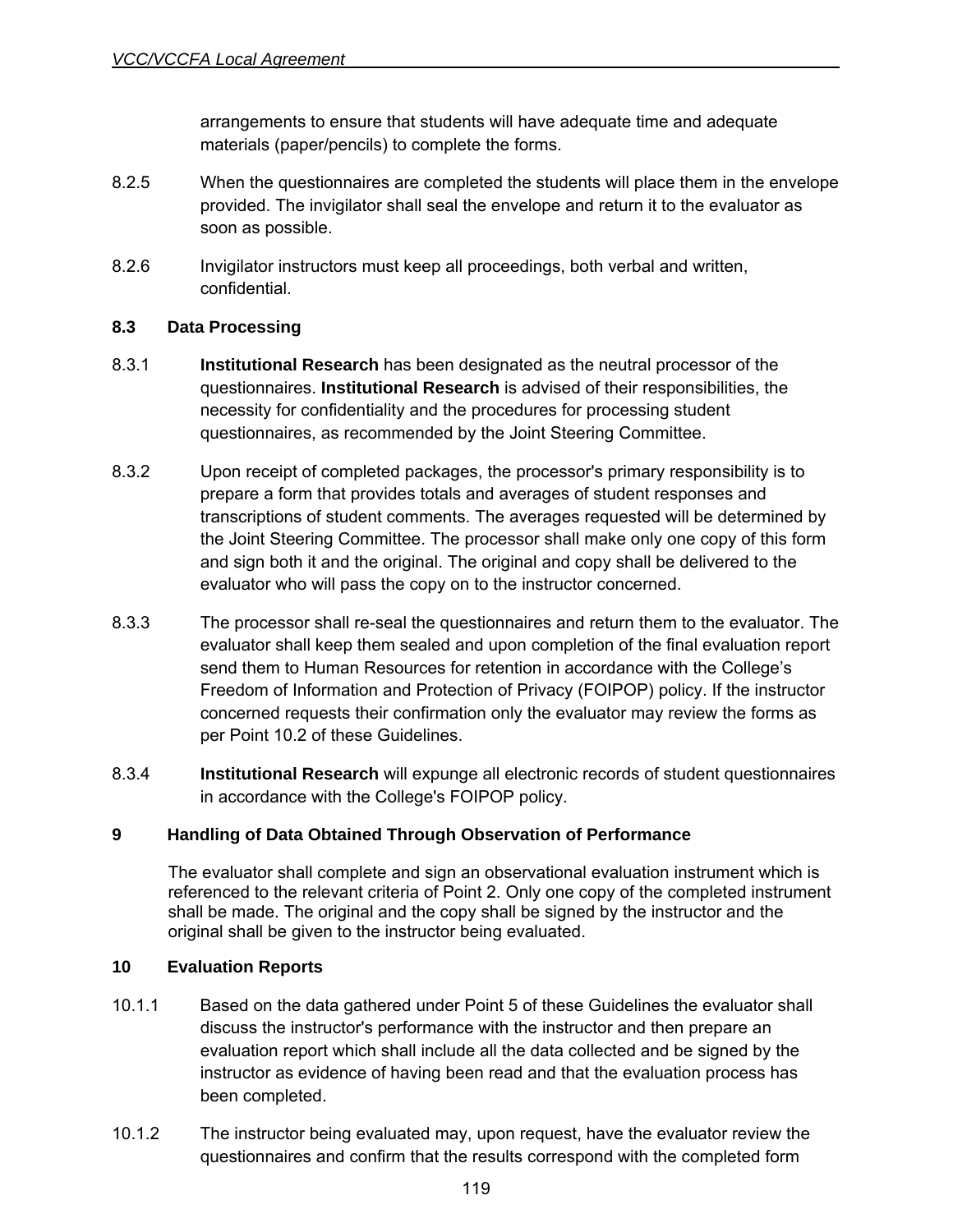received from the neutral processor. After this viewing, they shall be resealed and kept by the evaluator as per Point 8.3.3.

- 10.1.3 The form of the report shall conform to the Joint Steering Committee approved instrument.
- 10.1.4 The report with recommendation shall be submitted to the appropriate Vice President or delegate for approval and decision pursuant to Article 16.1 of the Agreement. In cases where there is a follow-up observation and a subsequent evaluation report as per Points 5.5.3 and 5.3.4 of these Guidelines, the decision shall be reserved until all reports have been submitted. All reports shall be placed in the instructor's Personnel File under the terms of Article 16.4 of the Agreement.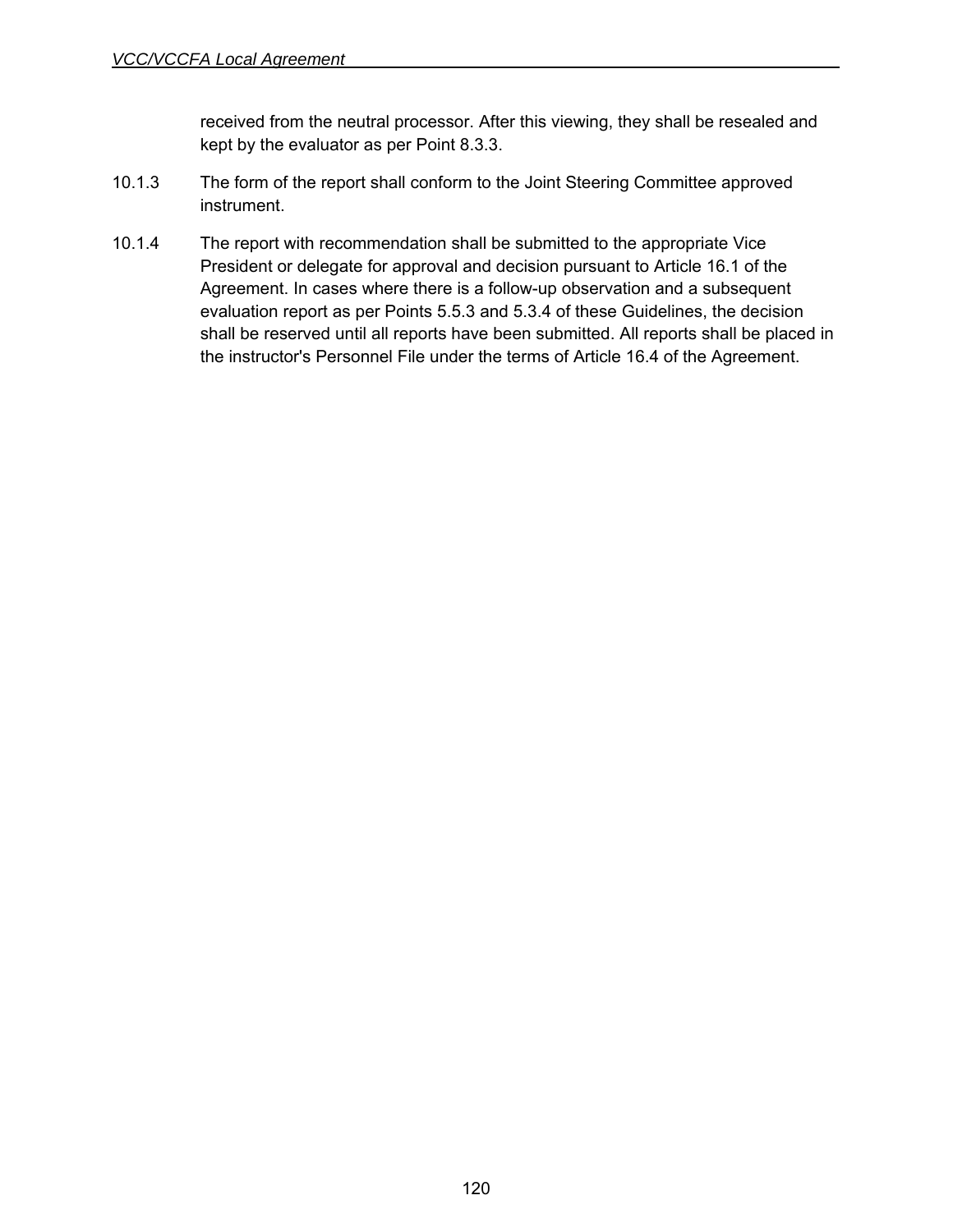## **APPENDIX VIII GUIDELINES FOR THE EVALUATION AND APPRAISAL OF INSTRUCTORS WITH RESPONSIBILITY ALLOWANCES**

### **GUIDELINES FOR EVALUATION OF INSTRUCTIONAL ASSOCIATES**

## **(Pursuant to Articles 3.10.2, 13.3.2.1 and 16.3)**

#### **1 Orientation and Timing**

At the beginning of the appointment, an Instructional Associate will be provided with an orientation to the position which includes a discussion of the evaluation criteria and process. For Instructional Associates, the appropriate Dean or Director will fulfill this role. Evaluation will be completed in the second half of the initial probationary year of appointment.

#### **2 Criteria for Evaluation**

#### **2.1 Contribution to Learning Environment**

- 2.1.1 Fosters quality in instruction;
- 2.1.2 Guides and coordinates the development of curriculum materials;
- 2.1.3 Recommends desired changes in courses and/or programs to the appropriate governance and administrative bodies;
- 2.1.4 Facilitates the process for submission of new curriculum, courses and programs for approval by governance bodies; and
- 2.1.5 Assists in the provision of adequate instructional facilities and equipment.

#### **2.2 Contribution to Department Heads, Assistant Department Heads and Coordinators**

- 2.2.1 Mentors other IRA's individually and in groups;
- 2.2.2 Participates in IRA Orientation; and
- 2.2.3 Provides and recommends workshops and other in-service activities for IRA's.

#### **2.3 Contribution to Faculty and Staff**

- 2.3.1 Assists and supports staff and faculty professional development;
- 2.3.2 As appropriate, supports faculty and staff in their work;
- 2.3.3 Assists in keeping departments and/or programs informed about College developments; and
- 2.3.4 Informs Dean(s) and Directors, as appropriate, of emerging program, faculty, and student needs.

#### **2.4 Leadership**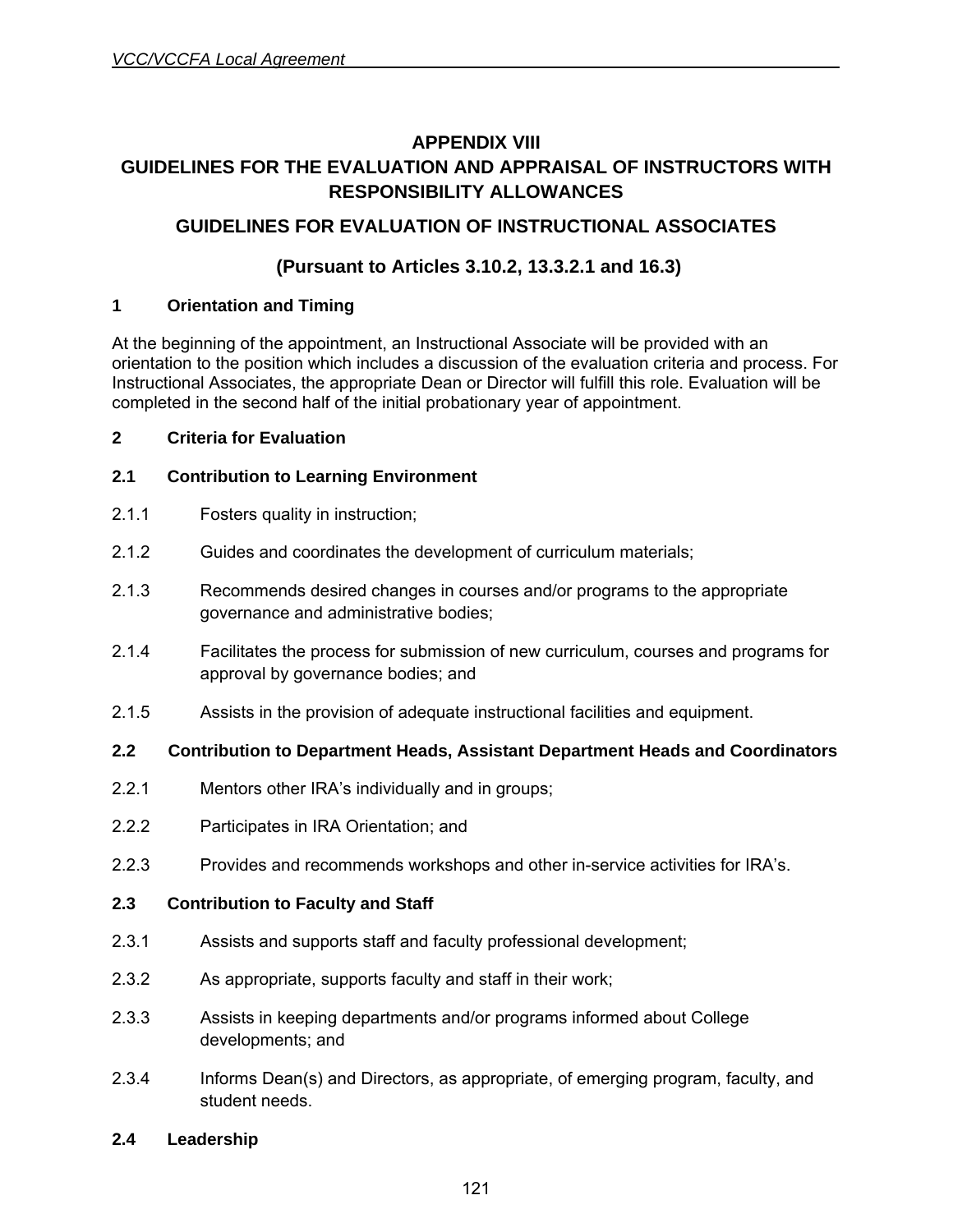- 2.4.1 Communicates well verbally and in writing;
- 2.4.2 Demonstrates understanding of the College as a whole;
- 2.4.3 Deliberates before making a decision;
- 2.4.4 Consults appropriately;
- 2.4.5 Takes action in an effective manner;
- 2.4.6 Fulfills responsibility relevant to position;
- 2.4.7 Demonstrates commitment to the programs and the College;
- 2.4.8 Works cooperatively and effectively with others;
- 2.4.9 Takes initiative and is proactive in carrying out the responsibilities of the role;
- 2.4.10 Conducts effective meetings; and
- 2.4.11 Demonstrates leadership relevant to the position.

#### **2.5 Coordination and Process**

- 2.5.1 Chairs selection committees effectively;
- 2.5.2 Liaises effectively internally and externally;
- 2.5.3 Works cooperatively and effectively with committees relevant to the role;
- 2.5.4 Participates actively in the coordination and process of program review; and
- 2.5.5 Encourages and facilitates cooperation among programs and schools.

#### **2.6 Planning and Development**

- 2.6.1 Participates actively in planning for Schools, Centres and programs;
- 2.6.2 As appropriate, assists with planning for programs;
- 2.6.3 Conducts and coordinates research projects that are thorough and relevant; and
- 2.6.4 Shows leadership in carrying out action plans from program review.

#### **2.7 Contribution to College and Community**

- 2.7.1 Maintains effective liaison with other Instructors with Responsibility Allowance throughout the College and with College services;
- 2.7.2 Maintains effective liaison with other institutions;
- 2.7.3 Maintains effective liaison with industry, business and government, as appropriate;
- 2.7.4 As appropriate, represents Schools, Centres and programs effectively; and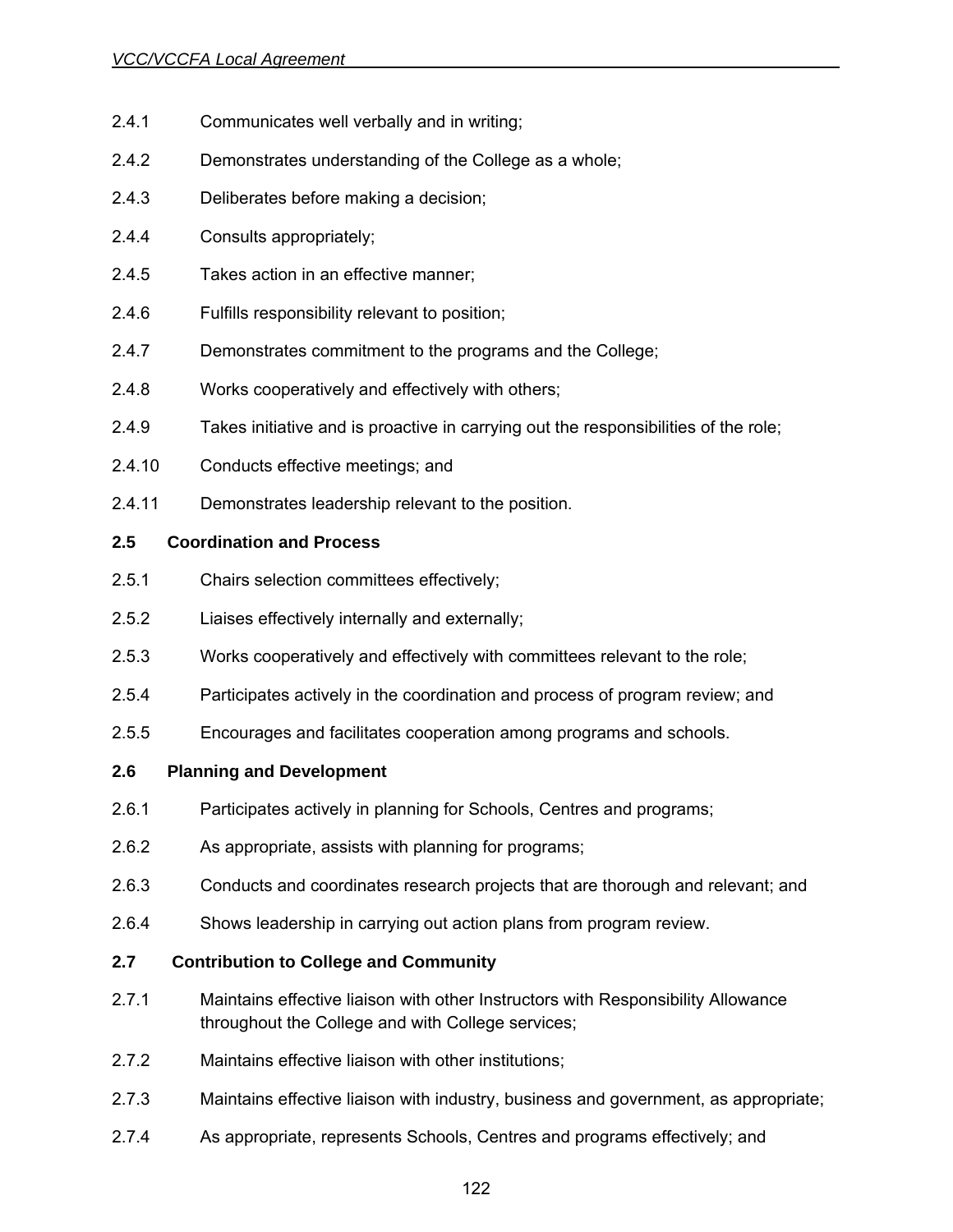2.7.5 Initiates and maintains good public relations for the College, as appropriate, and for Schools, Centres and programs relevant to the position.

### **3 Evaluation Process**

- 3.1 For an Instructional Associate, the evaluation process will be initiated and administered by an appropriate Dean or Director. The evaluation process will be supported by Human Resources and **Institutional Research**. All comments and documentation will be kept strictly confidential and in accordance with Freedom of Information and Protection of Privacy requirements.
- 3.2 A confidential survey questionnaire based on Joint Steering Committee approved criteria will be distributed amongst the agreed-to list of respondents.
- 3.2.1 All Department Heads, Assistant Department Heads and Coordinators within the appropriate cluster of programs and services, as well as all Deans and Directors in the cluster will be included (except for the Dean or Director who will be writing the evaluation report).
- 3.2.2 The Instructional Associate will also provide a list of employees from other areas of the College that they wish to have included.
- 3.2.3 The College may suggest a list that would be appropriate for Instructional Associates to consider for inclusion.
- 3.3 **Institutional Research** will tabulate the responses to the questionnaires and forward the tabulated results to the Instructional Associate. A copy of the tabulated results will also be sent to the Dean or Director who will be writing the evaluation report and the 2 parties will meet to discuss the results.
- 3.4 The Dean or Director will make a recommendation as to whether the evaluation is either satisfactory or not satisfactory pursuant to Article 13.3.3 and provide a rationale when an evaluation is deemed unsatisfactory.
- 3.5 The Instructional Associate may prepare a response or commentary on the results and recommendation.

### **4 Evaluation Report**

- 4.1 The tabulated results, any response or commentary by the Instructional Associate, and the recommendation of the Dean or Director will form the evaluation report. It shall be signed by the Dean or Director and the Instructional Associate and shall be included in the Instructional Associate's official Personnel File. The Instructional Associate's signature only indicates evidence of the report having been read.
- 4.2 The Dean or Director who has written the recommendation will forward the evaluation report to the appropriate Vice President. The Vice President or delegate will consider the evaluation report in determining whether the Instructional Associate is confirmed for the remainder of the term of appointment pursuant to Article 13.3.3. The Vice President will provide a written rationale when the evaluation is deemed to be unsatisfactory.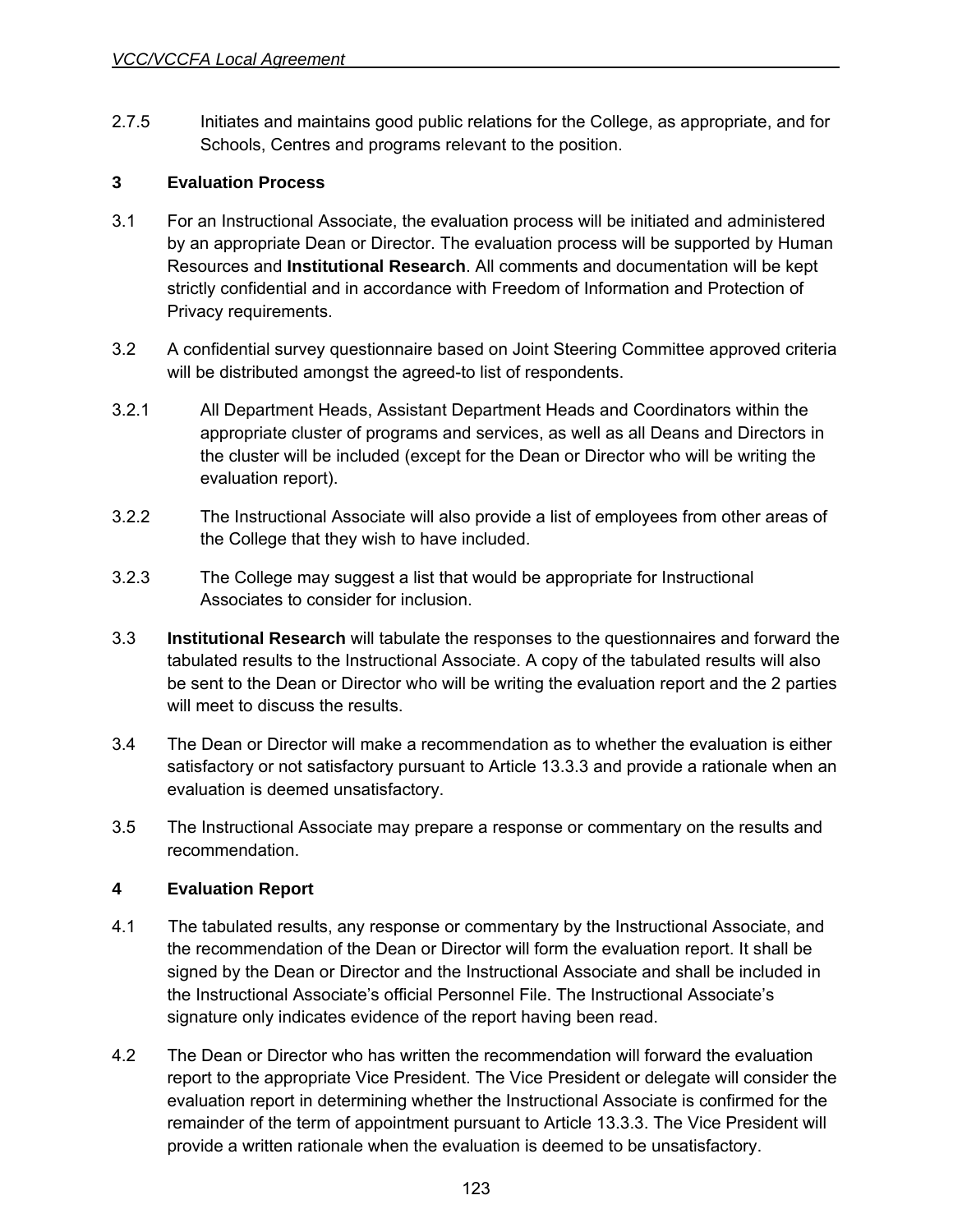4.3 Instructional Associates will be deemed to have received a satisfactory evaluation if an evaluation has not been completed within the first year of their appointments.

### **5 Joint Steering Committee**

The Joint Steering Committee shall be responsible for approving the instruments and procedures of evaluation and will hear any submissions on their efficacy. The Joint Steering Committee may make revisions to the instruments and procedures and shall notify the College and Association when it does so.

6 These procedures shall be subject to the grievance procedure in the Agreement.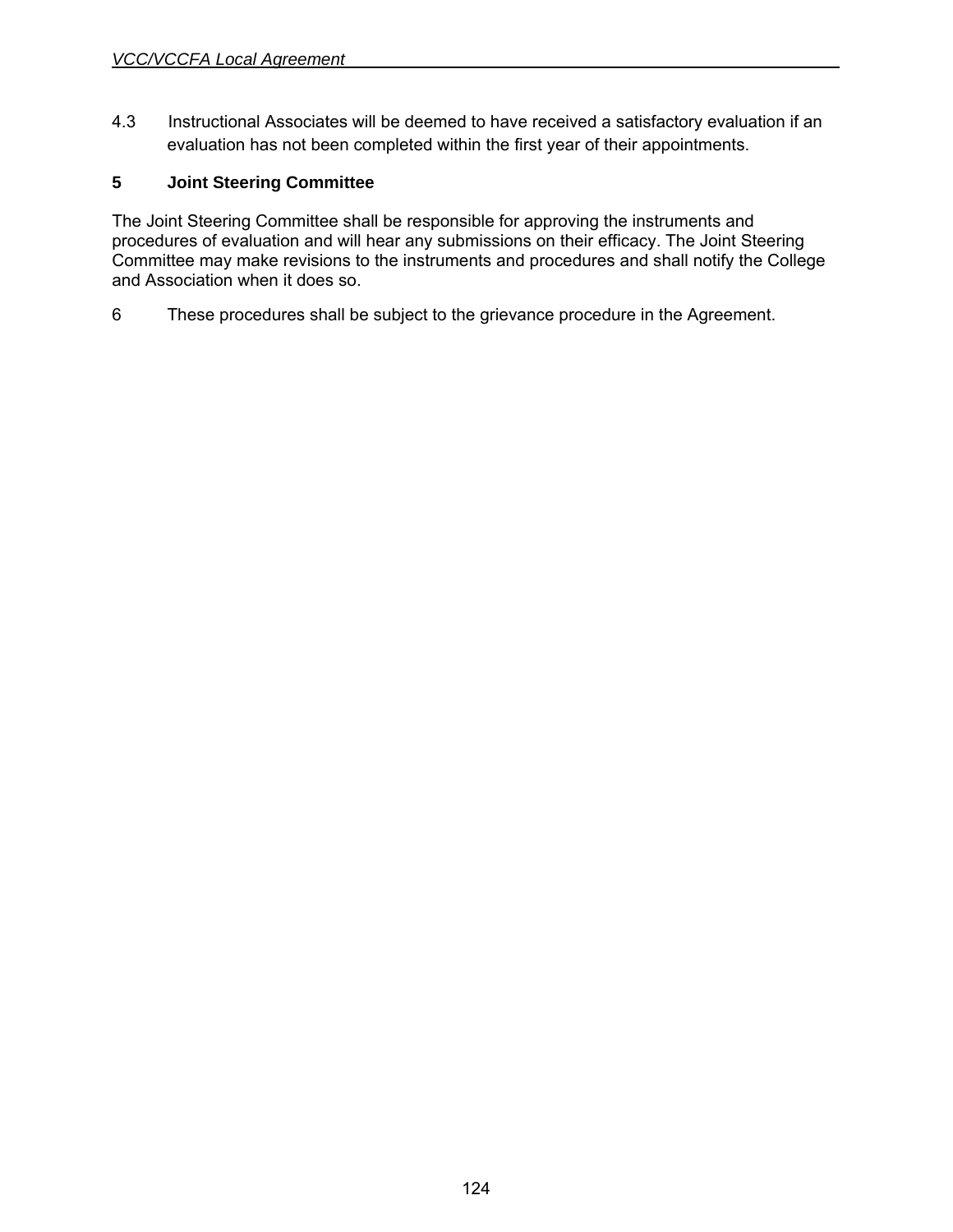# **GUIDELINES FOR EVALUATION OF DEPARTMENT HEADS, ASSISTANT DEPARTMENT HEADS OR COORDINATORS II**

(Pursuant to Articles 3.10.2, 13.3.2.1 and 16.3)

### **1 Orientation and Timing**

At the beginning of the initial appointment, a Department Head, Assistant Department Head or Coordinator II will be provided with an orientation to the position which includes a discussion of the evaluation criteria and process. For Department Heads or Coordinators II, the appropriate Dean or Director will fulfill this role; for Assistant Department Heads, the orientation will be done by the appropriate Department Head. Evaluation will be completed in the second half of the initial probationary year of appointment.

#### **2 Criteria for Evaluation**

### **2.1 Contribution to Learning Environment**

- 2.1.1 Fosters quality in instruction;
- 2.1.2 Ensures course and curriculum objectives are achieved;
- 2.1.3 Ensures appropriate methods of assessment are in place;
- 2.1.4 Guides the development of course and curriculum materials;
- 2.1.5 Recommends desired changes in courses and/or programs to the appropriate governance and administrative bodies; and
- 2.1.6 Assists in the provision of adequate instructional facilities and equipment.

#### **2.2 Contribution to Student Success**

- 2.2.1 Treats students with respect and interest;
- 2.2.2 Deals with students in ways that recognize their diversity;
- 2.2.3 Advises students of available College resources; (student support, financial aid, admissions, etc.)
- 2.2.4 Advises students appropriately for admissions/course placements;
- 2.2.5 When appropriate, aids in placing graduates in employment; and
- 2.2.6 Deals effectively with student issues.

#### **2.3 Contribution to Faculty and Staff**

- 2.3.1 Encourages participation in departmental committees and activities;
- 2.3.2 Assists and supports staff and faculty professional development;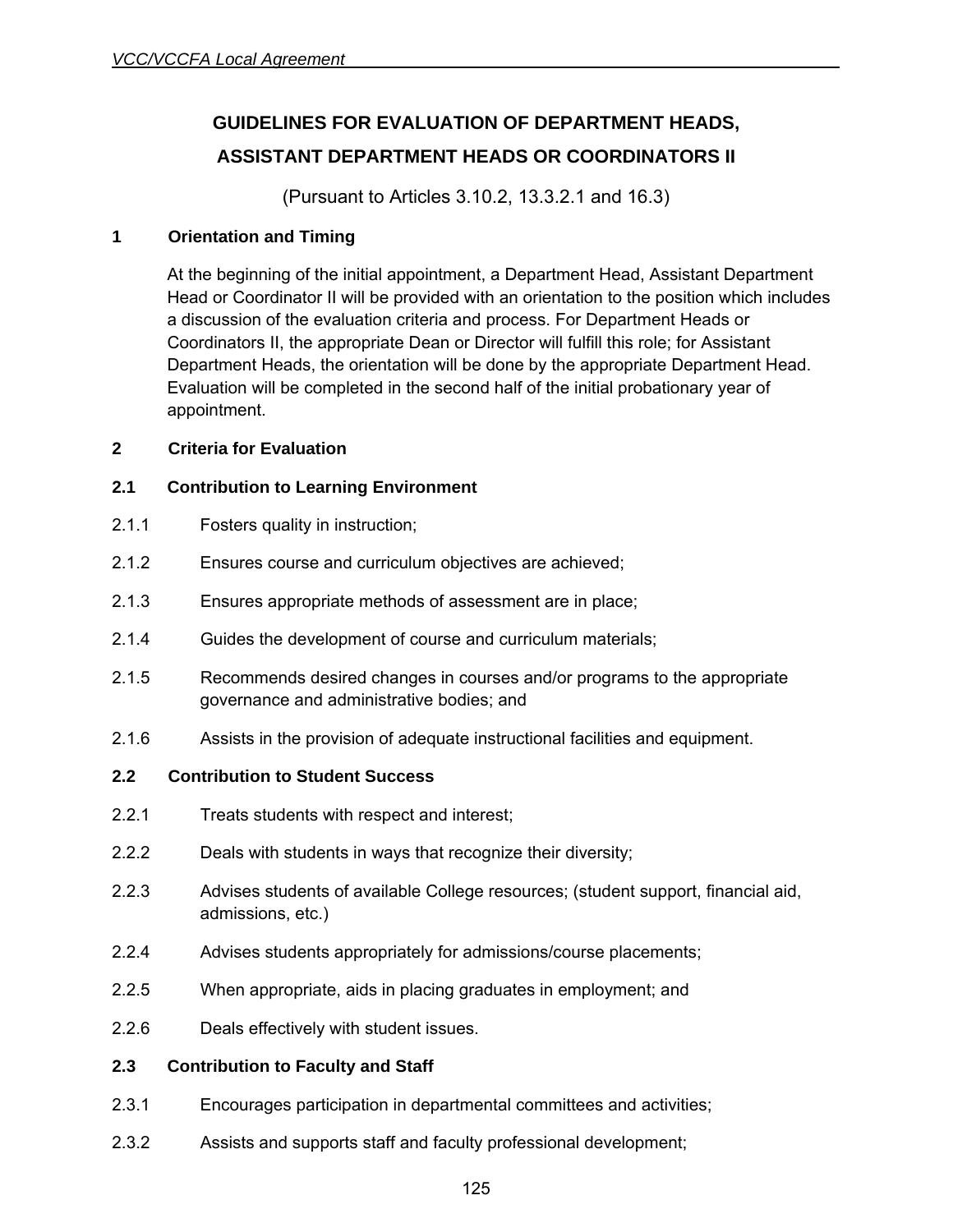- 2.3.3 Supports faculty and staff in their work; and
- 2.3.4 Keeps members of the department and/or program informed about College developments.

#### **2.4 Leadership**

- 2.4.1 Communicates well verbally and in writing;
- 2.4.2 Demonstrates understanding of the College as a whole;
- 2.4.3 Deliberates before making a decision;
- 2.4.4 Consults appropriately;
- 2.4.5 Takes action in an effective manner;
- 2.4.6 Fulfills responsibility relevant to position; and
- 2.4.7 Demonstrates commitment to the department and the College.

#### **2.5 Department Management**

- 2.5.1 Supervises faculty and staff appropriately;
- 2.5.2 Responds in a timely manner;
- 2.5.3 Actively participates in the recruitment and renewal of the faculty and staff complement;
- 2.5.4 In cooperation with faculty and staff, effectively schedules all duty, leave, holidays and professional development activities;
- 2.5.5 Conducts effective department meetings;
- 2.5.6 Coordinates and delegates appropriate duties and responsibilities;
- 2.5.7 Effectively orients new faculty and staff to the department, the School, Centre and the College;
- 2.5.8 Prepares and monitors the departmental budget;
- 2.5.9 Participates in the evaluation and appraisal procedures set out for faculty and staff effectively and appropriately; and
- 2.5.10 Resolves conflict effectively and fairly.

#### **2.6 Department Planning and Development**

- 2.6.1 Initiates departmental planning;
- 2.6.2 Supports faculty in planning; and
- 2.6.3 Participates in ongoing program review.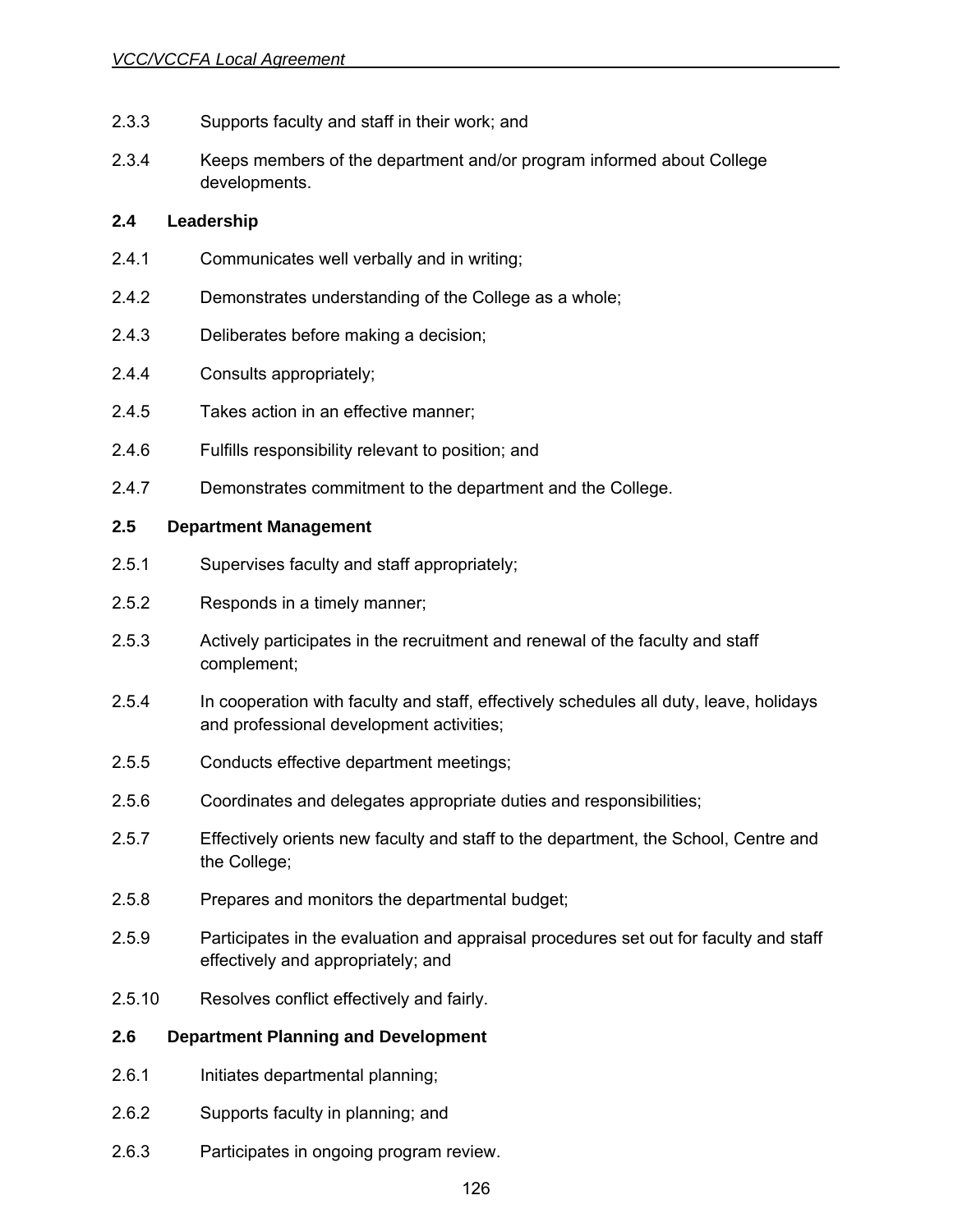#### **2.7 Contribution to College and Community**

- 2.7.1 Maintains effective liaison with other Instructors with Responsibility Allowance and College services;
- 2.7.2 Maintains effective liaison with other institutions;
- 2.7.3 Maintains effective liaison with industry, business and government, as appropriate;
- 2.7.4 Ensures appropriate representation at Program Advisory and other provincial committees;
- 2.7.5 Represents the department effectively; and
- 2.7.6 Maintains good public relations for the College, as appropriate, and for departmental programs.

### **3 Evaluation Process**

- 3.1 For a Department Head or Coordinator II, the evaluation process will be initiated and administered by the appropriate Dean or Director. For an Assistant Department Head, the appropriate Department Head will fulfill this role. The evaluation process will be supported by Human Resources and **Institutional Research.** All comments and documentation will be kept strictly confidential and in accordance with Freedom of Information and Protection of Privacy requirements.
- 3.2 A confidential survey questionnaire based on Joint Steering Committee approved criteria will be distributed amongst the agreed-to list of respondents.
- 3.2.1 All faculty and staff within the person's department will be included on the list.
- 3.2.2 The Department Head, Assistant Department Head or Coordinator II will also provide a list of employees from outside the department that they wish to have included.
- 3.2.3 The College may suggest a list that would be appropriate for most Department Heads, Assistant Department Heads or Coordinators II to consider for inclusion.
- 3.3 **Institutional Research** will tabulate the results of the questionnaire and send the results to the evaluee.
- 3.3.1 For a Department Head or Coordinator II, a copy of the tabulated results will also be sent to the appropriate Dean or Director and the two parties will meet to discuss the results. The Dean or Director will make a determination as to whether the evaluation is either satisfactory or not satisfactory pursuant to Article 13.3.4 and provide a rationale when an evaluation is deemed unsatisfactory.
- 3.3.2 For an Assistant Department Head, a copy of the tabulated results will also be sent to the appropriate Department Head and they will meet to discuss the results. The Department Head will make a determination as to whether the evaluation is either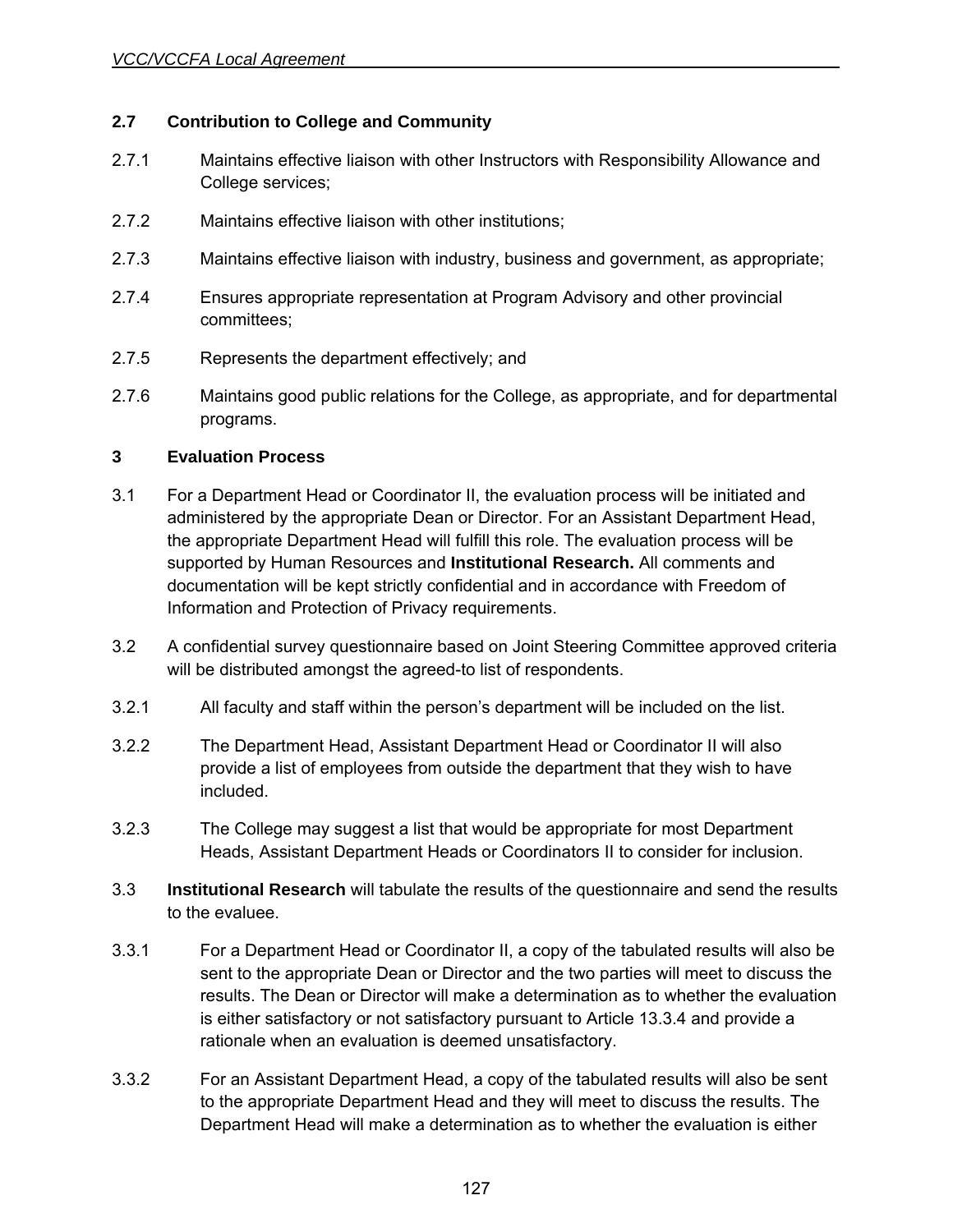satisfactory or not satisfactory pursuant to Article 13.3.4 and provide a rationale when an evaluation is deemed unsatisfactory.

3.3.3 The Department Head, Assistant Department Head or Coordinator II may prepare a response or commentary on the results and recommendation.

### **4 Evaluation Report**

- 4.1 The tabulated results of the questionnaire, any response or commentary by the Department Head, Assistant Department Head or Coordinator II and the decision of the appropriate evaluator will form the evaluation report. It shall be signed by the appropriate evaluator and the evaluee and shall be included in the evaluee's official Personnel File. The evaluee's signature only indicates evidence of the report having been read.
- 4.2 The evaluation report shall be considered by the appropriate Vice-President or delegate in determining whether the Department Head, Assistant Department Head or Coordinator II is confirmed for the remainder of the term of appointment pursuant to Article 13.3.4.
- 4.3 A Department Head, Assistant Department Head or Coordinator II will be deemed to have received a satisfactory evaluation if one has not been completed within the first year of their appointment.

### **5 Joint Steering Committee**

The Joint Steering Committee shall be responsible for approving the instruments and procedures of evaluation and will hear any submissions on their efficacy. The Joint Steering Committee may make revisions to the instruments and procedures and shall notify the College and Association when it does so.

6 These procedures shall be subject to the grievance procedure contained in the Agreement.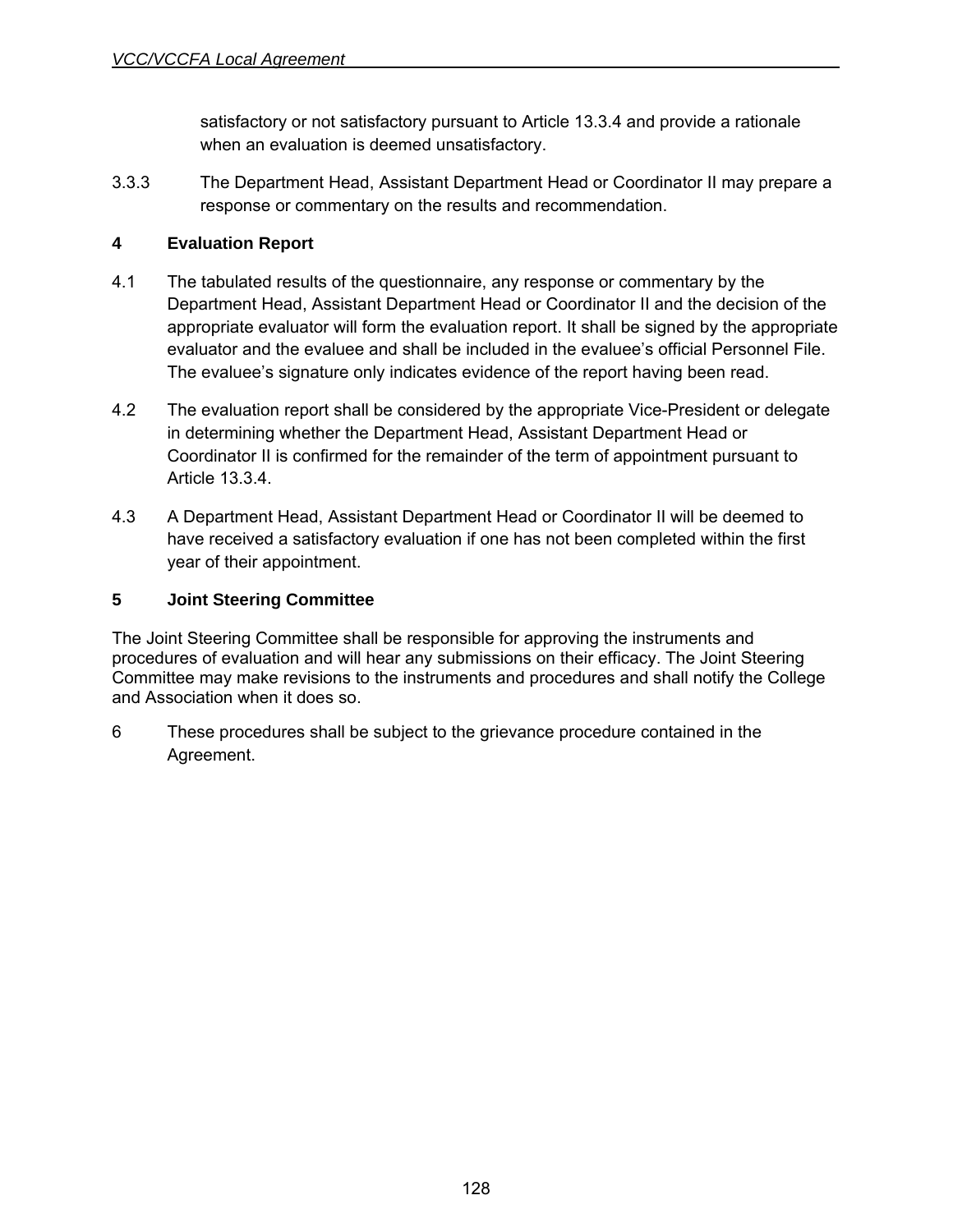# **GUIDELINES FOR PERFORMANCE APPRAISAL OF DEPARTMENT HEADS, ASSISTANT DEPARTMENT HEADS OR COORDINATORS II**

## **(Pursuant to Articles 3.10.2, 13.3.2.1 and 16.3)**

### **1 Orientation and Timing**

 At the beginning of the second or subsequent 3-year term of appointment, a Department Head, Assistant Department Head or Coordinator II shall be informed of the performance appraisal criteria and process. For Department Heads and Coordinators II, this shall be done by the appropriate Dean or Director; for Assistant Department Heads it shall be done by the appropriate Department Head. The performance appraisal survey will be completed before the end of the first year of the second term or subsequent 3-year of appointment.

#### **2 Criteria for Performance Appraisal**

 The performance appraisal criteria shall be the same as the criteria for evaluation in Point 2 of the **Guidelines for Evaluation of Department Heads, Assistant Department Heads or Coordinators II** in this Appendix.

#### **3 Performance Appraisal Process**

- 3.1 For a Department Head or Coordinator II, the performance appraisal process will be initiated and administered by the appropriate Dean or Director. For an Assistant Department Head, the appropriate Department Head will fulfill this role. The performance appraisal process will be supported by Human Resources and **Institutional Research**. All comments and documentation will be kept strictly confidential and in accordance with Freedom of Information and Protection of Privacy requirements.
- 3.2 A confidential survey based on Joint Steering Committee approved criteria will be distributed amongst the agreed-to list of respondents.
- 3.2.1 All faculty and staff within the person's department will be included on the list.
- 3.2.2 The Department Head, Assistant Department Head or Coordinator II will also provide a list of employees from outside the department that they wish to have included.
- 3.2.3 The College may suggest a list that would be appropriate for most Department Heads, Assistant Department Heads or Coordinators II to consider for inclusion.
- 3.2.4 The Department Head, Assistant Department Head or Coordinator II will also complete the survey as a self-appraisal prior to receiving the results of the other respondents.
- 3.3 **Institutional Research** will collate and transcribe the responses of the survey and send a copy of the collated and transcribed responses to the Department Head, Assistant Department Head or Coordinator II. The Department Head, Assistant Department Head or Coordinator II will prepare a development plan in response to the survey results and self-appraisal.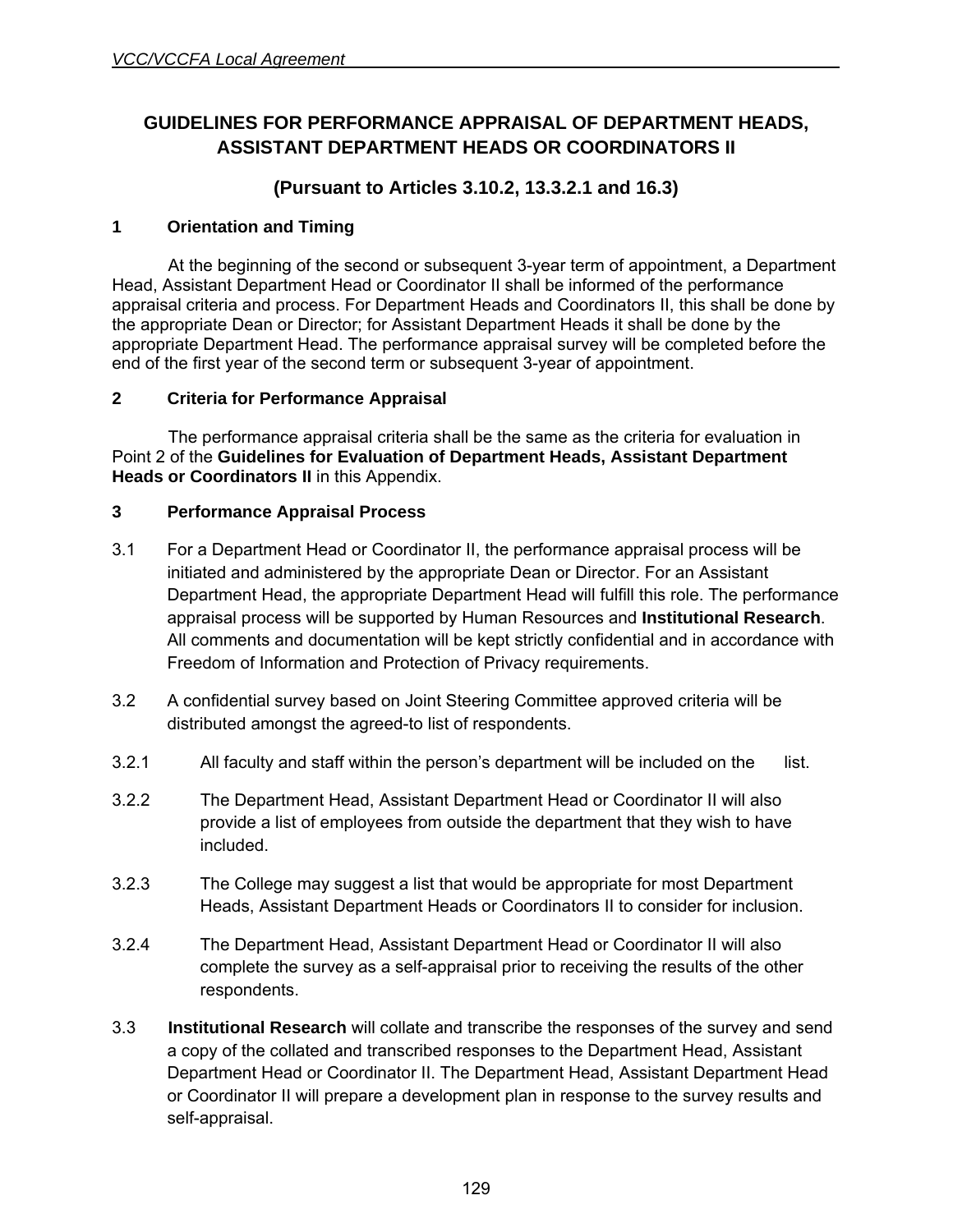- 3.3.1 For a Department Head or Coordinator II, a copy of the survey results will also be sent to the appropriate Dean or Director and the 2 parties will meet to discuss the results and the development plan.
- 3.3.2 For an Assistant Department Head, a copy of the survey results will also be sent to the appropriate Department Head. The Assistant Department Head and Department Head will meet to discuss the results and the development plan.

### **4 Performance Appraisal Report**

- 4.1 The survey results and a copy of the Department Head, Assistant Department Head or Coordinator II's self-appraisal and development plan will form the performance appraisal report. The report for a Department Head or Coordinator II shall be signed by the appropriate Dean or Director and the Department Head or Coordinator II. The report for an Assistant Department Head shall be signed by the appropriate Department Head and the Assistant Department Head. The signatures on the report would indicate that the performance appraisal process has been completed. The report shall be included in the Department Head, Assistant Department Head or Coordinator II's performance appraisal file as per Articles 15.4 and 15.4.1.
- 4.2 A Department Head, Assistant Department Head or Coordinator II will be deemed to have received a performance appraisal if one has not been completed within the first year of the second or subsequent 3-year term of appointment.

### **5 Joint Steering Committee**

The Joint Steering Committee shall be responsible for approving the instruments and procedures of performance appraisal and will hear any submissions on their efficacy. The Joint Steering Committee may make revisions to the instruments and procedures and shall notify the College and Association when it does so.

6 These procedures shall subject to the grievance procedure in the Agreement.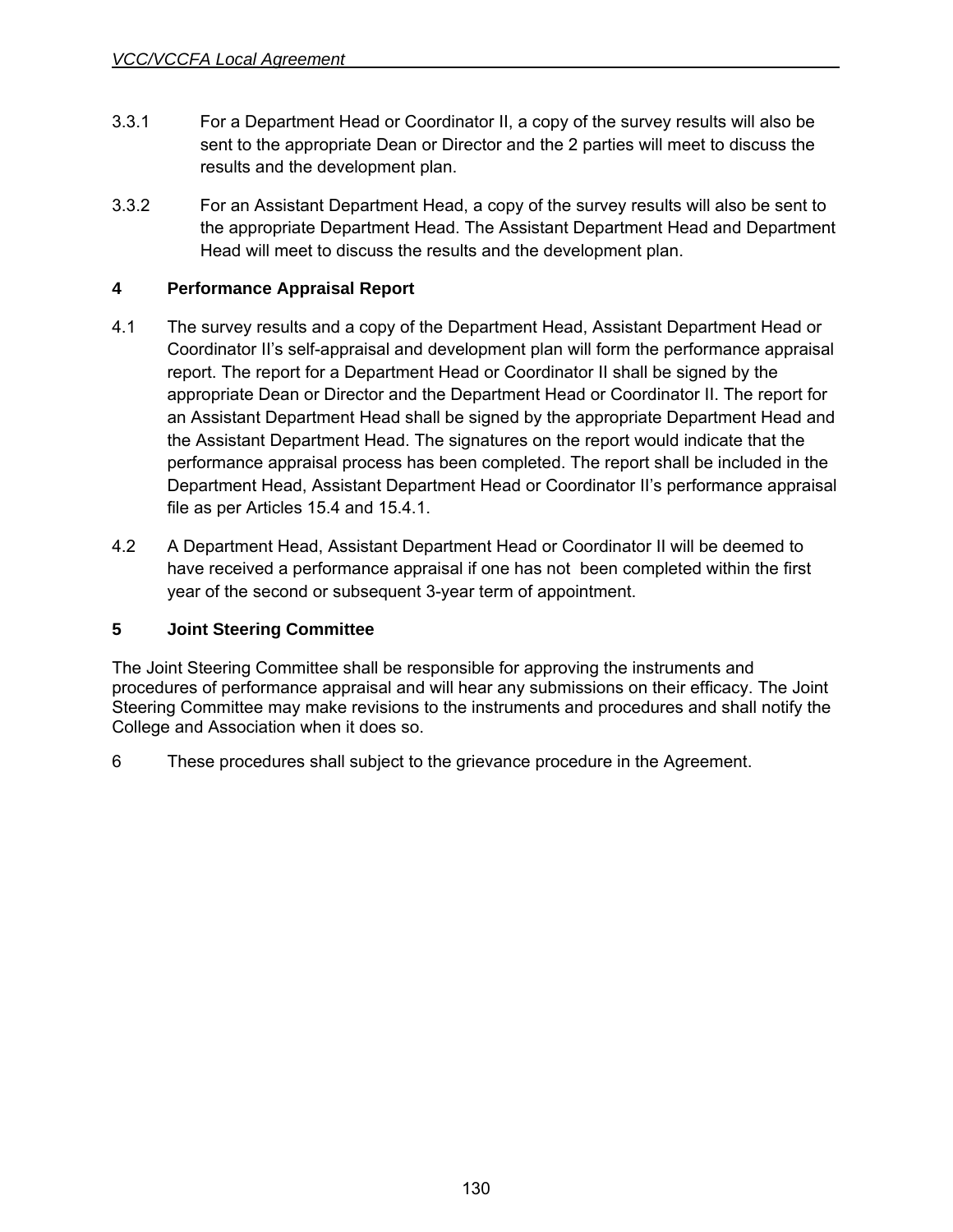# **GUIDELINES FOR EVALUATION OF COORDINATORS I**

## **(Pursuant to Articles 3.10.2, 13.3.2.1 and 16.3)**

#### **1 Orientation and Timing**

At the beginning of the initial appointment, a Coordinator I will be provided with an orientation to the position which includes a discussion of the evaluation criteria and process. This orientation will be done by the appropriate Department Head. Evaluation will be completed in the second half of the initial probationary year of appointment.

#### **2 Criteria for Evaluation**

#### **2.1 Assisting with Faculty Development**

- 2.1.1 As appropriate, assists with faculty and staff recruitment, selection and development;
- 2.1.2 Orients new faculty to the level, area or program; and
- 2.1.3 Provides instructional support to faculty.

#### **2.2 Coordinating Curriculum Development**

- 2.2.1 Promotes information-sharing about current and new developments;
- 2.2.2 Ensures that adequate learning materials and resources are available for the use of faculty;
- 2.2.3 Searches out new learning resources and materials;
- 2.2.4 Evaluates new learning resources and materials; and
- 2.2.5 Ensures that the programs are relevant to student needs.

#### **2.3 Contribution to Student Access and Success**

- 2.3.1 Within the context of College and departmental policies and objectives, establishes and/or maintains policies and procedures for:
	- a) student evaluation;
	- b) student referral; and
	- c) student promotion;
- 2.3.2 Monitors student attendance and progress within the area;
- 2.3.3 Advises students, as needed, when their progress is unsatisfactory;
- 2.3.4 Advises students, as needed, when their conduct is unsatisfactory;
- 2.3.5 Provides students, as needed, with support and advice on achieving their goals;
- 2.3.6 Advises students of available College resources;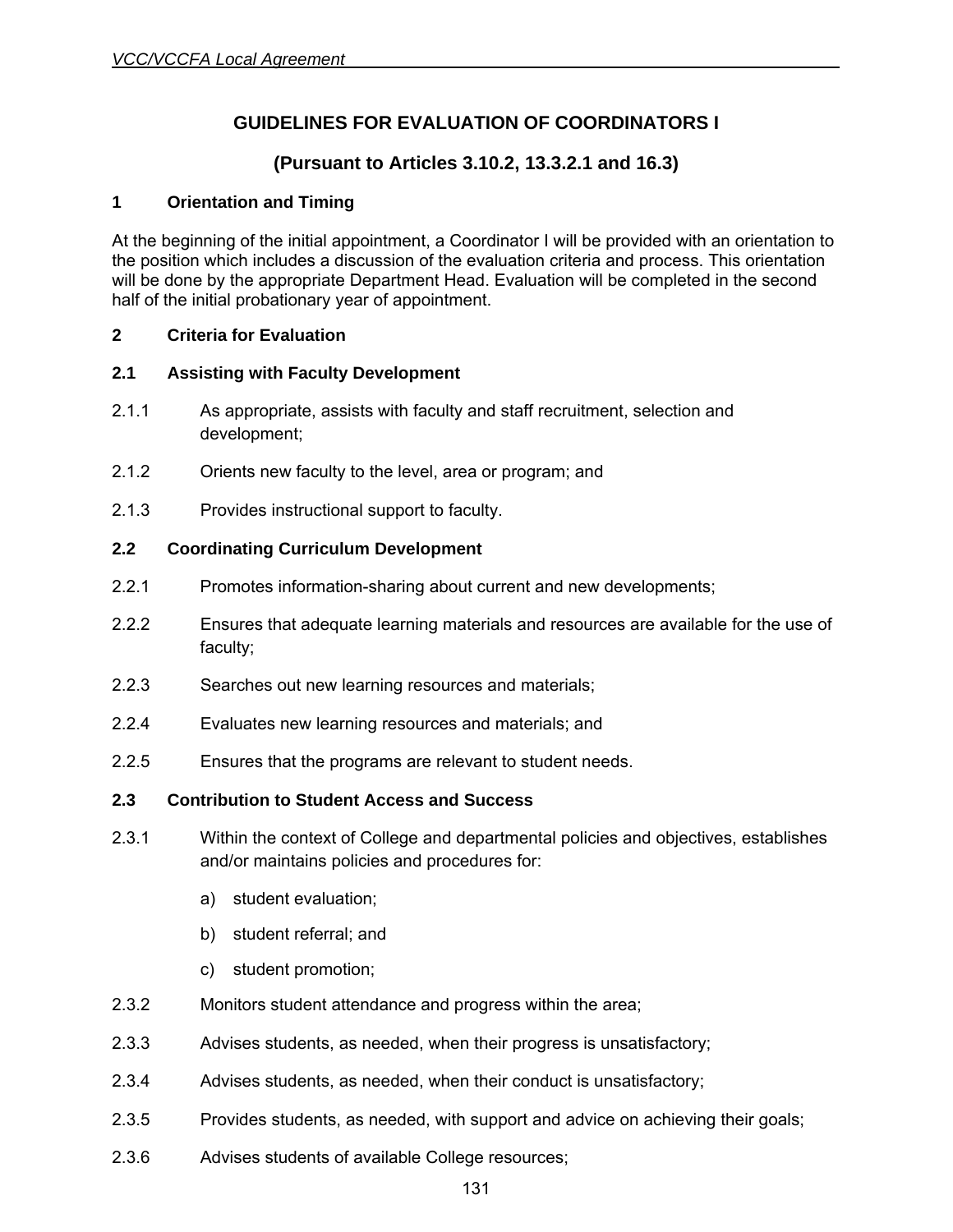- 2.3.7 Treats students with respect and interest;
- 2.3.8 Deals with students in ways that recognize their diversity;
- 2.3.9 Advises students, as needed, on their registration options; and
- 2.3.10 Conducts student orientation and intake interviews.

#### **2.4 Promotion of Effective Communication**

- 2.4.1 Conducts effective faculty meetings as required;
- 2.4.2 Promotes effective communication among faculty as appropriate;
- 2.4.3 Is available for consultations;
- 2.4.4 Consults appropriately;
- 2.4.5 Communicates well, verbally and in writing; and
- 2.4.6 As appropriate, liaises well with College services, other departments and outside agencies.

#### **2.5 Contribution to Progress Assessment and Testing**

- 2.5.1 Assists in the development and administration of progress assessments; and
- 2.5.2 Assists in the development and administration of department progress or proficiency tests.

#### **2.6 Leadership**

- 2.6.1 Deliberates before making a decision;
- 2.6.2 Takes action in an effective manner;
- 2.6.3 Fulfills responsibility relevant to the position;
- 2.6.4 Effectively supports and contributes to the departmental registration process;
- 2.6.5 Demonstrates commitment to the department and the College;
- 2.6.6 Effectively assumes duties of Department Head when necessary; and
- 2.6.7 Schedules instructors as applicable.

#### **3 Evaluation Process**

3.1 The evaluation process for a Coordinator I will be initiated and administered by the appropriate Department Head and supported by Human Resources and **Institutional Research**. All comments and documentation will be kept strictly confidential and in accordance with Freedom of Information and Protection of Privacy requirements.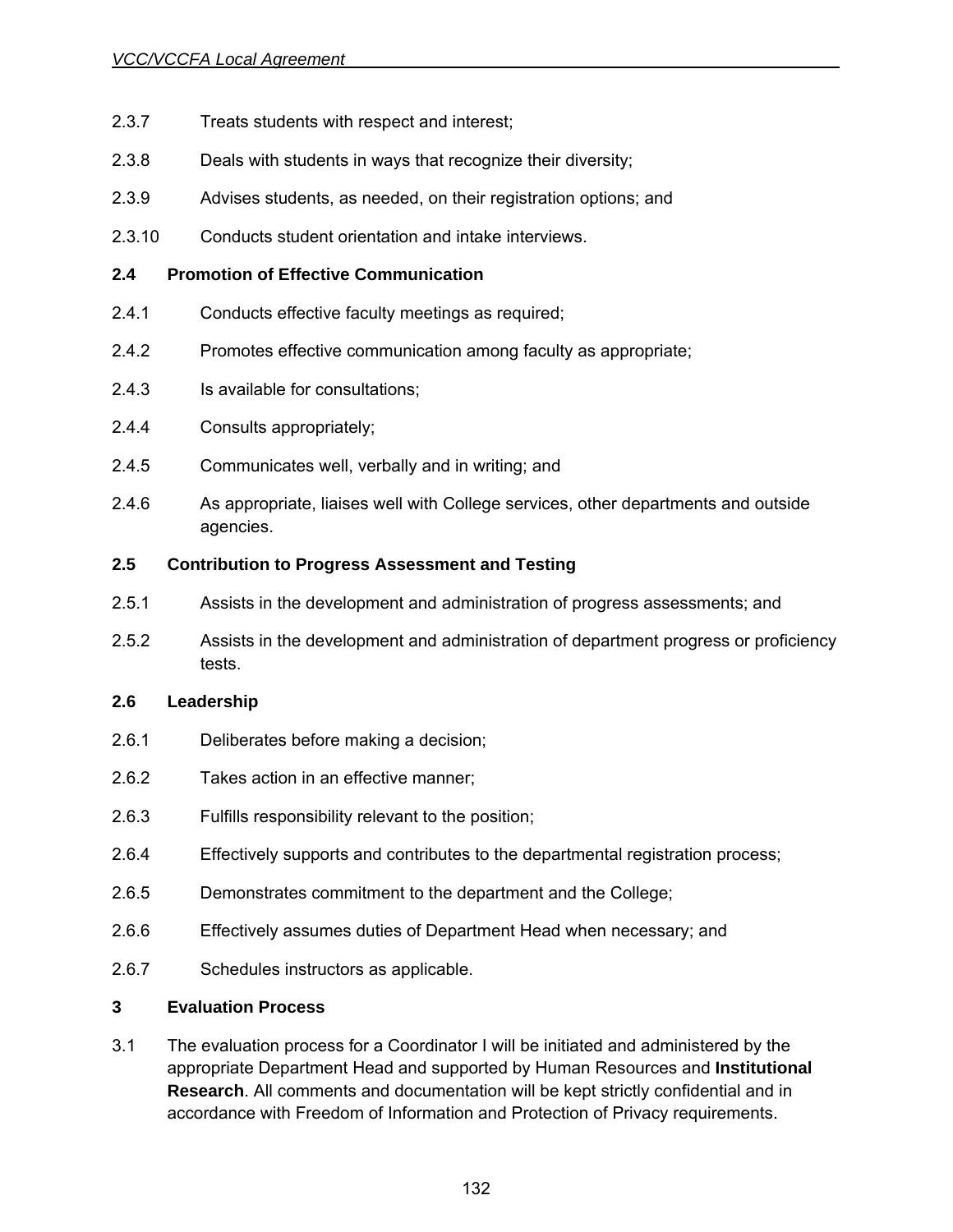- 3.2 A confidential survey questionnaire based on Joint Steering Committee approved criteria will be distributed amongst the agreed-to list of respondents.
- 3.2.1 All faculty and staff within the Coordinator I's department will be included on the list.
- 3.2.2 The Coordinator I will also provide a list of employees from outside the department that they wish to have included.
- 3.2.3 The College may suggest a list that would be appropriate for most Coordinators I to consider for inclusion.
- 3.3 **Institutional Research** will tabulate the results of the questionnaire and send the results to the Coordinator I. A copy of the tabulated results will also be sent to the appropriate Department Head and the 2 parties will meet to discuss the results. The Department Head will make a determination as to whether the evaluation is either satisfactory or not satisfactory and provide a rationale when an evaluation is deemed unsatisfactory. The Coordinator may prepare a response or commentary on the results and recommendation.

### **4 Evaluation Report**

- 4.1 The tabulated results, any response or commentary by the Coordinator I and the decision of the Department Head will form the evaluation report. It shall be signed by the Department Head and the Coordinator I and shall be included in Coordinator I's official Personnel File. The Coordinator I's signature only indicates evidence of the report having been read.
- 4.2 The evaluation report shall be considered by the appropriate Vice President or delegate in determining whether the Coordinator I is confirmed for the remainder of the term of appointment pursuant to Article 13.3.4
- 4.3 A Coordinator I will be deemed to have received a satisfactory evaluation if one has not been completed within the first year of their appointment.

#### **5 Joint Steering Committee**

The Joint Steering Committee shall be responsible for approving the instruments and procedures of evaluation and will hear any submissions on their efficacy. The Joint Steering Committee may make revisions to the instruments and procedures and shall notify the College and Association when it does so.

6 These procedures shall be subject to the grievance procedure in the Agreement.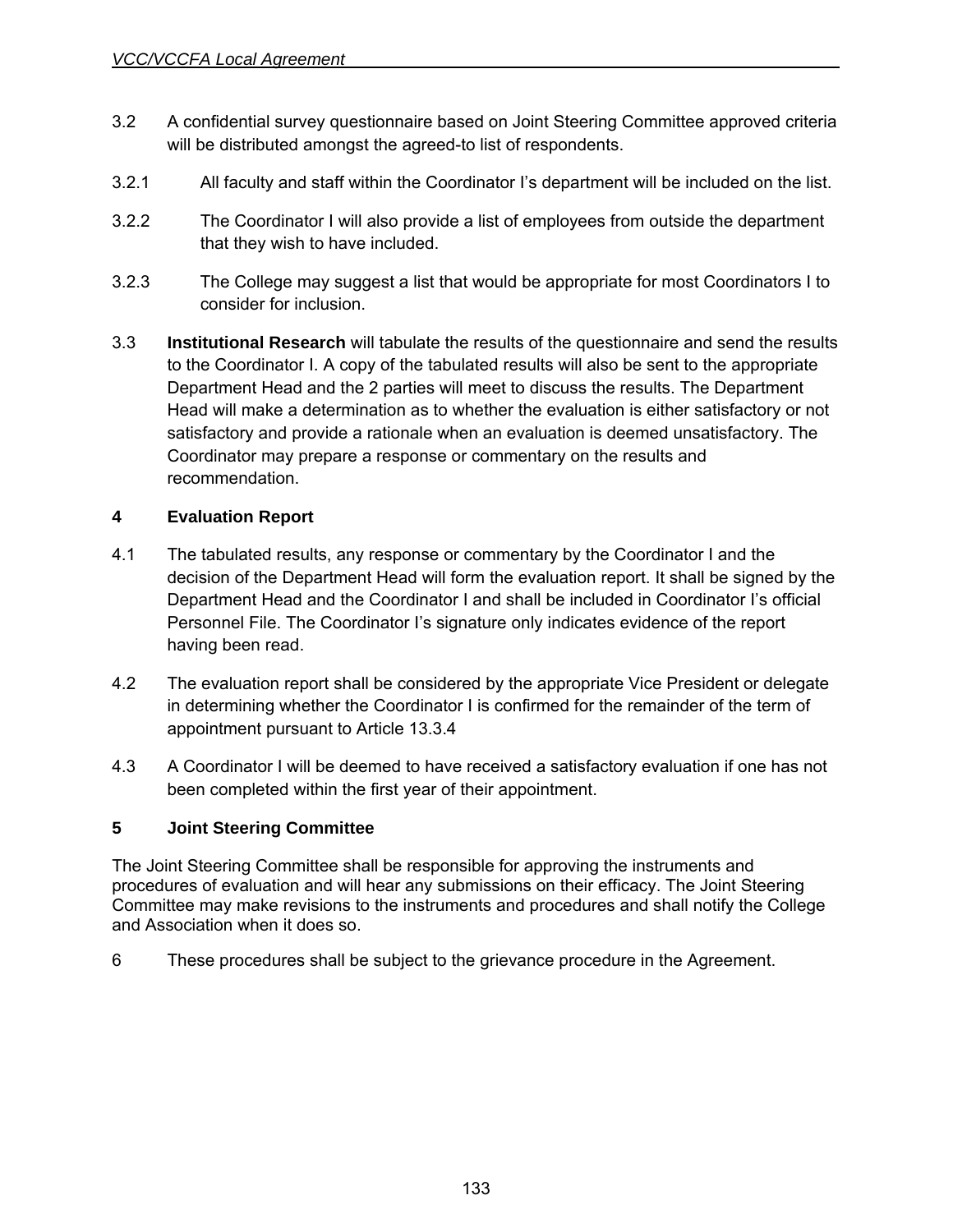# **GUIDELINES FOR PERFORMANCE APPRAISAL OF COORDINATORS I**

# **(Pursuant to Articles 3.10.2, 13.3.2.1 and 16.3)**

### **1 Orientation and Timing**

At the beginning of the second or subsequent 3-year term of appointment, a Coordinator I shall be informed of the performance appraisal criteria and process. This shall be done by the appropriate Department Head. The performance appraisal survey will be completed before the end of the first year of the second term or subsequent 3-year term of appointment.

### **2 Criteria for Performance Appraisal**

The performance appraisal criteria shall be the same as the criteria for evaluation in Point 2 of the **Guidelines for Evaluation of Coordinators I** in this Appendix.

### **3 Performance Appraisal Process**

- 3.1 The performance appraisal process for a Coordinator I will be initiated and administered by the appropriate Department Head and supported by Human Resources and **Institutional Research.** All comments and documentation will be kept strictly confidential and in accordance with Freedom of Information and Protection of Privacy requirements.
- 3.2 A confidential survey based on Joint Steering Committee approved criteria will be distributed amongst the agreed-to list of respondents.
- 3.2.1 All faculty and staff within the Coordinator I's department will be included on the list.
- 3.2.2 The Coordinator I will also provide a list of employees from outside the department that they wish to have included.
- 3.2.3 The College may suggest a list that would be appropriate for most Coordinators I to consider for inclusion.
- 3.2.4 The Coordinator I will also complete the survey as a self-appraisal prior to receiving the results of the other respondents.
- 3.3 **Institutional Research** will collate and transcribe the responses of the survey and send a copy of the collated and transcribed responses to the Coordinator I. The Coordinator I will prepare a development plan in response to the survey results and self-appraisal. The survey results will also be sent to the appropriate Department Head who will meet with the Coordinator I to discuss the results and the development plan.

### **4 Performance Appraisal Report**

4.1 The survey results and a copy of the Coordinator I's self-appraisal and development plan will form the performance appraisal report. The report shall be signed by the appropriate Department Head and Coordinator I to indicate that the performance appraisal process has been completed. The report shall be included in the Coordinator I's performance appraisal file as per Article 15.4 and 15.4.1.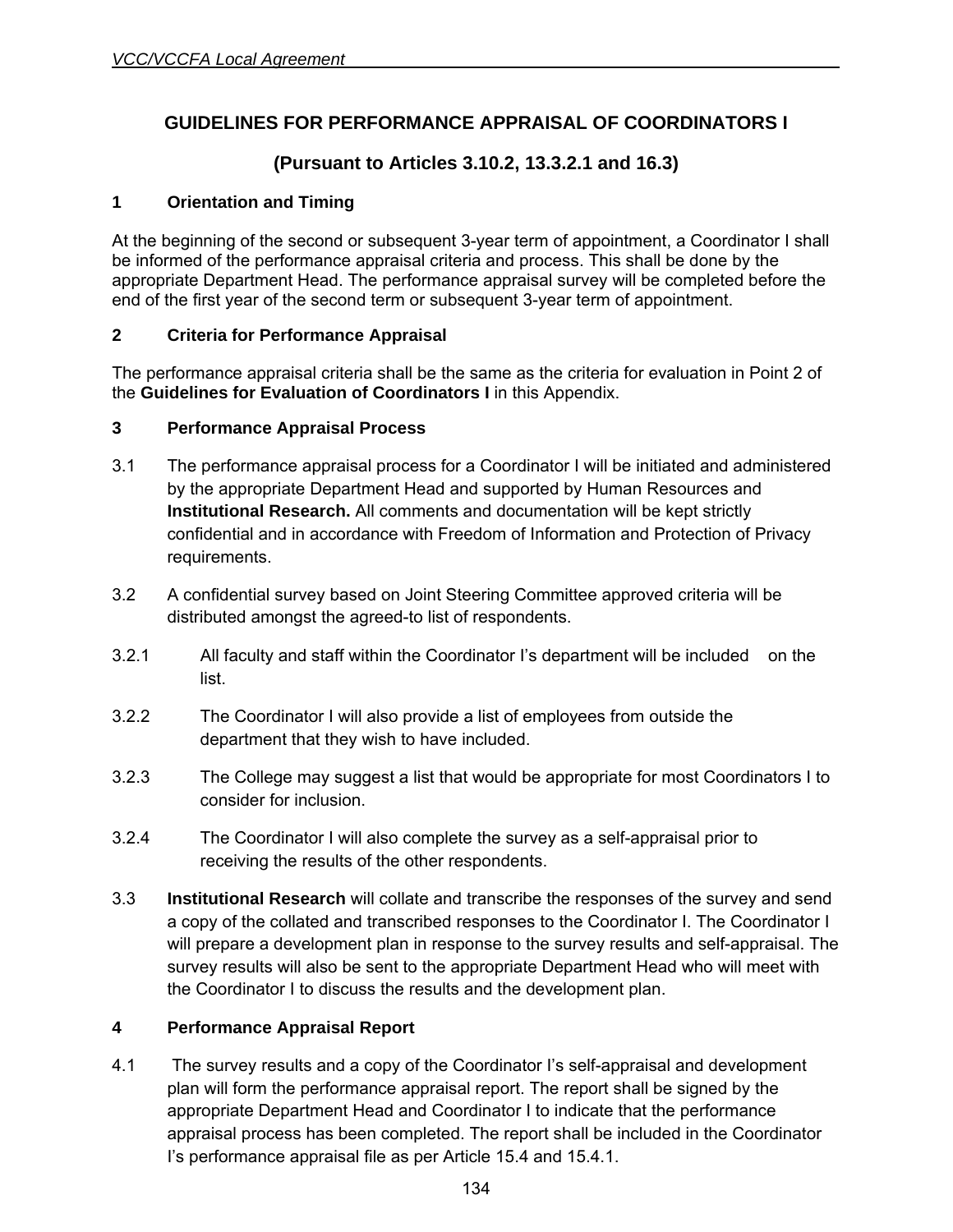4.2 A Coordinator I will be deemed to have received a performance appraisal if one has not been completed within the first year of the second or subsequent 3-year term of appointment.

### **5 Joint Steering Committee**

The Joint Steering Committee shall be responsible for approving the instruments and procedures of performance appraisal and will hear any submissions on their efficacy. The Joint Steering Committee may make revisions to the instruments and procedures and shall notify the College and Association when it does so.

6 These procedures shall subject to the grievance procedure in the Agreement.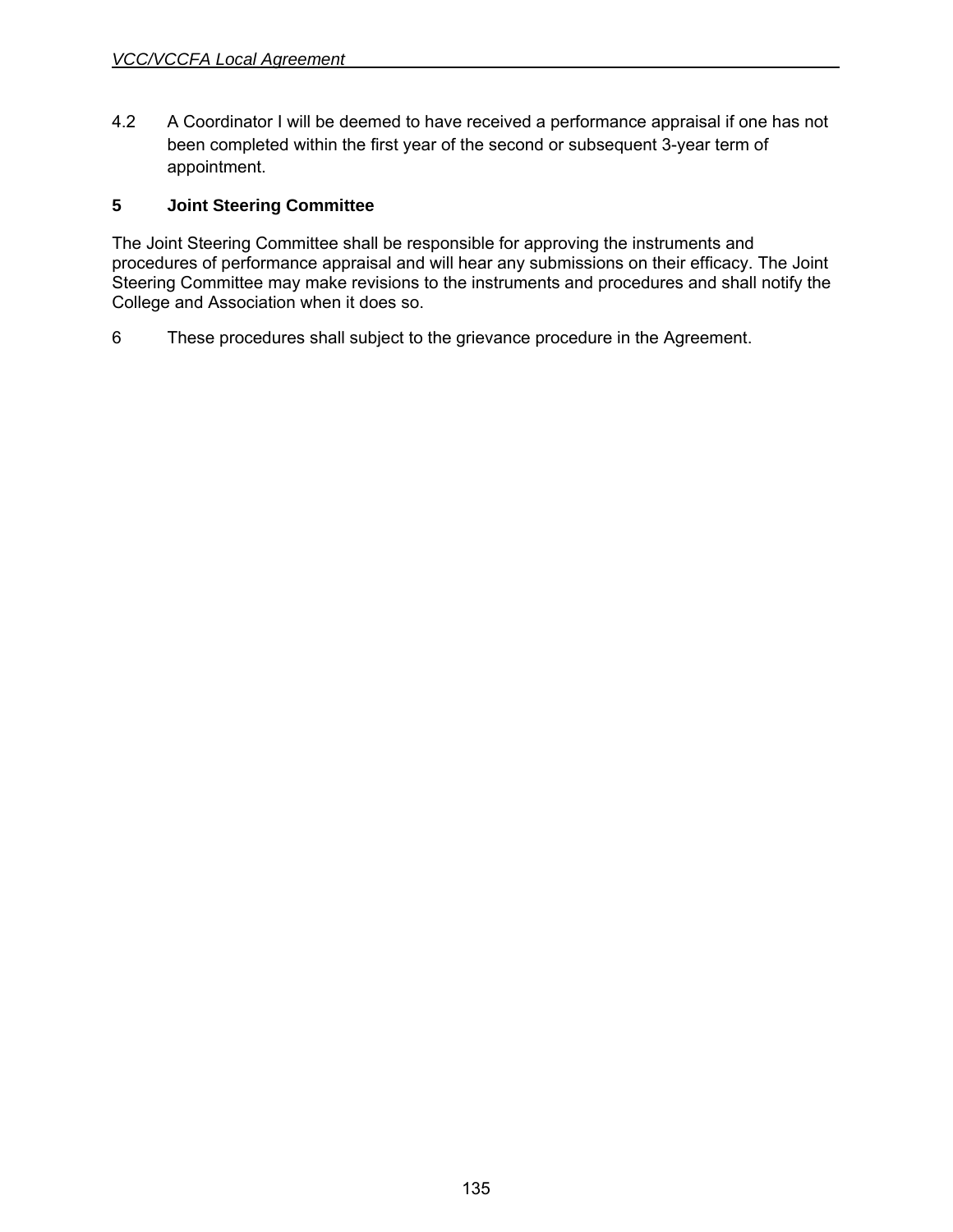# **APPENDIX IX PROFESSIONAL DEVELOPMENT FUNDS**

# **LETTER OF AGREEMENT**

# **(Pursuant to Article 6.6.8)**

- 1. The College shall maintain a Non-Salary Cost Budget Line for the purpose of providing instructors with professional development funds for the term of the Agreement.
- 2. The Budget Line shall be established at a level of \$100,000 for each fiscal year of the Agreement. The College agrees to allow for carry-over of a maximum of 20% of the allocation in any one year to the following fiscal year.
- 3. The Professional Development Non-Salary Cost Budget Line shall be located in the College budget but administered by a 3 person committee of the Association. There shall be 2 such Committees.
- 4. The College shall provide an amount of \$5,000 to pay for release time for members serving on the Committees.
- 5. The Committees shall be responsible for the approval and allocation of professional development funds in accordance with the criteria and procedures outlined in Appendix X, (Guidelines for the Allocation of Professional Development Funds for VCCFA Members).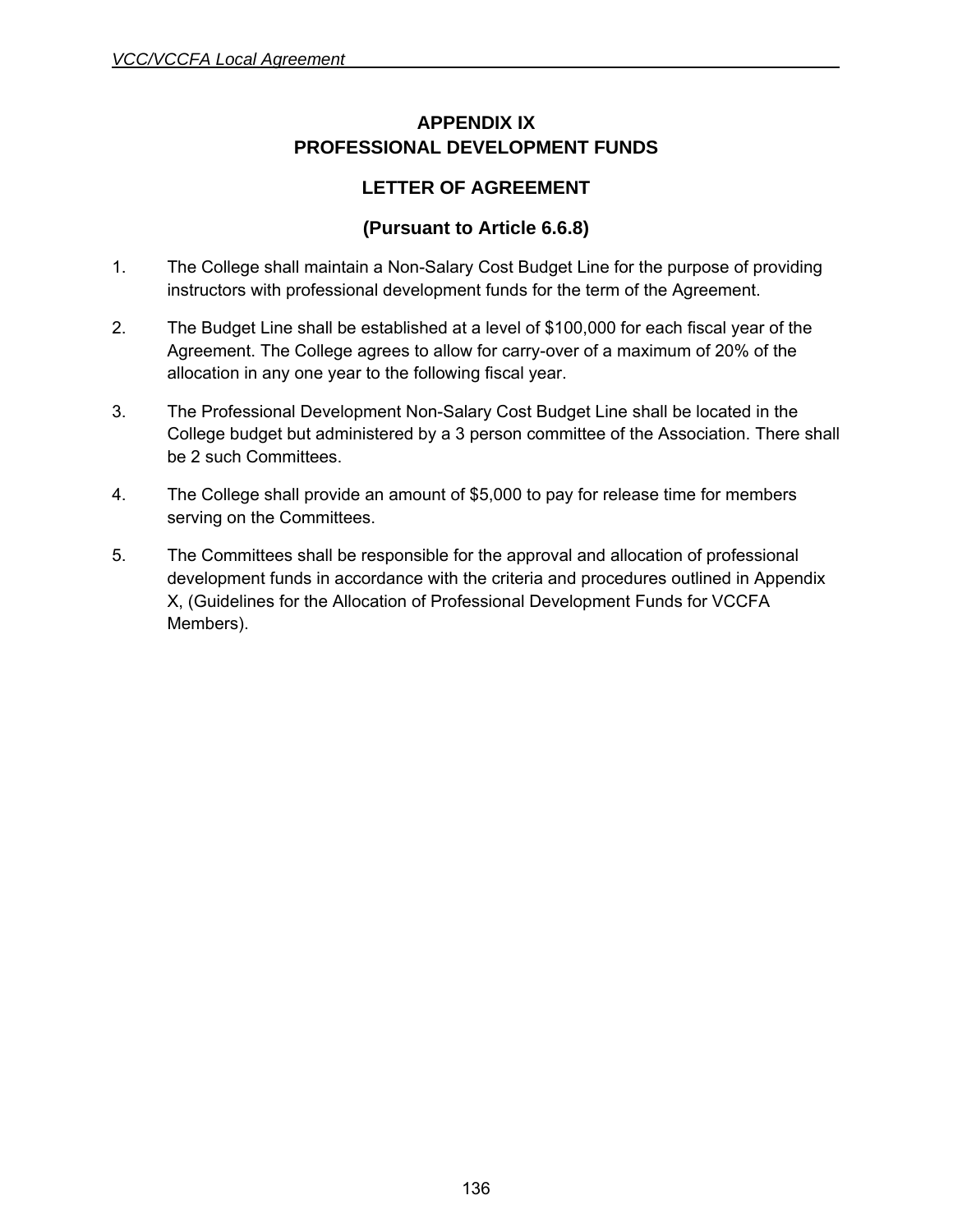# **APPENDIX X GUIDELINES FOR THE ALLOCATION OF PROFESSIONAL DEVELOPMENT FUNDS FOR VCCFA MEMBERS**

#### **1 Agreement**

- 1.1 These Guidelines are pursuant to Appendix IX, (Professional Development Funds).
- 1.2 Any dispute arising out of the application or interpretation of these Guidelines shall be grievable under the terms of Article 12, (Grievance Procedures of the Agreement).

#### **2 Introduction**

- 2.1 The policies, procedures and overall allocation of the PD funds budget shall be administered by a 6-person committee of the Association. This committee shall meet to discuss policy and procedural issues. There shall be 2 subcommittees of the aforementioned group, consisting of 3 members from each campus, who shall be responsible for monitoring allocations at their respective campus.
- 2.2 Four members of the PD Funds Committee must be present to establish a quorum; 2 members of the Subcommittees must be present. Members can transfer between Subcommittees to supply numbers to maintain quorum.

#### **3 General**

- 3.1 Professional development funds are for the purpose of providing financial assistance for expenses incurred by activities related to or involving eligible professional development endeavours. According to Article 6.6.1 "professional development is employee-initiated activity intended to develop or improve instructional skills or methods; to develop, improve or review program, course or curriculum materials; to maintain currency in the employee's subject area; or, to gain additional knowledge and professional competence in the employee's subject area".
- 3.2 The funds may be used to assist in registration, transportation, accommodation or eligible purchases related to professional development activities which are relevant to an employee's professional development. Funds allocated may not be sufficient to cover the entire cost of an event or expenditure.

#### **4 Eligible Activities**

- 4.1 The definition of professional development activities for fund allocation includes the following:
	- Applied Research/Publishing;
	- Conferences:
	- Courses/Programs (including those required to complete a diploma or degree program)\*;
	- Liaison/Visits with Industry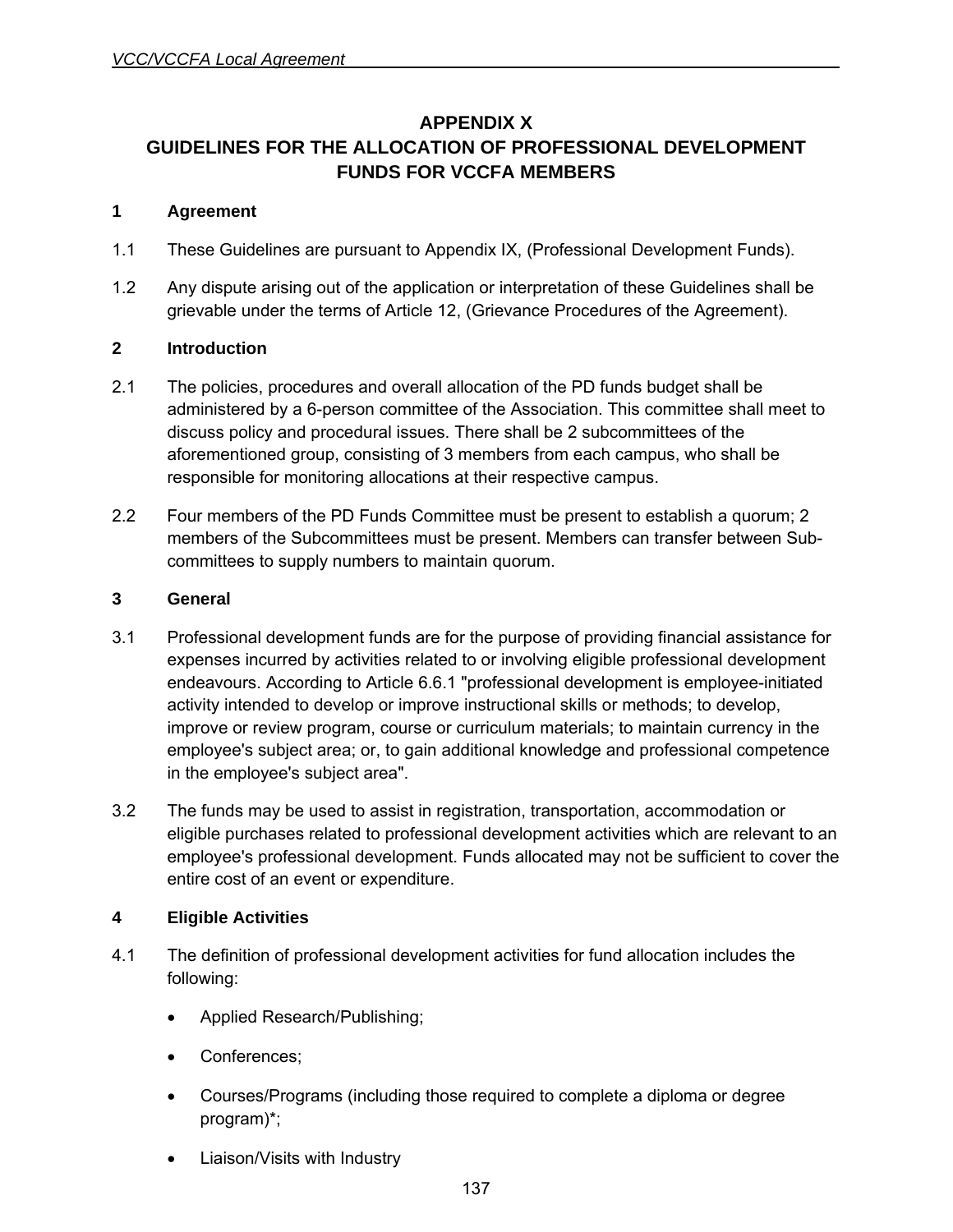- Memberships/Subscriptions;\*\*
- Performing/Presenting;
- Purchase of books:
- Purchase of software;
- **The cost of basic home internet service;**
- **Purchase of computer hardware and digital devices that are used in the performance of the employee's duties;**
- Purchase of specialized supplies necessary for workshops or other specific professional development activities;
- Seminars/Workshops;
- Study of new techniques and technology; and
- Other approved activities.

\* Most courses offered through the College (within regular programs and the Centre for Continuing Studies) have tuition fees waived. Courses pertaining to the employees' Instructor's Diploma have tuition reimbursed after successful completion. Fees for other regular College programs may also be reimbursed. The PD Funds budget does not cover tuition fees that have been waived or are eligible for reimbursement through other College funds.

\*\* All attempts should be made to have departmental budgets pay for memberships so all may benefit. Departmental and institutional memberships should also be sought. Where funds are not available in department budgets, the PD Funds Budget will fund individuals to purchase memberships that publish materials that enhance professional knowledge. Some journals and newsletters are made available through the library.

4.2 When materials are purchased from individual professional development funds, the ownership of the item(s) purchased resides with the College and the control of usage remains with the individual. Items purchased will reside in the employee's department after the individual determines the expiration of their professional project or activity.

#### **5 Ineligible Expenses**

- 5.1 The PD Funds Budget does not cover office supplies such as paper, disks, ribbons, pens, etc.
- 5.2 Items may not be purchased by pooling of funds.
- 5.3 The PD Funds Budget does not cover travelling expenses or accommodation when employees' main reason for travel is vacation which includes attending a professional development event. Specific fees such as registration and books will be covered for the professional development activity.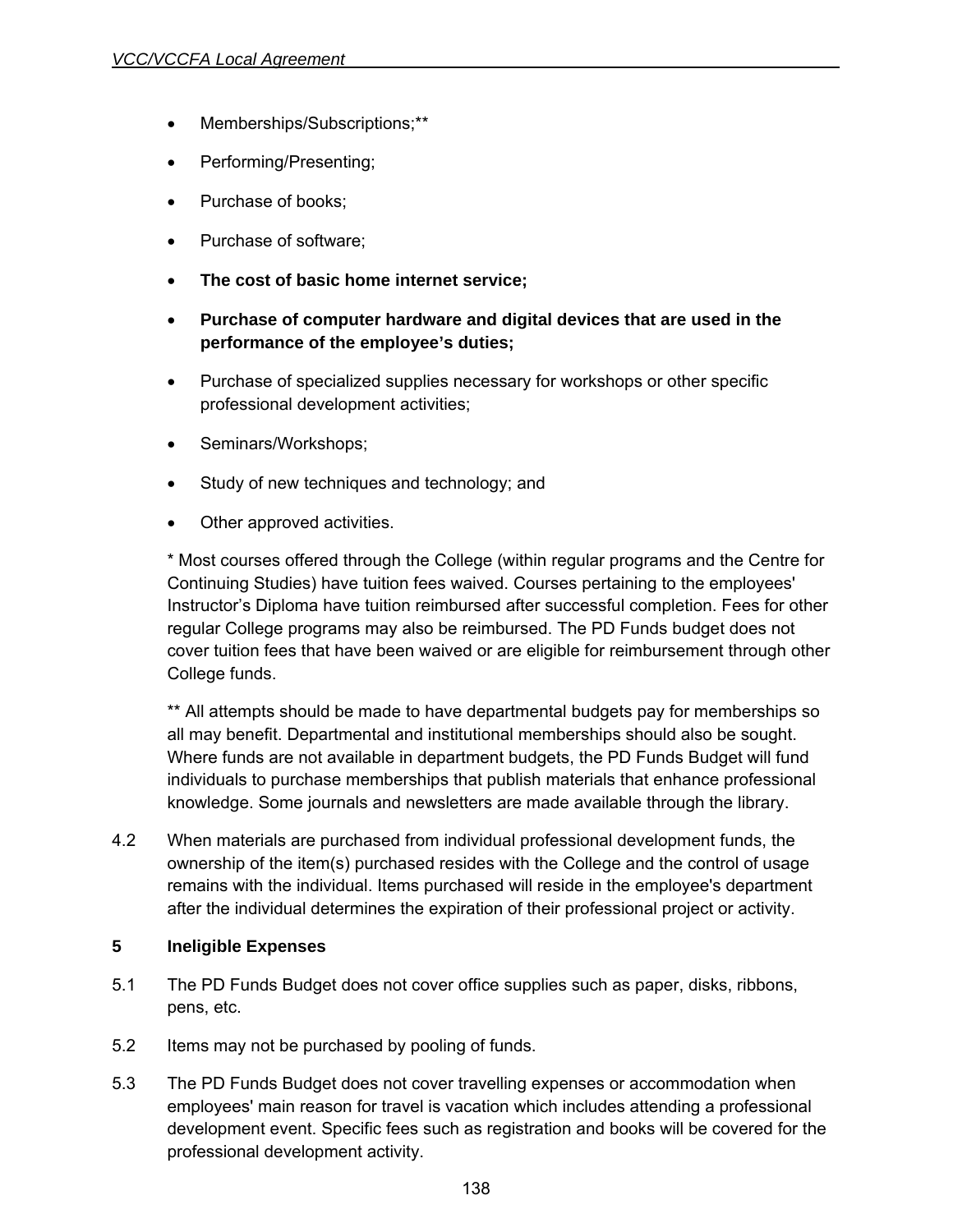- 5.4 The PD Funds Budget does not cover the payment of professional dues such as licenses, recertification, etc.
- 5.5 PD Funds are not to be used to cover the cost of a substitute employee.

### **6 Eligible Employees**

- 6.1 Regular and term employees, employed half-time or more, who complete 7 months of service within the fiscal year shall be entitled to professional development, as described in Article 6.6.2 of the Agreement.
- 6.2 Employees returning from leave are not eligible for PD and PD funds unless they are able to perform 7 months of duty within the fiscal year.

### **6.3 Notwithstanding paragraphs 6.1 and 6.2 above, employees on approved education leave under Article 8.3 of the Agreement shall be entitled to access professional development funds under Appendix IX during such leaves.**

6.4 Department Heads will be contacted on May 1 of each fiscal year to supply an estimate of the number of faculty in the department eligible for professional development funding.

#### **7 Allocation of Funds**

- 7.1 The allocation for each fiscal year will be determined by the PD Funds Committee and the membership will be informed of their allocation.
- 7.2 All activities receiving funding approval must be carried out within one fiscal year. Requests may be approved by the PD Funds Subcommittee for activities taking place in the next fiscal year but payment would come from the following fiscal year's PD funds budget. Payment will be available only after the allocation of the new fiscal year has been determined.

### **8 Responsibilities**

- 8.1 Only members of the PD Funds Committee will have the authority to approve or deny a PD funds request, including requests for advanced funds. Only members of the PD Funds Committee will have the authority to release funds from the Association PD Funds budget.
- 8.2 The PD Funds Committee shall be solely responsible for approving applications from employees for funds to be utilized with respect to professional development and the disbursement of such funds. The chair of each PD Funds Subcommittee, or delegate, will sign as approving each request and will provide a budget number for Financial Services.
- 8.3 The PD Funds Subcommittees will monitor the use of the funds and will keep records of the allocations in cooperation with Financial Services. The Subcommittees will meet on a regular basis to adjudicate applications. Approval for PD funds may take up to 4 weeks.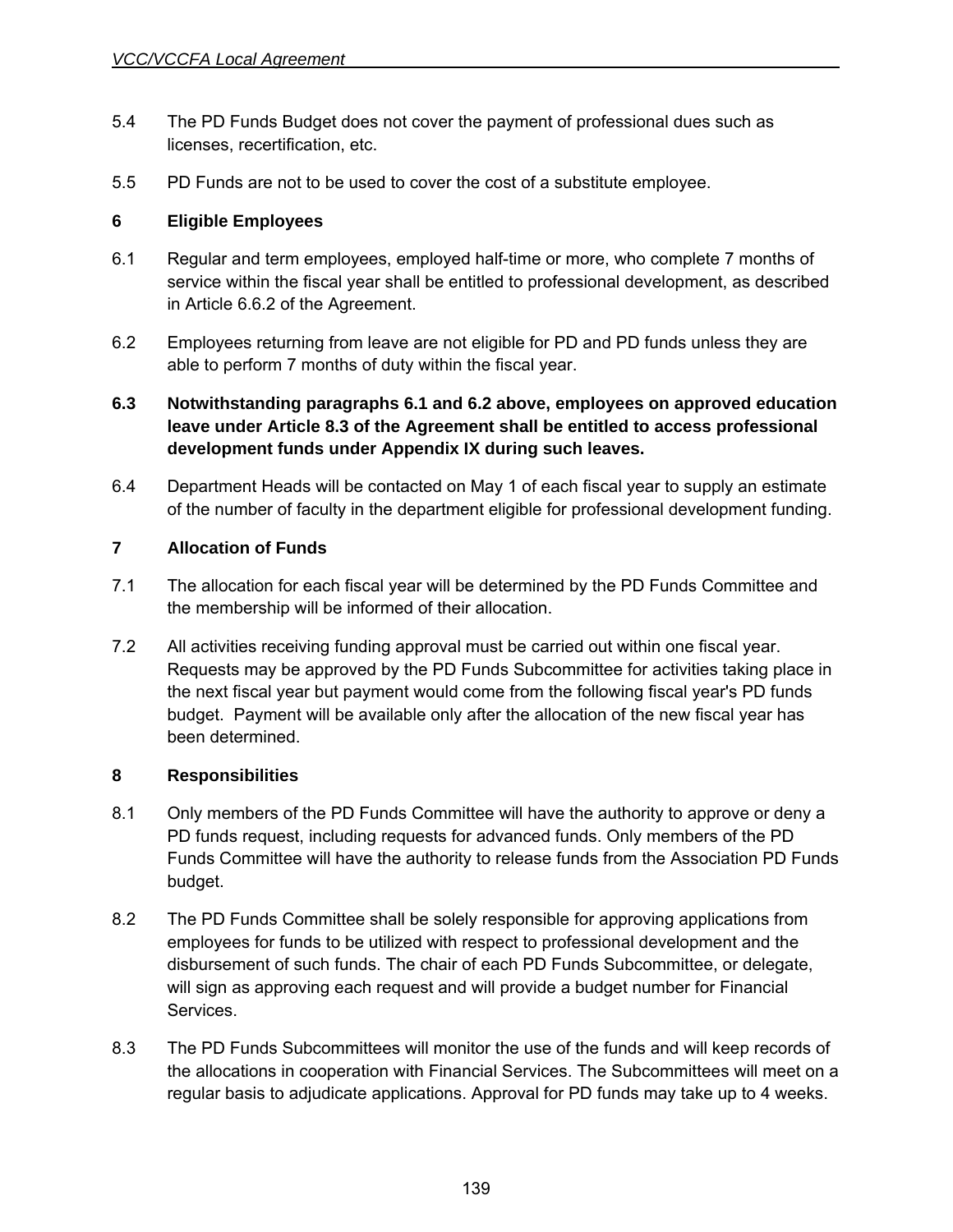8.4 Approval for PD funds for members serving on the PD Funds Committees shall be handled by the Association Executive if there is not consensus within the Subcommittees regarding the request.

### **9 Application Procedure**

- 9.1 All professional development requests for funds must be presented, in writing, in the form of a project or activity which enhances professional knowledge. To receive professional development funds, these projects may utilize all or part of the 15 or 20 days of professional development (Article 6.6.2) OR may take place on the employee's own time.
- 9.2 An employee will request professional development time and/or funds through the "Leave & Expense Report Form". In order to receive funds from the PD Funds budget, applicants complete the VCCFA Professional Development Funds Money Request form. An employee may request his/her allotment of PD funds with any professional development activity as long as the individual's annual allocation has not been exceeded. A PD Funds request must pertain to or be related to professional development. A brief description must be included in the funds request.
- 9.3 When a PD request is approved (see Article 6.6.6) and an application for funds has been made, copies of the "Leave & Expense Report Form" will be sent by the appropriate Dean or Director to the PD Funds Committee for approval. The PD Funds Subcommittees will review the application and inform the employee whether their request for funds has been approved.
- 9.4 Within one month of the completion of professional development, employees who have received approval to use PD funds shall submit their receipts to the PD Funds Subcommittee with a copy of their approved request. Official receipts, cancelled cheques or credit card receipts will be required. The receipts will be forwarded to Financial Services.
- 9.5 In some situations where an employee requires an advance of funds, monies will be forwarded as soon as possible and receipts will be supplied to the PD Funds Subcommittee upon completion of the activity. Employees will reimburse the College for any funds received in excess of expenditures. All requests for advanced funds must be approved by the PD Funds Committee.
- 9.6 Prior approval must be received from the PD Funds Committee for all purchases. Any exceptions will be considered on an individual basis and will require appropriate documentation and description.
- 9.7 Employees may be required to complete purchase order requisitions for specific materials or equipment. The PD Subcommittee will inform employees when such documentation is required.
- 9.8 Under no circumstances will PD funds be used to purchase equipment or materials for departmental or classroom use.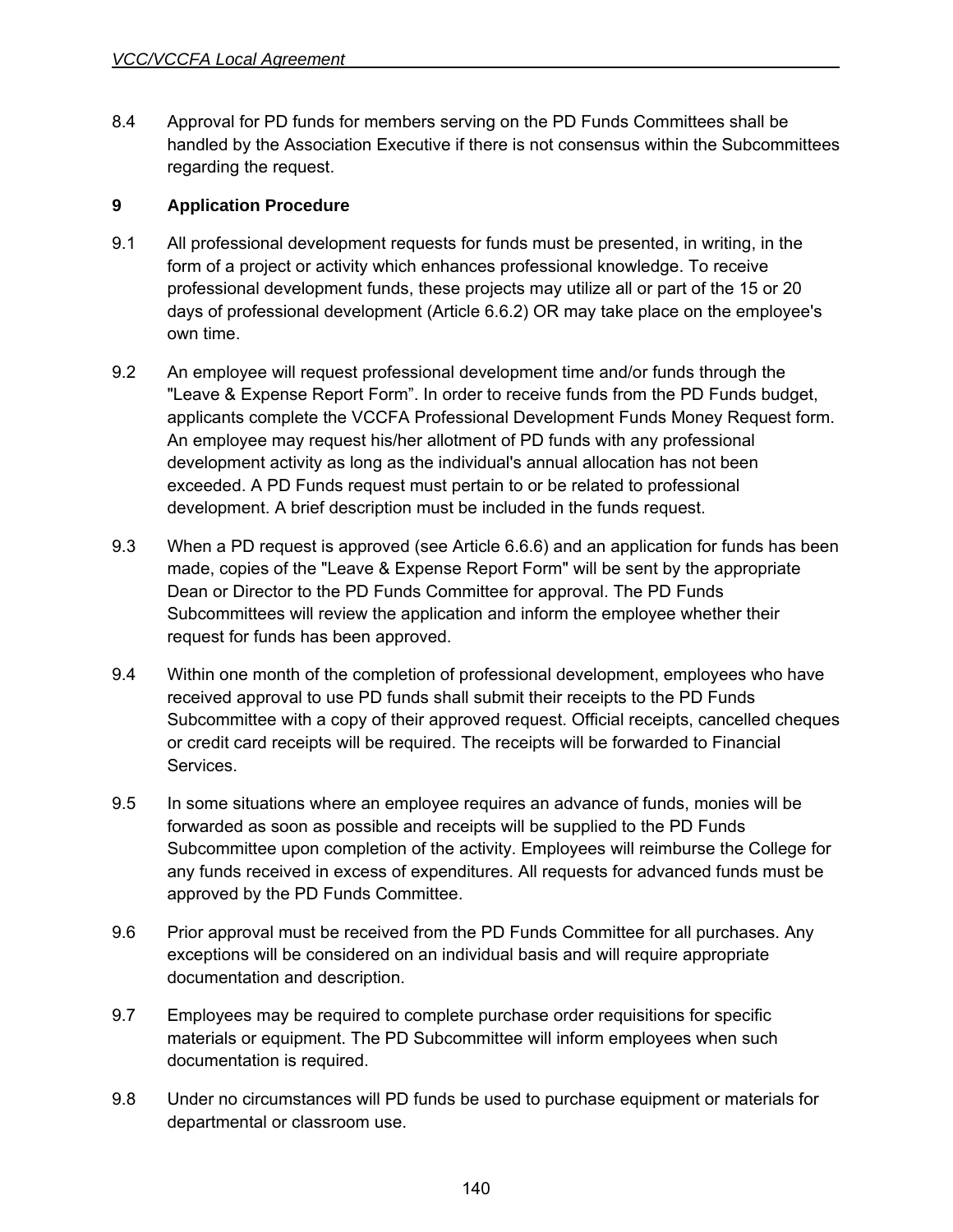#### **10 Pooling of PD Funds**

- 10.1 PD Funds are intended for individual professional development. However, under certain circumstances, pooling of funds may be desirable.
- 10.2 After discussion, employees may pool all or part of an employee's PD funds to finance large endeavours such as an employee attending an event outside the province, bringing a special guest in for a seminar or workshop or organizing a group professional development activity. Requests for pooling must first be made to the PD Funds Subcommittee and approved. ALL employees involved in the merging of funds must voluntarily sign the request to signify agreement with the plan.
- 10.3 Requests must be \$100 minimum per employee
- 10.4 Requests for purchases cannot be pooled.
- 10.5 All plans to pool PD funds must be restricted to the current fiscal year and must not impact on future years. The PD Funds Subcommittee will not be a party to pooling arrangements that affect subsequent years.

#### **11 Timelines for Requests for PD Funds**

- 11.1 All requests for PD funds must be made by the last day of February of each fiscal year.
- 11.2 All receipts must be submitted to the PD Funds Subcommittee by March 15 to be included in the current fiscal year.

#### **12 Unused Funds**

12.1 Any PD funds remaining as of March 31 will be used to provide "top-up" to employees. "Top-up" funds shall be provided equally to employees who have requested PD funds and who have spent more than the maximum amount allocated to them prior to March 31.

#### **13 Appeal Procedure**

13.1 Written appeals of any decision by the PD Committee or Subcommittee will be addressed by the **Executive** of the Association.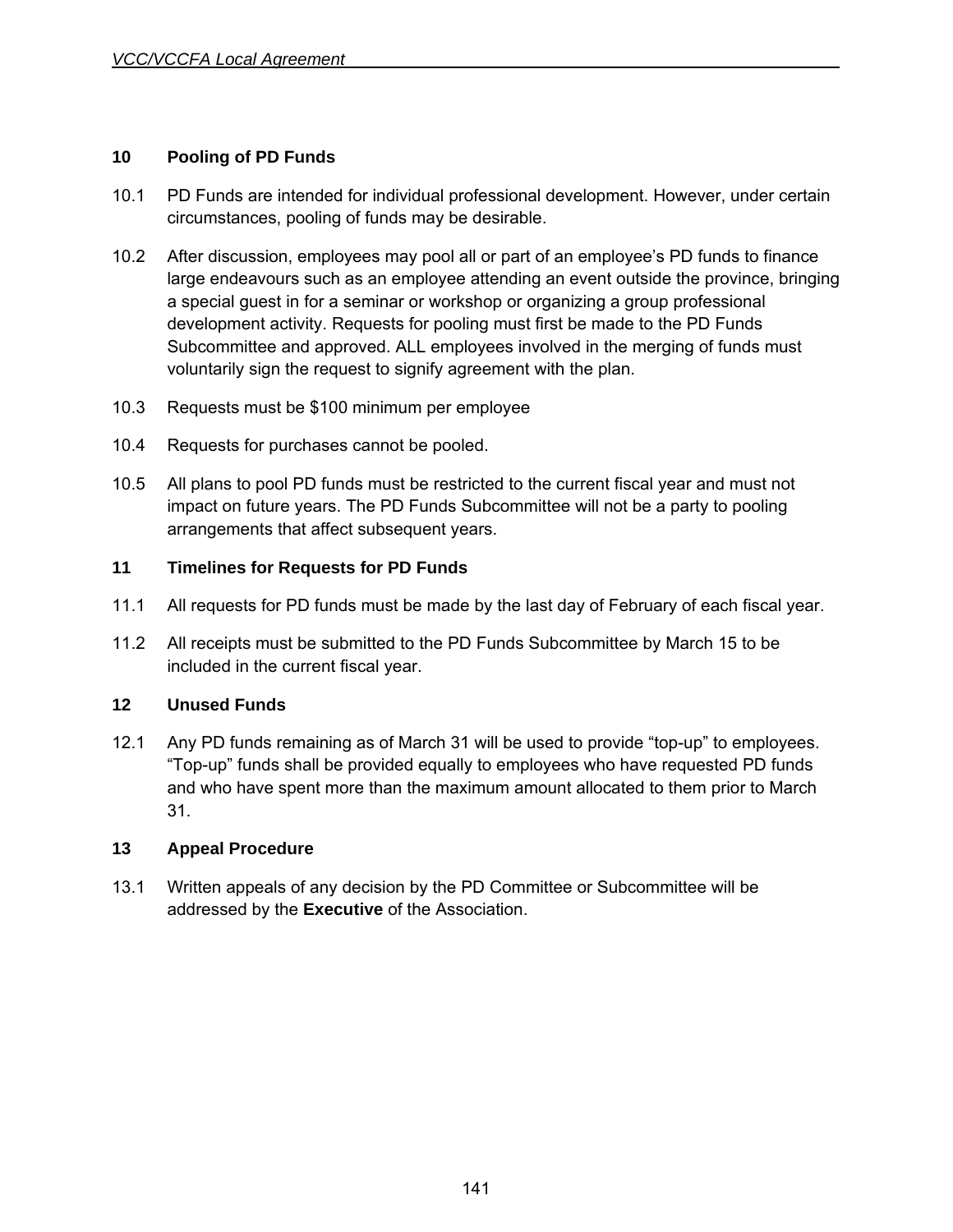# **APPENDIX XI ADJUDICATED PROFESSIONAL DEVELOPMENT FUNDS**

### **(Pursuant to Article 6.6.8)**

- 1. The College shall maintain a Non-Salary Cost Budget Line for the purpose of providing employees with Adjudicated Professional Development Funds for the term of the Agreement.
- 2. The Budget Line shall be established at the amount of \$50,000 for each fiscal year of the Agreement.
- 3. These funds will be administered by a joint committee of at least 2 representatives of the College and 2 representatives of the Association.
- 4. This Committee will develop a mutually agreed upon process and procedure based on the following:
	- employees must apply to the Committee for the funds;
	- disbursement will be by an adjudication process; and
	- monies are only available for "hard costs" (for example: costs for courses and conferences) directly related to the employee's program or area.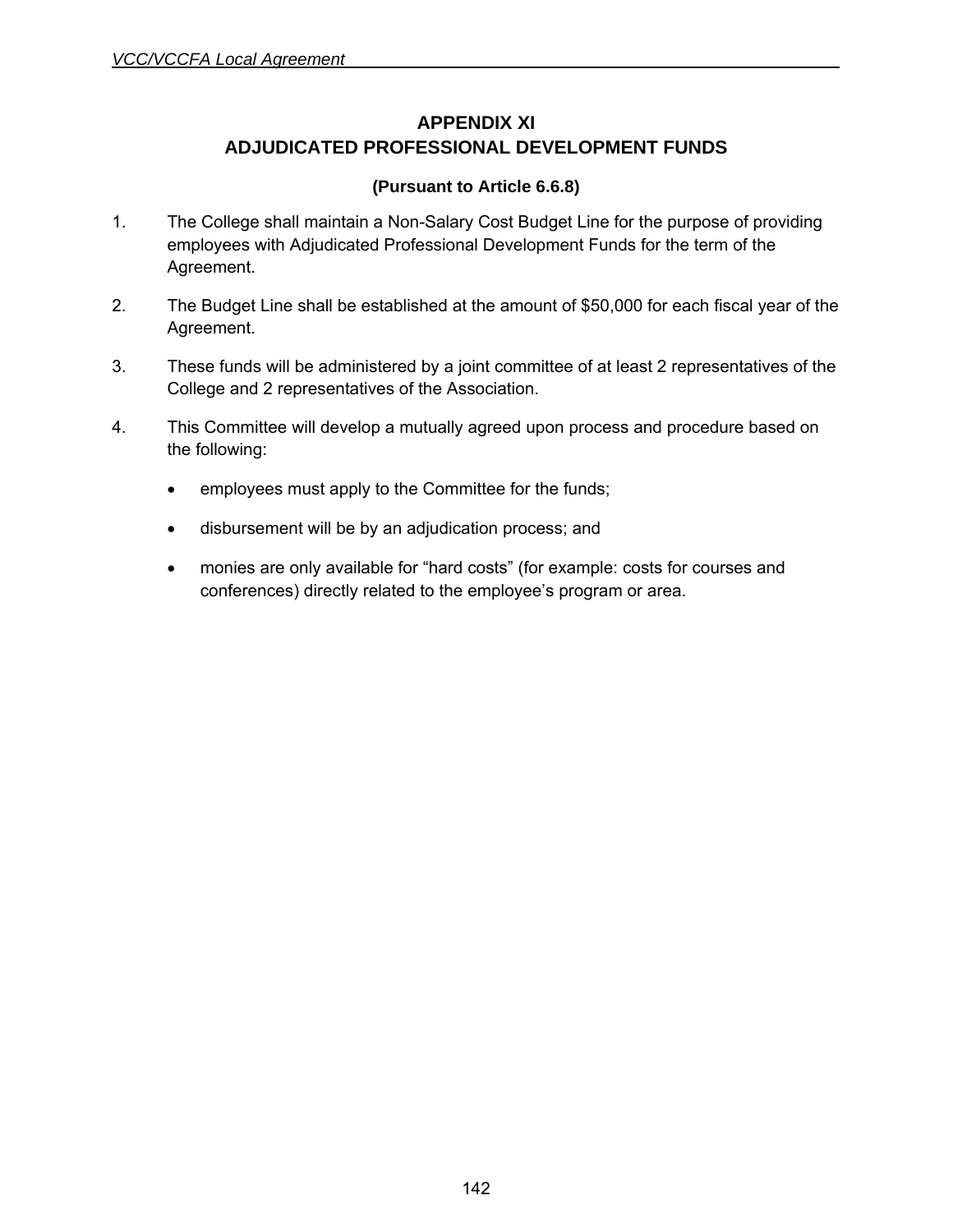# **APPENDIX XII COMMON FACULTY PROFESSIONAL DEVELOPMENT COMMITTEE**

# **LETTER OF UNDERSTANDING**

Pursuant to Letter of Understanding 6 of the Common Agreement effective April 1, 2004 to March 31, 2007 establishing a Common Faculty Professional Development Fund, the parties agree to the following:

- 1. The Common Faculty Professional Development Fund process will include the establishment of a joint committee of at least one representative of the College and one representative of the Association, to a maximum of 2 representatives each. The joint committee will adjudicate applications and make recommendations for approval to the College's applicable senior administrator(s).
- 2. This Committee will operate on the basis of mutually agreed process and criteria established in Guidelines which the parties will annually review and amend as necessary.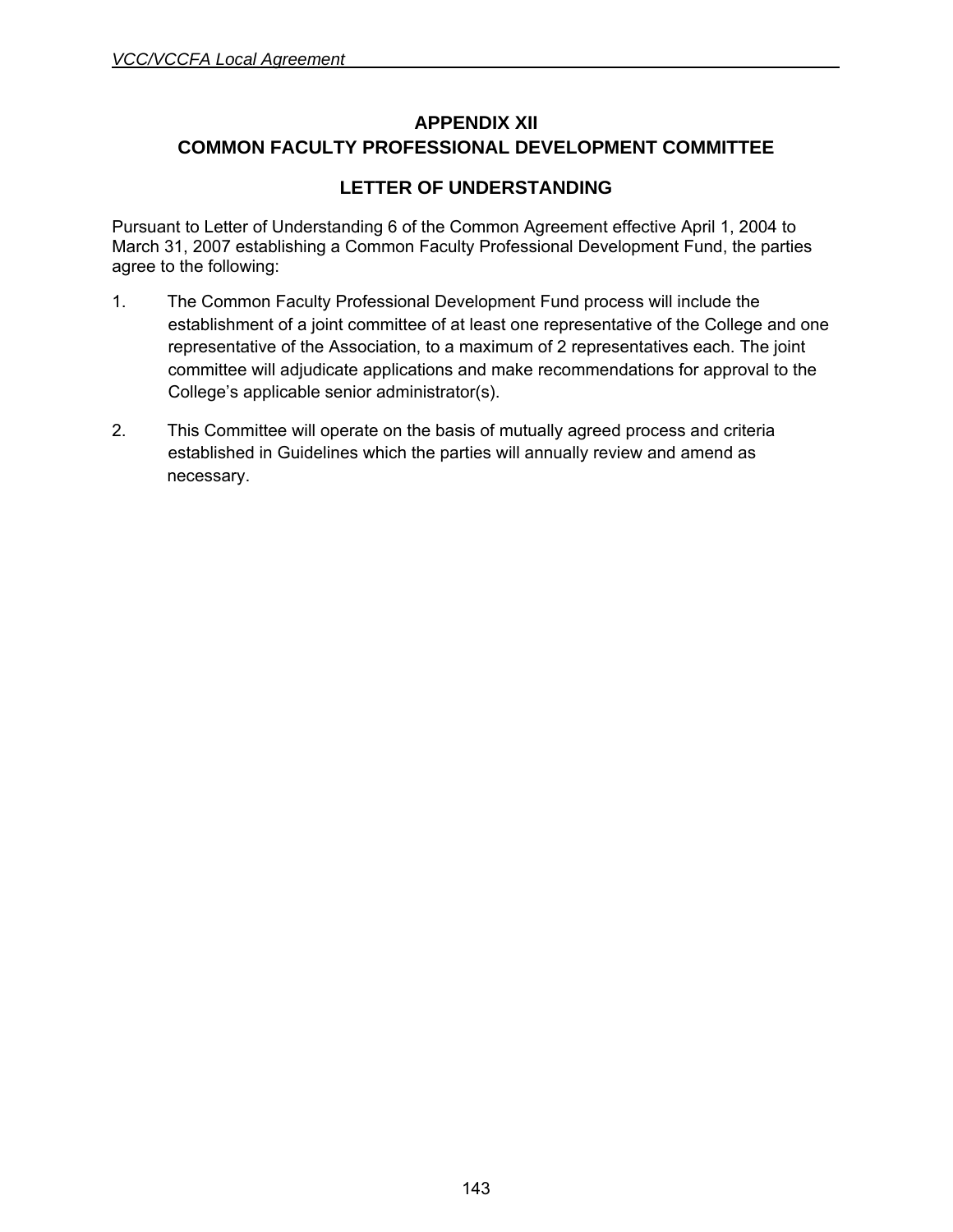# **APPENDIX XIII SPLIT SHIFTS**

# **LETTER OF AGREEMENT**

The College in consultation with the Association will endeavour to improve the working conditions of those whose assigned duty is split, causing a work day which is not completed within 6.5 hours.

- 1. The College will provide access to clean and safe change rooms with shower facilities at each campus.
- 2. The College will provide a lounge space on each campus where employees can relax during the time between shifts.
- 3. The College will provide office space at each campus and access to telephone, computer and photocopier.
- 4. At the request of either the College or the Association, the parties will establish a joint committee consisting of 2 members of College administration and 2 members of the Association to consider any unresolved issues affecting employees working evening, weekend and split shifts including but not limited to:
	- resources available
	- services, hours or work, and
	- implication of working unsociable shifts.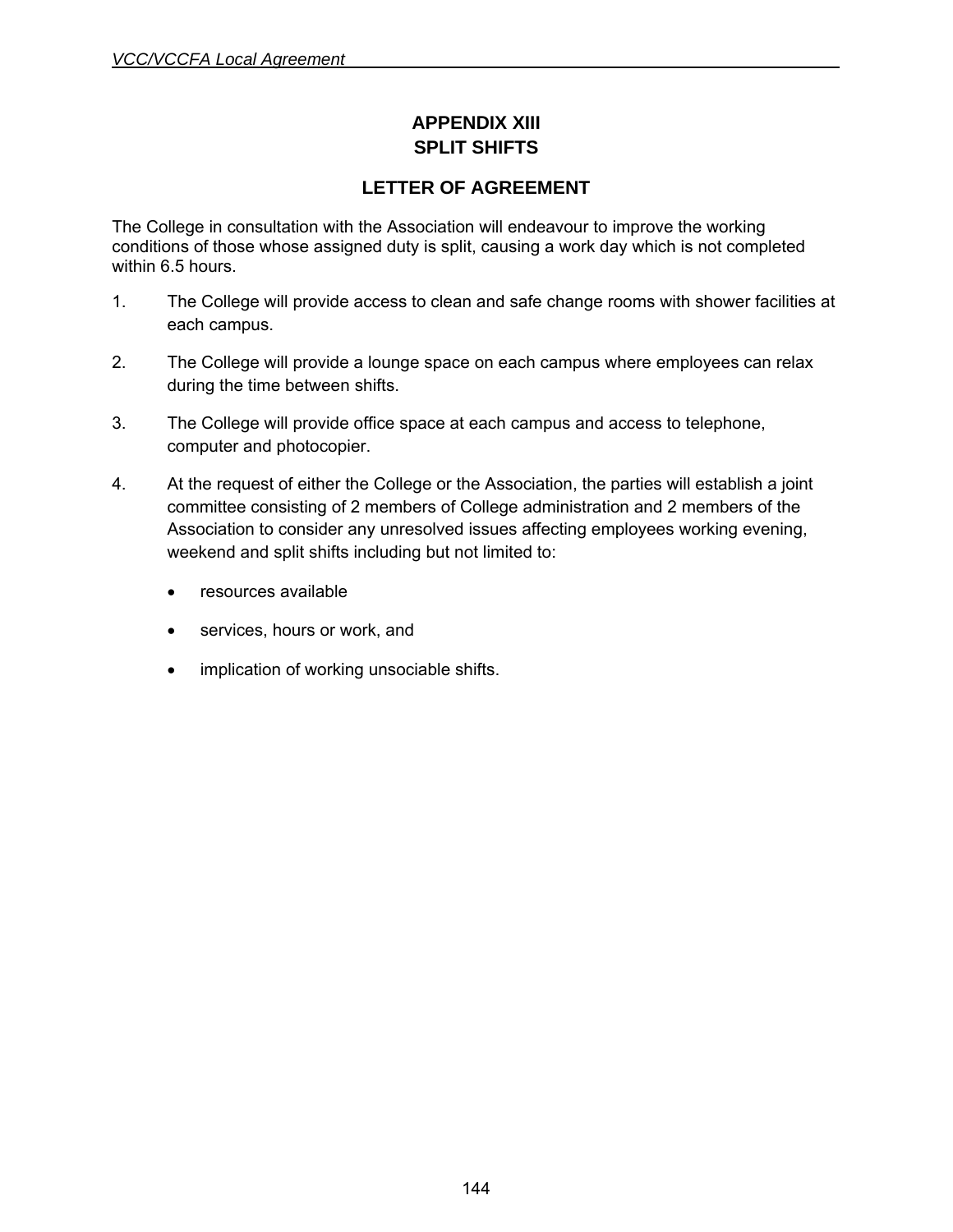# **APPENDIX XIV DEPARTMENT LEADER RELEASE**

### **LETTER OF UNDERSTANDING**

The parties acknowledge that the Department Leaders provide a valuable role at the College. The current responsibilities and duties of Department Leaders vary widely across the College.

Effective on ratification of this Agreement, the total amount of **Department Leader** release time available for distribution is 5513 days **in each fiscal year**.

- 1. The total amount shall be allocated as per the following **Department Leader** Release Chart.
	- a) departments will get a minimum of 35 days.
	- **b) The School of Instructor Education (SIE) and the Learning Centre will each get 35 days.**
	- c) Departments with retail activities will be recognized.

#### 2.

- **a) It is the intent of the parties that all Department Leader release days which are available for distribution under this Appendix XIV but which have not yet been allocated shall be allocated fully. Such allocation shall be determined by a joint subcommittee established under Article 3.11. Depending on the total number of release days that is available for distribution, the joint subcommittee shall consider the following guidelines:** 
	- **1) seven release days may be allocated to each department transitioning to a new Department Leader;**
	- **2) five release days may be allocated to each department undergoing accreditation or a program renewal;**
	- **3) one release day may be allocated to the Library Public Services Department to support each accreditation or program renewal process;**
	- **4) any release days which remain unallocated at the end of January in each fiscal year will be allocated to departments at the discretion of the joint subcommittee, having regard to the factors outlined below.**
- **b) The joint subcommittee shall continue the discussions between the parties regarding factors relevant to Department Leader release time, including:** 
	- **1) the ability of Department Leaders to access their professional development time or other leave periods, including replacements for these periods;**
	- **2) the workload of Department Leaders;**
	- **3) the allocation and availability of support, including clerical support, to departments and Department Leaders; and**
	- **4) orientation and training needs of Department Leaders.**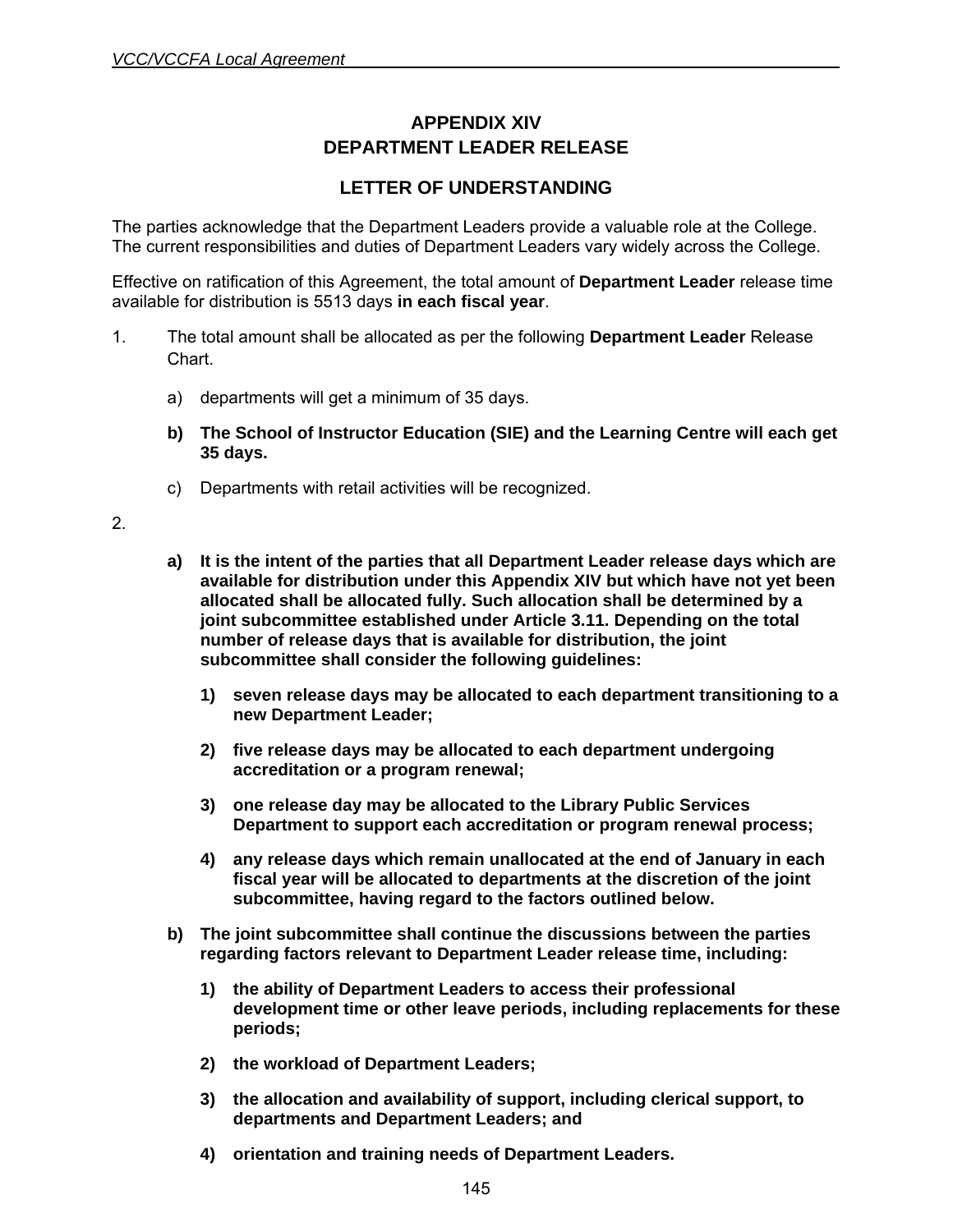3. It is not the intention of the College to alter the current **Department Leader** release allocation. Any decision by the Board to alter the existing budget allocation for **Department Leader** release will be based on significant program changes and will only be taken after consultation between the College and the Association. Any subsequent adjustments required will be made in a way that results in the least possible impact to the affected department or area.

# **Department Leader Release Chart**

|                | <b>Instructional Departments</b>                                                                                                                                                                                                                                                                    | <b>Release Days</b> |  |
|----------------|-----------------------------------------------------------------------------------------------------------------------------------------------------------------------------------------------------------------------------------------------------------------------------------------------------|---------------------|--|
| $\mathbf{1}$   | <b>Visually Impaired</b><br>ABE & PS<br>$\bullet$                                                                                                                                                                                                                                                   | 50                  |  |
| $\overline{c}$ | <b>Community &amp; Career Education</b><br><b>Food Service Careers</b><br>$\bullet$<br><b>General Skills CACE</b><br>$\bullet$                                                                                                                                                                      | 101                 |  |
| 3              | College & Career Access<br><b>ACE Program &amp; EEAW</b><br>$\bullet$<br><b>ABE Youth</b><br>$\bullet$<br>ABE Computer Lab<br>$\bullet$<br><b>English &amp; Social Sciences</b><br>$\bullet$<br>Math & Science<br>$\bullet$                                                                         | 329                 |  |
| 4              | <b>Basic Education</b>                                                                                                                                                                                                                                                                              | 180                 |  |
| 5              | <b>Humanities</b><br>Economics<br>$\bullet$<br><b>Economics UT</b><br>$\bullet$<br>English Literature/Reading & Study Skills/Writing Skills<br>$\bullet$<br>English - UT<br>$\bullet$<br>Law<br>$\bullet$<br>Psychology<br>$\bullet$<br>Psychology - UT<br>$\bullet$<br>Sociology - UT<br>$\bullet$ | 90                  |  |
| 6              | <b>Mathematics</b><br><b>Mathematics</b><br>Mathematics UT<br>$\bullet$                                                                                                                                                                                                                             | 90                  |  |
| $\overline{7}$ | Science<br>Anatomy & Physiology - UT<br>$\bullet$<br>Biology<br>$\bullet$<br>Biology - UT<br>$\bullet$<br>Chemistry<br>$\bullet$                                                                                                                                                                    | 135                 |  |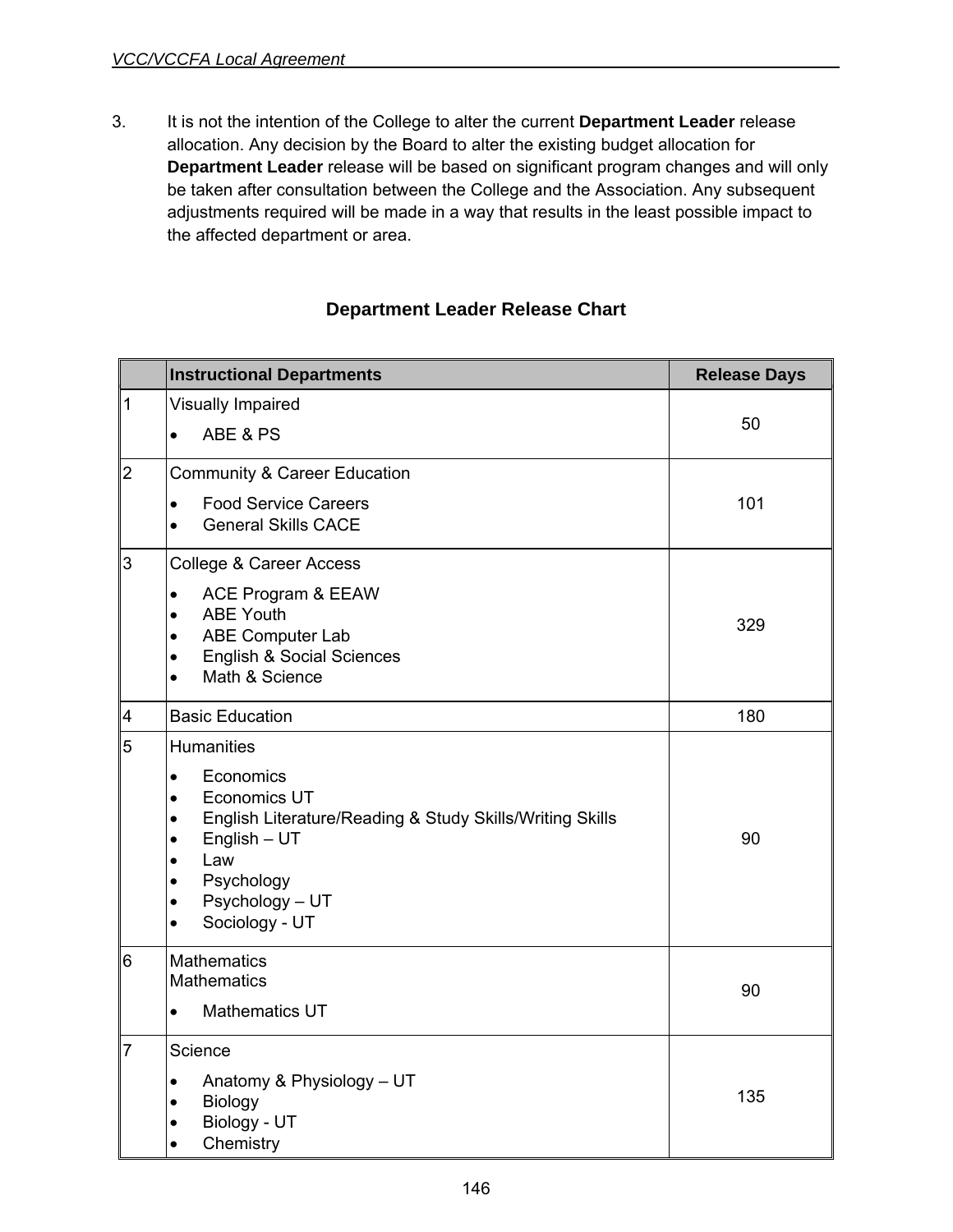|                  | Chemistry - UT<br>$\bullet$<br>Physics<br>$\bullet$<br>Physics - UT<br>$\bullet$                                                                                                            |       |
|------------------|---------------------------------------------------------------------------------------------------------------------------------------------------------------------------------------------|-------|
| $\bf{8}$         | Deaf & Hard of Hearing<br>ASL for Deaf & Hard of Hearing<br>$\bullet$<br><b>English/Numeracy Upgrading</b><br>$\bullet$<br><b>Job Readiness</b><br>$\bullet$<br>Speechreading/Oral Language | 67.5  |
| $\boldsymbol{9}$ | <b>ASL &amp; Deaf Studies</b><br><b>ASL &amp; Deaf Studies</b><br>$\bullet$<br><b>Public Speaking</b><br>$\bullet$                                                                          | 69    |
| 10               | Professional & Career English<br><b>ESL</b><br>$\bullet$<br><b>Combined Skills</b><br>$\bullet$                                                                                             | 135   |
| 11               | <b>English Language Skills</b><br><b>ESL</b><br>$\bullet$                                                                                                                                   | 360   |
| 12               | <b>TESOL</b><br><b>TESOL</b><br>$\bullet$                                                                                                                                                   | 90    |
| 13               | <b>College Preparatory English</b><br><b>ESL</b><br>$\bullet$<br><b>ESL-UT</b><br>$\bullet$                                                                                                 | 300   |
| 14               | Outreach<br><b>ESL</b>                                                                                                                                                                      | 382.5 |
| 15               | <b>ELSA</b><br><b>ESL</b><br>$\bullet$                                                                                                                                                      |       |
| 16               | Jewellery Art & Design                                                                                                                                                                      | 45    |
| 17               | Drafting<br>Civil/Structural<br>$\bullet$<br>Industrial<br>$\bullet$<br><b>Steel Detailing</b><br>$\bullet$                                                                                 | 90    |
| 18               | <b>Auto Collision Repair</b><br><b>Auto Collision</b><br>$\bullet$<br>Automotive Refinishing/Preparation<br>٠                                                                               | 135   |
| 19               | Automotive Service Technician                                                                                                                                                               | 135   |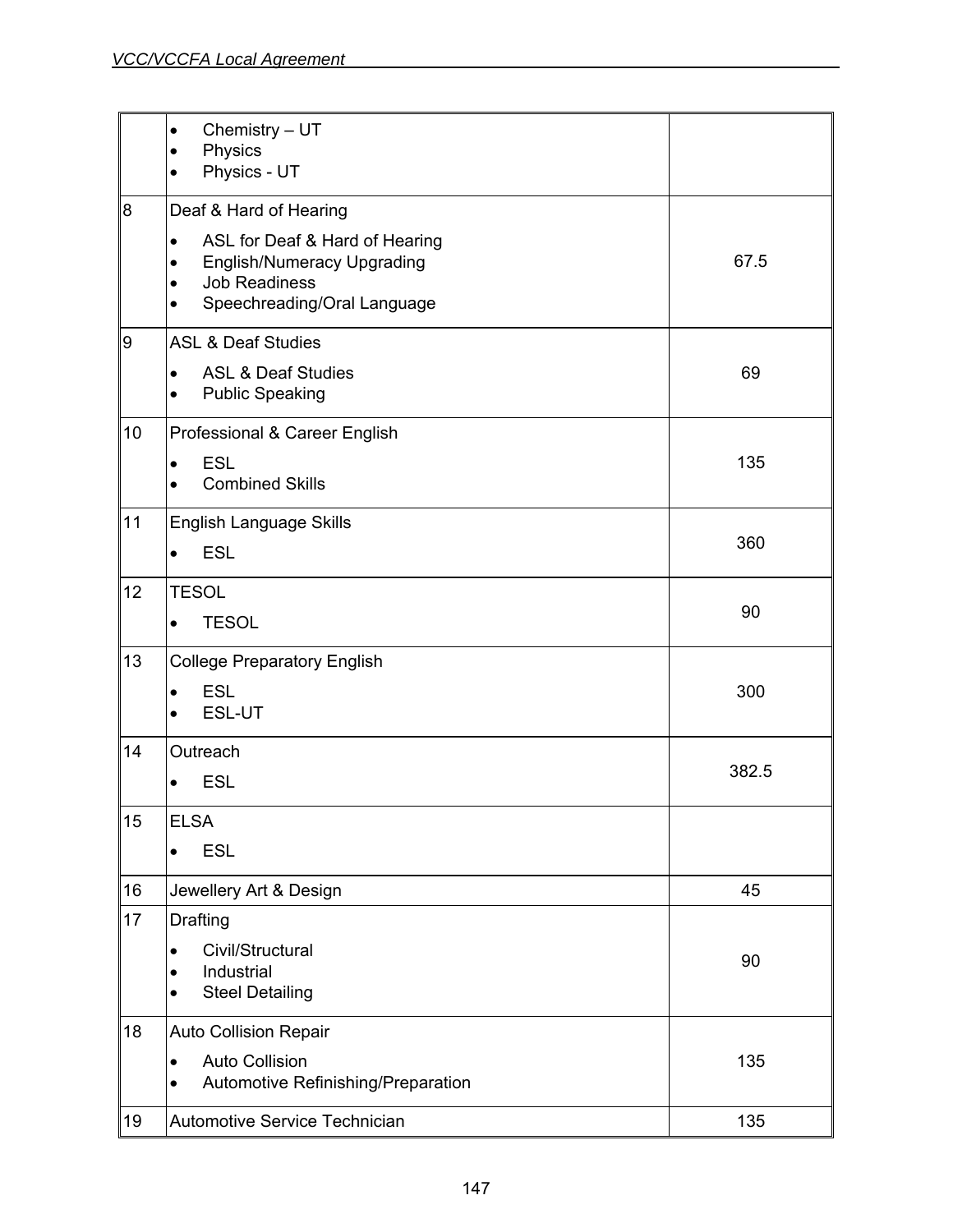|    | Automotive Service Technician                                                                                                                                                                                                                                                                               |       |
|----|-------------------------------------------------------------------------------------------------------------------------------------------------------------------------------------------------------------------------------------------------------------------------------------------------------------|-------|
| 20 | Heavy Duty / Commercial Transport (Diesel)<br><b>Diesel Technician</b><br>$\bullet$                                                                                                                                                                                                                         | 135   |
| 21 | Digital Graphic Design                                                                                                                                                                                                                                                                                      | 44    |
| 22 | Hair Design / Esthetics                                                                                                                                                                                                                                                                                     |       |
|    | <b>Esthetics</b><br>Hair Design ESL                                                                                                                                                                                                                                                                         | 135   |
| 23 | <b>HealthCare Communication Management</b>                                                                                                                                                                                                                                                                  |       |
|    | <b>Medical Billing for Medical Office Assistant</b><br>$\bullet$<br><b>Medical Office Assistant</b><br><b>Medical Office Procedures</b><br><b>Medical Secretary</b><br><b>Medical Transcriptionist</b><br>$\bullet$<br><b>Nursing Unit Clerk Clinical</b>                                                   | 112.5 |
| 24 | <b>Continuing Care</b>                                                                                                                                                                                                                                                                                      |       |
|    | <b>Acute Care Skills</b><br><b>Healthcare Assistant</b><br>Home Support/Resident Care Attendant<br>$\bullet$<br>Human Relations (Communications)<br>$\bullet$                                                                                                                                               | 180   |
| 25 | <b>Practical Nursing</b>                                                                                                                                                                                                                                                                                    |       |
|    | <b>Practical Nursing</b><br>Advanced Practice Licensed Practical Nursing<br>$\bullet$                                                                                                                                                                                                                       | 270   |
| 26 | Bachelor of Science in Nursing                                                                                                                                                                                                                                                                              |       |
|    | <b>Baccalaureate Nursing</b><br><b>Baccalaureate Nursing Clinical</b><br>Baccalaureate Nursing Health Law                                                                                                                                                                                                   | 181   |
| 27 | <b>Allied Health</b>                                                                                                                                                                                                                                                                                        |       |
|    | <b>Aboriginal Health Science</b><br>Autopsy Technician<br><b>Hospital Pharmacy Technician</b><br>Medical Laboratory Assistant - Electrocardiography<br>Medical Laboratory Assistant - Venipuncture<br><b>Occupational Therapy</b><br>Pharmacy Technician<br><b>Physical Therapy Technician</b><br>$\bullet$ | 90    |
| 28 | Dental Hygiene                                                                                                                                                                                                                                                                                              |       |
|    | <b>Behavioural &amp; Biomedical Sciences</b><br><b>Clinical Dentistry</b>                                                                                                                                                                                                                                   | 90    |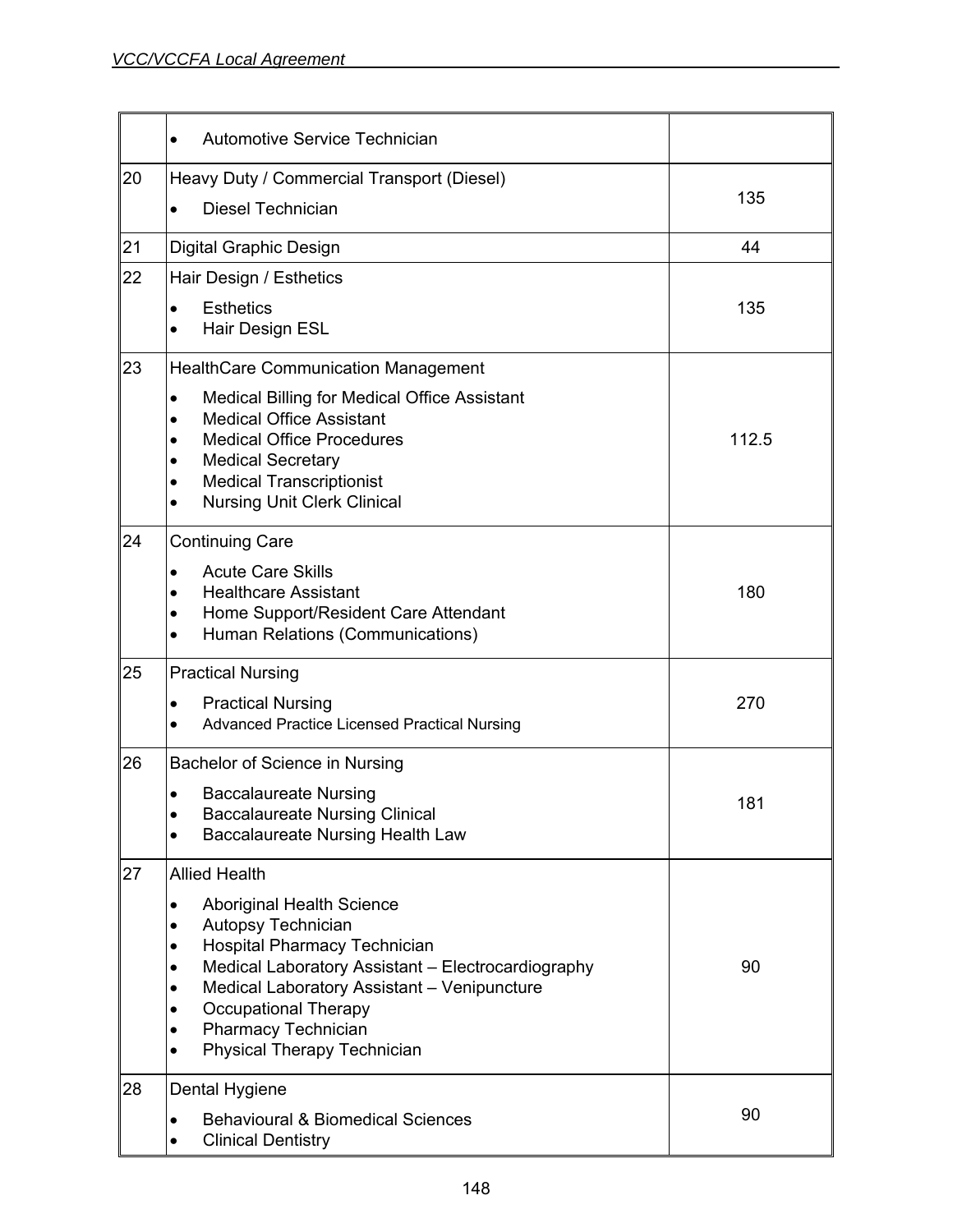|    | Dental Hygiene<br>$\bullet$<br>Dental Hygiene Distributed Learning                                                                                                                                                                                                                                                                                                                                                                                                                                                                                                                                                                      |      |
|----|-----------------------------------------------------------------------------------------------------------------------------------------------------------------------------------------------------------------------------------------------------------------------------------------------------------------------------------------------------------------------------------------------------------------------------------------------------------------------------------------------------------------------------------------------------------------------------------------------------------------------------------------|------|
| 29 | Certified Dental Assisting / Dental Reception Coordinator<br><b>Dental Receptionist Coordinator</b><br>$\bullet$<br>Certified Dental Assisting (Distance Delivery)<br>$\bullet$                                                                                                                                                                                                                                                                                                                                                                                                                                                         | 135  |
| 30 | Denturist & Dental Technology<br><b>Biological Sciences</b><br>$\bullet$<br><b>Business Management for Dental Programs</b><br>٠<br><b>Clinical Dentistry</b><br>٠<br><b>Dental Technician</b><br>$\bullet$<br>Denturist<br>$\bullet$                                                                                                                                                                                                                                                                                                                                                                                                    | 67.5 |
| 31 | Office & Legal Administration<br><b>Administrative Assistant</b><br>$\bullet$<br>Legal Administrative Assistant                                                                                                                                                                                                                                                                                                                                                                                                                                                                                                                         | 126  |
| 32 | Baking & Pastry Arts<br>Baking & Pastry Arts<br>$\bullet$                                                                                                                                                                                                                                                                                                                                                                                                                                                                                                                                                                               | 104  |
| 33 | <b>Culinary Arts</b><br>Chefs<br><b>Restaurant Management</b>                                                                                                                                                                                                                                                                                                                                                                                                                                                                                                                                                                           | 270  |
| 34 | <b>Asian Culinary Arts</b>                                                                                                                                                                                                                                                                                                                                                                                                                                                                                                                                                                                                              | 45   |
| 35 | Hospitality Management Diploma & Degree<br>Food Service/Restaurant Management - Chefs<br>Food Service/Restaurant Management - Restaurant<br>Management<br>Hospitality Management - Accounting<br>Hospitality Management - Business Communications/Public<br>$\bullet$<br>Speaking<br>Hospitality Management - Computer Application Software<br>Hospitality Management - Hotel Management<br>٠<br>Hospitality Management - Human Resources/Organizational<br>$\bullet$<br><b>Behaviour</b><br>Hospitality Management - Marketing/Law<br>Hospitality Management - Micro-economics/Statistics<br><b>Bachelor of Hospitality Management</b> | 270  |
| 36 | <b>Music</b><br>Academic - Bachelor of Applied Music<br>$\bullet$<br>Academic - Music Diploma<br>Academic - Dance Diploma<br>Skills - Dance Diploma<br>Ensembles - Bachelor of Applied Music                                                                                                                                                                                                                                                                                                                                                                                                                                            | 135  |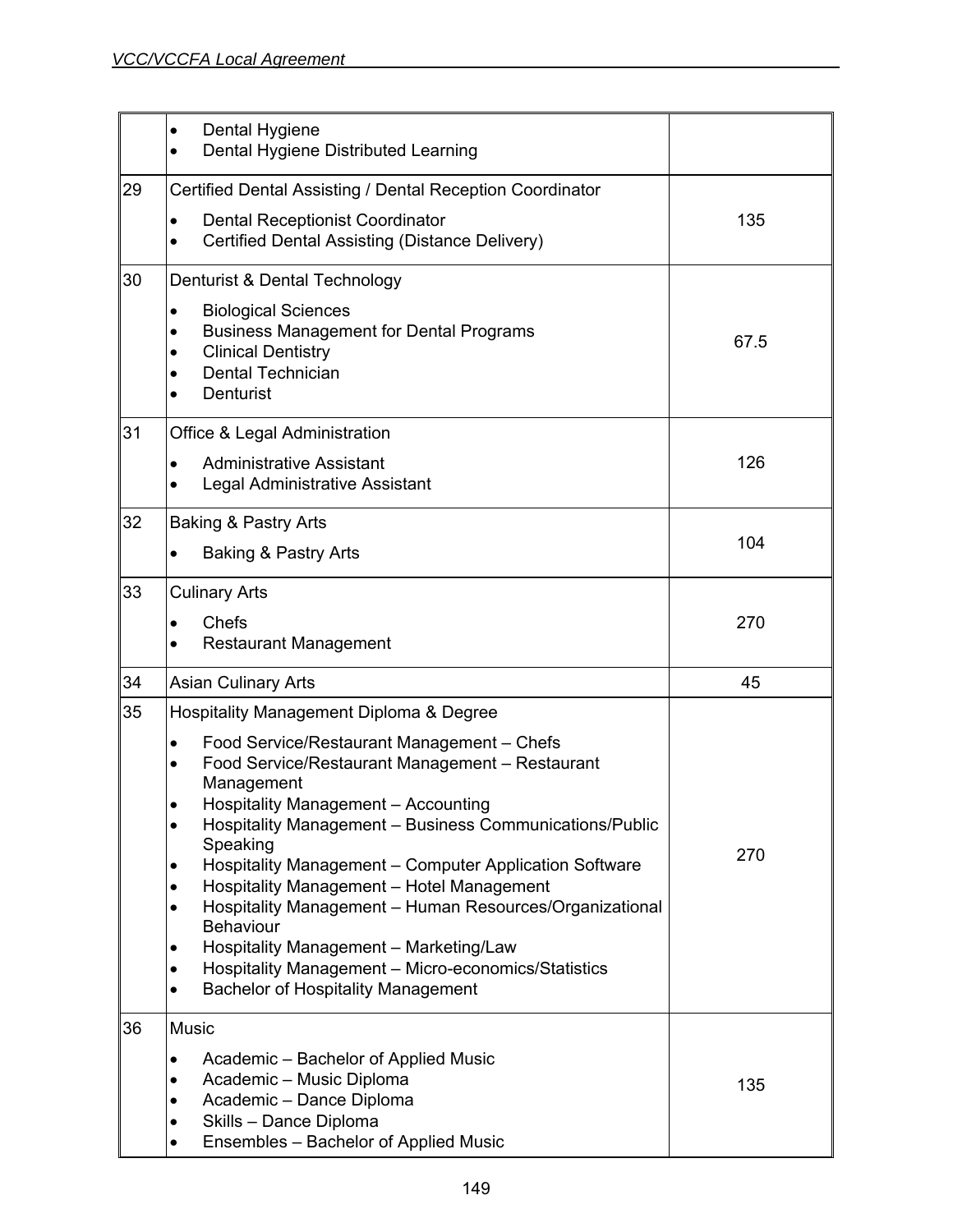| Ensembles - Music Diploma<br>$\bullet$<br><b>Entrepreneurial Skills for Dance</b><br>$\bullet$<br>Individual Instruction (Instrument/Vocal) - Bachelor of<br>$\bullet$<br><b>Applied Music</b><br>Individual Instruction (Instrument/Vocal) - Music Diploma<br>$\bullet$<br><b>ORFF Teacher Training</b><br>$\bullet$<br>Skills - Bachelor of Applied Music<br>$\bullet$<br>Skills - Music Diploma<br>۰ |      |
|---------------------------------------------------------------------------------------------------------------------------------------------------------------------------------------------------------------------------------------------------------------------------------------------------------------------------------------------------------------------------------------------------------|------|
| <b>Sub-Total: Instructional Departments</b>                                                                                                                                                                                                                                                                                                                                                             | 5174 |

|    | <b>Instructional Service Departments &amp; SIE</b>                                                                                              |      |
|----|-------------------------------------------------------------------------------------------------------------------------------------------------|------|
| 36 | Counselling<br>Counselling<br><b>Disability Counselling</b><br>$\bullet$                                                                        | 90   |
| 37 | Library<br><b>Library Public Services</b><br>$\bullet$<br><b>Library Technical Services</b><br>$\bullet$<br><b>Library Systems</b><br>$\bullet$ | 45   |
| 38 | <b>Learning Centre</b>                                                                                                                          | 35   |
| 39 | <b>Instructor Education</b>                                                                                                                     | 35   |
|    | <b>Sub-Total: Instructional Services &amp; SIE</b>                                                                                              | 185  |
|    | <b>Release Days Not Yet Allocated</b>                                                                                                           | 134  |
|    | <b>TOTAL: RELEASE DAYS</b>                                                                                                                      | 5513 |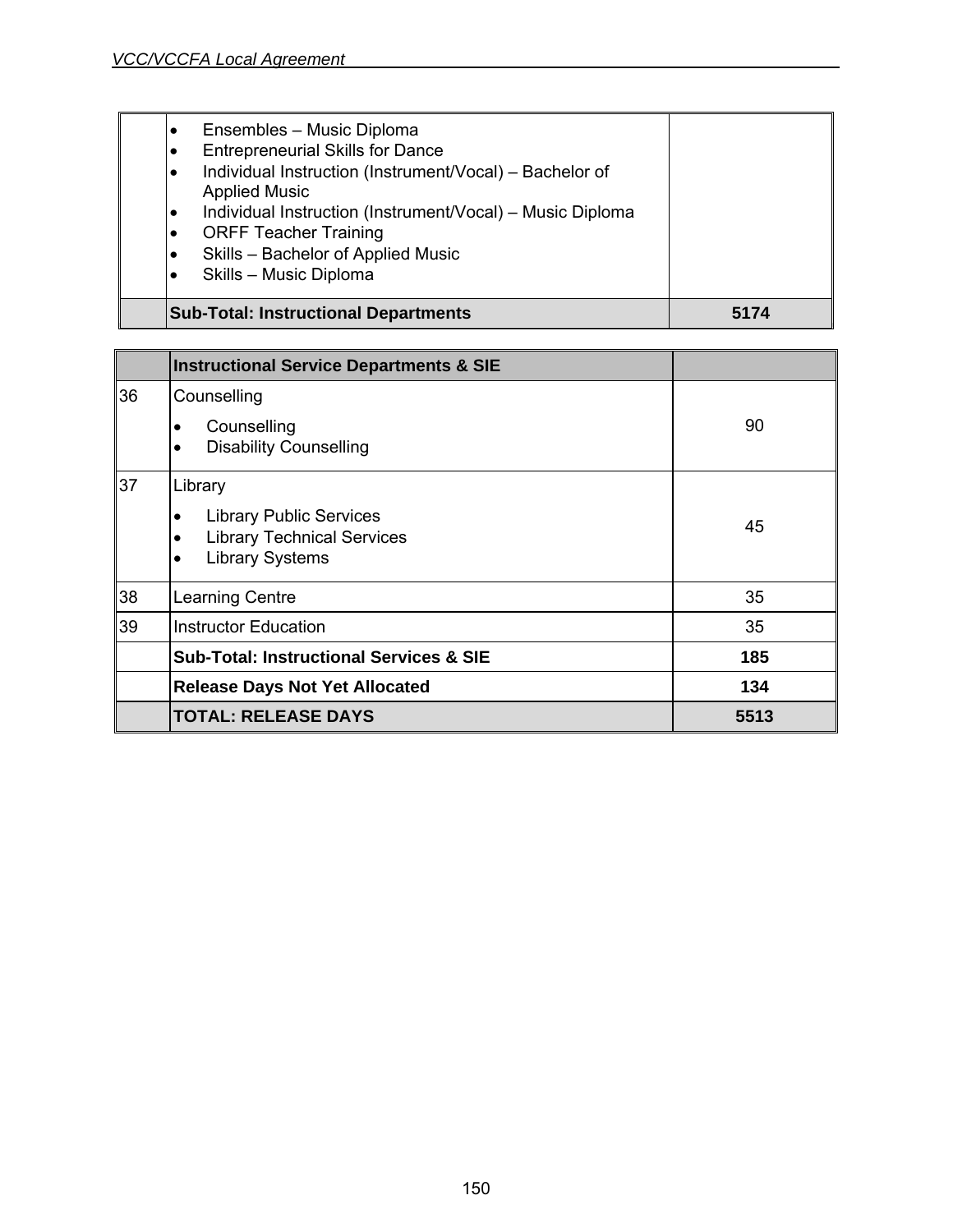# **APPENDIX XV HEALTH NURSES**

# **LETTER OF UNDERSTANDING**

The parties have agreed to delete the definition of and references to Health Nurses, temporary and casual employees and the associated Articles from this Agreement.

In the event the College re-establishes health nurse positions, the parties further agree that:

- a) the definition of and references to Health Nurses, temporary and casual employees in the local Collective Agreement dated April 1, 2001 to March 31, 2004 will be used as a reference for the parties and understood to be incorporated into the local Collective Agreement in force at the time; and
- b) the associated Articles applying to Health Nurses, temporary and casual employees in the local Collective Agreement dated April 1, 2001 to March 31, 2004 will be incorporated into the local Collective Agreement in force at the time. When incorporating the associated Articles, the parties agree to make changes to articles to achieve consistency with the parallel articles for instructors. Any changes to the Articles will be made by mutual agreement.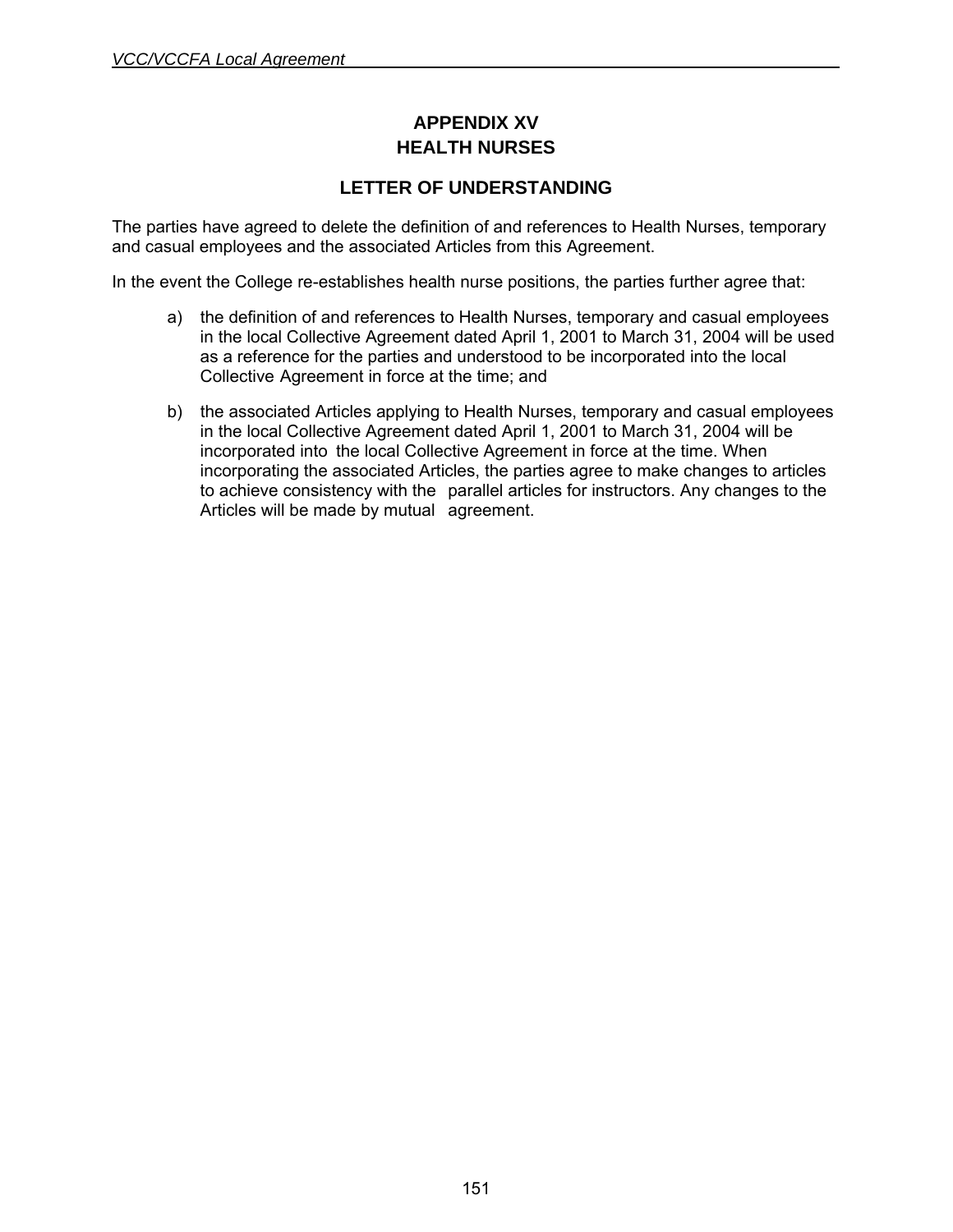# **APPENDIX XVI DISTRIBUTED LEARNING**

# **LETTER OF UNDERSTANDING**

The parties support applications of distributed learning that enhance student access and choice within the framework of a broad and comprehensive range of face-to-face learning opportunities.

Pursuant to Article 6.6.3 of the Common Agreement, the College agrees to the following principles regarding the use of distributed learning:

- Distributed learning courses, whether, paper based, hybrid or on-line may require more marking time, administration and preparation time per student than face-to-face classroom instruction. The assignment of workload for all distributed learning development or delivery will be agreed between the College and the Association prior to the work assignment being made, in consultation with the Dean and the employees involved.
- All provisions of this Agreement including workload, duty days, hiring, copyright, evaluation and appraisals shall apply.
- Employees designing or revising courses or programs for distributed classroom, may apply for College curriculum development funding.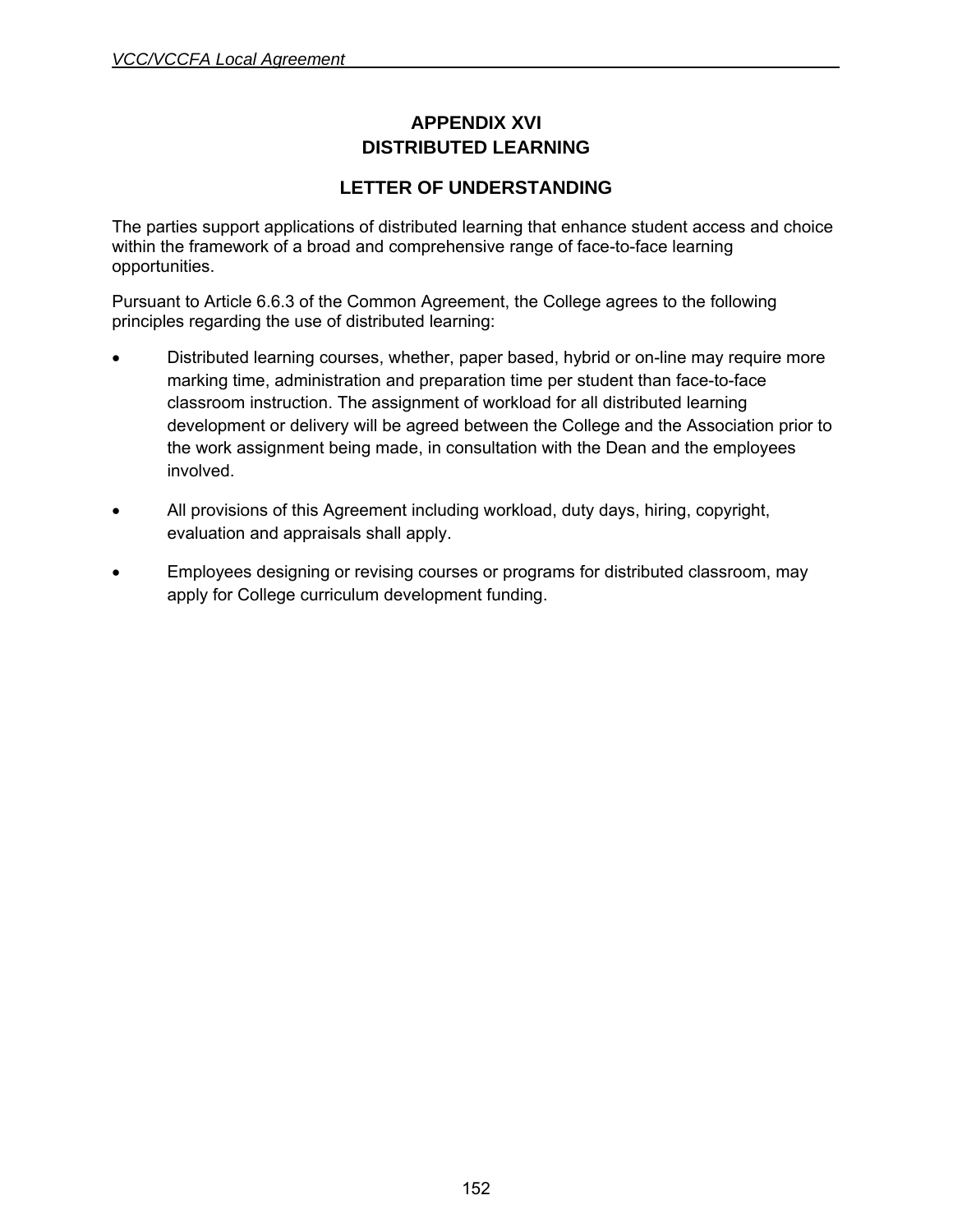## **APPENDIX XVII ASSISTANCE FOR INSTRUCTORS TEACHING STUDENTS WITH DISABILITIES**

# **LETTER OF UNDERSTANDING**

The College acknowledges that some instructors may require additional resources to provide an appropriate learning environment for students with disabilities.

To assist instructors working with students with disabilities, the College will:

- 1. Provide workshops to assist instructors in achieving success for students with disabilities that include the accommodation process, available resources for students and instructors, classroom-student-instructor management and instructional support.
- 2. Provide mentoring, assistance or training for instructors who teach students with disabilities.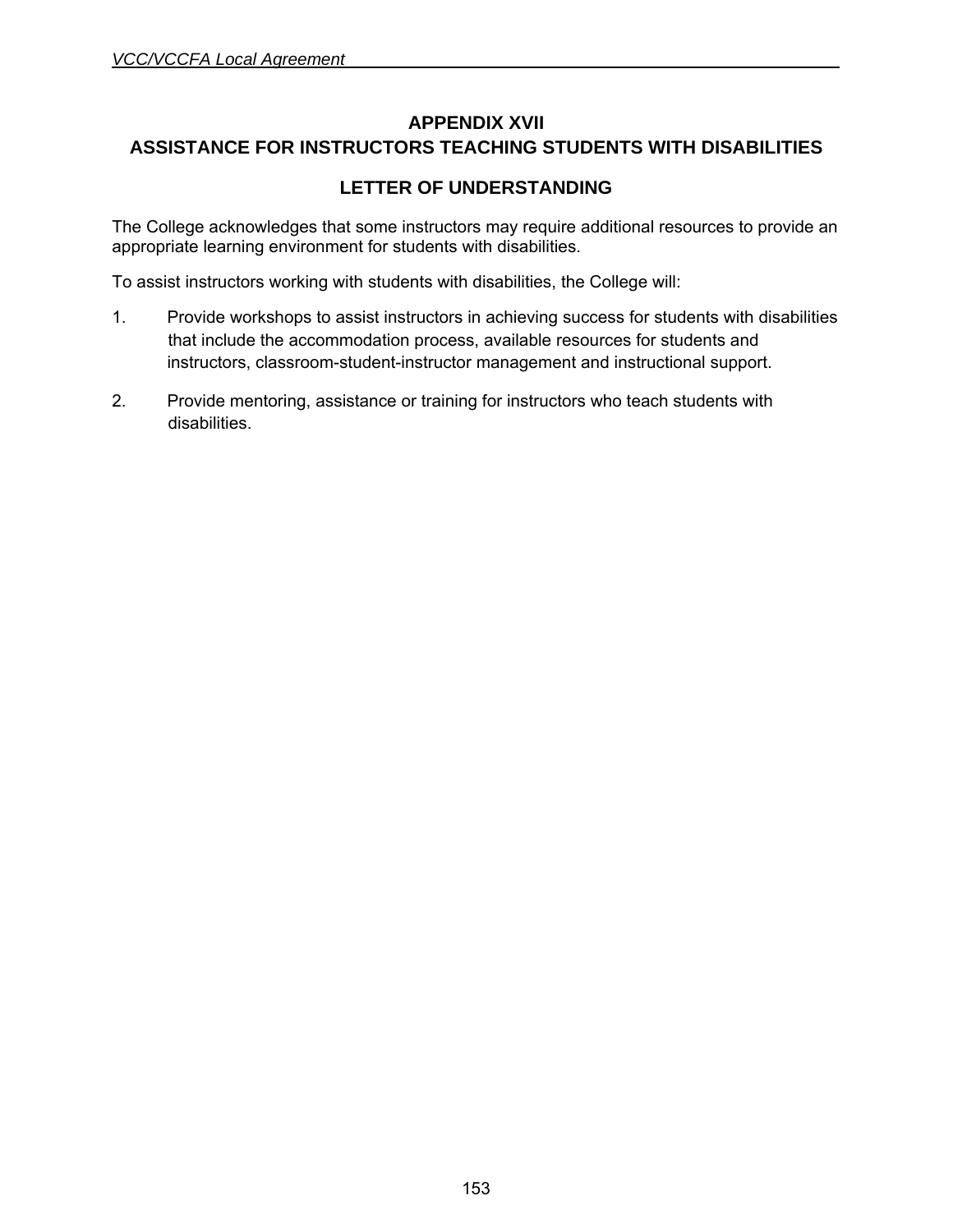# **APPENDIX XVIII PAYMENT OF BENEFIT PREMIUMS DURING DISABILITY**

# **LETTER OF UNDERSTANDING**

The College will pay the premiums for benefits on behalf of employees who are receiving Short Term Disability or Long Term Disability benefits.

The benefit premiums covered are:

- Group Life Insurance, where Sun Life does not provide a premium waiver;
- MSP;
- Extended Health;
- Dental Plan;
- Long Term Disability; and
- Short Term Disability.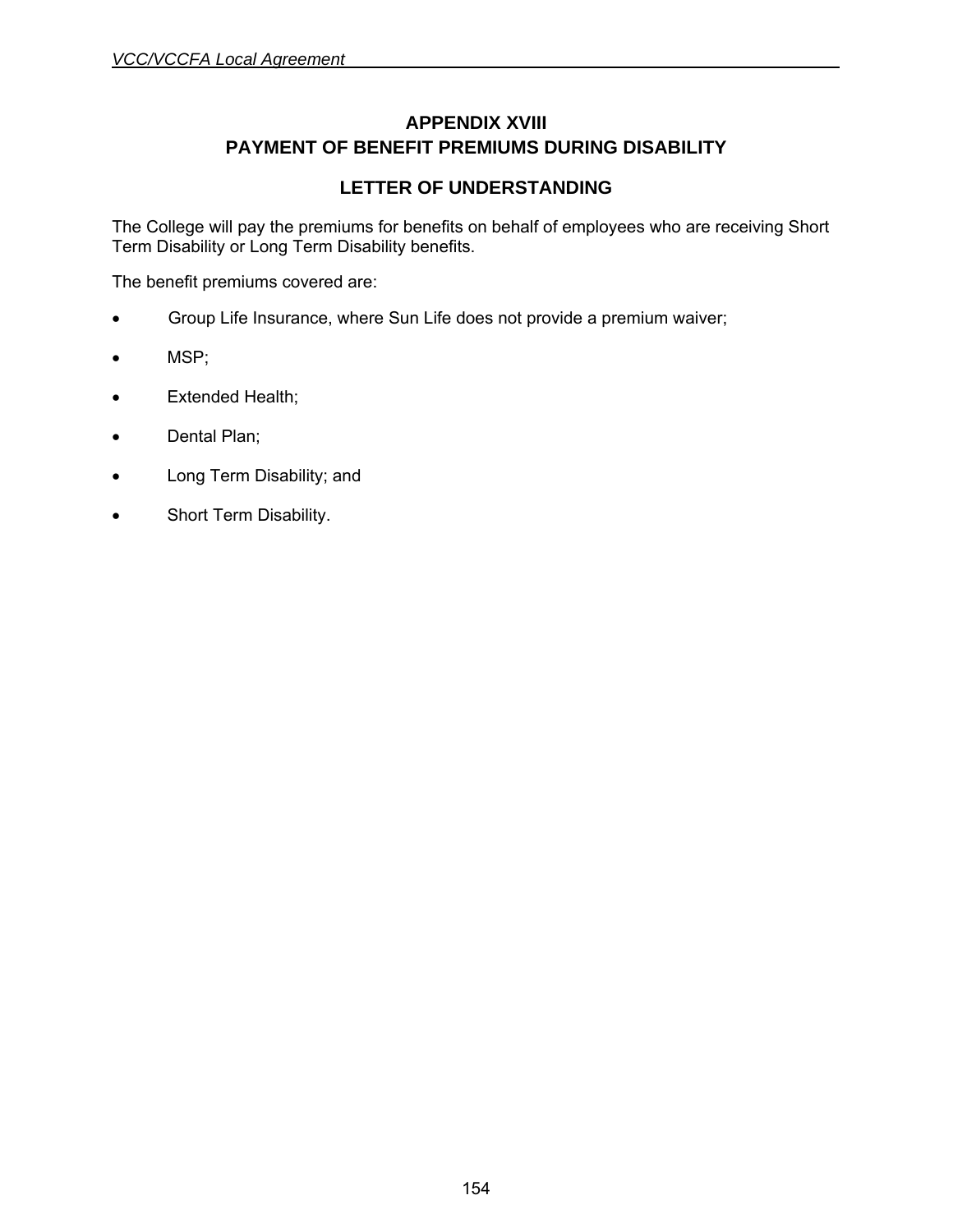# **APPENDIX XIX BANKED VACATION DAYS**

From January 1, 1982 to March 31, 1983, instructors earned 55 days vacation entitlement but only utilized 44 days of annual vacation entitlement. The parties have agreed that the remaining 11 days shall be banked for those affected instructors. It is intended that the affected instructors may either have the banked 11 days paid out upon termination; or may utilize the days, in addition to annual vacation, with the approval of the appropriate Vice President or delegate.

The parties will maintain a list of the affected instructors.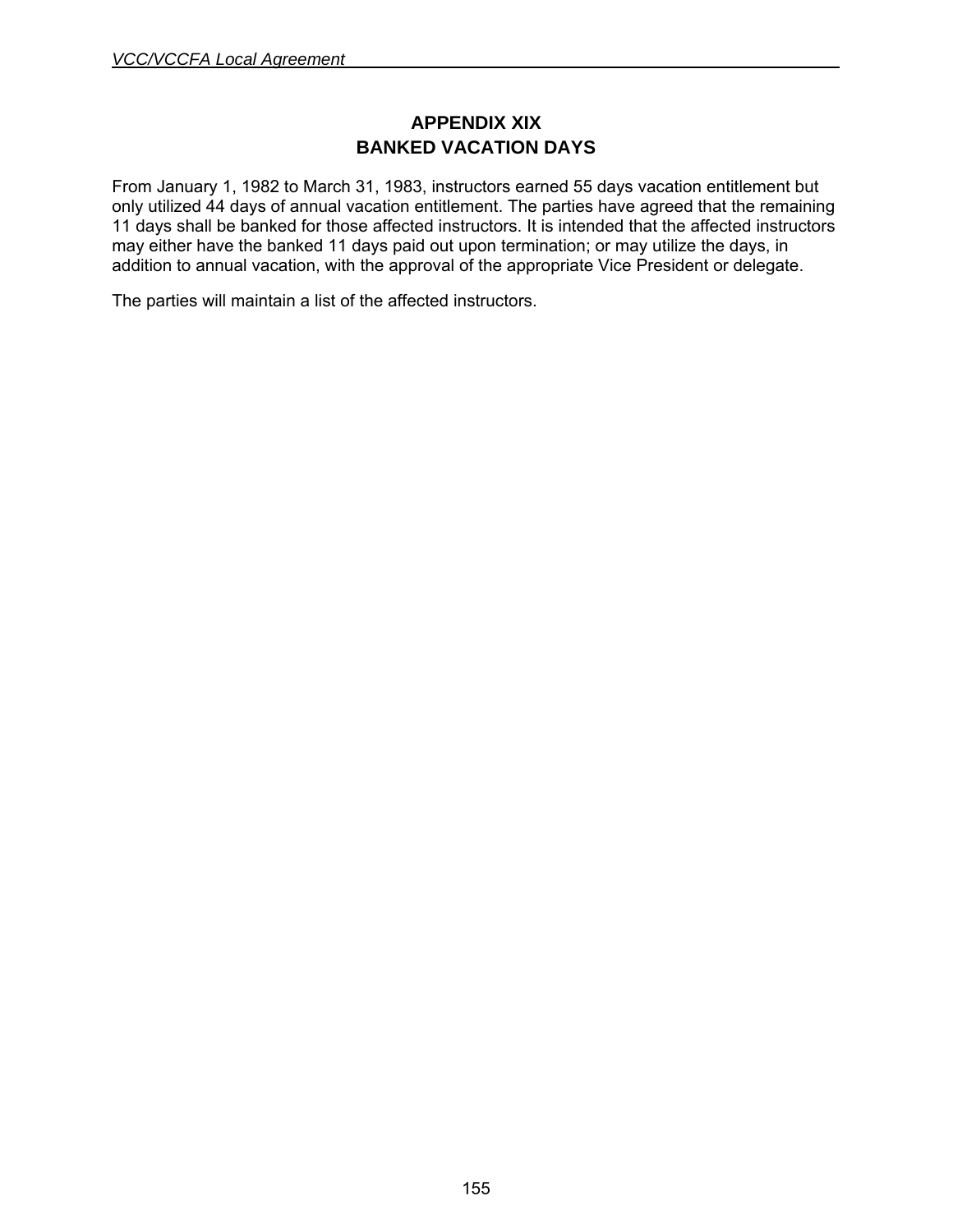# **APPENDIX XX REVISING AREA HIRING QUALIFICATIONS**

# **For Faculty in VCC Departments**

Process for Revising Area Hiring Qualifications

- 1. The Dean/Director, a Department or both may initiate revisions to the hiring qualifications for an Area (Article 4.3.2.2) when the need arises.
- 2. The Dean/Director will advise Human Resources (HR), the appropriate VP and the VCC Faculty Association (FA) of the recommended revisions.
- 3. The Dean/Director, the FA and HR will meet to discuss the recommendation.
- 4. The Dean/Director and the FA will each hold a consultative meeting with the Department to discuss the intended revision and any potential implications.
- 5. Per Article 4.3.2.3, the revised hiring qualifications in any Area will not apply to:
	- a) Any existing permanent or probationary regular employees in that Area, or
	- b) Any term instructors who have held appointments in that Area at one-half time or more for at least 190 duty days within a continuous 24 month period (or the equivalent amount of duty days for instructors covered under Article 4.9.2).
- 6. The revised Area hiring qualifications will be documented as per the attached Form "New Area and Hiring Qualifications Established / Revised" and then submitted to the appropriate Vice President for approval. A list of employees who will be 'grandparented' by virtue of falling under Article 4.3.2.3 will be attached to the Form.
- 7. HR will keep and maintain the original documentation and distribute copies to the Dean/Director, the Department and the FA, and place the revised information on the shared J Drive at: **J:HR-Info-Faculty Hiring Criteria**.

Process for Establishing New Areas and Hiring Qualifications

- 1. The Dean/Director or Department may initiate recommendations to establish a new Area and its hiring qualifications (Article 4.3.2.2). The Department Head must notify their Dean/Director of the Department's recommendation to establish a new Area. The Dean/Director will consult with the faculty in a Department when initiating a recommendation to establish a new Area.
- 2. The Dean/Director will advise Human Resources (HR), the appropriate VP and the VCC Faculty Association (FA) of the intent to establish a new Area.
- 3. The Dean/Director, the FA and HR will meet to discuss the recommendation.
- 4. The Dean/Director and the FA will each hold a consultative meeting with the Department to discuss the creation of the new Area, its hiring qualifications and any potential implications.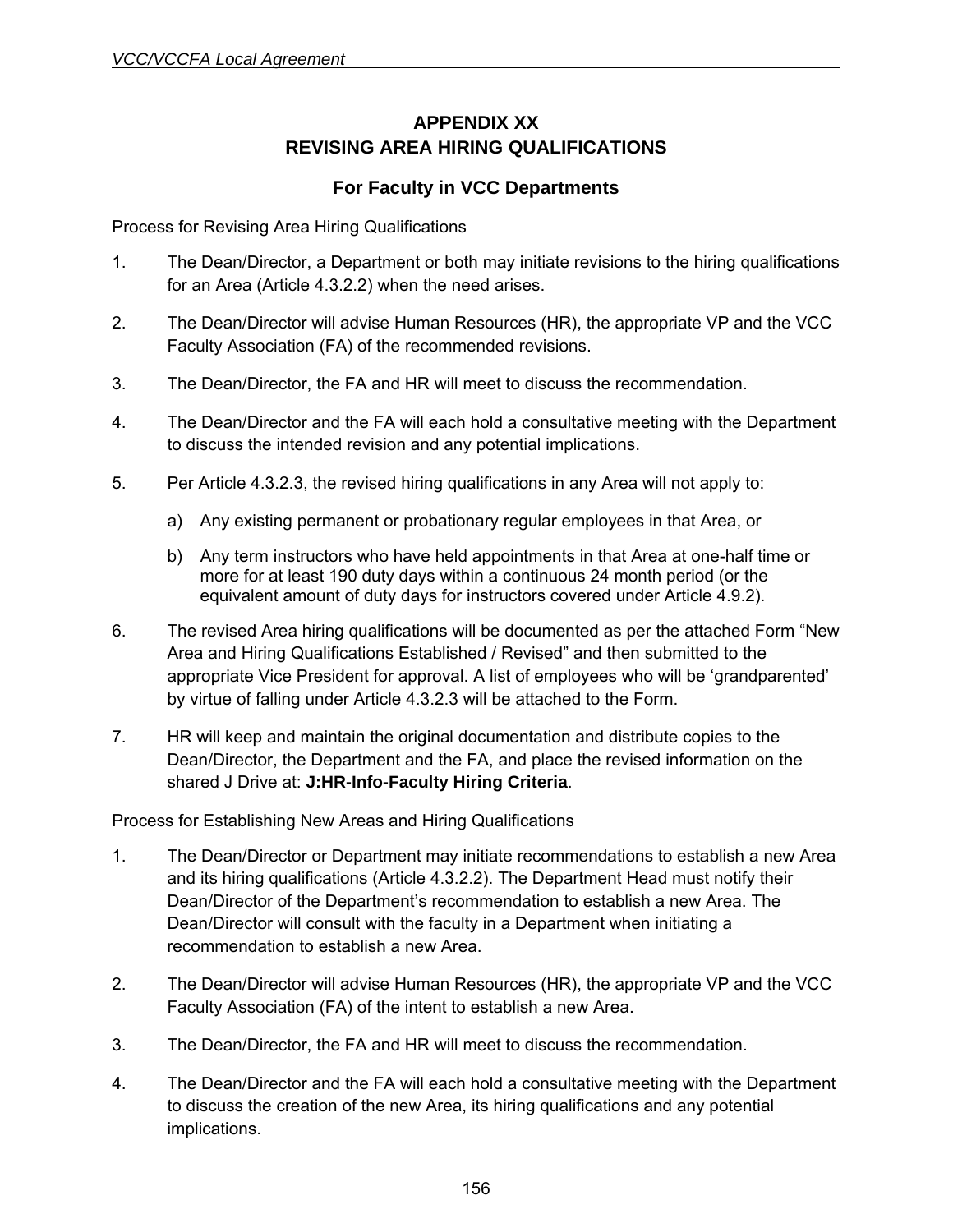- 5. The new Area and hiring qualifications will be documented and then submitted to the appropriate Vice President for approval per the attached Form "New Area and Hiring Qualifications Established / Revised". For current employees affected by the establishment of the new Area, HR, in consultation with the FA and the Dean/Director, will document the names of the employees and their rights, such as being grandparented in the new Area (Article 4.3.2.3).
- 6. HR will keep and maintain the original documentation, distribute copies to the Dean/Director, Department and the FA, and place the information on the shared J Drive at: J:\HR-Info\Faculty Hiring Criteria.
- 7. The new Area shall be considered part of the Agreement's Appendix II Areas.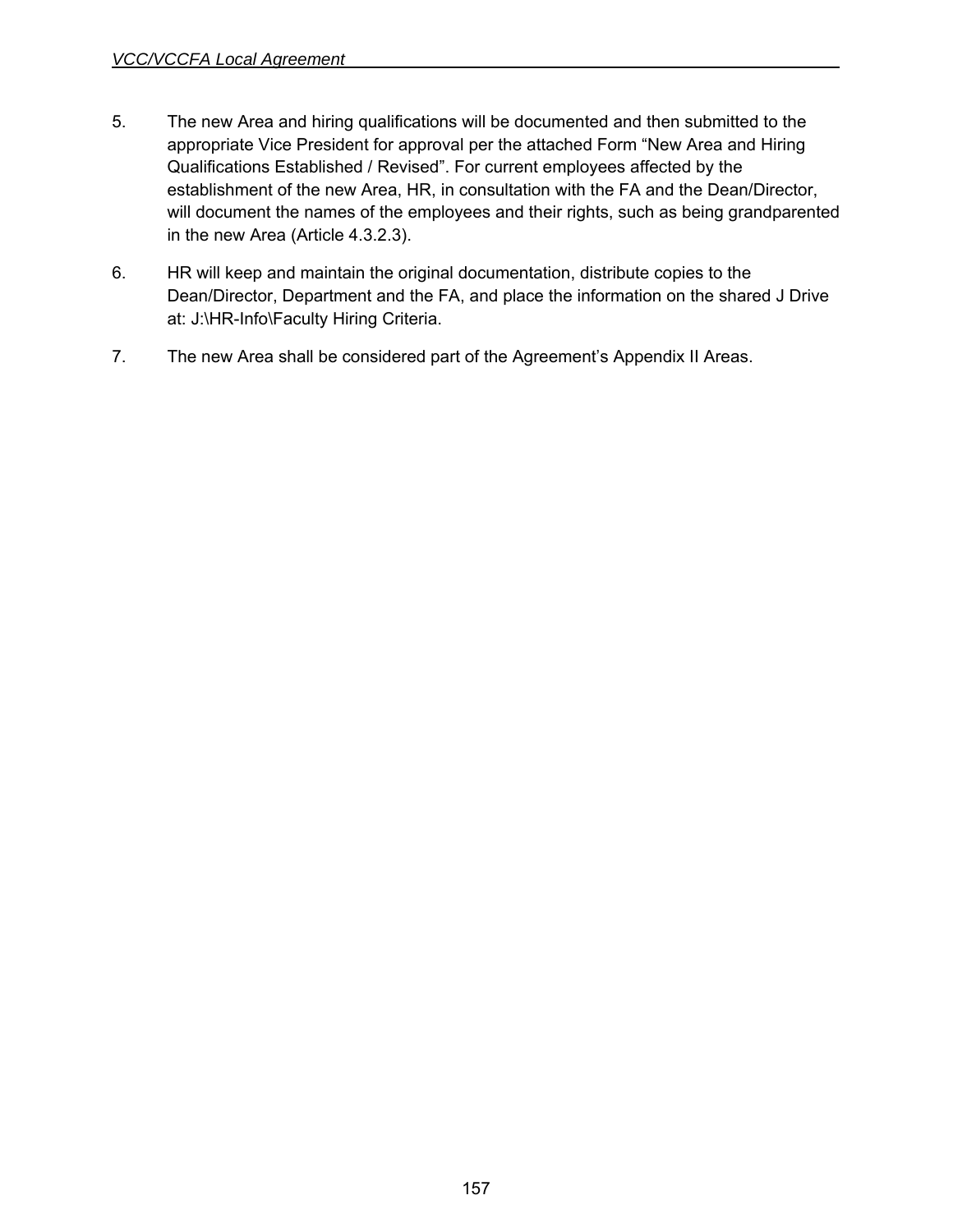| <b>NEW AREA &amp; HIRING QUALIFICATIONS ESTABLISHED/REVISED</b><br>Please check the appropriate box: |                                                    |                                                |                                                                               |                                                                                                                                                                                                                               |
|------------------------------------------------------------------------------------------------------|----------------------------------------------------|------------------------------------------------|-------------------------------------------------------------------------------|-------------------------------------------------------------------------------------------------------------------------------------------------------------------------------------------------------------------------------|
| <b>New Area</b>                                                                                      | <b>New</b>                                         | <b>Department</b> Revised Title                | <b>Revised</b><br><b>Qualifications</b>                                       | <b>Revised Title &amp;</b><br><b>Revised</b><br><b>Qualifications</b>                                                                                                                                                         |
| Department:<br>Effective<br>Date:                                                                    |                                                    |                                                |                                                                               | Area: <u>_____________</u>                                                                                                                                                                                                    |
|                                                                                                      |                                                    |                                                | Please attach old and revised hiring qualifications / or details on new area. |                                                                                                                                                                                                                               |
| <b>I. DEPARTMENT</b>                                                                                 |                                                    |                                                |                                                                               |                                                                                                                                                                                                                               |
|                                                                                                      | Meeting held with Department.                      |                                                | Yes                                                                           | Date:                                                                                                                                                                                                                         |
|                                                                                                      | Meeting held with Dean / Director.<br>Yes<br>Date: |                                                |                                                                               |                                                                                                                                                                                                                               |
|                                                                                                      | <b>DEPARTMENT HEAD SIGNATURE</b>                   |                                                |                                                                               |                                                                                                                                                                                                                               |
| II. VCCFA:                                                                                           |                                                    | Consulted with Department regarding revisions. | Yes                                                                           | Date: and the state of the state of the state of the state of the state of the state of the state of the state of the state of the state of the state of the state of the state of the state of the state of the state of the |
|                                                                                                      | <b>FACULTY ASSOCIATION SIGNATURE</b>               |                                                |                                                                               |                                                                                                                                                                                                                               |
| III. DEAN / DIRECTOR:<br>V.P.                                                                        | VCC confirms and recommends revisions to           |                                                | Yes                                                                           | Date:                                                                                                                                                                                                                         |
| <b>DEAN / DIRECTOR SIGNATURE</b>                                                                     |                                                    |                                                |                                                                               |                                                                                                                                                                                                                               |
| <b>IV. VICE PRESIDENT</b>                                                                            |                                                    |                                                |                                                                               |                                                                                                                                                                                                                               |
| <b>VICE PRESIDENT SIGNATURE</b>                                                                      |                                                    |                                                |                                                                               |                                                                                                                                                                                                                               |
| Approval                                                                                             |                                                    |                                                | Date:                                                                         |                                                                                                                                                                                                                               |
| Original Returned to HR.<br>See attached list of (Affected/Grandparented/Included) employees.        |                                                    |                                                |                                                                               |                                                                                                                                                                                                                               |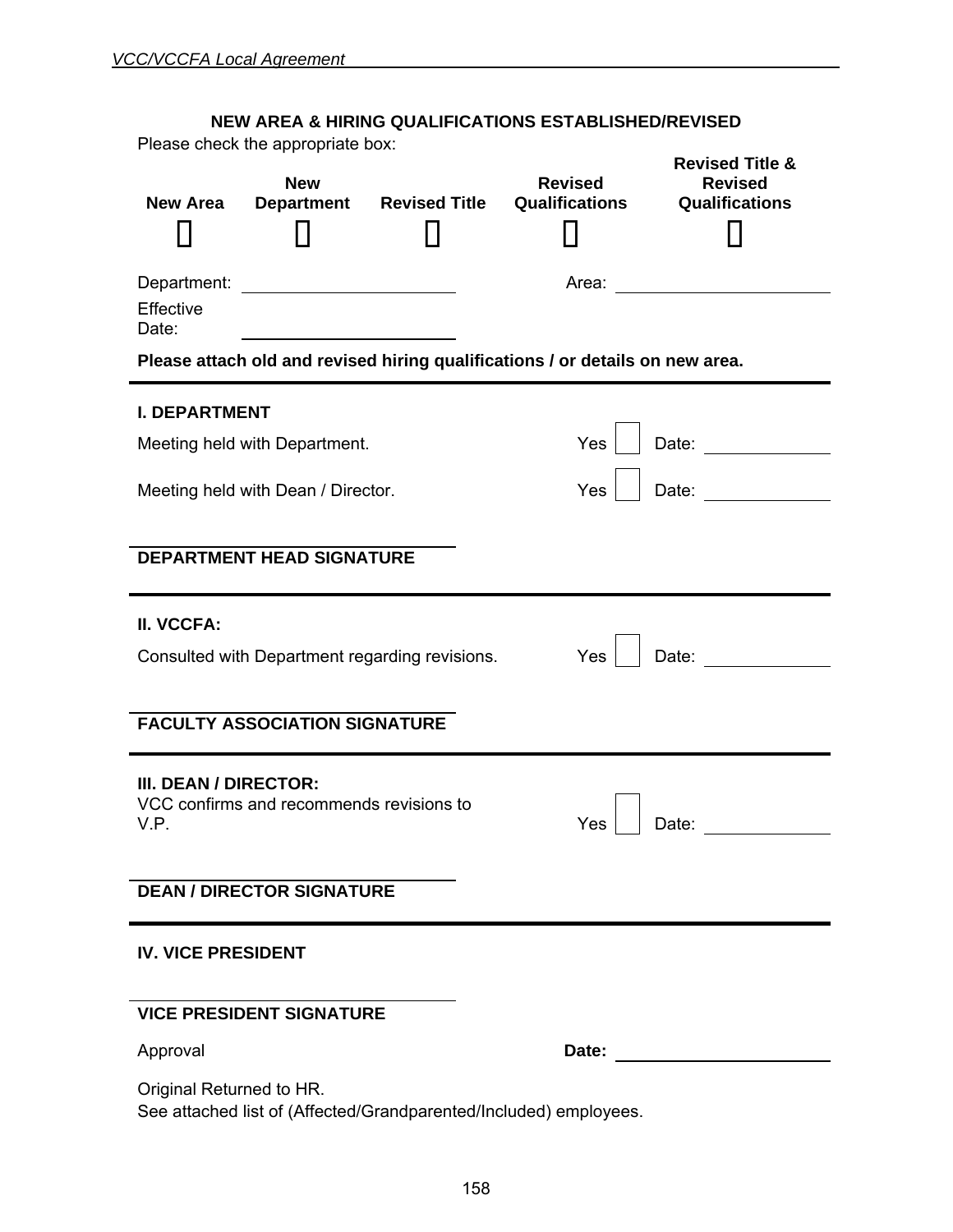# **APPENDIX XXI INSTRUCTIONAL ASSOCIATES**

#### Letter of Understanding

#### Between

#### **Vancouver Community College** and **VCC Faculty Association**

#### **Re: Instructional Associates**

The Union and College agree to the following:

This agreement is without prejudice or precedent to the parties' respective positions regarding any grievance arising out of the November 19, 2002 Consent Award from Stephen Kelleher.

- 1. The parties will use the attached revised Appendix 'A' as the Job Description for Instructional Associates.
- 2. Instructional Associates will be administratively placed in the Centre for Instructional Development.
- 3. Instructional Associates will be eligible to apply for a second three year term.
- 4. The parties will meet to review this agreement by May 1, 2008.
- 5. The provisions of this Letter of Understanding are subject to Article 12 of the Collective Agreement.

couver Community College

3,2007 Date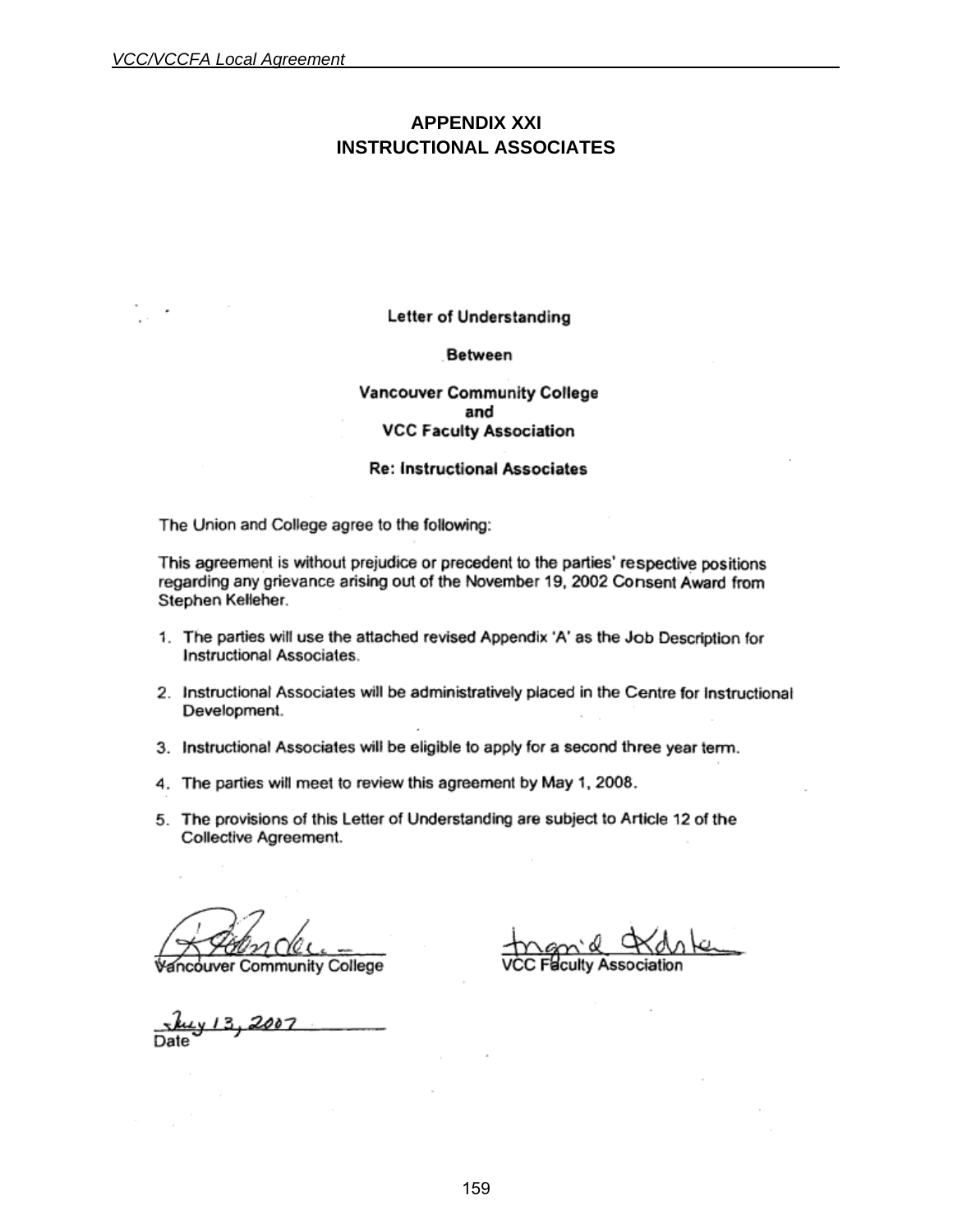# **Agreed Revised Appendix "A"**

#### **to**

### **November 19, 2002 VCC/VCCFA Consent Award**

#### **Instructional Associates**

#### **Job Description**

#### **General Statement**

Instructional Associates are responsible to the Dean of the Centre for Instructional Development ("the Centre") and hold faculty positions. They are covered by the Collective Agreement between the College and the VCCFA.

#### **General Areas of Responsibility**

The Instructional Associates work with Department Heads, Deans and Directors and are expected to assume duties in the following areas of responsibility:

- o Program, curriculum and instruction and related projects initiated by the Education Schools and Centres and the Educational Service Areas
- o Planning, development and implementation of the Centre's short and long term plans
- o Responsibilities as set out in the Collective Agreement for Instructional Associates

#### **Specific Duties**

In consultation with the Dean of the Centre, Instructional Associates will organize themselves to do the following:

- 1. Chair Department Head, Assistant Department Head and Coordinator Selection Committees and facilitate the process
- 2. Participate in the Area Hiring Recommendation Committees for the appointment of regular instructors, and term or auxiliary instructors when requested
- 3. Support Department Heads, Assistant Department Heads and Coordinators by mentoring and coaching
- 4. Participate in ongoing Department Leader orientation, including the delivery of orientation workshops
- 5. Organize and conduct program reviews in accordance with College Policy

Additionally, as assigned by the Dean of the Centre (and after consultation with the Instructional Associates as a group), the Instructional Associates will:

6. Undertake specific activities related to the development and implementation of the College's and Centre's annual and long term plans in support of teaching and learning at the College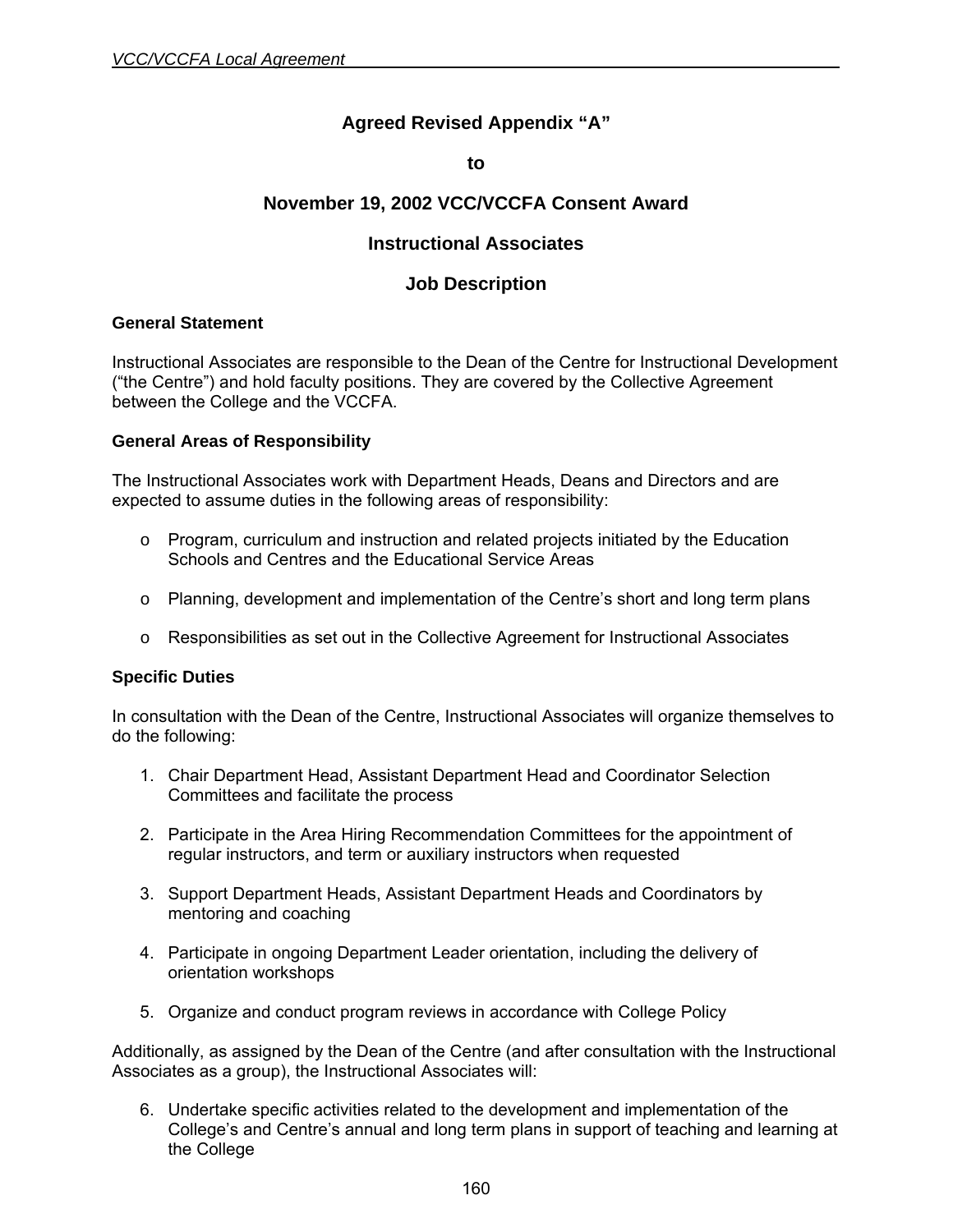- 7. Facilitate the development of curriculum for existing offerings and additional programs or courses within the Education Schools and Centres and the Educational Service Areas and/or College-wide
- 8. Help determine and meet the professional development needs of instructors on an area, Department, School, Centre or College-wide basis
- 9. Facilitate the implementation of program review recommendations
- 10. Attend and participate in Education School and Centre meetings, Program Advisory Committee meetings, Educational Service area and College-wide meetings
- 11. Conduct research and other projects related to teaching and learning at the College on a School, Centre or Educational Service area or College-wide basis
- 12. Enhance relationships with business, industry and other external partners
- 13. Undertake other related responsibilities.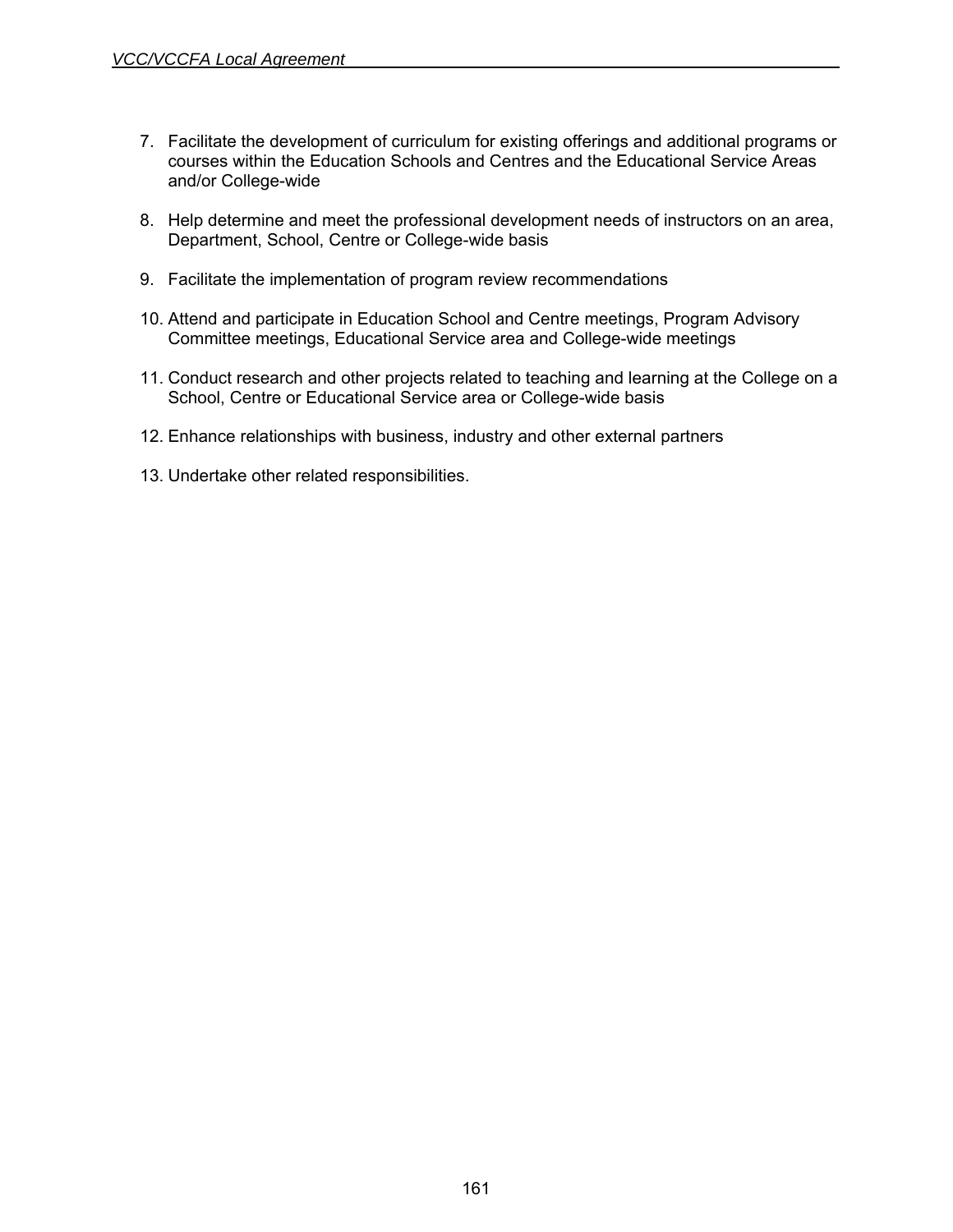# **APPENDIX XXII INSTRUCTIONAL SPACE**

### **LETTER OF UNDERSTANDING**

The College will ensure that Association representation is included on any committee established by the College to determine the allocation or use of space where instructors work.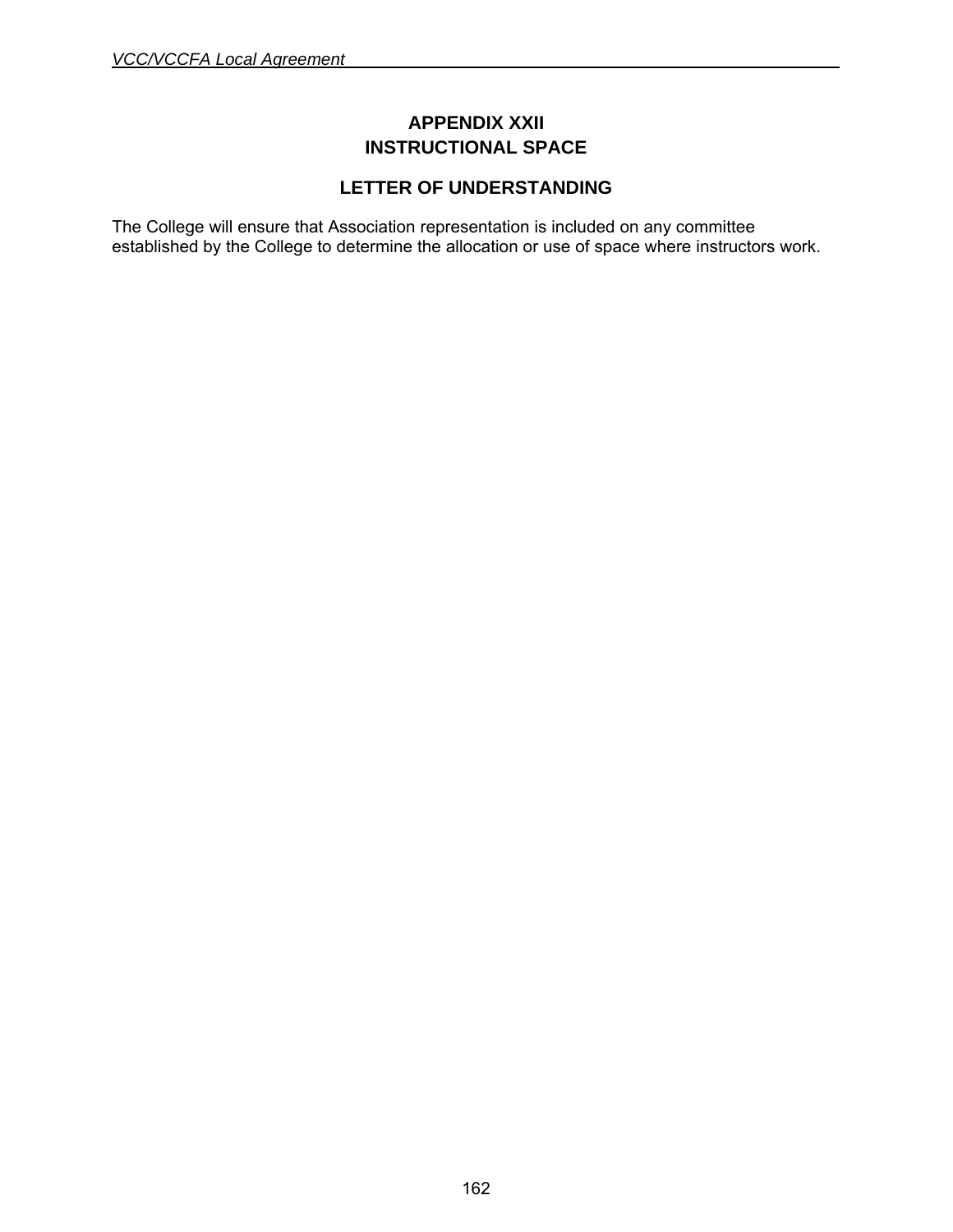# **APPENDIX XXIII SELECTION OF ACADEMIC ADMINISTRATORS**

# **LETTER OF UNDERSTANDING**

The College will ensure that Association representation is included on any committee established by the College for the selection of Vice-Presidents and academic administrators.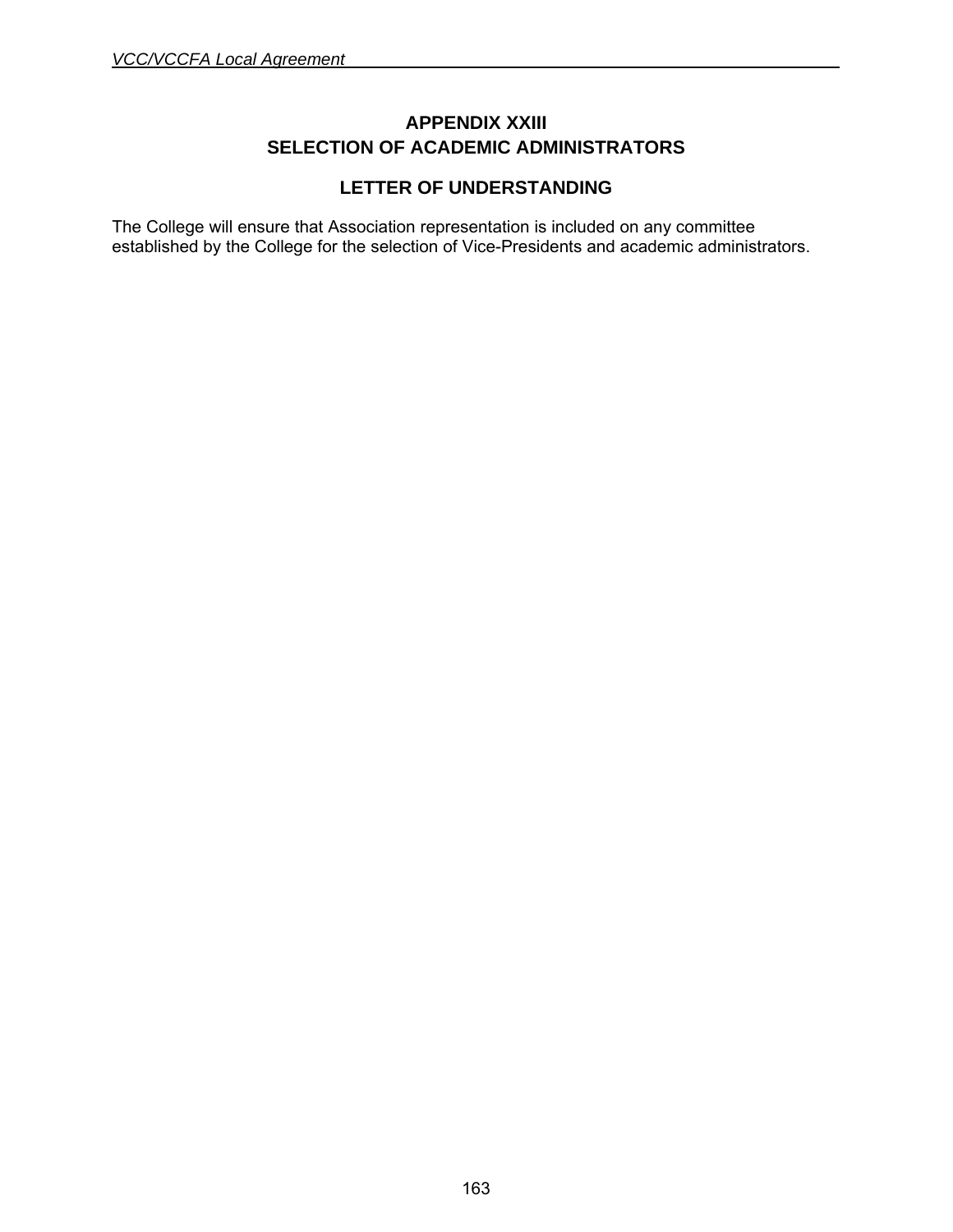# **APPENDIX XXIV CURRICULUM DEVELOPMENT**

# **LETTER OF UNDERSTANDING**

The College will ensure that faculty representatives are included on any committee established by the College to discuss and approve curriculum development proposals.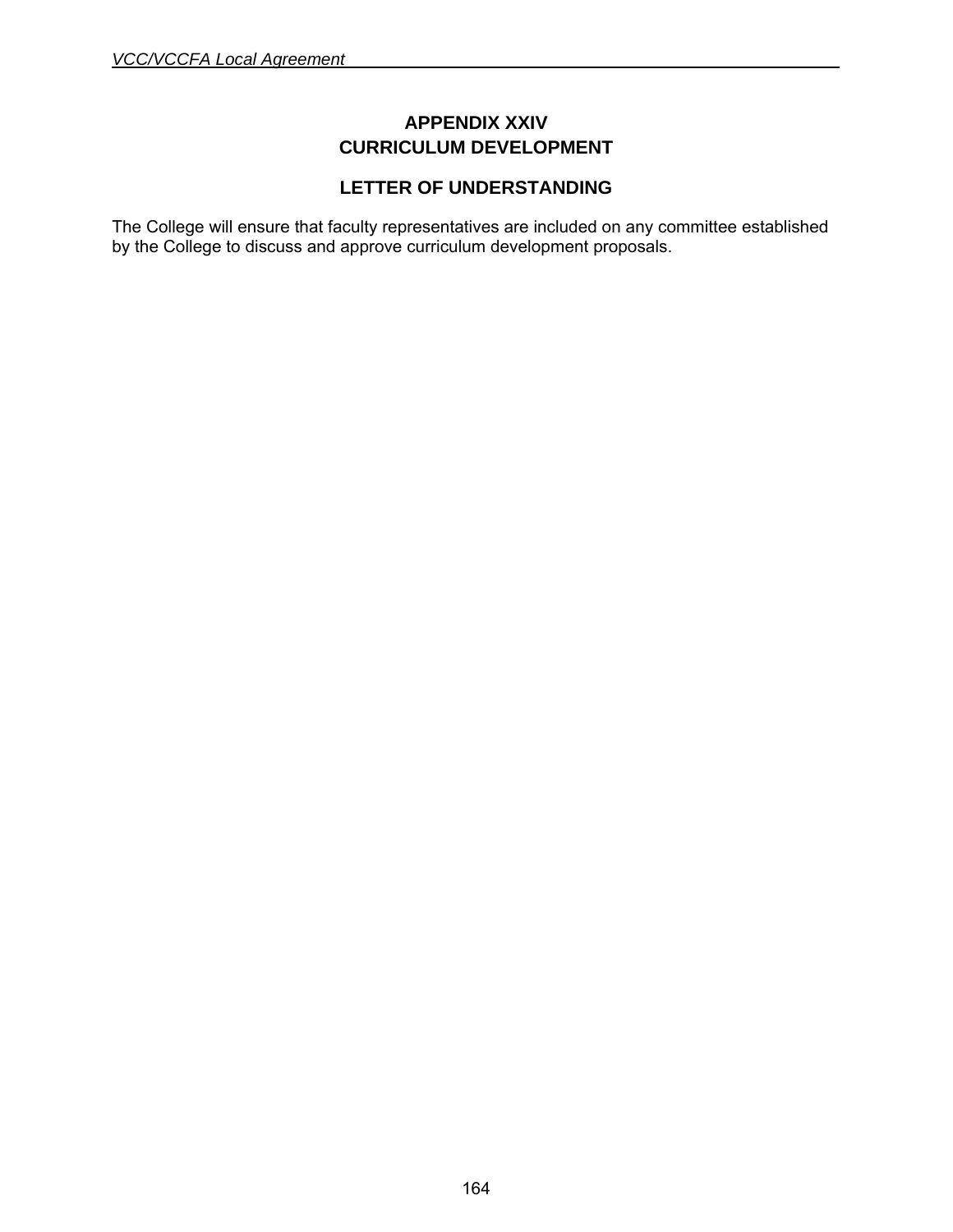# **APPENDIX XXV REVIEW OF INSTRUCTIONAL PERFORMANCE REVIEW PROCESS**

# **LETTER OF UNDERSTANDING**

#### **The College and the Association will establish a joint subcommittee to do the following:**

- 1. Review the process outlined in Article 17 (Performance Review Committee);
- 2. Identify issues and concerns with that process;
- 3. Discuss possible amendments to Article 17 that would:
	- a) establish a more effective process for assisting faculty for whom instructional performance issues have been identified, while at the same time;
	- b) ensure the needs of the students and the department are met.

The joint subcommittee will be established under Article 3.11, and will be comprised of at least one representative of the College and one representative of the Association, to a maximum of 2 representatives each. The joint subcommittee will establish a mutually agreed upon meeting schedule.

The goal of the joint subcommittee will be to conduct the review and provide a report to the parties outlining its findings and recommendations regarding the above points by **June 30, 2013.**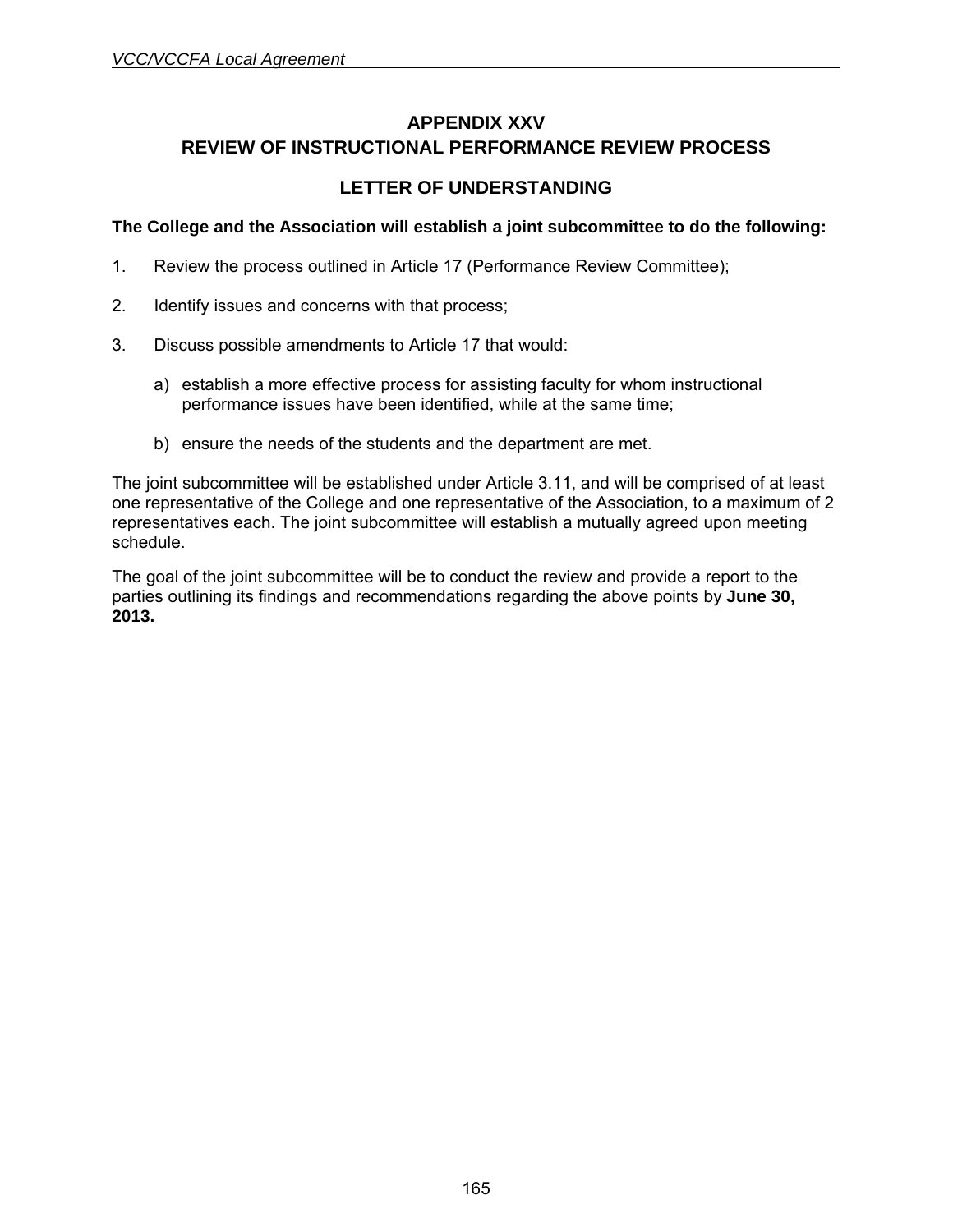# **APPENDIX XXVI RETIREMENT AND SUCCESSION ISSUES**

### **(New Appendix)**

#### **LETTER OF UNDERSTANDING**

**The College and the Association will establish a joint subcommittee to discuss the following:** 

- **mechanisms for assisting existing faculty to transition into retirement, and for recruiting new faculty; and**
- **succession planning and the creation of mentoring opportunities.**

**The joint subcommittee will be established under Article 3.11, and will be comprised of at least two representatives of the College and two representatives of the Association, to a maximum of three representatives each.** 

**The goal of the joint subcommittee will be to complete its discussions and provide a report to the parties outlining its findings and recommendations by January 30, 2014.** 

**This Letter of Understanding will expire on the date of completion of the subcommittee's report or the expiry of the Collective Agreement, whichever occurs first.**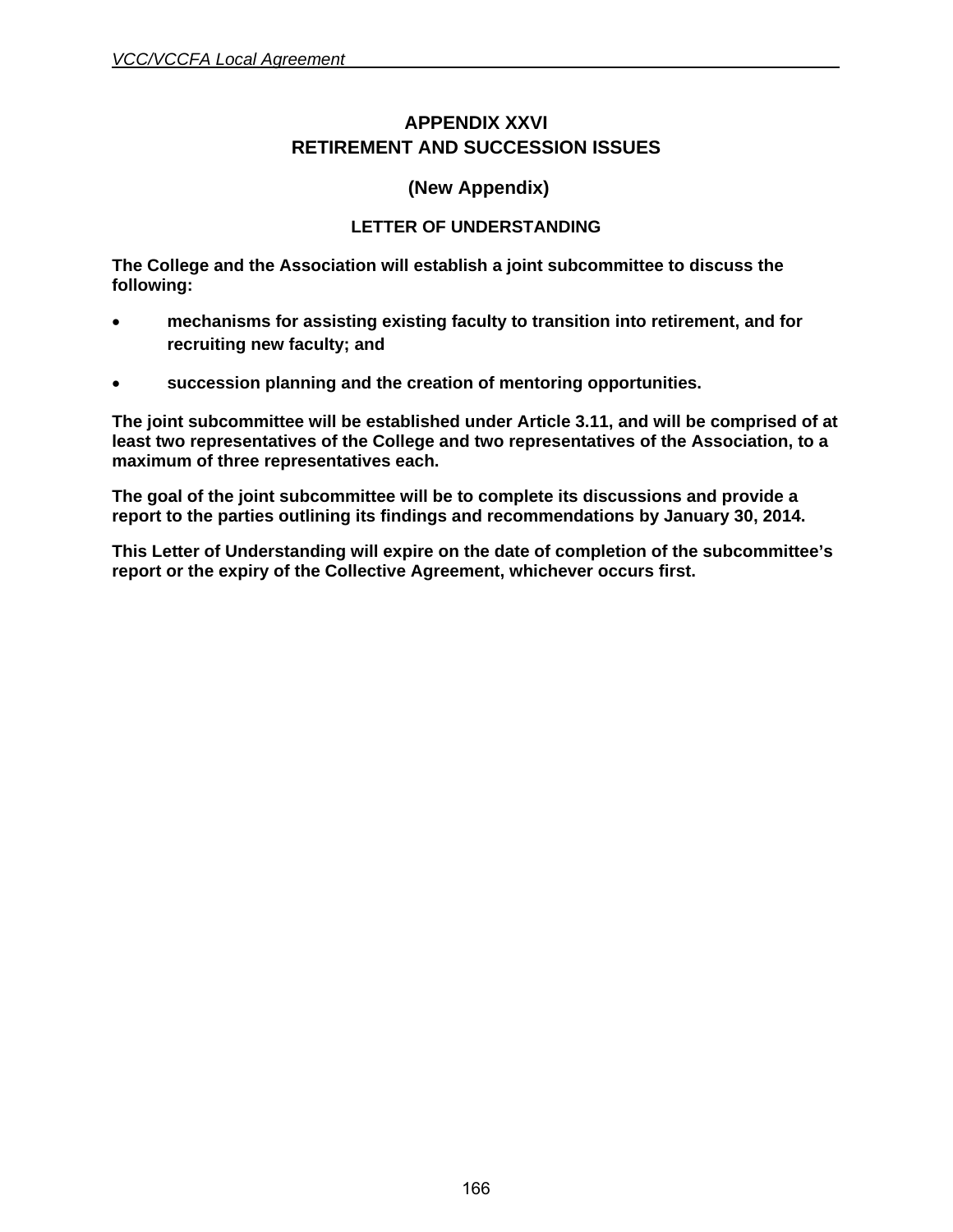# **APPENDIX XXVII MOVEMENT FROM SEMI-MONTHLY TO BI-WEEKLY PAY PERIODS**

### **(New Appendix)**

### **LETTER OF UNDERSTANDING**

**The College and the Association agree to the following transitional provisions, to facilitate the implementation of a bi-weekly payroll cycle for faculty:** 

- **1. The College shall engage in discussions with the Association regarding the manner and timeframe in which the implementation of biweekly payroll shall be effected, and shall put on information sessions for the affected employees to explain the new payroll system and answer any questions they may have about it.**
- **2. The College will provide the Association with at least 60 days' notice before biweekly payroll is implemented. Such implementation shall not occur before September 1, 2013.**
- **3. When biweekly payroll is implemented, the College will provide each faculty member with a one-time advance equal to one week's wages (the "Advance"), to allow for the implementation of a five-day processing lag and the transition from a semi-monthly to a bi-weekly pay system. The Advance shall not bear interest.**
- **4. A faculty member may elect to repay the amount of the Advance at any time. If the full amount of the Advance has not been repaid in full by the time when the faculty member's employment with the College ends, the outstanding amount of the Advance will be deducted from the final wages owed to the faculty member.**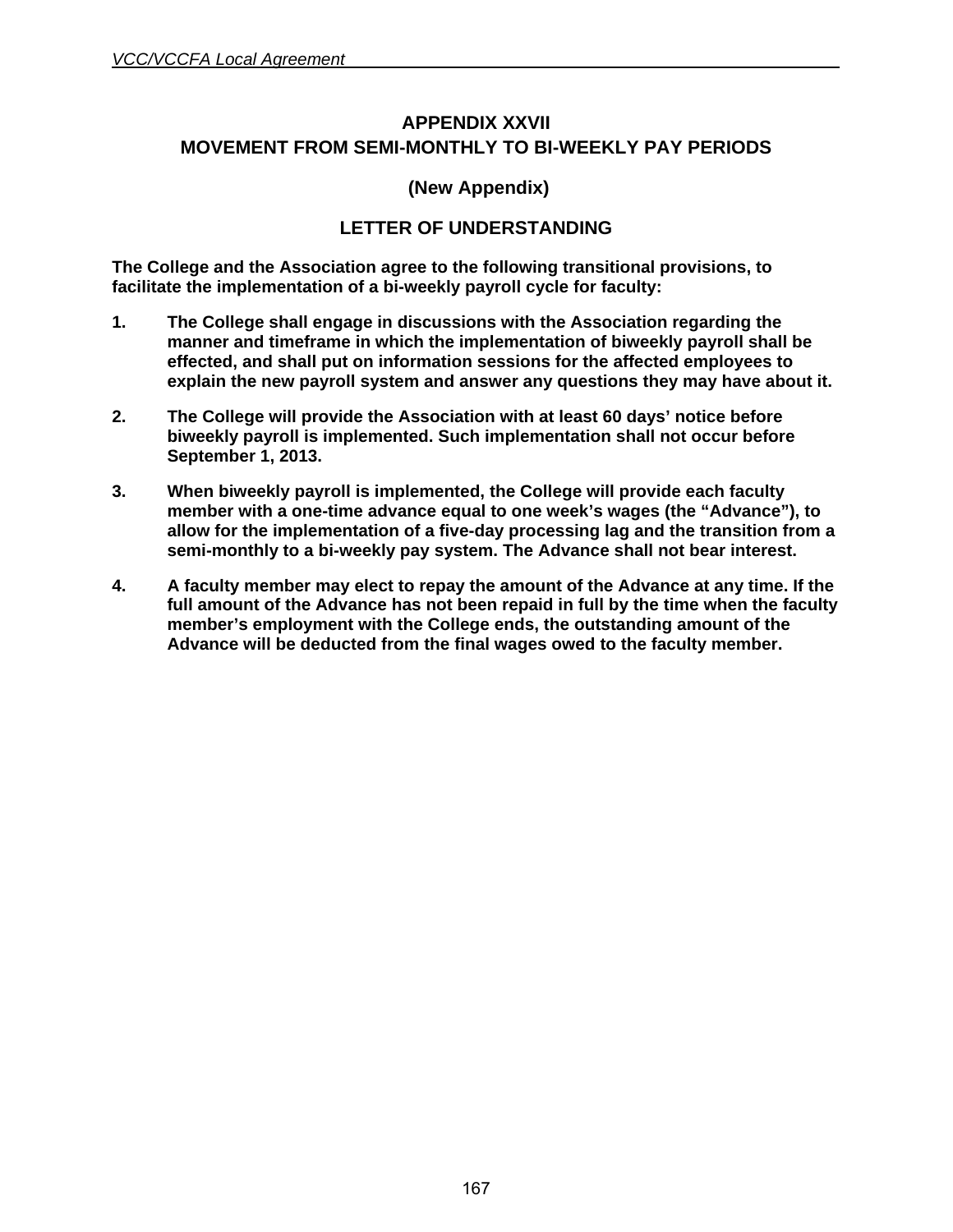# **APPENDIX XXVIII MATERNITY LEAVE AND ADOPTION LEAVE FOR TERM INSTRUCTORS**

### **(New Appendix)**

### **MEMORANDUM OF AGREEMENT**

- **1. The provisions of this Settlement Memorandum apply to pregnant, new, or adoptive mothers who are Term Instructors who have held contracts of employment for a minimum of six months as provided in Article 4.8.4 (3) of the April 1, 2007 – March 31, 2010 Local Agreement (the "Term Instructors").**
- **2. The provisions of this Settlement Memorandum are intended to set out the entitlement of Term Instructors to maternity or adoption leave and to ensure that Term Instructors are in the same, but not better, position with respect to accrual of seniority and days toward regularization that they would have been had the leave not been taken.**
- **3. The parties agree to set out in a Memorandum of Agreement ("MOA"), their mutual interpretation of the applicability of Article 8.9 (Leave for Birth of a Child) and Article 8.10 (Leave for Adoption of a Child) to Term Instructors no later than May 31, 2008. This MOA shall remain in full force and effect until the parties mutually agree otherwise.**
- **4. If a Term Instructor wishes to request maternity or adoption leave such request shall be in writing and the Term Instructor shall provide the College with a doctor's certificate indicating the expected due date, or in the case of an adoptive mothers, shall provide the College with some evidence of entitlement to the leave.**
- **5. Subject to the terms of the MOA, a Term Instructor who is pregnant, or has recently given birth or adopted a child, shall be offered all appointments to which she would otherwise be entitled under Article 4.8.4(3).**
- **6. The Term Instructor will be granted such appointments as she accepts and will be granted maternity or adoption leave from those appointments only in accordance with the agreed upon interpretation of Article 8.9 and Article 8.10 set out in the MOA. If there is no appointment to which the Term Instructor would have been entitled, the Term Instructor will not be considered to be on leave.**
- **7. Term Instructors will be contacted by the Dean or delegate, or Department Head, in the usual manner when term work is available and offered appointments in accordance with Article 4.8.4(3). The Term Instructor may accept such appointments and request maternity or adoption leave (whichever is applicable).**
- **8. If the leave requested is to commence or expire during a term appointment, the Term Instructor shall advise the Dean or delegate, or Department Head, at the time she accepts the term appointment that she will be on leave for a portion of the period of the appointment. The Term Instructor and the College shall meet to attempt to reach agreement on the work to be performed by the Instructor during the appointment. Such work will be as per Article 6.1 or other duties as agreed between the parties. Should the College and Term Instructor not reach agreement, the College has the right to determine and schedule the Term Instructor's duties, as it deems appropriate.**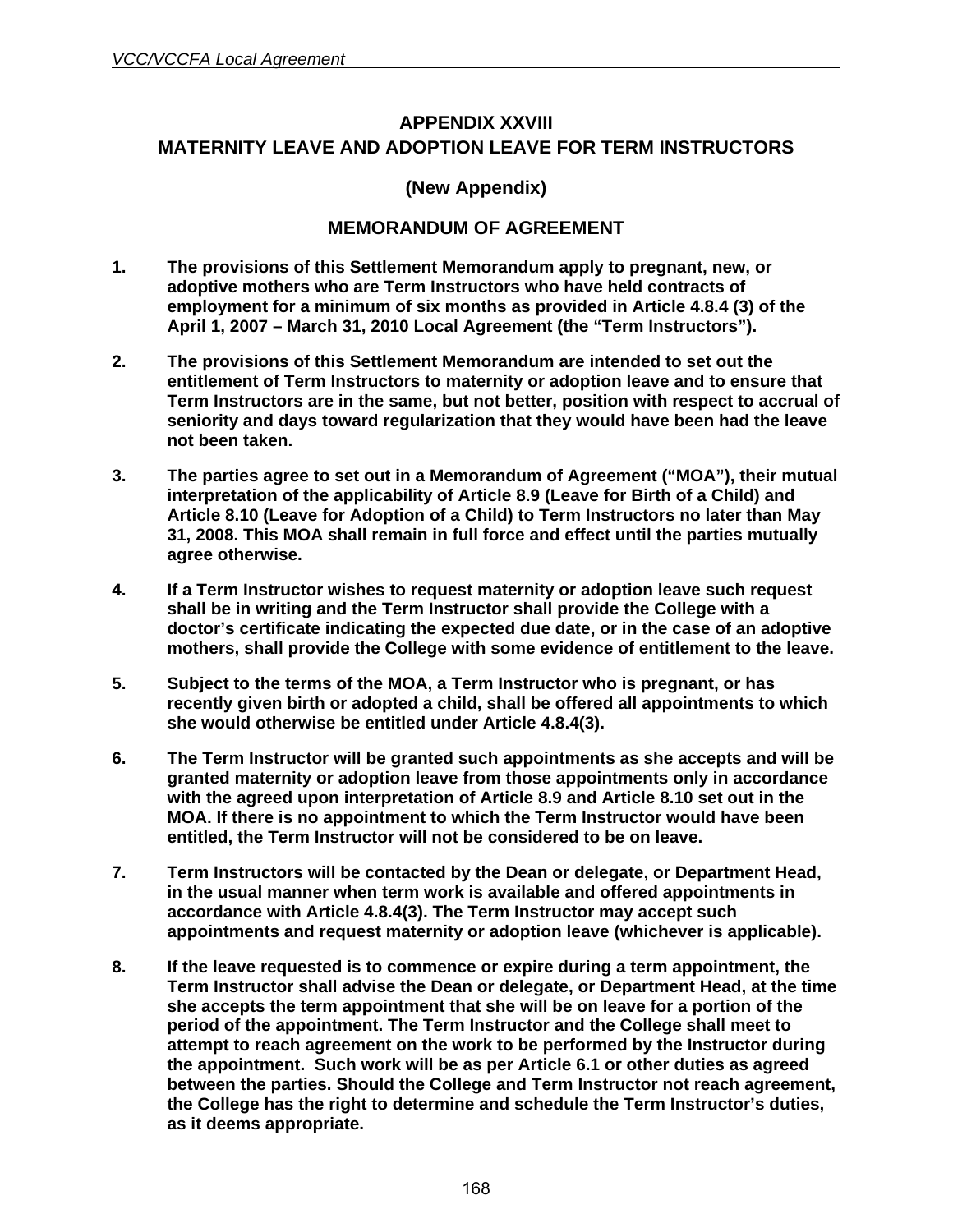- **9. For purposes of Article 4.9 (Change in Type of Appointment) and Article 10.1.4 (Seniority for Term Instructors) Term Instructors will accrue seniority and days toward regularization for up to fifty-two consecutive weeks from the commencement of any Maternity or Adoption Leave. Seniority and days toward regularization will accrue only for the time period(s) of appointments to which the Term Instructor would be entitled pursuant to Articles 4.8.4(3), 4.9.3 and 10.1.4.**
- **10. Should a Term Instructor who has completed two satisfactory evaluations in accordance with the evaluation process set out in Article 16 and Appendix VII accrue sufficient duty days toward regularization during the period of her maternity or adoption leave, that Term Instructor will be regularized forthwith in accordance with Article 4.9.1 for purposes of being offered appointments and accruing seniority. Should regularization occur at less that 100% time status, term appointments will be offered to the Term Instructor (now regularized) in the usual manner as per Article 4.8.4(2). If she accepts the offers, she will be granted the appointments and will be placed on leave therefrom and shall accrue seniority and days worked for the purpose of credit for time status. On her return to work, the Term Instructor shall be entitled to all benefits as a permanent regular employee in accordance with her time status.**
- **11. Should a Term Instructor who has completed only one successful evaluation in accordance with the evaluation process set out in Article 16 and Appendix VII accrue sufficient days toward regularization during the period of her maternity or adoption leave, that Term Instructor shall be offered work and accrue seniority as though the evaluation process had been successfully completed and she had been regularized. If she would have been regularized at less that 100% time status, term appointments will be offered to the Term Instructor in the usual manner as per Article 4.8.4(2). If she accepts the offers, she will be granted the appointments and will be placed on leave therefrom and shall accrue seniority and days worked for the purpose of credit for time status. On her return to work, that Term Instructor will continue to be offered work and accrue seniority as though she had been regularized, but she will not be regularized until such time as she has completed two successful evaluations in accordance with Article 16 and Appendix VII. The College shall initiate the evaluation process within 2 months of the Instructor's return to instructional duties. Once that Instructor successfully completes the evaluation process, the Instructor shall be regularized for purposes of seniority accrual retroactive to the first of the month following the date on which the time requirement for regularization was met. During the period prior to the second successful evaluation, she will be treated as a Term Instructor for all other purposes and there will be no retroactivity for these other purposes if the second evaluation is successful.**
- **12. A Term Instructor who is regularized during the period of her maternity or adoption leave or who is on maternity or adoption leave and is regularized subsequently on her return to work is not entitled to parental leave pursuant to Article 8 of the Common Agreement following such maternity or adoption leave.**
- **13. A Term Instructor is entitled to MSP benefits for a maximum of 52 consecutive weeks from the commencement of her maternity or adoption leave, during the periods that the instructor is granted and taking leave from appointments of 50% or more time status.**
- **14. A Term Instructor is entitled to Extended Health benefits (EHB) for a maximum of twenty-six consecutive weeks from the commencement of her maternity or**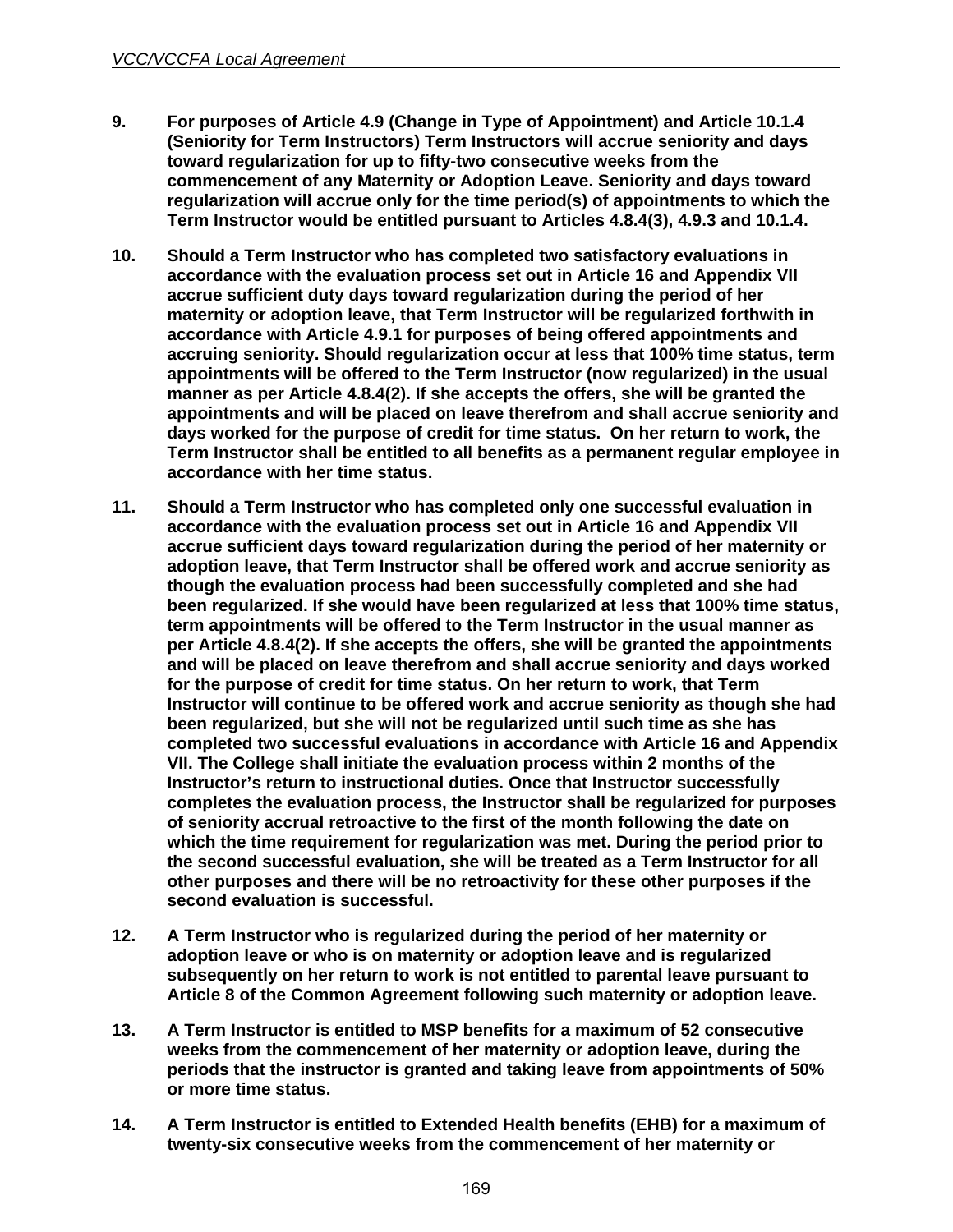**adoption leave, during the periods that the instructor is granted and taking leave from appointments of 50% or more time status.** 

- **15. For purposes of the** *College Pension Act,* **a maximum of twenty-six consecutive weeks of any maternity or adoption leave will be coded appropriately to ensure that a Term Instructor who wishes to purchase service for the period of the maternity or adoption leave will only be required to pay her portion of the pension contribution. The twenty-six weeks begin no later than the date upon which the maternity or adoption leave begins.**
- **16. This Memorandum of Settlement applies to Regular Part Time Instructors on maternity or adoption leave. When work is available, a Regular Part Time Instructor on maternity or adoption leave will be offered term appointments in the usual way; the Regular Part Time Instructor may accept such appointment(s) and apply for continued maternity or adoption leave from those appointment(s). The College will grant maternity or adoption leave from those term appointments.**
- **17. The parties agree that this Memorandum applies retroactively for the purposes of seniority accrual and accrual of duty days for regularization to Sheila Allen, Florica Alexandru, Fiona Bircher, Laura Bowie, Carla Endrizzi, Margaret Fast, Sherry Lukits, Lisa Martin, and Michele Mihailoff, and will be implemented immediately. Should the parties be unable to agree on the specific implementation of this Memorandum to any of the named individuals, Arbitrator A. Hickling remains seized.**
- **18. It is understood that no Term Instructor who, while on maternity or adoption leave from the College, accepts work elsewhere, is entitled to remain on maternity or adoption leave.**
- **19. It is understood that if a Term Instructor accepts a term appointment and returns to work, the eligible 52-week period is ended and the instructor is not entitled to any further maternity or adoption leave in relation to that child.**
- **20. Arbitrator Hickling remains seized of this grievance until the Memorandum referred to in paragraph 3 (above) is signed by the parties and any issues of implementation are resolved.**
- **21. Subject to resolution of all implementation issues referred to in paragraphs 3 and 16 (above), the Vancouver Community College Faculty Association June 9, 2006 grievance is settled.**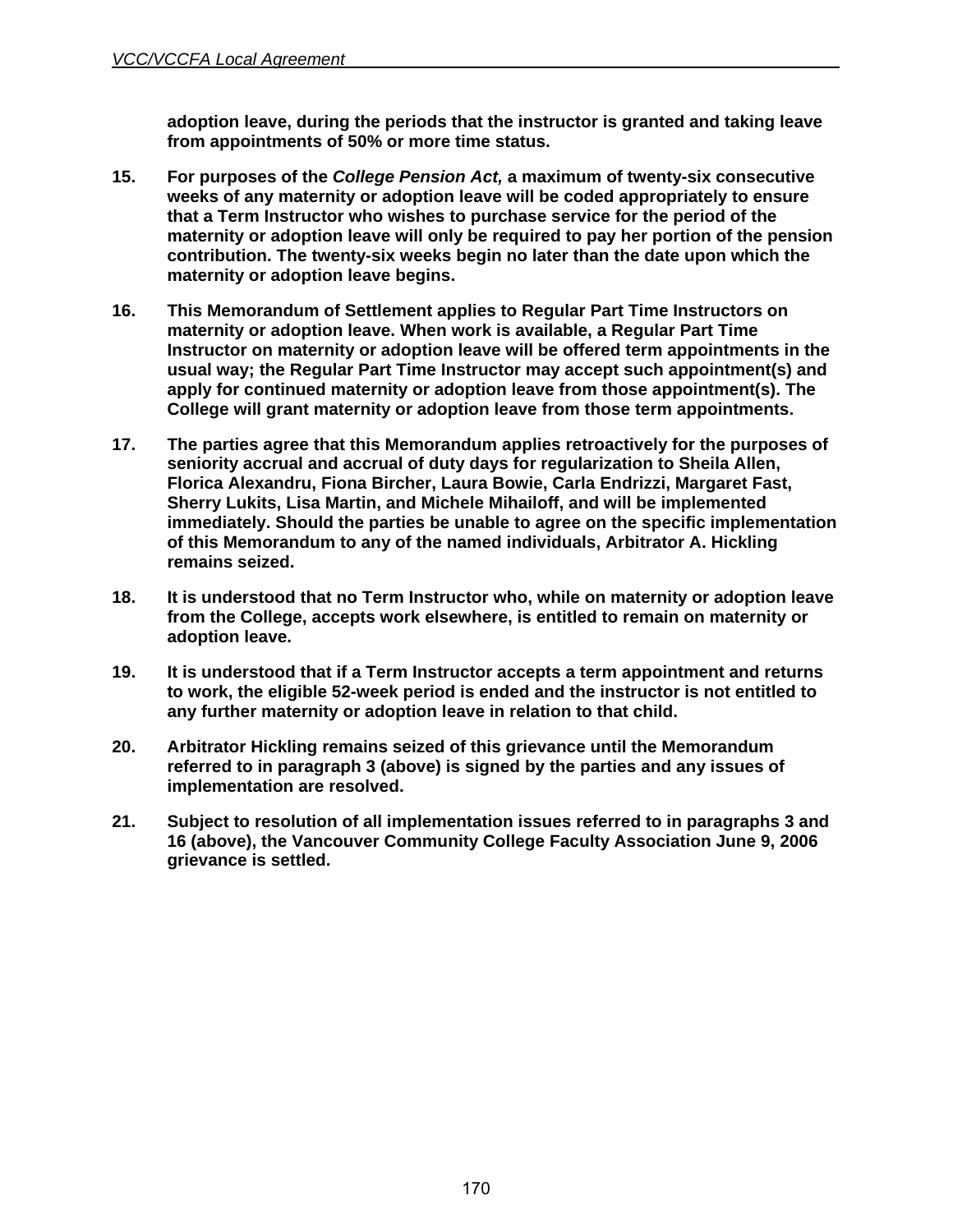# **APPENDIX XXIX ENTITLEMENT OF TERM INSTRUCTORS TO MATERNITY AND/OR ADOPTION LEAVE**

## **(New Appendix)**

## **MEMORANDUM OF AGREEMENT**

### **1 Principles**

- **1.1 This Memorandum (MOA) arises from paragraph 3 of the Memorandum of Settlement dated March 18, 2008.**
- **1.2 The purpose of this MOA is to set out the parties agreed interpretation of Collective Agreement Article 8.9, Leave for Birth of a Child, and Article 8.10, Leave for Adoption of a Child as amended from time to time, for all pregnant, new or adoptive mothers who are term instructors who have held contracts of employment for a minimum of six months as provided in Article 4.8.4(3), and all part time regular instructors referred to in Article 4.7.3, of the April 1, 2012 – March 31, 2014 Collective Agreement.**
- **1.3 Subject to the terms of this MOA a term instructor who is pregnant, or has recently given birth or adopted a child, shall be offered all appointments to which she would otherwise be entitled under Article 4.8.4(3).**
- **1.4 The term instructor will be granted such appointments as she accepts and will be granted maternity or adoption leave rom those appointments in accordance with this MOA.**
- **1.5 When work is available, a regular part time instructor on maternity or adoption leave will be offered term appointments in the usual way pursuant to Article 4.3 and Article 4.8. The regular part time instructor may accept such appointment(s) and apply for continued maternity or adoption leave from those appointment(s). The College will grant maternity or adoption leave from those term appointments.**
- **1.6 For purposes of Article 4.9.1, Change in Type of Appointment, and Article 10.1.4, Seniority for Term Instructors, term instructors will accrue seniority and days toward regularization for up to 52 consecutive weeks from the commencement of any maternity or adoption leave.**
- **1.7 Seniority and days toward regularization will accrue only for the time periods of appointment(s) to which the term instructor would be entitled pursuant to Article 4.8.4(3), 4.9.3 and 10.1.4.**
- **1.8 For purposes of Article 4.9.6, part time regular instructors will be credited with the time status for the periods of appointments to which that instructor would be entitled pursuant to Article 4.8.4.2 and Article 10.1.3.**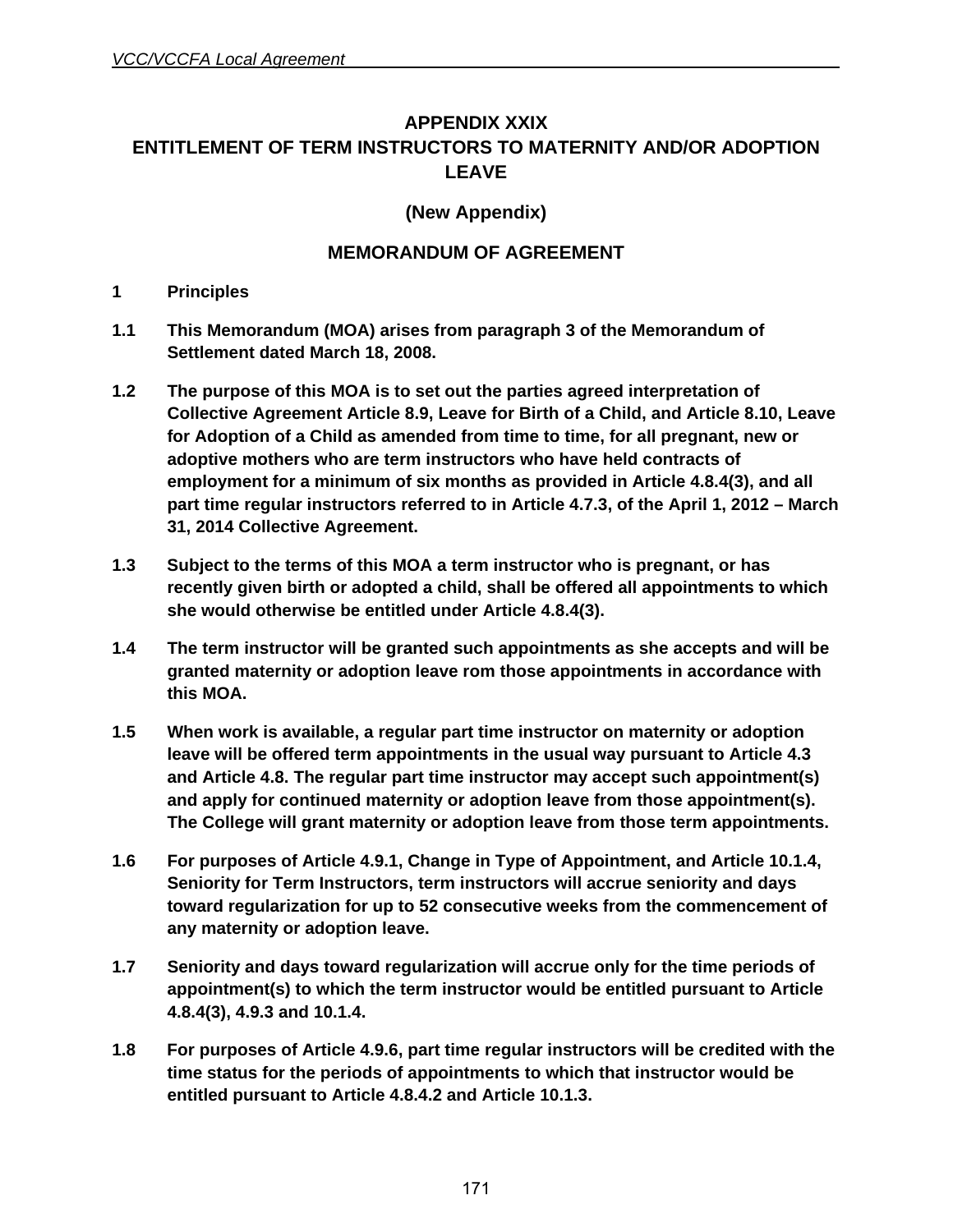### **2 Procedure**

- **2.1 If a term instructor or a part time regular instructor wishes to request maternity or adoption leave, such request shall be in writing and she shall provide the College with a doctor's certificate indicating her expected due date, or in the case of an adoptive mother, shall provide the College with some evidence of entitlement to the leave.**
- **2.2 As far as possible, a term instructor of part time regular instructor should apply for maternity or adoption leave at the time when the term appointment is offered or when the need for maternity or adoption leave is known.**
- **2.3 Articles 8.9.1.1, 8.9.1.2, 8.9.1.3, 8.9.2.1, 8.9.2.2, 8.10.1.1, 8.10.1.2, and 8.10.1.3 shall be interpreted as follows: the term instructor shall be eligible for maternity and adoption leave for a total of 52 consecutive weeks. The 52-week period granted shall be inclusive of the entitlement, if any, of the term instructor to maternity and parental leave under the** *Employment Standards Act***, of BC. Further, the protections set out in section 54 of the** *Employment Standards Act***, apply to leaves taken pursuant to this MOA.**
- **2.4 If the date on which a maternity or adoption leave begins or the date of the return to work from such leave falls in the middle of a term appointment, there will be a discussion between the term instructor or part time regular instructor and the College (Dean or Delegate) to determine the assigned duty as set out in Article 6.1 or such other duties as may be mutually agreed.**
- **2.5 Should a term instructor who completed two satisfactory evaluations in accordance with the evaluation process set out in Article 16 and Appendix VII accrue sufficient duty days toward regularization during the period of her maternity or adoption leave, that term instructor will be regularized forthwith in accordance with Article 4.9.1 for purposes of being offered appointments and accruing seniority only. Should regularization occur at less than 100% time status, top-up term appointments will be offered to the term instructor in the usual manner as per Article 4.8.4.2. If she accepts the appointment(s) she will be placed on leave therefrom. The terms of this MOA apply for that term work.**
- **2.6 Should a term instructor who has completed only one satisfactory evaluation in accordance with the evaluation process set out in Article 16 and Appendix VII accrue sufficient days toward regularization during the period of her maternity or adoption leave, that term instructor shall be offered work and accrue seniority as though the evaluation process had been successfully completed and she had been regularized. If she would have regularized at less than 100% time status, the instructor will be offered top-up term appointments in accordance with Article 4.8.4.2 and if she accepts she will be placed on leave therefrom and shall accrue seniority and days worked for purpose of credit for time status. The terms of this MOA apply for that work.**
- **2.7 On her return to work that term instructor will be offered work and accrue seniority as though she had been regularized but she will not be regularized until**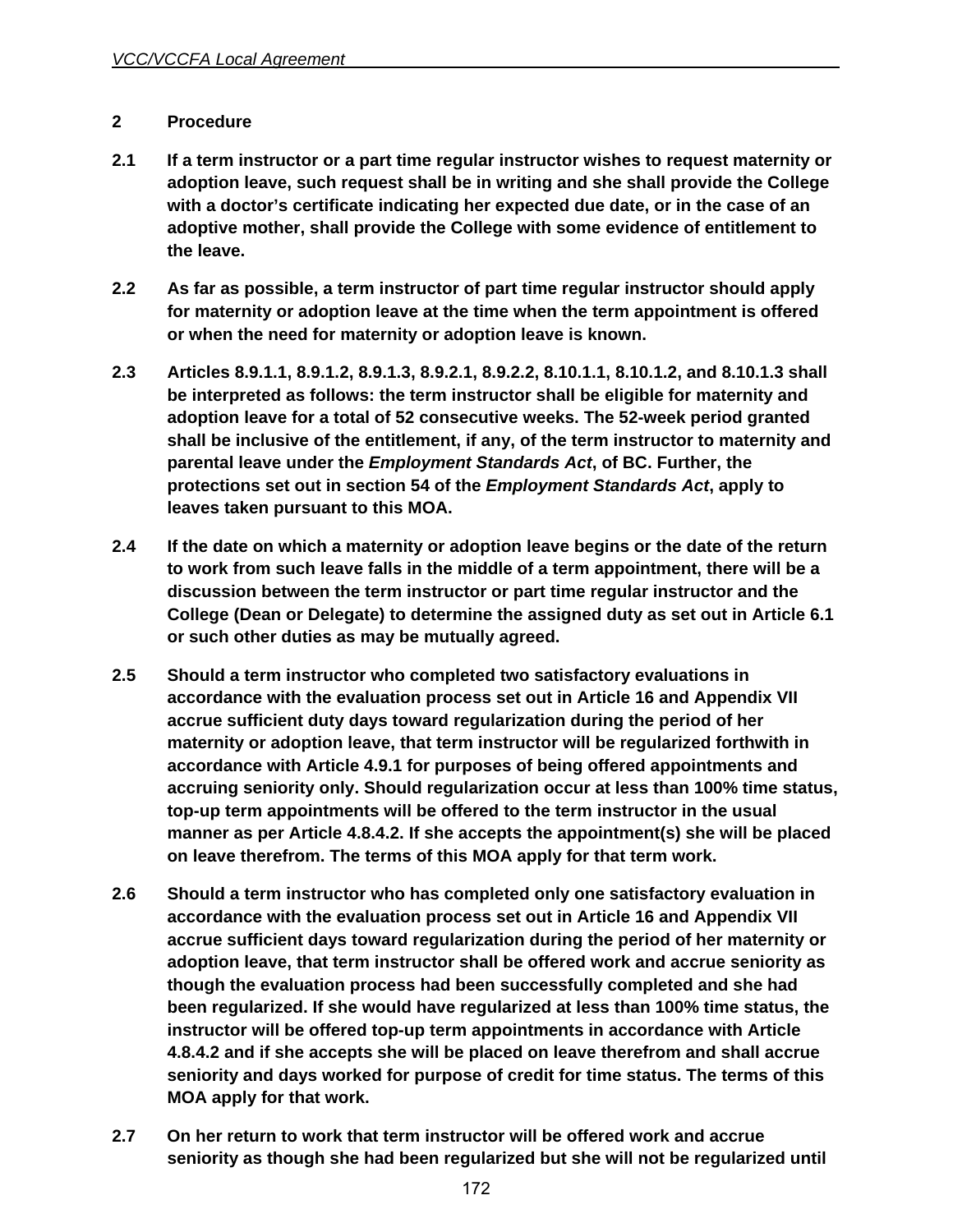**such time as she has completed two successful evaluations. The College shall initiate the second evaluation within two months of the instructor's return to instructional duties. Once the instructor successfully completes the evaluation process, the date of regularization, for purposes of seniority accrual only, will be retroactive to the first of the month following the date of which the time requirement for regularization was met.** 

- **3 Benefits**
- **3.1 Article 8.9.1.4 and Article 8.10.1.4 are modified as follows: a term instructor is entitled to and the College shall make premium contributions for only MSP benefits for a maximum of 52 consecutive weeks and extended health benefits for a maximum of 26 consecutive weeks, from the commencement of her maternity or adoption leave; provided that during such periods the term instructor has been granted and is taking leave from appointments of 50% or more time status. The term instructor shall not accrue vacation and sick leave credits or increment entitlement during the period of the maternity or adoption leave.**
- **3.2 For the purposes of the** *College Pension Act,* **a maximum of 26 consecutive weeks of any maternity or adoption leave will be coded appropriately to ensure that if possible under the Act, a term instructor who wishes to purchase service for the period of the maternity or adoption leave will only be required to pay her portion of the pension contribution for the period. The 26 weeks shall commence no later than the date upon which the maternity or adoption leave begins. In no case shall this provision obligate the College to pay any portion of the pension contributions should the term instructor wish to purchase service for any such leave periods.**

**MOA – February 2009**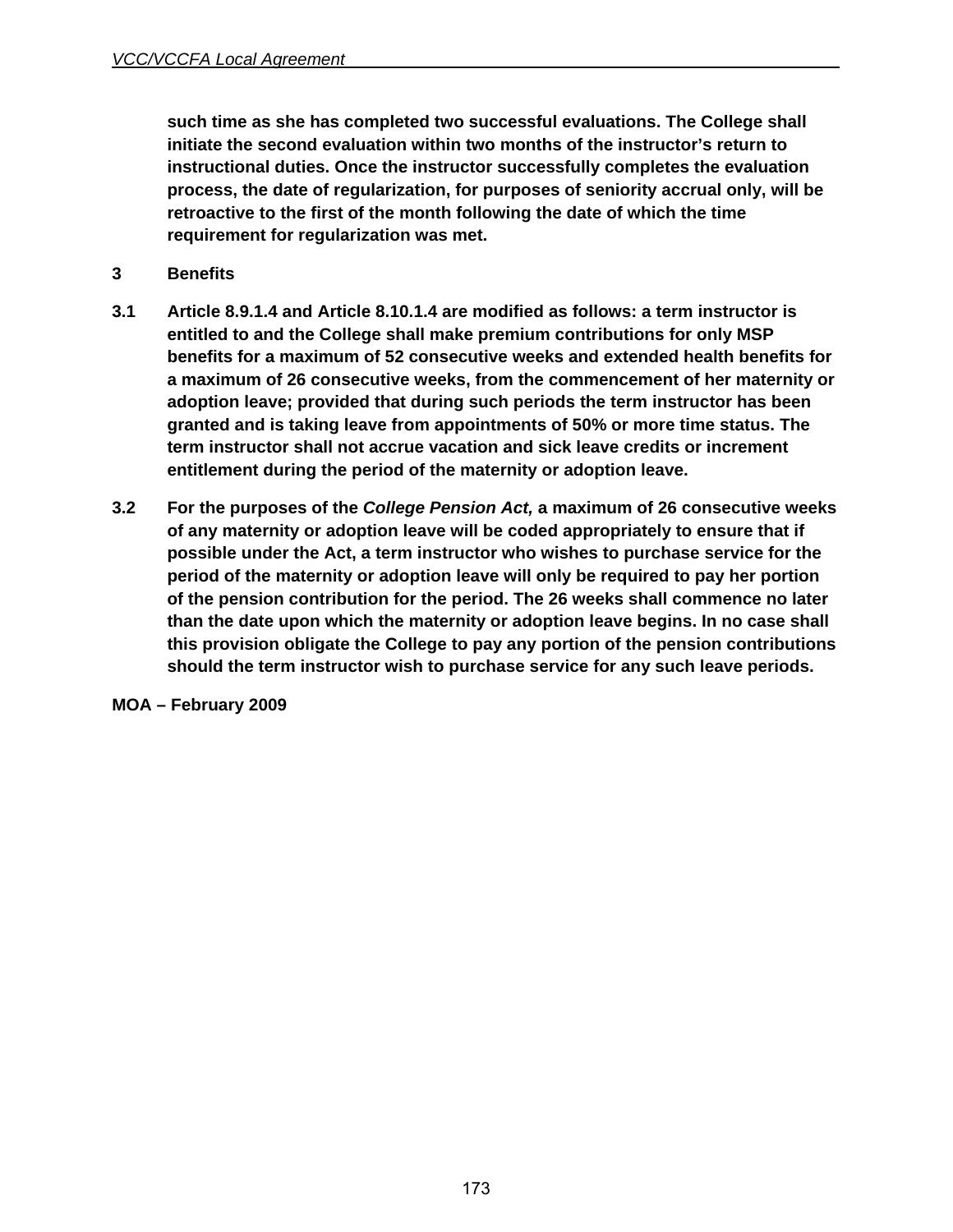# **APPENDIX XXX FLEXIBLE WORK AGREEMENT – CONTINUING CARE**

## **(New Appendix)**

## **LETTER OF AGREEMENT**

**Further to Article 6.3.7 of the Collective Agreement between the College and the Faculty Association, the parties agree to waive Article 6.3.4 and also agree to waive Article 6.3.1, with regard to full-time Instructors in Continuing Care. The parties agree that this will include Probationary Regular, Term and Auxiliary Instructors as follows:** 

- **a) Instructors in Acute Care Skills Area for Home Support/Resident Care Attendant in the Continuing Care Department will have a maximum of 30 hours of assigned duty per week during clinical courses. The 30 hours of assigned duty shall be 6 hours of assigned duty per day for five consecutive days of assigned duty per week.**
- **b) Notwithstanding (a) above, the total assigned duty hours per year for Instructors shall not exceed the total number of assigned duty hours that would have been assigned per year, if this Agreement had not been in place.**
- **c) Instructors in Continuing Care with 30 hours of assigned duty per week will get time off in lieu by a reduction in the number of assigned duty hours in a given week as mutually agreed between the Instructor and the Dean.**
- **d) Meal breaks of one hour and two fifteen-minute breaks as provided in Article 6.3.5 will continue to remain in effect.**
- **e) All salary, seniority, vacation, sick time accrual and any other benefits and entitlements shall be calculated as though the instructors were working a maximum of 25 hours of assigned duty per week. Because the total number of assigned duty hours shall not exceed the normal annual average, these terms and conditions will not result in a gain or loss in benefits or rights under the Collective Agreement.**
- **f) The pro rating provisions for part-time Instructors under Article 6.3.2 will continue to be in effect and will apply with regard to all of the provisions stated above.**

**The Instructors in Continuing Care have agreed to this flexible work arrangement. All new Instructors to the area of Continuing Care and all current Instructors who voluntarily agree will be subject to this Letter of Agreement.** 

**LOA – Feb 2007**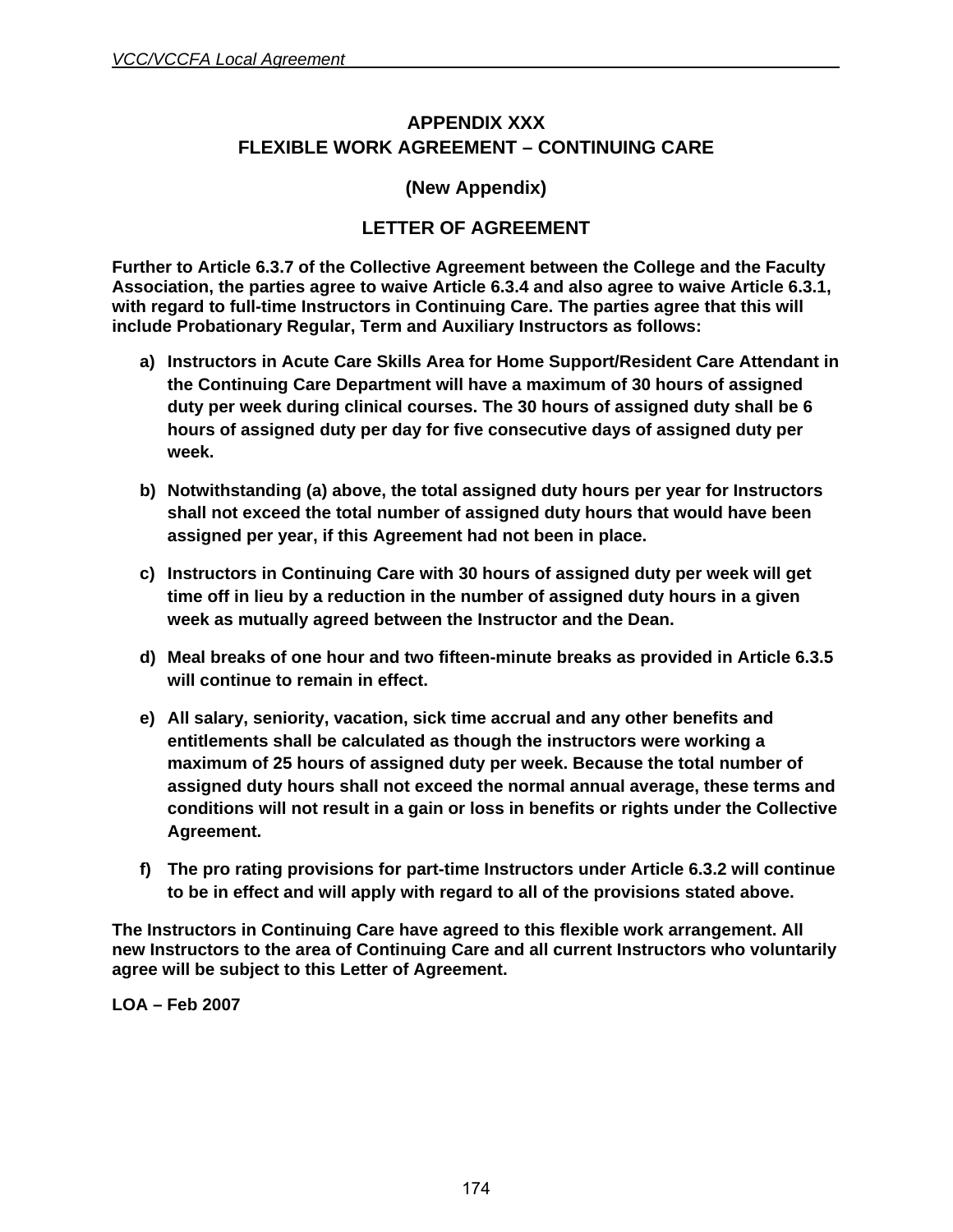# **APPENDIX XXXI FLEXIBLE WORK AGREEMENT – PRACTICAL NURSING**

## **(New Appendix)**

## **LETTER OF AGREEMENT**

**Further to Article 6.3.7 of the Collective Agreement between the College and the Faculty Association, the parties agree to waive Article 6.3.4, and also agree to waive Article 6.3.1 with regards to full-time instructors in Practical Nursing.** 

- **a) Full-time instructors in Practical Nursing will have a maximum of 30 hours of assigned duty per week. The thirty hours of assigned duty shall be six hours of assigned duty per day for five consecutive days of assigned duty per week.**
- **b) Notwithstanding (a) above, the total assigned duty hours per year for full-time instructors in Practical Nursing shall not exceed the total number of assigned duty hours that would have been assigned per year, if this Agreement had not been in place.**
- **c) Instructors in Practical Nursing with thirty hours of assigned duty per week will get time off in lieu by a reduction in the number of assigned duty hours in a given week as mutually agreed between the Instructor and the Dean.**
- **d) Meal breaks of one hour and two fifteen-minute breaks as provided in Article 6.3.5 will continue to remain in effect.**
- **e) All salary, seniority, vacation, sick time accrual and any and all other benefits and entitlements shall be calculated as though the instructors were working a maximum of twenty five hours of assigned duty per week. Because the total number of assigned duty hours shall not exceed the normal annual average, these terms and conditions will not result in a gain or loss in benefits or rights under the Collective Agreement.**
- **f) The pro rating provisions for part-time Instructors under Article 6.3.2 will continue to be in effect and will apply with regard to all of the provisions stated above.**

**The Instructors in Practical Nursing have agreed to this flexible work arrangement. All new Instructors to the area of Practical Nursing and all current Instructors who voluntarily agree, will be subject to this Letter of Agreement.** 

**LOA – February 2005**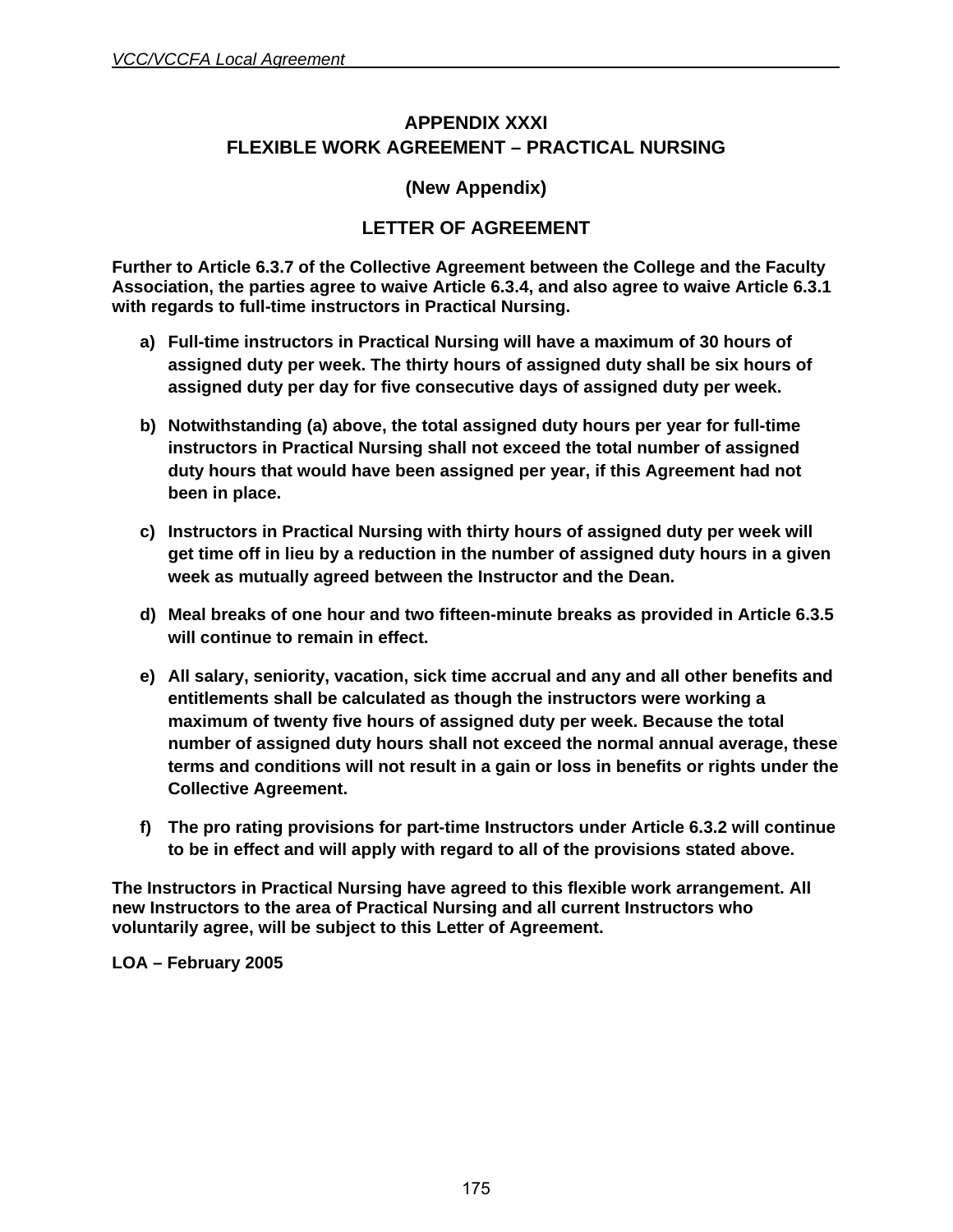## **APPENDIX XXXII SELECTION OF THE COORDINATOR, LEARNING CENTRE**

### **(New Appendix)**

#### **LETTER OF UNDERSTANDING**

**Regarding the selection of the Coordinator, Learning Centre, which is a department comprised primarily of CUPE members, the College and the Faculty Association agree to the following procedures:** 

- **1. The selection process and composition of the Selection Committee will be as per Article 13.6**
- **2. The Selection Committee will meet to short list the candidates.**
- **3. An informal meeting will be arranged prior to the interview date for candidates to meet with the CUPE staff in the department or area.**
- **4. These meetings will be scheduled individually. Each candidate will have the opportunity to make a brief presentation and answer questions.**
- **5. The Chair of the Selection Committee and the Director responsible for the area will also attend the meetings and the Chair of the Selection Committee will present the information to the Selection Committee.**
- **6. The Selection Committee will receive and consider any comments submitted by CUPE staff regarding the candidates.**
- **7. The interviews will be schedule and conducted as per article 13.6 of the Collective Agreement**
- **LOU November 2005**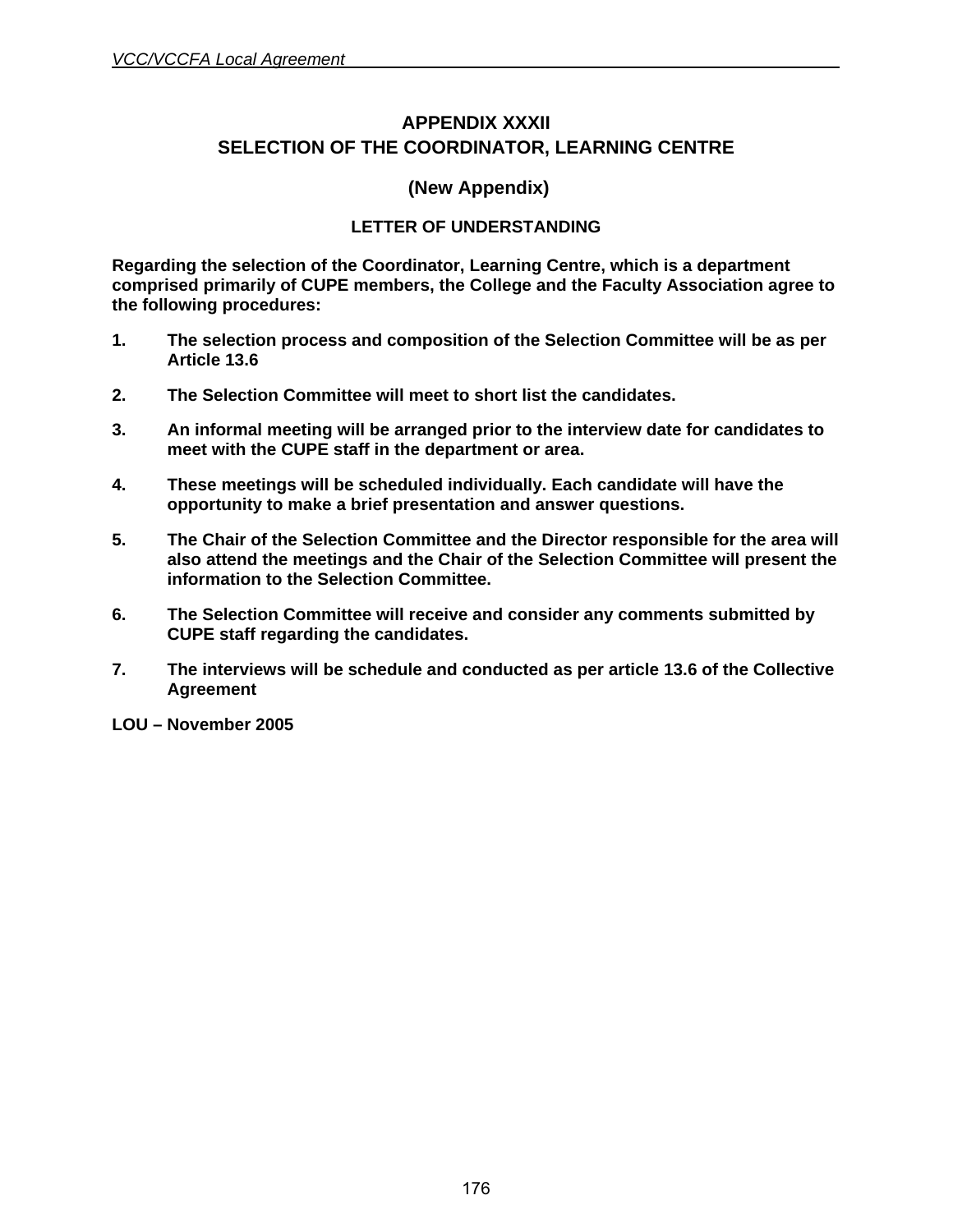# **APPENDIX XXXIII APPOINTMENT OF INSTRUCTIONAL FACULTY IN THE SCHOOL OF INSTRUCTOR EDUCATION**

## **(New Appendix)**

### **LETTER OF UNDERSTANDING**

- **1. If the School of Instructor Education (SIE) has need of an instructor to perform instructional duties in substitution for a regular or term instructor for a period(s) not to normally exceed 19 duty days, it shall appoint an auxiliary employee who has successfully completed the process set out in Article 4.2.2.**
- **2. Regular instructors in the SIE will select the courses they wish to each within the Lower Mainland of B.C. for which they are qualified to teach. (They will do this by seniority: the most senior such instructor selecting first.) If there are not enough courses in the Lower Mainland to comprise a complete workload for a regular instructor, the instructor may select courses that are outside the Lower Mainland.**
- **3. If the SIE determines there is available work in addition to the work performed by the regular instructors in the SIE, it will offer such available work as term appointments pursuant to Article 4.8.4 if such work:** 
	- **a) is for a complete course of instruction even if for 19 consecutive duty days or less, and**
	- **b) is within the Lower Mainland of B.C.**

**If such work is outside the Lower Mainland, the SIE will first attempt to hire a qualified individual on term appointment from the local area. If no such individual is available, the SIE will offer such work as a term appointment pursuant to Article 4.8.4.** 

- **4. In the event that a term instructor's appointment is cancelled, the instructor, whose term appointment was cancelled, shall be offered a term appointment that has** 
	- **a) not commenced; and**
	- **b) been assigned to a less senior term employee.**

**In the event that a term instructor's appointment is cancelled after the initial start date of the appointment, Article 5.3.4 will apply.** 

**LOU – January 2008**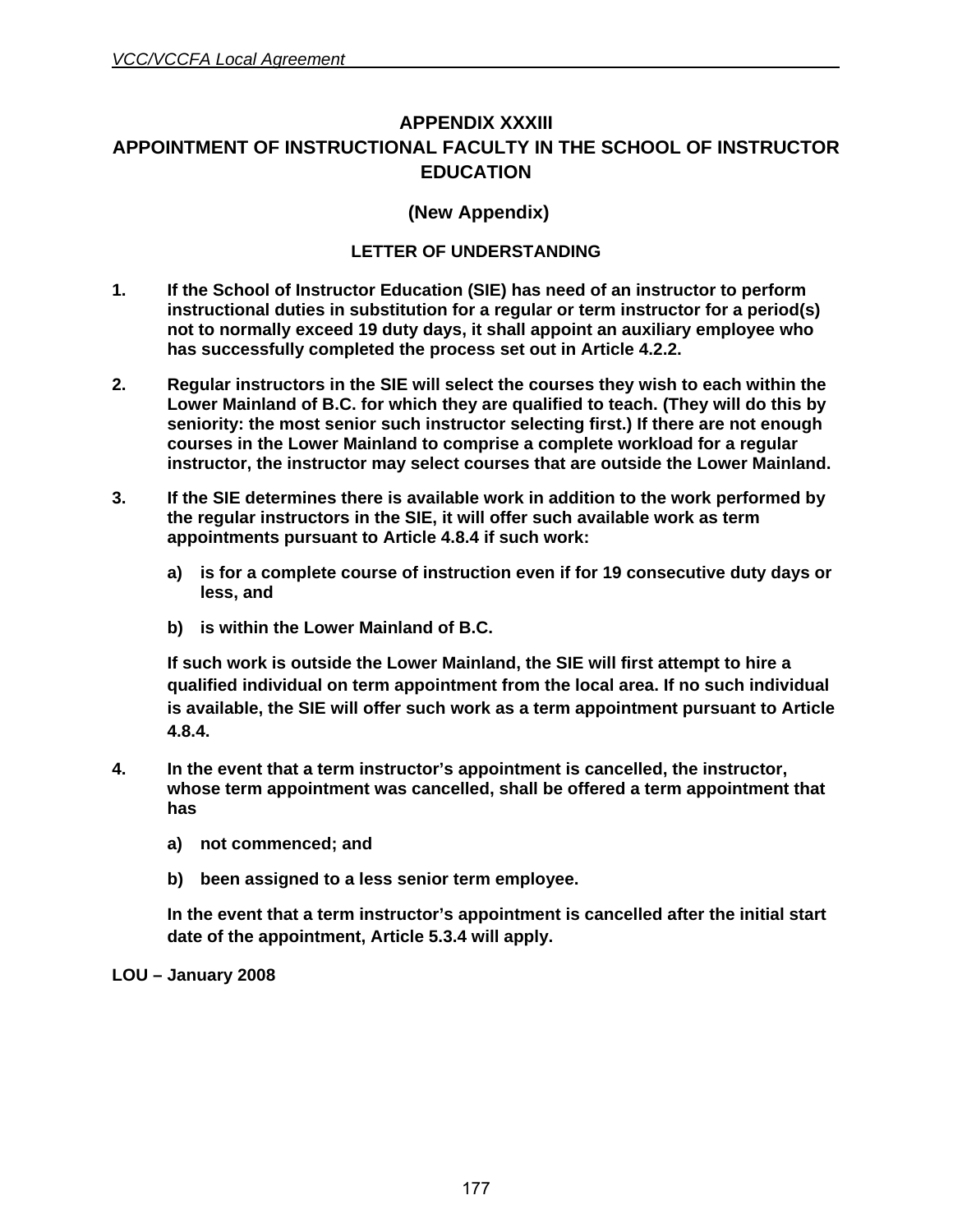# **APPENDIX XXXIV ASSIGNED DUTY IN DESIGNATED AREAS**

### **(New Appendix)**

### **SETTLEMENT AGREEMENT**

- **1. Article 6.1.2 duties for Instructors as specified in point 3 below will be in accord with the workload profiles currently in place for each of the University Transfer areas and for each area in Music (Diploma and Degree) and for each area in Hospitality Management (Diploma and Degree).**
- **2. Article 6.1.3 duties for Instructors as specified in point 3 below will be in accord with the workload profiles currently in place for each of the University Transfer areas and for each area in Music (Diploma and Degree) and for each area in Hospitality Management (Diploma and Degree).**
- **3. Instructors at the College who are employed at 50% or more and teaching in one of the following:** 
	- **University Transfer first year courses;**
	- **Areas in Music (Diploma and Degree); or**
	- **Areas in Hospitality Management (Diploma and Degree)**

**will have within their assigned duty a maximum of 20 days of additional other assigned duty as per the guidelines below:** 

- **a) Regular instructors employed at 100% employment and fully scheduled into one of the areas referred to in paragraph 3(i) to (iii) above will receive 20 days of additional other assigned duty in accord with paragraph 5 below.**
- **b) Regular instructors scheduled less than 100% and teaching in one of the areas referred to in paragraph 3(i) to (iii) above for 50% or more but less than 100% shall receive a prorated amount of additional other assigned duties in accord with paragraph 5 below based upon the percentage of assigned duty in that area.**
- **c) An instructor in one of the areas referred to in paragraph 3(i) to (iii) above who is not able to be scheduled for a prorated percentage of additional other assigned duties because of teaching schedules, within the area or across areas or departments as the case may be, will not be eligible for additional other assigned duties. The College's schedules will prevail.**
- **4. Instructors with term appointments in one of the areas referred to in paragraph 3(i) to (iii) above who have taught 50% or more for each of 2 consecutive semesters in one of those areas shall be entitled to a prorated amount of the additional other assigned duties.**
- **5. The additional assigned duties are assigned by the Dean responsible for the area and are duties that specifically further the educational needs of the College as determined by the Dean. The Dean will be responsible to assign duties in consultation with the instructor and the Department Head prior to the time scheduled for the additional assigned duty. The Dean at any time may request**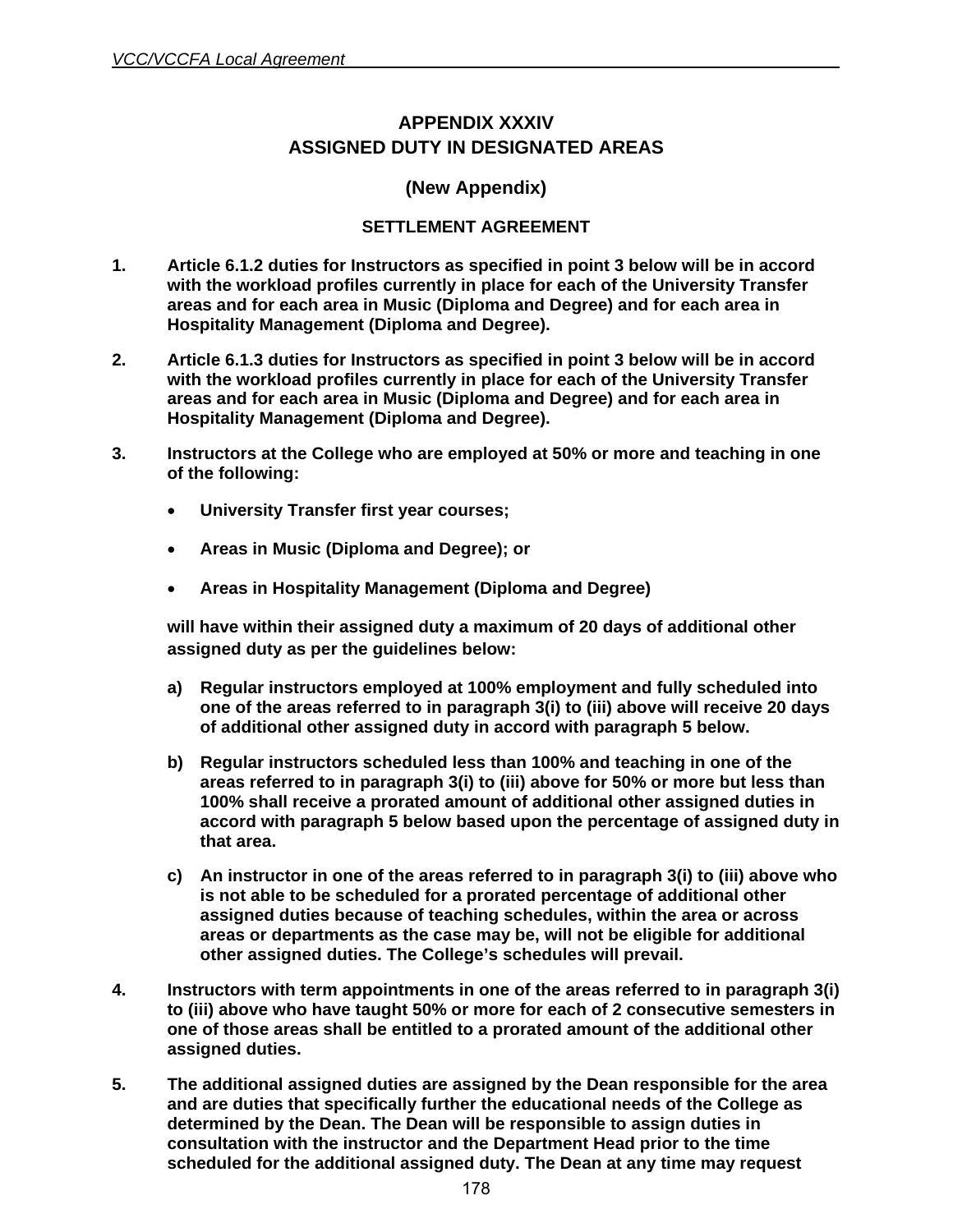**from an instructor a report and/or evidence that the assigned duty has been undertaken.** 

- **6. At no time can additional other assigned duty time be taken as payment in lieu; result in total assigned duty for the fiscal year being more than 100%; or be carried over to the next fiscal year.**
- **7. The Association agrees that as at the date of ratification of this Collective Agreement, there are no outstanding issues between the parties pertaining to the establishment of an academic year and/or access to additional other assigned duty (also referred to as "ninth month duties") in other departments or areas. This shall not prevent the Association from filing a grievance regarding the interpretation or an alleged violation of this Appendix.**

**SOA – June 2006**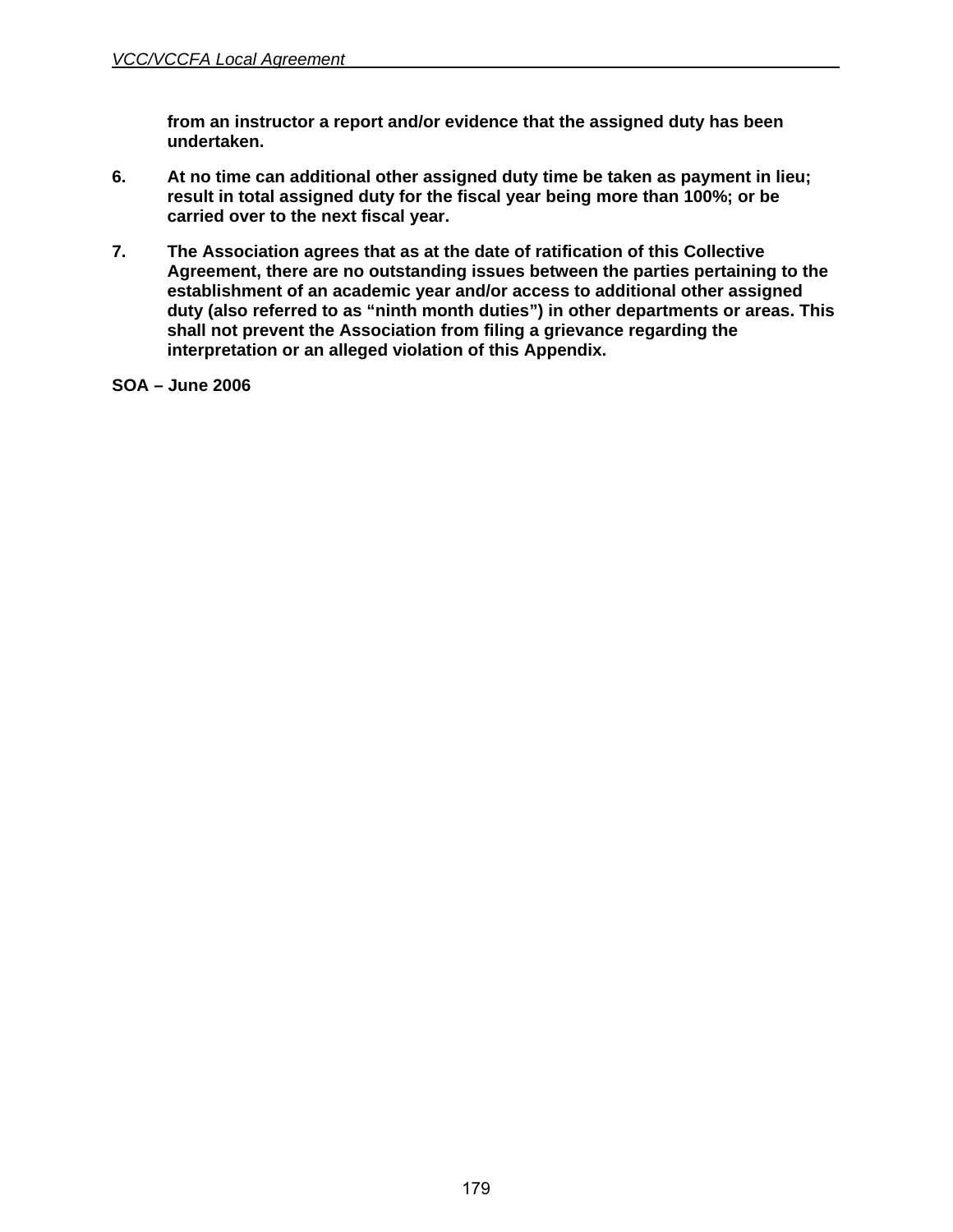# **APPENDIX XXXV SELECTION OF THE COORDINATOR II, SYSTEMS AND TECHNICAL SERVICES**

## **(New Appendix)**

### **LETTER OF UNDERSTANDING**

**Regarding the selection of the Coordinator II, Systems and Technical Services, which is a department comprised primarily of CUPE members, VCC and the VCCFA agree to the following procedures:** 

- **1. The selection process and composition of the Selection Committee will be as per Article 13.6.**
- **2. The Selection Committee will meet to short list the candidates.**
- **3. An informal meeting will be arranged prior to the interview date for candidates to meet with the CUPE staff in the department or area.**
- **4. These meetings will be scheduled individually. Each candidate will have the opportunity to make a brief presentation and answer questions.**
- **5. The Chair of the Selection Committee and the Director responsible for the area will attend the meeting as well. The Chair of the Selection Committee will present the information to the Selection Committee.**
- **6. The Selection Committee will receive and consider any comments submitted by CUPE staff regarding the candidates.**
- **7. The interviews will be scheduled and conducted as per Collective Agreement Article 13.6.**

**LOU – June 2004**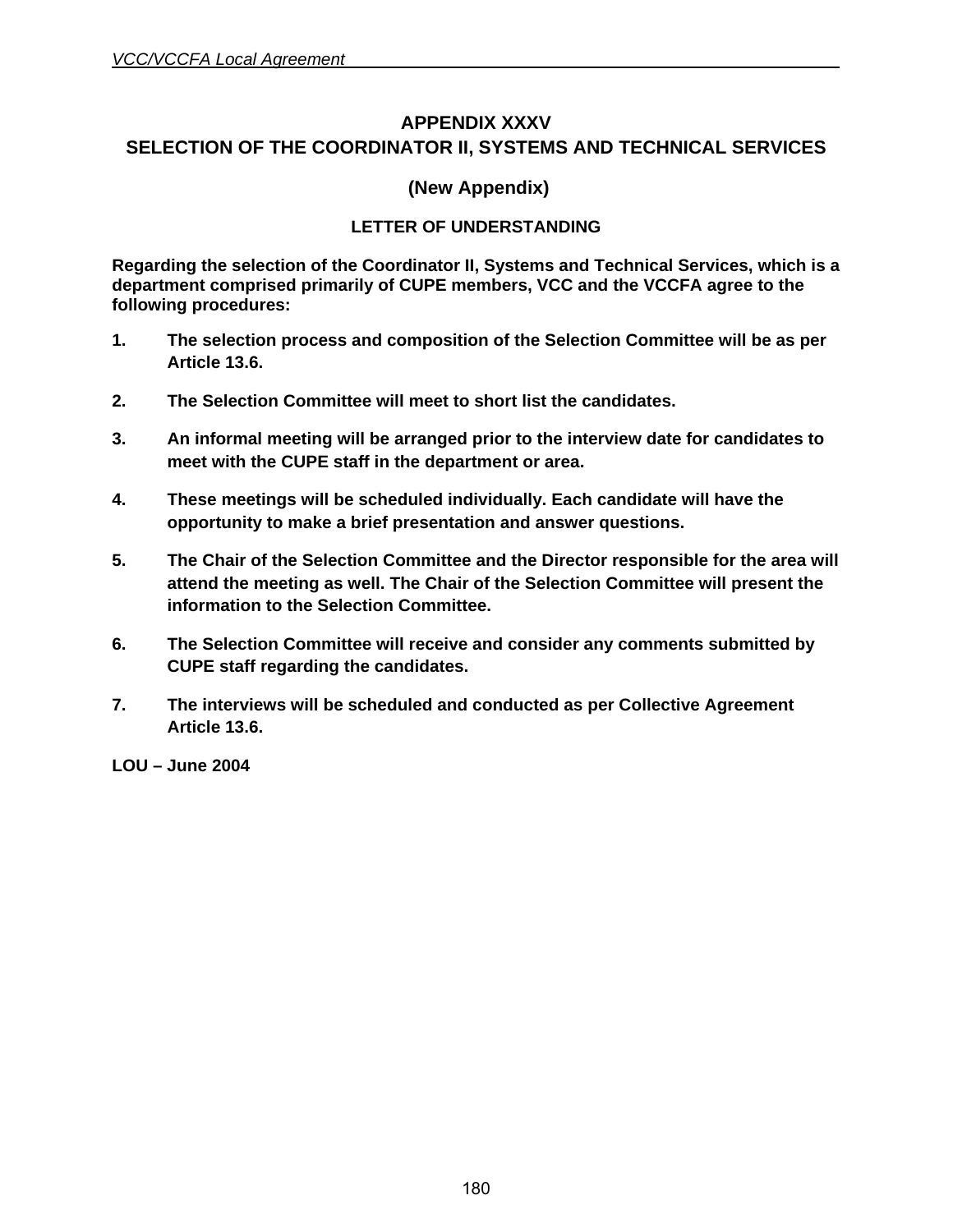# **Index to Local Agreement**

# $\sf A$

| Acting Capacity for Department Heads, Assistant Department Heads and Coordinators 73 |  |
|--------------------------------------------------------------------------------------|--|
| Adjudicated Professional Development Funds (See also Professional Development) 142   |  |
|                                                                                      |  |
|                                                                                      |  |
|                                                                                      |  |
|                                                                                      |  |
|                                                                                      |  |
|                                                                                      |  |
|                                                                                      |  |
|                                                                                      |  |
|                                                                                      |  |
|                                                                                      |  |
|                                                                                      |  |
|                                                                                      |  |
|                                                                                      |  |
|                                                                                      |  |
|                                                                                      |  |
|                                                                                      |  |
|                                                                                      |  |
|                                                                                      |  |
|                                                                                      |  |
|                                                                                      |  |
|                                                                                      |  |
|                                                                                      |  |
|                                                                                      |  |
|                                                                                      |  |
| Postings for Department Heads, Assistant Department Heads and Coordinators60         |  |
|                                                                                      |  |
|                                                                                      |  |
|                                                                                      |  |
|                                                                                      |  |
|                                                                                      |  |
|                                                                                      |  |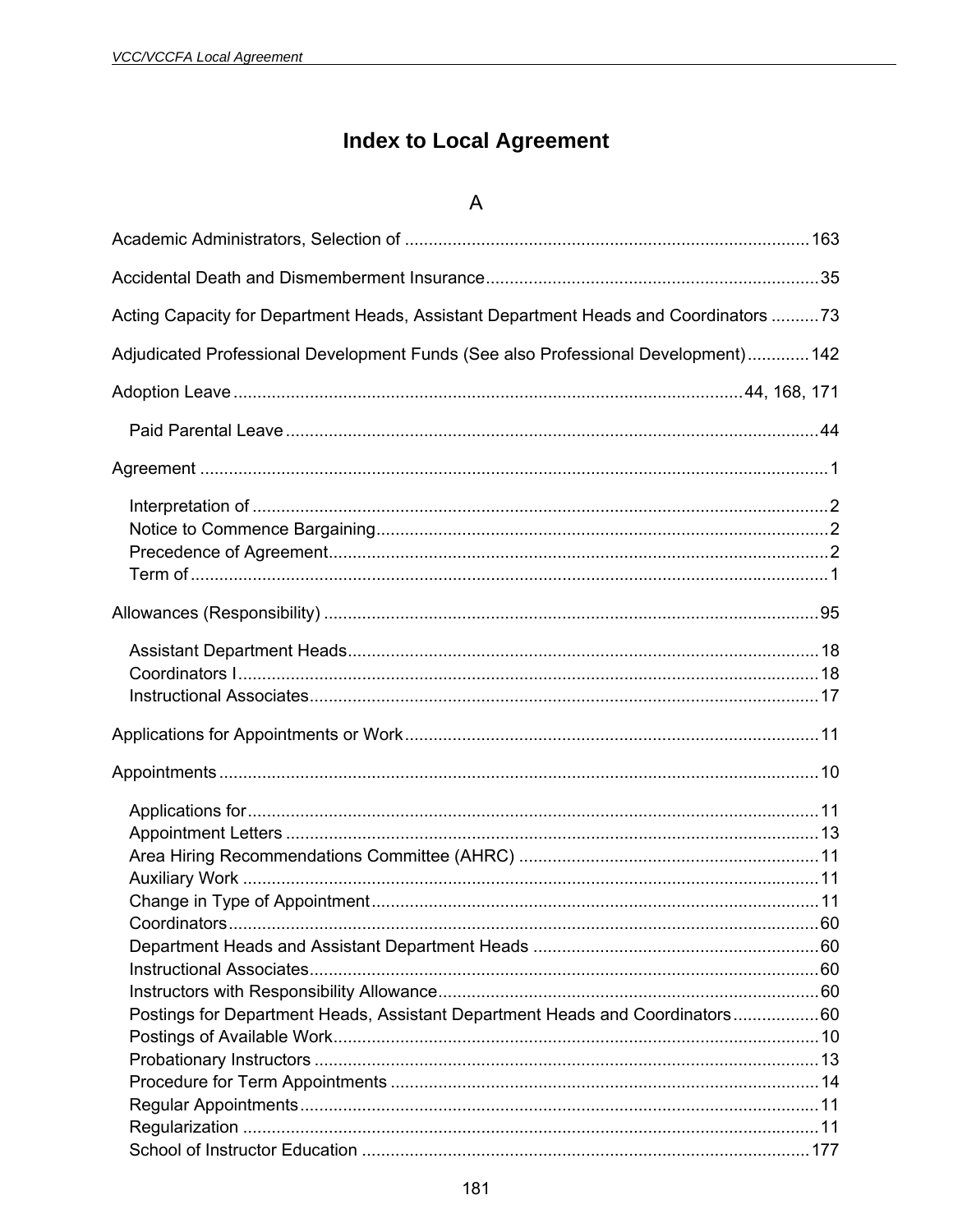| Area Hiring Recommendation Committee (AHRC)See Appointments or Hiring |  |
|-----------------------------------------------------------------------|--|
|                                                                       |  |
|                                                                       |  |
|                                                                       |  |
|                                                                       |  |
|                                                                       |  |
|                                                                       |  |
|                                                                       |  |
|                                                                       |  |
|                                                                       |  |
|                                                                       |  |
|                                                                       |  |
|                                                                       |  |
|                                                                       |  |
|                                                                       |  |
|                                                                       |  |
|                                                                       |  |
|                                                                       |  |
|                                                                       |  |
|                                                                       |  |
|                                                                       |  |
|                                                                       |  |
|                                                                       |  |
|                                                                       |  |
|                                                                       |  |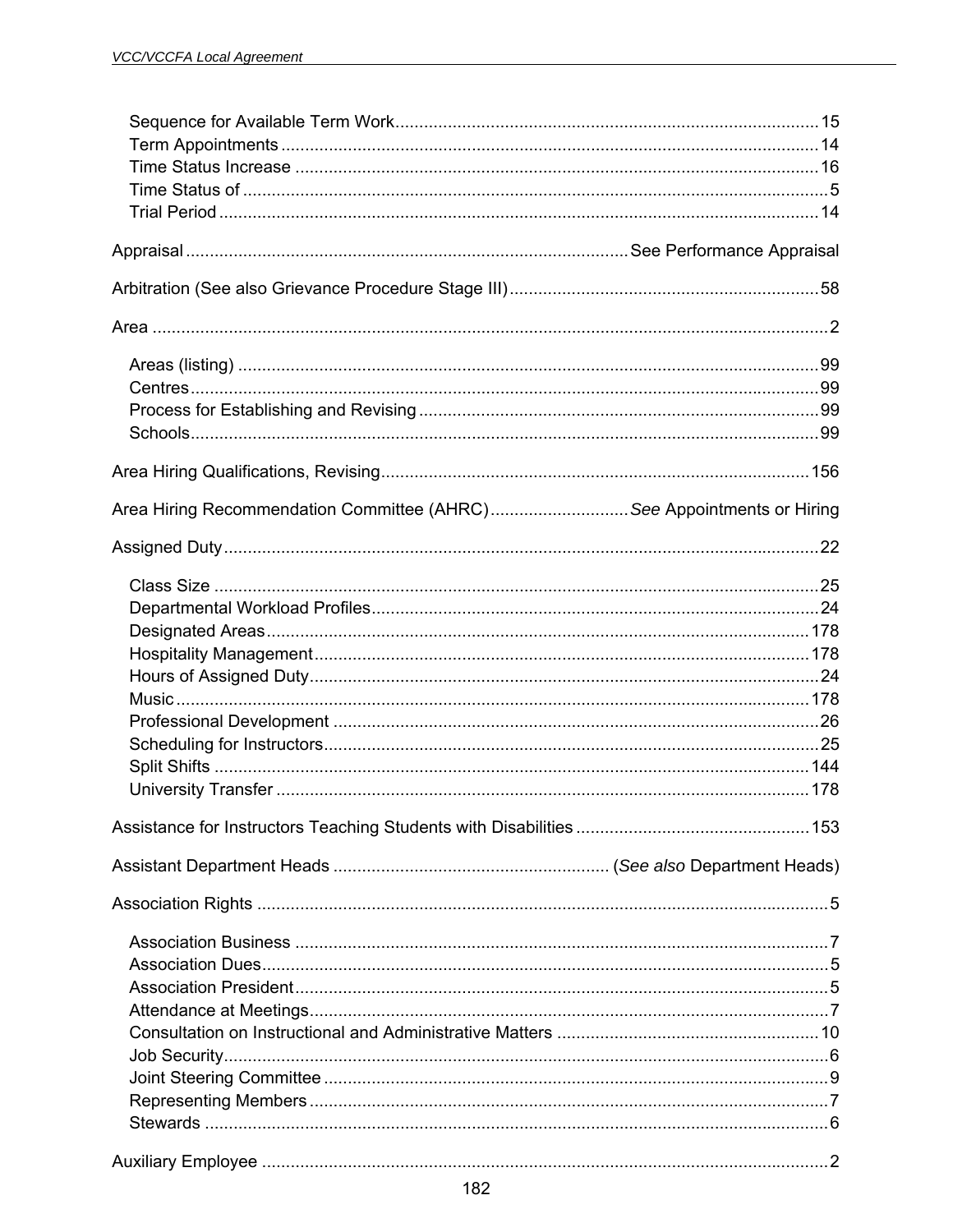# $\sf B$

| C |  |
|---|--|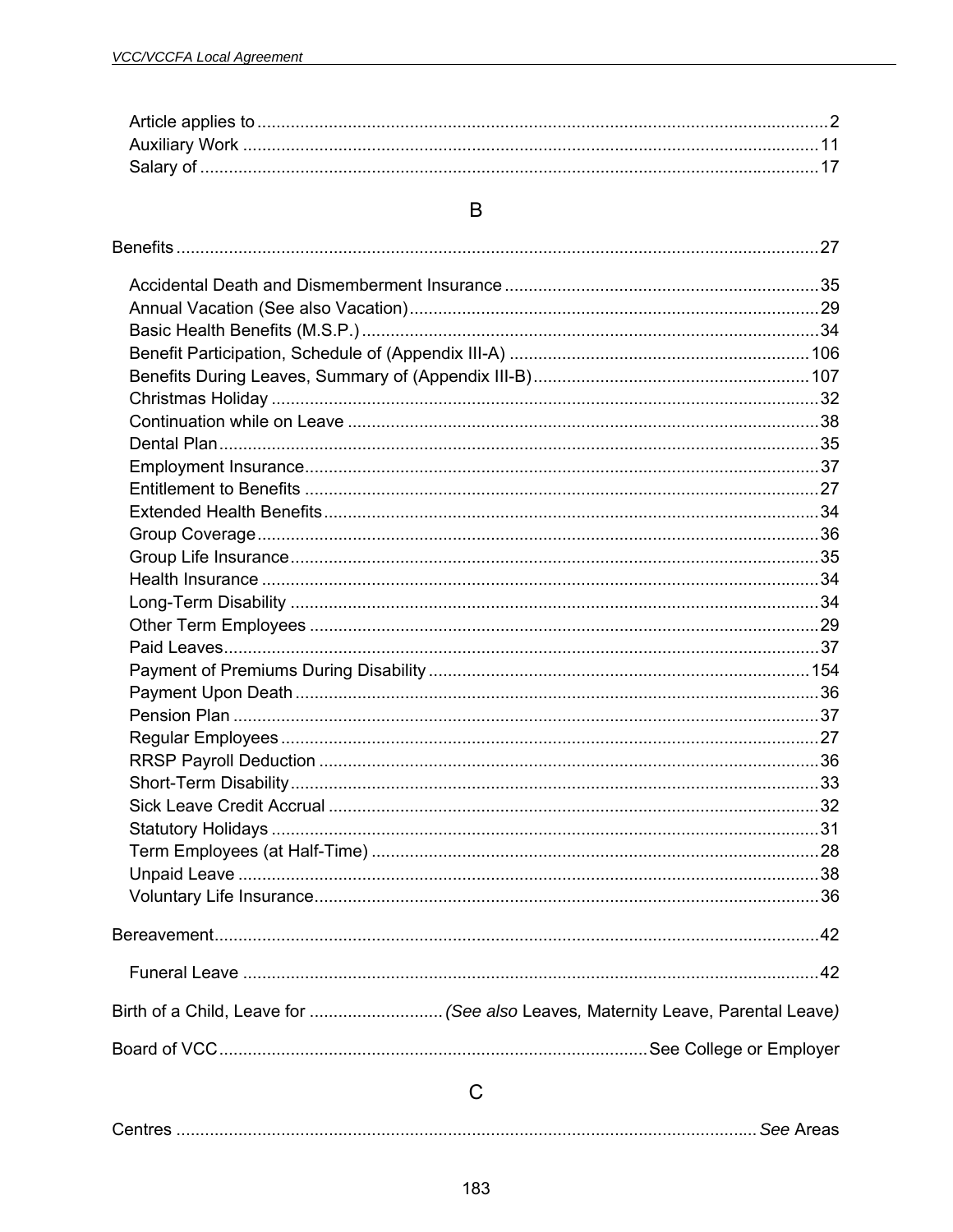| Committees             |
|------------------------|
|                        |
| <b>Continuing Care</b> |
|                        |
|                        |
|                        |
|                        |
|                        |

# $\mathsf D$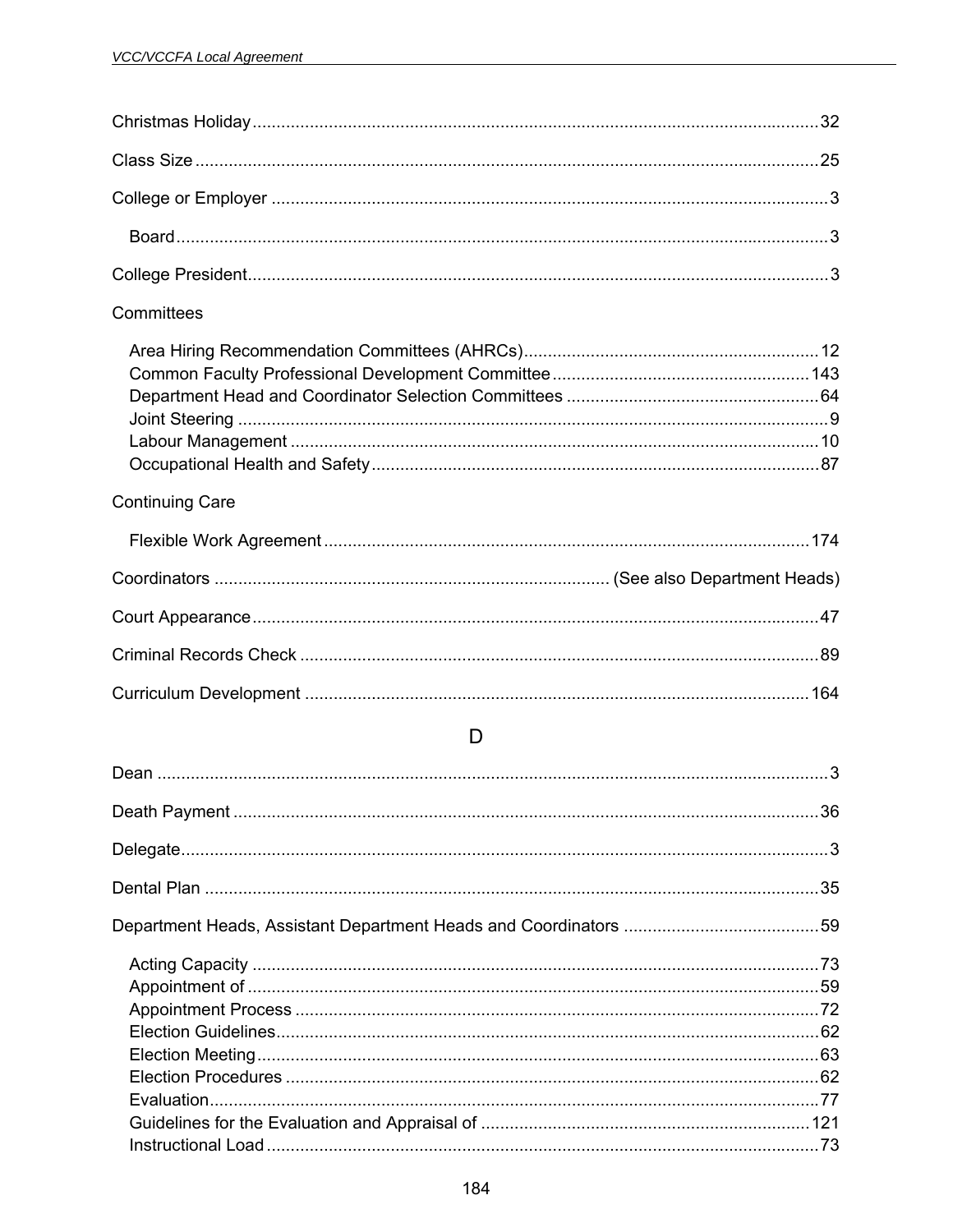| <b>Disability Benefits</b> |  |
|----------------------------|--|
|                            |  |
|                            |  |
|                            |  |
|                            |  |
|                            |  |
|                            |  |
|                            |  |
|                            |  |
|                            |  |
|                            |  |
|                            |  |
|                            |  |
|                            |  |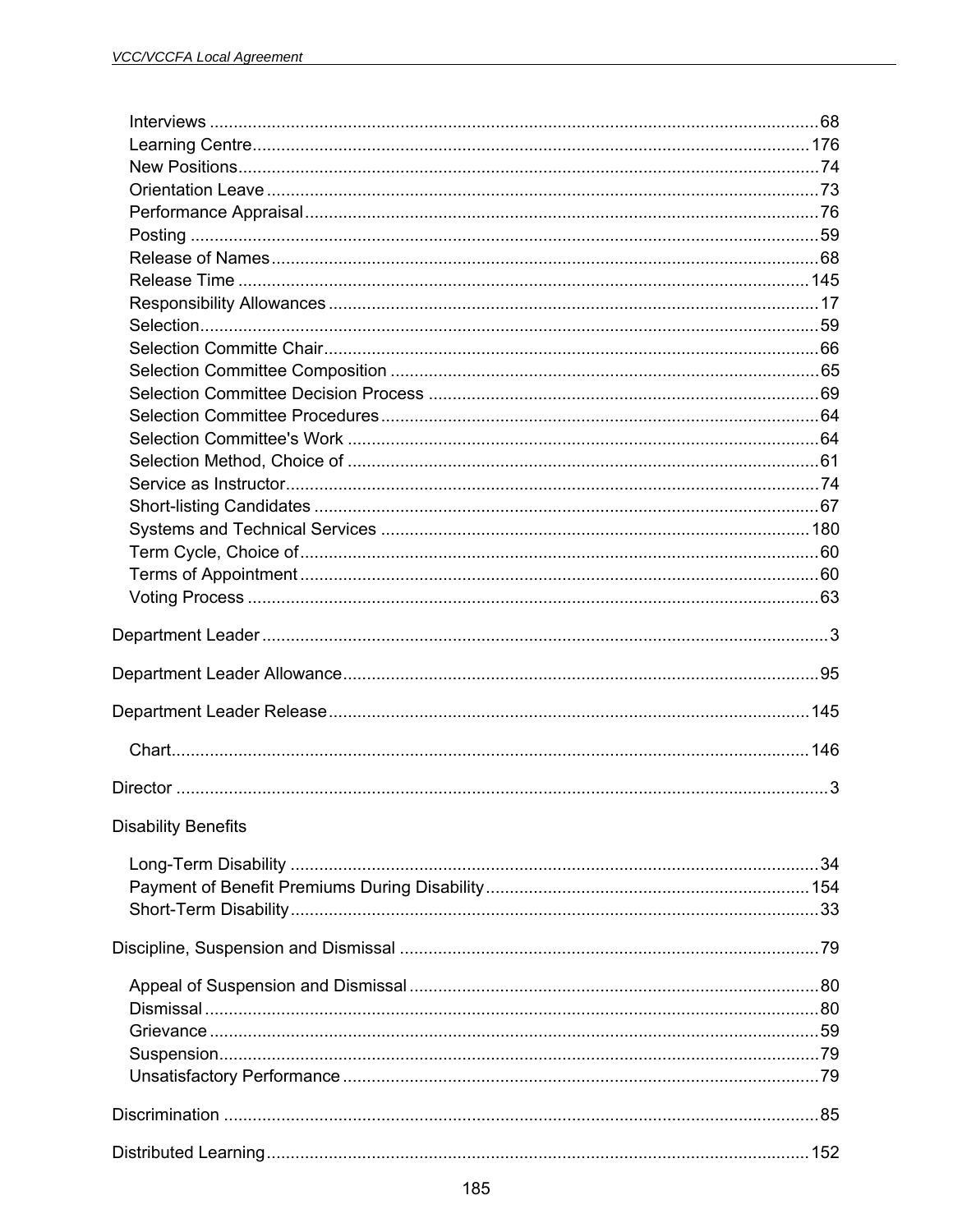| ∽ |  |  |  |  |
|---|--|--|--|--|
|   |  |  |  |  |

# $\mathsf E$

| Election of Department Heads, Assistant Department Heads and Coordinators |  |
|---------------------------------------------------------------------------|--|
|                                                                           |  |
|                                                                           |  |
|                                                                           |  |
|                                                                           |  |
|                                                                           |  |
|                                                                           |  |
|                                                                           |  |
|                                                                           |  |
|                                                                           |  |
|                                                                           |  |
|                                                                           |  |
|                                                                           |  |
|                                                                           |  |
|                                                                           |  |
|                                                                           |  |
|                                                                           |  |
|                                                                           |  |
|                                                                           |  |
|                                                                           |  |
|                                                                           |  |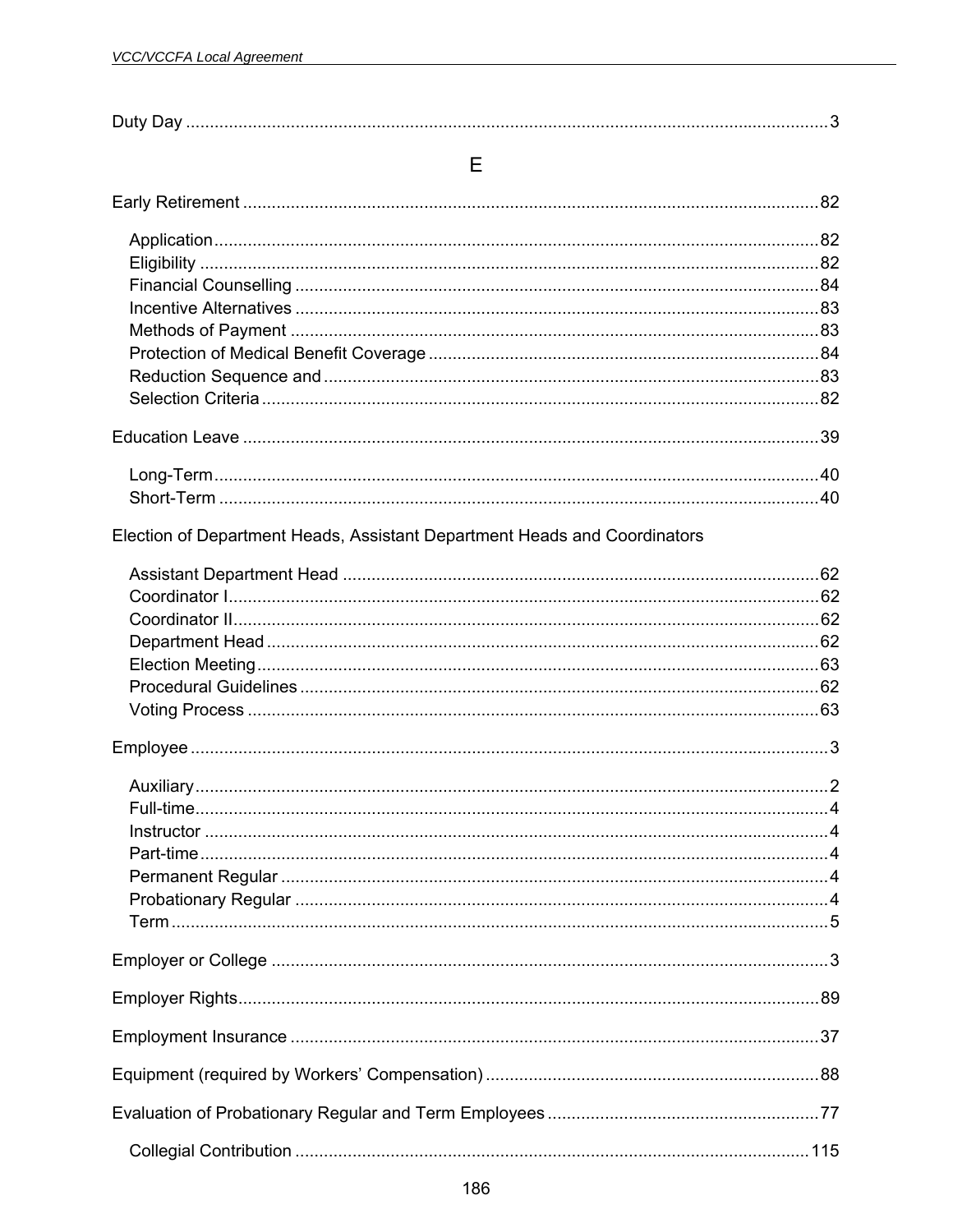# $\overline{\mathsf{F}}$

# $\mathsf G$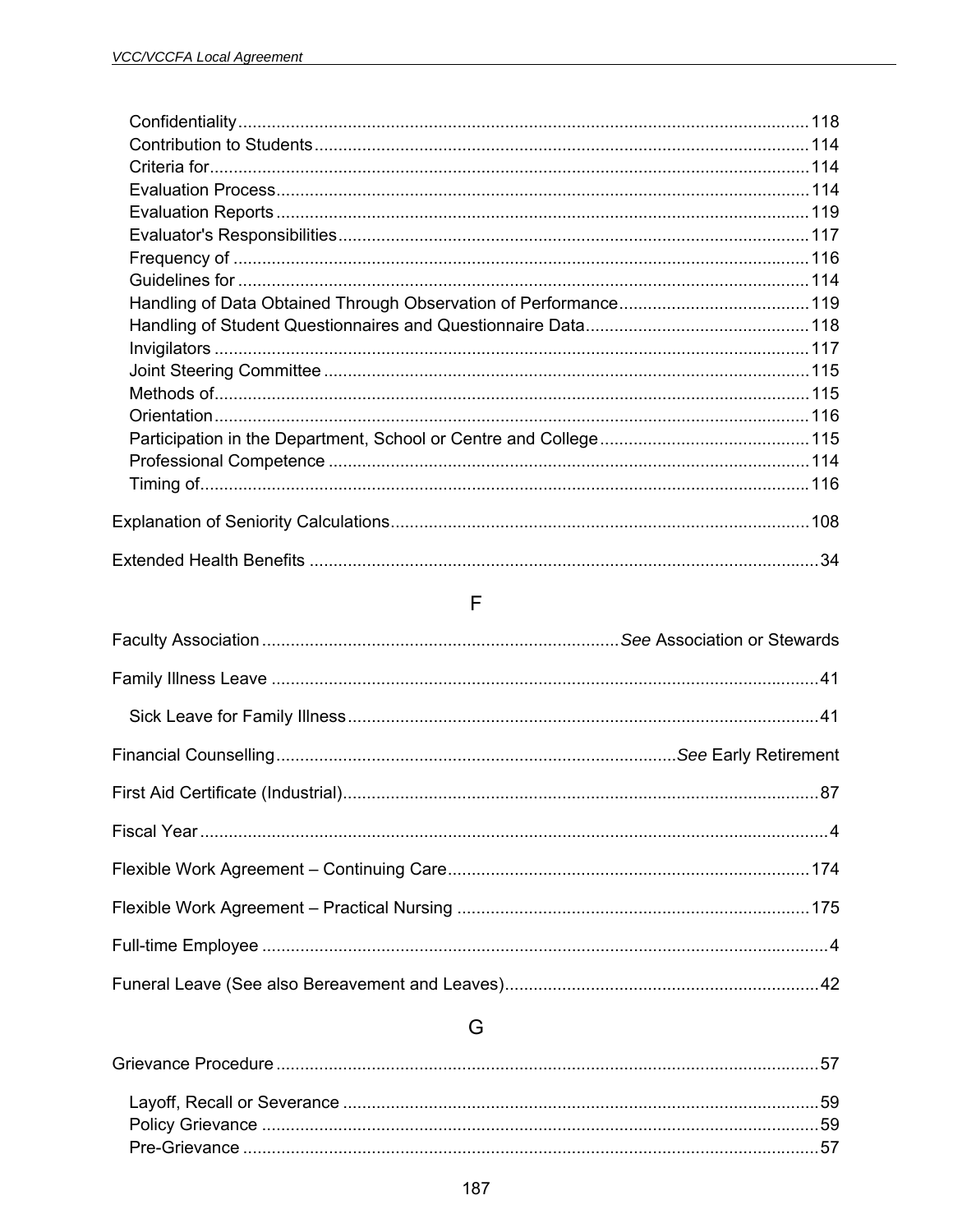| H                              |
|--------------------------------|
|                                |
|                                |
| Health (Insurance) Benefits    |
|                                |
|                                |
|                                |
|                                |
| Hiring (see also Appointments) |
|                                |
|                                |
|                                |
|                                |

#### Illness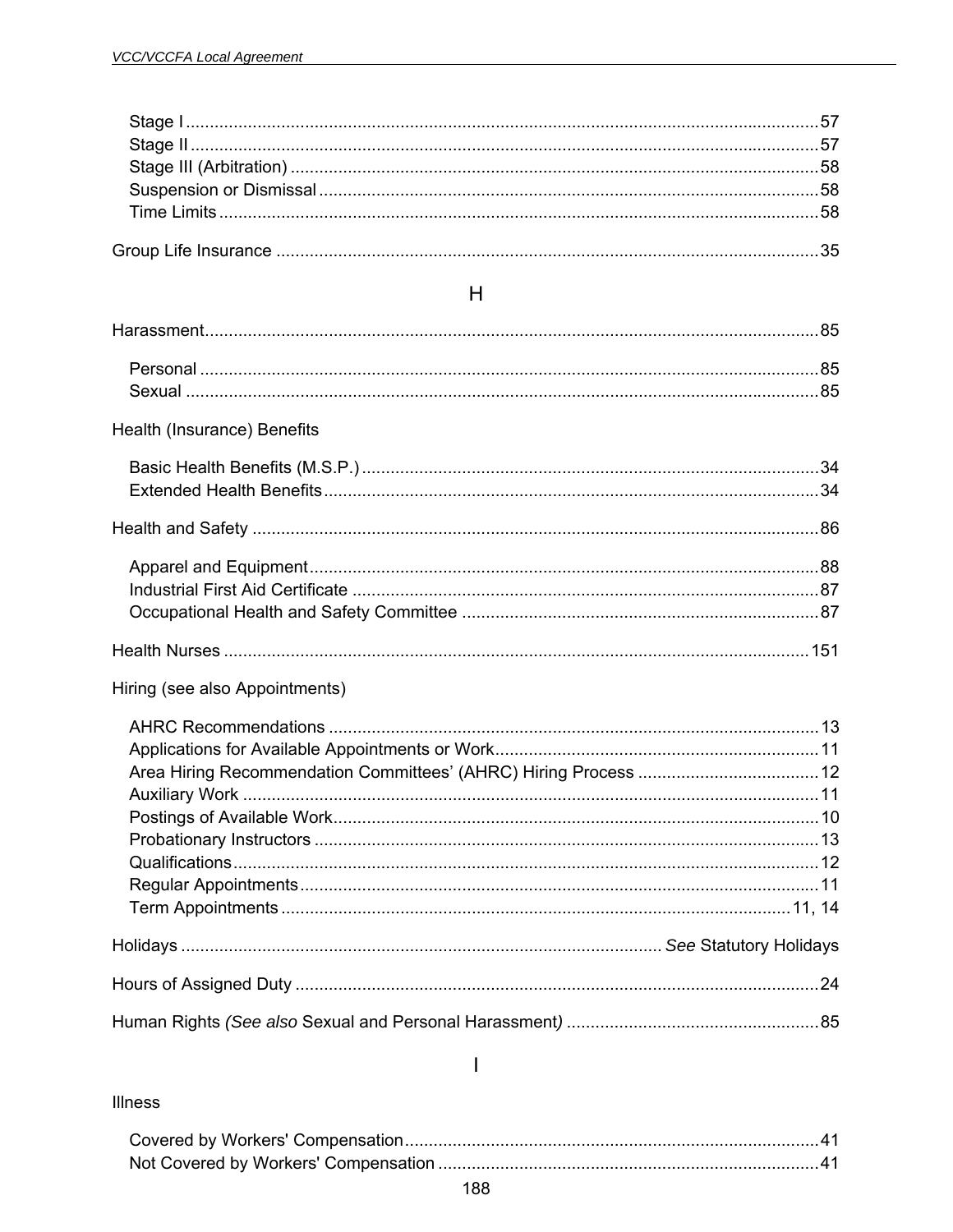# Injury

| <b>Instructional Performance Review</b> |  |
|-----------------------------------------|--|
|                                         |  |
|                                         |  |
|                                         |  |
|                                         |  |
|                                         |  |
| Instructors                             |  |
|                                         |  |
| Instructors, Term                       |  |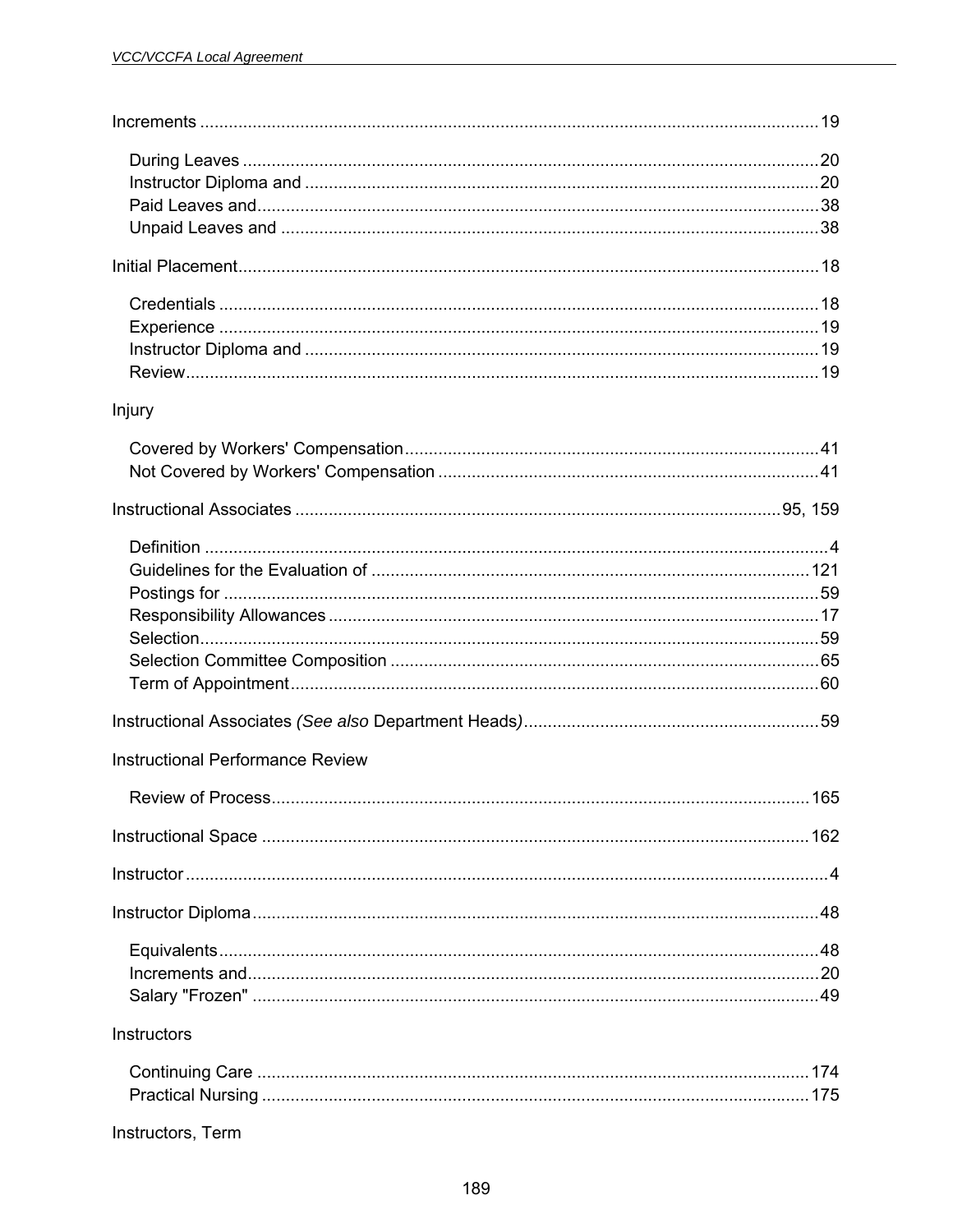## Insurance

# $\overline{\mathsf{J}}$

## Job Description

| Evaluation and Appraisal of Department Heads and Coordinators (see also Appendix VIII)10 |  |
|------------------------------------------------------------------------------------------|--|
|                                                                                          |  |
|                                                                                          |  |

# $\mathsf L$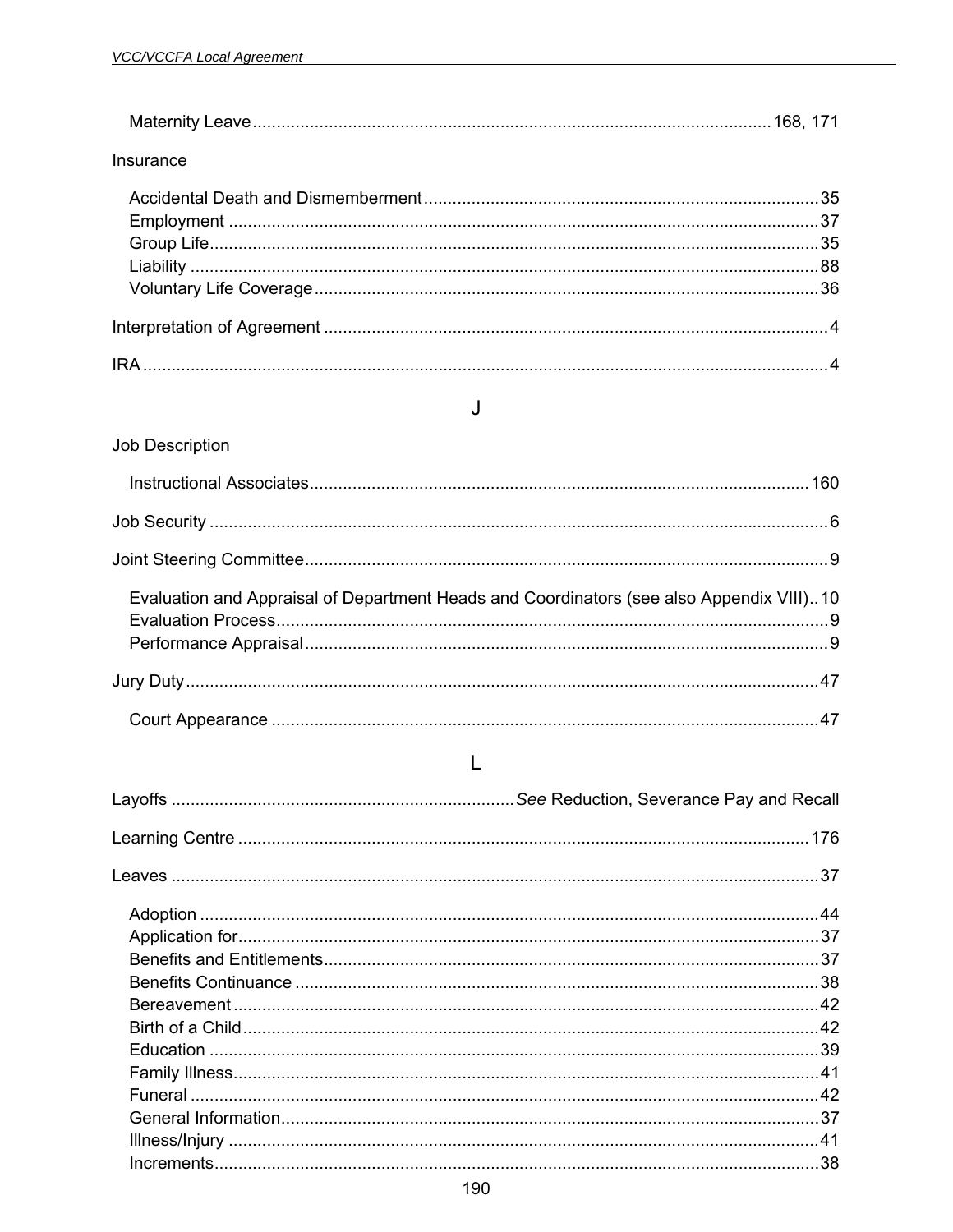| M                                                                              |  |
|--------------------------------------------------------------------------------|--|
|                                                                                |  |
|                                                                                |  |
| Music                                                                          |  |
|                                                                                |  |
| O                                                                              |  |
|                                                                                |  |
|                                                                                |  |
|                                                                                |  |
| Orientation                                                                    |  |
| For Evaluation of Term and Probationary Regular Instructors (Appendix VII) 116 |  |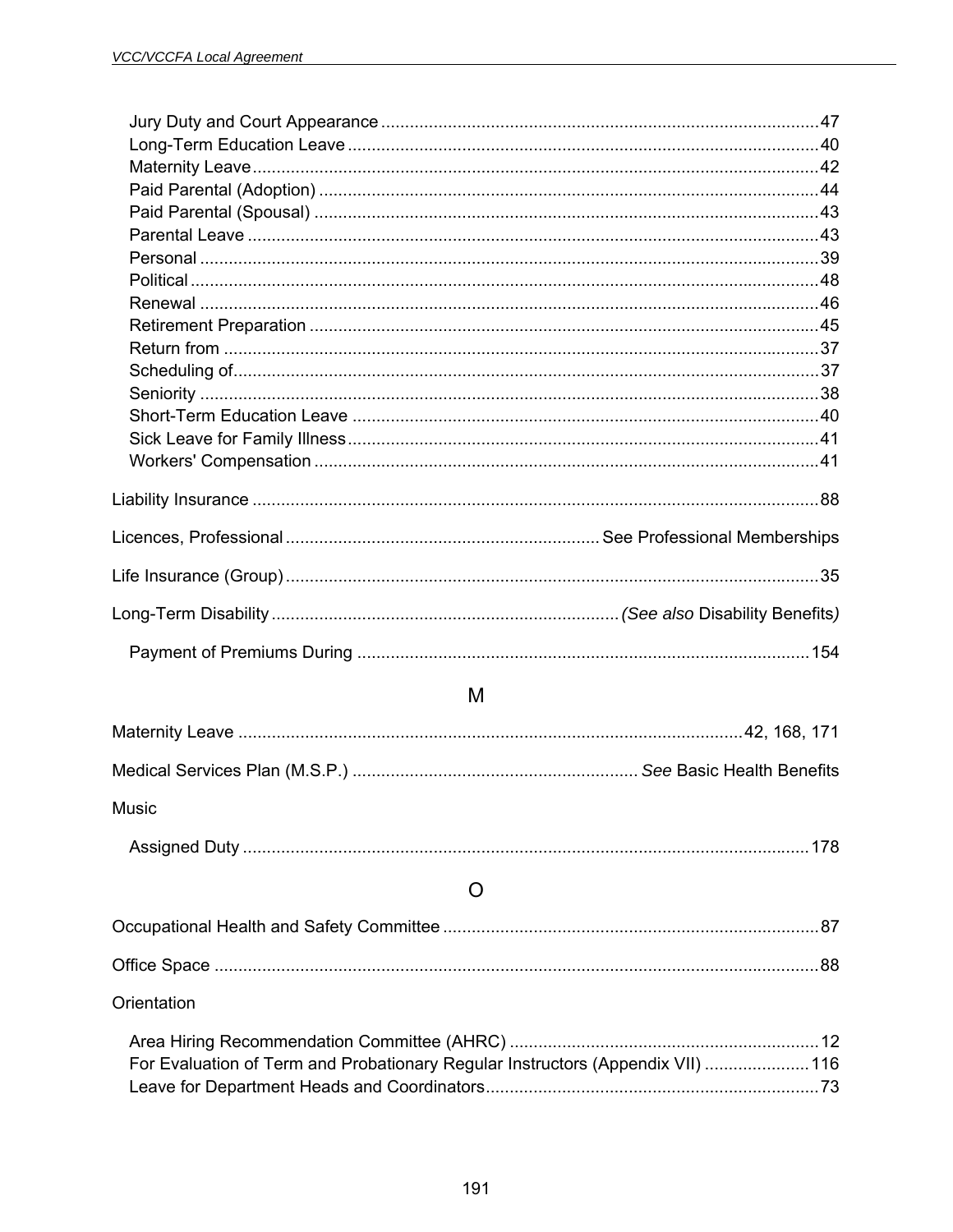| <b>Practical Nursing</b> |  |
|--------------------------|--|

 $\sf P$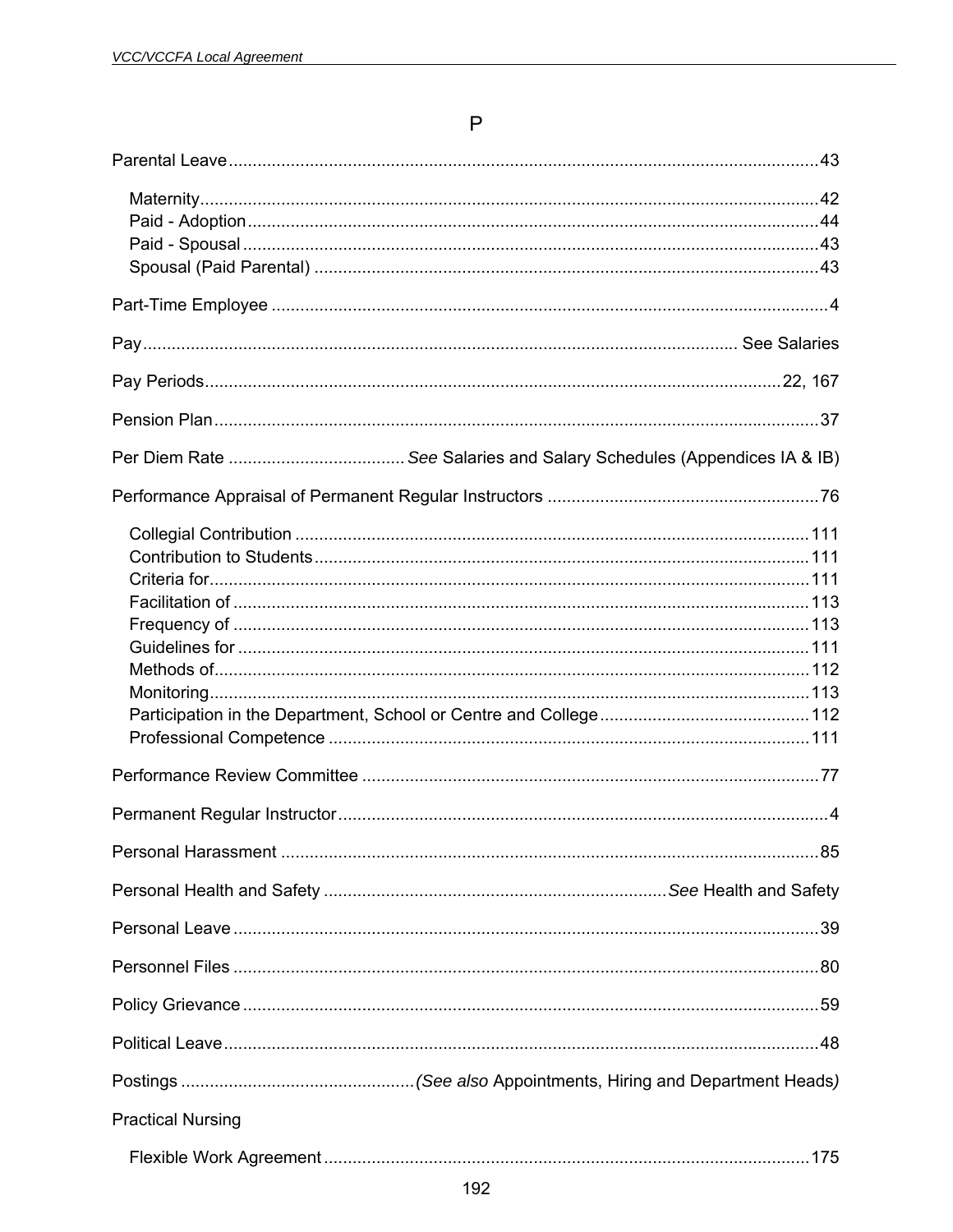| President |  |
|-----------|--|
|           |  |
|           |  |
|           |  |
|           |  |
|           |  |
|           |  |
|           |  |
|           |  |
|           |  |
|           |  |
|           |  |
|           |  |
|           |  |
|           |  |
|           |  |
|           |  |
|           |  |
|           |  |
|           |  |
|           |  |

# $\mathsf Q$

|--|--|

# ${\sf R}$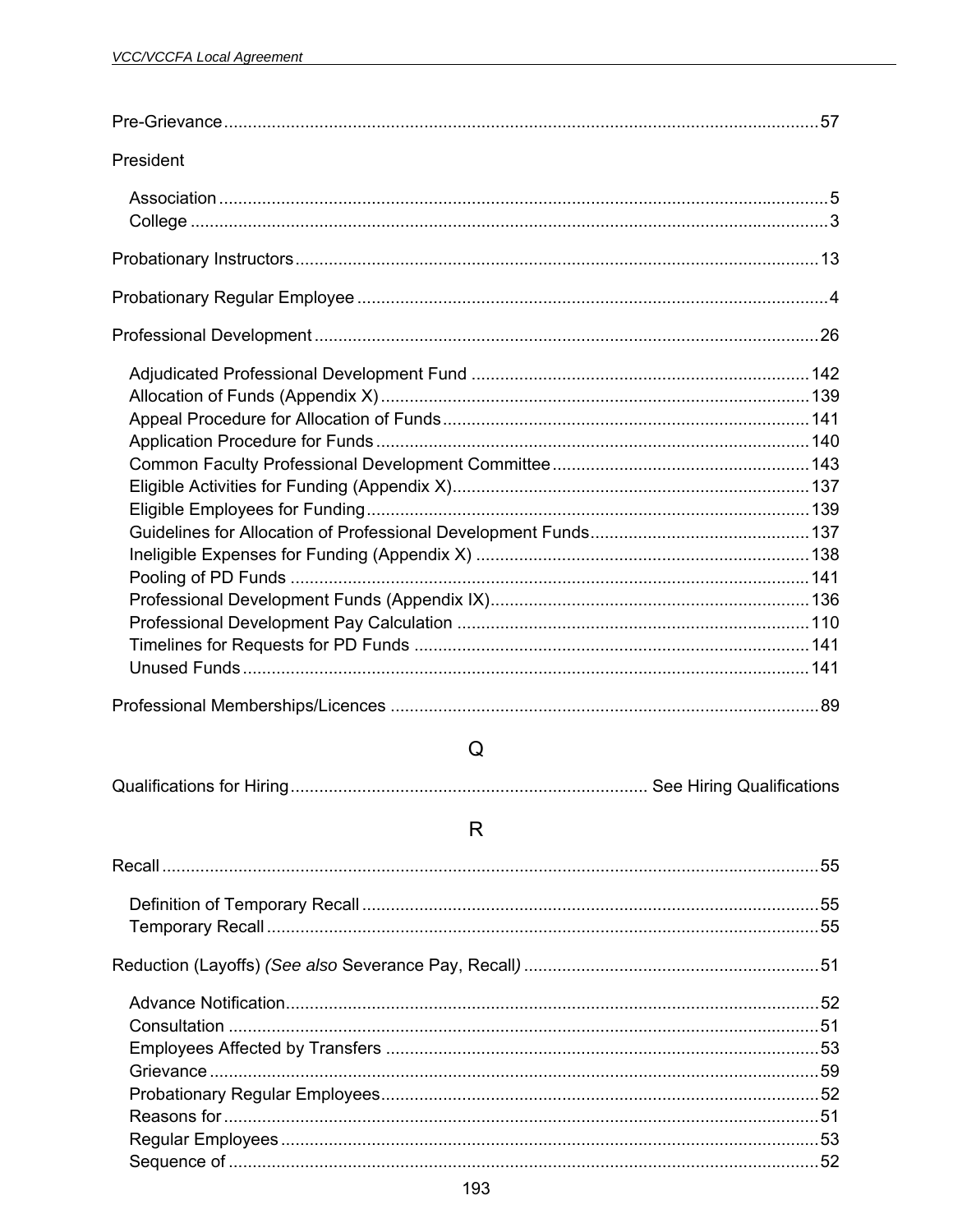| Regular Employee  See Permanent Regular, Probationary Regular or Employee |  |
|---------------------------------------------------------------------------|--|
|                                                                           |  |
|                                                                           |  |
|                                                                           |  |
|                                                                           |  |
|                                                                           |  |
|                                                                           |  |
|                                                                           |  |
|                                                                           |  |
|                                                                           |  |
|                                                                           |  |
|                                                                           |  |
|                                                                           |  |
|                                                                           |  |

# $\mathsf{S}$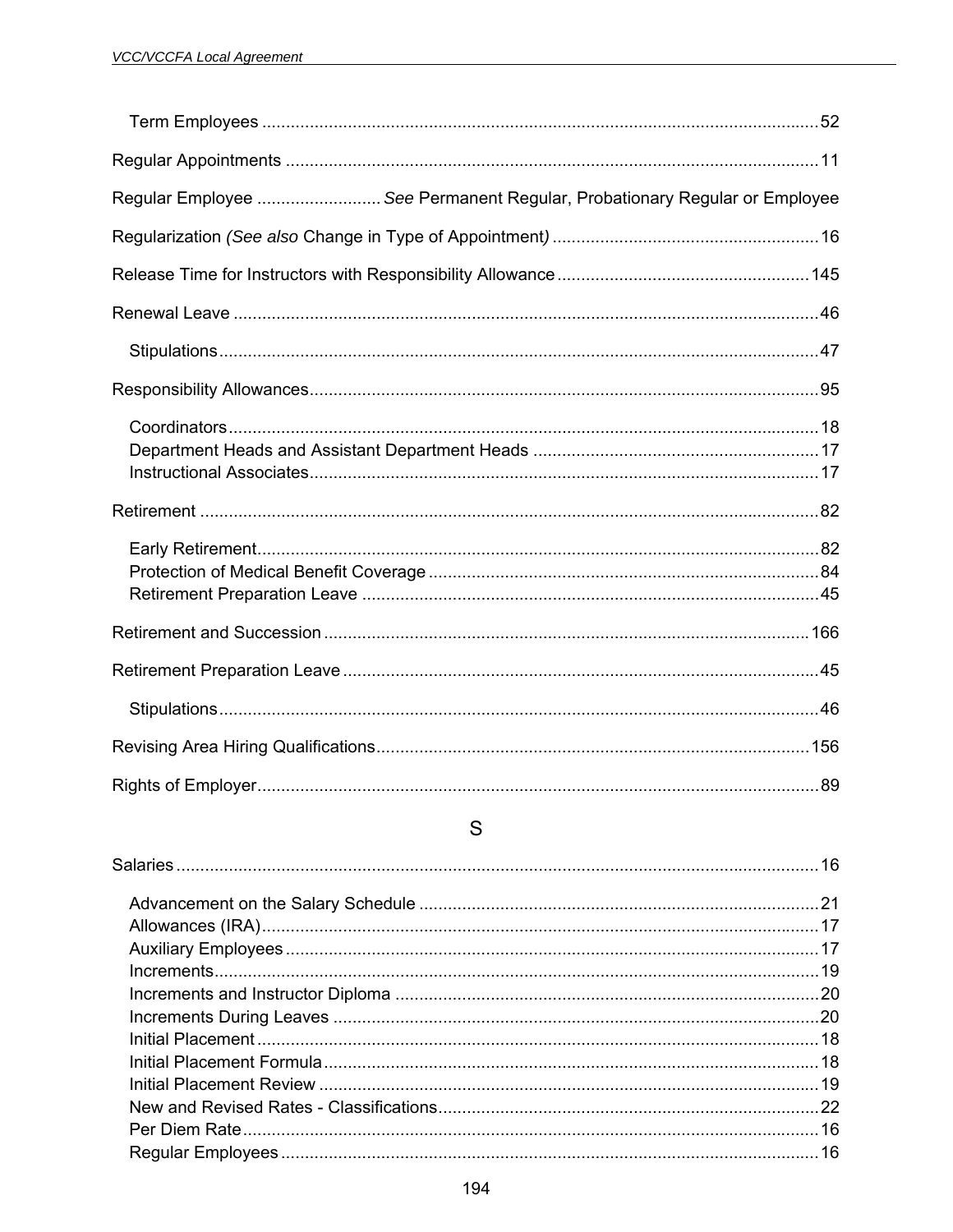| Selection of Instructional Associates, Department Heads, Assistant Department Heads and |  |
|-----------------------------------------------------------------------------------------|--|
|                                                                                         |  |
|                                                                                         |  |
|                                                                                         |  |
|                                                                                         |  |
|                                                                                         |  |
|                                                                                         |  |
|                                                                                         |  |
|                                                                                         |  |
|                                                                                         |  |
|                                                                                         |  |
|                                                                                         |  |
|                                                                                         |  |
|                                                                                         |  |
|                                                                                         |  |
|                                                                                         |  |
|                                                                                         |  |
|                                                                                         |  |
|                                                                                         |  |
|                                                                                         |  |
|                                                                                         |  |
|                                                                                         |  |
|                                                                                         |  |
|                                                                                         |  |
|                                                                                         |  |
|                                                                                         |  |
|                                                                                         |  |
|                                                                                         |  |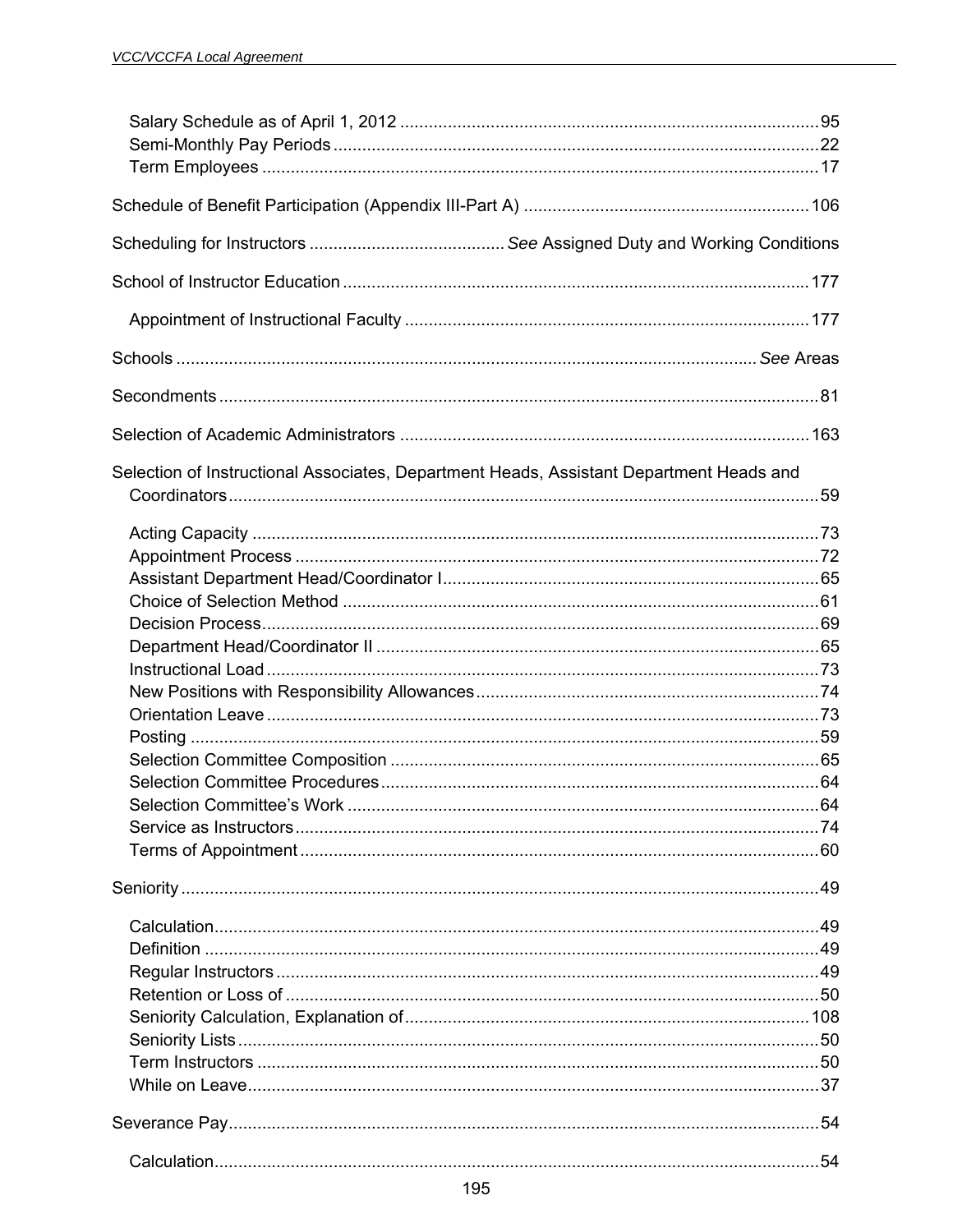| Sick Leave (See also Illness and Injury) |  |
|------------------------------------------|--|
|                                          |  |
|                                          |  |
|                                          |  |
|                                          |  |
|                                          |  |
|                                          |  |
|                                          |  |
|                                          |  |
|                                          |  |

# $\top$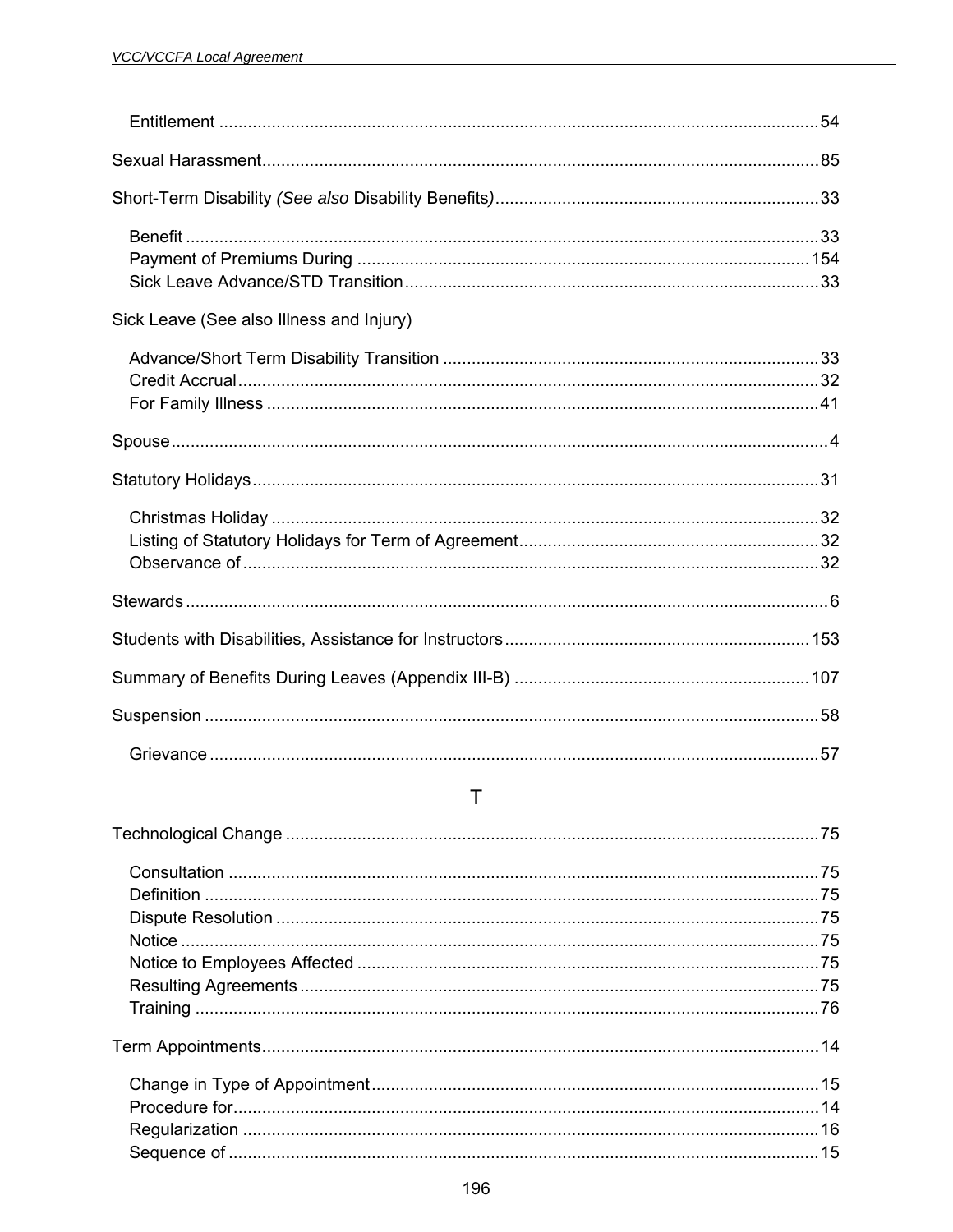| U                                |  |
|----------------------------------|--|
|                                  |  |
| <b>University Transfer Areas</b> |  |
|                                  |  |
|                                  |  |
|                                  |  |
| V                                |  |
|                                  |  |
|                                  |  |
|                                  |  |
|                                  |  |
|                                  |  |
|                                  |  |
|                                  |  |
|                                  |  |
|                                  |  |
|                                  |  |
|                                  |  |
|                                  |  |
|                                  |  |
|                                  |  |

### W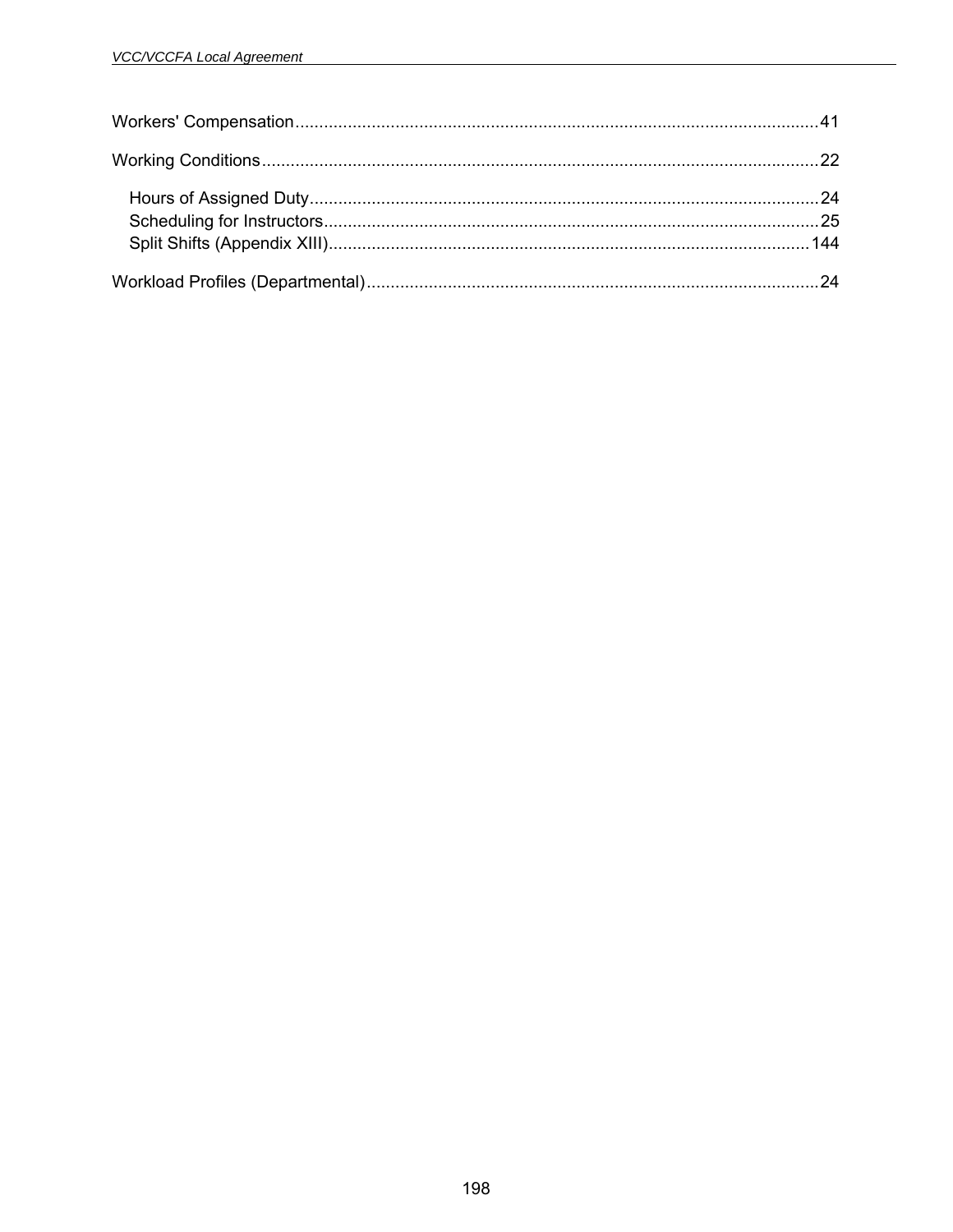|                            |                       |                |                |                |                |                |                |                           |                |                      |                |                   |                | 2012 |                |                          |                |                     |                      |                |                |                   |                          |                      |                |                |                |                |
|----------------------------|-----------------------|----------------|----------------|----------------|----------------|----------------|----------------|---------------------------|----------------|----------------------|----------------|-------------------|----------------|------|----------------|--------------------------|----------------|---------------------|----------------------|----------------|----------------|-------------------|--------------------------|----------------------|----------------|----------------|----------------|----------------|
|                            | S M                   | $\mathbf{T}$   | <b>W</b>       | $\mathbf{T}$   | - F            | s              | s              | М                         | $\mathbf{T}$   | W T                  |                | - F               | ్ క            |      |                | S M T W                  |                |                     | $\mathbf{T}$         | F              | s              |                   |                          | <b>SMTWT</b>         |                |                | F              | s              |
|                            | January               |                |                |                | 1              | $\overline{2}$ |                | February                  |                |                      |                |                   |                |      | March          |                          |                |                     |                      |                |                | April             |                          |                      |                |                |                |                |
| 3                          | $\overline{4}$        | 5              | 6              | 7              | 8              | 9              |                | $\mathbf{1}$              | $\overline{2}$ | 3                    | $\overline{4}$ | 5                 | 6              |      |                | $\mathbf{1}$             | 2              | 3                   | 4                    | 5              | 6              |                   |                          |                      |                | 1              | 2              | 3              |
| 10                         | 11                    | 12             | 13             | 1              | 15             | 16             | 7              | 8                         | 9              | 10                   | 11             | 12                | 13             |      | 7              | 8                        | 9              | 10                  | 11                   | 12             | 13             | 4                 | 5                        | 6                    | $\overline{7}$ | 8              | 9              | 10             |
| 17                         | -18<br>24 25 26 27 28 | 19             | 20             | 21             | 22<br>- 29     | 23             | 14<br>21       | 15                        | 16             | 17                   | 18             | 19                | 20             |      | 14<br>21       | 15                       | 16<br>22 23    | 17<br>24            | 18                   | 19<br>25 26 27 | 20             | 11<br>18          | 12<br>19                 | - 13<br>20 21        | 14             | 15<br>22       | 16<br>23 24    | -17            |
|                            |                       |                |                |                |                | 30             |                |                           |                | 22 23 24 25 26 27    |                |                   |                |      |                | 29 30 31                 |                |                     |                      |                |                |                   |                          |                      |                |                |                |                |
| 31                         |                       |                |                |                |                |                | 28             |                           |                |                      |                |                   |                |      | 28             |                          |                |                     |                      |                |                | 25                |                          | 26 27 28             |                | 29             | - 30           |                |
| May                        |                       |                |                |                |                | $\mathbf{1}$   | June           |                           |                |                      |                |                   |                |      | July           |                          |                |                     |                      |                |                | $\mathbf{1}$      | August<br>$\overline{2}$ |                      |                |                |                | 7              |
| $\mathbf{2}^{\prime}$<br>9 | 3<br>10               | 4<br>11        | 5<br>12        | 6              | 7              | 8              |                | $\overline{7}$            | 1<br>8         | 2<br>9               | 3              | 4                 | 5              |      |                |                          | 6              | $\overline{7}$      | 1                    | 2<br>9         | 3<br>10        | 8                 | 9                        | 3<br>10              | 4<br>11        | 5<br>12        | 6              | 14             |
|                            | 17                    | 18             |                | 13<br>19 20    | 14<br>21       | 15<br>22       | 6              | 14                        | 15             | 16                   | 10<br>17       | -11               | 12             |      | 4<br>11        | 5<br>12                  | 13             | 14                  | 8<br>15              |                |                | 15                | 16                       | 17                   | 18             | 19             | 13<br>20 21    |                |
| 16                         | 23 24                 |                |                | 25 26 27 28    |                | - 29           | 13             | 21                        | 22             |                      |                | -18               | 19             |      |                | 19 20                    |                | 21                  | 22                   | -16<br>23      | -17            | 22                | 23                       | 24                   | 25             | 26 27 28       |                |                |
|                            | 30 31                 |                |                |                |                |                | 20<br>27       |                           | 28 29          | 23 24 25<br>- 30     |                |                   | - 26           |      | 18             |                          | 26 27          |                     |                      |                | 24             | 29                |                          |                      |                |                |                |                |
|                            |                       |                |                |                |                |                |                |                           |                |                      |                |                   |                |      | 25             |                          |                |                     | 28 29 30 31          |                |                |                   | 30                       | - 31                 |                |                |                |                |
|                            | September             |                | $\mathbf{1}$   | 2              | 3              | $\overline{4}$ | 3              | October<br>$\overline{4}$ | 5              | 6                    | $\overline{7}$ | $\mathbf{1}$<br>8 | 2<br>9         |      |                | November<br>$\mathbf{1}$ | $\overline{2}$ | 3                   | 4                    | 5              | 6              |                   | <b>December</b>          |                      | 1              | 2              | 3              | $\overline{4}$ |
| 5                          | 6                     | $\overline{7}$ | 8              | 9              | 10             | -11            | 10             | 11                        | 12             | 13                   | 14             | -15               | 16             |      | $\overline{7}$ | 8                        | 9              | 10                  | 11                   | 12             | - 13           | 5                 | 6                        | $\overline{7}$       | 8              | 9              | 10             | 11             |
|                            | 12 13                 | 14             |                | 15 16          | -17            | 18             | 17             | 18                        | 19             | 20                   | 21             | 22                | 23             |      | 14             | 15                       | 16             | 17                  | 18                   | 19             | 20             | $12 \overline{ }$ | 13                       | 14                   | 15             | 16             | 17             | - 18           |
|                            | 19 20                 | 21             |                | 22 23          | 24             | -25            | 24             |                           |                | 25 26 27 28          |                | 29                | 30             |      | 21             | 22                       | 23             | 24                  | 25 26                |                | - 27           | 19                | 20                       | 21                   | 22             | 23             | 24 25          |                |
|                            | 26 27 28 29 30        |                |                |                |                |                | 31             |                           |                |                      |                |                   |                |      |                | 28 29 30                 |                |                     |                      |                |                | 26                |                          | 27 28 29             |                | 30             | - 31           |                |
|                            |                       |                |                |                |                |                |                |                           |                |                      |                |                   |                |      |                |                          |                |                     |                      |                |                |                   |                          |                      |                |                |                |                |
|                            | S M                   | $\mathbf{T}$   | W              | $\mathbf{T}$   | - F            | s              | s              | М                         | $\mathbf{T}$   | W T F                |                |                   | s              | 2013 | s              | M                        | $\mathbf{T}$   | W                   | Т                    | F              | s              | s                 | М                        | T                    | W              | $\mathbf{T}$   | F              | s              |
|                            | January               |                |                |                |                |                |                | February                  |                |                      |                |                   |                |      | March          |                          |                |                     |                      | 1              | $\overline{2}$ | April             |                          |                      |                |                |                |                |
|                            |                       | 1              | $\overline{2}$ | 3              | 4              | 5              |                |                           |                |                      |                | 1                 | $\overline{2}$ |      | 3              | $\overline{\mathbf{4}}$  | 5              | 6                   | $\overline{7}$       | 8              | 9              |                   | 1                        | $\overline{2}$       | 3              | 4              | 5              | 6              |
| 6                          | $\overline{7}$        | 8              | 9              | 10             | 11             | 12             | 3              | 4                         | 5              | 6                    | $\overline{7}$ | 8                 | 9              |      | 10             | 11                       | 12             | 13                  | 14                   | 15             | 16             | $\overline{7}$    | 8                        | 9                    | 10             | 11             | 12             | 13             |
| 13                         | 14                    | 15             | 16             | -17            | 18             | 19             | 10             | 11                        | 12             | 13                   | 14             | - 15              | 16             |      | 17             | 18                       | 19             | 20                  | 21                   | 22             | 23             | 14                | 15                       | 16                   | 17             | 18             | 19             | -20            |
|                            | 20 21                 | 22             | 23             | 24             | 25             | 26             | 17             | 18                        | 19             | 20                   |                | 21 22 23          |                |      | 24             |                          | 25 26          |                     | 27 28 29             |                | 30             | 21                | 22                       |                      |                | 23 24 25 26 27 |                |                |
|                            | 27 28                 | 29             | 30 31          |                |                |                | 24             |                           |                | 25 26 27 28          |                |                   |                |      | 31             |                          |                |                     |                      |                |                | 28                | 29                       | 30                   |                |                |                |                |
| May                        |                       |                |                |                |                |                | June           |                           |                |                      |                |                   | $\mathbf{1}$   |      | July           |                          |                |                     |                      |                |                | August            |                          |                      |                |                |                |                |
|                            |                       |                | 1              | $\overline{2}$ | 3              | $\overline{4}$ | $\overline{2}$ | 3                         | $\overline{4}$ | 5                    | 6              | $\overline{7}$    | 8              |      |                | 1                        | $\overline{2}$ | 3                   | $\overline{4}$       | 5              | 6              |                   |                          |                      |                | $\mathbf{1}$   | $\overline{2}$ | 3              |
| 5                          | 6                     | $\overline{7}$ | 8              | 9              | 10             | 11             | 9              | 10                        | 11             | 12                   | 13             | -14               | 15             |      | $\overline{7}$ | 8                        | 9              | 10                  | 11                   | 12             | - 13           | 4                 | 5                        | 6                    | $\overline{7}$ | 8              | 9              | 10             |
| $12 \overline{ }$          | 13                    | 14             |                |                |                |                | 16             |                           | 18             |                      |                |                   | 22             |      | 14             |                          | 16             |                     |                      |                |                | 11                | 12                       |                      |                |                |                |                |
|                            | 19 20                 | 21             | 15             | 16<br>22 23    | -17<br>24      | 18<br>25       | 23             | 17<br>24                  | 25             | 19<br>26 27 28       | 20             | 21                | -29            |      | 21             | 15<br>22                 | - 23           | -17<br>24           | 18                   | 19<br>25 26    | 20<br>- 27     | 18                | 19                       | 13<br>20             | 14<br>21       | 15<br>22       | 16<br>23       | - 17<br>-24    |
|                            | 26 27 28              |                |                | 29 30 31       |                |                | 30             |                           |                |                      |                |                   |                |      | 28             |                          | 29 30          | - 31                |                      |                |                | 25                |                          | 26 27 28             |                | 29             | 30 31          |                |
|                            | September             |                |                |                |                |                |                | October                   |                |                      |                |                   |                |      |                | November                 |                |                     |                      |                |                |                   | December                 |                      |                |                |                |                |
| 1                          | $\overline{2}$        | 3              | 4              | 5              | 6              | $\overline{7}$ |                |                           | 1              | $\overline{2}$       | 3              | 4                 | 5              |      |                |                          |                |                     |                      | -1             | 2              | 1                 | $\overline{2}$           | 3                    | $\overline{4}$ | 5              | 6              | $\overline{7}$ |
| 8                          | 9                     | 10             | 11             | 12             | -13            | 14             | 6              | $\overline{7}$            | 8              | 9                    | 10             | 11                | 12             |      | 3              | 4                        | 5              | 6                   | $\overline{7}$       | 8              | 9              | 8                 | 9                        | 10                   | 11             | 12             | 13             | -14            |
| 15                         | - 16                  | 17             | 18             | 19             | 20             | 21             | 13             | 14                        | 15             | -16                  | 17             | -18               | 19             |      | 10             | 11                       | 12             | 13                  | 14                   | 15             | -16            | 15                | 16                       | 17                   | 18             | 19             | 20             | - 21           |
|                            | 22 23                 |                |                | 24 25 26 27    |                | -28            | 20             | 21                        | 22             | 23                   | 24             | 25                | 26             |      | 17             | 18                       | 19             | 20                  | 21                   | 22             | 23             | 22                | 23                       | 24                   |                | 25 26 27 28    |                |                |
|                            | 29 30                 |                |                |                |                |                |                |                           |                | 27  28  29  30  31   |                |                   |                |      | 24             |                          |                |                     | 25 26 27 28 29       |                | 30             |                   | 29 30 31                 |                      |                |                |                |                |
|                            |                       |                |                |                |                |                |                |                           |                |                      |                |                   |                |      |                |                          |                |                     |                      |                |                |                   |                          |                      |                |                |                |                |
|                            | S M                   | Т              | W              | Т              | F              | s              | s              | M                         | Т              | w                    | Т              | F                 | - S            | 2014 | S.             | М                        | т              | w                   | т                    | F              | s              | s                 | M                        | т                    | w              | Т              | F              | s              |
|                            | January               |                |                |                |                |                |                | February                  |                |                      |                |                   |                |      | March          |                          |                |                     |                      |                | $\mathbf{1}$   | April             |                          |                      |                |                |                |                |
|                            |                       |                | $\mathbf{1}$   | $\mathbf 2$    | 3              | $\overline{4}$ |                |                           |                |                      |                |                   | $\mathbf{1}$   |      | $\overline{2}$ | 3                        | $\overline{4}$ | 5                   | 6                    | $\overline{7}$ | 8              |                   |                          | $\mathbf{1}$         | $\overline{2}$ | 3              | $\overline{4}$ | 5              |
|                            | 5 6 7                 |                | 8              |                | 9 10 11        |                | 2              | 3                         | $\overline{4}$ | 5                    | 6              | $\overline{7}$    | 8              |      |                |                          |                |                     | 9 10 11 12 13 14 15  |                |                |                   |                          | 6 7 8 9 10 11 12     |                |                |                |                |
|                            | 12 13 14 15 16 17 18  |                |                |                |                |                | 9              |                           |                | 10 11 12 13 14 15    |                |                   |                |      |                |                          |                |                     | 16 17 18 19 20 21 22 |                |                |                   |                          | 13 14 15 16 17 18 19 |                |                |                |                |
|                            | 19 20 21 22 23 24 25  |                |                |                |                |                |                |                           |                | 16 17 18 19 20 21 22 |                |                   |                |      |                |                          |                |                     | 23 24 25 26 27 28 29 |                |                |                   |                          | 20 21 22 23 24 25 26 |                |                |                |                |
|                            | 26 27 28 29 30 31     |                |                |                |                |                |                |                           |                | 23 24 25 26 27 28    |                |                   |                |      |                | 30 31                    |                |                     |                      |                |                |                   |                          | 27 28 29 30          |                |                |                |                |
| May                        |                       |                |                |                |                |                | June           |                           |                |                      |                |                   |                |      | July           |                          |                |                     |                      |                |                |                   | August                   |                      |                |                | 1              | $\overline{2}$ |
|                            |                       |                |                | 1              | $\overline{2}$ | $\mathbf{3}$   |                | $1\quad2\quad3$           |                | 4                    | 5              | 6                 | $\overline{7}$ |      |                |                          |                | $1\quad 2$          | 3                    |                | $4\quad 5$     | 3                 | $\overline{4}$           |                      | 5 6 7          |                | 8 9            |                |
|                            | 4 5 6 7 8 9 10        |                |                |                |                |                | 8              |                           |                | 9 10 11 12 13 14     |                |                   |                |      |                | 6 7 8                    |                |                     | 9 10 11 12           |                |                |                   |                          | 10 11 12 13 14       |                |                | 15 16          |                |
|                            | 11 12 13 14 15 16 17  |                |                |                |                |                |                |                           |                | 15 16 17 18 19 20 21 |                |                   |                |      |                |                          |                |                     | 13 14 15 16 17 18 19 |                |                |                   |                          | 17 18 19 20 21 22 23 |                |                |                |                |
|                            | 18 19 20 21 22 23 24  |                |                |                |                |                |                |                           |                | 22 23 24 25 26 27 28 |                |                   |                |      |                |                          |                |                     | 20 21 22 23 24 25 26 |                |                |                   |                          | 24 25 26 27 28 29 30 |                |                |                |                |
|                            | 25 26 27 28 29 30 31  |                |                |                |                |                |                | 29 30                     |                |                      |                |                   |                |      |                |                          |                | 27 28 29 30 31      |                      |                |                | 31                |                          |                      |                |                |                |                |
|                            | September             |                |                |                |                |                |                | October                   |                |                      |                |                   |                |      |                | November                 |                |                     |                      |                | $\mathbf{1}$   |                   | December                 |                      |                |                |                |                |
|                            | $1 \quad 2$           |                |                | $3 \quad 4$    |                | $5\quad 6$     |                |                           |                | 1                    | $2^{\circ}$    |                   | $3 \quad 4$    |      | $\overline{2}$ |                          |                | $3 \quad 4 \quad 5$ | 6                    | $\overline{7}$ | 8              |                   |                          | $1\quad 2$           | 3 <sub>4</sub> |                | 5              | - 6            |
|                            | 7 8 9                 |                |                | 10 11 12 13    |                |                |                | 5 6 7 8                   |                |                      |                | 9 10 11           |                |      | 9              |                          |                |                     | 10 11 12 13 14 15    |                |                |                   |                          | 7 8 9 10 11 12 13    |                |                |                |                |
|                            | 14 15 16 17 18 19 20  |                |                |                |                |                |                |                           |                | 12 13 14 15 16 17 18 |                |                   |                |      |                |                          |                |                     | 16 17 18 19 20 21 22 |                |                |                   |                          | 14 15 16 17 18 19 20 |                |                |                |                |
|                            | 21 22 23 24 25 26 27  |                |                |                |                |                |                |                           |                | 19 20 21 22 23 24 25 |                |                   |                |      |                |                          |                |                     | 23 24 25 26 27 28 29 |                |                |                   |                          | 21 22 23 24 25 26 27 |                |                |                |                |
|                            | 28 29 30              |                |                |                |                |                |                | 26 27 28 29 30 31         |                |                      |                |                   |                |      | 30             |                          |                |                     |                      |                |                |                   |                          | 28 29 30 31          |                |                |                |                |
|                            |                       |                |                |                |                |                |                |                           |                |                      |                |                   |                |      |                |                          |                |                     |                      |                |                |                   |                          |                      |                |                |                |                |